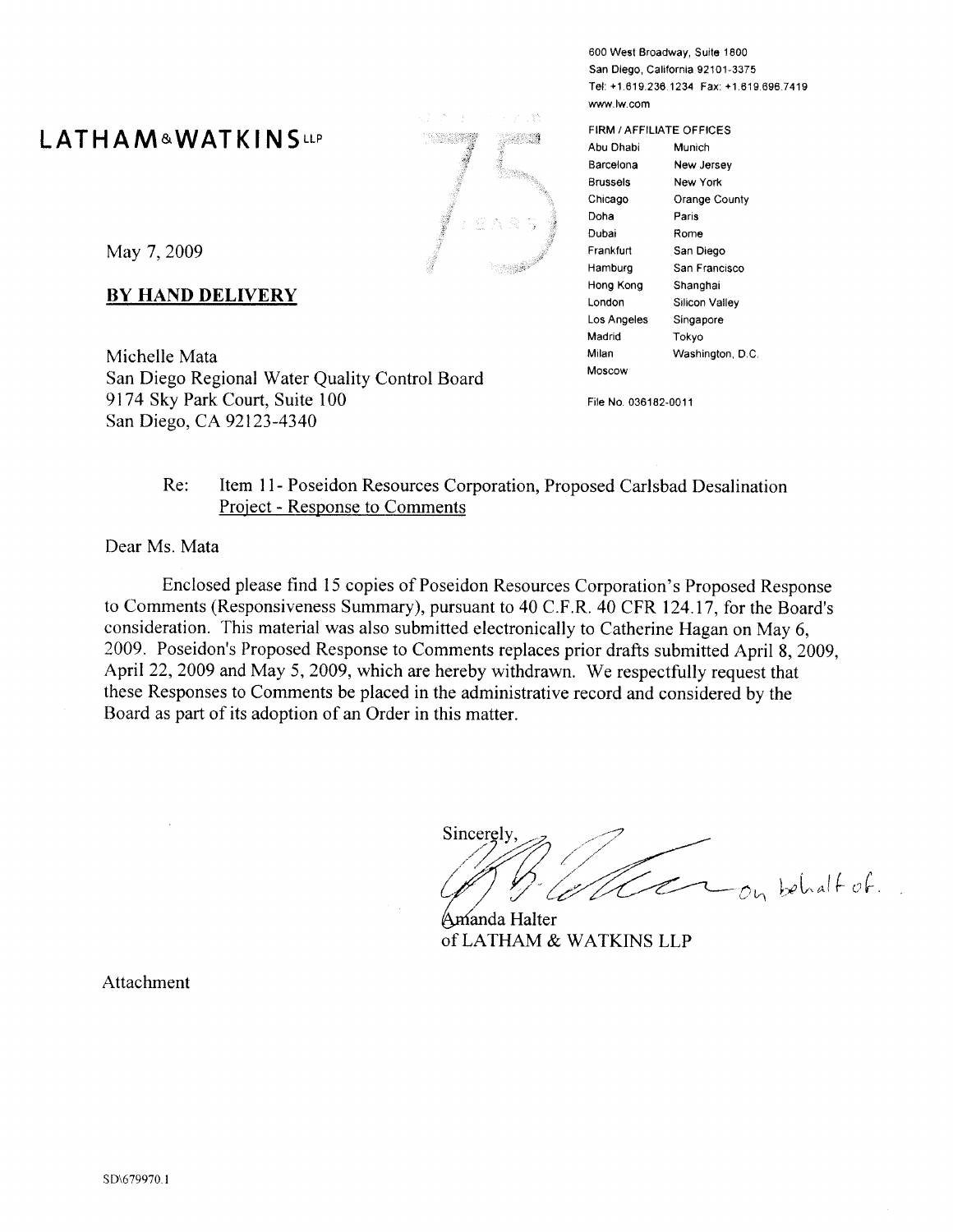# **CALIFORNIA REGIONAL WATER QUALITY CONTROL BOARD SAN DIEGO REGION**

**TENTATIVE ORDER NO. R9-2009-0038 AMENDING ORDER NO. R9-2009-0065 (NPDES NO. CA0109223)** 

**WASTE DISCHARGE REQUIREMENTS FOR THE POSEIDON RESOURCES CORPORATION, CARLSBAD DESALINATION PROJECT, DISCHARGE TO THE PACIFIC OCEAN VIA THE ENCINA POWER STATION DISCHARGE CHANNEL** 

**RESPONSES TO COMMENTS RECEIVED ON OR BEFORE APRIL 8, 2009** 

**These materials have been submitted by Poseidon Resources Corporation and provided to Regional Board Staff.**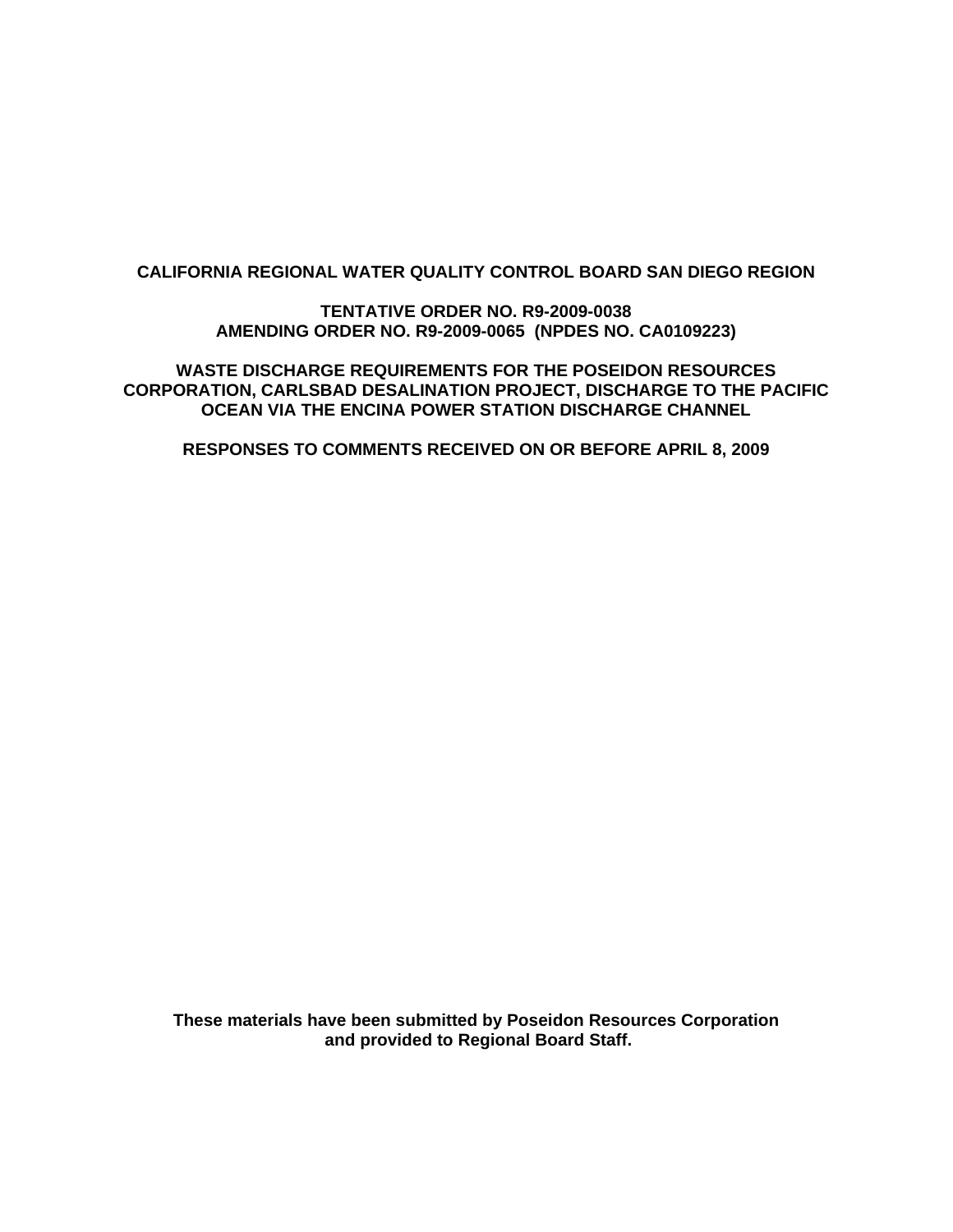#### **CALIFORNIA REGIONAL WATER QUALITY CONTROL BOARD SAN DIEGO REGION TENTATIVE ORDER NO. R9-2009-0038**

# **AMENDING ORDER NO. R9-2009-0065 (NPDES NO. CA0109223) WASTE DISCHARGE REQUIREMENTS FOR THE POSEIDON RESOURCES CORPORATION, CARLSBAD DESALINATION PROJECT, DISCHARGE TO THE PACIFIC OCEAN VIA THE ENCINA POWER STATION DISCHARGE CHANNEL**

### **RESPONSES TO COMMENTS RECEIVED ON OR BEFORE APRIL 8, 2009**

Order No. R9-2006-0065 (NPDES NO. CA109223) will be amended as stated in Order No. R9-2009-0038 for the reasons stated herein and as explained more fully in the following responses.

| No.                     | <b>Comment</b>                                                                                                                                                                                                                                                                                                                                             | <b>Responses</b>                                                                                                                                                                                                                                                                                                                                                                                                                                                                                                                                                                                                                                                                                                                                                                                 |
|-------------------------|------------------------------------------------------------------------------------------------------------------------------------------------------------------------------------------------------------------------------------------------------------------------------------------------------------------------------------------------------------|--------------------------------------------------------------------------------------------------------------------------------------------------------------------------------------------------------------------------------------------------------------------------------------------------------------------------------------------------------------------------------------------------------------------------------------------------------------------------------------------------------------------------------------------------------------------------------------------------------------------------------------------------------------------------------------------------------------------------------------------------------------------------------------------------|
| <b>WRITTEN COMMENTS</b> |                                                                                                                                                                                                                                                                                                                                                            |                                                                                                                                                                                                                                                                                                                                                                                                                                                                                                                                                                                                                                                                                                                                                                                                  |
|                         | 1. 3/19/2008 letter from San Diego Coastkeeper and Surfrider Foundation                                                                                                                                                                                                                                                                                    |                                                                                                                                                                                                                                                                                                                                                                                                                                                                                                                                                                                                                                                                                                                                                                                                  |
| $\mathbf{1}$ .          | We request a 30-day public comment period on the revised<br>"Flow, Entrainment and Impingement Minimization Plan"<br>(Minimization Plan) that was submitted by Poseidon<br>Resources to the Regional Board on March 6, 2008.                                                                                                                               | This comment is moot. The conditional approval by the San Diego Regional<br>Water Quality Control Board ("Regional Board") of the March 6, 2008 Flow,<br>Entrainment and Impingement Minimization Plan ("Minimization Plan"),<br>Resolution No. R9-2008-0039, for the Carlsbad Desalination Project ("CDP")<br>is to be superseded by its action on May 13, 2009. Moreover, a 30-day<br>public comment period for the Regional Board's April 9, 2008 action to review<br>the Minimization Plan was not required. A 30-day public comment period is<br>required for National Pollutant Discharge Elimination System ("NPDES")<br>permit amendments; however, in April 2008, the Regional Board did not<br>consider amending the NPDES/Waste Discharge Requirements ("WDR")<br>permit for the CDP. |
| $\overline{2}$          | In approving Tentative Order No. R9-2006-0065, granting<br>NPDES Permit No. CA0109223 (NPDES permit), the<br>Regional Board considered public comments received during<br>an extensive comment period. The original NPDES permit<br>comment period started on May 8, 2006 and closed on June<br>14, 2006. After revisions to the NPDES permit were made, a | See Response No. 1 regarding the public comment period. The Discharger,<br>Poseidon Resources, submitted the initial draft of its Minimization Plan on<br>February 12, 2007. The Regional Board issued a public notice of availability<br>regarding the Minimization Plan on February 21, 2007. On June 29, 2007,<br>the Discharger submitted a revised version of the Minimization Plan, followed<br>by the March 6, 2008 version on March 7, 2008, which the Board reviewed                                                                                                                                                                                                                                                                                                                    |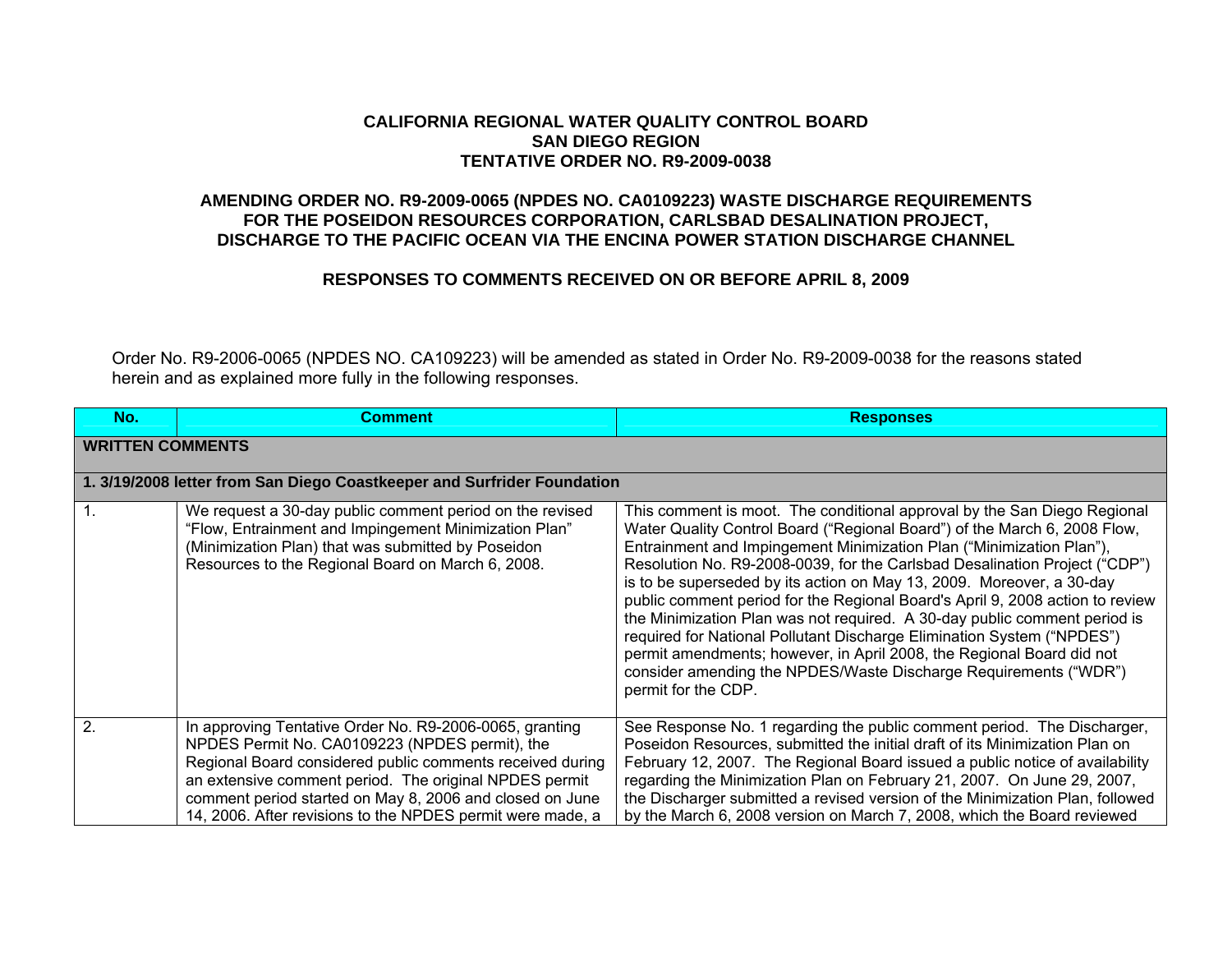| No. | <b>Comment</b>                                                                                                                                                                                                                                                                                                                                                                                                                                                                                                                                                                                                                                                                                                                                                  | <b>Responses</b>                                                                                                                                                                                                                                                                                                                                                                                                                                                                                                                                                                                                                                                                                                                                                                                                                                                                                                                                                                                                                                                                                                                                                                                                                                                                                                                                                                                                                                                                                                                                                                                                                                                                                                                                                                                                                                                                         |
|-----|-----------------------------------------------------------------------------------------------------------------------------------------------------------------------------------------------------------------------------------------------------------------------------------------------------------------------------------------------------------------------------------------------------------------------------------------------------------------------------------------------------------------------------------------------------------------------------------------------------------------------------------------------------------------------------------------------------------------------------------------------------------------|------------------------------------------------------------------------------------------------------------------------------------------------------------------------------------------------------------------------------------------------------------------------------------------------------------------------------------------------------------------------------------------------------------------------------------------------------------------------------------------------------------------------------------------------------------------------------------------------------------------------------------------------------------------------------------------------------------------------------------------------------------------------------------------------------------------------------------------------------------------------------------------------------------------------------------------------------------------------------------------------------------------------------------------------------------------------------------------------------------------------------------------------------------------------------------------------------------------------------------------------------------------------------------------------------------------------------------------------------------------------------------------------------------------------------------------------------------------------------------------------------------------------------------------------------------------------------------------------------------------------------------------------------------------------------------------------------------------------------------------------------------------------------------------------------------------------------------------------------------------------------------------|
|     | second comment period was conducted until August 9, 2006.<br>Thus, the original approval of the NPDES permit provided for<br>almost 60 days of public comment. In contrast, today's post<br>of the agenda on the Board's website provides only seven<br>days for written comments (which will be extensive in<br>keeping with the voluminous documents submitted by<br>Poseidon) and a maximum comment period of 21 days<br>before the hearing itself.                                                                                                                                                                                                                                                                                                          | on April 9, 2008. The Regional Board provided legally adequate time for<br>public comments for its April 9, 2008 action to review the March 6, 2008<br>Minimization Plan. In addition, the Regional Board's April 9, 2008 conditional<br>approval of the March 6, 2008 Minimization Plan, Resolution No. R9-2008-<br>0039, is to be superseded by its action May 13, 2009, in which the Board will<br>consider the March 27, 2009 Minimization Plan.                                                                                                                                                                                                                                                                                                                                                                                                                                                                                                                                                                                                                                                                                                                                                                                                                                                                                                                                                                                                                                                                                                                                                                                                                                                                                                                                                                                                                                     |
| 3.  | As a consolidated permit issued pursuant to section 402 of<br>the Federal Clean Water Act (CWA) and Chapter 5.5,<br>Division 7 of the California Water Code (CWC), Poseidon's<br>permit is subject to section 10206 of the California Code of<br>Regulations. Section 10206 states that a "summary of all<br>decisions made pursuant to the consolidated permit for the<br>project shall be made available for public review and<br>comment upon the filing of the consolidated permit<br>application form or the permit applications." (Emphasis<br>added). Because the Minimization Plan is subject to approval<br>and modification by the Regional Board, review of the<br>Minimization Plan qualifies as a "decision made pursuant" to<br>the NPDES permit. | The comment is incorrect in stating that the NPDES/WDR permit issued for<br>the CDP, Order No. R9-2006-0065, is a consolidated permit. It is not.<br>A "consolidated permit" requires the collaboration of two or more<br>"environmental agencies," as defined by Section 10100(c) of Title 27 of the<br>California Code of Regulations. This section defines a "consolidated permit"<br>as a permit incorporating the environmental permits granted by<br>environmental agencies for a project and issued in a single permit document<br>by the consolidated permit agency. Here, the Regional Board was the only<br>"environmental agency" that issued Order No. R9-2006-0065, which does not<br>incorporate the permits of other agencies. Other agencies' permits, such as<br>the Coastal Commission's Coastal Development Permit for the CDP, E-06-<br>013, were issued separately by those agencies. Order No. R9-2006-0065,<br>therefore, is not a consolidated permit, as defined by the California Code of<br>Regulations. That the Regional Board issues NPDES permits under the dual<br>authorities of the federal Clean Water Act and the California Water Code<br>does not make Order No. R9-2006-0065 a consolidated permit. Accordingly,<br>the Minimization Plan is not subject to section 10206 of Title 27 of the<br>California Code of Regulations. The comment refers to no law that would<br>require such a result.<br>In addition, various versions of the Minimization Plan have been made<br>available for public review and comment since February 2007, and<br>substantial and extensive public comment has been made. See Response<br>No. 2. In addition to agency action regarding the NPDES/WDR permit for the<br>project, the May 13, 2009 meeting will be the fourth time the Regional Board<br>has considered the Minimization Plan in a public meeting. |
| 4.  | To allow time for coordination of a stakeholder meeting,<br>adequate review by our experts, and full public participation,                                                                                                                                                                                                                                                                                                                                                                                                                                                                                                                                                                                                                                      | See Response No. 1 regarding the public comment period. In addition, this<br>comment has been rendered moot by subsequent, superseding agency                                                                                                                                                                                                                                                                                                                                                                                                                                                                                                                                                                                                                                                                                                                                                                                                                                                                                                                                                                                                                                                                                                                                                                                                                                                                                                                                                                                                                                                                                                                                                                                                                                                                                                                                            |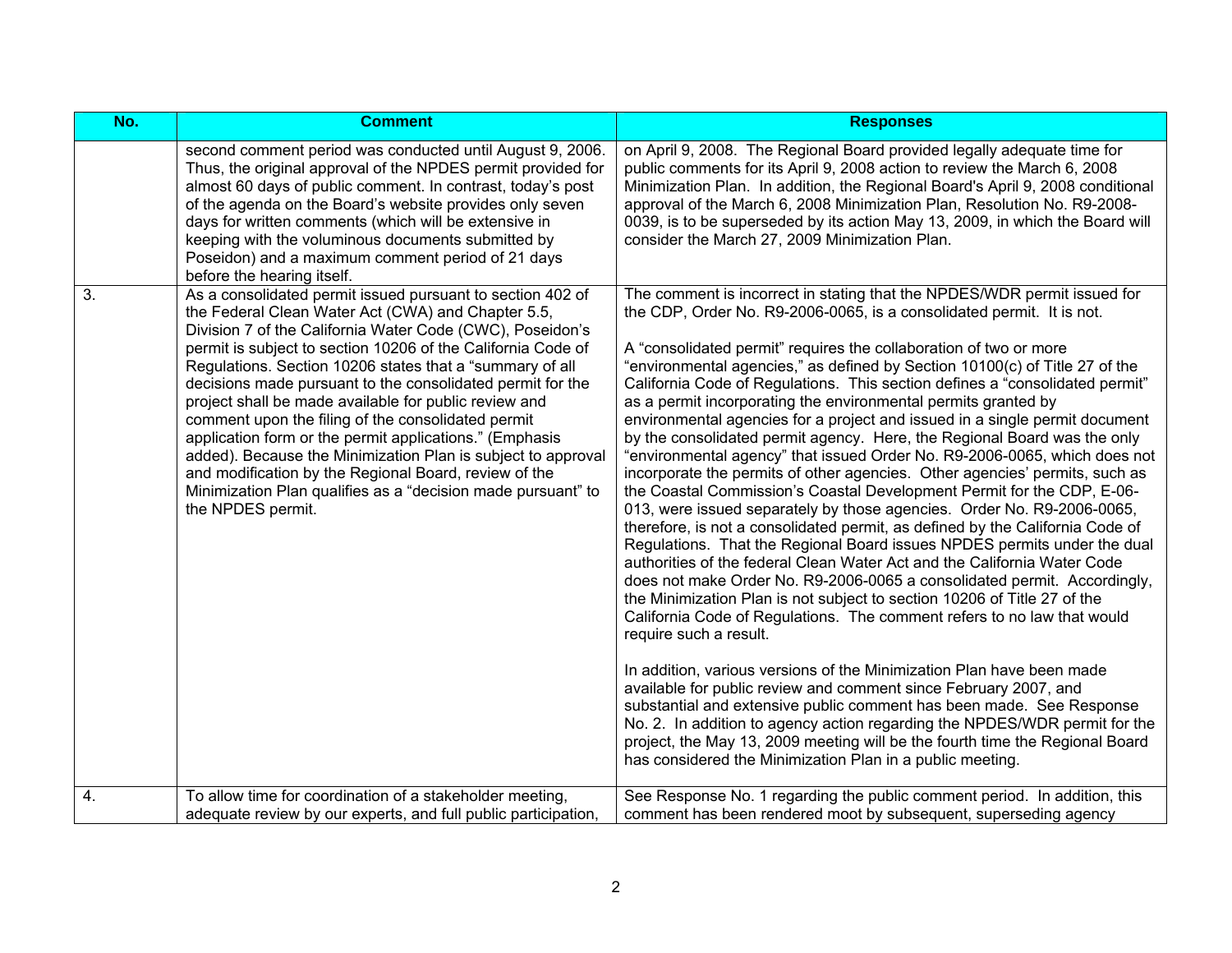| $\overline{No.}$ | <b>Comment</b>                                                                                                                                                                                                                                                                                                                                                                                                                                                                                                                                                                                                                                                                                  | <b>Responses</b>                                                                                                                                                                                                                                                                                                                                                                                                                                                                                                                                                                                                                                                                                                                                                                                                                                                                                                                                                                                                                                                                                                                                                                                                                                                                                                                                                                                                                                                                                                                                                                                                                                                                                                                                                                                                                                                                                                                                                                                                                                                                                                                            |
|------------------|-------------------------------------------------------------------------------------------------------------------------------------------------------------------------------------------------------------------------------------------------------------------------------------------------------------------------------------------------------------------------------------------------------------------------------------------------------------------------------------------------------------------------------------------------------------------------------------------------------------------------------------------------------------------------------------------------|---------------------------------------------------------------------------------------------------------------------------------------------------------------------------------------------------------------------------------------------------------------------------------------------------------------------------------------------------------------------------------------------------------------------------------------------------------------------------------------------------------------------------------------------------------------------------------------------------------------------------------------------------------------------------------------------------------------------------------------------------------------------------------------------------------------------------------------------------------------------------------------------------------------------------------------------------------------------------------------------------------------------------------------------------------------------------------------------------------------------------------------------------------------------------------------------------------------------------------------------------------------------------------------------------------------------------------------------------------------------------------------------------------------------------------------------------------------------------------------------------------------------------------------------------------------------------------------------------------------------------------------------------------------------------------------------------------------------------------------------------------------------------------------------------------------------------------------------------------------------------------------------------------------------------------------------------------------------------------------------------------------------------------------------------------------------------------------------------------------------------------------------|
|                  | we request a formal public comment period. This action is<br>necessary given that this project presents a new<br>interpretation and implementation of the language in CA<br>Water Code Section 13142.5(b). Granting a formal comment<br>period, with responses from staff, will assure that Board<br>members have all information before considering this<br>important issue. Providing a sufficient amount of time may<br>also avoid unnecessary complications in the permitting<br>process in the future. We believe this project deserves<br>extraordinary scrutiny in that the outcome has the potential to<br>set important precedent for numerous similar project<br>proposals statewide. | action.<br>The Discharger's mitigation proposal was not approved at the Regional<br>Board's April 9, 2008 meeting. Instead, consistent with the Regional Board's<br>directive, the Discharger engaged in a months-long interagency process to<br>develop the mitigation proposal: the Marine Life Mitigation Plan ("MLMP")<br>now incorporated in the Minimization Plan as Part A of Chapter 6. A<br>stakeholder meeting was held on May 1, 2008, which included, among<br>others, staff and experts from the California Coastal Commission ("Coastal<br>Commission"), the Regional Board, State Lands Commission, California<br>Department of Fish & Game, and the National Marine Fisheries Service. See<br>Response No. 16 for additional discussion of the interagency process.<br>After this interagency coordination and consideration of substantial public<br>comment, the MLMP was approved by the Coastal Commission on August 6,<br>2008. (It should be noted that interagency review and coordination does not<br>mean a consolidated permit was issued. See Response No. 3.) Following<br>the Coastal Commission's approval on August 6, 2008, the Regional Board<br>considered the Minimization Plan and MLMP on February 11, 2009 and April<br>8, 2009. The Regional Board will again consider the Minimization Plan on<br>May 13, 2009.<br>Through the various agencies' review of the Minimization Plan and the<br>Regional Board's four public meetings to consider the Minimization Plan, the<br>public has been given ample opportunity to provide comment on the<br>Minimization Plan and the MLMP. Indeed, substantial public comment has<br>been provided, including as to the comment's assertion that this matter<br>presents a new interpretation and implementation of California Water Code<br>Section 13142.5(b) ("CWC Section 13142.5(b)") (a section of the Porter-<br>Cologne Water Quality Control Act ("Porter-Cologne Act") (CWC<br>Section 13000 et seq.)). The comment's assertion that this matter warrants<br>extraordinary scrutiny is noted; in fact, this matter was subject to such<br>scrutiny. |
|                  | 2. 3/31/2008 letter from Sierra Club, San Diego Chapter                                                                                                                                                                                                                                                                                                                                                                                                                                                                                                                                                                                                                                         |                                                                                                                                                                                                                                                                                                                                                                                                                                                                                                                                                                                                                                                                                                                                                                                                                                                                                                                                                                                                                                                                                                                                                                                                                                                                                                                                                                                                                                                                                                                                                                                                                                                                                                                                                                                                                                                                                                                                                                                                                                                                                                                                             |
| $\overline{5}$ . | The Report [Minimization Plan] fails to provide a site specific<br>conceptual food web model. This model serves to show the<br>relationship among the various species and their interactions                                                                                                                                                                                                                                                                                                                                                                                                                                                                                                    | This project is reviewed under CWC Section 13142.5(b), which requires that<br>the project use the best available site, design, technology, and mitigation<br>measures feasible to minimize the intake and mortality of all forms of marine                                                                                                                                                                                                                                                                                                                                                                                                                                                                                                                                                                                                                                                                                                                                                                                                                                                                                                                                                                                                                                                                                                                                                                                                                                                                                                                                                                                                                                                                                                                                                                                                                                                                                                                                                                                                                                                                                                  |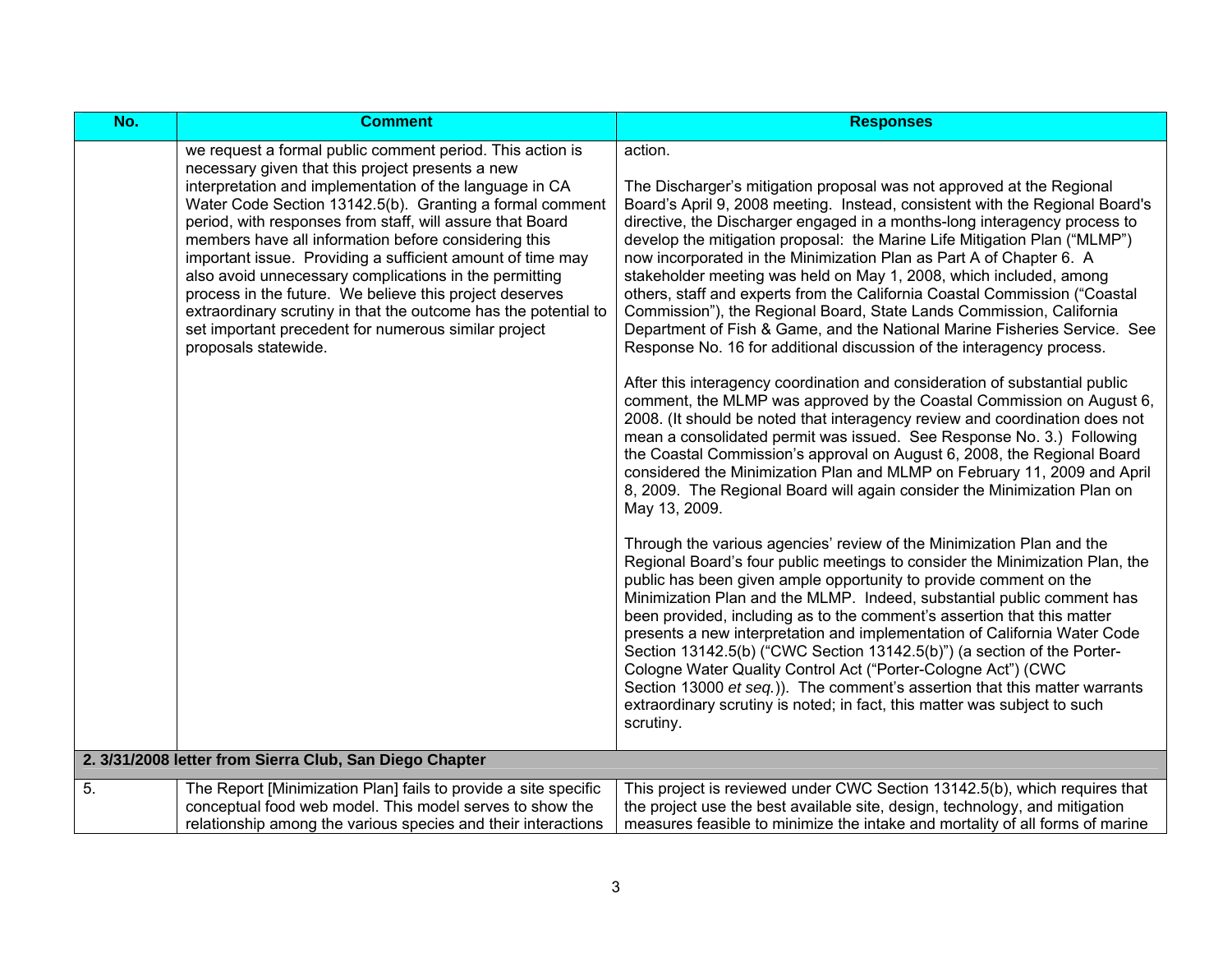| No. | <b>Comment</b>                                                                                                                                | <b>Responses</b>                                                                                                                                                                                                                                                                                                                                                                                                                                                                                                                                                                                                                                                                                                                                                                                                                                                                                                                                                                                                                                                                                                                                                                                                                                                                                                                                                                                                                                                                                                                                                                                                                                                                                                                                                                                                                                                                                                                                                                                                                                                                                                                                                                                                                                                                                                                                                                                                                                           |
|-----|-----------------------------------------------------------------------------------------------------------------------------------------------|------------------------------------------------------------------------------------------------------------------------------------------------------------------------------------------------------------------------------------------------------------------------------------------------------------------------------------------------------------------------------------------------------------------------------------------------------------------------------------------------------------------------------------------------------------------------------------------------------------------------------------------------------------------------------------------------------------------------------------------------------------------------------------------------------------------------------------------------------------------------------------------------------------------------------------------------------------------------------------------------------------------------------------------------------------------------------------------------------------------------------------------------------------------------------------------------------------------------------------------------------------------------------------------------------------------------------------------------------------------------------------------------------------------------------------------------------------------------------------------------------------------------------------------------------------------------------------------------------------------------------------------------------------------------------------------------------------------------------------------------------------------------------------------------------------------------------------------------------------------------------------------------------------------------------------------------------------------------------------------------------------------------------------------------------------------------------------------------------------------------------------------------------------------------------------------------------------------------------------------------------------------------------------------------------------------------------------------------------------------------------------------------------------------------------------------------------------|
|     | in response to the impingement and entrainment impacts. It<br>is an essential tool for the ecosystems based management<br>of the CDP project. | life. The statute does not mandate the use of a particular model, such as a<br>site-specific conceptual food web model as the comment suggests.<br>Consistent with CWC Section 13142.5(b), the purpose of the Minimization<br>Plan is to evaluate intake and mortality, i.e., entrainment and impingement, of<br>all forms of marine life, and to minimize these effects. To account for<br>entrainment, the Minimization Plan applies the Empirical Transport Model<br>("ETM"). This ETM model is widely accepted in California by the scientific<br>and regulatory community and has been used in other recent studies<br>conducted in California, such as those regarding the AES Huntington Beach<br>Generating Station and the Duke Energy South Bay Power Plant. Here, in<br>approving the MLMP, the Coastal Commission relied upon and adopted the<br>ETM model, which was also used by its expert Dr. Peter Raimondi. The<br>Regional Board similarly relies on the ETM model.<br>To account for impingement, the Minimization Plan applies biomass<br>productivity estimates of comparable estuarine habitats as calculated by<br>Larry Glen Allen and applied in this case by Christopher Nordby. See Larry<br>Glen Allen, Seasonal Abundance, Composition and Productivity of the Littoral<br>Fish Assemblage in Upper Newport Bay, California, 80 Fishery Bulletin 4,<br>769-90 (1982); Christopher Nordby, "Mitigation Computation Based on<br>Impingement Assessment", Minimization Plan Attachment 7.<br>Instead of using food as the basis to characterize impingement and<br>entrainment, the ETM and biomass productivity approaches reasonably rely<br>on the benefits associated with increases in estuarine habitat.<br>The comment assumes that an "ecosystems-based approach" is required<br>and preferable. An ecosystems-based approach is not applicable to this<br>case, however, because the affected ecosystem, Agua Hedionda Lagoon, is<br>not wholly removed (as is generally done when evaluating compensatory<br>mitigation for impacts of fill in a Clean Water Act ("CWA") Section 401<br>certification). Rather, in this case, only specific components of the<br>ecosystem - rather than the entire ecosystem - are being altered, due to<br>impingement and entrainment. Therefore, the mitigation provided for in the<br>Minimization Plan, which will fully offset impingement and entrainment, is<br>appropriate. |
|     |                                                                                                                                               | It should be noted, however, that the Minimization Plan does give                                                                                                                                                                                                                                                                                                                                                                                                                                                                                                                                                                                                                                                                                                                                                                                                                                                                                                                                                                                                                                                                                                                                                                                                                                                                                                                                                                                                                                                                                                                                                                                                                                                                                                                                                                                                                                                                                                                                                                                                                                                                                                                                                                                                                                                                                                                                                                                          |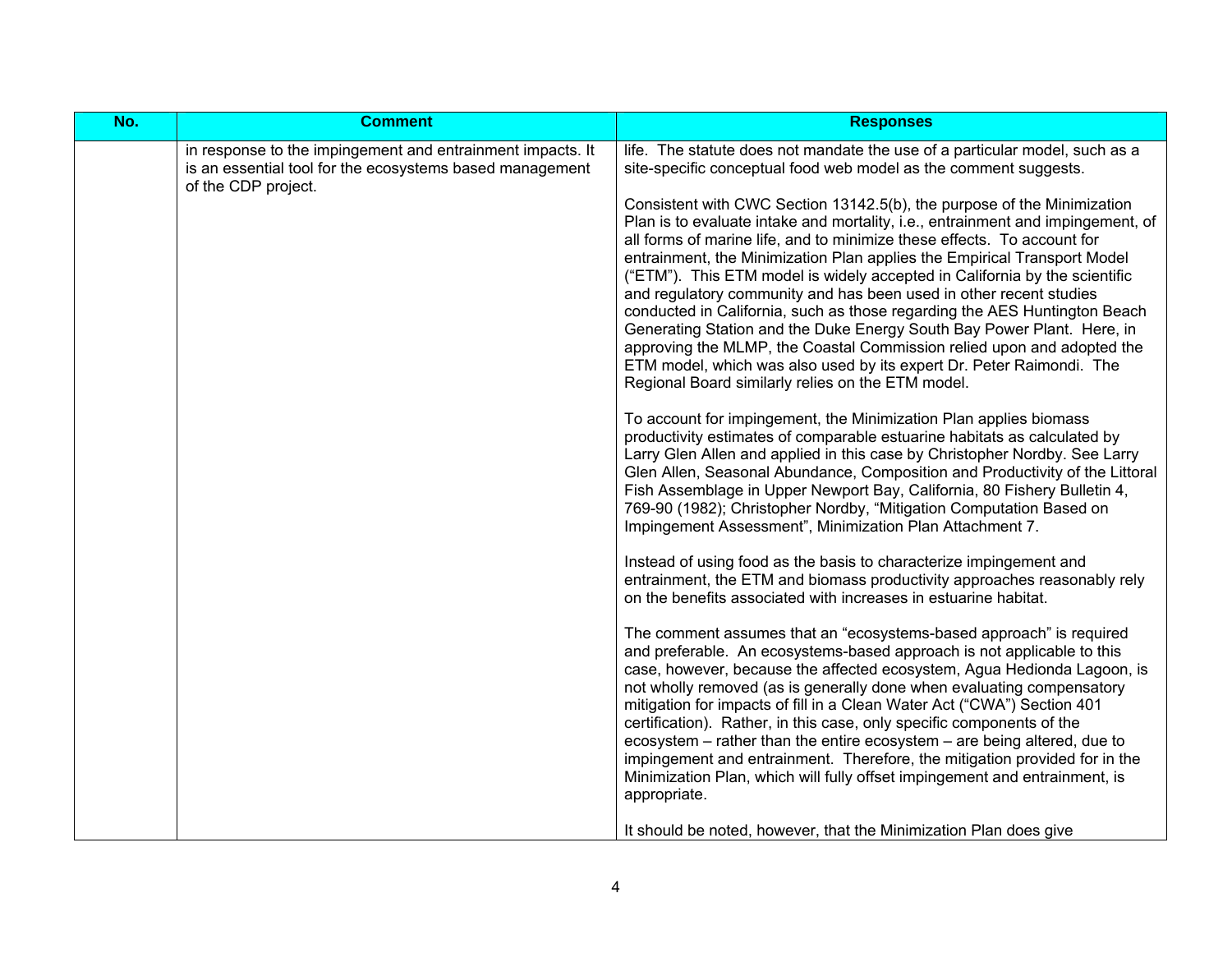| No. | <b>Comment</b>                                                                                                                                                                                                                                                                                                                                                                                                                                               | <b>Responses</b>                                                                                                                                                                                                                                                                                                                                                                                                                                                                                                                                                                                                                                                                                                                                                                                                                                                                                                                                                                                                                                                                                                                                                                                                                                                                                                                                                                                                                                                                                                                                                                                                                                                                                                                                                                                                                                                                                                  |
|-----|--------------------------------------------------------------------------------------------------------------------------------------------------------------------------------------------------------------------------------------------------------------------------------------------------------------------------------------------------------------------------------------------------------------------------------------------------------------|-------------------------------------------------------------------------------------------------------------------------------------------------------------------------------------------------------------------------------------------------------------------------------------------------------------------------------------------------------------------------------------------------------------------------------------------------------------------------------------------------------------------------------------------------------------------------------------------------------------------------------------------------------------------------------------------------------------------------------------------------------------------------------------------------------------------------------------------------------------------------------------------------------------------------------------------------------------------------------------------------------------------------------------------------------------------------------------------------------------------------------------------------------------------------------------------------------------------------------------------------------------------------------------------------------------------------------------------------------------------------------------------------------------------------------------------------------------------------------------------------------------------------------------------------------------------------------------------------------------------------------------------------------------------------------------------------------------------------------------------------------------------------------------------------------------------------------------------------------------------------------------------------------------------|
|     |                                                                                                                                                                                                                                                                                                                                                                                                                                                              | consideration to the ecosystems affected. For example, Sections 3.1 and 3.2<br>of the MLMP, incorporated in Chapter 6, provide minimum standards and<br>objectives for the mitigation site(s). These standards and objectives, among<br>other things, provide that a site shall include habitat similar to the affected<br>habitats in Agua Hedionda Lagoon and should provide maximum overall<br>ecosystem benefits, e.g., maximum upland buffer and transition areas,<br>enhancement of downstream fish values, regionally scarce habitat, potential<br>for local ecosystem diversity, substantial fish habitat, rare or endangered<br>species habitat, and provision for reproductively isolated populations of native<br>California species. See Response No. 10(c) for more details.                                                                                                                                                                                                                                                                                                                                                                                                                                                                                                                                                                                                                                                                                                                                                                                                                                                                                                                                                                                                                                                                                                                         |
| 6.  | Mortality and injury to marine life caused during transport<br>through intake and discharge tunnels are not addressed. The<br>Report [Minimization Plan] does not but should provide<br>information on the number of fish, larvae and all other marine<br>life that are killed, injured or dazed in the intake and<br>discharge channels the CDP by abrasion, hard contact with<br>the tunnel, disoriented by turbulent flow, and other<br>mechanical means. | Intake and mortality of marine life was determined based on the Impingement<br>and Entrainment Mortality Characterization Study ("IM&E" Study") conducted<br>by Tenera Environmental ("Tenera") in accordance with a Regional Board-<br>approved 316(b) Study Plan. To the extent the comment suggests that the<br>Impingement and Entrainment Mortality Characterization Study ("IM&E<br>Study") was deficient, see Response No. 10(c).<br>A detailed IM&E sampling plan was developed for the IM&E Study and<br>previously was submitted to the Regional Board in August 2004. The<br>Regional Board approved a sampling plan, and the sampling was conducted<br>for one year starting in June 2004 and continuing to June 2005. The<br>approved study included the following elements: (1) Taxonomic identifications<br>of all life stages of fishes, shellfishes, and any threatened or endangered<br>species collected in the vicinity of the cooling water intake system and are<br>susceptible to impingement and entrainment mortality ("IM&E");<br>(2) Characterization of all life stages of the target taxa in the vicinity of the<br>cooling water intake system and a description of the annual, seasonal, and<br>diel variations in IM&E and (3) Documentation of the current level of IM&E of<br>all life stages of the target taxa. The sampling methodologies and analysis<br>techniques were derived from recent impingement and entrainment studies<br>conducted for the AES Huntington Beach Generating Station (MBC and<br>Tenera 2005) and the Duke Energy South Bay Power Plant (Tenera 2004).<br>Commenter is precluded from attacking the IM&E field program conducted in<br>2004-2005, as that program was subject to a public process and Regional<br>Board approval, and Commenter could have, but did not, provide this critique<br>at that time; any objection is therefore waived. |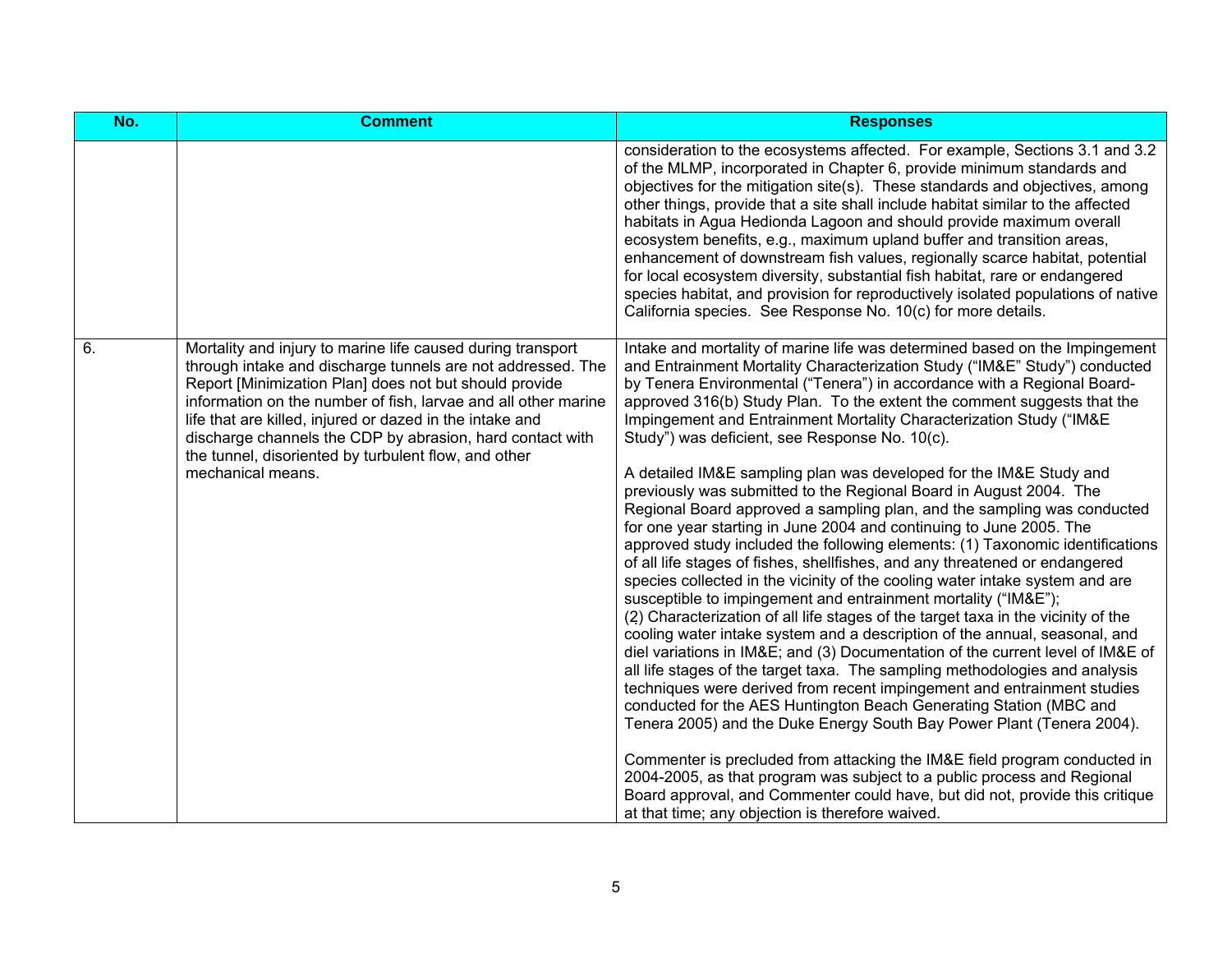| No.              | <b>Comment</b>                                                                                                                                                                                                                                                                                                                                                                                                                                                                                                                                                                                                                                                                                                                                                                      | <b>Responses</b>                                                                                                                                                                                                                                                                                                                                                                                                                                                                                                                                                                                                                                                                                                                                                                                                                                                                                                                                                                                                                                                                                                                                                                                                                                                                                                                       |
|------------------|-------------------------------------------------------------------------------------------------------------------------------------------------------------------------------------------------------------------------------------------------------------------------------------------------------------------------------------------------------------------------------------------------------------------------------------------------------------------------------------------------------------------------------------------------------------------------------------------------------------------------------------------------------------------------------------------------------------------------------------------------------------------------------------|----------------------------------------------------------------------------------------------------------------------------------------------------------------------------------------------------------------------------------------------------------------------------------------------------------------------------------------------------------------------------------------------------------------------------------------------------------------------------------------------------------------------------------------------------------------------------------------------------------------------------------------------------------------------------------------------------------------------------------------------------------------------------------------------------------------------------------------------------------------------------------------------------------------------------------------------------------------------------------------------------------------------------------------------------------------------------------------------------------------------------------------------------------------------------------------------------------------------------------------------------------------------------------------------------------------------------------------|
|                  |                                                                                                                                                                                                                                                                                                                                                                                                                                                                                                                                                                                                                                                                                                                                                                                     | Moreover, the concerns expressed in the comment are moot because the<br>Minimization Plan conservatively assumes that a number of stressors (e.g.,<br>high pressures, significant changes in salinity, temperature differences) will<br>result in 100% mortality of entrained species, even though some organisms<br>may survive upon discharge. See Response No. 8 for additional discussion.                                                                                                                                                                                                                                                                                                                                                                                                                                                                                                                                                                                                                                                                                                                                                                                                                                                                                                                                         |
| $\overline{7}$ . | The Report [Minimization Plan] (Chapter 3.7) proposes to<br>clean the intake and discharge system by periodically<br>circulating plastic scrubbing balls. The Report does not<br>indicate where the debris from the cleaning will be disposed.<br>The Encina Power Station disposed the heat treatment<br>debris into the receiving waters via the discharge tunnel. We<br>objected to this practice as it is in violation of the NPDES CA<br>0001350, No. R9-2006-043, Paragraph III, Discharge<br>Prohibitions. Furthermore, it is highly likely that plastic, an<br>ocean pollutant, will be worn off from the plastic scrubbing<br>balls and be included in the debris. We continue to object to<br>the practice of disposing the clean-up debris into the<br>receiving waters. | The Regional Board's present evaluation of the proposed project is limited to<br>minimization efforts applicable only to the co-location of the CDP with the<br>Encina Power Station ("EPS") for CDP benefit. Discussion on the use of<br>scrubbing balls is an example of a potential alternative to heat treatment that<br>could be used to control bio-fouling in the intake when and if the power plant<br>ceases to use the circulating water system. Additional evaluation of CDP's<br>operations, including possible use of scrubbing balls, would be necessary if<br>the EPS permanently ceases power generation operations, and if the<br>Discharger proposes, through submittal of a new Report of Waste Discharge,<br>to operate the EPS's seawater intake and outfall independently for the benefit<br>of the CDP in a "stand-alone" capacity. Evaluation of possible alternatives to<br>heat treatment, such as the use of scrubbing balls, is premature at this time.<br>The comment's objection to a practice it believes may be occurring at the<br>EPS regarding the disposal of heat treatment debris is beyond the scope of<br>this action and irrelevant, as the proposed CDP operations will not increase<br>heat treatment at the EPS, which will occur on a periodic basis irrespective of<br>CDP's operations. |
| 8.               | Micro-screens effectiveness to minimize impingement and<br>entrainment losses is problematical. The Report<br>[Minimization Plan] does not provide operational information<br>such as pilot plant tests to verify that this technology is<br>proven and reliable. The Report makes no mention that<br>biofouling and biofilm buildup will occur in the micro-screens<br>to require periodic chemical (biocides) treatment.<br>Furthermore, as questioned previously, the Report does not<br>address the expected survivability of the entrained marine<br>organisms after being flushed out from the micro-screen filter<br>and transported out the lengthy (approx 1500 ft) discharge<br>tunnel. The Report does not but should provide a monitoring                               | The comment addresses potential concerns related to the use of micro-<br>screens to minimize impingement and entrainment. This comment has been<br>rendered moot by subsequent actions as follows:<br>In the March 6, 2008 version of the Minimization Plan, the Discharger<br>proposed the installation of micro-screens and the use of a low-pressure<br>membrane pretreatment system to increase the potential to capture marine<br>organisms and to return them successfully to the ocean. Based upon the use<br>of these proposed technology measures, the Discharger initially considered<br>the mortality rate of the entrained marine organisms to be less than 100%.<br>Subsequent to that proposal, the Coastal Commission and the Scientific                                                                                                                                                                                                                                                                                                                                                                                                                                                                                                                                                                                |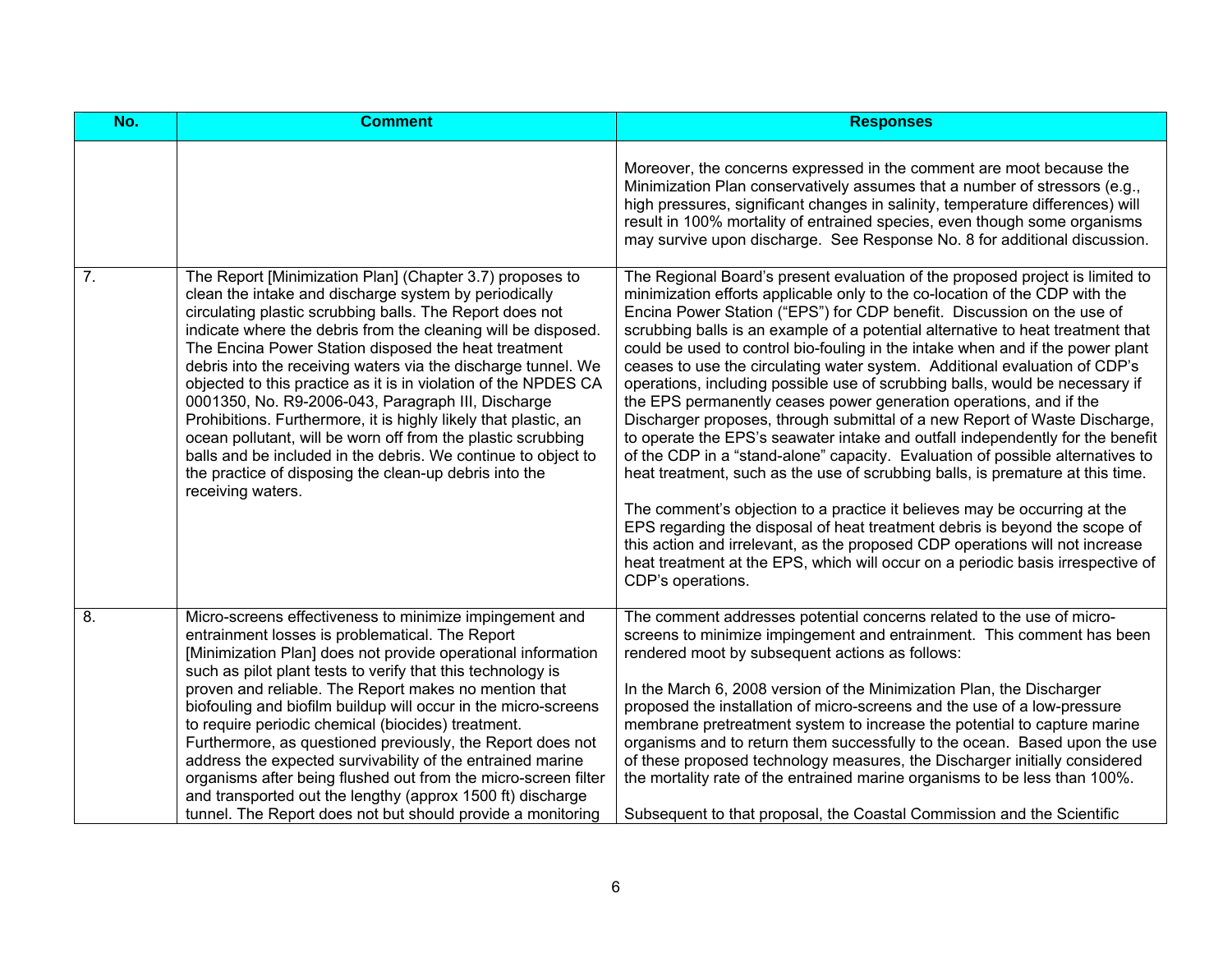| No. | <b>Comment</b>                                                                                                 | <b>Responses</b>                                                                                                                                                                                                                                                                                                                                                                                                                                                                                                                                                                                                                                                                                                                                                                                                                                                                                     |
|-----|----------------------------------------------------------------------------------------------------------------|------------------------------------------------------------------------------------------------------------------------------------------------------------------------------------------------------------------------------------------------------------------------------------------------------------------------------------------------------------------------------------------------------------------------------------------------------------------------------------------------------------------------------------------------------------------------------------------------------------------------------------------------------------------------------------------------------------------------------------------------------------------------------------------------------------------------------------------------------------------------------------------------------|
|     | plan to quantify taxa, their abundance, and the survivability<br>of the marine organisms at the ocean outfall. | Advisory Panel ("SAP") determined that these technology measures would<br>not be effective in returning viable organisms to the ocean and would not<br>result in any minimization or reduction of entrainment. The Coastal<br>Commission found that the CDP's entrained organisms would be subject to a<br>number of stressors - including high pressures, significant changes in<br>salinity, possible high temperature differences if the power plant is operating,<br>etc. – and that the organisms would then be discharged to a different<br>environment than is found in Agua Hedionda Lagoon. See Coastal<br>Commission, Recommended Revised Condition Compliance Findings, MLMP<br>for Coastal Development Permit E-06-013, Poseidon Resources Carlsbad<br>Desalination Project, November 21, 2008, at 13, available at<br>http://documents.coastal.ca.gov/reports/2008/12/W16a-12-2008.pdf. |
|     |                                                                                                                | The Coastal Commission concluded that any one or a combination of these<br>stressors could result in mortality of the marine organisms prior to the return<br>to the ocean. Id. Further, it is uncertain whether the returned marine<br>organisms would survive past the initial release into the ocean or thereafter<br>contribute reproductively to the population. Ferry-Graham, Dorin, and Lin,<br>Understanding Entrainment at Coastal Power Plants: Informing a Program to<br>Study Impacts and Their Reduction, CEC-500-2007-120 at 36 (March 2008).                                                                                                                                                                                                                                                                                                                                          |
|     |                                                                                                                | Because of this uncertainty, the Minimization Plan conservatively assumes<br>100% mortality of entrained species, consistent with guidance from the U.S.<br>Environmental Protection Agency ("EPA") and reflecting the practice of<br>California's State Water Resources Control Board ("State Board") and the<br>Regional Water Quality Control Boards, the California Energy Commission,<br>and the Coastal Commission in conducting and evaluating these studies.<br>Coastal Commission. Recommended Revised Condition Compliance<br>Findings, MLMP for Coastal Development Permit E-06-013, Poseidon<br>Resources Carlsbad Desalination Project, November 21, 2008, at 13.<br>Available at http://documents.coastal.ca.gov/reports/2008/12/W16a-12-<br>2008.pdf.                                                                                                                                 |
|     |                                                                                                                | Thus, these technology measures were removed from the Minimization Plan.<br>It would not be necessary or reasonable to conduct biological monitoring at<br>the outfall for organisms returned to the ocean. Because these technology<br>measures have been removed from the Minimization Plan, the comment has<br>been rendered moot. Moreover, the Minimization Plan provides for mitigation<br>sufficient to fully offset projected entrainment and impingement.                                                                                                                                                                                                                                                                                                                                                                                                                                   |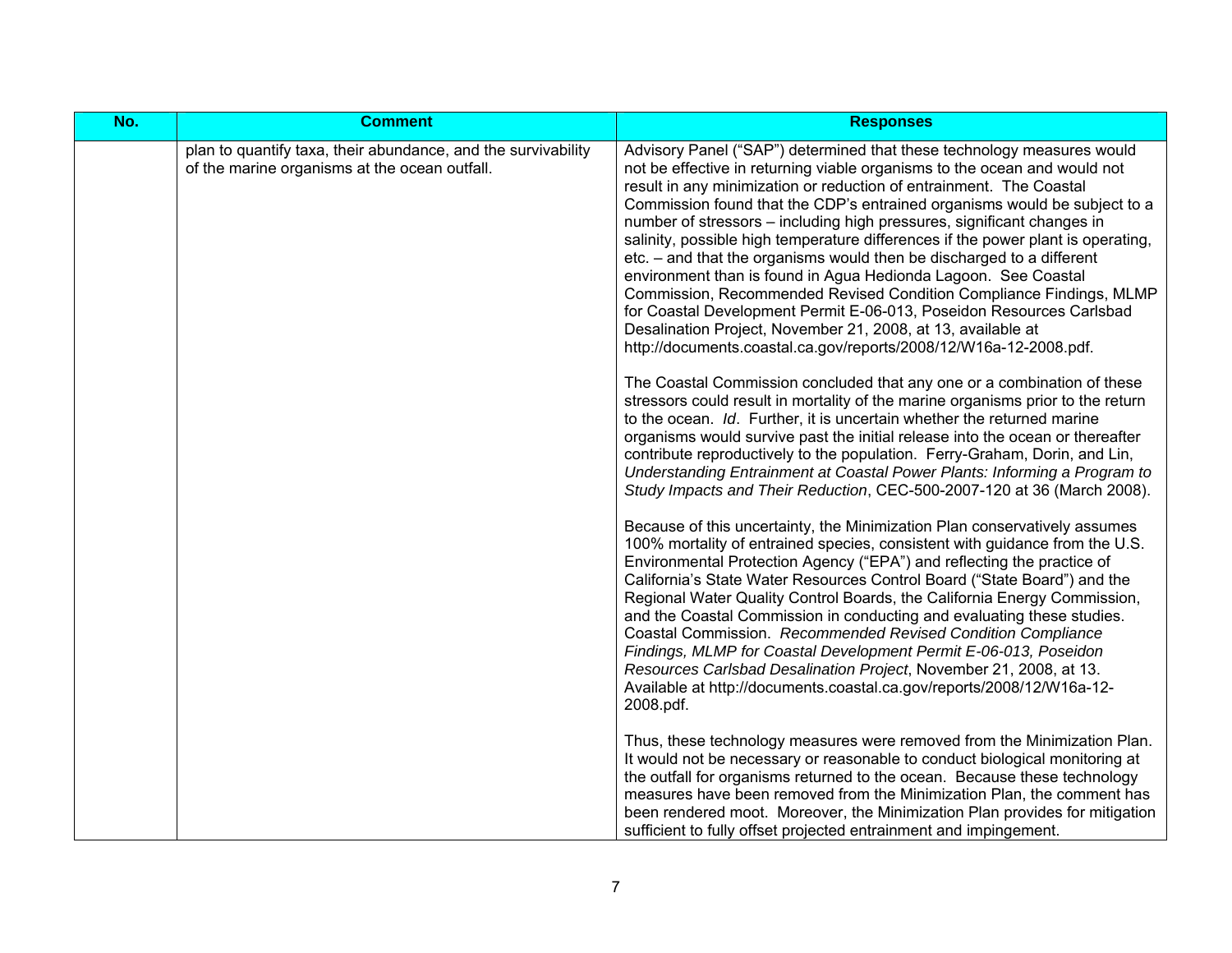| No. | <b>Comment</b>                                                                                                                                                                                                                                                                                                                                                                                                                                                                                                                                                                                                                                                                                                                                                                                                                                                                                                                                                                                                                                                                                                                                                                                                                                                                                                                                  | <b>Responses</b>                                                                                                                                                                                                                                                                                                                                                                                                                                                                                                                                                                                                                                                                                                                                                                                                                                                                                                                                                                                                                                                                                                                                                                                                                                                                                                                                                                                                                                                                                                                                                                                                                                                                                                                                                                                                                                                                                                                                                                                                                                                                                                                                                                                                                                                                                                                                                                                                                                                                                                                                                                                                                                                                                    |
|-----|-------------------------------------------------------------------------------------------------------------------------------------------------------------------------------------------------------------------------------------------------------------------------------------------------------------------------------------------------------------------------------------------------------------------------------------------------------------------------------------------------------------------------------------------------------------------------------------------------------------------------------------------------------------------------------------------------------------------------------------------------------------------------------------------------------------------------------------------------------------------------------------------------------------------------------------------------------------------------------------------------------------------------------------------------------------------------------------------------------------------------------------------------------------------------------------------------------------------------------------------------------------------------------------------------------------------------------------------------|-----------------------------------------------------------------------------------------------------------------------------------------------------------------------------------------------------------------------------------------------------------------------------------------------------------------------------------------------------------------------------------------------------------------------------------------------------------------------------------------------------------------------------------------------------------------------------------------------------------------------------------------------------------------------------------------------------------------------------------------------------------------------------------------------------------------------------------------------------------------------------------------------------------------------------------------------------------------------------------------------------------------------------------------------------------------------------------------------------------------------------------------------------------------------------------------------------------------------------------------------------------------------------------------------------------------------------------------------------------------------------------------------------------------------------------------------------------------------------------------------------------------------------------------------------------------------------------------------------------------------------------------------------------------------------------------------------------------------------------------------------------------------------------------------------------------------------------------------------------------------------------------------------------------------------------------------------------------------------------------------------------------------------------------------------------------------------------------------------------------------------------------------------------------------------------------------------------------------------------------------------------------------------------------------------------------------------------------------------------------------------------------------------------------------------------------------------------------------------------------------------------------------------------------------------------------------------------------------------------------------------------------------------------------------------------------------------|
|     |                                                                                                                                                                                                                                                                                                                                                                                                                                                                                                                                                                                                                                                                                                                                                                                                                                                                                                                                                                                                                                                                                                                                                                                                                                                                                                                                                 |                                                                                                                                                                                                                                                                                                                                                                                                                                                                                                                                                                                                                                                                                                                                                                                                                                                                                                                                                                                                                                                                                                                                                                                                                                                                                                                                                                                                                                                                                                                                                                                                                                                                                                                                                                                                                                                                                                                                                                                                                                                                                                                                                                                                                                                                                                                                                                                                                                                                                                                                                                                                                                                                                                     |
| 9.  | The statement that if intake through-screen velocity is below<br>or equal to 0.5 fps, the impingement mortality of the intake<br>screens is considered to be negligible has been disputed by<br>Henderson and Seaby. Their report lists nine problems that<br>question this assertion of which six are applicable for the<br>CDP. Two that not relevant here are high and low water<br>temperatures and the third problem of flow direction with<br>respect to gravity is not present because it is horizontal in<br>this case. These six problems are listed below:<br>1. Fish often do not know in which way to swim and so may<br>become entrained or impinged even if they have they have<br>the speed to escape.<br>3. There is no consideration of the effects of tide, currents<br>etc. on flow rates through the screens.<br>4. There can be problems because fish orientate at 90<br>degrees to the screen and not the flow.<br>5. The velocity is determined at the screens - at this point the<br>fish may already be trapped<br>8. Fish eggs are often free floating and are therefore<br>vulnerable to entrainment irrespective of the intake velocity<br>9. Larval fish, post-larval fish and very young fish are poor<br>swimmers and cannot achieve 0.5 ft/sec. They also do not all<br>react to a flow by moving away from it. | The Regional Board's present evaluation of the proposed project is limited to<br>minimization efforts applicable to only co-location operation for CDP benefit.<br>However, in Chapter 3 of the Minimization Plan, when or if EPS permanently<br>ceases operations, among other design measures, the Discharger proposes<br>to reduce the inlet screen velocity (to equal to or less than 0.5 fps) and<br>reduce the fine screen velocity. Additional evaluation of the CDP's design<br>features would be necessary if the EPS permanently ceases power<br>generation operations, and if the Discharger proposes, through submittal of a<br>new Report of Waste Discharge, to operate EPS's seawater intake and<br>outfall independently for the benefit of the CDP in a "stand-alone" capacity.<br>The Regional Board notes that the comment takes issue with the principle<br>that intake through-screen velocities at or below 0.5 feet per second (fps)<br>reduce impingement mortality to insignificant levels but also notes that this<br>approach has been widely followed by key regulatory agencies and is backed<br>by extensive scientific study and review. Since the 1970s, EPA has<br>recognized the relationship between flow and impingement. ("Development<br>Document for Best Technology Available for the Location, Design,<br>Construction and Capacity of Cooling Water Intake Structures for Minimizing<br>Adverse Environmental Impact. EPA 440/1-76/015-a. USEPA April 1976.<br>Washington, DC.") EPA notes that "flow reduction serves the purpose of<br>reducing both impingement and entrainment." (U.S. Environmental<br>Protection Agency, Phase II, Final Rule Technical Development Document,<br>Chapter 4 [Efficacy of Cooling Water Intake Structure Technologies], at<br>Section 1.5, p. 4-4. Available at<br>http://www.swrcb.ca.gov/rwqcb3/water issues/programs/duke energy/docs/u<br>sepa efficacy of intake technologies.pdf.) According to EPA, this explains<br>why "[e]nvironmental commentators [have] advocated for flow reduction<br>technologies as the most direct means of reducing fish kills from power plant<br>intakes." National Pollutant Discharge Elimination System -- Final<br>Regulations to Establish Requirements for Cooling Water Intake Structures at<br>Phase II Existing Facilities, 69 Fed. Reg. 41,576, 41,612 (July 9, 2004) (to be<br>codified at 40 C.F.R. pts. 9, 122, 123, 124, 125).<br>Similarly, the State Board recognizes the relationship between reduced flow<br>and reduced impingement. In its March 2008 Scoping Document on once-<br>through cooling (OTC) at coastal power plants, the State Board reiterated |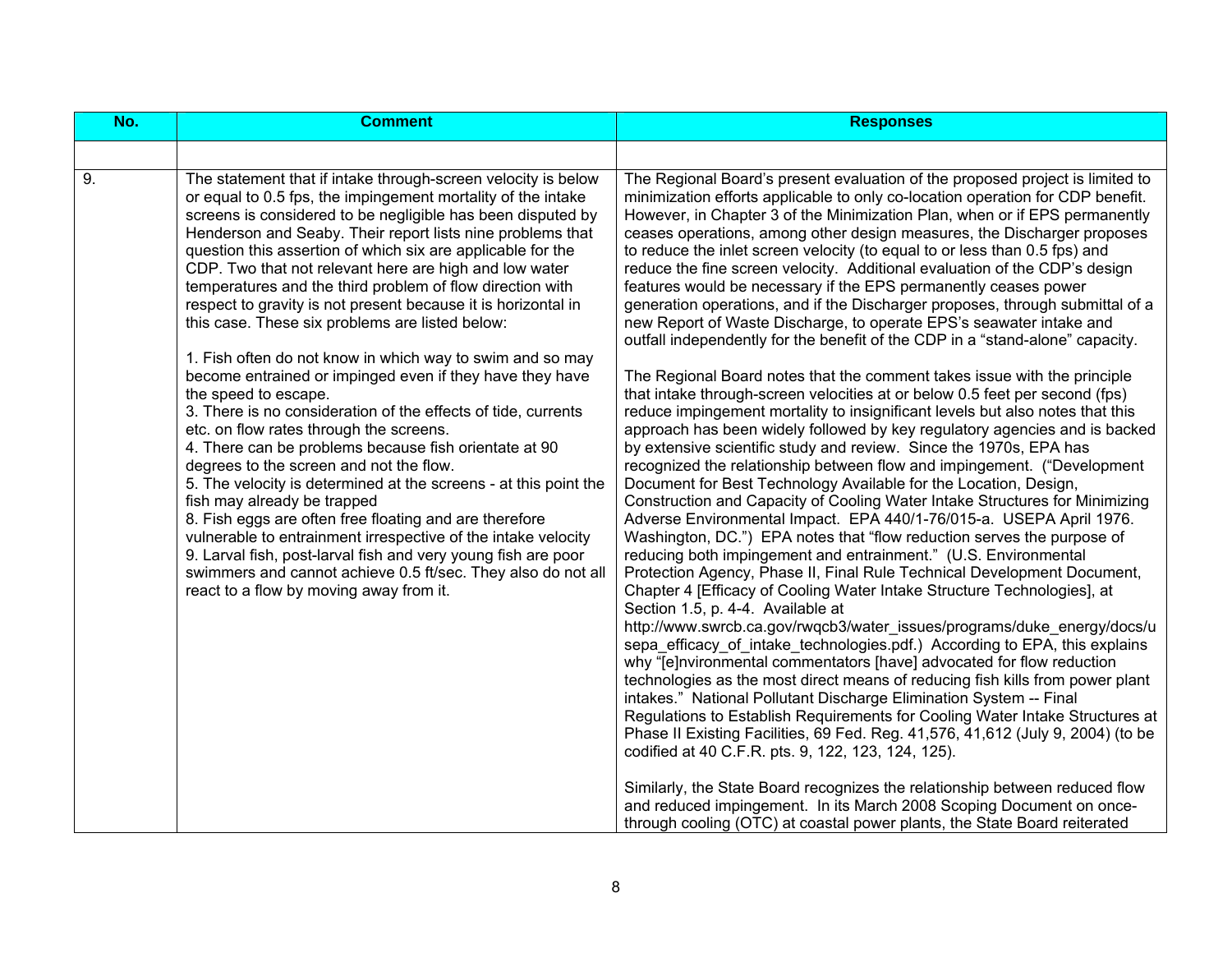| No.  | <b>Comment</b>                                                                 | <b>Responses</b>                                                                                                                                                                                                                                                                                                                                                                                                                                                                                                                                                                                 |
|------|--------------------------------------------------------------------------------|--------------------------------------------------------------------------------------------------------------------------------------------------------------------------------------------------------------------------------------------------------------------------------------------------------------------------------------------------------------------------------------------------------------------------------------------------------------------------------------------------------------------------------------------------------------------------------------------------|
|      |                                                                                | EPA's conclusion and observed that "[f]low reduction will reliably reduce both<br>impingement and entrainment impacts of OTC [once through cooling]." (State<br>Board, Scoping Document: Water Quality Control Policy on the Use of<br>Coastal and Estuarine Waters For Power Plant Cooling (March 2008), at 45.<br>Available at http://www.energy.ca.gov/2008publications/SWRCB-1000-2008-<br>001/SWRCB-1000-2008-001.PDF.) The EPS intake structure is an OTC<br>intake.                                                                                                                       |
|      |                                                                                | According to the comment, the Henderson and Seaby study challenges<br>certain assumptions of the EPA/State Water Board approach as described<br>above. To the extent that the Henderson and Seaby study challenges those<br>accepted approaches, the comment is noted, and a specific response is not<br>necessary.                                                                                                                                                                                                                                                                              |
| 10a. | The quantification of unavoidable impacts to marine life is not<br>acceptable. | This project is governed by CWC 13142.5(b), which requires the minimization<br>of the intake and mortality of marine life. To identify its minimization<br>obligations under the statute and facilitate the Regional Board's review, it is<br>useful and allowable for the Discharger to quantify the potential for<br>entrainment and impingement. Thus, the quantification of these effects is not<br>only acceptable, it is important. In this instance, the Discharger has<br>quantified projected entrainment and impingement and provided for mitigation<br>to fully offset these effects. |
|      |                                                                                | The March 27, 2009 Minimization Plan does not refer to unavoidable impacts,<br>rendering this comment on an earlier version of the Minimization Plan moot.<br>The March 27, 2009 Minimization Plan is based on minimizing the intake and<br>mortality of all forms of marine life; in addition to site, design, and technology<br>measures, the Minimization Plan provides for mitigation to fully offset<br>projected entrainment and impingement (without crediting reductions in<br>intake and mortality attributable to design and technology measures).                                     |
|      |                                                                                | To the extent the comment is suggesting that CWC Section 13142.5(b)<br>requires avoidance in all instances, and that mitigation is not avoidance, such<br>a reading of CWC Section 13142.5(b) is mistaken because it plainly provides<br>for the use of mitigation measures.                                                                                                                                                                                                                                                                                                                     |
| 10b. | The Marine Life Protection Act requires an ecosystem based<br>approach.        | The Marine Life Protection Act ("MLPA"), Cal. Fish & Code Section 2850 et<br>seq., is not applicable to the CDP, which is instead governed by CWC                                                                                                                                                                                                                                                                                                                                                                                                                                                |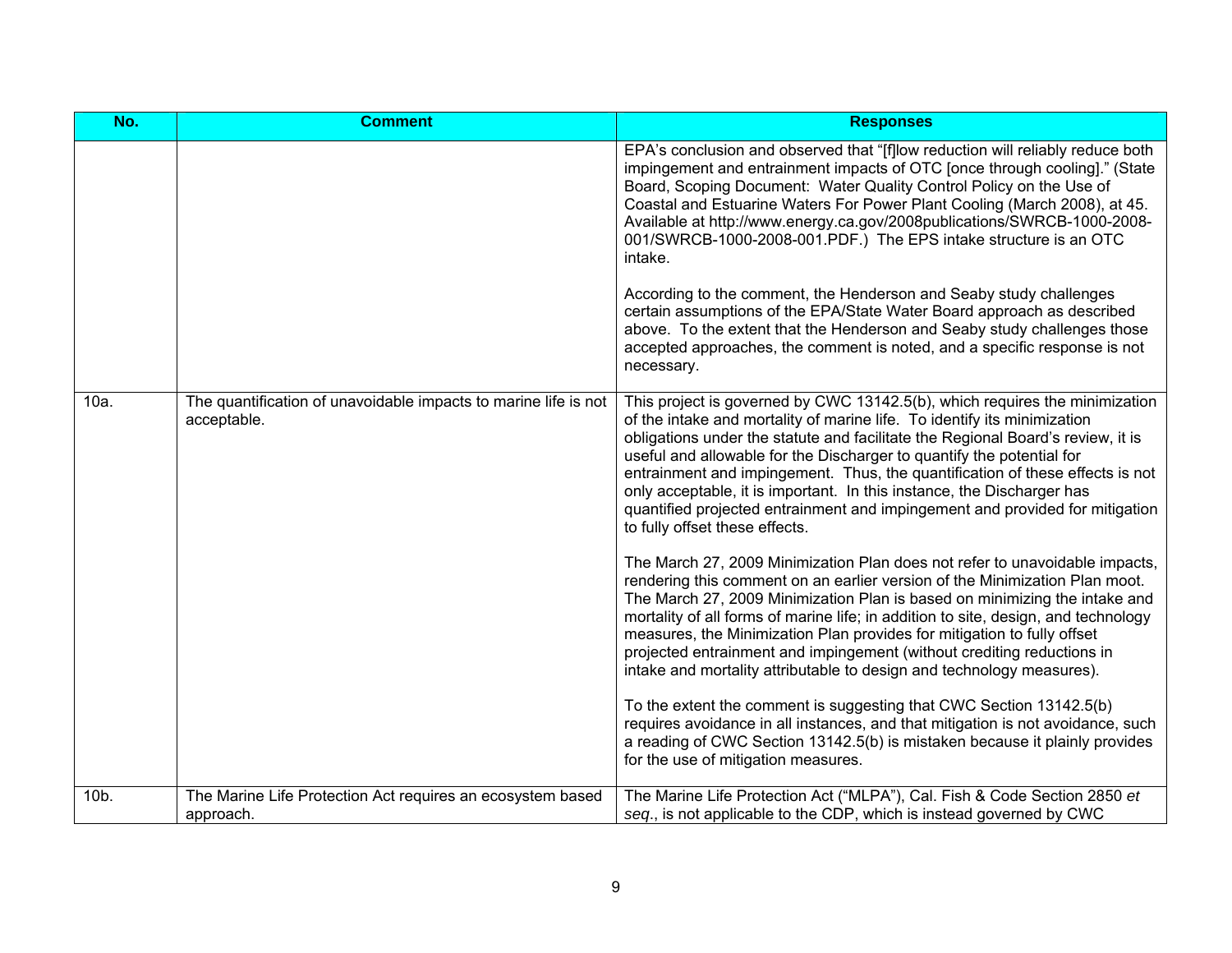| No.  | <b>Comment</b>                                                                                                                                                                                                                                                                   | <b>Responses</b>                                                                                                                                                                                                                                                                                                                                                                                                                                                                                                                                                                                                                                                                                                                                     |
|------|----------------------------------------------------------------------------------------------------------------------------------------------------------------------------------------------------------------------------------------------------------------------------------|------------------------------------------------------------------------------------------------------------------------------------------------------------------------------------------------------------------------------------------------------------------------------------------------------------------------------------------------------------------------------------------------------------------------------------------------------------------------------------------------------------------------------------------------------------------------------------------------------------------------------------------------------------------------------------------------------------------------------------------------------|
|      |                                                                                                                                                                                                                                                                                  | Section 13142.5(b). The MLPA calls for the adoption of a Marine Life<br>Protection Program, the primary goal of which is to "protect the natural<br>diversity and abundance of marine life, and the structure, function, and<br>integrity of marine ecosystems." Cal. Fish & Game Code Section 2853(b)(1).<br>Because the MLPA is not applicable here, a Marine Life Protection Program<br>is not required.                                                                                                                                                                                                                                                                                                                                          |
|      |                                                                                                                                                                                                                                                                                  | More generally, the comment refers to an "ecosystem based approach,"<br>without defining the phrase, explaining how it is required by the MLPA, and,<br>even if that is the case, how that would impact the Regional Board's review of<br>the Minimization Plan.                                                                                                                                                                                                                                                                                                                                                                                                                                                                                     |
|      |                                                                                                                                                                                                                                                                                  | Insofar as the comment is suggesting that the IM&E Study used to identify<br>impingement and entrainment impacts was deficient, see Response Nos. 6<br>and 10(c). The IM&E Study approach is appropriate for this project because<br>specific components of Agua Hedionda Lagoon may be altered due to<br>impingement and entrainment – plainly without eliminating the entire lagoon<br>ecosystem. Appropriate mitigation is therefore premised on these impacts.<br>In contrast, where a wetland is being filled in or removed, as in the context of<br>Clean Water Act Section 404 with Section 401 certification, appropriate<br>mitigation requires ecosystem replacement.<br>It should be noted, however, that the Minimization Plan does give |
|      |                                                                                                                                                                                                                                                                                  | consideration to the ecosystems affected, as explained more fully in<br>Comment No. 5.                                                                                                                                                                                                                                                                                                                                                                                                                                                                                                                                                                                                                                                               |
| 10c. | This requires that the impingement and entrainment impacts<br>be assessed for all the marine organisms from the benthos,<br>up the food web, and to the top consumers as shown in the<br>Generalized Aquatic Food Web shown in the NOAA power<br>point presentation cited above. | The comment does not explain why the field data relied upon by the<br>Discharger to assess impingement and entrainment are inadequate, and<br>suggests, without explanation, that benthic sampling may be required to<br>support such as assessment.                                                                                                                                                                                                                                                                                                                                                                                                                                                                                                 |
|      |                                                                                                                                                                                                                                                                                  | The impingement and entrainment data relied upon by the Discharger<br>correspond to those effects on the food web from the intake and relate<br>directly to "intake and mortality," as required by CWC Section 13142.5(b).<br>CWC Section 13142.5(b) does not mention the food web as broadly referred<br>to by the comment, but, rather, focuses on "all forms of marine life" subject to<br>"intake and mortality." This statutory approach focuses on the particularized<br>effects of seawater intakes, which would not necessarily correspond to the                                                                                                                                                                                            |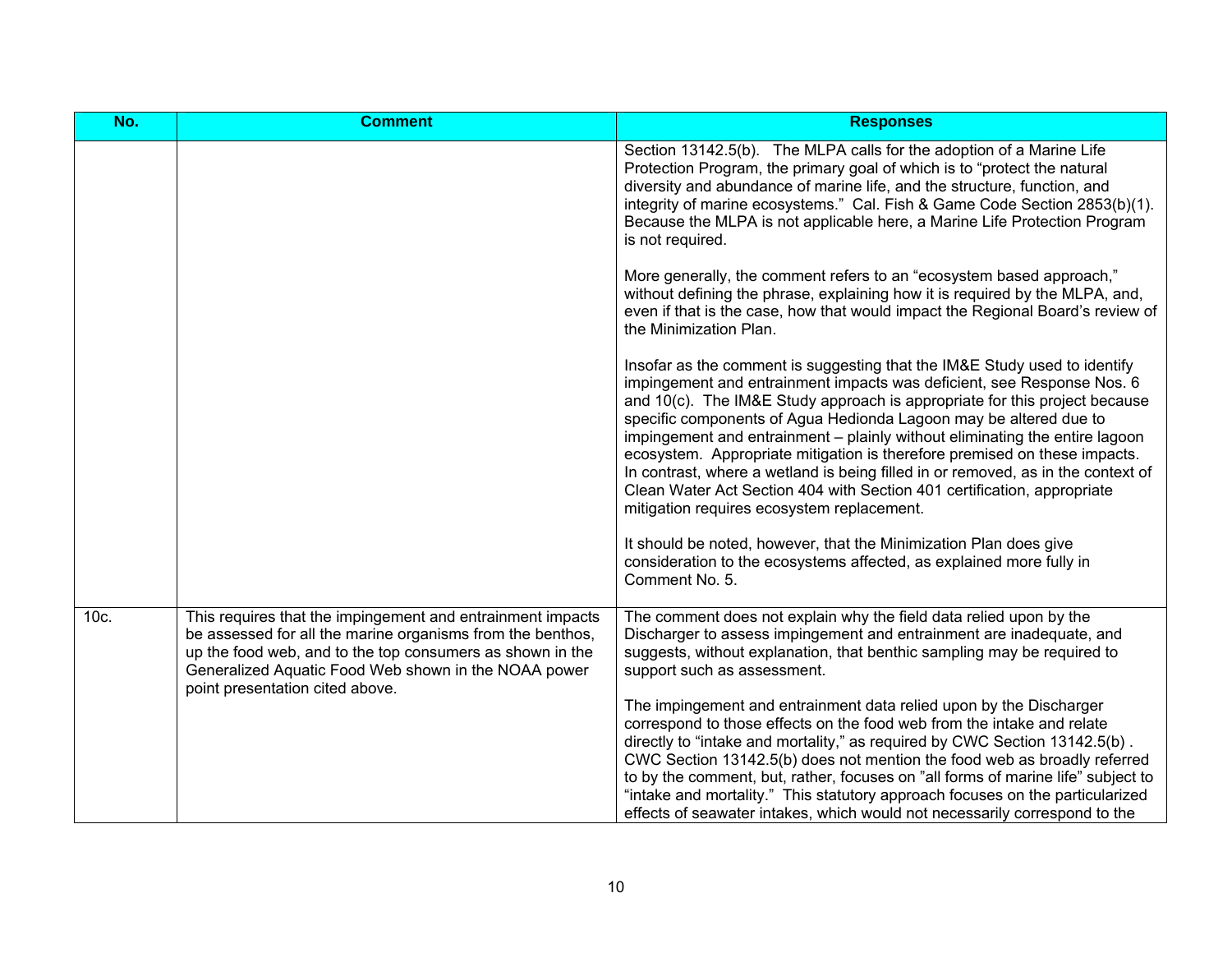| No.  | <b>Comment</b>                                                                                                                                                                                                          | <b>Responses</b>                                                                                                                                                                                                                                                                                                                                                                                                                                                                                                                                                                                                                                                                                                                                                                                                                                                                                                                                                                                                                                                                                                                         |
|------|-------------------------------------------------------------------------------------------------------------------------------------------------------------------------------------------------------------------------|------------------------------------------------------------------------------------------------------------------------------------------------------------------------------------------------------------------------------------------------------------------------------------------------------------------------------------------------------------------------------------------------------------------------------------------------------------------------------------------------------------------------------------------------------------------------------------------------------------------------------------------------------------------------------------------------------------------------------------------------------------------------------------------------------------------------------------------------------------------------------------------------------------------------------------------------------------------------------------------------------------------------------------------------------------------------------------------------------------------------------------------|
|      |                                                                                                                                                                                                                         | comment's generalized food web approach. See Response No. 5 for<br>additional discussion on a food web model.                                                                                                                                                                                                                                                                                                                                                                                                                                                                                                                                                                                                                                                                                                                                                                                                                                                                                                                                                                                                                            |
|      |                                                                                                                                                                                                                         | The comment's generalized food web approach seems to stand for basic<br>ecological principles, as opposed to application of these principles to define a<br>particularized effect, such as from impingement and entrainment. To the<br>extent the comment is criticizing the data relied upon by Discharger, the<br>comment identifies no specific problem with these data, but, rather, seems to<br>suggest that they suffer because the entire ecosystem was not sampled.<br>Such is neither required nor feasible to characterize intake and mortality from<br>a seawater intake.                                                                                                                                                                                                                                                                                                                                                                                                                                                                                                                                                     |
|      |                                                                                                                                                                                                                         | The Discharger relied upon data that were collected pursuant to the EPS's<br>Regional Board-approved Clean Water Act Section 316(b) ("CWA<br>Section 316(b)") Impingement Mortality and Entrainment Characterization<br>Study ("IM&E Study"). Before conducting the IM&E Study, EPS produced and<br>submitted to the Regional Board a Study Plan for its review and approval<br>pursuant to the terms of EPS's NPDES permit. Regional Board staff reviewed<br>the plan with the assistance of Tetra Tech, its third-party consultant. Under<br>the direction of a Technical Advisory Group comprised of staff from the<br>Regional Board, state and federal resources agencies, EPS and Tenera<br>Environmental ("Tenera") revised the Study Plan and submitted its final report<br>to the Regional Board in January 2008. The IM&E Study incorporated<br>scientifically acceptable sampling methodologies and analysis techniques<br>that have been applied in other recent impingement and entrainment studies,<br>including those conducted for the AES Huntington Beach Generating Station<br>and Duke Energy South Bay Power Plant. |
| 10d. | Table 5-1 tabulates the impingement of fishes, sharks and<br>rays during June 2004 to June 2005 prorated for 304 MGD.<br>Note that under normal operations 19,408 individuals were<br>impinged and 97 separate species. | The comment refers to a table that was included in the March 6, 2008<br>Minimization Plan. Although the Table 5-1 caption indicated that the table<br>presented impingement data prorated for 304 MGD, Table 5-1 actually<br>presented non-prorated impingement totals that represented the amount of<br>impingement that was attributable to the EPS's operations during the<br>2004/2005 sampling period. When these impingement figures are prorated<br>to reflect the CDP's relatively lower flows (i.e., 304/657), the flow-<br>proportioned calculation of impinged individuals is less.<br>The March 27, 2009 Minimization Plan includes a new Table 5-1, the caption                                                                                                                                                                                                                                                                                                                                                                                                                                                             |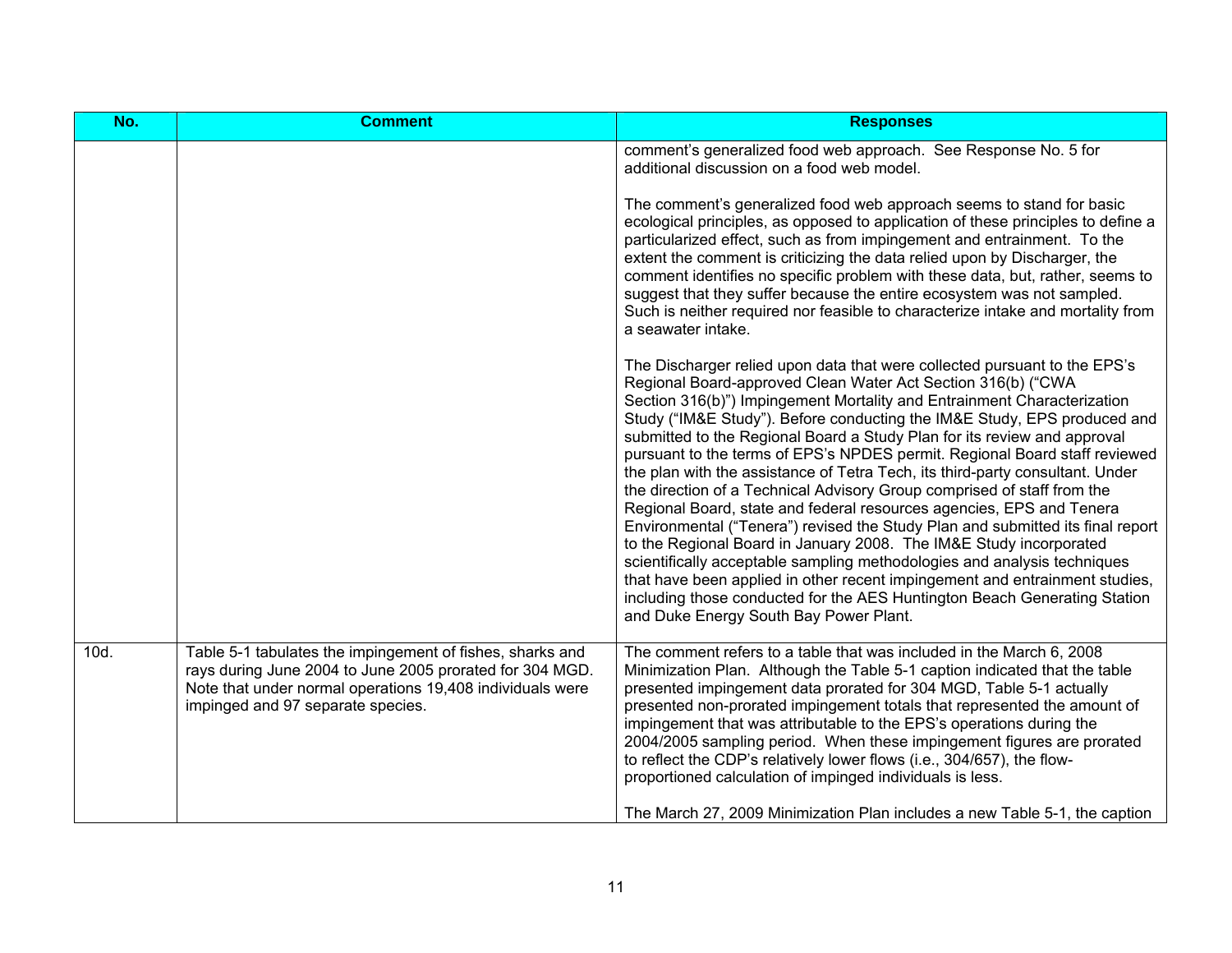| No.  | <b>Comment</b>                                                                                                                                                                                                                           | <b>Responses</b>                                                                                                                                                                                                                                                                                                                                                                                                                                                                                                                                                                                                                                                                                                                                                                                                                                                                                                                                                                                                                                                                                                                                                                                                                                                                                                                                                                                                                                                                                                                                                                                                    |
|------|------------------------------------------------------------------------------------------------------------------------------------------------------------------------------------------------------------------------------------------|---------------------------------------------------------------------------------------------------------------------------------------------------------------------------------------------------------------------------------------------------------------------------------------------------------------------------------------------------------------------------------------------------------------------------------------------------------------------------------------------------------------------------------------------------------------------------------------------------------------------------------------------------------------------------------------------------------------------------------------------------------------------------------------------------------------------------------------------------------------------------------------------------------------------------------------------------------------------------------------------------------------------------------------------------------------------------------------------------------------------------------------------------------------------------------------------------------------------------------------------------------------------------------------------------------------------------------------------------------------------------------------------------------------------------------------------------------------------------------------------------------------------------------------------------------------------------------------------------------------------|
|      |                                                                                                                                                                                                                                          | to which correctly identifies the impingement data as reflecting impingement<br>associated with the EPS's operations (i.e., "Number and weight of fishes<br>(bony fishes, sharks and rays) and invertebrates impinged during normal<br>operations at EPS from June 2004 to June 2005 on the sample days"). See<br>Minimization Plan, Table 5-1, at 5-4.                                                                                                                                                                                                                                                                                                                                                                                                                                                                                                                                                                                                                                                                                                                                                                                                                                                                                                                                                                                                                                                                                                                                                                                                                                                             |
| 10e. | No ecological assessment has been provided to indicate<br>whether these losses are sustainable and can maintain a<br>healthy biologically diverse ecosystem.                                                                             | Agua Hedionda Lagoon is presently a healthy, biologically diverse<br>ecosystem, sustained in part by regular maintenance dredging required to<br>support the Lagoon's use as a source of cooling water for the EPS, without<br>which the Lagoon would likely be cut off from tidal exchange and could return<br>to mudflat conditions with substantially less biological diversity. There are no<br>facts to support the view that the Agua Hedionda Lagoon's health and<br>biological diversity will not be maintained in the event the project proceeds.<br>To the contrary, the EPS's long-term presence and operation at the Lagoon<br>suggests otherwise. Moreover, when the CDP is operating in stand-alone<br>mode, its impacts will be less than the EPS's.                                                                                                                                                                                                                                                                                                                                                                                                                                                                                                                                                                                                                                                                                                                                                                                                                                                 |
| 10f. | Instead the Report [Minimization Plan] dismisses the<br>impingement loss by citing that it amounts to 2.11 lbs/day.<br>Likewise, the entrainment effects methodology is flawed<br>because it addresses only the fish larvae entrainment. | The Minimization Plan provides various approaches to estimating the<br>impingement associated with the CDP's stand-alone operations, presuming<br>that the CDP will draw all 304 MGD of its source water requirements from<br>Agua Hedionda Lagoon and satisfy none with the EPS's discharge water. No<br>reductions for design or technology measures expected to minimize<br>entrainment and impingement are taken. Using these conservative<br>assumptions, the Minimization Plan, Chp. 5 and Attachment 5, provides<br>reasonable projections of impingement between 1.56 to 4.7 kg/day,<br>depending on whether a regression analysis or flow-proportioned<br>methodology is employed and whether two sampling days considered outliers<br>are excluded from the calculation. The 4.7 kg/day value represents the high<br>end of the range, using a flow-proportioned approach for 50 of the 52<br>impingement sampling days and making no adjustment for the 2<br>impingement sampling days considered outliers. The 1.57 value is calculated<br>using a regression analysis that excludes the outlier data. The 2.11 value<br>referenced in the comment is calculated using a flow-proportioned approach<br>excluding the outlier data. Contrary to the comment's characterization,<br>projected impingement is not dismissed. In addition to requiring the use of<br>the best available site, design, and technology measures feasible to minimize<br>intake and mortality of marine life, the Regional Board is requiring the<br>Discharger to demonstrate that the Discharger's mitigation wetlands fully |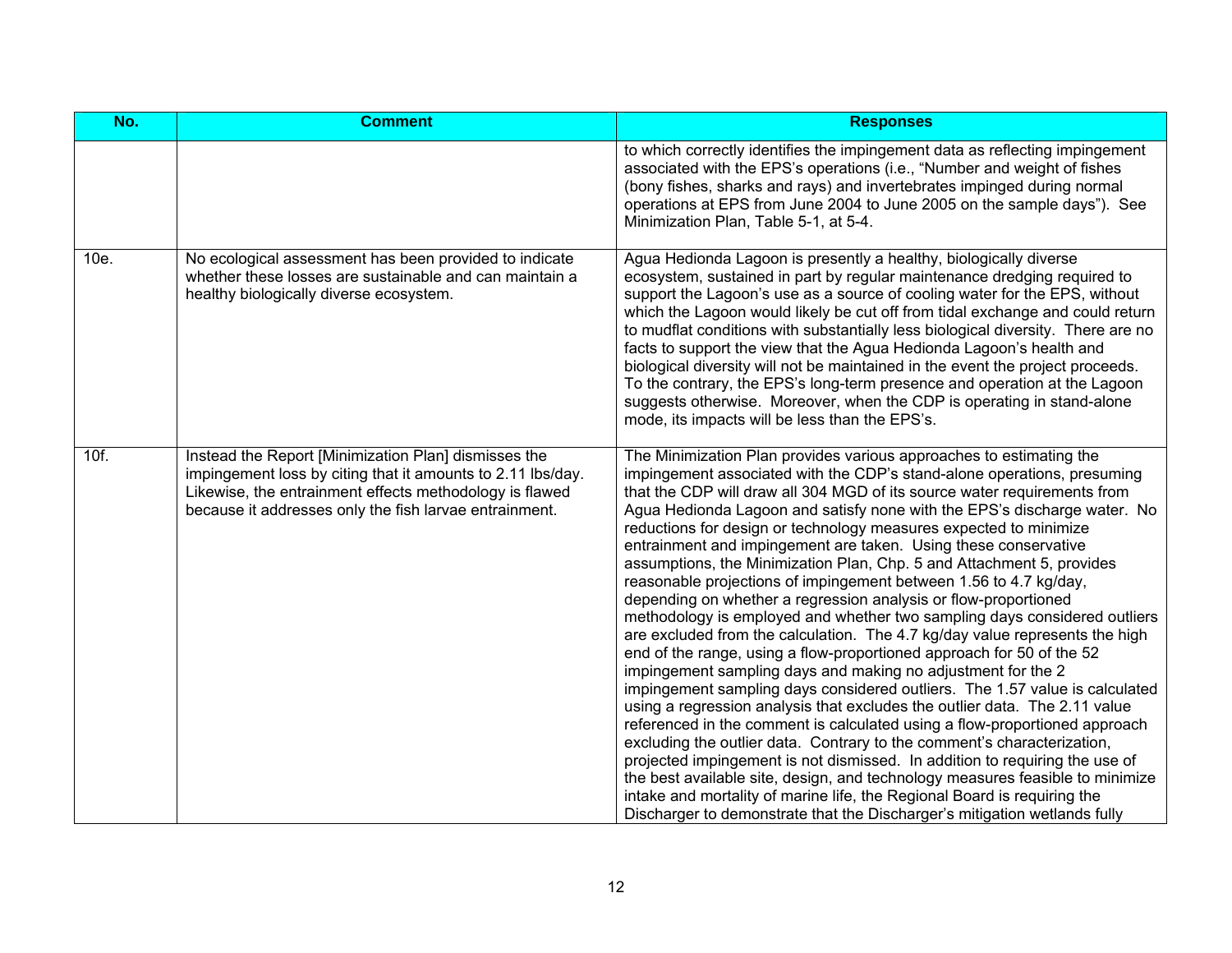| No.  | <b>Comment</b>                                                                                                                                                                                                                                                                                          | <b>Responses</b>                                                                                                                                                                                                                                                                                                                                                                                                                                                                                                                                                                                                                                                                                                                                                                                                                                                                                                                                                                                                                                                                                                                                                                                                                                                                                                              |
|------|---------------------------------------------------------------------------------------------------------------------------------------------------------------------------------------------------------------------------------------------------------------------------------------------------------|-------------------------------------------------------------------------------------------------------------------------------------------------------------------------------------------------------------------------------------------------------------------------------------------------------------------------------------------------------------------------------------------------------------------------------------------------------------------------------------------------------------------------------------------------------------------------------------------------------------------------------------------------------------------------------------------------------------------------------------------------------------------------------------------------------------------------------------------------------------------------------------------------------------------------------------------------------------------------------------------------------------------------------------------------------------------------------------------------------------------------------------------------------------------------------------------------------------------------------------------------------------------------------------------------------------------------------|
|      |                                                                                                                                                                                                                                                                                                         | offset projected impingement under the terms of impingement and fish<br>biomass productivity monitoring plans. Employing the most resource-<br>protective approach, the Regional Board is requiring full offset based on the<br>most conservative reasonable impingement projection, 4.7 kg/day, or 1715.5<br>kg/year.                                                                                                                                                                                                                                                                                                                                                                                                                                                                                                                                                                                                                                                                                                                                                                                                                                                                                                                                                                                                        |
|      |                                                                                                                                                                                                                                                                                                         | To the extent the comment suggests that the IM&E Study which generated<br>the impingement and entrainment data was deficient in some regard, see<br>Response 10(c). As noted in Response 10(c), the IM&E Study incorporated<br>generally accepted sampling methodologies and analysis techniques that<br>have been applied in other recent impingement and entrainment studies,<br>including those conducted for the AES Huntington Beach Generating Station<br>and Duke Energy South Bay Power Plant.                                                                                                                                                                                                                                                                                                                                                                                                                                                                                                                                                                                                                                                                                                                                                                                                                        |
| 11.  | These local impingement and entrainment impacts must be<br>evaluated to assess the connectivity with the coastal marine<br>ecosystems to the north and south. This means that an<br>ecosystem based management plan that is coordinated<br>state-wide is needed.                                        | To the extent this comment suggests that an ecosystem-based approach is<br>required, see Response Nos. 5 and 10(b).                                                                                                                                                                                                                                                                                                                                                                                                                                                                                                                                                                                                                                                                                                                                                                                                                                                                                                                                                                                                                                                                                                                                                                                                           |
| 12a. | Reference site data needed to prevent shifting baselines.<br>The Report [Minimization Plan] should obtain ecological<br>health data for reference marine sites that have not been<br>used for once-through-cooling source water and the source<br>water marine for the CDP for comparison benchmarking. | To the extent that the comment suggests that the IM&E Study was deficient<br>in some regard, see Response No. 10(c).<br>The comment wishes to benchmark the effects of intake and mortality at the<br>EPS by comparison to reference sites without once-through cooling facilities<br>but does not explain why this approach is necessary, given that the 2004-<br>2005 IM&E field program relied upon measures of the actual effects of the<br>EPS intake. The suggested approach constitutes an indirect inferential<br>approach where effects are inferred by observed differences between two<br>systems. The comment does not identify a single appropriate reference site,<br>does not offer any data to facilitate its comparative approach, and does not<br>address any of the practical difficulties inherent in such an approach. There<br>is considerable variability in the plant and animal communities found in<br>lagoons and estuaries in the southern California bight. This variability is due<br>in part to differences in inlet and tidal dynamics, substrate, salinity,<br>temperature, and fresh water input. Because of this high degree of<br>variability, it would be neither appropriate nor practicable to infer impacts to<br>Agua Hedionda Lagoon associated with operation of the CDP from data |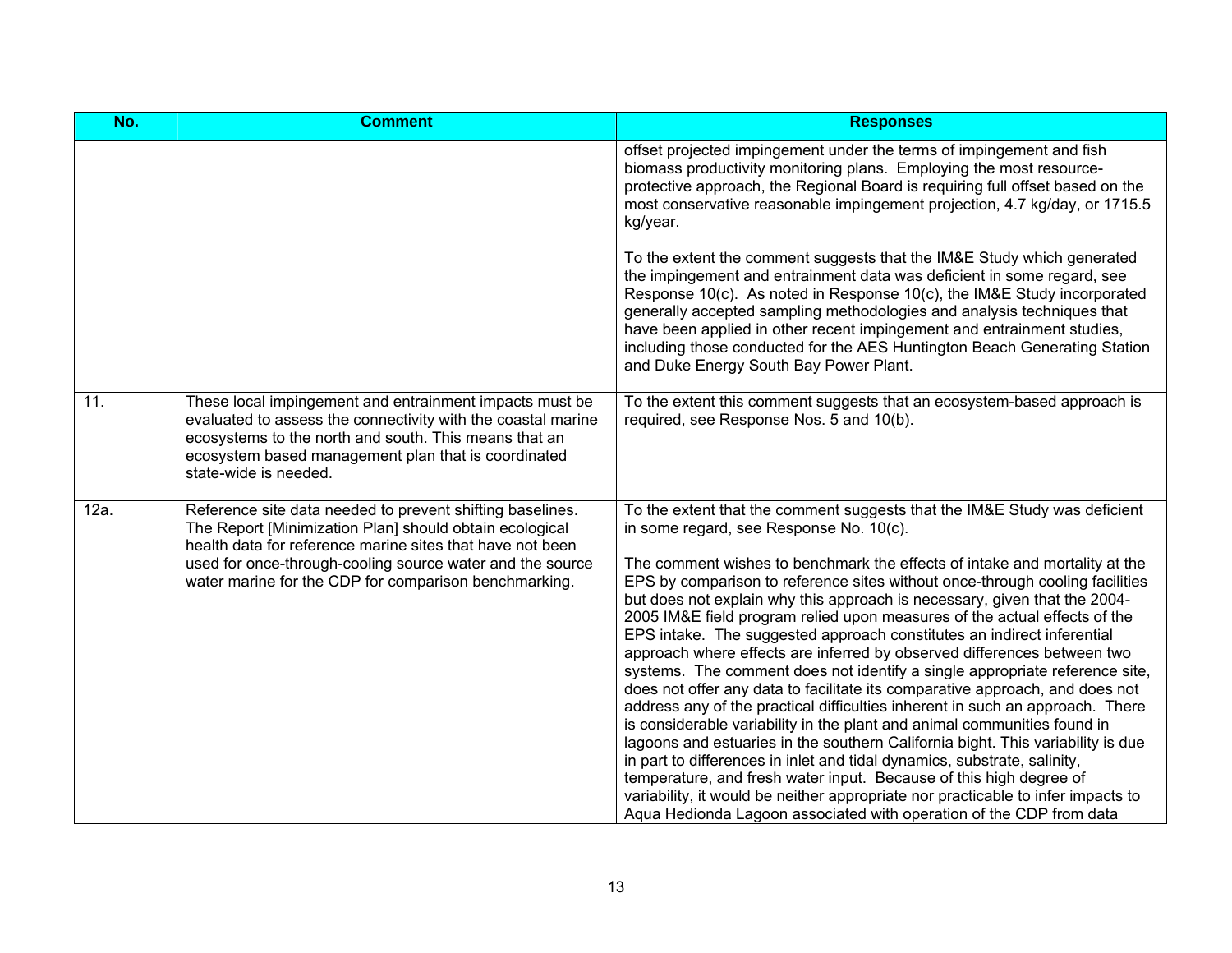| No.     | <b>Comment</b>                                                                                                                                                                                                                                                                                                                                                                                                   | <b>Responses</b>                                                                                                                                                                                                                                                                                                                                                                                                                                                                                                                                                                                                                      |
|---------|------------------------------------------------------------------------------------------------------------------------------------------------------------------------------------------------------------------------------------------------------------------------------------------------------------------------------------------------------------------------------------------------------------------|---------------------------------------------------------------------------------------------------------------------------------------------------------------------------------------------------------------------------------------------------------------------------------------------------------------------------------------------------------------------------------------------------------------------------------------------------------------------------------------------------------------------------------------------------------------------------------------------------------------------------------------|
|         |                                                                                                                                                                                                                                                                                                                                                                                                                  | collected at other ecosystems.                                                                                                                                                                                                                                                                                                                                                                                                                                                                                                                                                                                                        |
| $12b$ . | Ecological health data for the CDP marine source waters as<br>a reference basis is not acceptable.                                                                                                                                                                                                                                                                                                               | The comment does not explain the basis of the apparent objection to the use<br>of Agua Hedionda Lagoon water to characterize entrainment. To the extent<br>the comment is suggesting that water from a different source would provide a<br>better basis, no support for such position is offered. Because there is<br>considerable variability in the plant and animal communities found in lagoons<br>and estuaries in the southern California Bight, it is appropriate for the<br>Discharger to use the source water of Agua Hedionda lagoon as a reference<br>basis. For more discussion, see Response 12(a).                      |
| 12c.    | The ecosystems management must avoid the practice of<br>shifting or sliding baselines.                                                                                                                                                                                                                                                                                                                           | The comment fails to explain what it meant by "shifting or sliding baselines",<br>and these terms are vague and ambiguous. The comment appears to be<br>pointing out a limitation in the ecosystem-based approach recommended by<br>Commenter, namely, the use of reference sites to provide baselines.<br>Comment noted. To the extent this comment suggests that an ecosystem-<br>based approach is required, see Response Nos. 5 and 10(b). To the extent<br>this comment raises concerns about baselines, see Response No. 12(a).                                                                                                 |
| 13.     | Comprehensive receiving waters monitoring program is<br>required. The Report lacks a comprehensive receiving<br>waters monitoring program to evaluate the ecological health<br>of the marine ecosystems. The program should include<br>sampling of benthic infauna, phytoplankton, zooplankton,<br>benthic and piscivorous fish.                                                                                 | The NPDES Permit for the CDP, Order R9-2006-0065, contains a Monitoring<br>and Reporting Program which contains a Receiving Water Monitoring<br>component (MRP Section VI). Any challenge to the receiving water<br>monitoring provisions of this 2006 permit is time barred. Commenter had<br>ample opportunity to raise this issue during the permit proceedings. This<br>action does not reopen the receiving water monitoring provisions of the 2006<br>permit but, rather, exclusively addresses the Discharger's compliance with<br>Section VI.C.e of the 2006 permit, which requires the Minimization Plan.                    |
| 14.     | The proposed mitigation plan is severely flawed. Chapter 6.2<br>states the conservative assumption that CDP will cause 100<br>percent mortality of the marine organisms that are diverted<br>from the Agua Hedionda Lagoon to the CDP. However, the<br>Report does not provide data on the taxa and abundance of<br>these organisms in the seawater that reside in the Lagoon<br>but also in the coastal waters. | The comment correctly observes the 100 percent mortality assumption<br>regarding entrained organisms used in the Minimization Plan, which is a<br>resource-protective assumption. See Response No. 8 for more detail on this<br>point.<br>The remainder of the comment is without factual basis. The March 6, 2008<br>Minimization Plan did, in fact, provide data on the taxa and abundance of<br>organisms subject to entrainment. Specifically, Attachment 5 provided<br>average concentration values of larval fishes and target shellfishes in source<br>water samples collected at Agua Hedionda Lagoon and nearshore stations. |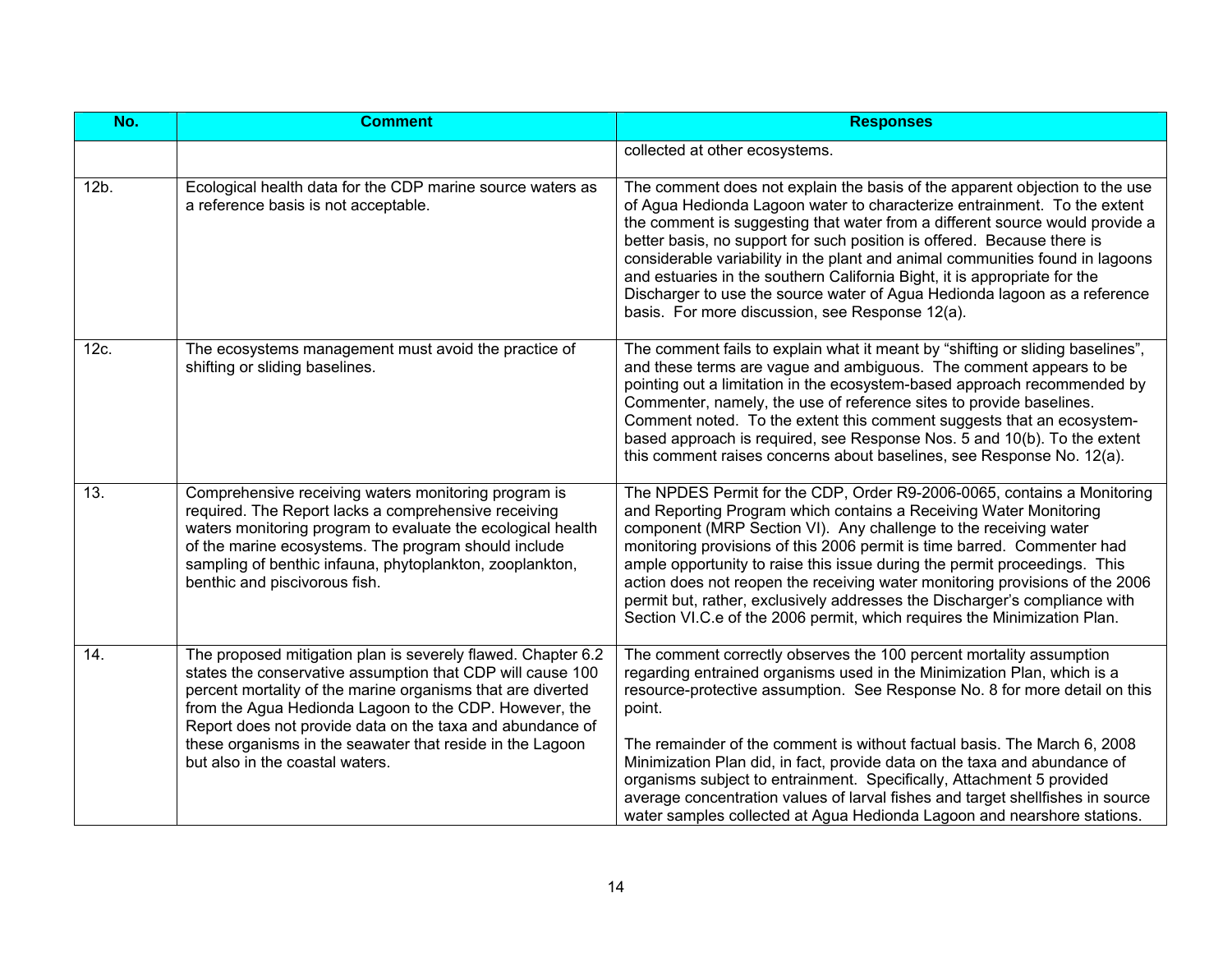| No.  | <b>Comment</b>                                                                                                                                                                                                                                                                                                                                                                                                                                                                                                                                                                                                                                 | <b>Responses</b>                                                                                                                                                                                                                                                                                                                                                                                                                                                                                                                                                                                                                                                                                                                                                                   |
|------|------------------------------------------------------------------------------------------------------------------------------------------------------------------------------------------------------------------------------------------------------------------------------------------------------------------------------------------------------------------------------------------------------------------------------------------------------------------------------------------------------------------------------------------------------------------------------------------------------------------------------------------------|------------------------------------------------------------------------------------------------------------------------------------------------------------------------------------------------------------------------------------------------------------------------------------------------------------------------------------------------------------------------------------------------------------------------------------------------------------------------------------------------------------------------------------------------------------------------------------------------------------------------------------------------------------------------------------------------------------------------------------------------------------------------------------|
|      |                                                                                                                                                                                                                                                                                                                                                                                                                                                                                                                                                                                                                                                | The March 27, 2009 Minimization Plan also contains these data (Attachment<br>6).                                                                                                                                                                                                                                                                                                                                                                                                                                                                                                                                                                                                                                                                                                   |
| 15a. | California actions to implement the MLPA. The above<br>comments represent a significant departure from the<br>approach presented in the Flow, Entrainment and<br>Minimization Plan. These comments are based on the MLPA<br>that was enacted in 1999.                                                                                                                                                                                                                                                                                                                                                                                          | To the extent the comment is suggesting that the MLPA is directly applicable<br>to the CDP, it is in error. The MLPA is not applicable and thus does not<br>provide the governing standard. See Response No. 10(b).                                                                                                                                                                                                                                                                                                                                                                                                                                                                                                                                                                |
| 15b. | The implementation of the Plan is still underway.                                                                                                                                                                                                                                                                                                                                                                                                                                                                                                                                                                                              | Comment noted. "The south coast study region (Point Conception in Santa<br>Barbara County to the California/Mexico border in San Diego County,<br>including offshore islands) is the third MLPA study region to undergo the<br>regional MPA planning and design process. This regional process started in<br>the summer of 2008 and is scheduled to continue through 2009. There are no<br>MPA proposals for the south coast study region at this time."<br>http://www.dfg.ca.gov/mlpa/southcoast.asp (last visited April 19, 2009).                                                                                                                                                                                                                                               |
| 15c. | The Ocean Protective Council Five Year Strategic Plan<br>Action Status February 2008 has two relevant objectives.<br>The first is listed under Section C. Ocean and Coastal Water<br>Quality, Objective 3, Once-through-cooling; Work to<br>eliminate the harmful impacts of once through-cooling<br>coastal power plants. Status: In progress. The second<br>objective is listed in Section E. Coastal and Ocean<br>Ecosystems, Objective 2: Marine Life Management Act; Help<br>establish ecologically and economically sustainable fisheries.                                                                                               | Regional Board presumes the comment intended to reference the Ocean<br>Protection Council's Five Year Strategic Plan. This planning document<br>describes a number of goals, including Objectives 3 and 2, cited in the<br>comment. Comment noted.                                                                                                                                                                                                                                                                                                                                                                                                                                                                                                                                 |
|      | 3. 4/2/2008 letter from Coast Law Group                                                                                                                                                                                                                                                                                                                                                                                                                                                                                                                                                                                                        |                                                                                                                                                                                                                                                                                                                                                                                                                                                                                                                                                                                                                                                                                                                                                                                    |
| 16.  | The Board's consideration of approval of the Revised Flow,<br>Entrainment and Impingement Minimization Plan at its April<br>9, 2008 board meeting would be both legally inappropriate<br>and logistically imprudent. Porter-Cologne section 13225 and<br>case law mandate that the Regional Board coordinate with<br>other agencies similarly charged with responsibility for water<br>quality protection prior to taking action on a matter equally<br>within such other agencies' jurisdictions. As was made clear<br>in the March 20, 2008 comment letter from the California<br>Coastal Commission, significant additional resource agency | The comment argues that approval of the Minimization Plan would be "legally<br>inappropriate and logistically imprudent" because Porter-Cologne Act (CWC)<br>Section 13225 requires the Regional Board to coordinate with other state<br>agencies with responsibility for water quality. Pursuant to Resolution R9-<br>2009-0039, such coordination has occurred, rendering this comment moot.<br>Specifically, on May 1, 2008, an interagency meeting was held to determine<br>what mitigation options might be available and feasible for Poseidon.<br>Thirteen state and federal agencies were invited to attend, and staff<br>representatives from each of the following agencies did so: Regional Board,<br>Coastal Commission, California State Lands Commission, California |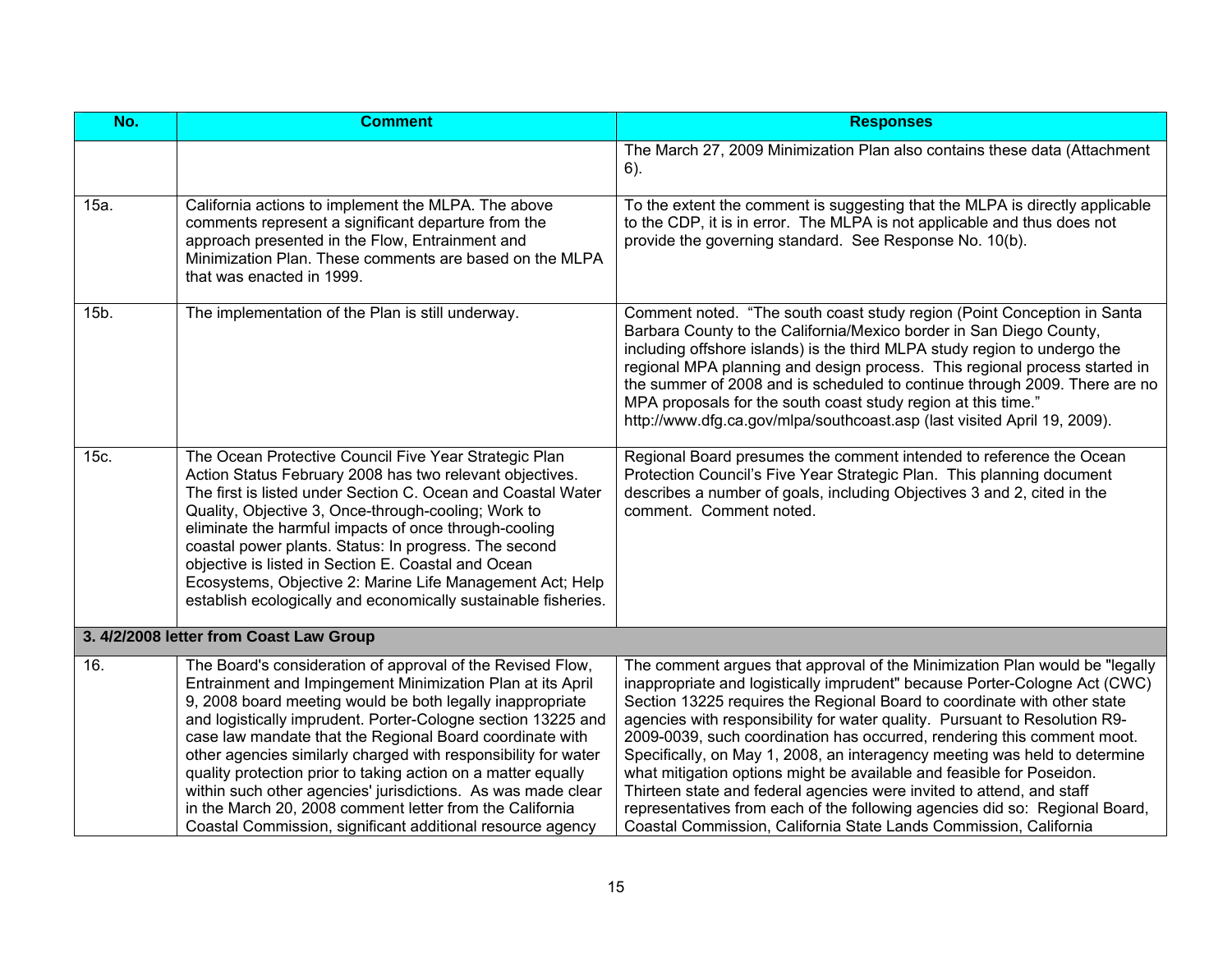| No. | <b>Comment</b>                                                                                                                                                                                                                                                                                                                                                                                                                                                                                                                                                                                                                                                                                                                                                                                                                                                        | <b>Responses</b>                                                                                                                                                                                                                                                                                                                                                                                                                                                                                                                                                                                                                                                                                                                                                                                                                                                                                                                                                                                                                                                                                                        |
|-----|-----------------------------------------------------------------------------------------------------------------------------------------------------------------------------------------------------------------------------------------------------------------------------------------------------------------------------------------------------------------------------------------------------------------------------------------------------------------------------------------------------------------------------------------------------------------------------------------------------------------------------------------------------------------------------------------------------------------------------------------------------------------------------------------------------------------------------------------------------------------------|-------------------------------------------------------------------------------------------------------------------------------------------------------------------------------------------------------------------------------------------------------------------------------------------------------------------------------------------------------------------------------------------------------------------------------------------------------------------------------------------------------------------------------------------------------------------------------------------------------------------------------------------------------------------------------------------------------------------------------------------------------------------------------------------------------------------------------------------------------------------------------------------------------------------------------------------------------------------------------------------------------------------------------------------------------------------------------------------------------------------------|
|     | input is required before Poseidon's mitigation plan can be<br>appropriately considered for final approval by any agency.                                                                                                                                                                                                                                                                                                                                                                                                                                                                                                                                                                                                                                                                                                                                              | Department of Fish and Game, California Department of Transportation, City<br>of Carlsbad, City of Vista, and U.S. Fish and Wildlife Service.<br>Since that meeting, the Minimization Plan and the MLMP incorporated therein<br>were revised several times during the following months to reflect both<br>resource agency input and public comment. As a result of the interagency<br>process, the MLMP has been vetted by several participating agencies. On<br>August 6, 2008, the Coastal Commission approved the MLMP as satisfying<br>Condition 8 of the CDP's Coastal Development Permit. In addition, the State<br>Lands Commission has incorporated the MLMP as a condition of the project<br>lease.<br>CWC Section 13225 requires each regional board, including this Regional<br>Board, to "coordinate withother state agencies with responsibility for water<br>quality, with respect to water quality control matters[.]" The months-long<br>interagency process that followed the Regional Board's April 9, 2008<br>conditional approval of the Minimization Plan more than satisfies this<br>requirement. |
| 17. | Only through coordination with staff from the Coastal<br>Commission, California Department of Fish and Game,<br>United States Fish and Wildlife Service, and National Marine<br>Fisheries Service will the Regional Board be able to render<br>an appropriate recommendation on the mitigation proposal.<br>If the decision to approve is made prior to the agency<br>coordination meeting, the record will be insufficient to<br>support such decision, the approval will be subject to legal<br>attack, and the project will be even further delayed. Because<br>the project can not move forward without Coastal<br>Commission approval of the mitigation plan anyway, it makes<br>sense to continue the Board's consideration of the Revised<br>Flow, Entrainment and Impingement Minimization Plan until<br>appropriate resource agency input has been obtained. | Comment noted.<br>Since April 2, 2008, Regional Board staff has coordinated with staff from all<br>the agencies referenced in the comment. See Response No. 16. As the<br>comment indicates, this coordination enables the Regional Board staff to<br>render an appropriate recommendation on mitigation. The interagency<br>coordination meeting to which the Commenter refers occurred on May 1,<br>2008, long before the Regional Board decision scheduled for May 13, 2009.<br>The Regional Board's consideration of the Minimization Plan has continued<br>after the Coastal Commission approval of August 6, 2008.                                                                                                                                                                                                                                                                                                                                                                                                                                                                                                |
| 18. | Recently, the State Water Resources Control Board<br>articulated an interpretation of the statute's meaning, and did<br>so in a way inconsistent with that put forward by Poseidon in<br>its March 7, 2008 response to the Regional Board's February                                                                                                                                                                                                                                                                                                                                                                                                                                                                                                                                                                                                                  | The comment is unclear as to how the Regional Board's interpretation of<br>CWC Section 13142.5(b) is in conflict with the Discharger's interpretation as<br>embodied in the Minimization Plan. In accordance with the statute, the<br>Minimization Plan provides for the use of the best available site, design,                                                                                                                                                                                                                                                                                                                                                                                                                                                                                                                                                                                                                                                                                                                                                                                                        |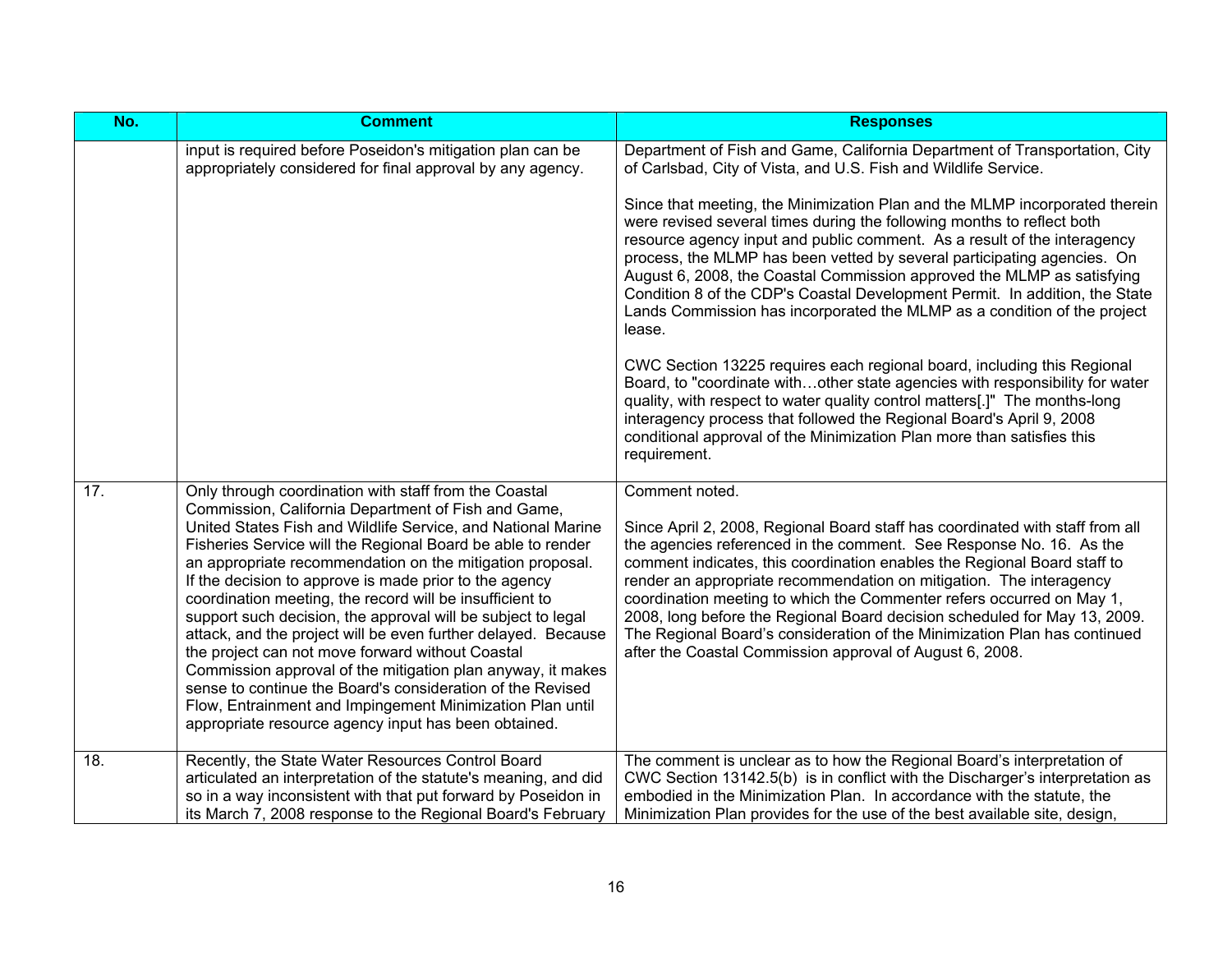| No. | <b>Comment</b>                                                                                                                                                                                                                                                                                                                                                                                                                                                                                                                                                                                                                                                                                                                                                                                                                                                                                                     | <b>Responses</b>                                                                                                                                                                                                                                                                                                                                                                                                                                                                                                                                                                                                                                                                                                                                                                                                                                                                                                                                                                                                                                                                                                                                                                                                                       |
|-----|--------------------------------------------------------------------------------------------------------------------------------------------------------------------------------------------------------------------------------------------------------------------------------------------------------------------------------------------------------------------------------------------------------------------------------------------------------------------------------------------------------------------------------------------------------------------------------------------------------------------------------------------------------------------------------------------------------------------------------------------------------------------------------------------------------------------------------------------------------------------------------------------------------------------|----------------------------------------------------------------------------------------------------------------------------------------------------------------------------------------------------------------------------------------------------------------------------------------------------------------------------------------------------------------------------------------------------------------------------------------------------------------------------------------------------------------------------------------------------------------------------------------------------------------------------------------------------------------------------------------------------------------------------------------------------------------------------------------------------------------------------------------------------------------------------------------------------------------------------------------------------------------------------------------------------------------------------------------------------------------------------------------------------------------------------------------------------------------------------------------------------------------------------------------|
|     | 19th letter. The State Water Board Scoping Document on its<br>"Water Quality Control Policy on the Use of Coastal and<br>Estuarine Waters For Power Plant Cooling" (dated March,<br>2008) states:                                                                                                                                                                                                                                                                                                                                                                                                                                                                                                                                                                                                                                                                                                                  | technology, and mitigation measures feasible to minimize the intake and<br>mortality of marine life, without regard to whether such impacts are adverse.<br>Thus, the observation that CWC Section 13142.5(b) does not qualify "intake<br>and mortality" by the word "adverse" is irrelevant in this case. The<br>Minimization Plan does not claim infeasibility, or any other extenuating                                                                                                                                                                                                                                                                                                                                                                                                                                                                                                                                                                                                                                                                                                                                                                                                                                             |
|     | Finally, the Water Boards must also consider the<br>legislative directive in Water Code Section 13142.5 when<br>regulating cooling water intake structures. Under the<br>Clean Water Act, facilities must, at a minimum, comply<br>with section 316(b) requirements and any more<br>stringent applicable requirements necessary to comply<br>with state law. Section 13142.5 has a more limited<br>coverage than section 316(b) in that the former covers<br>only new and expanded coastal facilities. However,<br>section 13142.5 appears to be more stringent than<br>section 316(b) in one respect. Section 13142.5<br>requires use of the best available technology feasible<br>"to minimize the intake and mortality of all forms of<br>marine life", without regard to whether these impacts<br>are adverse, in contrast to section 316(b) which<br>focuses on "minimizing adverse environmental<br>impact." | circumstance, to leave any intake or mortality unminimized.<br>As such, it is unnecessary for the Regional Board to opine as to whether<br>CWC Section 13142.5(b) requires an applicant to minimize intake and<br>mortality that is not adverse. The Regional Board notes, however, that any<br>interpretation of Porter-Cologne Act must be interpreted under a<br>reasonableness standard that balances competing interests, including social,<br>environmental and economic concerns. See City of Burbank v. State Water<br>Res. Control Bd., 35 Cal. 4th 613, 619 (The goal of the Porter-Cologne Act is<br>"to attain the highest water quality which is reasonable, considering all<br>demands being made and to be made on those waters and the total values<br>involved, beneficial and detrimental, economic and social, tangible and<br>intangible.") (internal citations omitted). Moreover, the comment overlooks<br>several important aspects of CWC Section 13142.5(b) and the Porter-<br>Cologne Act. CWC Section 13142.5(b) requires the use of "feasible" and<br>"best available" site, design, technology, and mitigation, which elements must<br>be read as informing when the goal of minimizing has been reached. |
| 19. | While Poseidon consistently argues that federal Clean Water<br>Act section 316(b) regulations and policies do not apply to its<br>desalination project proposal, there can be no dispute that<br>Porter Cologne section 13142.5 is applicable to the project's<br>seawater intake. Pursuant to the State Board's interpretation<br>noted above, regardless of whether applied to power plants<br>or desalination plants, the entire legal and scientific<br>framework under which Poseidon has crafted its mitigation<br>proposal is just plain wrong.                                                                                                                                                                                                                                                                                                                                                             | The comment's overbroad assertion as to the Minimization Plan's legal and<br>scientific framework is vague and ambiguous, and not supported by legal<br>explanation or any evidence. If the comment means to imply that the<br>Discharger is focusing on minimizing only adverse impingement and<br>entrainment, the commenter is mistaken. See Response No. 18. The<br>Regional Board agrees that CWA Section 316(b) does not provide a legally<br>applicable standard for the Project because CWA Section 316(b) applies to<br>power plants that employ cooling water intake systems to cool their plants; it<br>does not apply to desalination plants. The CDP, is a desalination plant and<br>therefore CWA Section 316(b) is inapplicable. The Regional Board also<br>agrees that CWC Section 13142.5(b) applies. This is the standard under<br>which the Regional Board has reviewed the Minimization Plan.<br>To the extent this comment suggests the Scoping Document discussed in<br>Comment 18 is inconsistent with the Minimization Plan, see Response No.                                                                                                                                                                  |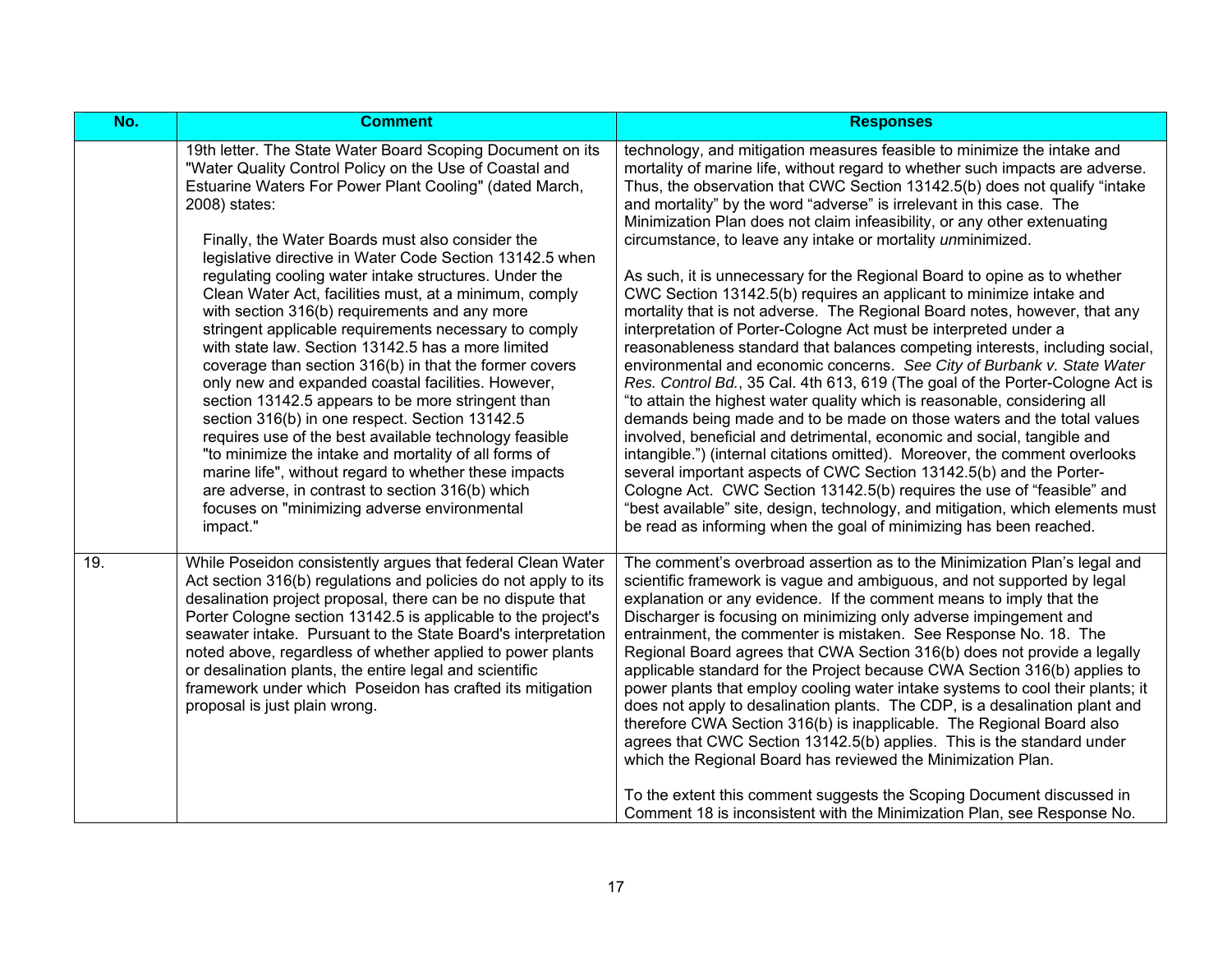| No.               | <b>Comment</b>                                                                                                                                                                                                                                                                                                                                                                                                                                    | <b>Responses</b>                                                                                                                                                                                                                                                                                                                                                                                                                                                                                                                                                                                                                                                                                |
|-------------------|---------------------------------------------------------------------------------------------------------------------------------------------------------------------------------------------------------------------------------------------------------------------------------------------------------------------------------------------------------------------------------------------------------------------------------------------------|-------------------------------------------------------------------------------------------------------------------------------------------------------------------------------------------------------------------------------------------------------------------------------------------------------------------------------------------------------------------------------------------------------------------------------------------------------------------------------------------------------------------------------------------------------------------------------------------------------------------------------------------------------------------------------------------------|
|                   |                                                                                                                                                                                                                                                                                                                                                                                                                                                   | 18.                                                                                                                                                                                                                                                                                                                                                                                                                                                                                                                                                                                                                                                                                             |
| 20.               | Unless the Regional Board believes it is entitled to interpret<br>Porter Cologne in a manner inconsistent with the State<br>Board, and we do not believe this to be so, there is no legal<br>option but to deny Poseidon's proposed mitigation plan as<br>inadequate, and direct that yet another revised Flow,<br>Entrainment and Impingement Minimization Plan be<br>submitted for agency and public review.                                    | Since April 2, 2008, the Discharger revised and resubmitted the Minimization<br>Plan several times, rendering this comment moot. While the Regional Board<br>conditionally approved the March 6, 2008 Minimization Plan, the proposed<br>action scheduled for May 13, 2009 is to supersede Resolution No. R9-2008-<br>0039, through which the conditional approval was effected. The Minimization<br>Plan has been subject to agency and public review since April 2, 2008. To<br>the extent this comment suggests the Scoping Document discussed in<br>Comment 18 is inconsistent with the Minimization Plan or requires the<br>Minimization Plan to be denied, see Response No. 18.           |
|                   | 4. 4/2/2008 letter from San Diego Coastkeeper and Surfrider Foundation                                                                                                                                                                                                                                                                                                                                                                            |                                                                                                                                                                                                                                                                                                                                                                                                                                                                                                                                                                                                                                                                                                 |
| $\overline{21}$ . | As noted in our March 19, 2008 letter, we believe any action<br>taken by the San Diego Regional Water Quality Control<br>Board on the "Revised Flow, Entrainment and Impingement<br>Minimization Plan" (Revised Plan) at its April 9 meeting<br>would be premature and inconsistent with noticing<br>requirements.                                                                                                                                | This comment is moot. The Regional Board conditionally approved the<br>March 6, 2008 Minimization Plan at its April 9, 2008 meeting, Resolution No.<br>R9-2008-0039. Since the April 9, 2008 meeting, the Discharger has revised<br>and resubmitted the Minimization Plan several times and engaged in an<br>extensive, months-long interagency process regarding the MLMP<br>incorporated therein. See Response No. 16 for a discussion of the<br>interagency process and the availability of the Minimization Plan and MLMP<br>for public review and comment. The Regional Board's proposed action<br>scheduled for its May 13, 2009 meeting is to supersede Resolution No. R9-<br>2008-0039. |
| 22a.              | Timing of Implementation Schedule is Arbitrary and<br>Unnecessarily Aggressive. This approval would then set an<br>arbitrary and extremely restrictive set of dates for multiple<br>agency coordination and separate approvals. Further, the<br>Implementation Schedule appears to require that the<br>Revised Plan be thoroughly reviewed by multiple agencies,<br>in some instances, after the Regional Board has approved<br>the Revised Plan. | The Implementation Scheduled referenced in this comment was rendered<br>moot by Resolution R9-2008-0039, which provided for a new time schedule<br>and interagency coordination for the Minimization Plan. The revised<br>schedule was not arbitrary but rather was developed to ensure the<br>Discharger engaged in a multi-step, months-long, interagency process to<br>develop the MLMP. This interagency process was successfully completed<br>and the MLMP is now incorporated into the Minimization Plan as Part A of<br>Chapter 6. For more discussion on the interagency process, see Response<br>No. 16.                                                                               |
| 22b.              | The Revised Plan incorrectly states that Poseidon's second<br>submission of this Plan (Original Plan) was posted on the<br>Regional Board website "for public review and comment"<br>shortly after it was submitted in February 2007. Though the                                                                                                                                                                                                  | This comment is mistaken. The February 12, 2007 Minimization Plan was<br>made available for a public review and comment period that ended on April<br>10, 2007. (See A Public Notice of Availability - Flow, Entrainment and<br>Impingement Minimization Plan Poseidon Resources Corporation Carlsbad                                                                                                                                                                                                                                                                                                                                                                                           |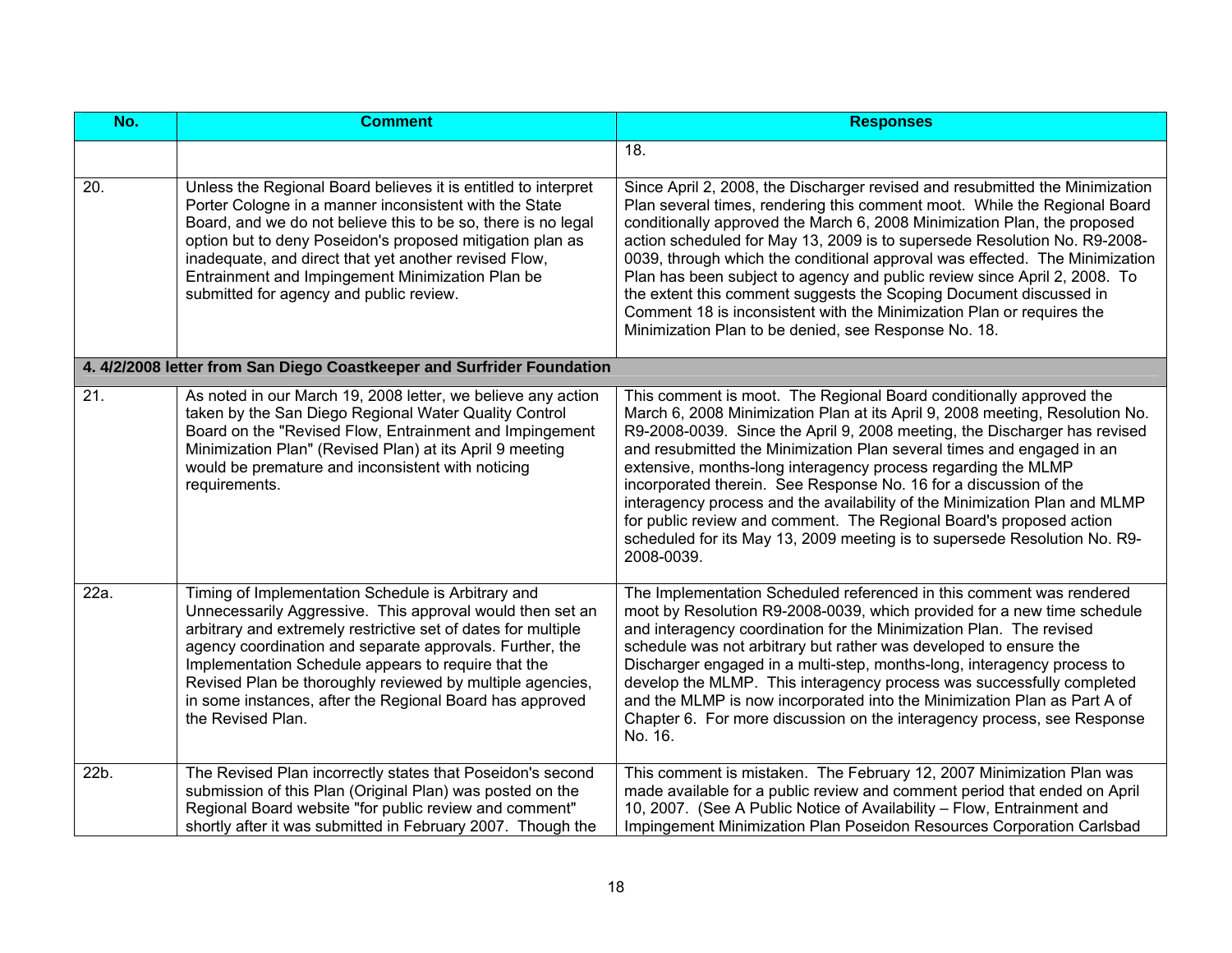| No. | <b>Comment</b>                                                                                                                                                                                                                                                                              | <b>Responses</b>                                                                                                                                                                                                                                                                                                                                                                                                                                                                                                                                                                                                                                                                                                                                                                                                                                                                                                                                                                                                                                                                                                                                                                                                                                                  |
|-----|---------------------------------------------------------------------------------------------------------------------------------------------------------------------------------------------------------------------------------------------------------------------------------------------|-------------------------------------------------------------------------------------------------------------------------------------------------------------------------------------------------------------------------------------------------------------------------------------------------------------------------------------------------------------------------------------------------------------------------------------------------------------------------------------------------------------------------------------------------------------------------------------------------------------------------------------------------------------------------------------------------------------------------------------------------------------------------------------------------------------------------------------------------------------------------------------------------------------------------------------------------------------------------------------------------------------------------------------------------------------------------------------------------------------------------------------------------------------------------------------------------------------------------------------------------------------------|
|     | Original Plan was posted on the Regional Board website, it<br>was never subject to public comment and review.                                                                                                                                                                               | Desalination Project was sent to Interested Parties February 21, 2007.).<br>Substantial comment was received on the Minimization Plan up through the<br>Regional Board's April 9, 2008 public meeting.                                                                                                                                                                                                                                                                                                                                                                                                                                                                                                                                                                                                                                                                                                                                                                                                                                                                                                                                                                                                                                                            |
| 22c | Poseidon admits that the Original Plan took 12 months of<br>review by the Regional Board, yet its proposed schedule<br>provides less than one month for review of the Revised Plan.<br>Such a limited period is insufficient for the Regional Board<br>and inappropriate for public review. | The Regional Board first received the Minimization Plan in February 2007. In<br>response to comments from the resource agencies and extensive public<br>comment, the Minimization Plan has been revised multiple times. See<br>Response No. 2 for further information on the multiple revisions. During this<br>process, Regional Board staff have posted redlines showing the revisions to<br>facilitate such review. Before taking final action, the Regional Board will have<br>considered the Minimization Plan four times - at its April 9, 2008, February<br>11, 2009, April 8, 2009, and May 13, 2009 meetings. The Regional Board<br>and the public have had sufficient time to review and consider the<br>Minimization Plan.                                                                                                                                                                                                                                                                                                                                                                                                                                                                                                                             |
| 23. | Porter-Cologne Act Governs Plan Elements and Has Been<br>Disregarded by Applicant. California Water Code Section<br>13142.5 (b) establishes the legal standards.                                                                                                                            | The comment is correct that CWC Section 13142.5(b) establishes the legal<br>standard for the Regional Board's consideration of the Minimization Plan. The<br>Regional Board has reviewed the Minimization Plan under this standard.                                                                                                                                                                                                                                                                                                                                                                                                                                                                                                                                                                                                                                                                                                                                                                                                                                                                                                                                                                                                                               |
| 24. | Minimizing the "intake and mortality" requires "before the<br>fact" compliance with best available site, design, technology<br>and mitigation measures.                                                                                                                                     | This comment raises a legal issue not relevant to the Regional Board's<br>decision in this matter. The Regional Board has first determined whether<br>there were any feasible and available site, design or technology measures to<br>minimize intake and mortality, before considering any mitigation. To the<br>extent that the comment references Riverkeeper v. U.S. Environmental<br>Protection Agency, 475 F.3d 83 (2007) ("Riverkeeper II"), in which the<br>Second Circuit precluded the use of compensatory restoration in lieu of the<br>best technology available, the reference is inapplicable because the<br>Minimization Plan does not attempt to substitute mitigation for technology. In<br>any event, and though not necessary to resolve as part of the Regional<br>Board's decision in this matter, this comment asserts a requirement for CWC<br>Section 13142.5(b) that is not found in the plain language of the statute or<br>established by case law. For more discussion on the distinction between<br>CWC Section 13142.5(b) and CWA Section 316(b), and the inapplicability of<br>this comment regarding legal interpretation of CWC Section 13142.5(b) to the<br>decision of the Regional Board in this matter, see Response No. 18. |
| 25. | The Revised Plan inaccurately summarizes this explicit<br>language as simply "  requir[ing] industrial facilities using                                                                                                                                                                     | This comment is moot. The March 27, 2009 Minimization Plan Executive<br>Summary, page 2, states that the CDP will "use the best available site,                                                                                                                                                                                                                                                                                                                                                                                                                                                                                                                                                                                                                                                                                                                                                                                                                                                                                                                                                                                                                                                                                                                   |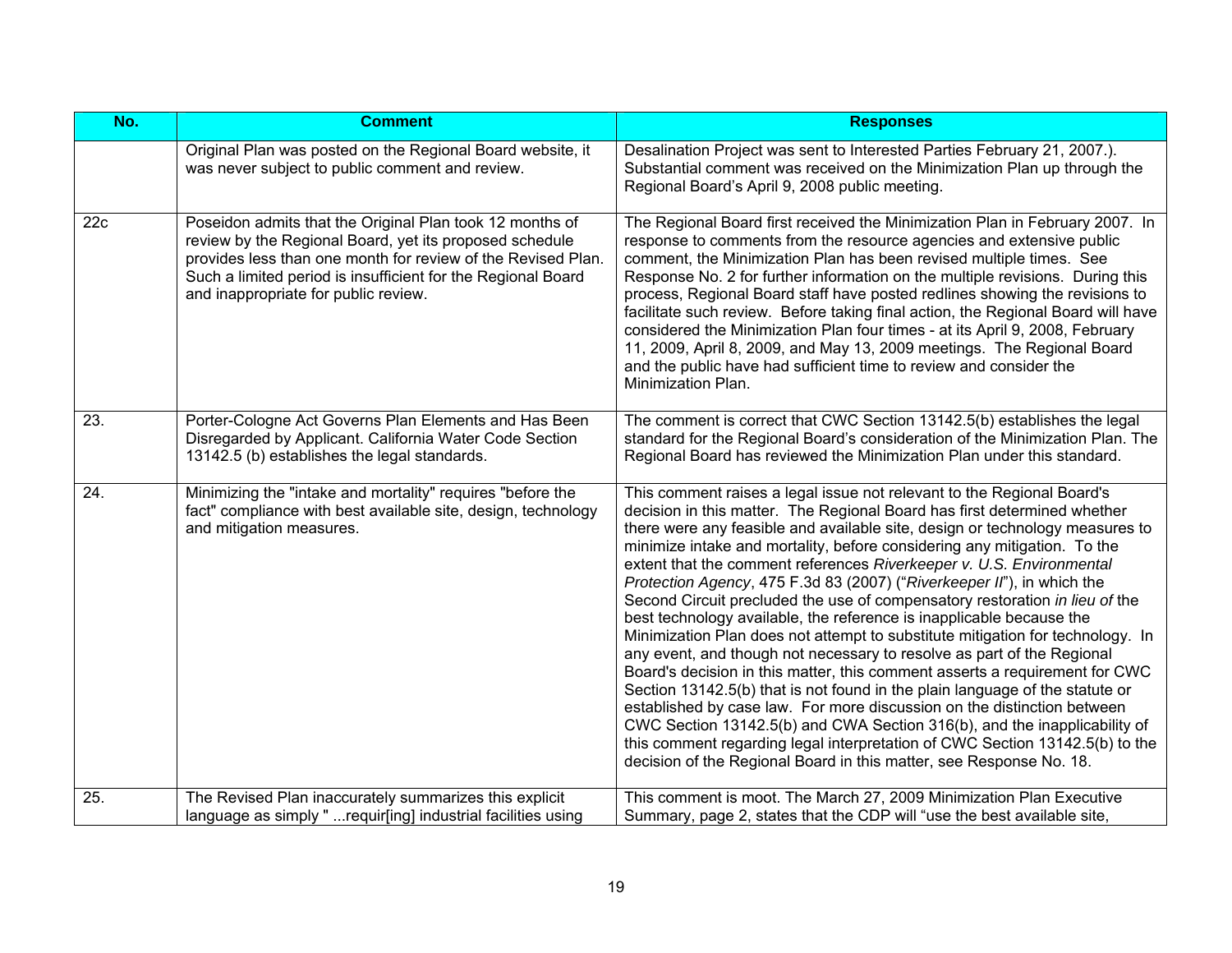| No. | <b>Comment</b>                                                                                                                                                                                                                                                                                                                                                                                                                                                                                                                                                                                                                                                 | <b>Responses</b>                                                                                                                                                                                                                                                                                                                                                                                                                                                                                                                                                                                                                                                                                                                                                                                                                                                                                                                                                                                                                                                                                                                                                                                                                                                                                                                                                                                                                                                                                                                                                                          |
|-----|----------------------------------------------------------------------------------------------------------------------------------------------------------------------------------------------------------------------------------------------------------------------------------------------------------------------------------------------------------------------------------------------------------------------------------------------------------------------------------------------------------------------------------------------------------------------------------------------------------------------------------------------------------------|-------------------------------------------------------------------------------------------------------------------------------------------------------------------------------------------------------------------------------------------------------------------------------------------------------------------------------------------------------------------------------------------------------------------------------------------------------------------------------------------------------------------------------------------------------------------------------------------------------------------------------------------------------------------------------------------------------------------------------------------------------------------------------------------------------------------------------------------------------------------------------------------------------------------------------------------------------------------------------------------------------------------------------------------------------------------------------------------------------------------------------------------------------------------------------------------------------------------------------------------------------------------------------------------------------------------------------------------------------------------------------------------------------------------------------------------------------------------------------------------------------------------------------------------------------------------------------------------|
|     | seawater for processing to use the best available site,<br>design, technology and mitigation feasible to minimize<br>impacts to marine life." See: Revised Plan, Executive<br>Summary, p. E5-1 (emphasis in original). This summarization<br>of the actual language omits the most critical objective of the<br>law to "minimize the intake and mortality of all forms of<br>marine life."                                                                                                                                                                                                                                                                     | design, technology, and mitigation feasible to minimize intake and mortality<br>attributable to the Project," as required by CWC Section 13142.5(b). The<br>Minimization Plan identifies how each of these elements will be used to<br>minimize intake and mortality of marine life.                                                                                                                                                                                                                                                                                                                                                                                                                                                                                                                                                                                                                                                                                                                                                                                                                                                                                                                                                                                                                                                                                                                                                                                                                                                                                                      |
| 26. | It is critical to recognize the interaction between the terms<br>"site," "design," "technology," and "mitigation measures."<br>These terms should be considered in their totality, not as<br>distinct and disconnected parts.<br>The operative term "and" ensures that, for example, the "site"<br>of the industrial installation is taken into consideration when it<br>affects best available "design" and "technology" to minimize<br>the intake and mortality of marine life. Likewise, the "design"<br>of the facility should be reviewed in the context of what<br>"technology" is available to minimize the intake and mortality<br>of all marine life. | It is unclear what the comment means in stating that site, design, technology,<br>and mitigation measures "should be considered in their totality, not as distinct<br>and disconnected parts." The Regional Board, however, agrees with the<br>point that CWC Section 13142.5(b) requires that all four elements - site,<br>design, technology, and mitigation - be taken into consideration and that the<br>Regional Board should determine whether the CDP will comply with CWC<br>Section 13142.5(b) by looking at the combination of all four elements in order<br>to minimize the intake and mortality of marine life. Under the terms of the<br>Minimization Plan, the CDP will use the best available site, design and<br>technology measures feasible to minimize the intake and mortality of marine<br>life. See Minimization Plan, Chapters 2, 3, and 4. Chapter 5 of the<br>Minimization Plan projects entrainment and impingement in stand-alone<br>mode, i.e., the CDP is unable to acquire any of the 304 MGD required as<br>source water for its desalination operations from the EPS discharge. The<br>entrainment and impingement estimates in Chapter 5 do not take into<br>account reductions that are expected to occur as a result of design and<br>technology measures described in Chapters 3 and 4. Chapter 6 of the<br>Minimization Plan, which constitutes the MLMP, provides for sufficient<br>mitigation - up to 55.4 acres of estuarine wetlands - to fully offset the<br>projected entrainment and impingement as conservatively estimated in<br>Chapter 5. |
| 27a | It is equally critical to recognize that beside the mandate to<br>employ the best available site, design and technology,<br>"mitigation measures" must also "minimize the intake and<br>mortality of all forms of marine life."                                                                                                                                                                                                                                                                                                                                                                                                                                | The Minimization Plan provides for the best available site, design,<br>technology, and mitigation measures to minimize the intake and mortality of<br>marine life. Commenter omits the term "feasible" in its recitation of the CWC<br>Section 13142.5(b) standard. CWC Section 13142.5(b) requires a seawater<br>intake to utilize a proper balance among four specified approaches to<br>minimize intake and mortality and, as the comments suggests, does not<br>elevate one approach above another. The Regional Board recognizes that<br>mitigation measures are one of the statutorily authorized approaches.                                                                                                                                                                                                                                                                                                                                                                                                                                                                                                                                                                                                                                                                                                                                                                                                                                                                                                                                                                       |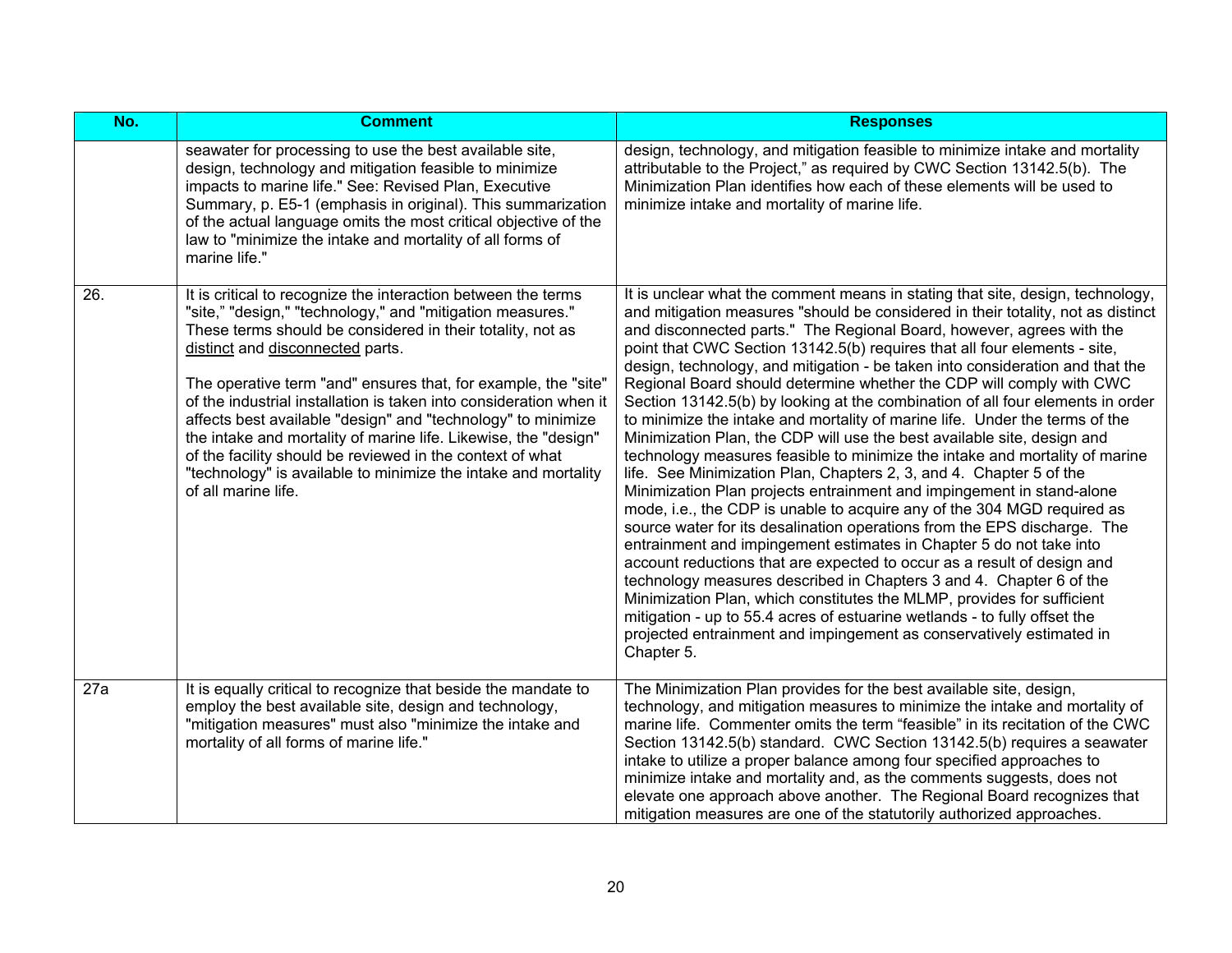| No.              | <b>Comment</b>                                                                                                                                                                                                                                                                                                                                                                                                                                                                                                                                                                                                                                                                       | <b>Responses</b>                                                                                                                                                                                                                                                                                                                                                                                                                                                                                                                                                                                                                                                                                                                                                                                                                                                                                                                                                                                                                                                                                                                                                                                                                                                                                                                 |
|------------------|--------------------------------------------------------------------------------------------------------------------------------------------------------------------------------------------------------------------------------------------------------------------------------------------------------------------------------------------------------------------------------------------------------------------------------------------------------------------------------------------------------------------------------------------------------------------------------------------------------------------------------------------------------------------------------------|----------------------------------------------------------------------------------------------------------------------------------------------------------------------------------------------------------------------------------------------------------------------------------------------------------------------------------------------------------------------------------------------------------------------------------------------------------------------------------------------------------------------------------------------------------------------------------------------------------------------------------------------------------------------------------------------------------------------------------------------------------------------------------------------------------------------------------------------------------------------------------------------------------------------------------------------------------------------------------------------------------------------------------------------------------------------------------------------------------------------------------------------------------------------------------------------------------------------------------------------------------------------------------------------------------------------------------|
|                  |                                                                                                                                                                                                                                                                                                                                                                                                                                                                                                                                                                                                                                                                                      |                                                                                                                                                                                                                                                                                                                                                                                                                                                                                                                                                                                                                                                                                                                                                                                                                                                                                                                                                                                                                                                                                                                                                                                                                                                                                                                                  |
| 27 <sub>b</sub>  | In stark contrast to this plain mandate, the Revised Plan<br>relies primarily on an, as yet undefined, "after the fact"<br>restoration project to mitigate the so-called "unavoidable<br>impacts."                                                                                                                                                                                                                                                                                                                                                                                                                                                                                   | The comment is incorrect that the plan is "undefined" or constitutes "after the<br>fact" restoration. The proposed mitigation is described in considerable detail<br>in the Minimization Plan, Chapter 6. Eleven potential mitigation sites are<br>described with particularity in Chapter 6, Part B. The MLMP's strict<br>performance criteria provide further definition to the mitigation.<br>The mitigation called for in the Minimization Plan is not "after the fact," as the<br>CDP has not yet been constructed, is not currently operating, and is not<br>currently resulting in any intake or mortality. The mitigation site(s) will be<br>designed and implemented as the CDP is under construction, and will be<br>developed during the early years its operation. There is no history of any<br>loss attributable to the CDP that would render the proposal "after the fact."<br>To the extent Commenter is suggesting that the Minimization Plan relies on<br>mitigation in lieu of available and feasible site, the Commenter is mistaken.<br>The Minimization Plan provides for the best available site, design, and<br>technology measures to minimize the intake and mortality of marine life. In<br>addition, the Minimization Plan provides for the full offset of projected<br>entrainment and impingement. |
| $\overline{27c}$ | "Restorative measures" have been found inconsistent with<br>the "technology-forcing" policies and plain reading of Clean<br>Water Act Section 316(b) in Riverkeeper II. Instead, the court<br>found that: "Restoration measures correct for the adverse<br>environmental impacts of impingement and<br>entrainmentbut, they do not minimize those impacts in the<br>first place." Porter-Cologne Section 13142.5(b) must be read<br>the same way. To do otherwise would be an illogical read of<br>the mandate found in Porter Cologne to minimize impacts<br>from the use of seawater for cooling - and by extension, any<br>other industrial process listed in Section 13142.5(b). | The comment is mistaken that CWC Section 13142.5(b) must be read to<br>preclude mitigation wetlands, referred to by the Commenter as "restorative<br>measures." The comment cites to Riverkeeper_II for this proposition, which<br>interprets CWA Section 316(b) as not allowing restoration instead of, or in<br>lieu of, applying the "best technology available" to "cooling water intake<br>structures." CWA Section 316(b) contains no reference to "restoration," a<br>point found highly relevant by the Second Circuit. See id. at 109-11. In<br>contrast, CWC Section 13142.5(b) expressly provides for the application of<br>mitigation. The comment wishes to draw an analogy between "restoration"<br>and "mitigation," implying that the absence of the former in CWA Section<br>316(b) somehow negates the presence of the latter in CWC<br>Section 13142.5(b). This argument is unavailing. CWC Section 13142.5(b)<br>expressly authorizes the use of mitigation, and wetlands commonly have<br>been permitted by the State Board and Regional Boards for the purpose of<br>accomplishing mitigation.<br>The comment does not explain how recognizing mitigation as an alternative                                                                                                                                |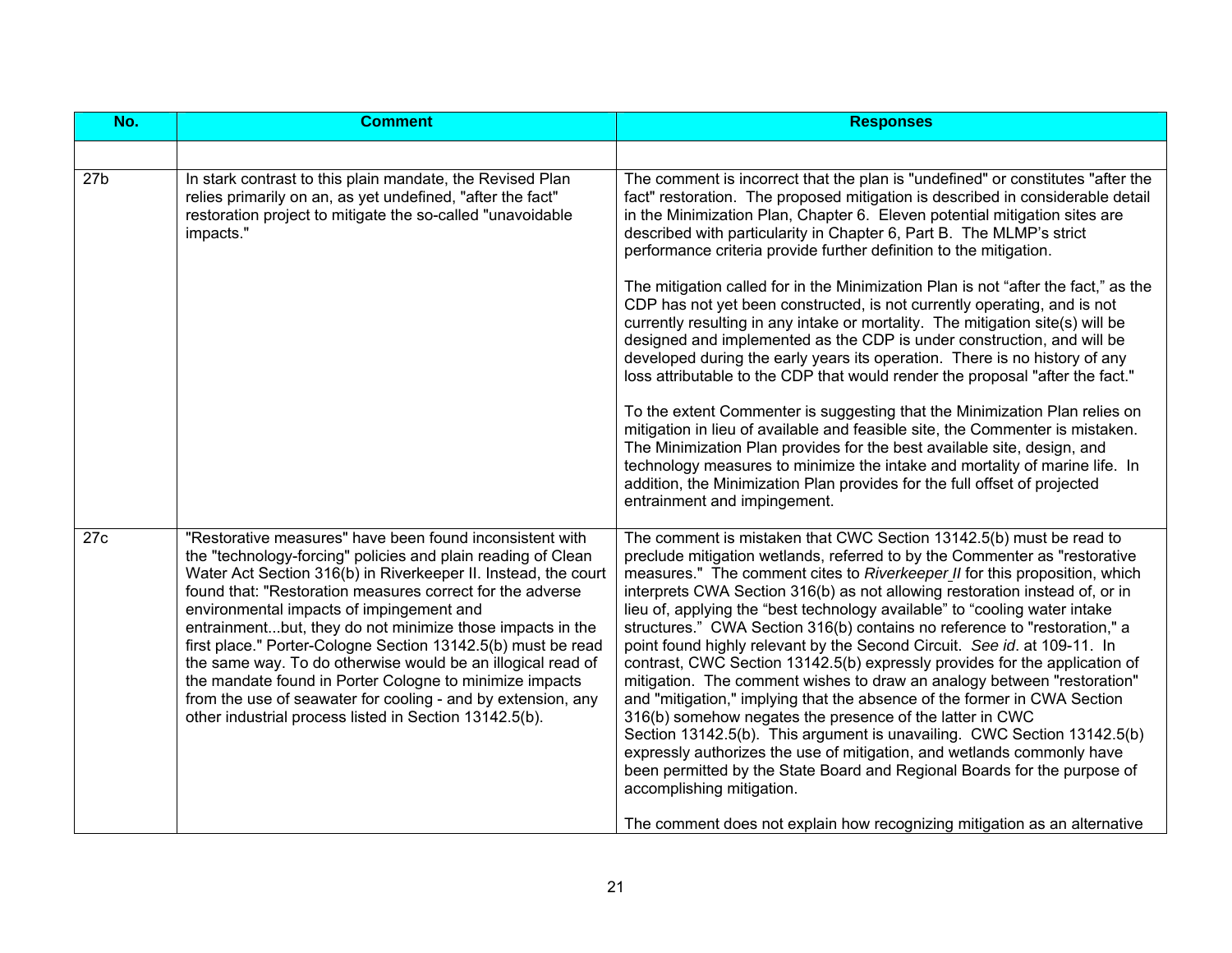| No. | <b>Comment</b> | <b>Responses</b>                                                                                                                                                                                                                                                                                                                                                                                                                                                                                                                                                                                                                                                                                                                                                                                                                                                                                                                                                                                                                 |
|-----|----------------|----------------------------------------------------------------------------------------------------------------------------------------------------------------------------------------------------------------------------------------------------------------------------------------------------------------------------------------------------------------------------------------------------------------------------------------------------------------------------------------------------------------------------------------------------------------------------------------------------------------------------------------------------------------------------------------------------------------------------------------------------------------------------------------------------------------------------------------------------------------------------------------------------------------------------------------------------------------------------------------------------------------------------------|
|     |                | available under CWC Section 13142.5(b) is an "illogical read of the mandate<br>found in Porter Cologne." It would be improper to read the term "mitigation"<br>out of CWC Section 13142.5(b), as the Commenter proposes to do since<br>mitigation is identified explicitly in CWC Section 13142.5(b).                                                                                                                                                                                                                                                                                                                                                                                                                                                                                                                                                                                                                                                                                                                            |
|     |                | Under Section VI.C.2.e. of Order No. R9-2006-0065, the Regional Board<br>reviews the Minimization Plan to assure that the Project will be in compliance<br>with CWC Section 13142.5(b), which provides that: "For each new or<br>expanded coastal power plant or other industrial installation using seawater<br>for cooling, heating or industrial processing, the best available site, design,<br>technology and mitigation measures feasible shall be used to minimize the<br>intake and mortality of all forms of marine life."                                                                                                                                                                                                                                                                                                                                                                                                                                                                                              |
|     |                | Order No. R9-2006-0065 requires an approved Minimization Plan to ensure<br>that the CDP complies with CWC Section 13142.5(b) when under conditions<br>of co-location operation for CDP benefit. To approve the Minimization Plan,<br>the Regional Board must determine that it provides for the use of the best<br>available site, design, technology, and mitigation feasible to minimize intake<br>and mortality of all forms of marine life under these operating conditions.                                                                                                                                                                                                                                                                                                                                                                                                                                                                                                                                                 |
|     |                | Counsel for Surfrider and Coastkeeper have argued in numerous public<br>comments and pending litigation that the Regional Board's interpretation of<br>CWC Section 13142.5(b) must be harmonized with judicial interpretation of<br>Section 316(b) of the federal Clean Water Act, specifically Riverkeeper, Inc.<br>v. U.S. E.P.A., 475 F.3d 83 (2007), rev'd, remanded sub nom. Entergy Corp.<br>v. Riverkeeper, Inc., 129 S. Ct. 1498 (2009). To clarify, the Regional Board<br>finds that the Project is not subject to Clean Water Act Section 316(b), and<br>further finds that it is unnecessary to determine whether CWC Section<br>13142.5(b) should be interpreted in accordance with Clean Water Act Section<br>316(b). The Regional Board has analyzed the Minimization Plan to ensure<br>that it provides for the use of the best available site, design, technology, and<br>mitigation feasible to minimize intake and mortality of all forms of marine life,<br>as is required to satisfy CWC Section 13142.5(b). |
|     |                | Counsel for Surfrider and Coastkeeper have also argued in numerous public<br>comments that CWC Section 13142.5(b) must be interpreted to require<br>avoidance of intake and mortality first, and then mitigation of any residual<br>intake and mortality that cannot be avoided. In accordance with this theory,<br>they argue that CWC Section 13142.5(b) creates a hierarchy for                                                                                                                                                                                                                                                                                                                                                                                                                                                                                                                                                                                                                                               |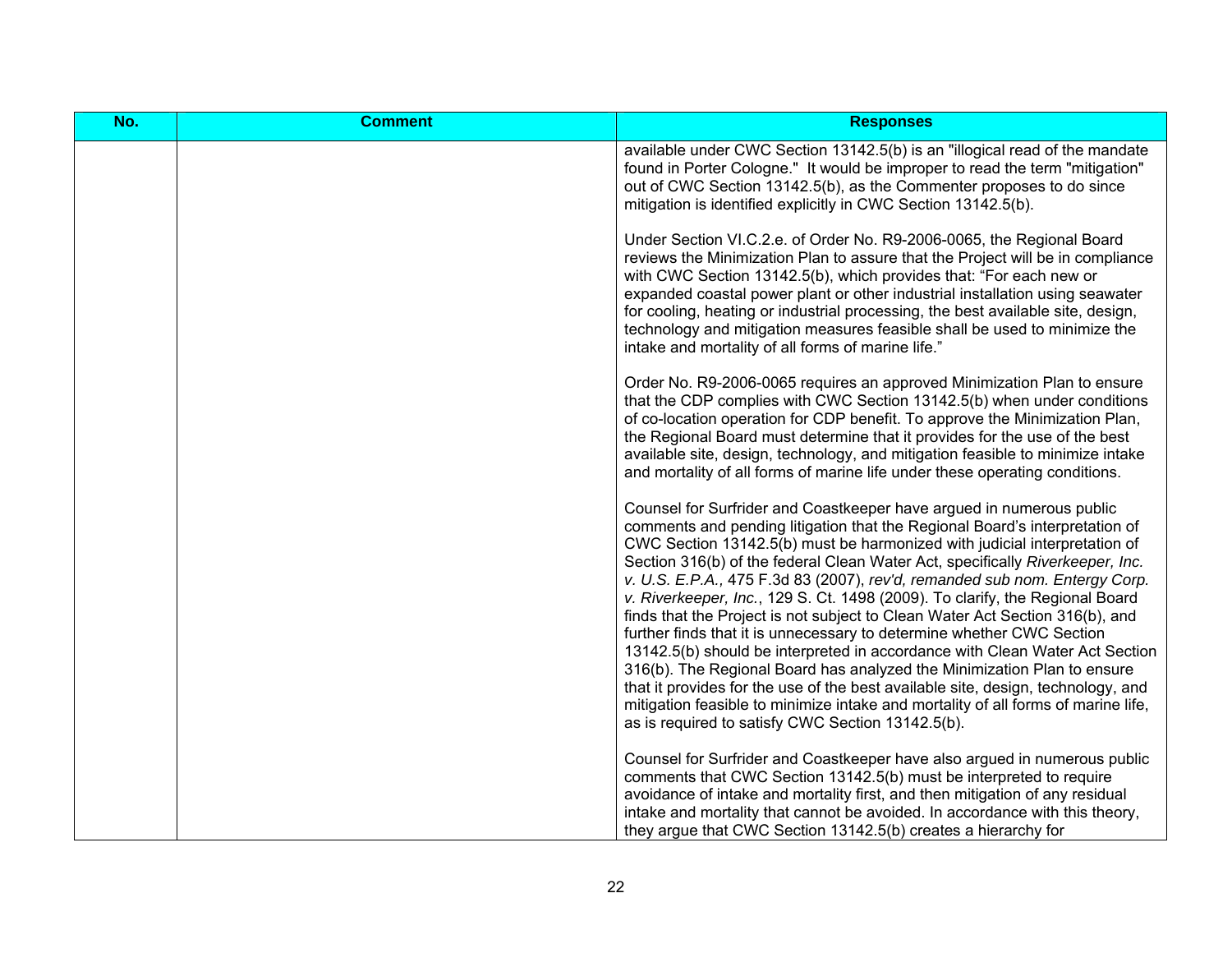| No. | <b>Comment</b>                                                                                                                                                               | <b>Responses</b>                                                                                                                                                                                                                                                                                                                                                                                                                                                                                                                                                                                                                                                                                                                                                                                                                                                                                                                                                                                                      |
|-----|------------------------------------------------------------------------------------------------------------------------------------------------------------------------------|-----------------------------------------------------------------------------------------------------------------------------------------------------------------------------------------------------------------------------------------------------------------------------------------------------------------------------------------------------------------------------------------------------------------------------------------------------------------------------------------------------------------------------------------------------------------------------------------------------------------------------------------------------------------------------------------------------------------------------------------------------------------------------------------------------------------------------------------------------------------------------------------------------------------------------------------------------------------------------------------------------------------------|
|     |                                                                                                                                                                              | minimization, pursuant to which site, design, and technology approaches<br>must be selected first, with resort to mitigation only if those three approaches<br>do not minimize intake and mortality. In this instance, this theory is irrelevant<br>as those mitigation measures set forth under the Minimization Plan and,<br>correspondingly the MLMP, are being made in addition to, and not in place<br>of, measures taken under the site, design and technology elements of CWC<br>Section 13142.5(b) to minimize intake and mortality of marine organisms by<br>impingement and entrainment.                                                                                                                                                                                                                                                                                                                                                                                                                    |
|     |                                                                                                                                                                              | The theory put forth by counsel for Surfrider and Coastkeeper that CWC<br>Section 13142.5(b) creates a hierarchy of actions also is incorrect. CWC<br>Section 13142.5(b) does not express any preference for site, design and<br>technology, over mitigation. It does not characterize the former three<br>approaches as avoidance approaches, to be distinguished from mitigation. It<br>does not reserve mitigation only for those situations where intake and<br>mortality cannot be avoided. Rather, CWC Section 13142.5(b) provides<br>discretion to the Regional Board to strike an appropriate balance among<br>these various factors, as may be achieved through a variety of approaches<br>relying to greater and lesser degrees on the four approaches authorized by<br>the California Legislature to minimize intake and mortality.                                                                                                                                                                        |
|     |                                                                                                                                                                              | While unnecessary, the Regional Board has determined that its interpretation<br>of CWC Section 13142.5(b) corresponds with the interpretation set forth by<br>the California Court of Appeal, Sixth District in Voices of the Wetlands v.<br>California State Water Resources Control Board, 157 Cal. App. 4th 1268,<br>1351 (2007), modified, reh'g granted, No. H028021, 2008 Cal. App. LEXIS 28<br>(Cal. Ct. App. Jan. 10, 2008), review granted, depublished by, 74 Cal. Rptr.<br>3d 453 (2008), reserved by, No. S160211, 2009 Cal. LEXIS 450 (Cal. Jan.<br>14, 2009), which states: "California law makes mitigation a legitimate factor in<br>certain circumstances. For example, a provision of state water law contained<br>in the Porter-Cologne Act, which governs 'each new or expanded coastal<br>power plant,' expressly recognizes the availability of 'mitigation measures' as<br>one way 'to minimize the intake and mortality of all forms of marine life.' (Wat.<br>Code, § 13142.5, subd. (b).)." |
| 28. | Applicant Misconstrues "Feasible Alternatives". Definition<br>Poseidon has chosen a definition for "feasible" by<br>interpreting that term from the California Environmental | The term "feasible" in CWC Section 13142.5(b) is not defined, and the<br>California Legislature granted the Regional Board discretion to interpret it<br>reasonably. It is reasonable to consider definitions from other statutory                                                                                                                                                                                                                                                                                                                                                                                                                                                                                                                                                                                                                                                                                                                                                                                    |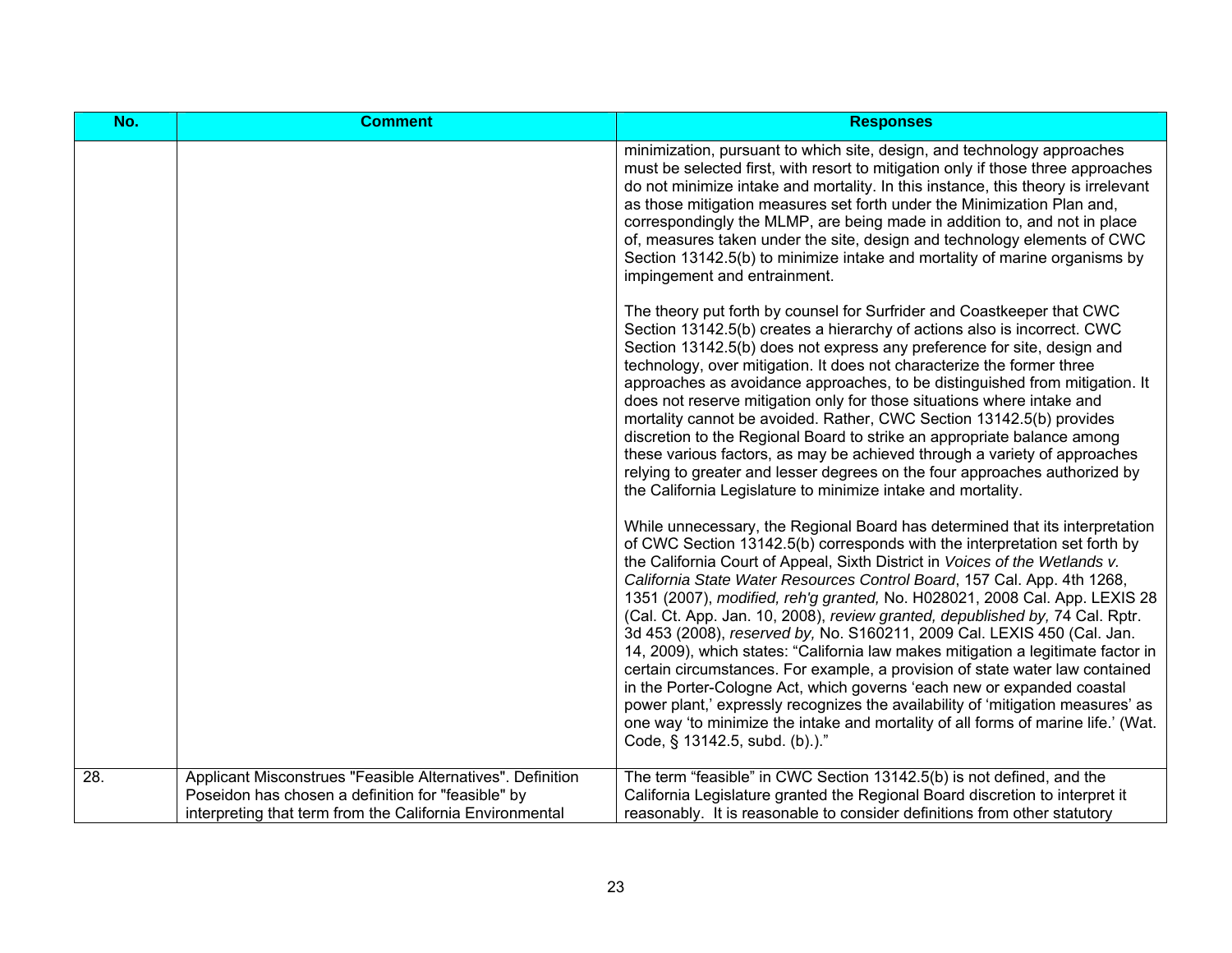| No.  | <b>Comment</b>                                                                                                                                                                                                                                                                                                                                                                                                                                                                                                                                                                                                                                                                                                                                                                            | <b>Responses</b>                                                                                                                                                                                                                                                                                                                                                                                                                                                                                                                                                                                                                                                                                                                                                                                                                                                                                                                                                                                                                                                                                                                                                                                                                                                                                                                                                                                                                                                                                                                                                                                                               |
|------|-------------------------------------------------------------------------------------------------------------------------------------------------------------------------------------------------------------------------------------------------------------------------------------------------------------------------------------------------------------------------------------------------------------------------------------------------------------------------------------------------------------------------------------------------------------------------------------------------------------------------------------------------------------------------------------------------------------------------------------------------------------------------------------------|--------------------------------------------------------------------------------------------------------------------------------------------------------------------------------------------------------------------------------------------------------------------------------------------------------------------------------------------------------------------------------------------------------------------------------------------------------------------------------------------------------------------------------------------------------------------------------------------------------------------------------------------------------------------------------------------------------------------------------------------------------------------------------------------------------------------------------------------------------------------------------------------------------------------------------------------------------------------------------------------------------------------------------------------------------------------------------------------------------------------------------------------------------------------------------------------------------------------------------------------------------------------------------------------------------------------------------------------------------------------------------------------------------------------------------------------------------------------------------------------------------------------------------------------------------------------------------------------------------------------------------|
|      | Quality Act (CEQA) - a law with a very different purpose than<br>Porter Cologne. CEQA is a vehicle for informing the public<br>about the environmental impacts of potential projects in order<br>for the pubic and decision-makers to make a fully informed<br>decision. In that respect, the Environmental Impact Report is<br>the heart of CEQA and its purpose is "information-forcing". In<br>contrast, Porter-Cologne is a "technology-forcing" law for<br>industrial uses of seawater for cooling, heating and other<br>industrial processes. Importantly, Section 13142.5(b)<br>expands on the protections found in the federal Clean Water<br>Act Section 316(b) by including other industrial processes<br>beyond "cooling water intakes" to the list of regulated<br>activities | schemes that utilize the same term. CEQA defines feasibility as: "capable of<br>being accomplished in a successful manner within a reasonable period of<br>time, taking into account economic, environmental, social, and technological<br>factors." Cal. Pub. Res. Code Section 21061.1. Each factor enumerated in<br>this definition is relevant to whether the approaches in CWC<br>Section 13142.5(b) are feasible. By looking to available definitions, the<br>Regional Board is not suggesting that CEQA is applicable to the CDP. In<br>fact, it is not. The Regional Board recognizes the different purposes served<br>by CEQA and the Porter Cologne Act, and the Regional Board has<br>undertaken its own and independent analysis under CWC Section<br>13142.5(b). To the extent the comment suggests that the Regional Board is<br>relying improperly on the Environmental Impact Report ("EIR") prepared for<br>the Project by the City of Carlsbad, the Commenter is mistaken.<br>Contrary to the Commenter's assertion, the Porter Cologne Act has not been<br>interpreted to be a "technology-forcing" law for seawater intakes.<br>"Technology forcing" is a term of art applicable to certain provisions of the<br>federal CWA. Those federal provisions do not govern this state-law review of<br>the Project's proposed seawater intake.<br>Commenter is correct that CWC Section 13142.5(b) applies to a broader<br>spectrum of facilities than just power plants. It is precisely for that reason<br>that the Project, which is not a power plant, is subject to review under CWC<br>Section 13142.5(b). |
| 29a. | In short, the Riverkeeper II decision specifically prohibited a<br>"cost-benefit" analysis to justify an exemption from the<br>technology-forcing policy of CWA Section 316(b). The same<br>would hold true for the policies embodied in California's<br>Water Code Section 13142.5(b).                                                                                                                                                                                                                                                                                                                                                                                                                                                                                                   | Riverkeeper II concerned an interpretation of federal Clean Water Act Section<br>316(b). Because the CDP is not a power plant governed by that section,<br>such jurisprudence is inapplicable to the CDP. To the extent that the<br>comment is suggesting that CWC Section 13142.5(b) should be interpreted<br>consistent with how the courts have interpreted 316(b), it should be noted<br>that the federal statute and the California statute are different in key respects;<br>e.g., CWC Section 13142.5(b) specifically provides for the use of mitigation<br>and that site, design, and technology measures used to minimize the intake<br>and mortality of marine life must be "feasible." The Regional Board declines<br>to opine as to whether federal 316(b) jurisprudence should inform the<br>interpretation of CWC Section 13142.5(b) but notes that the comment is<br>incorrect in its assertion that 316(b) precludes a cost-benefit analysis.<br>Riverkeeper II, which the comment references, has been reversed by the                                                                                                                                                                                                                                                                                                                                                                                                                                                                                                                                                                                        |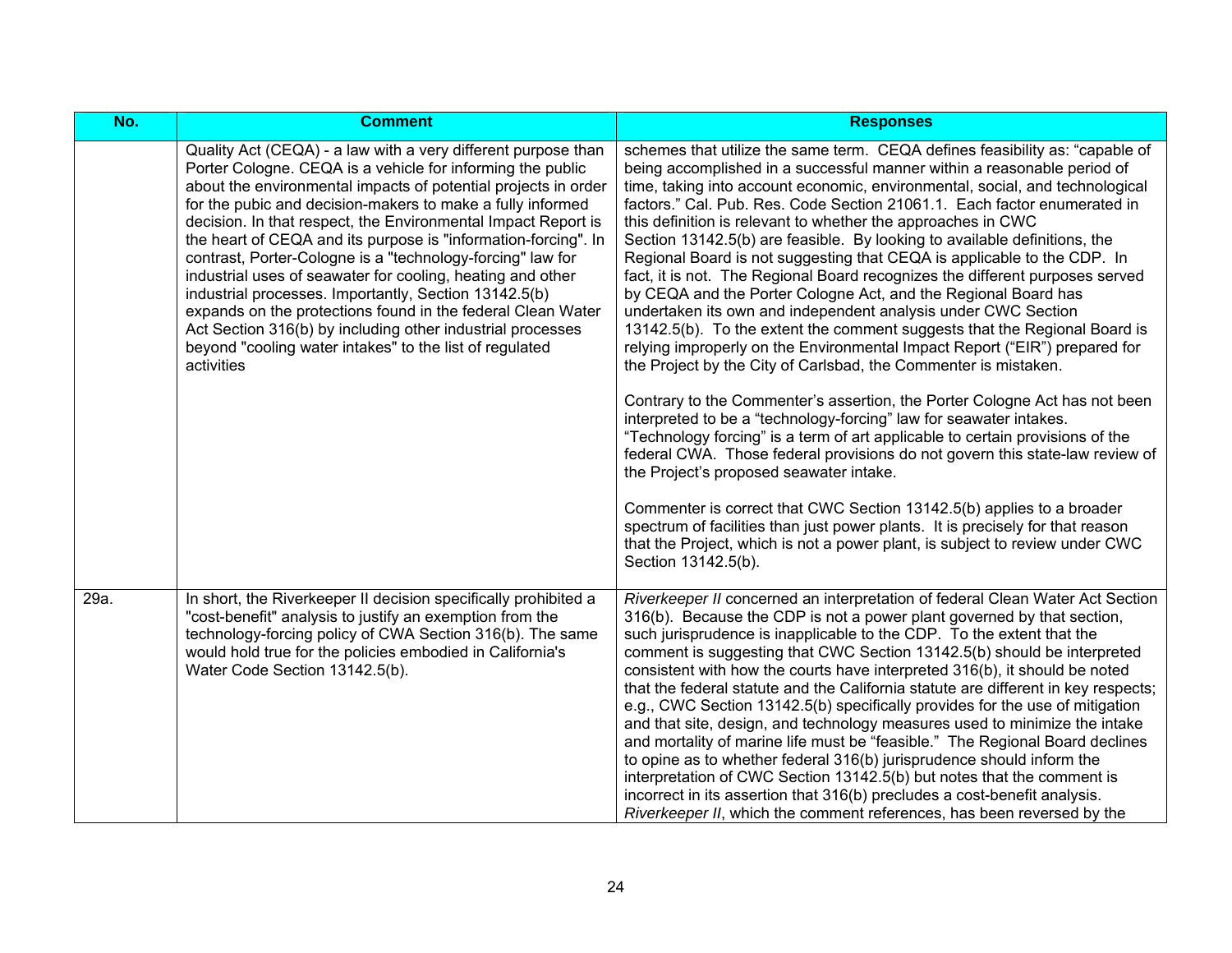| <b>Comment</b>                                                                                                                                                                            | <b>Responses</b>                                                                                                                                                                                                                                                                                                                                                                                                                                                                                                                                                                                                                                                                                                                                                                                                                                                                                                                                                                                                                                                                                                                                                                             |
|-------------------------------------------------------------------------------------------------------------------------------------------------------------------------------------------|----------------------------------------------------------------------------------------------------------------------------------------------------------------------------------------------------------------------------------------------------------------------------------------------------------------------------------------------------------------------------------------------------------------------------------------------------------------------------------------------------------------------------------------------------------------------------------------------------------------------------------------------------------------------------------------------------------------------------------------------------------------------------------------------------------------------------------------------------------------------------------------------------------------------------------------------------------------------------------------------------------------------------------------------------------------------------------------------------------------------------------------------------------------------------------------------|
|                                                                                                                                                                                           | United States Supreme Court in Entergy v. Riverkeeper, 129 S. Ct. 1498<br>(2009) (Riverkeeper III), with regard to the "cost-benefit analysis." The<br>Supreme Court specifically authorized the EPA to use a cost-benefit analysis<br>when implementing new intake regulations on power plants under CWA<br>Section 316(b). The Supreme Court explained that "the statute's language is<br>'plainly not so constricted as to require EPA to require industry petitioners to<br>spend billions to save one more fish or plankton" and further concluded that<br>there is "no statutory basis for limiting its use to situations where the benefits<br>are de minimis rather than significantly disproportionate." Id. at 1510. Thus,<br>the comment is incorrect that a cost-benefit analysis is specifically prohibited.                                                                                                                                                                                                                                                                                                                                                                    |
| This type of cost-benefit analysis is what is used as a<br>justification for the continued and exacerbated intake and<br>mortality of marine life recommended in the Revised Plan.        | The Minimization Plan provides for the use of the best available site, design,<br>technology, and mitigation measures feasible to minimize the intake and<br>mortality of marine life; intake and mortality of marine life is not<br>"recommended." Although cost is one relevant factor in determining the<br>feasibility and availability of site, design and technology approaches, the<br>Minimization Plan does not justify potential impingement and entrainment on<br>the basis of cost-benefit analysis.                                                                                                                                                                                                                                                                                                                                                                                                                                                                                                                                                                                                                                                                             |
| Revised Plan Takes Flawed Approach Toward Site, Design,<br>and Technology Issues                                                                                                          | This comment constitutes argument, and is conclusory in nature, and<br>provides no support for the assertion to which Regional Board might respond.                                                                                                                                                                                                                                                                                                                                                                                                                                                                                                                                                                                                                                                                                                                                                                                                                                                                                                                                                                                                                                          |
| The review of potential sites is too narrowly analyzed and<br>excludes a combination of potential sites that could feasibly<br>result in dramatically reducing the intake of marine life. | The comment's assertion that there are alternative, feasible sites is without<br>support; the comment does not identify any single site or to explain how such<br>site might be available and feasible, and why it might be environmentally<br>superior. In contrast, the Minimization Plan includes an extensive and<br>detailed review of alternative sites. Commenter does not explain how this<br>review is too narrow; it simply asserts without providing any foundation to<br>which Regional Board might respond that this is the case.<br>Specifically, the Minimization Plan evaluated three alternative sites for the<br>CDP. These were: (1) other locations within the EPS property; (2) a site<br>within the Encina Water Pollution Control Facility (EWPCF) property; and (3)<br>a site adjacent to Maerkle Reservoir, located 10.6 miles from the proposed<br>site. Sites were evaluated based on proximity to seawater intake, outfall, and<br>key distribution points, infrastructure needs and production capacity, capital<br>and operating costs, planning and zoning, environmental impacts of<br>construction and operation, and preservation of Agua Hedionda Lagoon. |
|                                                                                                                                                                                           |                                                                                                                                                                                                                                                                                                                                                                                                                                                                                                                                                                                                                                                                                                                                                                                                                                                                                                                                                                                                                                                                                                                                                                                              |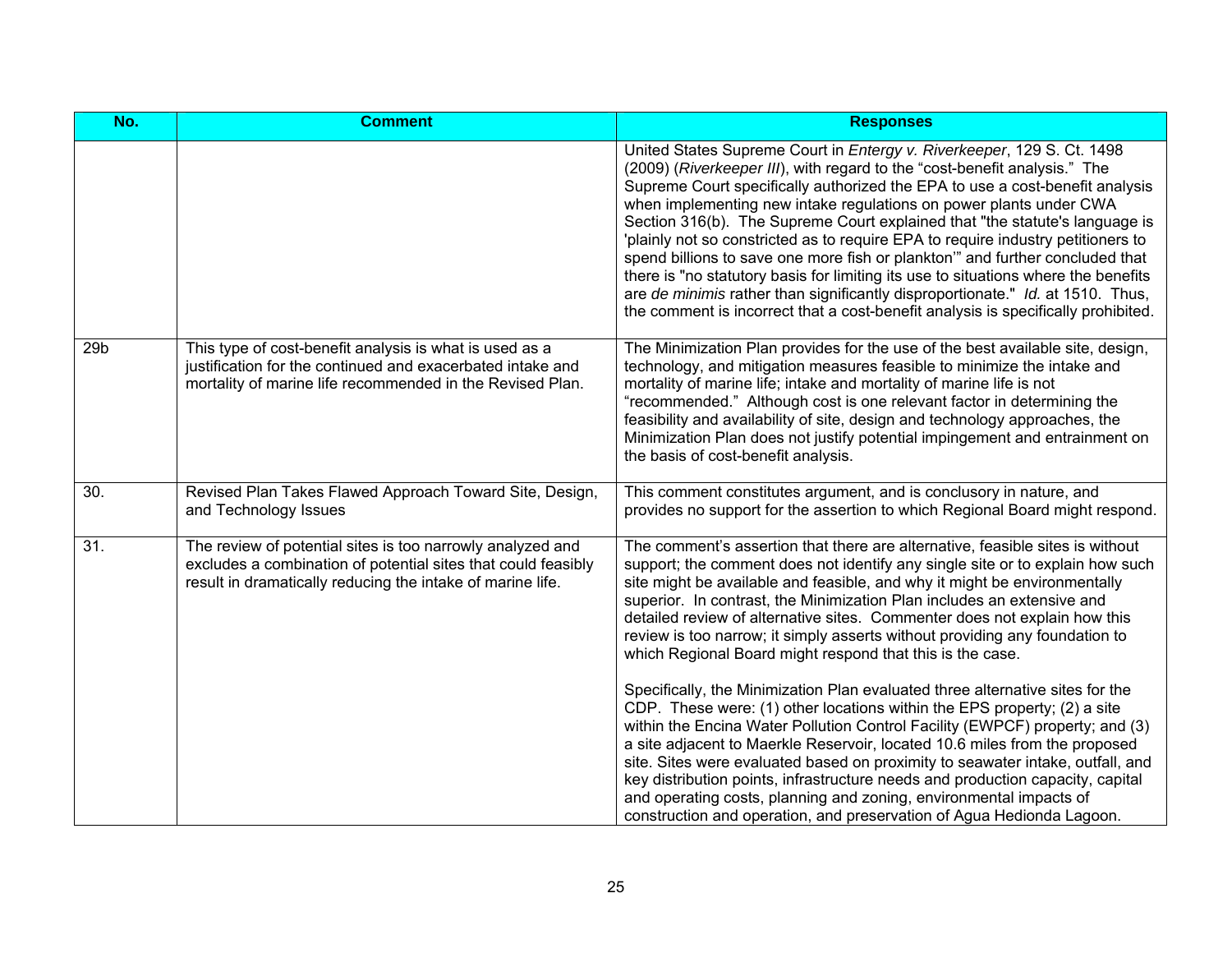| No.  | <b>Comment</b>                                                                                                                                                                                                                                                                       | <b>Responses</b>                                                                                                                                                                                                                                                                                                                                                                                                                                                                                                                                                                                                                                                                                                                                                                                                                                                                                                                         |
|------|--------------------------------------------------------------------------------------------------------------------------------------------------------------------------------------------------------------------------------------------------------------------------------------|------------------------------------------------------------------------------------------------------------------------------------------------------------------------------------------------------------------------------------------------------------------------------------------------------------------------------------------------------------------------------------------------------------------------------------------------------------------------------------------------------------------------------------------------------------------------------------------------------------------------------------------------------------------------------------------------------------------------------------------------------------------------------------------------------------------------------------------------------------------------------------------------------------------------------------------|
|      |                                                                                                                                                                                                                                                                                      | Chapter 4 of the Minimization Plan addresses alternative intake structures.<br>See Response Nos. 149 and 211 for additional discussion of site alternatives.                                                                                                                                                                                                                                                                                                                                                                                                                                                                                                                                                                                                                                                                                                                                                                             |
|      |                                                                                                                                                                                                                                                                                      | The property leased by the EPS, using the existing EPS intake structure to<br>obtain source water, is the best site for the proposed CDP; no feasible and<br>less environmentally damaging alternative locations are available that meet<br>fundamental project objectives. See Staff Report dated March 27, 2009 for<br>more details.                                                                                                                                                                                                                                                                                                                                                                                                                                                                                                                                                                                                   |
|      |                                                                                                                                                                                                                                                                                      | The Report of Waste Discharge submitted by the Discharger identified the<br>EPS site as the final project site. The Regional Board evaluated the project<br>application on the basis of this site when it adopted Order No. R9-2006-0065<br>on August 16, 2006. That Order was unsuccessfully challenged, and it is too<br>late to bring any further challenge.                                                                                                                                                                                                                                                                                                                                                                                                                                                                                                                                                                          |
| 32.  | In conclusion, like many of the segmented sections of the<br>Revised Plan, this section on alternative "Site" locations is<br>not comprehensively analyzed along with different designs,<br>technologies, and other mitigation measures that would<br>reduce the intake of seawater. | The Minimization Plan contains separate chapters on each of the four<br>statutory factors. The Minimization Plan is not segmented analytically,<br>however. The Minimization Plan presents one approach to satisfying CWC<br>Section 13142.5(b), using a combination of site, design, technology, and<br>mitigation measures. Regional Board staff believes that the recommended<br>approach presents an appropriate balance among the four statutory factors.<br>The Minimization Plan first explores available and feasible site, design and<br>technology approaches to minimize intake and mortality. Then, Chapter 6<br>(the MLMP) identifies mitigation measures to fully offset projected<br>entrainment and impingement.                                                                                                                                                                                                         |
| 33a. | Use of the EPS discharge for "desalination source water"<br>does not meet the purpose of the Revised Plan to document<br>the minimization of intake and mortality from a "stand alone"<br>facility.                                                                                  | The Discharger is not seeking approval to operate in stand-alone mode; thus,<br>this comment is not relevant to this proceeding. Although the Minimization<br>Plan in some places discusses measures that may minimize intake and<br>mortality in the event of stand-alone operations, the purpose of the<br>Minimization Plan is to focus on minimization efforts applicable to co-location<br>operation for CDP benefit. This is consistent with the description of the<br>Discharger's proposed CDP operation in its Report of Waste Discharge for<br>Order No. R9-2006-0065. As reflected in Tentative Order No. R9-2009-0038<br>(Tentative Order), additional evaluation of CDP's operations for compliance<br>with CWC Section 13142.5(b) is necessary if the EPS ceases power<br>generation operations and the Discharger proposes, through submittal of a<br>new Report of Waste Discharge, to operate independently of the EPS. |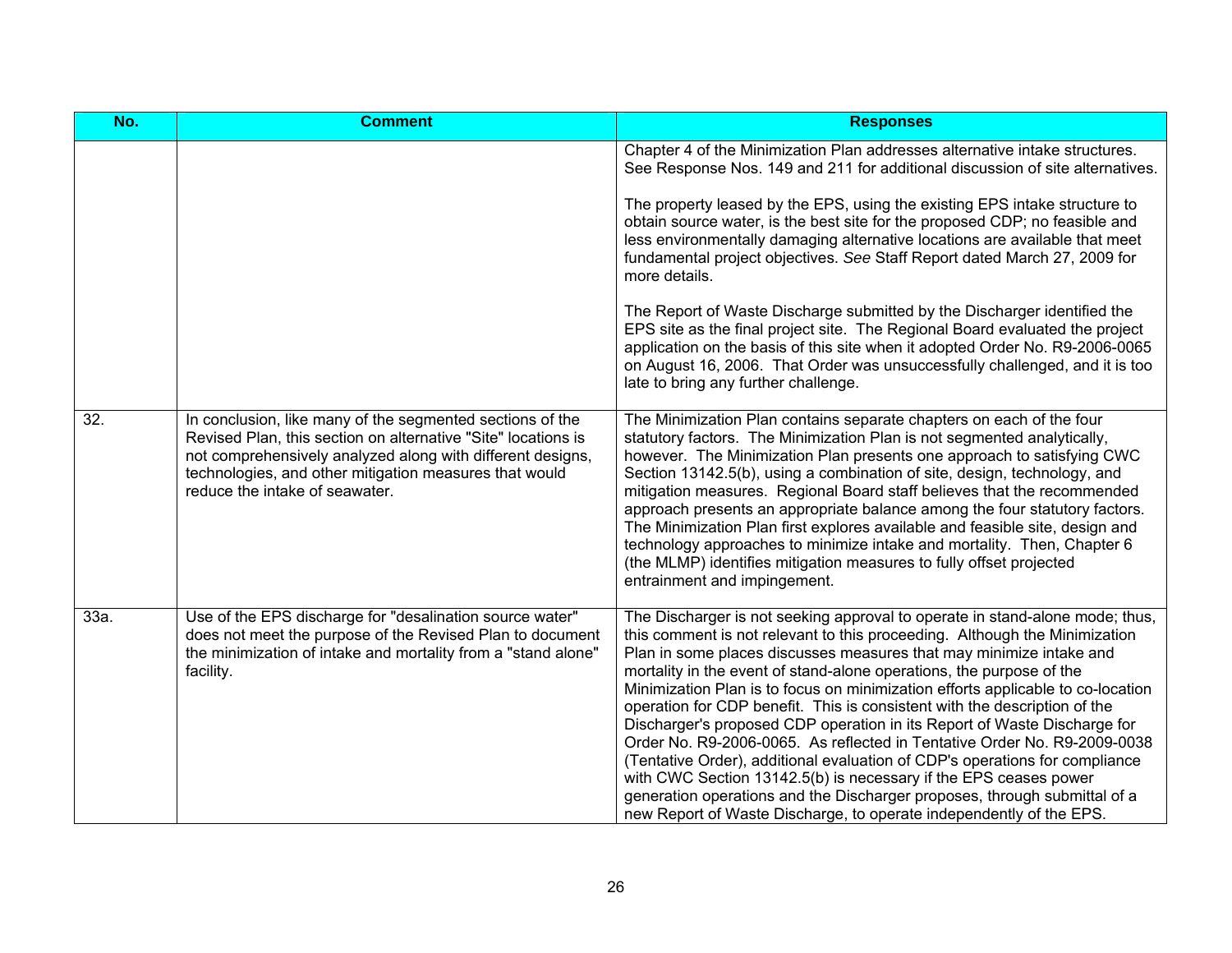| No.  | <b>Comment</b>                                                                                                                                                                                                                                                                                                                                     | <b>Responses</b>                                                                                                                                                                                                                                                                                                                                                                                                                                                                                                                                                                                                                                                                                                                                                                                                                                                                                                                                                                                                                                                                                                                                                                      |
|------|----------------------------------------------------------------------------------------------------------------------------------------------------------------------------------------------------------------------------------------------------------------------------------------------------------------------------------------------------|---------------------------------------------------------------------------------------------------------------------------------------------------------------------------------------------------------------------------------------------------------------------------------------------------------------------------------------------------------------------------------------------------------------------------------------------------------------------------------------------------------------------------------------------------------------------------------------------------------------------------------------------------------------------------------------------------------------------------------------------------------------------------------------------------------------------------------------------------------------------------------------------------------------------------------------------------------------------------------------------------------------------------------------------------------------------------------------------------------------------------------------------------------------------------------------|
|      |                                                                                                                                                                                                                                                                                                                                                    |                                                                                                                                                                                                                                                                                                                                                                                                                                                                                                                                                                                                                                                                                                                                                                                                                                                                                                                                                                                                                                                                                                                                                                                       |
| 33b. | The annual estimate of marine life mortality doesn't account<br>for seasonal variations in the survival strategy and spawning<br>periods of the numerous species entrained at the site.                                                                                                                                                            | To the extent the Commenter suggests that the I&EM Study was in any way<br>deficient, see Response No. 10(c).<br>An annual estimate by definition would not account for seasonal variation,<br>and annual estimates in the Minimization Plan are not intended to do so.<br>Tenera conducted impingement and entrainment sampling for a one-year<br>period beginning in June 2004, which accounts for seasonal variations in the<br>affected populations of marine organisms.                                                                                                                                                                                                                                                                                                                                                                                                                                                                                                                                                                                                                                                                                                          |
| 33c. | Poseidon's discharge analysis is misleading. As was the<br>case in Poseidon's original flow estimates for EPS, the<br>numbers estimated in the Revised Plan are unjustifiable.<br>EPS' intake flow has historically diminished and will continue<br>to do so. Therefore, the 2007 figures do not provide an<br>accurate assessment of future flow. | The Minimization Plan does not provide flow estimates for EPS; however,<br>EPS's flow has never dropped below 61% of the annual water supply<br>requirement for the CDP, and in 2008, had CDP been operating, would have<br>met 88.6% of its source water needs. This recent information suggests that<br>EPS discharge flows may not continually fall off, as Commenter implies.<br>The comment speculates that EPS discharge flows will diminish. This may<br>be so, but the possibility is accounted for in the analysis. The Regional<br>Board has not been misled into thinking that the EPS will be increasing its<br>flows in the future.<br>The Regional Board required the Discharger to develop the Minimization Plan<br>to address that circumstance in which EPS's flows are insufficient to meet the<br>CDP's source water needs. Because it is not possible to predict with<br>certainty to what extent the EPS will satisfy the CDP's source water needs,<br>the Minimization Plan estimates the CDP's entrainment and impingement as<br>though EPS were providing none of its source water and provides for<br>mitigation sufficient to fully offset these estimates. |
| 33d. | Further, it is illogical to conclude that EPS providing 61<br>percent of the needed dilution water reduces Poseidon's<br>impacts by 61 percent. Poseidon, at the lowest estimate,<br>increases impingement and entrainment impacts by 39<br>percent by perpetuating the use of the intakes.                                                        | It is not illogical that the EPS should be ascribed the intake and mortality<br>associated with its pumping for cooling purposes, and the CDP should only<br>be ascribed that portion above and beyond EPS's. When CDP receives its<br>feedstock water in the form of an EPS discharge, it is recycling wastewater,<br>not drawing lagoon water directly. That mode of operation does not result in<br>intake or mortality that fairly can be ascribed to the CDP. To the extent the<br>CDP's feedstock water needs are met by the EPS's discharge water, the<br>CDP avoids drawing water directly from the lagoon.                                                                                                                                                                                                                                                                                                                                                                                                                                                                                                                                                                   |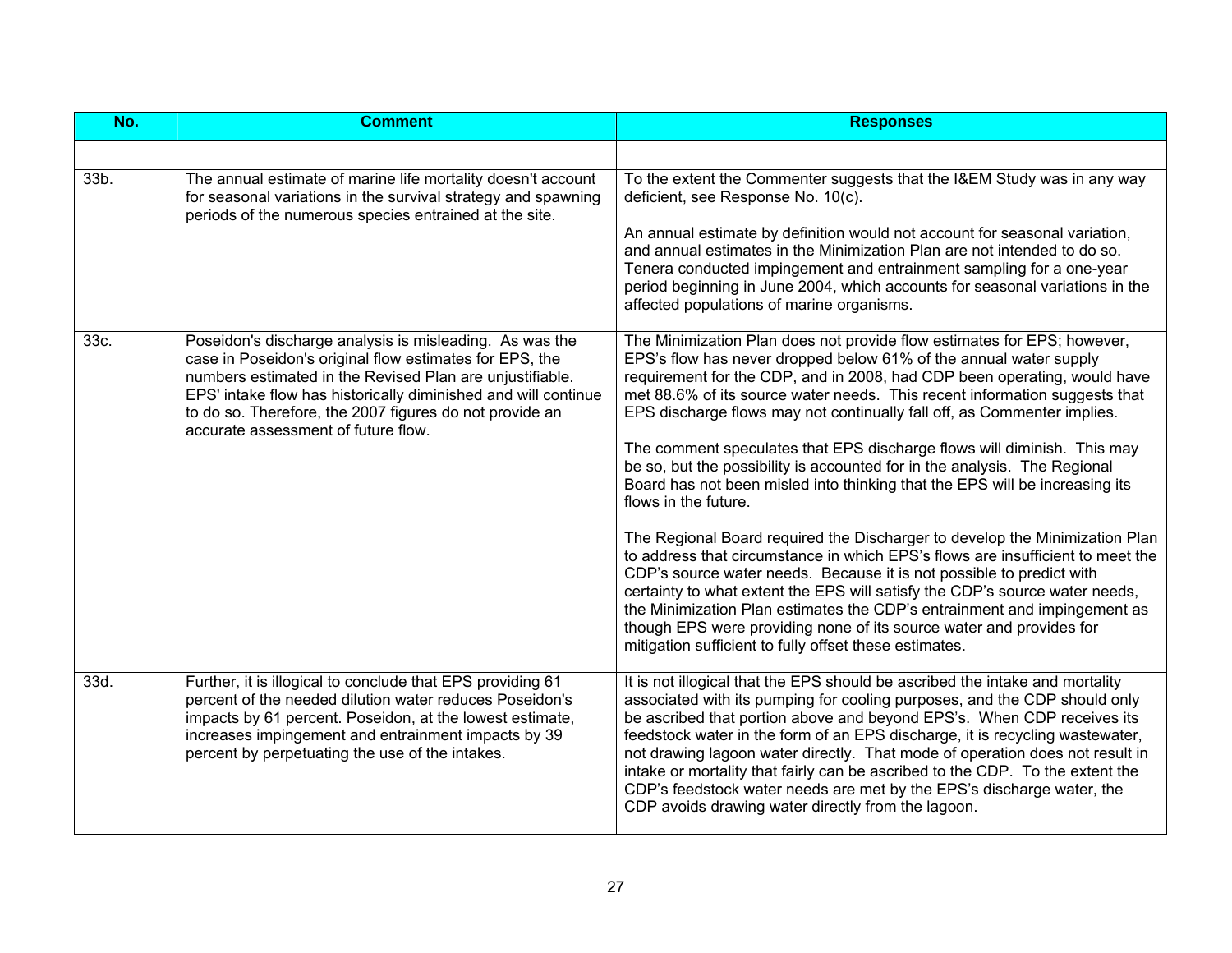| No.  | <b>Comment</b>                                                                                                                                                                                                                                                                                                                                                                                                                                                                                                                                                                                                                                                                                                               | <b>Responses</b>                                                                                                                                                                                                                                                                                                                                                                                                                                                                                                                                                                                                                                                                                                                                                                                                                                                                                                                                                                                                                                                                                                                                                                                                                                                                                                                                                                                                                                                                                                                                                                                                                                                                                                                                                                                                                                                                                                                                                                                                         |
|------|------------------------------------------------------------------------------------------------------------------------------------------------------------------------------------------------------------------------------------------------------------------------------------------------------------------------------------------------------------------------------------------------------------------------------------------------------------------------------------------------------------------------------------------------------------------------------------------------------------------------------------------------------------------------------------------------------------------------------|--------------------------------------------------------------------------------------------------------------------------------------------------------------------------------------------------------------------------------------------------------------------------------------------------------------------------------------------------------------------------------------------------------------------------------------------------------------------------------------------------------------------------------------------------------------------------------------------------------------------------------------------------------------------------------------------------------------------------------------------------------------------------------------------------------------------------------------------------------------------------------------------------------------------------------------------------------------------------------------------------------------------------------------------------------------------------------------------------------------------------------------------------------------------------------------------------------------------------------------------------------------------------------------------------------------------------------------------------------------------------------------------------------------------------------------------------------------------------------------------------------------------------------------------------------------------------------------------------------------------------------------------------------------------------------------------------------------------------------------------------------------------------------------------------------------------------------------------------------------------------------------------------------------------------------------------------------------------------------------------------------------------------|
|      |                                                                                                                                                                                                                                                                                                                                                                                                                                                                                                                                                                                                                                                                                                                              | The comment provides no factual basis for the implication that the CDP will<br>perpetuate the use of the intakes. CWC Section 13142.5(b) does not require,<br>however, that the use of the intakes be discontinued.                                                                                                                                                                                                                                                                                                                                                                                                                                                                                                                                                                                                                                                                                                                                                                                                                                                                                                                                                                                                                                                                                                                                                                                                                                                                                                                                                                                                                                                                                                                                                                                                                                                                                                                                                                                                      |
| 34a. | We agree that reducing intake velocity reduces impingement.                                                                                                                                                                                                                                                                                                                                                                                                                                                                                                                                                                                                                                                                  | Comment noted.                                                                                                                                                                                                                                                                                                                                                                                                                                                                                                                                                                                                                                                                                                                                                                                                                                                                                                                                                                                                                                                                                                                                                                                                                                                                                                                                                                                                                                                                                                                                                                                                                                                                                                                                                                                                                                                                                                                                                                                                           |
| 34b. | However, the more intractable problem is entrainment -<br>which is a function of volume, not velocity.                                                                                                                                                                                                                                                                                                                                                                                                                                                                                                                                                                                                                       | Comment noted that entrainment is a function of intake volume.                                                                                                                                                                                                                                                                                                                                                                                                                                                                                                                                                                                                                                                                                                                                                                                                                                                                                                                                                                                                                                                                                                                                                                                                                                                                                                                                                                                                                                                                                                                                                                                                                                                                                                                                                                                                                                                                                                                                                           |
| 34c. | Analysis of Poseidon's Original Plan reveals that the<br>maximum velocity of all of the generating units is at least<br>double .5 fps. In light of the future retirement of units 1, 2,<br>and 3, Poseidon's intake water must come from units 4 and<br>5. Both units' maximum velocity at high and low tide is<br>significantly higher than .5 fps. In the Original Plan, Poseidon<br>claimed that the "relative contribution to the total<br>impingement potential of the intake pump system" would be<br>"proportional to the pump flow." However, in the Revised<br>Plan, Poseidon has failed to show how it will obtain 304<br>MGD and reduce intake velocity when only two of the five<br>units are available for use. | The comment assumes the future retirement of units 1, 2, and 3. The<br>permanent shutdown of Units 1, 2, and 3 has been proposed as part of the<br>Carlsbad Energy Center (California Energy Commission Application for<br>Certification No. 07-AFC-06). The Carlsbad Energy Center, however, has<br>not been certified by the California Energy Commission and it is speculative<br>at this time to determine whether the project will be approved by the<br>California Energy Commission and constructed by the applicant following<br>such an approval.<br>If the Carlsbad Energy Center project were to be built and Units 1, 2 and 3<br>were to be permanently shut down, EPS Units 4 and 5 would continue to<br>operate and the circulating water system for those units would remain on line.<br>The combined intake capacity of Units 4 and 5 (633 MGD) exceeds the<br>feedstock requirements of the Project (304 MGD). Thus, the CDP could<br>obtain 304 MGD from Units 4 and 5.<br>Moreover, the Regional Board's present evaluation of the proposed project is<br>limited to minimization efforts applicable to only co-location operation for CDP<br>benefit, and Discharger's ability to effect design features of the intake is<br>restricted. However, in Chapter 3 of the Minimization Plan, when or if EPS<br>permanently ceases operations, among other design measures, the<br>Discharger proposes to reduce the inlet screen velocity (to equal to or less<br>than 0.5 fps) and reduce the fine screen velocity. Additional evaluation of<br>CDP's design features would be necessary if EPS permanently ceases<br>power generation operations, and the Discharger proposes, through a new<br>Report of Waste Discharge, to operate EPS's seawater intake and outfall<br>independently for the benefit of the CDP in a "stand-alone" capacity.<br>As described in section 3.5 of the March 27, 2009 Plan, however, and<br>discussed more fully in the response to Comment 36(b), when the EPS is not |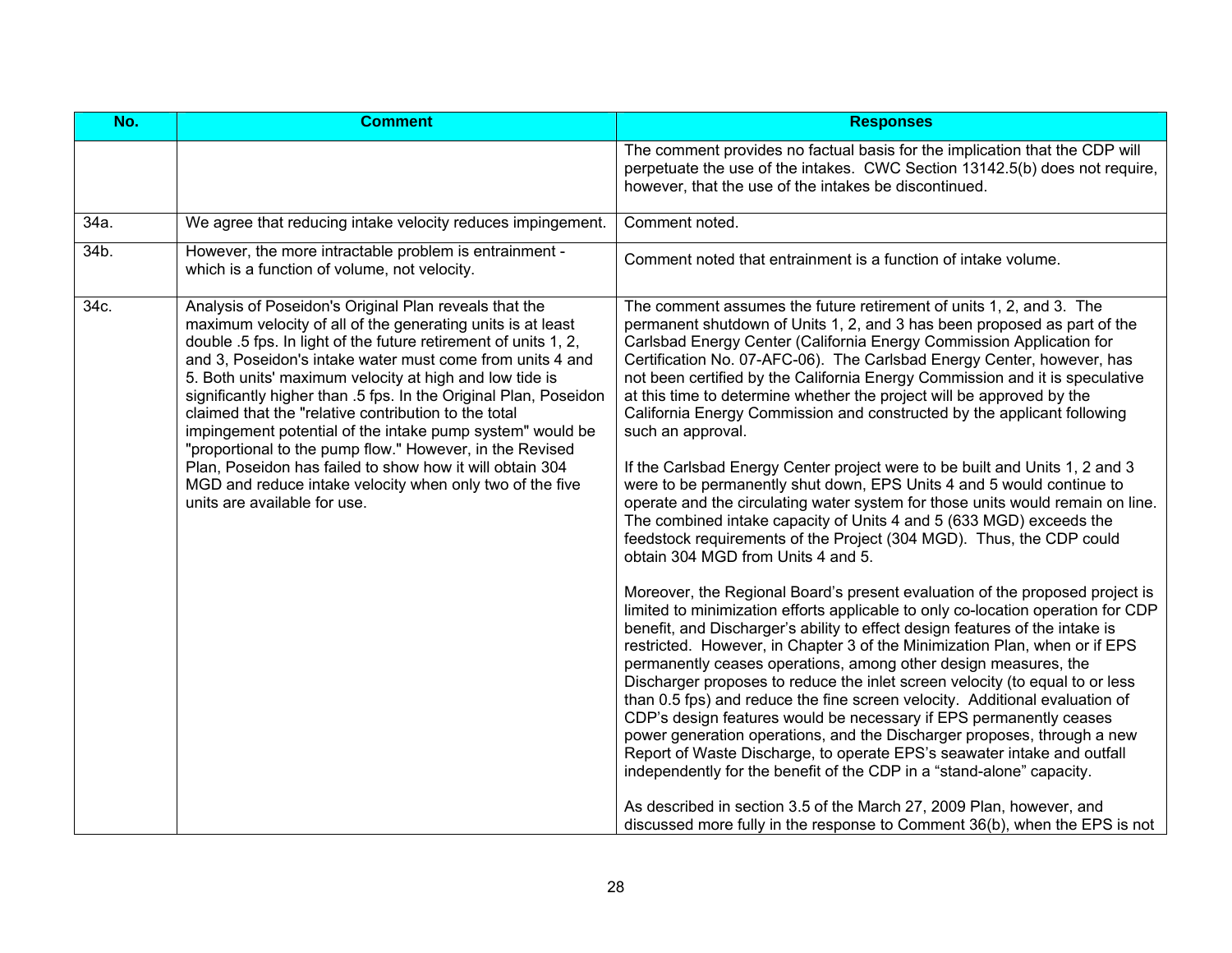| No.  | <b>Comment</b>                                                                                                                                                                                                                                                                                                       | <b>Responses</b>                                                                                                                                                                                                                                                                                                                                                                                                                                                                                                                                                                                                        |
|------|----------------------------------------------------------------------------------------------------------------------------------------------------------------------------------------------------------------------------------------------------------------------------------------------------------------------|-------------------------------------------------------------------------------------------------------------------------------------------------------------------------------------------------------------------------------------------------------------------------------------------------------------------------------------------------------------------------------------------------------------------------------------------------------------------------------------------------------------------------------------------------------------------------------------------------------------------------|
|      |                                                                                                                                                                                                                                                                                                                      | operating, the CDP's seawater supply will be pumped through an optimum<br>combination of the existing fine screens and condensers serving the power<br>plant to minimize intake velocity and water turbulence. Lowering intake<br>velocity and water turbulence will lessen the physical damage to marine life,<br>resulting in a reduction of impingement mortality.                                                                                                                                                                                                                                                   |
| 35.  | Discrepancies between the Original Plan and the Revised<br>Plan also require attention. For example, the Original Plan<br>states that according to 2004-2005 analysis, the maximum<br>pumping capacity of unit 4 is 288 MGD. However, the<br>Revised Plan states that unit 4 maximum pumping capacity<br>is 307 MGD. | Comment noted. The pumping capacity of Unit 4 is 307 MGD, which is<br>reflected accurately in the March 27, 2009 Minimization Plan. See Table 2-1.                                                                                                                                                                                                                                                                                                                                                                                                                                                                      |
| 36a. | The Revised Plan states that routing intake through the<br>condensers and reducing velocity and turbulence will reduce<br>entrainment mortality. However, the Revised Plan fails to<br>document any studies conducted to verify these conclusions<br>or quantify the reduction in mortality.                         | A prior version of the Minimization Plan did assert a reduction of entrainment<br>mortality by these means. The Coastal Commission, however, was not<br>persuaded by the Discharger's demonstration as to this point. Accordingly,<br>the Minimization Plan was revised to assume 100 percent mortality of<br>entrained organisms. Studies to support a reduction in mortality that is not<br>claimed to occur are not necessary.                                                                                                                                                                                       |
| 36b. | Further, Poseidon cannot assert that utilizing only one of two<br>pumps for each generating unit is a design feature that<br>mitigates impingement of marine life.                                                                                                                                                   | This comment is incorrect. Using one pump from two independent<br>generating units instead of two pumps from one generating unit allows for the<br>same water flow through a two-times larger area, reducing the volume and<br>velocity of the water transported through a particular intake channel, and<br>therefore across the racks and screens for that channel, which reduces<br>impingement. It is on this reasonable basis that the Minimization Plan<br>describes this mode of operation as a design feature that minimizes<br>impingement.                                                                    |
|      |                                                                                                                                                                                                                                                                                                                      | When the EPS intake pumps are being used to deliver cooling water for<br>power generation, then both cooling pumps for a particular generating unit<br>must be in operation simultaneously to provide an adequate amount of<br>cooling water for the normal operation of the unit; in such instance, the<br>Discharger will not be able to shut down one of two pumps for that generating<br>unit. However, when doing so will not interfere with the EPS's power<br>generation operations and Cabrillo permits, the Discharger proposes that<br>CDP will use one pump from each unit, which will minimize impingement. |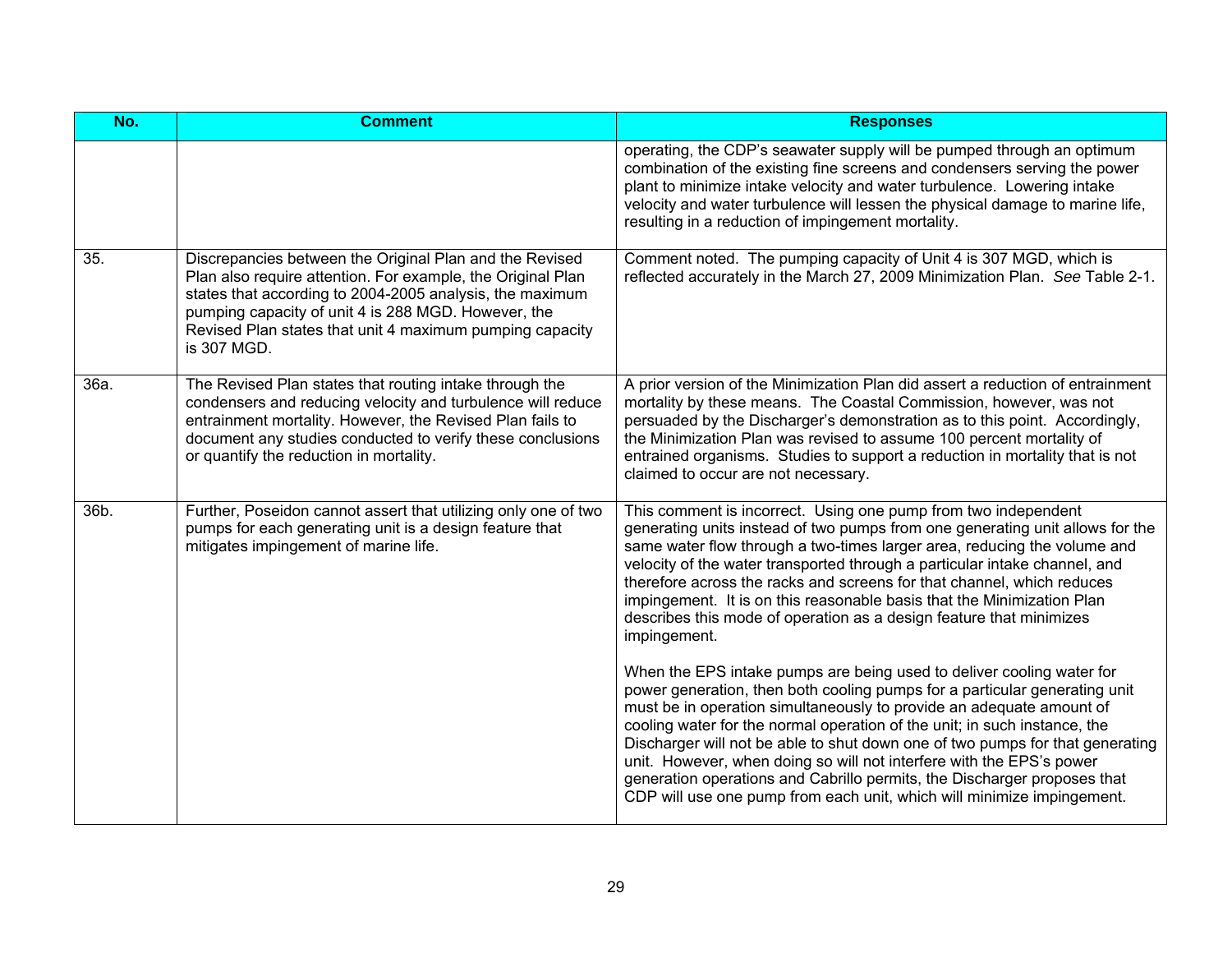| No.  | <b>Comment</b>                                                                                                                                                                                                                                                                                               | <b>Responses</b>                                                                                                                                                                                                                                                                                                                                                                                                                                                                                                                                                                                                                                                                                                                                                                                                                                                                                                                                               |
|------|--------------------------------------------------------------------------------------------------------------------------------------------------------------------------------------------------------------------------------------------------------------------------------------------------------------|----------------------------------------------------------------------------------------------------------------------------------------------------------------------------------------------------------------------------------------------------------------------------------------------------------------------------------------------------------------------------------------------------------------------------------------------------------------------------------------------------------------------------------------------------------------------------------------------------------------------------------------------------------------------------------------------------------------------------------------------------------------------------------------------------------------------------------------------------------------------------------------------------------------------------------------------------------------|
| 36c. | As noted above, perpetuating the use of open ocean intakes<br>results in increased impingement and entrainment as<br>compared to a scenario in which the intakes are no longer<br>used or a sub-seafloor intake design is used.                                                                              | As discussed in the Minimization Plan, by operating as a co-located facility,<br>the CDP does not perpetuate the use of open ocean intakes. Nor does the<br>CDP increase impingement or entrainment beyond de minimis levels when<br>the EPS provides sufficient feedstock water. As discussed in Chapter 4 of<br>the Minimization Plan, the Discharger conducted a thorough review of the<br>site-specific applicability of subsurface intake and a comprehensive<br>hydrogeological study of the use of subsurface intakes in the vicinity of the<br>proposed desalination plant site and concluded that subsurface intakes are<br>not feasible.                                                                                                                                                                                                                                                                                                             |
|      |                                                                                                                                                                                                                                                                                                              | The subsurface intake system would be infeasible due to site-specific<br>geologic conditions at the City of Carlsbad. To collect the seawater from the<br>filter bed and transfer it to the Project, the intake system would require 78<br>collector pipelines on the ocean floor connected to 78 pump stations that<br>would be installed on Tamarack State Beach, which would limit public access<br>to the beach for a period of 2 to 4 years, result in significant loss of<br>recreational activities for the City of Carlsbad, and result in a permanent loss<br>in public access and visual resources impacts where the collection wells are<br>located. See Poseidon Resources Corporation, Additional Analysis of<br>Submerged Seabed Intake Gallery, October 8, 2007. See Coastal<br>Commission Findings adopted on August 6, 2008, page 50 of 106. For<br>further responses on the infeasibility of sub-seafloor intake, see Response<br>No. 42(c). |
| 37.  | Poseidon has also provided no documentation to support the<br>contention that reduction of pumping bears a 1:1 ratio with<br>reduction of velocity and impingement.                                                                                                                                          | Attachment 5 to the March 27, 2009 Minimization Plan provides significant<br>authority in support of the proposition that flow velocity and impingement are<br>directly related to flow volume. These well-established and scientifically<br>accepted principles underlie the flow-proportioned impingement estimation<br>approaches described in the Minimization Plan.                                                                                                                                                                                                                                                                                                                                                                                                                                                                                                                                                                                       |
| 38.  | Much like the claims that reducing velocity and turbulence<br>will reduce entrainment and impingement mortality, reducing<br>entrainment mortality by eliminating exposure to heat in the<br>condensers is not backed up with any referenced studies<br>that verify and quantify the reduced mortality rate. | In co-location mode for CDP benefit, the Discharger lacks control over the<br>use of heat treatment. Elimination of heat treatment is a measure that will be<br>taken if the CDP operates in stand-alone mode, an operating alternative that<br>is not presently before the Regional Board. Eliminating exposure to heat<br>reduces heat-related entrainment mortality, as discussed in Sections 3.6 and<br>3.7 and table 3-1 of the Minimization Plan. In addition, it is well established<br>that heat treatment causes mortality because fish get trapped in the intake<br>system during the heat treatment cycling. The expert statement submitted                                                                                                                                                                                                                                                                                                         |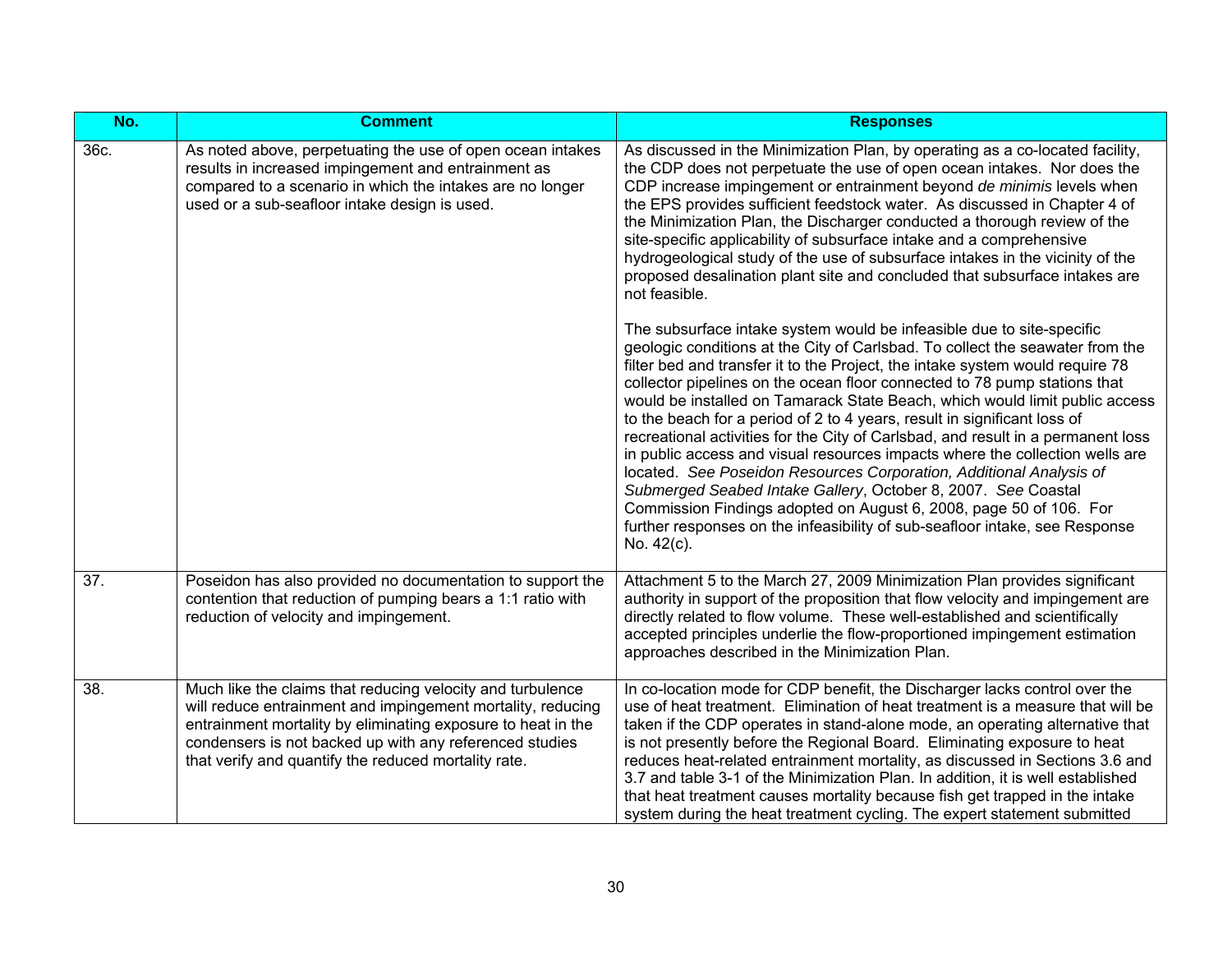| No. | <b>Comment</b>                                                                                                                                                                                                                                                                                                                                                                                                                                                                                                                                                                                                                                                                                                                                                                                                                                                  | <b>Responses</b>                                                                                                                                                                                                                                                                                                                                                                                                                                                                                                                                                                                                                                                                                                                                                                                                                                                                                                                                                                                                                                                                                                                            |
|-----|-----------------------------------------------------------------------------------------------------------------------------------------------------------------------------------------------------------------------------------------------------------------------------------------------------------------------------------------------------------------------------------------------------------------------------------------------------------------------------------------------------------------------------------------------------------------------------------------------------------------------------------------------------------------------------------------------------------------------------------------------------------------------------------------------------------------------------------------------------------------|---------------------------------------------------------------------------------------------------------------------------------------------------------------------------------------------------------------------------------------------------------------------------------------------------------------------------------------------------------------------------------------------------------------------------------------------------------------------------------------------------------------------------------------------------------------------------------------------------------------------------------------------------------------------------------------------------------------------------------------------------------------------------------------------------------------------------------------------------------------------------------------------------------------------------------------------------------------------------------------------------------------------------------------------------------------------------------------------------------------------------------------------|
|     |                                                                                                                                                                                                                                                                                                                                                                                                                                                                                                                                                                                                                                                                                                                                                                                                                                                                 | into the record by Steven LePage discusses this relationship. Commenter<br>does not provide any evidence to suggest that such a position is not well<br>founded. The Regional Board agrees that eliminating heat treatment will<br>result in a reduction of mortality, although at this time the reduction is not<br>quantified.                                                                                                                                                                                                                                                                                                                                                                                                                                                                                                                                                                                                                                                                                                                                                                                                            |
| 39. | The Revised Plan asserts that replacing "heat treatment"<br>with "scrubbing balls" will eliminate marine life mortality.<br>Again, the Revised Plan does not document any studies to<br>verify and quantify this assertion.<br>Further, the introduction of this cleaning method comes at a<br>significantly late stage in the review process. This method<br>was not analyzed in the EIR, during NDPES review, CDP<br>review, or in the SLC permit review process. Thus, the<br>proposed "scrubbing ball" method has not been studied for<br>possible negative impacts, nor has it been proven a viable<br>alternative to heat treatments. Additionally, the recapture of<br>the balls after they are introduced into the system is not<br>detailed. Introducing 1/2 inch plastic balls into the marine<br>environment presents a variety of serious concerns. | Approval of the Minimization Plan does not authorize the CDP to use this<br>potential cleaning method either now, or in the future. The method was<br>presented as an example of the potential alternatives to heat treatment that<br>could be used to control bio-fouling in the intake when and if the power plant<br>ceases to use the circulating water system. See Response No. 7 for a<br>discussion of the required additional evaluation of CDP's operations,<br>including possible use of scrubbing balls, should the EPS ceases power<br>generation operations. Because the Regional Board is evaluating the<br>Minimization Plan only for purposes of co-located operations, it need not<br>evaluate the issue of scrubbing balls further at this juncture.                                                                                                                                                                                                                                                                                                                                                                      |
| 40. | The technology section of the Revised Plan begins with the<br>assertion that the draft State Lands Commission lease<br>precludes technologies that would interfere with the<br>operation of the EPS. First, the future of the EPS is before<br>the California Energy Commission for review of a "re-power"<br>permit that would eliminate the use of the existing "once<br>through cooling" system for much of the EPS capacity. The<br>EPS intake is also the subject of ongoing litigation that may<br>be settled if the Energy Commission approves the EPS re-<br>power plan.                                                                                                                                                                                                                                                                                | Comment noted that the State Lands Commission lease precludes<br>technologies that would interfere with power plant operations. The<br>application pending before the California Energy Commission, however, calls<br>for the continued operation of Units 4 and 5, which have an aggregate<br>capacity of 633 MGD, well in excess of the CDP's feedstock needs. See<br>Response No. 34(c) for further responsive information regarding that<br>California Energy Commission application.<br>The Regional Board's present evaluation is focused on minimization efforts<br>applicable only to CDP's operations when it is operating in conjunction with<br>EPS, consistent with the description of the Discharger's proposed CDP<br>operation in its Report of Waste Discharge for order No. R9-2006-0065. For<br>the foreseeable future, the Discharger has no ability to interfere with EPS's<br>operations, including changing the design, technology, and operations of the<br>intake system. As reflected in Tentative Order No. R9-2009-0038, additional<br>evaluation of CDP's operations for compliance with CWC Section 13142.5(b) |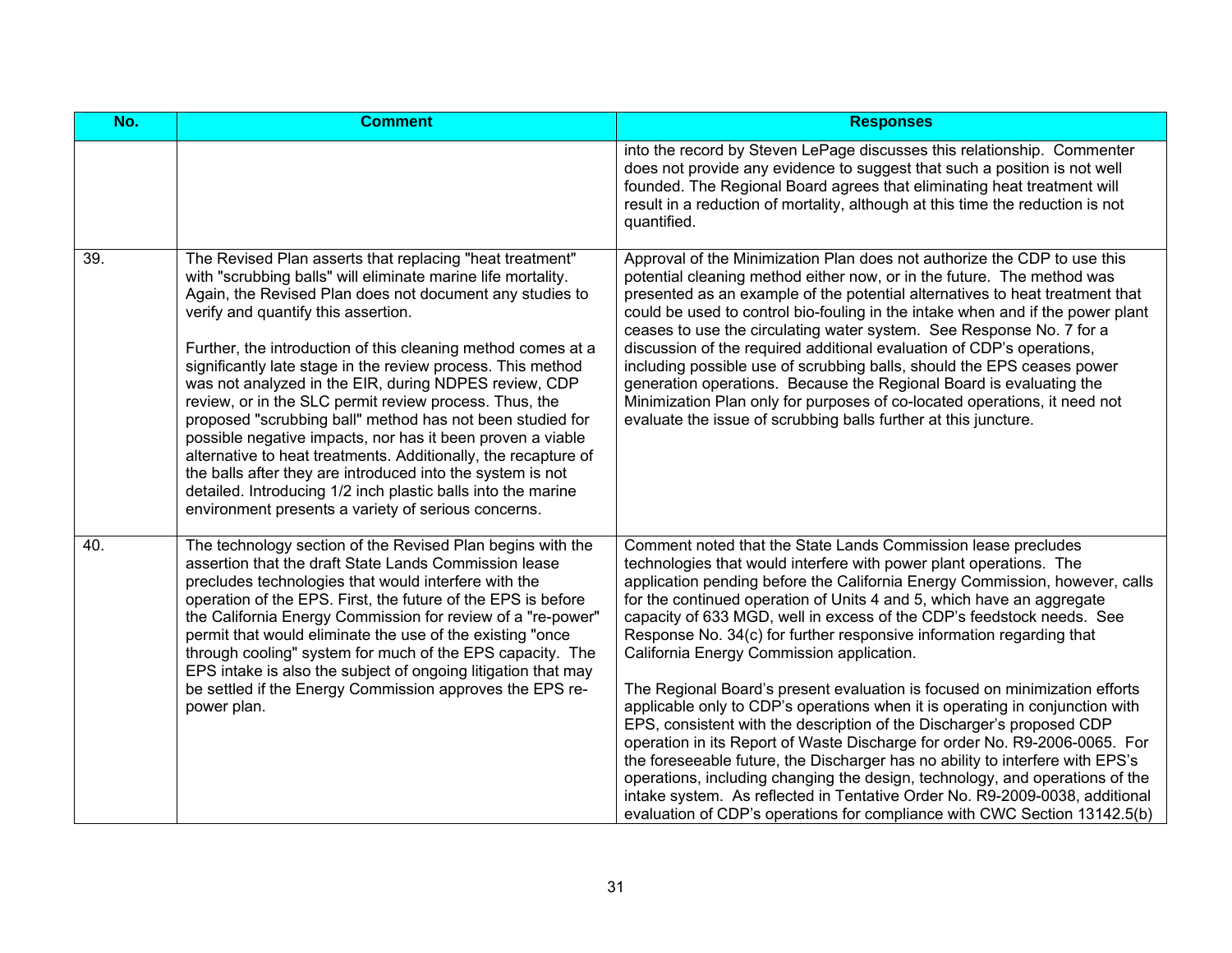| No.  | <b>Comment</b>                                                                                                                                                                                                                                                                                                                                           | <b>Responses</b>                                                                                                                                                                                                                                                                                                                                                                                                                                                                                                                                                                                                                                                                                                                                                                                                                                                                                                                                                                                                                                                                                                                                       |
|------|----------------------------------------------------------------------------------------------------------------------------------------------------------------------------------------------------------------------------------------------------------------------------------------------------------------------------------------------------------|--------------------------------------------------------------------------------------------------------------------------------------------------------------------------------------------------------------------------------------------------------------------------------------------------------------------------------------------------------------------------------------------------------------------------------------------------------------------------------------------------------------------------------------------------------------------------------------------------------------------------------------------------------------------------------------------------------------------------------------------------------------------------------------------------------------------------------------------------------------------------------------------------------------------------------------------------------------------------------------------------------------------------------------------------------------------------------------------------------------------------------------------------------|
|      |                                                                                                                                                                                                                                                                                                                                                          | would be necessary if EPS ceases power generation operations and the<br>Discharger proposes, through a new Report of Waste Discharge, to<br>independently operate EPS's seawater intake and outfall for the benefit of the<br>CDP ("stand-alone operation").                                                                                                                                                                                                                                                                                                                                                                                                                                                                                                                                                                                                                                                                                                                                                                                                                                                                                           |
|      |                                                                                                                                                                                                                                                                                                                                                          | The Regional Board declines to speculate on the outcome of pending<br>litigation.                                                                                                                                                                                                                                                                                                                                                                                                                                                                                                                                                                                                                                                                                                                                                                                                                                                                                                                                                                                                                                                                      |
| 41a. | The State Lands Commission has not finalized the lease<br>terms.                                                                                                                                                                                                                                                                                         | The State Lands Commission approved the lease terms at its August 22,<br>2008 meeting, and the lease was executed by the Discharger on<br>November 24, 2008, rendering this comment moot.                                                                                                                                                                                                                                                                                                                                                                                                                                                                                                                                                                                                                                                                                                                                                                                                                                                                                                                                                              |
| 41b. | Consequently, the meaning of this draft language should be<br>coordinated through a cooperative effort by the Regional<br>Board, State Lands Commission, Coastal Commission and<br>the interested public before the Regional Board approves the<br>Revised Plan.                                                                                         | In Resolution No R9-2008-0039, the Regional Board directed the Discharger<br>to subject its plans to an interagency process, pursuant to CWC Section<br>13225, which has occurred. See Response No. 4 for a discussion of this<br>interagency process. The interested public has had ample opportunity to<br>comment during this lengthy planning process.                                                                                                                                                                                                                                                                                                                                                                                                                                                                                                                                                                                                                                                                                                                                                                                             |
| 42a. | The Revised Plan also asserts that the foundation for<br>analyzing best available technology relies on the definition of<br>"feasibility" found in CEQA. We disagree. (See Section II<br>above.)                                                                                                                                                         | See Response No. 28.                                                                                                                                                                                                                                                                                                                                                                                                                                                                                                                                                                                                                                                                                                                                                                                                                                                                                                                                                                                                                                                                                                                                   |
| 42b. | Further, the introduction to this chapter constrains the<br>analysis of "best available technology" to the "site specific<br>and size of this project." As explained below, these pre-<br>determined constraints set up and utilize an illegal cost-<br>benefit analysis of available technologies to reduce the<br>intake and mortality of marine life. | Commenter's assertion that "cost-benefit analysis of available technologies"<br>is illegal is incorrect. See Response No. 29(a). Further, CWC Section<br>13142.5(b) specifically requires the use of measures to minimize intake and<br>mortality that are both available and feasible. Cost is a factor relevant to the<br>availability and feasibility of technology. The Porter-Cologne Act specifically<br>requires the consideration of all demands being made on the waters of the<br>state, including economic. CWC Section 13000. It is therefore appropriate<br>for the Minimization Plan to describe the costs of various technologies, and to<br>use that information to inform a balanced approach to minimizing intake and<br>mortality, consistent with the governing legal standard, as well as general<br>Porter-Cologne principles. The Minimization Plan does not, however, rely on<br>a cost-benefit analysis, but, rather, considers cost in conjunction with other<br>factors, such as technological and engineering feasibility, site constraints and<br>conditions, project objectives, etc. See Response Nos. 29(a) and 29(b). |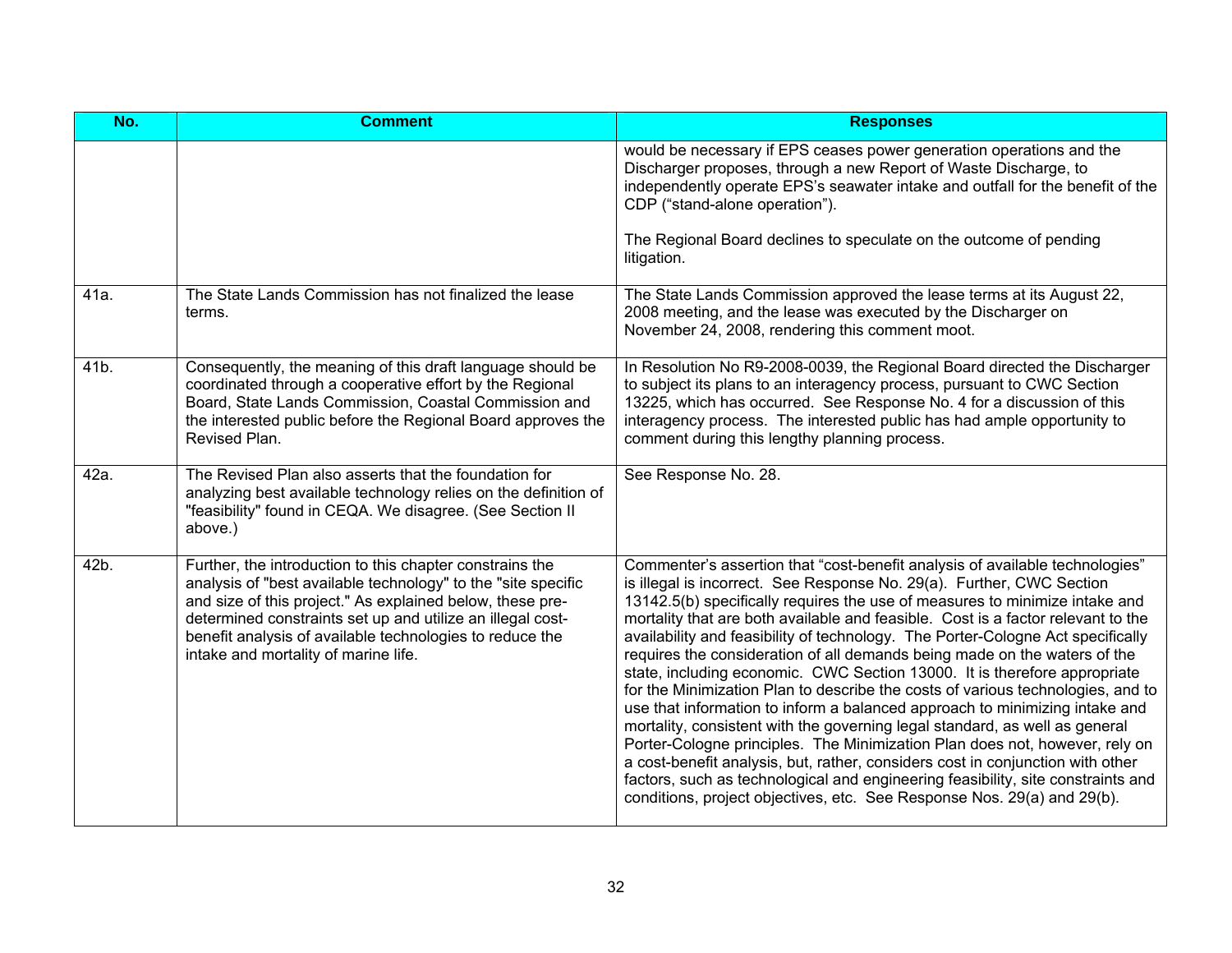| No.  | <b>Comment</b>                                                                                                                                                                                                                                                                                                                                                            | <b>Responses</b>                                                                                                                                                                                                                                                                                                                                                                                                                                                                                                                                                                                                                                                                                                                                                                                                                                                                                                                                                                                                                                                                                                                                                                                                                                                                                                                                       |
|------|---------------------------------------------------------------------------------------------------------------------------------------------------------------------------------------------------------------------------------------------------------------------------------------------------------------------------------------------------------------------------|--------------------------------------------------------------------------------------------------------------------------------------------------------------------------------------------------------------------------------------------------------------------------------------------------------------------------------------------------------------------------------------------------------------------------------------------------------------------------------------------------------------------------------------------------------------------------------------------------------------------------------------------------------------------------------------------------------------------------------------------------------------------------------------------------------------------------------------------------------------------------------------------------------------------------------------------------------------------------------------------------------------------------------------------------------------------------------------------------------------------------------------------------------------------------------------------------------------------------------------------------------------------------------------------------------------------------------------------------------|
|      |                                                                                                                                                                                                                                                                                                                                                                           | Commenter is mistaken that pre-determined constraints were used to<br>evaluate the CDP. A full and fair evaluation of various alternatives was<br>achieved, without arbitrarily limiting the review by pre-determined constraints.<br>While this evaluation took into account the specific site adjacent to the EPS<br>and the consideration of smaller projects, such evaluation was not so<br>constrained.                                                                                                                                                                                                                                                                                                                                                                                                                                                                                                                                                                                                                                                                                                                                                                                                                                                                                                                                           |
| 42c. | Ironically, if the design (e.g., size of the facility and its<br>product output) was considered in combination with the truly<br>best available technology, the alternative sub-seafloor intake<br>technologies outlined in the Revised Plan in Chapter 4 would<br>have been correctly identified as far superior to those chosen<br>for the project in the Revised Plan. | The comment assumes that a sub-seafloor intake is available and feasible.<br>This has been demonstrated not to be the case.<br>The EIR prepared for the CDP included an analysis of the feasibility and<br>environmental impact of several types of alternative intake systems pursuant<br>to the Modified Intake Design Alternative. The EIR concluded that the use of<br>horizontal wells, vertical beach wells, and infiltration galleries in lieu of the<br>project's proposed use of the power plant intake system was either infeasible<br>and/or had greater environmental impacts than the proposed project. Project<br>EIR at Section 6.3, cited by Coastal Commission in Final Adopted Findings -<br>Coastal Development Permit Application E-06-013, Approved August 6,<br>2008, at 48.                                                                                                                                                                                                                                                                                                                                                                                                                                                                                                                                                     |
|      |                                                                                                                                                                                                                                                                                                                                                                           | The Coastal Commission reached a similar conclusion, finding "that the<br>substantial weight of the evidence is that subsurface intakes are an infeasible<br>alternative" because (1) "the proposed alternatives would result in greater<br>environmental impacts than the proposed project due to destruction of<br>coastal habitat from construction of the intake systems, the loss of public use<br>of coastal land due to numerous intake collector wells that would be located<br>on the beach, and the adverse environmental impacts to coastal resources<br>during construction, including but not limited to the creation of negative traffic,<br>noise, and air pollution impacts"; and (2) of "site-specific geologic and/or<br>water quality conditions, which render the water untreatable, and the<br>increased and prohibitive." Final Adopted Findings - Coastal Development<br>Permit Application E-06-013, Approved August 6, 2008, at 51.<br>Chapter 4.2 of the revised Minimization Plan contains a detailed<br>hydrogeologic review evaluating the feasibility of subsurface intakes in the<br>vicinity of the proposed desalination plant. This site-specific review<br>demonstrates that subsurface intakes (e.g., beach wells, slant wells,<br>horizontal wells, and filtration galleries) are not feasible due to (1) limited |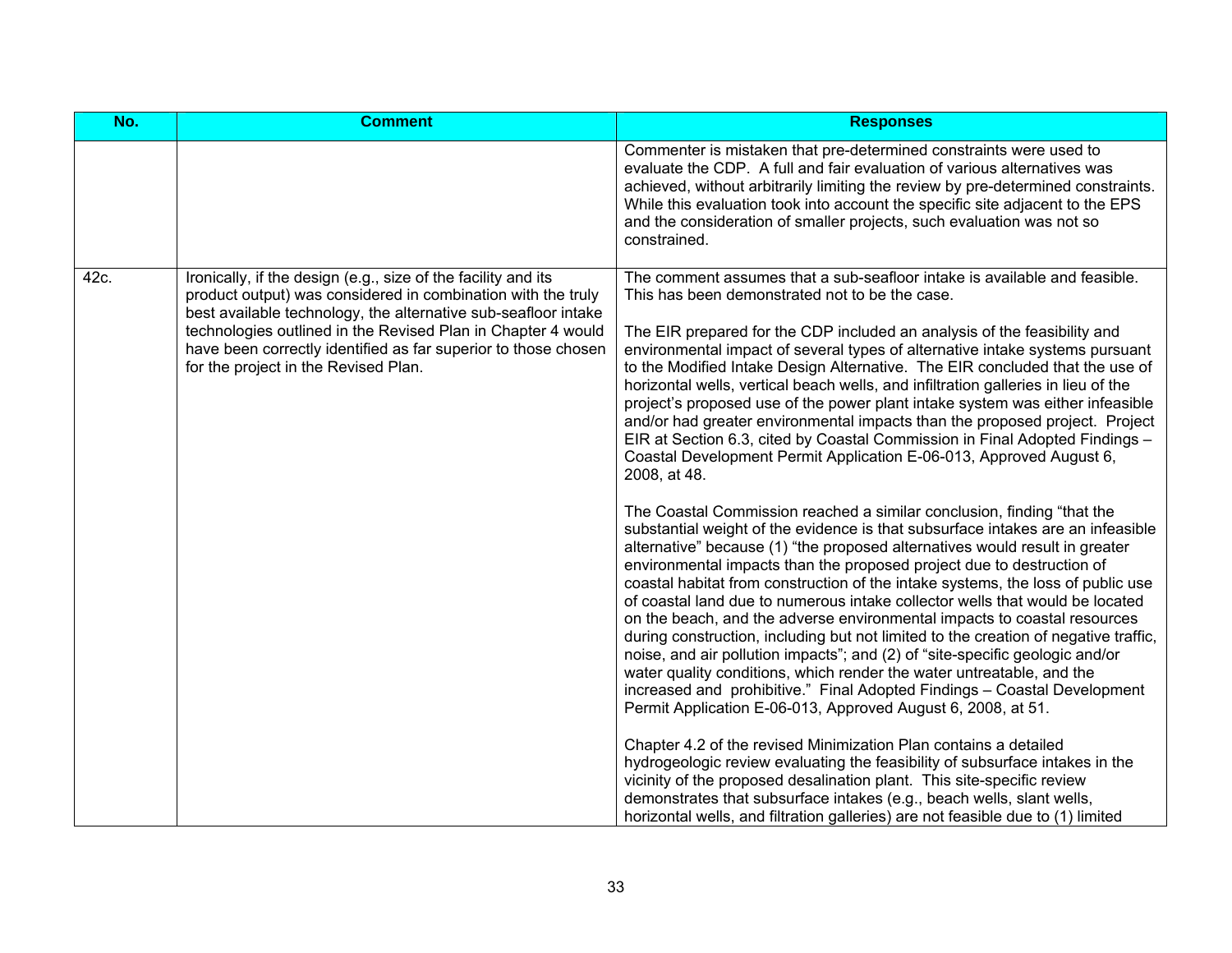| No. | <b>Comment</b> | <b>Responses</b>                                                                                                                                                                                                                                                                                                                                                                                                                                                                                                                                                                                                                                                                                                                                                                                                                                                                                                                                |
|-----|----------------|-------------------------------------------------------------------------------------------------------------------------------------------------------------------------------------------------------------------------------------------------------------------------------------------------------------------------------------------------------------------------------------------------------------------------------------------------------------------------------------------------------------------------------------------------------------------------------------------------------------------------------------------------------------------------------------------------------------------------------------------------------------------------------------------------------------------------------------------------------------------------------------------------------------------------------------------------|
|     |                | production capacity of the subsurface geological formation, (2) insufficient<br>sediment depths in the vicinity of the site, and (3) poor water quality of the<br>collected source water.                                                                                                                                                                                                                                                                                                                                                                                                                                                                                                                                                                                                                                                                                                                                                       |
|     |                | A sub-seafloor intake would require new construction, with associated<br>environmental and economic costs, because such a system does not<br>currently exist at the EPS site. Reuse of the EPS intake avoids new<br>construction and provides for beneficial reuse of EPS's discharge water in<br>when in co-location mode for CDP benefit.                                                                                                                                                                                                                                                                                                                                                                                                                                                                                                                                                                                                     |
|     |                | While the comment suggests without factual basis that it was feasible to<br>downsize the proposed project, this has been proven not to be the case. In<br>response to Commenter's suggestion that the size of the CDP should be<br>reduced to accommodate alternative intake structures, the EIR evaluated a<br>"reduced project capacity" alternative, which "would consist of a desalination<br>facility with a maximum product water output of 25 MGD, or half that of the<br>proposed project." The EIR determined that "this project would not provide<br>sufficient production capacity to meet planned water supplies for seawater<br>desalination as a component of regional water supplies"                                                                                                                                                                                                                                            |
|     |                | The Regional Board agrees that producing sufficient water to satisfy the City<br>of Carlsbad's demand, the demand of other local agencies, and the Project's<br>planned contribution of desalinated water as a component of regional water<br>supplies are key objectives that could not be met with a scaled down project.                                                                                                                                                                                                                                                                                                                                                                                                                                                                                                                                                                                                                     |
|     |                | The Minimization Plan includes an analysis of the feasibility of the use of<br>alternative subsurface intakes for the CDP, and based on this analysis, the<br>Regional Board has determined that the alternative intakes that were<br>evaluated are incapable of providing sufficient seawater to support the CDP.<br>a. None of the subsurface intake systems considered (vertical wells, slant<br>wells, or horizontal wells) can deliver the 304 MGD of seawater needed for<br>environmentally safe operation of the CDP. The maximum capacity that<br>could be delivered using subsurface intakes is 28,000 gpm (40 MGD), which<br>is substantially below the needed intake flow.<br>b. The quality of the water available from the subsurface intake (salinity twice<br>that of seawater, excessive iron and high suspended solids) would be<br>untreatable.<br>c. The alternative subsurface intake systems were determined not to be the |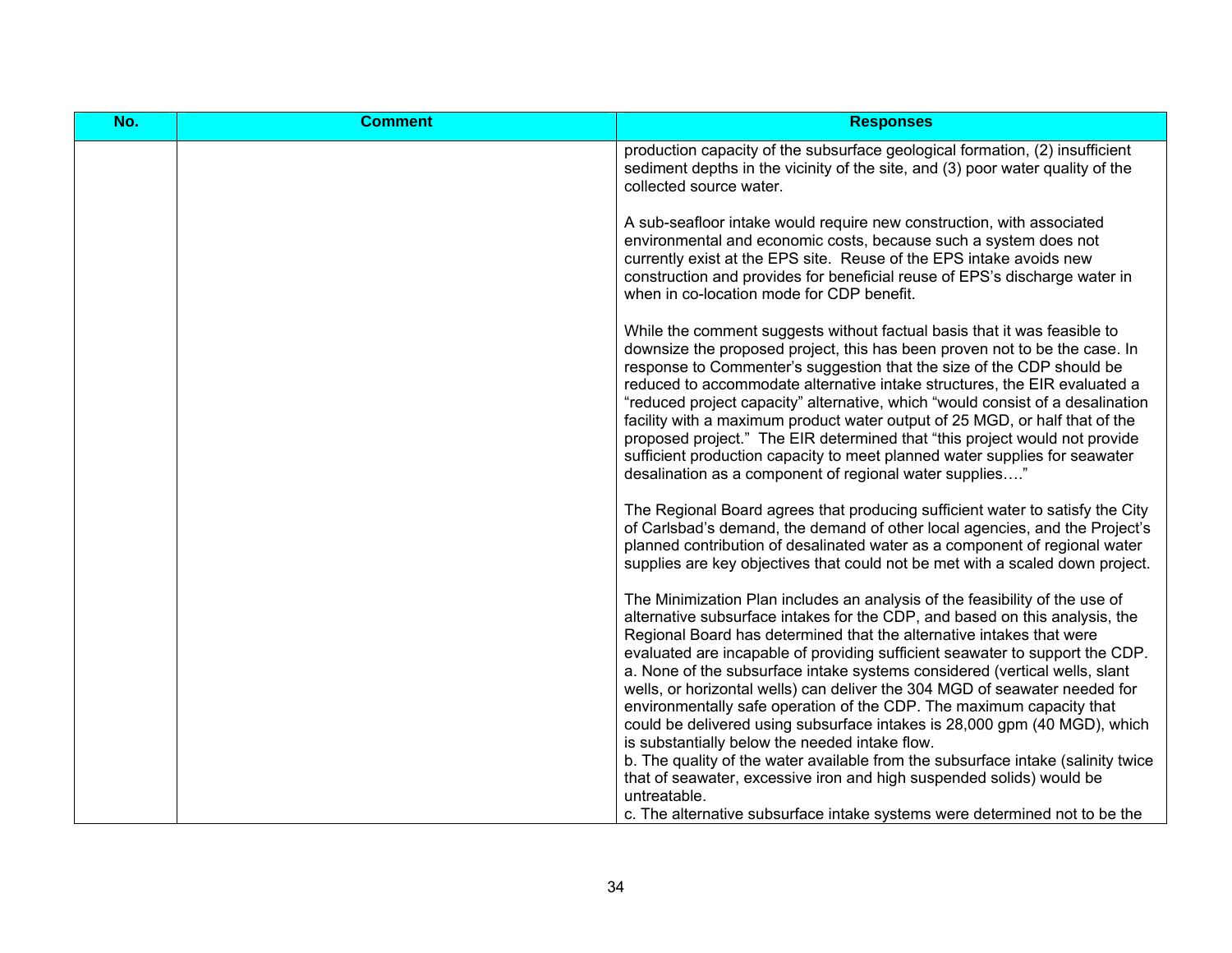| No. | <b>Comment</b> | <b>Responses</b>                                                                                                                                                                                                                                                                                                                                                                                                                                                                                                                                                                                                                                                                                                                                                                                                                                                                                                                                                                                                                                                                                                                                                                                                                                                                                                                                                                                                                                                                                                                                                                                                                                                                                                                                                                                                                                                                                                                                                                                                                                                                     |
|-----|----------------|--------------------------------------------------------------------------------------------------------------------------------------------------------------------------------------------------------------------------------------------------------------------------------------------------------------------------------------------------------------------------------------------------------------------------------------------------------------------------------------------------------------------------------------------------------------------------------------------------------------------------------------------------------------------------------------------------------------------------------------------------------------------------------------------------------------------------------------------------------------------------------------------------------------------------------------------------------------------------------------------------------------------------------------------------------------------------------------------------------------------------------------------------------------------------------------------------------------------------------------------------------------------------------------------------------------------------------------------------------------------------------------------------------------------------------------------------------------------------------------------------------------------------------------------------------------------------------------------------------------------------------------------------------------------------------------------------------------------------------------------------------------------------------------------------------------------------------------------------------------------------------------------------------------------------------------------------------------------------------------------------------------------------------------------------------------------------------------|
|     |                | environmentally preferred alternative. Taking into account economic,<br>environmental and technological factors, the alternative subsurface intakes<br>are not capable of being accomplished in a successful manner within a<br>reasonable period of time, and are infeasible.<br>d. The Coastal Commission Findings approving the CDP's coastal<br>development permit concur with this conclusion: "[T]he Commission finds that<br>the substantial weight of the evidence is that subsurface intakes are an<br>infeasible alternative." (See Coastal Commission Recommended Revised<br>Findings Coastal Development Permit for Poseidon Carlsbad Desalination<br>Project, page 62 of 133.)<br>e. The Regional Board finds that each of these subsurface intake alternatives<br>is infeasible based on each of these separate and independent reasons.<br>Vertical beach intake wells are water collection systems drilled vertically to<br>intercept a coastal aquifer.<br>a. To meet the 304 MGD seawater demand of the project, 253 wells of a 1.5<br>MGD intake capacity each would have to be constructed along 7.2 miles of<br>coastline to collect and transport the water to the proposed desalination<br>facility. Irrespective of the specific location of these vertical wells, the siting,<br>construction and continued operation of 253 wells along 7.2 miles of coastline<br>would result in significantly more environmental impacts, including, but not<br>limited to, negative traffic, noise, and air pollution impacts for a period of two<br>years during construction, and long-term disturbance of, and loss of public<br>access to, the area occupied by the wells.<br>b. The total cost of the implementation of a vertical well intake would be<br>approximately \$650 million. (See Minimization Plan, Attachment 2.)<br>17<br>c. The Regional Board finds that the installation of vertical beach wells is<br>infeasible, and that such installation would also be infeasible even if the<br>project were located at another site in coastal California. |
|     |                | Separately, the site-specific conditions of the Project prevent the use of<br>vertical beach intake wells, as the EPS site does not contain over seven<br>miles of coastline to place the necessary number of wells to meet Project<br>capacity.                                                                                                                                                                                                                                                                                                                                                                                                                                                                                                                                                                                                                                                                                                                                                                                                                                                                                                                                                                                                                                                                                                                                                                                                                                                                                                                                                                                                                                                                                                                                                                                                                                                                                                                                                                                                                                     |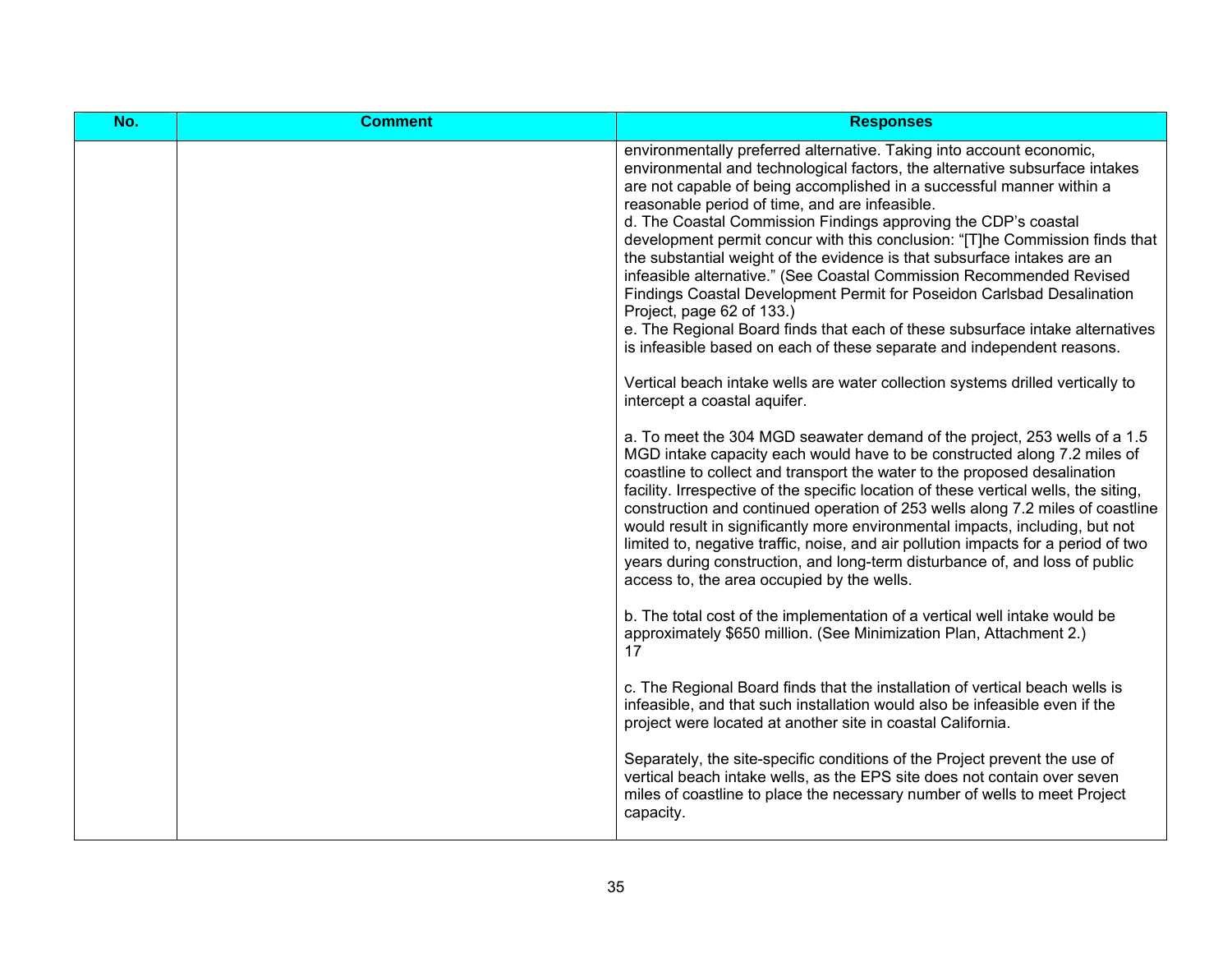| No. | <b>Comment</b> | <b>Responses</b>                                                                                                                                                                                                                                                                                                                                                                                                                                                                                                                                         |
|-----|----------------|----------------------------------------------------------------------------------------------------------------------------------------------------------------------------------------------------------------------------------------------------------------------------------------------------------------------------------------------------------------------------------------------------------------------------------------------------------------------------------------------------------------------------------------------------------|
|     |                | Horizontal wells are vertical wells that incorporate an additional series of<br>horizontal collection arms extending into the coastal aquifer from a central<br>collection caisson in which the source water is collected.                                                                                                                                                                                                                                                                                                                               |
|     |                | a. Due to the limited diameter of the collection arms of the horizontal wells,<br>the production rate is limited to 1,760 gpm (2.5 MGD) per well. The Dana<br>Point Ocean Desalination Project test well confirmed this limited production<br>rate by documenting a yield of 1,660 gpm (2.4 MGD) from a 12-inch diameter<br>well in that location.                                                                                                                                                                                                       |
|     |                | b. Even assuming ideal conditions for this type of wells can exist elsewhere<br>(i.e., each well could collect 5 MGD rather than the 2.5 MGD determined<br>based on actual hydrogeological data), horizontal well intake construction<br>would require the siting, installation and continued operation of a total of 76<br>horizontal wells, impacting a total length of coastal seashore of 4.3 miles and<br>resulting in greater environmental impacts similar to those associated with<br>the installation of vertical beach wells.                  |
|     |                | c. The cost for construction of a horizontal well intake system for collection of<br>304 MGD of seawater needed for the desalination plant operation is<br>estimated at \$438 million. (See Minimization Plan, Attachment 2.)                                                                                                                                                                                                                                                                                                                            |
|     |                | d. The Regional Board finds that the horizontal intake system is infeasible<br>and that such installation would also be infeasible even if the project were<br>located at another site in coastal California.                                                                                                                                                                                                                                                                                                                                            |
|     |                | 68. Additionally, specifically within AHL, the limited width of the alluvial<br>channel permits placement of approximately only 14 horizontal wells, for a<br>total production rate of 28,000 gpm (40 MGD), significantly below the<br>Project's required production of 304 MGD. The horizontal intake system<br>would require installation of nine large pump stations located on Tamarack<br>State Beach, disrupting public access to marine and beach resources. A<br>horizontal intake system is infeasible due to site-specific conditions as well. |
|     |                | Slant-drilled wells are drilled at an angle from the beach or from further<br>inland, with a perforated well casing that extends below the seafloor to<br>intercept water from below the substrate.                                                                                                                                                                                                                                                                                                                                                      |
|     |                | a. The use of slant wells is infeasible because pilot testing indicates that the                                                                                                                                                                                                                                                                                                                                                                                                                                                                         |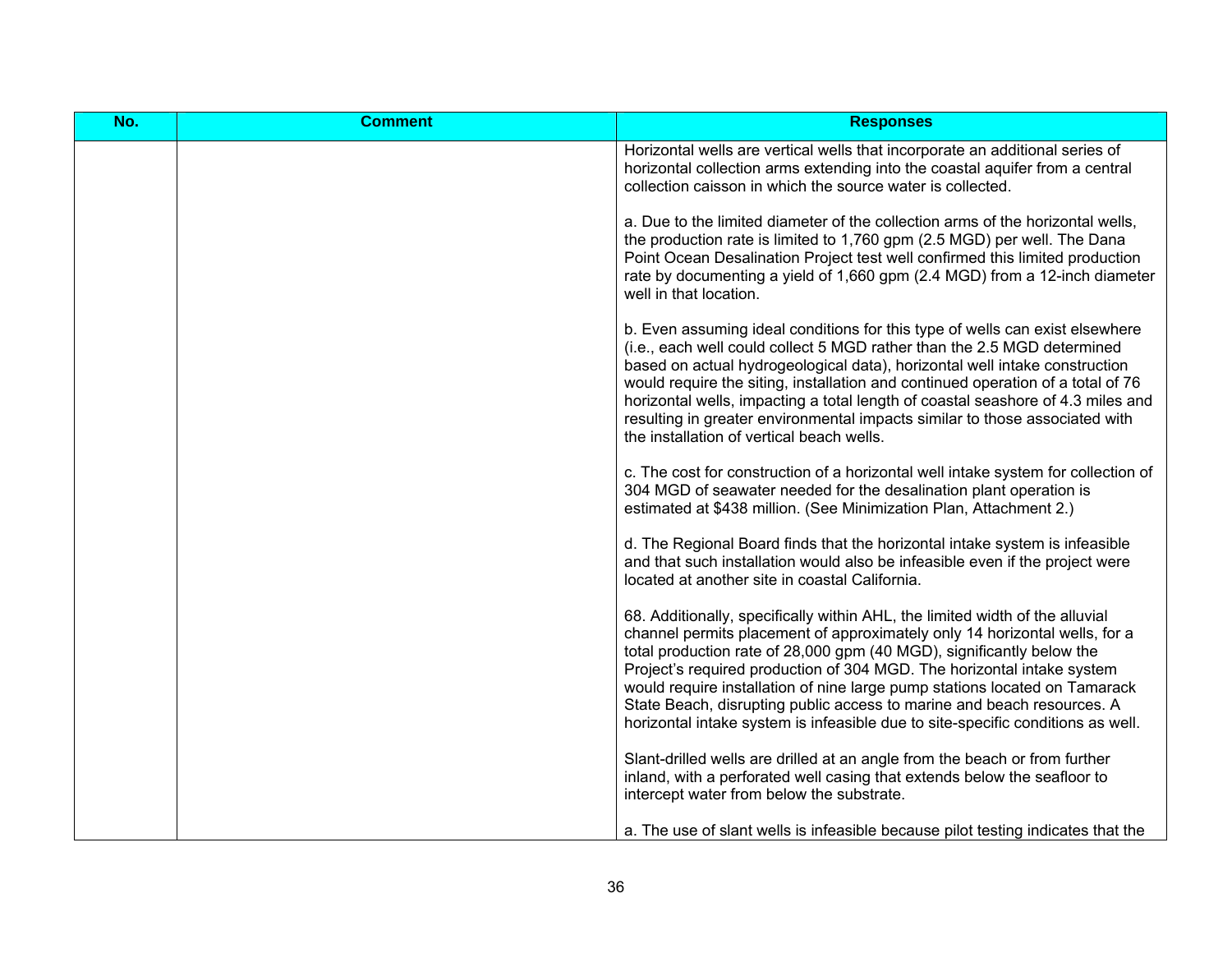| No. | <b>Comment</b> | <b>Responses</b>                                                                                                                                                                                                                                                                                                                                                                                                                                                                                                                                                                                                                                |
|-----|----------------|-------------------------------------------------------------------------------------------------------------------------------------------------------------------------------------------------------------------------------------------------------------------------------------------------------------------------------------------------------------------------------------------------------------------------------------------------------------------------------------------------------------------------------------------------------------------------------------------------------------------------------------------------|
|     |                | quality of the water available from subsurface intakes would be so low as to<br>be difficult, if not impossible, to treat due to salinity concentrations twice that<br>of seawater, excessive iron, and high levels of suspended solids.                                                                                                                                                                                                                                                                                                                                                                                                        |
|     |                | b. Studies performed by the Discharger confirm that, at best, one slant well<br>could provide only 5 percent of the water required by the Project. (See<br>Poseidon Resources Corporation Transmittal of Analysis of Alternative<br>Subsurface Seawater Intake Structures, Proposed Desalination Plant,<br>Carlsbad, CA, Wiedlin & Associates (January 30, 2007), sent to California<br>Coastal Commission February 2, 2007; Coastal Commission Findings<br>adopted August 6, 2008, page 49 of 106, and note 71.)                                                                                                                               |
|     |                | c. A recent study conducted by the Municipal Water District of Orange County<br>(MWDOC) showed that slant-drilled wells could be used to draw in 30 MGD<br>of seawater for a proposed desalination facility near Dana Point through the<br>use of nine, 500-foot wells extending under the seafloor, each with buried<br>submersible electric pumps. Relying on the results of this study, the Board<br>finds that approximately ninety, 500-foot wells would be required to be<br>installed along the coastline to supply 304 MGD. Regardless of Project<br>location, many multiple slant wells would be needed to meet Project<br>objectives. |
|     |                | d. The Regional Board finds that this option is infeasible at any location in<br>coastal California because it would disrupt public beach access and<br>recreation and create greater environmental impacts and costs.                                                                                                                                                                                                                                                                                                                                                                                                                          |
|     |                | e. The total construction costs for implementation of slant wells would exceed<br>\$410 million. This represents a significant 139 percent increase in<br>construction costs for the Project, which not only would defeat the Project<br>objective of providing affordable water supply to the San Diego Region, but<br>would render the Project infeasible. (See Minimization Plan, Attachment 2.)<br>An infiltration gallery consists of a series of perforated pipes that are placed<br>in a trench dug on the seafloor, which is then backfilled with sand.                                                                                 |
|     |                | a. To meet the source water intake feed rate of 304 MGD needed for the<br>Project, 146 acres of ocean floor would need to be excavated to build a<br>seabed intake system of adequate size, impacting three linear miles of<br>sensitive nearshore hard bottom kelp forest habitat.                                                                                                                                                                                                                                                                                                                                                             |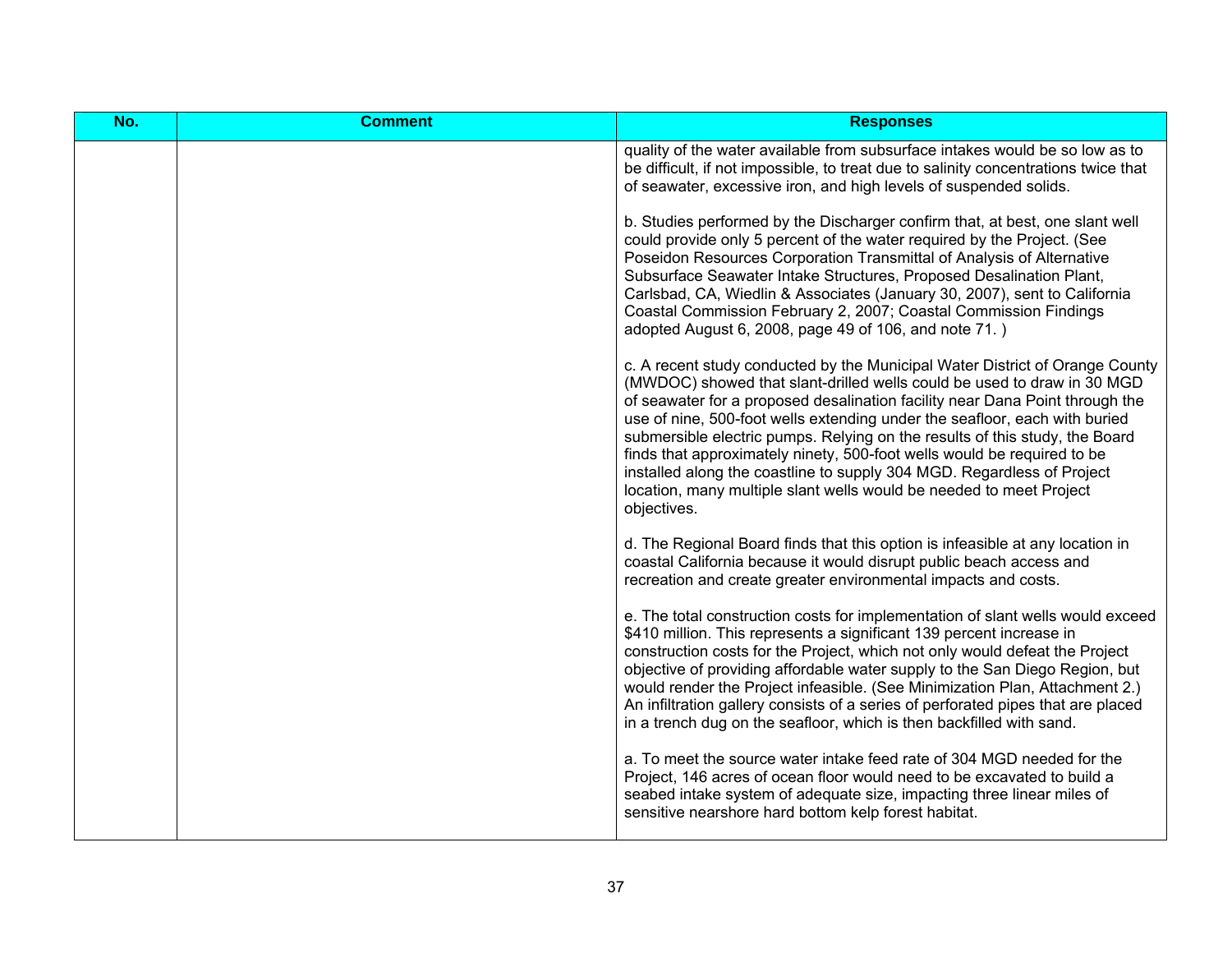| No. | <b>Comment</b> | <b>Responses</b>                                                                                                                                                                                                                                                                                                                                                                                                                                                                                                                                                                                                                                                                                                                  |
|-----|----------------|-----------------------------------------------------------------------------------------------------------------------------------------------------------------------------------------------------------------------------------------------------------------------------------------------------------------------------------------------------------------------------------------------------------------------------------------------------------------------------------------------------------------------------------------------------------------------------------------------------------------------------------------------------------------------------------------------------------------------------------|
|     |                | b. The excavation of a 146-acre/3-mile-long strip of the ocean floor at depth<br>of 15 feet in the surf zone to install a seabed filter system of adequate size to<br>supply the CDP would result in a very significant impact on the benthic<br>marine organisms in the excavated area. (See Poseidon Resources<br>Corporation, 19 Additional Analysis of Submerged Seabed Intake Gallery,<br>October 8, 2007; Coastal Commission Findings Adopted August 6, 2008,<br>pages 49 and 50 of 106, and note 73.)                                                                                                                                                                                                                      |
|     |                | c. The Board finds that an infiltration gallery is infeasible and that such<br>seawater intake system would also be infeasible even if the project were<br>located at another site in coastal California.                                                                                                                                                                                                                                                                                                                                                                                                                                                                                                                         |
|     |                | d. The cost for construction of subsurface seabed intake system for collection<br>of the 304 MGD of seawater needed for the desalination plant operation is<br>estimated at \$647 million, 215 percent higher than the cost of the entire<br>proposed Project. Such an increase in costs would render the Project<br>infeasible. (See Minimization Plan, Attachment 2.)                                                                                                                                                                                                                                                                                                                                                           |
|     |                | In addition, the subsurface seabed intake system would be infeasible due to<br>site-specific geologic conditions at the City of Carlsbad.                                                                                                                                                                                                                                                                                                                                                                                                                                                                                                                                                                                         |
|     |                | a. To collect the seawater from the filter bed and transfer it to the CDP, the<br>intake system would require 76 collector pipelines on the ocean floor<br>connected to pump stations that would be installed on Tamarack State<br>Beach, which would limit public access to the beach for a period of 2 to 4<br>years, result in significant loss of recreational activities for the City of<br>Carlsbad, and result in a permanent loss in public access and visual<br>resources impacts where the collection wells are located. (See Poseidon<br>Resources Corporation, Additional Analysis of Submerged Seabed Intake<br>Gallery, October 8, 2007; Coastal Commission Findings adopted on August<br>6, 2008, page 50 of 106.) |
|     |                | b. Excavation of a three-mile-long-by-400-feet-wide strip of seafloor will make<br>this area of the ocean unavailable for recreational activities such as fishing<br>and diving and will result in additional NOx and carbon dioxide gas emissions<br>associated with operation of barges and platforms and equipment needed to<br>excavate and remove the ocean shelf material over this vast area. (Id.)                                                                                                                                                                                                                                                                                                                        |
|     |                | c. In order to secure consistent operation of the filter bed, this bed would                                                                                                                                                                                                                                                                                                                                                                                                                                                                                                                                                                                                                                                      |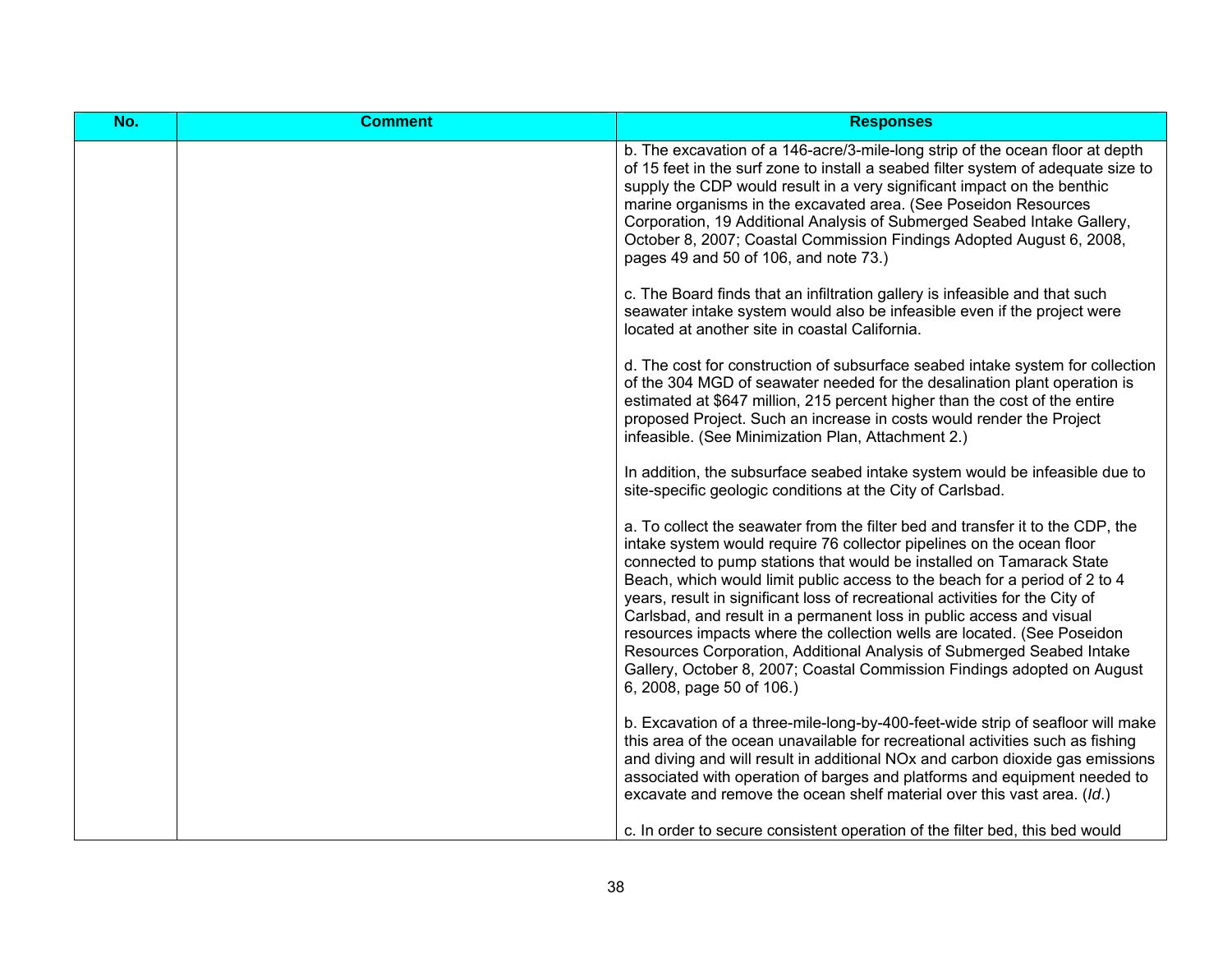| No. | <b>Comment</b> | <b>Responses</b>                                                                                                                                                                                                                                                                                                                                                                                                                                                                                                                                                                                                                                                                                                                                                                                                                                                                                                                                                                                                                                                                                                                                                                                                                                                |
|-----|----------------|-----------------------------------------------------------------------------------------------------------------------------------------------------------------------------------------------------------------------------------------------------------------------------------------------------------------------------------------------------------------------------------------------------------------------------------------------------------------------------------------------------------------------------------------------------------------------------------------------------------------------------------------------------------------------------------------------------------------------------------------------------------------------------------------------------------------------------------------------------------------------------------------------------------------------------------------------------------------------------------------------------------------------------------------------------------------------------------------------------------------------------------------------------------------------------------------------------------------------------------------------------------------|
|     |                | need to be dredged every one to three years to remove the sediment and<br>entrained marine life that would accumulate in the intake filter bed and over<br>time will plug the bed. The dredged material would need to be disposed away<br>from the one-mile strip of the intake filter bed in order prevent the removed<br>solids from returning to the area of the bed. This will not only result in<br>frequent adverse impacts of the marine flora and fauna in the area but will<br>also render the area unavailable for recreational activities during<br>maintenance activities. (Id.)                                                                                                                                                                                                                                                                                                                                                                                                                                                                                                                                                                                                                                                                    |
|     |                | The Minimization Plan includes an analysis of whether the construction and<br>operation of a new offshore intake to serve the seawater supply needs of the<br>CDP would be a feasible alternative to the use of the existing EPS intake<br>system. Based upon this evaluation, the Regional Board concludes that the<br>construction and use of an offshore intake system would not reduce the<br>frequency of dredging in AHL, would cause permanent construction-related<br>impacts to the marine environment and would shift entrainment to a more<br>sensitive area of the marine environment, which would affect a greater<br>diversity of species. Use of an offshore intake system is infeasible and not<br>the environmentally preferred alternative. Construction of an offshore intake<br>system would render the Project infeasible due to a significant increase in<br>project costs. (See Poseidon Resources Corporation, Analysis of Offshore<br>Intakes, October 8, 2007 (including attachments); Comparative Analysis of<br>Intake Flow Rate on Sand Influx Rates at Agua Hedionda Lagoon: Low-Flow<br>vs. No-Flow Alternatives, Jenkins and Wysal, September 28, 2007; Coastal<br>Commission Findings adopted August 6, 2008, page 51 of 106.) |
|     |                | In addition, the Discharger evaluated a draft EIR commissioned by the State<br>Lands Commission related to an AHL jetty extension project (Jetty EIR).<br>Based on this evaluation, the Regional Board concludes that the Jetty EIR<br>does not analyze the full extent of the biological impacts of installing a large<br>diameter pipe 1000 feet offshore, which, depending on placement, would<br>potentially destroy existing rocky reef outcroppings occurring offshore. (See<br>Issues Related to the Use of the Agua Hedionda Inlet Jetty Extension EIR to<br>Recommend An Alternative Seawater Intake for the Carlsbad Desalination<br>Project, Graham, Le Page and Mayer, October 8, 2007.) In addition, the Jetty<br>EIR did not evaluate the down-coast effects of an intake structure on habitat,<br>sand flow, or sedimentation. (See id.) Further, the Jetty EIR did not<br>adequately evaluate entrainment and impingement impacts of an offshore<br>intake. The Regional Board concludes that an offshore intake has the                                                                                                                                                                                                                        |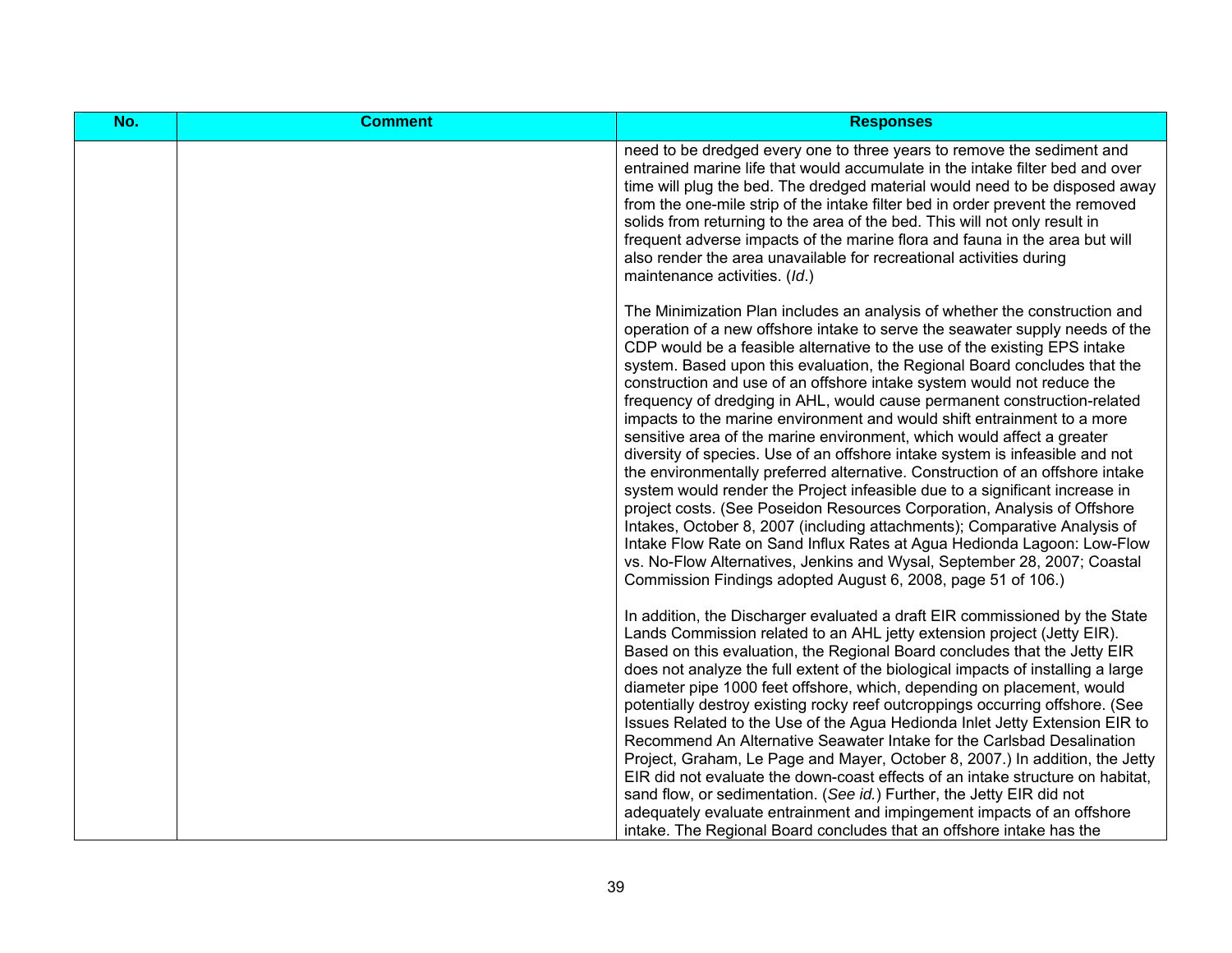| No. | <b>Comment</b> | <b>Responses</b>                                                                                                                                                                                                                                                                                                                                                                                                                                                                     |
|-----|----------------|--------------------------------------------------------------------------------------------------------------------------------------------------------------------------------------------------------------------------------------------------------------------------------------------------------------------------------------------------------------------------------------------------------------------------------------------------------------------------------------|
|     |                | potential to affect a greater diversity of adult and juvenile organisms, as well<br>as both phyto and zooplankton species, than the species currently impacted<br>by the EPS's existing intake. (Id.) The biofouling community of organisms that<br>will take up residence in the intake pipe will consume virtually all of the<br>entrained plankton. This has implications for the survival potential of<br>organisms that can survive passage through the EPS. (Id.)              |
|     |                | The Minimization Plan includes an analysis of the implementation of<br>alternatives associated with the modification of the existing the EPS intake<br>and screening facilities, including:                                                                                                                                                                                                                                                                                          |
|     |                | (a) modified traveling screens with fish return;<br>(b) replacement of<br>existing traveling screens with fine mesh screens;<br>(c) new fine mesh screening structure;<br>(d) cylindrical wedge-wire screen;<br>(e) fish barrier net;<br>(f) aquatic filter barrier;<br>(g) fine mesh dual flow screens;<br>(h) modular inclined screens;<br>(i) angled screen systems;<br>(i) behavior barriers; and<br>(k) installation of variable frequency drives on existing EPS intake pumps. |
|     |                | These alternative modifications to the existing EPS<br>intake system are infeasible for the following reasons:                                                                                                                                                                                                                                                                                                                                                                       |
|     |                | a. Implementation of the alternatives associated with the modification of the<br>existing power plant intake and screening facilities were infeasible because<br>they would interfere with, or interrupt, power plant scheduled operations, in<br>violation of Lease Amendment Public Resources Code Section 8727.1.                                                                                                                                                                 |
|     |                | b. The complex and costly modifications to the existing intake, along with<br>prolonged periods of power plant downtime, are not prudent in light of the<br>limited environmental benefits of these modifications.                                                                                                                                                                                                                                                                   |
|     |                | c. Taking into account economic, environmental and technological factors,<br>the power plant intake screening alternatives are not capable of being<br>accomplished in a successful manner within a reasonable period of time.                                                                                                                                                                                                                                                       |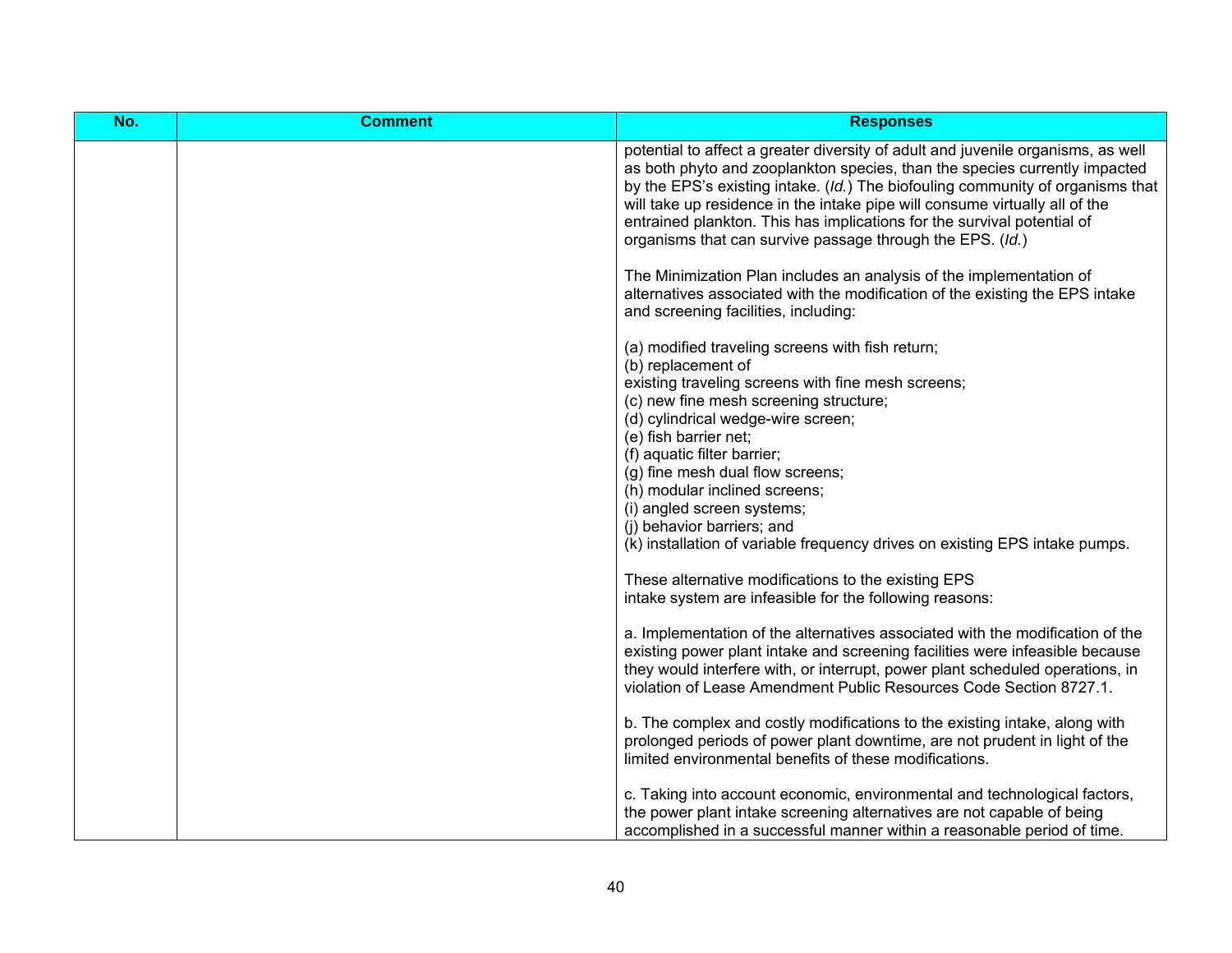| No.  | <b>Comment</b>                                                                                                                                                                                                                                                                                                                                                                                                                   | <b>Responses</b>                                                                                                                                                                                                                                                                                                                                                                                                                                        |
|------|----------------------------------------------------------------------------------------------------------------------------------------------------------------------------------------------------------------------------------------------------------------------------------------------------------------------------------------------------------------------------------------------------------------------------------|---------------------------------------------------------------------------------------------------------------------------------------------------------------------------------------------------------------------------------------------------------------------------------------------------------------------------------------------------------------------------------------------------------------------------------------------------------|
|      |                                                                                                                                                                                                                                                                                                                                                                                                                                  |                                                                                                                                                                                                                                                                                                                                                                                                                                                         |
| 43a. | The intake alternatives that are reviewed are not realistic,<br>and misrepresent the associated technology.                                                                                                                                                                                                                                                                                                                      | The comment does not explain why it believes the reviewed alternatives are<br>not realistic. Although Chapter 4 of the Minimization Plan related to the<br>assessment of alternative technologies contains an extensive discussion,<br>Commenter does not provide a single specific instance in which the<br>alternatives are not realistic are or misrepresented. The comment is<br>conclusory, and inconsistent with the Regional Board review.       |
| 43b. | The Revised Plan offers illustrations and discussion of pump<br>stations on the surface of the adjacent beach that would<br>disrupt recreational uses and inter-tidal ecological processes.<br>However, the successful pilot study of sub-seafloor intakes at<br>Doheny Beach demonstrates that the drilling of wells can be<br>done to cause only temporary disruption to both recreational<br>opportunities and beach ecology. | Commenter refers to a pilot study, the details of which have not been fully<br>submitted into the record. Regardless, the technology employed for that<br>study is infeasible for the Project site because it employed subsurface<br>intakes, as discussed in more detail in Response Nos. 36(c) and 42(c).<br>Subsurface intakes are not possible at Carlsbad because there is insufficient<br>sediment depth.                                         |
| 44a. | Finally, the testing location that yielded groundwater of a<br>higher salt concentration than ocean water is undisclosed.<br>The Revised Plan merely states vaguely that an "actual<br>intake well test completed in the vicinity of the EPS" was<br>conducted.                                                                                                                                                                  | Pilot testing for the CDP was conducted at Agua Hedionda Lagoon. See<br>Wiedlin, M.P. and Huntley, D., Analysis of Alternative Subsurface Intake<br>Structures, Proposed Desalination Plant, Carlsbad California. Wiedlin &<br>Associates, Inc. Jan. 27, 2007 (Previously submitted April 2, 2009, Latham &<br>Watkins LLP Comments, Appendix B, Tab 33).                                                                                               |
| 44b. | However, the tests completed by Poseidon are not<br>consistent with the Doheny Beach pilot study. In fact, in the<br>Doheny study, the water quality for the intake was far<br>superior to ocean water and eliminated the need for much of<br>the otherwise necessary pretreatment (and associated<br>energy consumption and costs).                                                                                             | Commenter refers to Doheny Beach tests that are not on this record.<br>Moreover, the relevance of such a comparison is not apparent. Commenter<br>provides no basis why we would expect the test results from these two<br>distant locations to be consistent. The fact that sub-seafloor water in the<br>vicinity of the EPS may be of lesser quality than sub-seafloor water at<br>Doheny Beach does not change the feasibility analysis for the CDP. |
| 45a. | The Revised Plan proposes micro-screening ahead of the<br>pre-treatment equipment combined with the discharge of the<br>entrained organisms to the ocean. However, it is not clear<br>from the document that these micro-filters will actually<br>improve the survival of the entrained organisms.                                                                                                                               | The revised Minimization Plan conservatively assumes 100 percent mortality<br>for entrained organisms and does not claim any intake and mortality<br>reduction related to micro-screening. See Response No. 8.                                                                                                                                                                                                                                          |
| 45b. | Further, as mentioned above, the apparent design includes<br>the micro-filtration of not only the "source water" for the<br>desalination facility, but the additional water necessary for                                                                                                                                                                                                                                        | The comment addresses potential concerns related to the use of micro-<br>screen technology. This comment has been rendered moot by subsequent<br>activities or actions, as detailed in Response No. 8,.                                                                                                                                                                                                                                                 |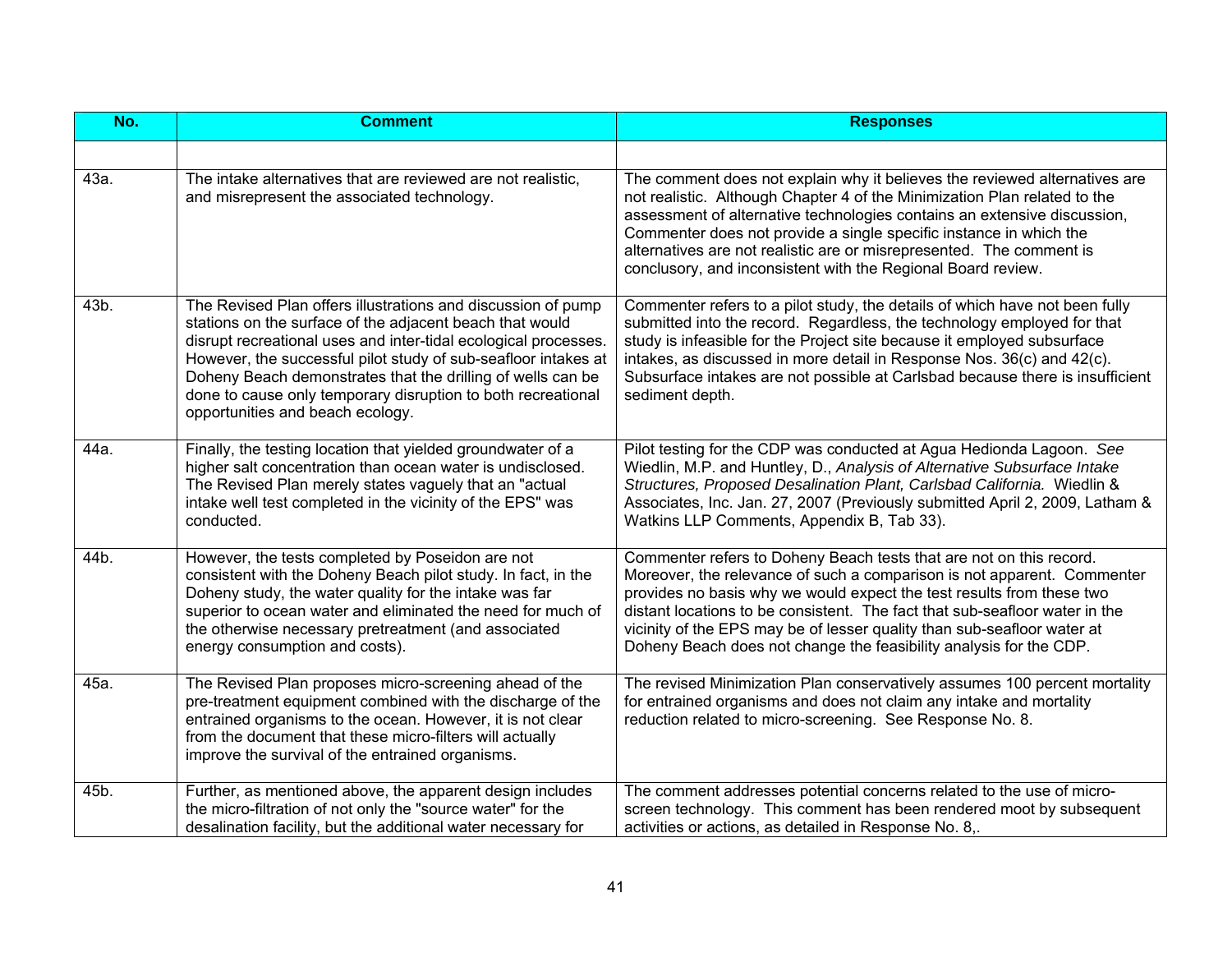| No.  | <b>Comment</b>                                                                                                                                                                                                                                                                                                                                                                                                                                                                                                    | <b>Responses</b>                                                                                                                                                                                                                                                                                                                                                                                                                                                                             |
|------|-------------------------------------------------------------------------------------------------------------------------------------------------------------------------------------------------------------------------------------------------------------------------------------------------------------------------------------------------------------------------------------------------------------------------------------------------------------------------------------------------------------------|----------------------------------------------------------------------------------------------------------------------------------------------------------------------------------------------------------------------------------------------------------------------------------------------------------------------------------------------------------------------------------------------------------------------------------------------------------------------------------------------|
|      | diluting the discharge. Arguably, a more creative design<br>would separate these intakes and avoid the proposed plan to<br>expose the marine organisms in the dilution water to any<br>contact with screening technology that may impact their<br>survival.                                                                                                                                                                                                                                                       |                                                                                                                                                                                                                                                                                                                                                                                                                                                                                              |
| 46.  | "Mitigation measures" as it is used in Section 13142.5(b)<br>must be interpreted to mean "before the fact" mitigation to<br>avoid the intake and mortality of marine life. The Revised<br>Plan offers an "after the fact" mitigation which has clearly<br>been struck down by the federal court for cooling water<br>intakes. There is no distinction in the language of Porter-<br>Cologne Section 13142.5(b) that would distinguish other<br>industrial uses of seawater from this holding in Riverkeeper<br>Ш. | This comment raises several assertions about the timing of mitigation<br>measures that are addressed in Response No. 24.                                                                                                                                                                                                                                                                                                                                                                     |
| 47a. | Revised Plan Quantification of Unavoidable Impacts to<br>Marine Resources is Unresponsive to Regional Board<br>Concerns.                                                                                                                                                                                                                                                                                                                                                                                          | This comment constitutes argument, and is conclusory in nature, and<br>provides no support for the assertion to which Regional Board might respond.                                                                                                                                                                                                                                                                                                                                          |
| 47b. | The 2004-2005 impingement sampling data was conducted<br>by EPS in accordance with 316(b) Phase II regulations.                                                                                                                                                                                                                                                                                                                                                                                                   | Comment noted.                                                                                                                                                                                                                                                                                                                                                                                                                                                                               |
| 47c. | These weekly sampling events were not considered to be the<br>focus of the assessment because the majority of<br>impingement impacts were associated with heat treatments.                                                                                                                                                                                                                                                                                                                                        | To the extent the comment suggests the weekday sampling results somehow<br>are compromised because they were not the "focus" of the study, Regional<br>Board is unaware of any evidence of this, and the comment provides none.<br>The weekly sampling events provided important data in projecting potential<br>impingement at the CDP. To the extent that the comment suggests the IM&E<br>study was deficient in some regard, see Response 10(c).                                         |
| 47d. | Further, the method of determining the daily biomass<br>entrained associated with a flow of 304 MGD is not given in<br>any version of the Revised Plan or accompanying<br>attachments.                                                                                                                                                                                                                                                                                                                            | Commenter misunderstands the nature of the entrainment data, which are<br>not reported as daily biomass. Entrainment is measured in terms of larval<br>numbers and concentrations. See e.g., revised Minimization Plan Attachment<br>6 (presents concentration and numbers of larval fishes and target shellfishes<br>collected in entrainment samples in Agua Hedionda Lagoon). Thus, there is<br>no method for determining daily biomass entrained, as such calculations<br>were not made. |
| 48a. | The Revised Plan entrainment impacts assessment suffers                                                                                                                                                                                                                                                                                                                                                                                                                                                           | The Discharger provides no specific example of how the entrainment                                                                                                                                                                                                                                                                                                                                                                                                                           |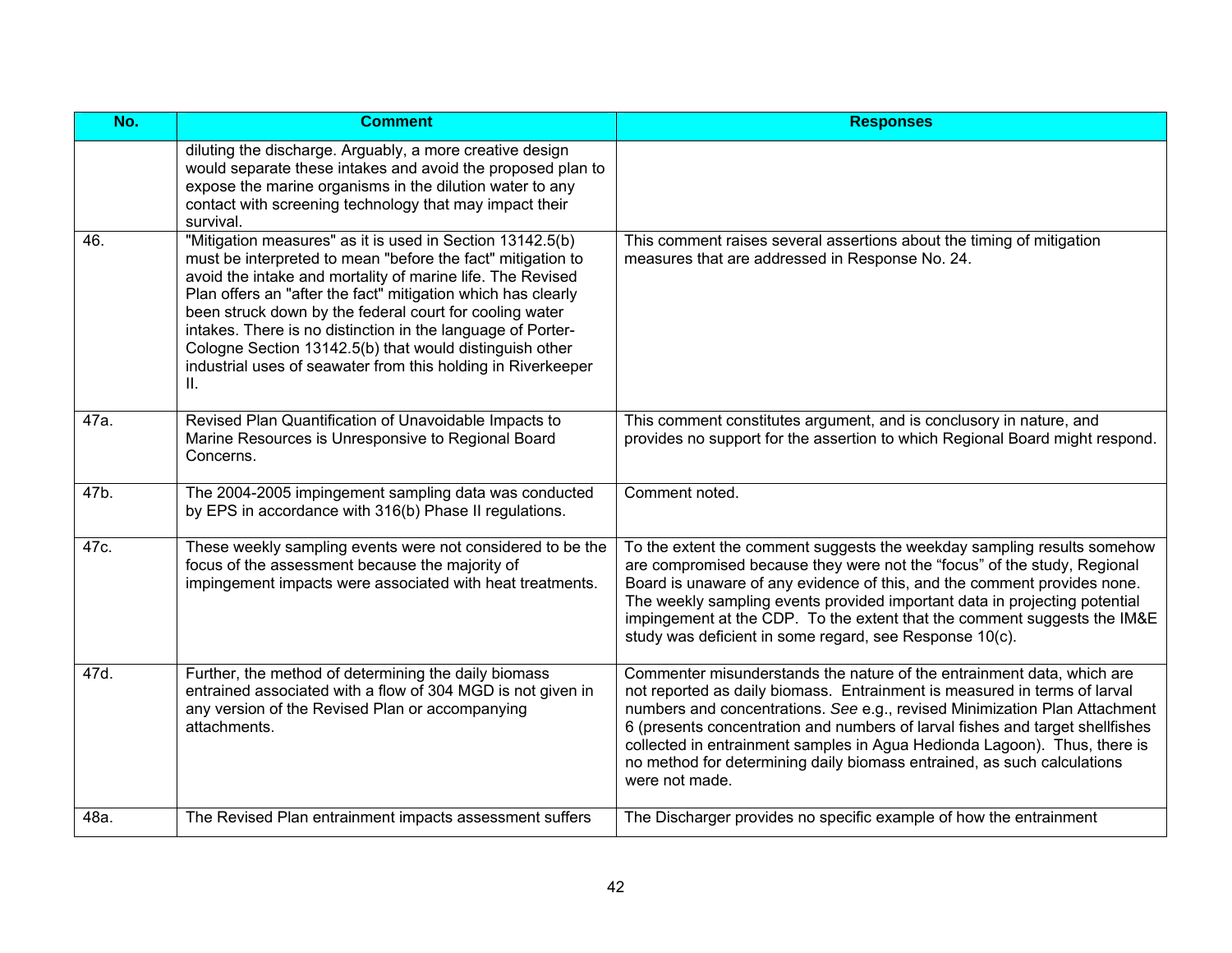| No.  | <b>Comment</b>                                                                                                                                                                                                                                                                                                                                                                                                                             | <b>Responses</b>                                                                                                                                                                                                                                                                                                                                                                                                                                                                                                                                                                                                                                                                                                                                                                                                                                                                                 |
|------|--------------------------------------------------------------------------------------------------------------------------------------------------------------------------------------------------------------------------------------------------------------------------------------------------------------------------------------------------------------------------------------------------------------------------------------------|--------------------------------------------------------------------------------------------------------------------------------------------------------------------------------------------------------------------------------------------------------------------------------------------------------------------------------------------------------------------------------------------------------------------------------------------------------------------------------------------------------------------------------------------------------------------------------------------------------------------------------------------------------------------------------------------------------------------------------------------------------------------------------------------------------------------------------------------------------------------------------------------------|
|      | the same flaws as the impingement assessment-lack of<br>specificity.                                                                                                                                                                                                                                                                                                                                                                       | assessment suffers from a lack of specificity. The record is to the contrary.<br>The Minimization Plan presented detailed entrainment data in Attachment 6<br>"Summary of Fish and Target Shellfish Larvae Collected for Entrainment and<br>Source Water Studies in the Vicinity of Agua Hedionda Lagoon from June<br>2005 through May 2006." Section 5.3 et seq discusses the entrainment<br>analysis methodology, assumptions, data, and results in great detail.<br>The Minimization Plan incorporates additional entrainment analysis<br>conducted by the Coastal Commission and its consultant, Dr. Raimondi. Dr.<br>Raimondi's recommendations with respect to entrainment were incorporated<br>into the MLMP and provide the basis for the Discharger's entrainment<br>mitigation. See Recommended Revised Condition Compliance Findings<br>(approved December 10, 2008), at Section 4.2. |
| 48b. | Regional Board staff noted that the Original Plan "does not<br>clearly identify the supporting data or an explanation of<br>underlying assumptions and calculations that were used to<br>estimate proportional mortality values."                                                                                                                                                                                                          | See Response No. 48(a).                                                                                                                                                                                                                                                                                                                                                                                                                                                                                                                                                                                                                                                                                                                                                                                                                                                                          |
| 49.  | Of particular concern is Poseidon's contention that the future<br>survey will adjust the restoration plan to the extent that the<br>lagoon habitat acreage is "higher or lower." This implies that<br>Poseidon could possibly reduce the APF calculation and<br>therefore decrease any mitigation efforts in response to a<br>future survey and restoration plan that is not subject to<br>Regional Board approval.                        | The Discharger no longer proposes to adjust the Restoration Plan based on a<br>future survey of Agua Hedionda Lagoon. Such is not a feature of the revised<br>Minimization Plan, rendering the comment moot.                                                                                                                                                                                                                                                                                                                                                                                                                                                                                                                                                                                                                                                                                     |
| 50.  | (a) Similarly, Poseidon does not address Regional Board<br>staffs concern that the Revised Plan does not outline "how<br>much more severe impacts may be when populations are<br>small."<br>(b) Poseidon's reply is both obtuse and unresponsive.<br>(c) Poseidon merely states that "fish species occurring in low<br>numbers in the Poseidon study entrainment samples are<br>ocean species, and conversely larval fish entrained in the | (a) Commenter cites one of a number of issues identified by Staff in a letter<br>submitted to Discharger on February 19, 2008. Staff raised this and other<br>issues in response to its review of Discharger's June 2007 version of the<br>Minimization Plan. Since receipt of said letter, Discharger submitted a<br>revised March 6, 2008 Minimization Plan. At its April 9, 2008 meeting, the<br>Regional Board adopted Resolution No. R9-2008-0039, and thereby<br>approved the March 2008 Minimization Plan subject to a number of<br>conditions including, inter alia, that Discharger submit an "amended Plan [to]<br>address the items outlined in the February 19, 2008 letter to Poseidon."<br>On March 9, 2009, Discharger submitted a revised Minimization Plan to                                                                                                                   |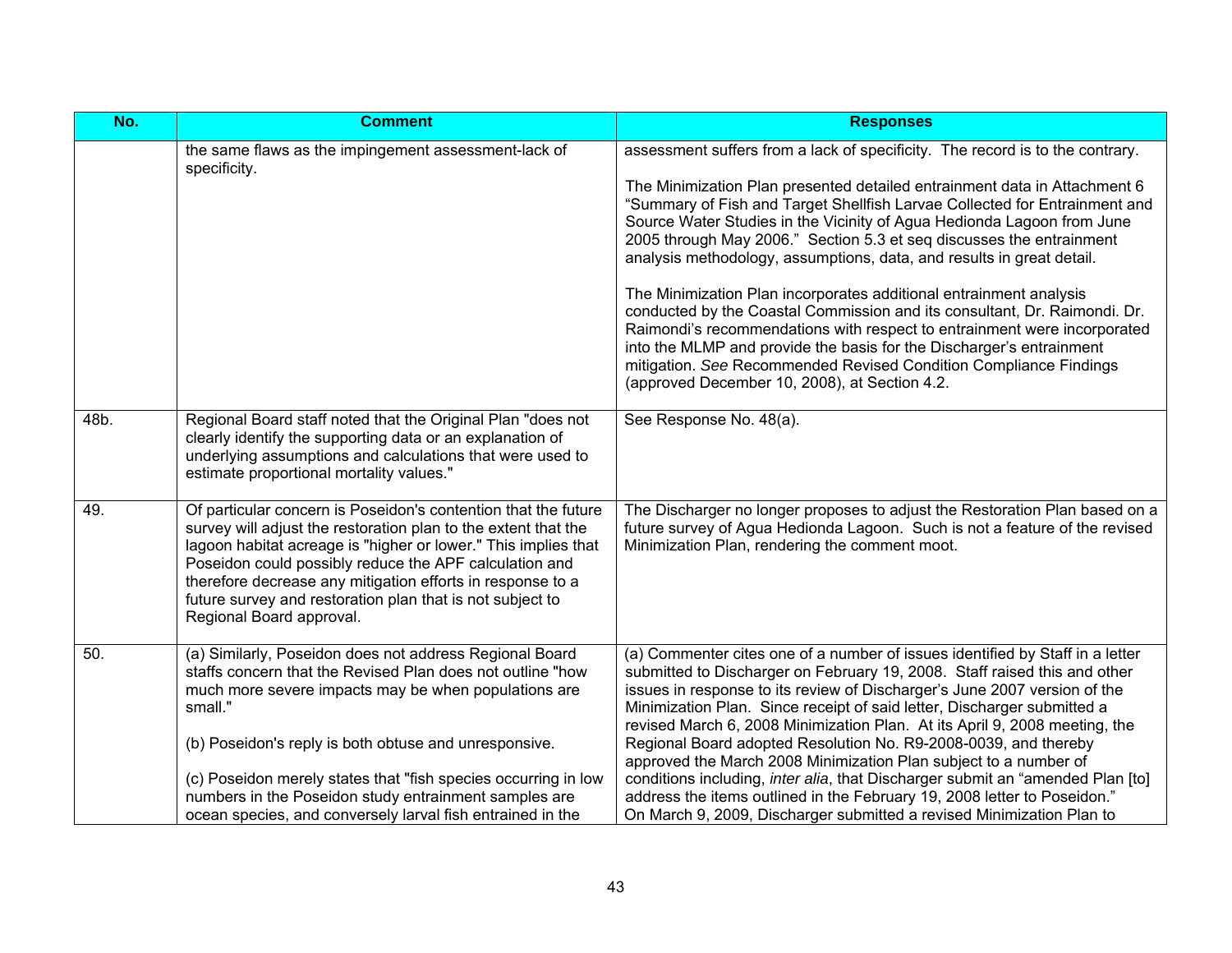| No. | <b>Comment</b>                                                                                                                                                                                                                                                                                                                                                                                             | <b>Responses</b>                                                                                                                                                                                                                                                                                                                                                                                                                                                                                                                                                                                                                                                                                                                                                                                                                                                                                                                                                                                                                                                                                                                                                                                                                                                                                                                                                                                                                                                                   |
|-----|------------------------------------------------------------------------------------------------------------------------------------------------------------------------------------------------------------------------------------------------------------------------------------------------------------------------------------------------------------------------------------------------------------|------------------------------------------------------------------------------------------------------------------------------------------------------------------------------------------------------------------------------------------------------------------------------------------------------------------------------------------------------------------------------------------------------------------------------------------------------------------------------------------------------------------------------------------------------------------------------------------------------------------------------------------------------------------------------------------------------------------------------------------------------------------------------------------------------------------------------------------------------------------------------------------------------------------------------------------------------------------------------------------------------------------------------------------------------------------------------------------------------------------------------------------------------------------------------------------------------------------------------------------------------------------------------------------------------------------------------------------------------------------------------------------------------------------------------------------------------------------------------------|
|     | highest number were lagoon species."" The support for such<br>a contention is lacking. Fish species occurring in lower<br>numbers in entrainment samples are not necessarily ocean<br>species. These fish, or some subpopulation of these fish,<br>may very well be lagoon species.<br>(d) In either case, fish with smaller populations are likely to<br>be highly affected by any amount of entrainment. | comply with the conditions set forth in Resolution No. R9-2008-0039 as well<br>as an additional list of outstanding issues identified by the Executive Officer<br>at the Regional Board's February 11, 2009 meeting. The March 9, 2009,<br>which was further revised March 27, 2009 Minimization Plan satisfies all of<br>these conditions, in part by resolving each of the issues identified in the<br>February 19, 2008 letter.<br>(b) Subcomment (b) is argumentative and fails to provide a specific factual                                                                                                                                                                                                                                                                                                                                                                                                                                                                                                                                                                                                                                                                                                                                                                                                                                                                                                                                                                  |
|     |                                                                                                                                                                                                                                                                                                                                                                                                            | basis to which the Regional Board can respond.<br>(c) Commenter's selective quotation from the Discharger's March 7, 2008<br>response to the Regional Board's February 19, 2008 letter is misleading. In<br>its response to the Regional Board, the Discharger explained that, "Many of<br>the larval fish species occurring in low numbers in the Discharger's<br>entrainment samples are ocean species, and conversely larval fish entrained<br>in the highest number were lagoon species." These statements are accurate.<br>Gobies and blennies, for instance, are lagoon species whose larvae<br>constituted more than 90% of the total amount of larvae entrained at the EPS<br>intake; they were by far the most commonly entrained fish species. This<br>supports the conclusion that "larval fish entrained in the highest number were<br>lagoon species." Moreover, by explicitly noting that "many" of the less<br>commonly entrained larval fish were ocean species, Discharger does not<br>thereby suggest that fish species entrained in lower numbers were, therefore,<br>"necessarily ocean species," despite Commenter's assertion to the contrary.<br>The category of ocean fish includes five open ocean species (i.e., white<br>croaker, northern anchovy, California halibut, queenfish, spotfin croaker).<br>Altogether, the three enumerated lagoon species and the five enumerated<br>ocean species constituted approximately 99% of the entrained larvae. |
|     |                                                                                                                                                                                                                                                                                                                                                                                                            | (d) Commenter misunderstands the nature of the entrainment analysis. The<br>ETM and APF analyses are based on the species that are relatively most<br>affected by entrainment, regardless of how large or small the populations of<br>those species may be. The source water analysis is used to estimate<br>population size in Agua Hedionda Lagoon for each entrained species. The<br>entrainment data is used in combination with the source water data, to<br>estimate the percent of the population subject to entrainment. It is the<br>species most affected by entrainment, relative to all entrained species, that<br>are used to drive the mitigation acreage calculation, assuring that the<br>outcome is protective of smaller populations that may be more affected by                                                                                                                                                                                                                                                                                                                                                                                                                                                                                                                                                                                                                                                                                                |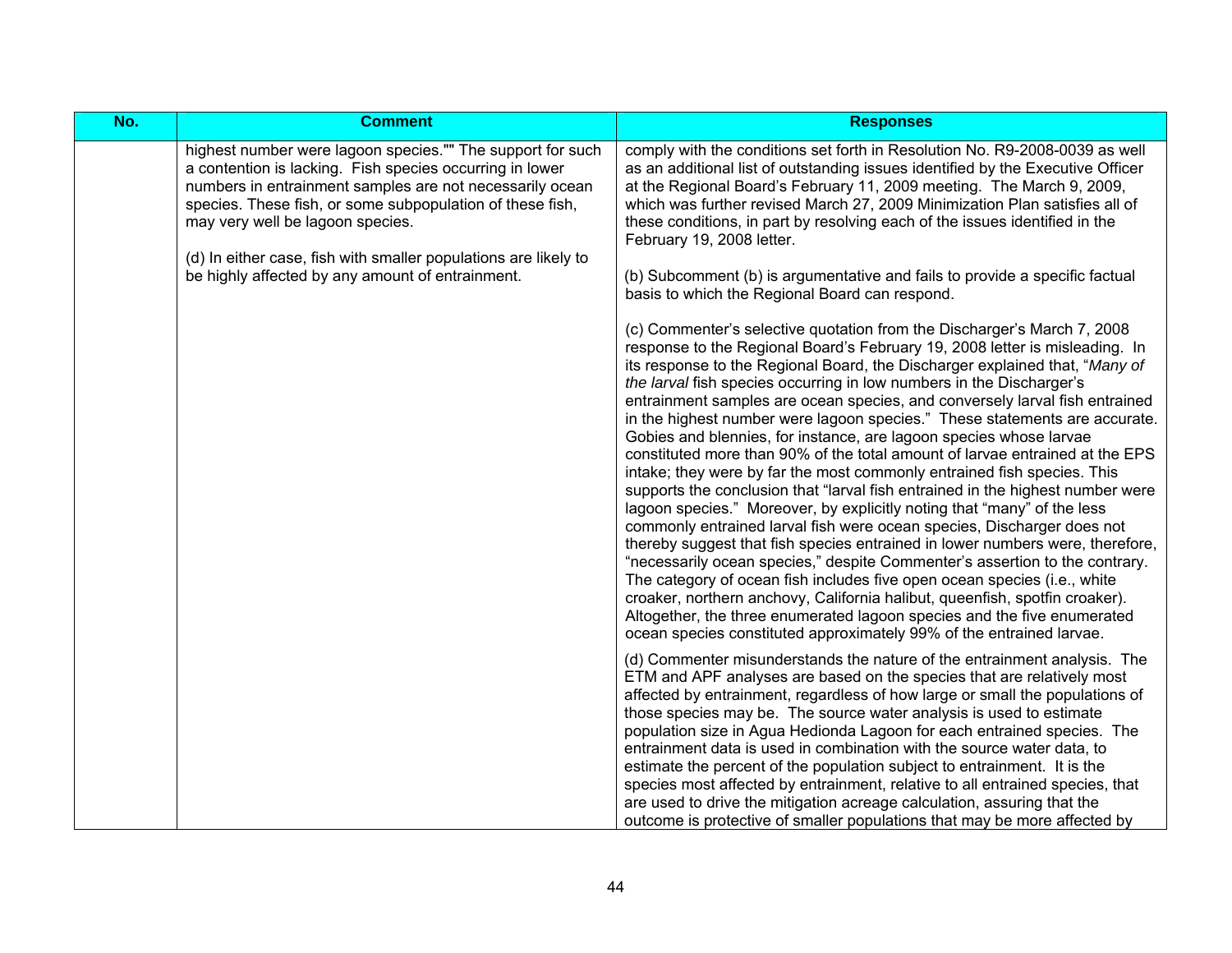| No. | <b>Comment</b>                                                                                                                                                                                                                                                                                                                                                                                                                                 | <b>Responses</b>                                                                                                                                                                                                                                                                                                                                                                                                                                                                                                                                                                                                                                                                                                                                                                                                                                                                                    |
|-----|------------------------------------------------------------------------------------------------------------------------------------------------------------------------------------------------------------------------------------------------------------------------------------------------------------------------------------------------------------------------------------------------------------------------------------------------|-----------------------------------------------------------------------------------------------------------------------------------------------------------------------------------------------------------------------------------------------------------------------------------------------------------------------------------------------------------------------------------------------------------------------------------------------------------------------------------------------------------------------------------------------------------------------------------------------------------------------------------------------------------------------------------------------------------------------------------------------------------------------------------------------------------------------------------------------------------------------------------------------------|
|     |                                                                                                                                                                                                                                                                                                                                                                                                                                                | entrainment. The entrainment approach is designed and intended to account<br>for the phenomenon described in the comment.                                                                                                                                                                                                                                                                                                                                                                                                                                                                                                                                                                                                                                                                                                                                                                           |
| 51. | An Independent Baseline Study of the Agua Hedionda<br>Lagoon Marine Environment is Required.<br>Although Poseidon has submitted three different versions of<br>the same study, it has yet to submit an independent baseline<br>study of the marine system in Agua Hedionda Lagoon and<br>the surrounding area. As mentioned above, Poseidon's<br>Revised Plan is simply an adaptation of the EPS Phase II<br>PIC Study conducted in 2004-2005. | (1) The comment provides no basis in support of the assertion that an<br>independent baseline study is required. No federal or state law, regulation or<br>policy requires the Discharger to conduct an independent baseline study of<br>Agua Hedionda Lagoon when identifying potential entrainment or<br>impingement, or when developing a wetlands restoration project. To the<br>extent that CWC Section 13142.5(d) addresses baseline studies, it vests the<br>Regional Board with the discretion to decide whether to require such studies.<br>This section employs permissive language, providing that "[i]ndependent<br>baseline studies of the existing marine system should be conducted in the<br>area that could be affected by a new or expanded industrial facility using<br>seawater in advance of the carrying out of the development." CWC Section<br>13142.5(d) (emphasis added). |
|     |                                                                                                                                                                                                                                                                                                                                                                                                                                                | (2) Although Discharger is not legally required to conduct an independent<br>baseline study of Agua Hedionda Lagoon, the Impingement & Entrainment<br>(I&E) report that Tenera Environmental published in 2008 constitutes such a<br>study. CLEAN WATER ACT SECTION 316(b) IMPINGEMENT MORTALITY AND<br>ENTRAINMENT CHARACTERIZATION STUDY, "Effects on the Biological Resources<br>of Agua Hedionda Lagoon and the Nearshore Ocean Environment. This<br>extensive 563-page report (Appendices included) contains detailed<br>descriptions of the physical and biological characteristics of the aquatic<br>environment surrounding the EPS, including Agua Hedionda Lagoon, its<br>seasonal tributaries, and the open coastal waters of Pacific Ocean. See<br>generally Section 2.2.                                                                                                               |
|     |                                                                                                                                                                                                                                                                                                                                                                                                                                                | The report cites to the large body of information gathered during a number of<br>previous Agua Hedionda Lagoon studies, including those published in 1954,<br>1980, 1989, 1997, 1998, 2001. These previous studies "examined the effect<br>of the operation of the cooling system of Encina Power Station on lagoon<br>sedimentation", "described oceanic conditions (waves and tides) at Agua<br>Hedionda Lagoon in detail," estimated "the tidal prisms of the lagoon<br>segments and volumes of water flowing through the Agua Hedionda Lagoon<br>inlet", and generally "determined the hydrodynamics of [Agua Hedionda<br>Lagoon]." See Section 2.2.1.1.                                                                                                                                                                                                                                        |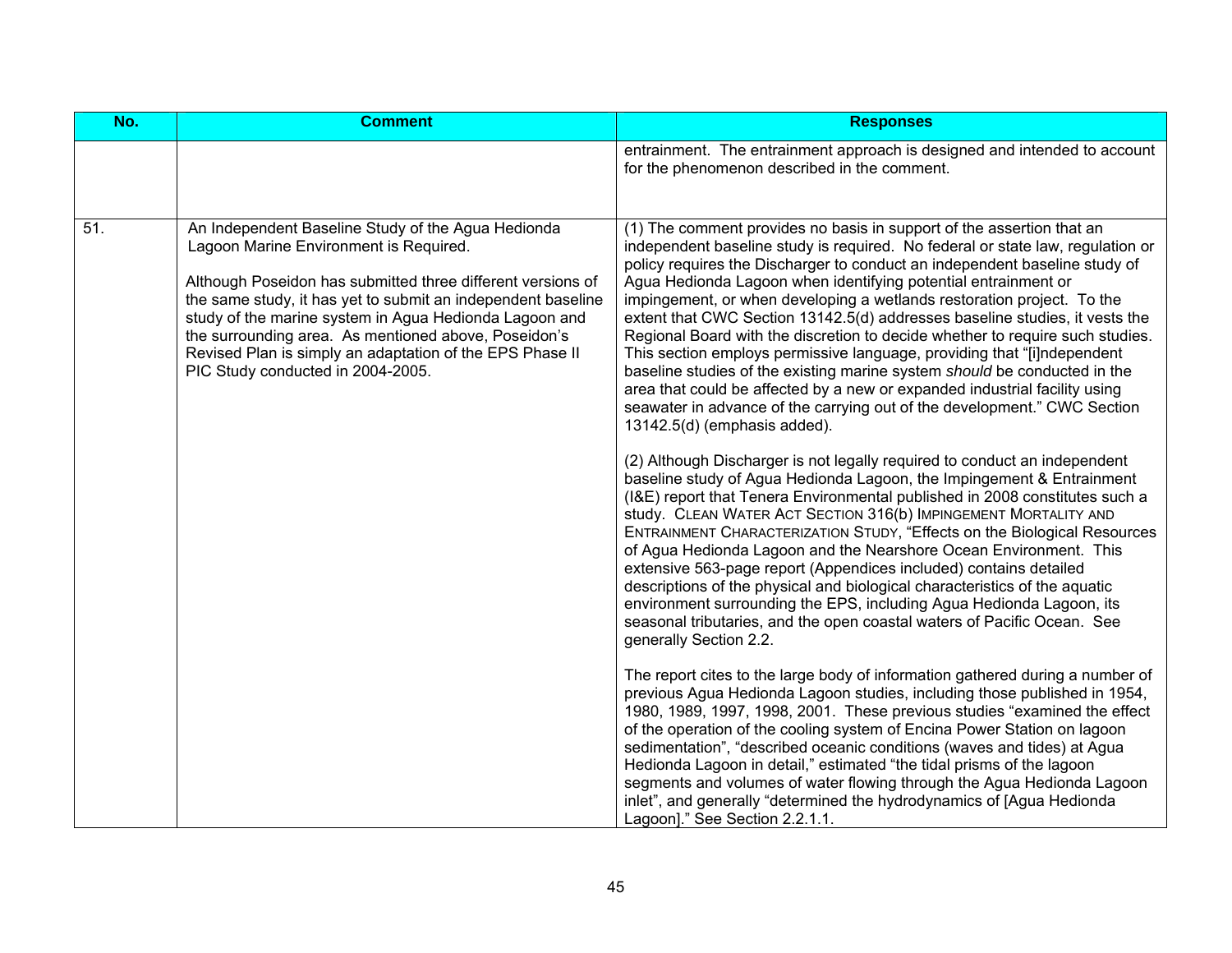| No. | <b>Comment</b> | <b>Responses</b>                                                                                                                                                                                                                                                                                                                                                                                                                                                                                                                                                                                                                                                                                                                                                                                                                                                                                                                                                                                                                                                                                                                                                                                                                                                                                                                                                                                                                                                                                                                                                                                                                                                                              |
|-----|----------------|-----------------------------------------------------------------------------------------------------------------------------------------------------------------------------------------------------------------------------------------------------------------------------------------------------------------------------------------------------------------------------------------------------------------------------------------------------------------------------------------------------------------------------------------------------------------------------------------------------------------------------------------------------------------------------------------------------------------------------------------------------------------------------------------------------------------------------------------------------------------------------------------------------------------------------------------------------------------------------------------------------------------------------------------------------------------------------------------------------------------------------------------------------------------------------------------------------------------------------------------------------------------------------------------------------------------------------------------------------------------------------------------------------------------------------------------------------------------------------------------------------------------------------------------------------------------------------------------------------------------------------------------------------------------------------------------------|
|     |                | The 2008 Tenera report draws upon and adds to this previously obtained<br>information. Tenera examined the environmental setting of the lagoon and<br>the coastal source water through a host of scientific surveys. For instance,<br>Tenera conducted bathymetric surveys of the Outer, Middle, and Inner<br>Lagoons to calculate the surface area, water volume and potential tidal prism<br>at various elevations; it established four temporary data collection centers to<br>estimate the inflow, outflow, and tidal prism (per tidal-cycle and daily) of Agua<br>Hedionda Lagoon; and it designed a mathematical model to compute the<br>residence time of "old" water in the lagoon during a tidal cycle; etc.<br>Tenera also built on the vast biological information collected during previous<br>studies, focusing mainly on finfishes due to their relevance to entrainment<br>and impingement issues. It used four different methods to sample fishes in<br>specific habitats, e.g., divers, quinaldine solution injections, aquaculture<br>mussel floats analyses, hinged sweep nets. Tenera also took collected<br>plankton samples in the intake channel near the EPS intake structures to<br>provide an estimate of the total number and types of target organisms<br>passing through the power plant's intake system. To provide current<br>estimates of the abundance, taxonomic composition, diel periodicity, and<br>seasonality of organisms impinged at EPS, Tenera conducted impingement<br>sampling during a 24-hour period one day each week from June 24, 2004<br>through June 15, 2005 and calculated intake flow rates at which various<br>species were impinged. |
|     |                | The Study required an independent assessment of both the source water for<br>the EPS (lagoon and ocean) and the discharge from the EPS (the<br>desalination plant's feedwater supply). The source water was analyzed to<br>establish population characteristics for species potentially impacted by the<br>desalination plant. The desalination plant feedwater was characterized to<br>determine the baseline conditions for potential impacts associated with the<br>desalination facility. Specifically, the feedwater characterization examined<br>the type and quantity of organisms that survive entrainment through the EPS<br>cooling water intake structure that could subsequently be impacted by the<br>desalination plant operations. See EIR, Section 4.3 - Biological Resources,<br>page 4.3-36.<br>The EPS source water was partitioned into lagoon and nearshore ocean                                                                                                                                                                                                                                                                                                                                                                                                                                                                                                                                                                                                                                                                                                                                                                                                        |
|     |                | areas for modeling purposes. Ten sampling stations were chosen so that all                                                                                                                                                                                                                                                                                                                                                                                                                                                                                                                                                                                                                                                                                                                                                                                                                                                                                                                                                                                                                                                                                                                                                                                                                                                                                                                                                                                                                                                                                                                                                                                                                    |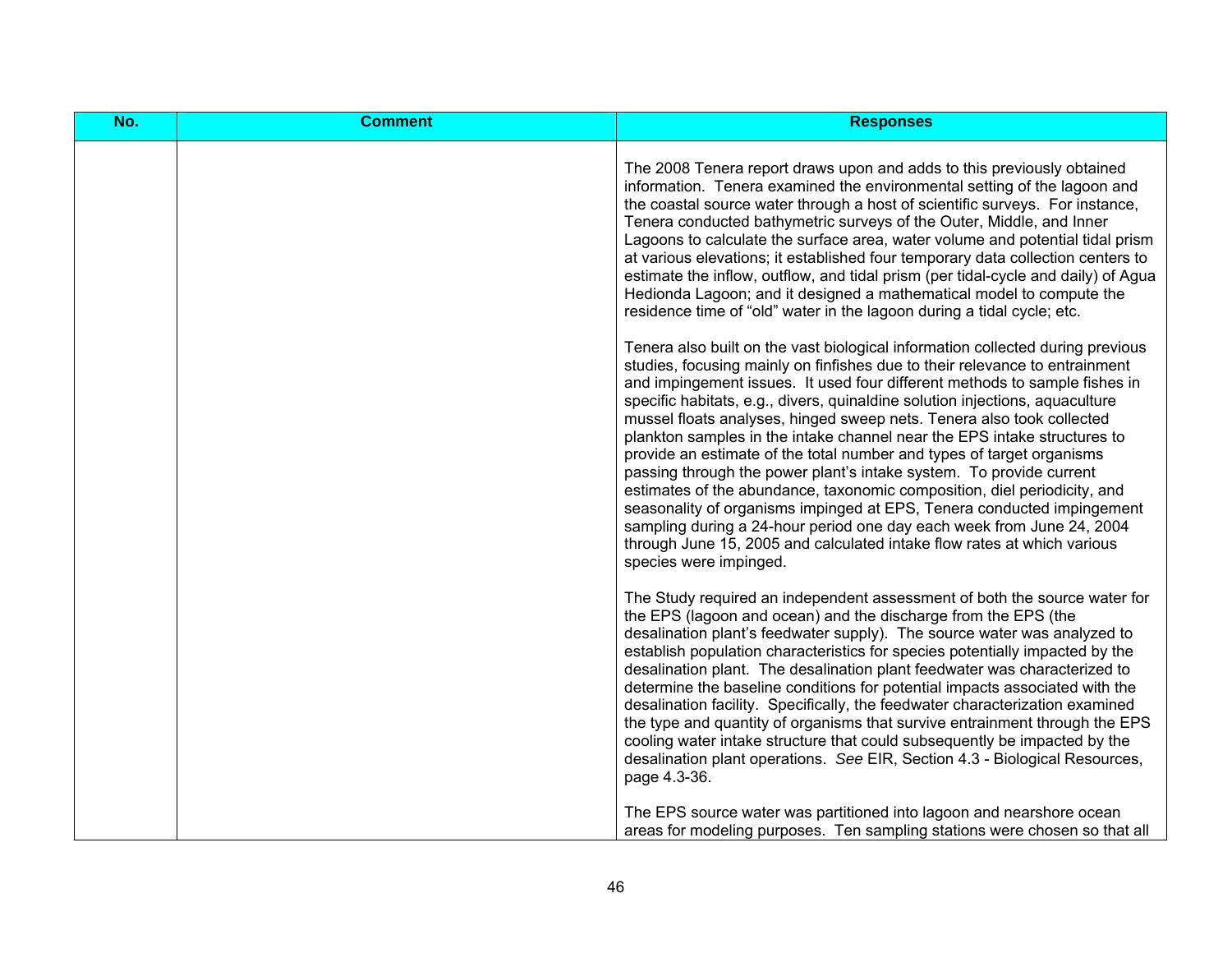| No. | <b>Comment</b>                                                                                                                                                                                                                                                                                                                                                | <b>Responses</b>                                                                                                                                                                                                                                                                                                                                                                                                                                                                                                                                                                                                                                                                                   |
|-----|---------------------------------------------------------------------------------------------------------------------------------------------------------------------------------------------------------------------------------------------------------------------------------------------------------------------------------------------------------------|----------------------------------------------------------------------------------------------------------------------------------------------------------------------------------------------------------------------------------------------------------------------------------------------------------------------------------------------------------------------------------------------------------------------------------------------------------------------------------------------------------------------------------------------------------------------------------------------------------------------------------------------------------------------------------------------------|
|     |                                                                                                                                                                                                                                                                                                                                                               | source water community types would be represented, including five lagoon<br>stations and five nearshore stations. Samples were also collected from<br>EPS's discharge (desalination plant feedwater supply) just before the water<br>flows into the power station's discharge pond. Laboratory processing for both<br>the feedwater and source water consisted of sorting, identifying, and<br>enumerating all larval fishes, pre-adult larval stages of Cancer spp. crabs,<br>and California spiny lobster larvae from the samples. Identification of larval<br>fishes was done to the lowest taxonomic level practicable. See EIR, Section<br>4.3 - Biological Resources, pages 4.3-36 & 4.3-37. |
|     |                                                                                                                                                                                                                                                                                                                                                               | The Study was conducted by Tenera Environmental as an independent third<br>party, and was independently reviewed by the City of Carlsbad and by<br>experts during the EIR process.                                                                                                                                                                                                                                                                                                                                                                                                                                                                                                                 |
|     |                                                                                                                                                                                                                                                                                                                                                               | In sum, the 2008 Tenera report constitutes a highly-detailed, comprehensive<br>and independent baseline study of the Agua Hedionda Lagoon marine<br>environment. The data contained in this report, which were collected<br>pursuant to a Regional Board approved Study Plan (see Response 10(c)),<br>may be used to calculate baseline levels of entrainment and impingement as<br>well as other characteristics of the marine system and surrounding area. To<br>the extent the comment suggests any deficiency with the I&EM Study, see<br>response No. 10(c).                                                                                                                                  |
|     |                                                                                                                                                                                                                                                                                                                                                               | (3) Finally, studies such as the one to which Commenter refers are provided<br>for in the Monitoring and Reporting Plan ("MRP") of a NPDES permit. In this<br>instance, the Discharger's MRP was established in 2006, as part of Order<br>No. R9-2006-0065. Commenter could have requested, but did not request,<br>the MRP to include an additional independent baseline study of Agua<br>Hedionda Lagoon. The MRP is not being reopened as part of this action.<br>Commenter has waived its opportunity to raise this comment during this<br>permit cycle and has failed to exhaust its administrative remedies.                                                                                 |
| 52. | The record on the CDP contains a substantial number of<br>documents previously submitted by the Environmental<br>Groups detailing the failure of the Regional Board to<br>appropriately consider and apply Porter-Cologne section<br>13142.5 to the CDP. To no avail, we have repeatedly sought<br>to have the Board and Poseidon consider the requirement to | Regional Board disagrees with the comment that CWC Section 13142.5(b) is<br>not being applied properly. The Minimization Plan's express objective is to<br>minimize intake and mortality of marine life; the focus is not on "impacts."<br>Intake and mortality of marine life is minimized by minimizing impingement<br>and entrainment. The word "impacts" occasionally has been used to refer to<br>entrainment and impingement because, from a functional standpoint,                                                                                                                                                                                                                          |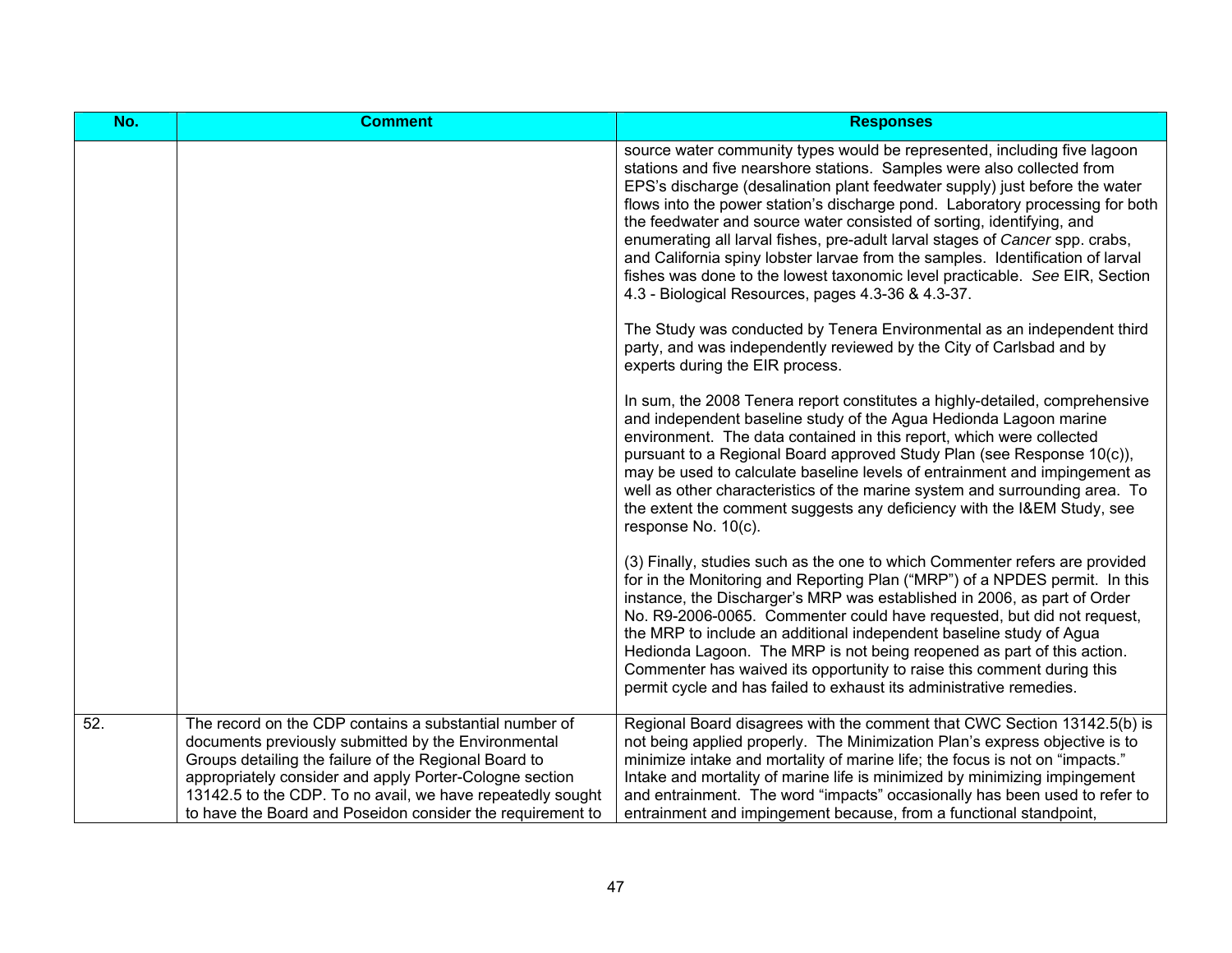| No. | <b>Comment</b>                                                                                                                                                                                                                                                                                                                                                                                                                                 | <b>Responses</b>                                                                                                                                                                                                                                                                                                                                                                                                                                                                                                                                                                                                                                                                                                                                                                                                                                                     |
|-----|------------------------------------------------------------------------------------------------------------------------------------------------------------------------------------------------------------------------------------------------------------------------------------------------------------------------------------------------------------------------------------------------------------------------------------------------|----------------------------------------------------------------------------------------------------------------------------------------------------------------------------------------------------------------------------------------------------------------------------------------------------------------------------------------------------------------------------------------------------------------------------------------------------------------------------------------------------------------------------------------------------------------------------------------------------------------------------------------------------------------------------------------------------------------------------------------------------------------------------------------------------------------------------------------------------------------------|
|     | minimize the "intake" of marine life, yet Poseidon has instead<br>succeeded in replacing this correct standard with a<br>requirement to minimize marine life "impacts."                                                                                                                                                                                                                                                                        | minimizing "intake and mortality" and minimizing "impacts" both result in<br>avoiding and/or compensating for entrainment and impingement. To the<br>extent Commenter asserts a distinction between "impacts" and "intake and<br>mortality," the Commenter has provided no information to support the<br>distinction, which appears to be argument only.                                                                                                                                                                                                                                                                                                                                                                                                                                                                                                             |
| 53. | Poseidon has expressed concern that the February 11, 2009<br>hearing should not be an adjudicative hearing, and if it is,<br>only the Regional Board and Poseidon should be considered<br>designated parties." (Supporting Document No. 28). The<br>Environmental Groups have reviewed the Regional Board's<br>response to Poseidon's procedural objections (Supporting<br>Document No. 42), and generally agree with the contents<br>thereof. | Comment noted.                                                                                                                                                                                                                                                                                                                                                                                                                                                                                                                                                                                                                                                                                                                                                                                                                                                       |
| 54. | In response, the Environmental Groups propose either (a)<br>we be afforded the same procedural safeguards as Poseidon<br>with respect to submission of evidence and cross<br>examination of witnesses, or (b) the matter be postponed<br>and a pre-hearing conference set for resolution of designated<br>party requests and establishment of procedures for a future<br>hearing.                                                              | On January 29, 2009, the Regional Board determined not to designate<br>parties, require the prior identification of witnesses, or set aside time<br>specifically for the cross-examination of witnesses for the February 11, 2009<br>hearing. (Letter from Catherine George Hagan, Regional Board Senior Staff<br>Counsel, to Poseidon Resources Corporation, Regarding Procedural Issues<br>Concerning the February 11, 2009 hearing). Subsequent to January 29,<br>2009, the Discharger did not demand the opportunity for cross-examination<br>or a pre-hearing conference. The Discharger has not been provided any<br>procedural safeguards not provided the Environmental Groups. The<br>Environmental Groups have been provided extended time at all three<br>hearings on the Minimization Plan, as well as ample opportunity to submit<br>written materials. |
|     | 5. 2/5/09 letter from Sierra Club San Diego Chapter                                                                                                                                                                                                                                                                                                                                                                                            |                                                                                                                                                                                                                                                                                                                                                                                                                                                                                                                                                                                                                                                                                                                                                                                                                                                                      |
| 55. | Regional Board has not satisfied all of the conditions in<br>Resolution R9-2008-0039 which has rendered the Resolution<br>inoperative by its own terms.                                                                                                                                                                                                                                                                                        | It was Discharger's, not the Regional Board's, burden to satisfy the conditions<br>of Resolution R9-2008-0039. This comment is moot, however, as Tentative<br>Order No. R9-2009-0038 is proposed to supersede Resolution R9-2008-<br>0039.                                                                                                                                                                                                                                                                                                                                                                                                                                                                                                                                                                                                                           |
| 56. | MLMP fails to include data on impingement and a specific<br>mitigation alternative.                                                                                                                                                                                                                                                                                                                                                            | Data on impingement is provided in Chapter 5 of the Minimization Plan, as<br>well as in Attachments 5, 8, and 9 of the Minimization Plan. The MLMP<br>presents a specific mitigation alternative in that it prescribes the standards for<br>mitigation site selection, restoration plan development, and establishes                                                                                                                                                                                                                                                                                                                                                                                                                                                                                                                                                 |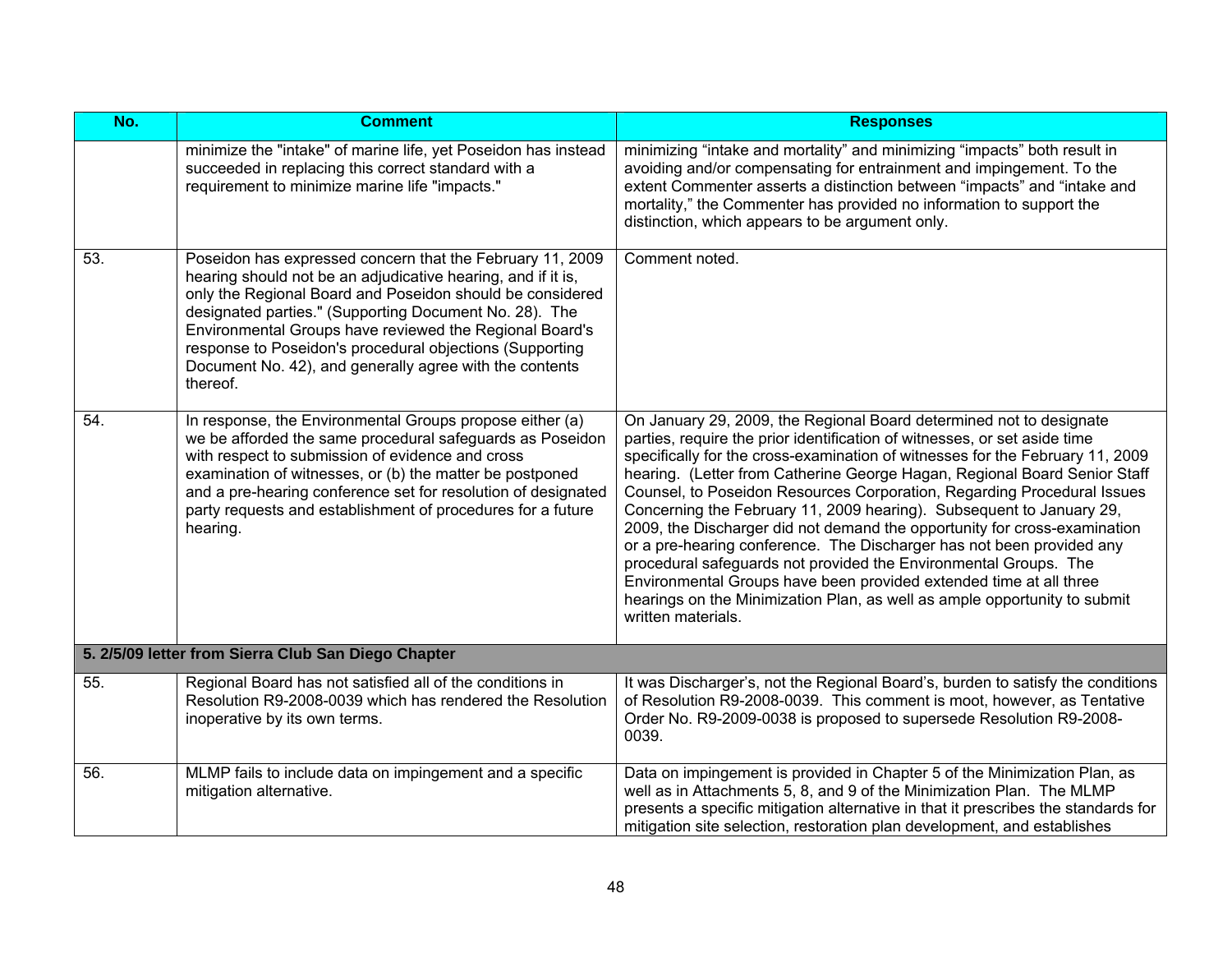| No. | <b>Comment</b>                                                                                                                                                                                                                                                                                                                                                                                                                                                                                                                                                                                                                                                                                                                                                                                                                                                                | <b>Responses</b>                                                                                                                                                                                                                                                                                                                                                                                                                                                                                                                                                                                                                                                                                                                                                                            |
|-----|-------------------------------------------------------------------------------------------------------------------------------------------------------------------------------------------------------------------------------------------------------------------------------------------------------------------------------------------------------------------------------------------------------------------------------------------------------------------------------------------------------------------------------------------------------------------------------------------------------------------------------------------------------------------------------------------------------------------------------------------------------------------------------------------------------------------------------------------------------------------------------|---------------------------------------------------------------------------------------------------------------------------------------------------------------------------------------------------------------------------------------------------------------------------------------------------------------------------------------------------------------------------------------------------------------------------------------------------------------------------------------------------------------------------------------------------------------------------------------------------------------------------------------------------------------------------------------------------------------------------------------------------------------------------------------------|
|     |                                                                                                                                                                                                                                                                                                                                                                                                                                                                                                                                                                                                                                                                                                                                                                                                                                                                               | performance criteria and enforcement mechanisms.                                                                                                                                                                                                                                                                                                                                                                                                                                                                                                                                                                                                                                                                                                                                            |
| 57. | MLMP fails to apply an ecosystems based approach in<br>assessing and mitigating the impingement and entrainment<br>the impacts of the project.                                                                                                                                                                                                                                                                                                                                                                                                                                                                                                                                                                                                                                                                                                                                | See Response Nos. 5 and 10(b),.                                                                                                                                                                                                                                                                                                                                                                                                                                                                                                                                                                                                                                                                                                                                                             |
| 58. | The MLMP uses a limited data base that sampled the source<br>water that would be extracted by the proposed desalination<br>plant. It should be noted that the marine life in this source<br>water has been subjected to impingement and entrainment<br>stresses by the Encina Power Station since 1954 when the<br>plant first came on line. No studies were conducted to<br>determine if the marine life and sediment quality in these<br>waters were impacted compared to a reference site not<br>subject to these stresses. For example, sediment samples in<br>the adjacent coastal waters and in Agua Hedionda Lagoon to<br>evaluate the chemistry and benthic community were not<br>sampled. Hence, the source Poseidon water analysis, in our<br>view, should be questioned. These data are necessary to<br>establish specific criteria for mitigation site selection. | The Regional Board previously determined that the source water analysis<br>relied upon by the Discharger was sufficient to support characterization of<br>entrainment and impingement impacts at the EPS intake structure. See<br>Response No. 10(c) describing the review and approval of the work plan for<br>the Impingement Mortality and Entrainment Characterization Study. The<br>comment does not identify even whether an acceptable reference site exists,<br>nor does Commenter address any of the drawbacks of its proposed<br>approach. To the extent this comment raises concerns about baseline<br>analysis, see Response No. 12(a).<br>The Regional Board believes that the 2004-2005 data provide a sound basis<br>to establish specific criteria for the mitigation site. |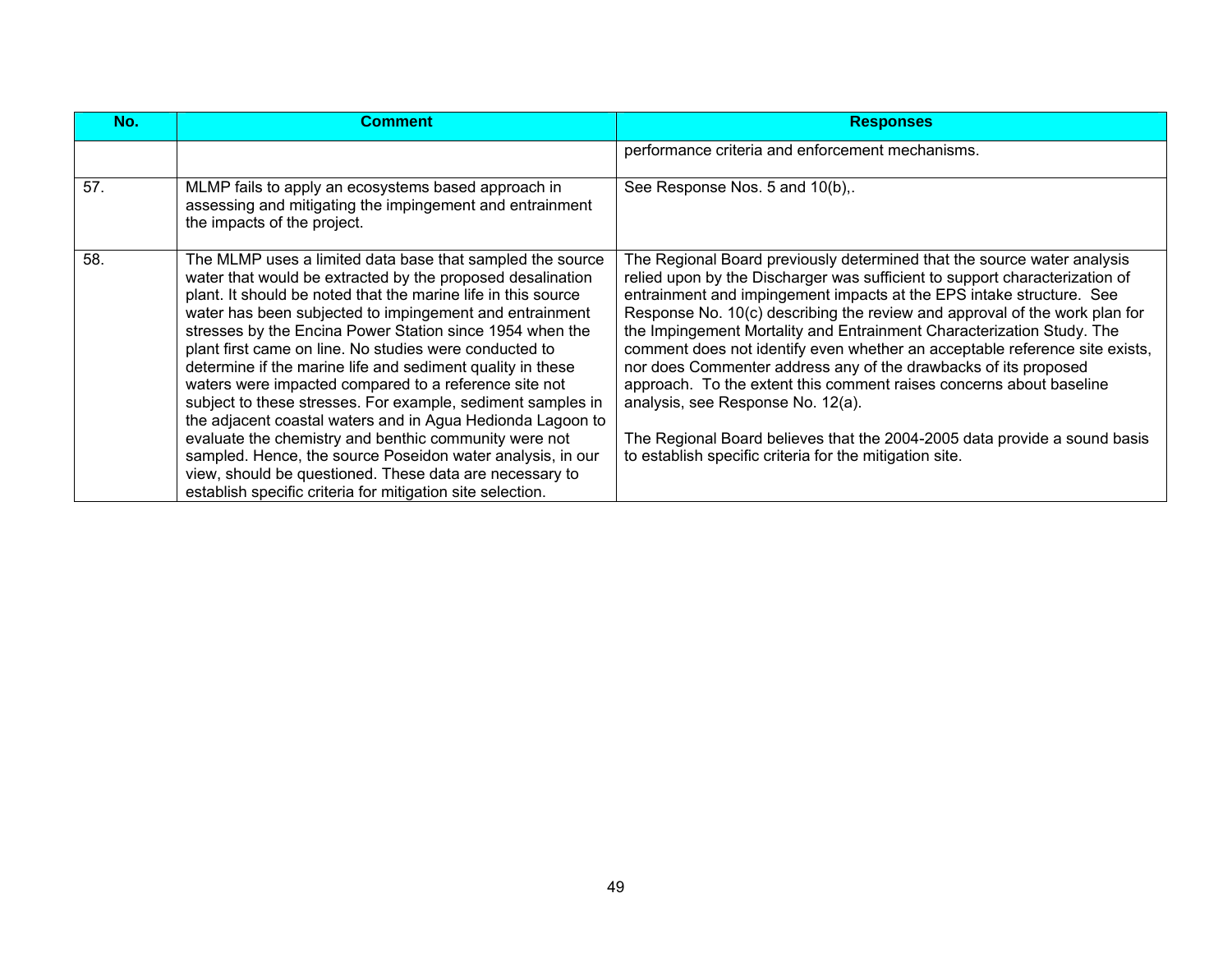| No. | <b>Comment</b>                                                                                                                                                                                                                                                                                                                                                                                                                                                                                                                                                                                                                                                                                                                                                                                                                                                                                                                                                                                                                                                        | <b>Responses</b>                                                                                                                                                                                                                                                                                                                                                                                                                                                                                                                                                                                                                                                                                                                                                                                                                                                                                                                                                                                                                                                                                                                                                                                                                                                                                                                                                                                                                                                                                                                                                                                                                                                                                                                                                                                                                                                                                                                                                                                                                                                                                                                                                                                                                                                                                                                                                                                                                                                                                                                                                                                                                                                                                                      |
|-----|-----------------------------------------------------------------------------------------------------------------------------------------------------------------------------------------------------------------------------------------------------------------------------------------------------------------------------------------------------------------------------------------------------------------------------------------------------------------------------------------------------------------------------------------------------------------------------------------------------------------------------------------------------------------------------------------------------------------------------------------------------------------------------------------------------------------------------------------------------------------------------------------------------------------------------------------------------------------------------------------------------------------------------------------------------------------------|-----------------------------------------------------------------------------------------------------------------------------------------------------------------------------------------------------------------------------------------------------------------------------------------------------------------------------------------------------------------------------------------------------------------------------------------------------------------------------------------------------------------------------------------------------------------------------------------------------------------------------------------------------------------------------------------------------------------------------------------------------------------------------------------------------------------------------------------------------------------------------------------------------------------------------------------------------------------------------------------------------------------------------------------------------------------------------------------------------------------------------------------------------------------------------------------------------------------------------------------------------------------------------------------------------------------------------------------------------------------------------------------------------------------------------------------------------------------------------------------------------------------------------------------------------------------------------------------------------------------------------------------------------------------------------------------------------------------------------------------------------------------------------------------------------------------------------------------------------------------------------------------------------------------------------------------------------------------------------------------------------------------------------------------------------------------------------------------------------------------------------------------------------------------------------------------------------------------------------------------------------------------------------------------------------------------------------------------------------------------------------------------------------------------------------------------------------------------------------------------------------------------------------------------------------------------------------------------------------------------------------------------------------------------------------------------------------------------------|
|     | 6. 2/9/09 e-mail from Ed Kimura, Sierra Club San Diego Chapter                                                                                                                                                                                                                                                                                                                                                                                                                                                                                                                                                                                                                                                                                                                                                                                                                                                                                                                                                                                                        |                                                                                                                                                                                                                                                                                                                                                                                                                                                                                                                                                                                                                                                                                                                                                                                                                                                                                                                                                                                                                                                                                                                                                                                                                                                                                                                                                                                                                                                                                                                                                                                                                                                                                                                                                                                                                                                                                                                                                                                                                                                                                                                                                                                                                                                                                                                                                                                                                                                                                                                                                                                                                                                                                                                       |
| 59. | The MLMP does not address the significance of connectivity.<br>The MLMP proposes to seek out a site someplace in the<br>SoCal Bight, approximately 450 km from the border to Pt<br>Conception. The MLMP assumes that the local genetic<br>populations of larvae including the benthic invertebrates are<br>the same throughout this coastal region. But the article<br>(Cowan and Sponaugle, Larval Dispersal and Marine<br>Population Connectivity) on page 446 states that this long<br>held concept that the demographics of the larval pool is open<br>over hundreds to thousands of kilometers is not longer valid.<br>Many studies over the past decade have contradicted this<br>notion. In fact there is a continuum of larval dispersal from<br>closed locations to completely open. Therefore, without<br>detailed larval dispersal information of a local reference area<br>(not the coastal and lagoon zone impacted by the<br>impingement and entrainment stresses from the Encina<br>Power Station), how can the proposed MLMP mitigate<br>the impacts? | The MLMP makes no assumption about genetic populations, and does not<br>assume genetic sameness of larvae including invertebrates at Agua<br>Hedionda Lagoon and the eleven specific sites identified in the MLMP. The<br>comment mistakenly assumes that effective mitigation under CWC Section<br>13142.5(b) requires a demonstration of Commenter's connectivity concept<br>and also of genetic sameness of larvae. These concepts are offered by<br>Commenter without reference to legal requirements and appear to be<br>scientific principles or theories, without specific tie in to compensatory<br>mitigation under legal requirements.<br>Commenter appears to assume that the purpose of mitigation is to create or<br>restore wetlands that will spawn larvae that somehow will find their way back<br>to Agua Hedionda Lagoon. If this is Commenter's understanding, it is<br>mistaken. It is unlikely that larvae of common lagoon species could be<br>spawned at some location away from Agua Hedionda Lagoon and survive the<br>journey back to Agua Hedionda Lagoon. The requirement being imposed is<br>to compensate by returning a like amount that is lost due to entrainment, but<br>not to also ensure that these larvae make their way back to Agua Hedionda<br>Lagoon. Therefore, Regional Board staff disagrees that larvae dispersal<br>information at a reference area is necessary, or even relevant to mitigation.<br>Natural bays and estuaries in California function in the classical sense of<br>serving as spawning and nursery areas for coastal fishes (Michael Horn.<br>1980. Diversity and Ecological roles of noncommercial fishes in California<br>marine habitats. CalCOFI rep. Vol. XXI, 1980.). These systems support a<br>unique fish assemblage composed of low trophic level species (Horn 1980;<br>Allen 1982). Many of these species are truly estuarine dependent, living their<br>entire life cycles within the estuary. Based on larval surveys, the most<br>abundant bay-estuarine fish are gobies (Horn 1980). Gobies attach their eggs<br>to the walls of the burrows in which they live. Their eggs are not pelagic and<br>are not transported from one wetland to another via ocean currents. The<br>larvae hatch, metamorphose and mature within the estuary. Tidal<br>translocation of goby larvae to the near-shore environment has been<br>postulated as one of the primary sources of mortality for this species<br>(Brothers 1975). Those transported out of the estuary frequently do not<br>survive. Thus, connectivity between disparate wetland systems within the<br>region with regards to eggs or larvae of the dominant estuarine fish taxa is |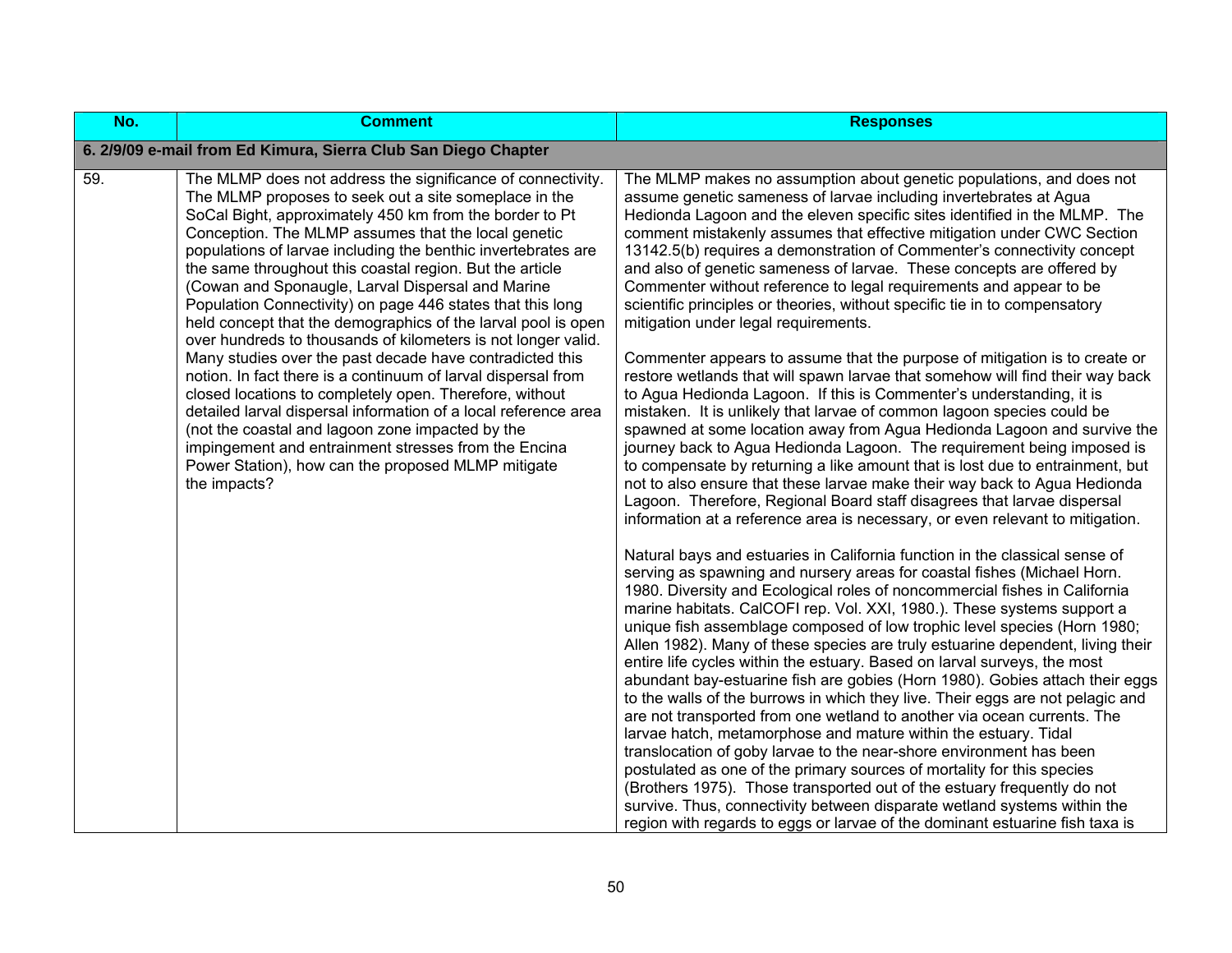| No. | <b>Comment</b>                                                                                                                                                                                                                                                                                                                                                                                                                                                                                                                    | <b>Responses</b>                                                                                                                                                                                                                                                                                                                                                                                                                                                                                                                                                                                               |
|-----|-----------------------------------------------------------------------------------------------------------------------------------------------------------------------------------------------------------------------------------------------------------------------------------------------------------------------------------------------------------------------------------------------------------------------------------------------------------------------------------------------------------------------------------|----------------------------------------------------------------------------------------------------------------------------------------------------------------------------------------------------------------------------------------------------------------------------------------------------------------------------------------------------------------------------------------------------------------------------------------------------------------------------------------------------------------------------------------------------------------------------------------------------------------|
|     |                                                                                                                                                                                                                                                                                                                                                                                                                                                                                                                                   | not anticipated.                                                                                                                                                                                                                                                                                                                                                                                                                                                                                                                                                                                               |
|     |                                                                                                                                                                                                                                                                                                                                                                                                                                                                                                                                   | Connectivity between a restored estuarine wetland and an existing wetland is<br>relevant to successful colonization by estuarine dependent species. Such<br>connectivity is assured through the requirement that the Discharger's<br>mitigation site be located at an existing estuarine wetland.                                                                                                                                                                                                                                                                                                              |
|     |                                                                                                                                                                                                                                                                                                                                                                                                                                                                                                                                   | The MLMP's rigorous physical and biological performance standards will<br>measure the success of the proposed wetlands in relation to other reference<br>sites, "which shall be relatively undisturbed, natural tidal wetlands in the<br>southern California Bight." In the event that the mitigation site's location does<br>not allow for sufficient larval dispersion or population connectivity, the<br>wetlands would not conform to these other reference sites. This would<br>require the Discharger to conduct remediation in order to bring the wetlands<br>in compliance with the terms of the MLMP. |
| 60. | The article reinforces the need to take an ecosystems-based<br>approach to develop a mitigation plan.                                                                                                                                                                                                                                                                                                                                                                                                                             | See Response Nos. 5 and 10(b).                                                                                                                                                                                                                                                                                                                                                                                                                                                                                                                                                                                 |
|     |                                                                                                                                                                                                                                                                                                                                                                                                                                                                                                                                   |                                                                                                                                                                                                                                                                                                                                                                                                                                                                                                                                                                                                                |
|     | 7. 2/10/2009 letter from Coast Law Group                                                                                                                                                                                                                                                                                                                                                                                                                                                                                          |                                                                                                                                                                                                                                                                                                                                                                                                                                                                                                                                                                                                                |
| 61. | In its response to the Board Staff's notice of hearing and<br>Executive Officer's Report, Poseidon expresses discomfort<br>with the notion that the Regional Board would require<br>identification of a specific site or sites where the proposed<br>compensatory mitigation for the CDP will actually take place.                                                                                                                                                                                                                | The Discharger, in its MLMP, identifies 11 sites, 5 of which are within the<br>boundaries of the Regional Board and therefore priority sites. These sites<br>have been pre-approved by the Coastal Commission. Final selection of the<br>site(s) is subject to the approval of the Regional Board and the Coastal<br>Commission.                                                                                                                                                                                                                                                                               |
| 62. | The Environmental Groups support the Board Staff's position<br>that while it may have been appropriate to consider a multi-<br>location MLMP at an earlier point in the permitting process, it<br>is not inconsistent to require actual selection of a site, or<br>sites, as a prerequisite to final Flow Plan approval. At no<br>point in the record, including the volumes of material<br>submitted and cited by Poseidon, does the Board or its staff<br>appear to limit Poseidon from selecting multiple sites as<br>alleged. | For various reasons, the Regional Board believes it is premature to require<br>selection of a single site in order for Poseidon to secure approval of the<br>Minimization Plan. Any site(s) selected will have to be approved by the<br>Coastal Commission and Regional Board. CEQA review and appropriate<br>entitlements for the mitigation site(s) will have to be secured.<br>The Regional Board at the February 11, 2009 hearing directed Poseidon and<br>staff to revise the Minimization Plan to give priority attention to sites within the<br>jurisdiction of the Regional Board.                     |
|     |                                                                                                                                                                                                                                                                                                                                                                                                                                                                                                                                   | To the extent that commenter suggests that there cannot be more than one<br>mitigation site (the MLMP limits it to two), there is no scientific or legal basis                                                                                                                                                                                                                                                                                                                                                                                                                                                 |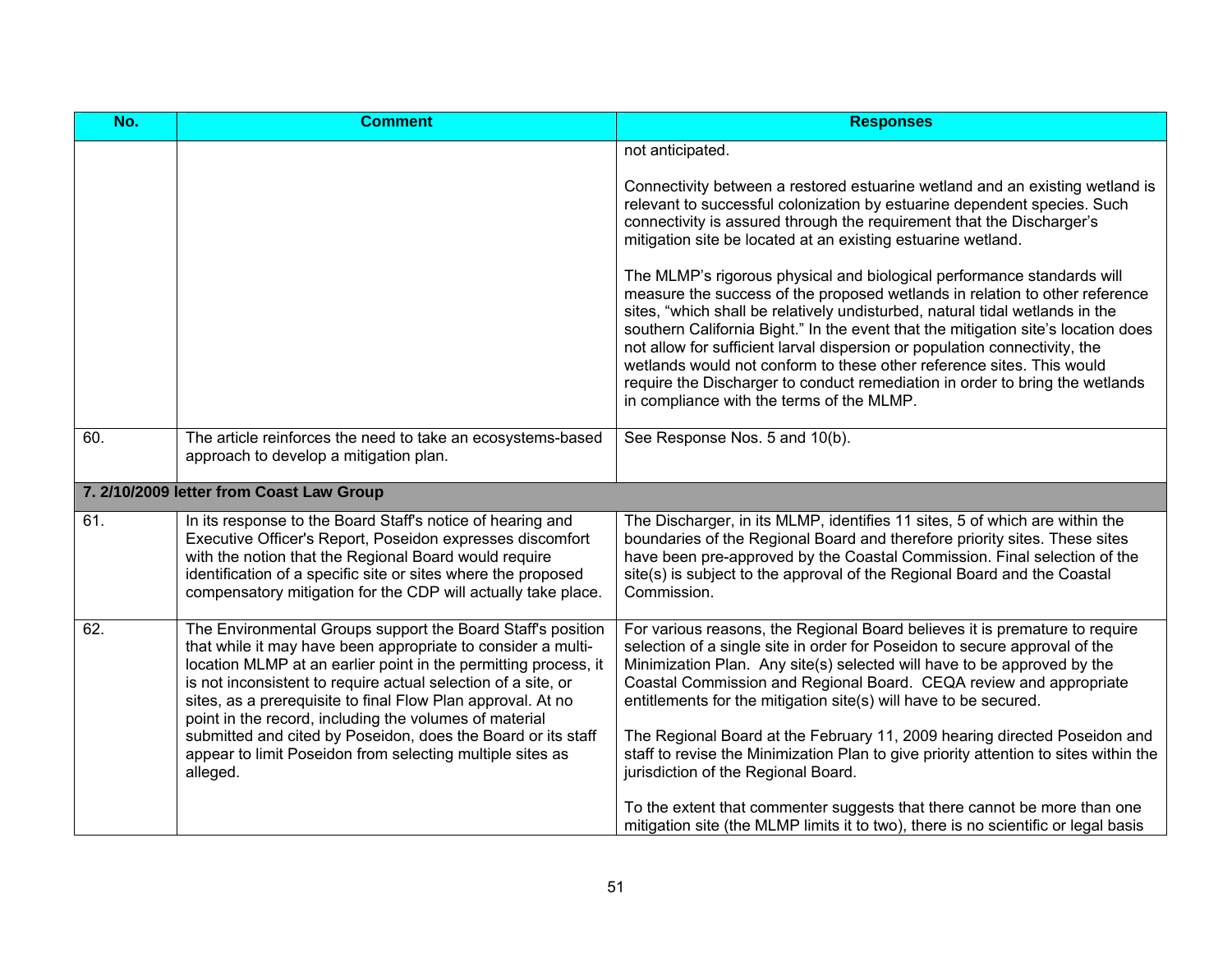| No. | <b>Comment</b>                                                                                                                                                                                                                                                                                                                                                                                                                                                                                                                                                                                                                          | <b>Responses</b>                                                                                                                                                                                                                                                                                                                                                                                                                                                                                                                                                                                                                                                                                                                                                                                                                                                                                                                                                                                                                                                                                                                                                                                                                                                                                                                                                                                                                                                                                                                                                                                                                                                                                                                                                                                                                                                                                                                                                                                                                             |
|-----|-----------------------------------------------------------------------------------------------------------------------------------------------------------------------------------------------------------------------------------------------------------------------------------------------------------------------------------------------------------------------------------------------------------------------------------------------------------------------------------------------------------------------------------------------------------------------------------------------------------------------------------------|----------------------------------------------------------------------------------------------------------------------------------------------------------------------------------------------------------------------------------------------------------------------------------------------------------------------------------------------------------------------------------------------------------------------------------------------------------------------------------------------------------------------------------------------------------------------------------------------------------------------------------------------------------------------------------------------------------------------------------------------------------------------------------------------------------------------------------------------------------------------------------------------------------------------------------------------------------------------------------------------------------------------------------------------------------------------------------------------------------------------------------------------------------------------------------------------------------------------------------------------------------------------------------------------------------------------------------------------------------------------------------------------------------------------------------------------------------------------------------------------------------------------------------------------------------------------------------------------------------------------------------------------------------------------------------------------------------------------------------------------------------------------------------------------------------------------------------------------------------------------------------------------------------------------------------------------------------------------------------------------------------------------------------------------|
|     |                                                                                                                                                                                                                                                                                                                                                                                                                                                                                                                                                                                                                                         | for such a prerequisite.                                                                                                                                                                                                                                                                                                                                                                                                                                                                                                                                                                                                                                                                                                                                                                                                                                                                                                                                                                                                                                                                                                                                                                                                                                                                                                                                                                                                                                                                                                                                                                                                                                                                                                                                                                                                                                                                                                                                                                                                                     |
| 63. | The Environmental Groups agree with the proposition that it<br>would be improper to approve Poseidon's Flow Plan without<br>the selection of the site or sites where mitigation will take<br>place. And while this does not mean we have abandoned<br>our position that compensatory mitigation is illegal in the first<br>instance, at the very least, the Board and the public should<br>be able to critically assess the location(s) where the<br>mitigation project will take place.                                                                                                                                                | The use of mitigation is not illegal. CWC Section 13142.5(b) specifically<br>requires the use of the best available site, design, technology, and mitigation<br>feasible to minimize intake and mortality of marine life. Consistent therewith,<br>Chapter 6 of the Minimization Plan provides for the use of mitigation; this<br>mitigation is in addition to site, design, and technology to be implemented to<br>minimize intake and mortality, not as a substitute for these approaches.<br>Under the terms of the MLMP, the mitigation site(s) must be approved by the<br>Regional Board (and the Coastal Commission). The MLMP identifies 11 sites,<br>5 of which are within the boundaries of the Regional Board and therefore<br>priority sites.                                                                                                                                                                                                                                                                                                                                                                                                                                                                                                                                                                                                                                                                                                                                                                                                                                                                                                                                                                                                                                                                                                                                                                                                                                                                                     |
| 64. | In ongoing litigation, both the Coastal Commission and<br>Poseidon are emphatic that the Regional Board is the sole<br>agency with discretion to assess compliance with Porter<br>Cologne 13142.5. (See e.g. Coastal Act section 30412,<br>which Poseidon claims precluded the Commission from<br>taking any action inconsistent with a future action by the<br>Regional Board). Poseidon has taken this position in<br>numerous letters and reports to the Coastal Commission,<br>and as noted above, utilized this argument to secure<br>conditional approvals of the MLMP from the Coastal<br>Commission and State Lands Commission. | The analysis under CWC Section 13142.5(b) overlaps substantively with<br>analysis completed by the Coastal Commission under the Coastal Act in that<br>both analyses were primarily concerned with intake and mortality of marine<br>life. In ongoing litigation challenging the Coastal Commission's approval of a<br>coastal development permit for the Project, Commenter has argued that the<br>Coastal Commission and the Regional Board each are required to separately<br>evaluate the Project's consistency with CWC Section 13142.5(b). In<br>response, the Coastal Commission and the Discharger have noted that,<br>pursuant to Coastal Act Section 30412(b), the State Board and Regional<br>Water Quality Control Boards have "primary responsibility" to enforce water<br>quality policies, such as CWC Section 13142.5(b). Coastal Act Section<br>30412(b) further provides that the Coastal Commission "shall not modify,<br>adopt conditions or take any action in conflict with" any water quality<br>determinations of the Water Boards. Cal. Pub. Res. Code Section 30412(b).<br>In adopting the Project's NPDES Permit in 2006, the Regional Board<br>determined that it would conduct any additional review needed under CWC<br>Section 13142.5(b), and that such review would ensure the Project's<br>conformity with all requirements of the CWC. Therefore, the Coastal<br>Commission properly relied on the Regional Board to ensure compliance with<br>CWC Section 13142.5(b), and, through Special Condition 4 of the coastal<br>development permit, conditioned Project construction on final Regional Board<br>approval. As recognized by the Commission and the Discharger, Coastal Act<br>Section 30412 prohibited the Commission from rendering a separate and<br>potentially conflicting determination of the Project's compliance with CWC<br>Section 13142.5(b). Coastal Act sections 30400 and 30401 further provide<br>that it is "the intent of the Legislature to minimize duplication and conflicts |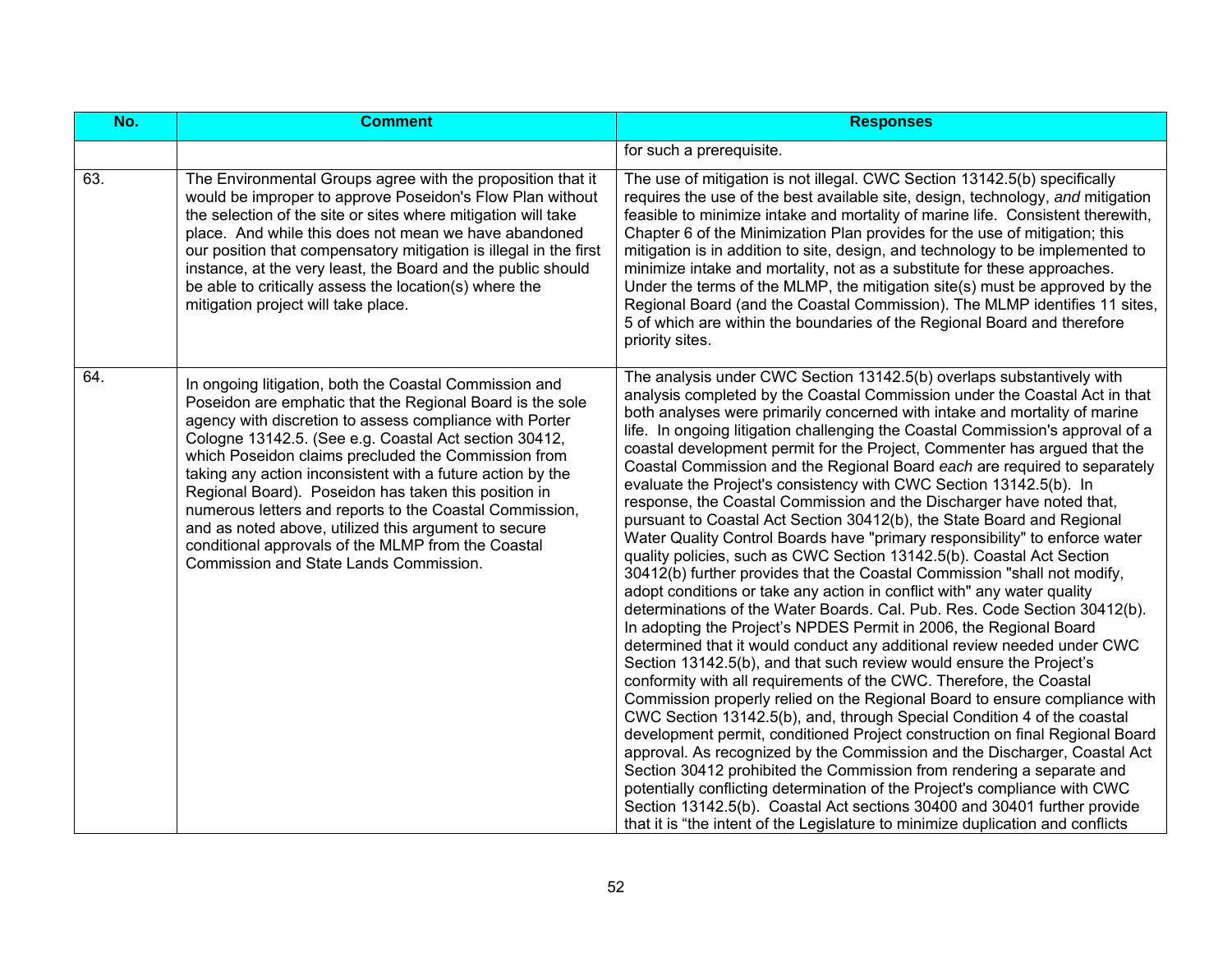| No. | <b>Comment</b>                                                                                                                                                                                                                                                                                                                                                                                                                                                                                                                                                                               | <b>Responses</b>                                                                                                                                                                                                                                                                                                                                                                                                                                                                                                                                                                                                                                                                                                                       |
|-----|----------------------------------------------------------------------------------------------------------------------------------------------------------------------------------------------------------------------------------------------------------------------------------------------------------------------------------------------------------------------------------------------------------------------------------------------------------------------------------------------------------------------------------------------------------------------------------------------|----------------------------------------------------------------------------------------------------------------------------------------------------------------------------------------------------------------------------------------------------------------------------------------------------------------------------------------------------------------------------------------------------------------------------------------------------------------------------------------------------------------------------------------------------------------------------------------------------------------------------------------------------------------------------------------------------------------------------------------|
|     |                                                                                                                                                                                                                                                                                                                                                                                                                                                                                                                                                                                              | among existing state agencies" and that "the commission shall not set<br>standards or adopt regulations that duplicate regulatory controls established<br>by any existing state agency." (Cal. Pub. Res. Code Section 30400,<br>30401.) These sections make clear that the Legislature did not intend for the<br>Regional Board and the Commission to make separate and potentially<br>conflicting determinations regarding water quality compliance for the same<br>project. The legislative history of the Coastal Act and Water Code Section<br>13142.5(b) also confirms that the Water Boards have primary jurisdiction to<br>enforce water quality measures, and that inter-agency duplication and conflict<br>are to be avoided. |
| 65. | Amazingly, now Poseidon argues against any substantive<br>review of the Flow Plan, but rather, encourages the Regional<br>Board to rely on the Coastal Commission's approval of the<br>MLMP under the Coastal Act. (See Supporting Document 32,<br>Latham and Watkins comment letter on MLMP, dated<br>January 26, 2008).                                                                                                                                                                                                                                                                    | The Regional Board has conducted a substantive review of the Minimization<br>Plan, supported by an extensive record, and several years of Regional Board<br>staff evaluation and Regional Board proceedings. The Regional Board would<br>be remiss to overlook, however, the significant scientific and factual analysis<br>already conducted by the Coastal Commission during the development,<br>review and approval of the MLMP because this analysis concerns many of<br>the same issues before the Regional Board.                                                                                                                                                                                                                |
| 66. | At virtually every stage of CDP review by staff of the Coastal<br>Commission, State Lands Commission, and the Regional<br>Board, significant legal and practical flaws have been<br>identified.                                                                                                                                                                                                                                                                                                                                                                                              | Commenter's position is both inconsistent with the fact that both the Coastal<br>Commission and State Lands Commission have approved the CDP, and<br>issued entitlements and approvals allowing it to proceed. Much is the same<br>at the Regional Board, which issued a NPDES permit for the CDP in 2006,<br>Order No. R9-2006-0065; NPDES No. CA0109223, and conditionally<br>approved the Minimization Plan, Resolution R9-2008-0039, on April 9, 2008.<br>These agency proceedings have resulted in approvals that the respective<br>agencies have defended, indicating that they do not concur with Commenter<br>as to the presence of legal and practical flaws.                                                                 |
| 67. | There is no credible reason to believe staff from all three<br>agencies have ulterior motives, or are doing anything more<br>than their prescribed jobs. The Regional Board should draw<br>a hard line at this point, which with the exception of litigation,<br>is one of the last opportunities to ensure the CDP will even<br>be plausibly legal. To require anything less than specificity in<br>the selection of mitigation sites and performance criteria to<br>ensure full compensation for production foregone due to<br>entrainment impacts would be a travesty to the coast, and a | Regional Board staff are fulfilling their responsibility to ensure that the CDP<br>complies with CWC Section 13142.5(b). The proposed Minimization Plan<br>provides for mitigation sufficient to fully offset production foregone due to<br>entrainment, as previously recognized by the Coastal Commission. It also<br>requires specificity in the selection of mitigation sites and performance<br>criteria.                                                                                                                                                                                                                                                                                                                         |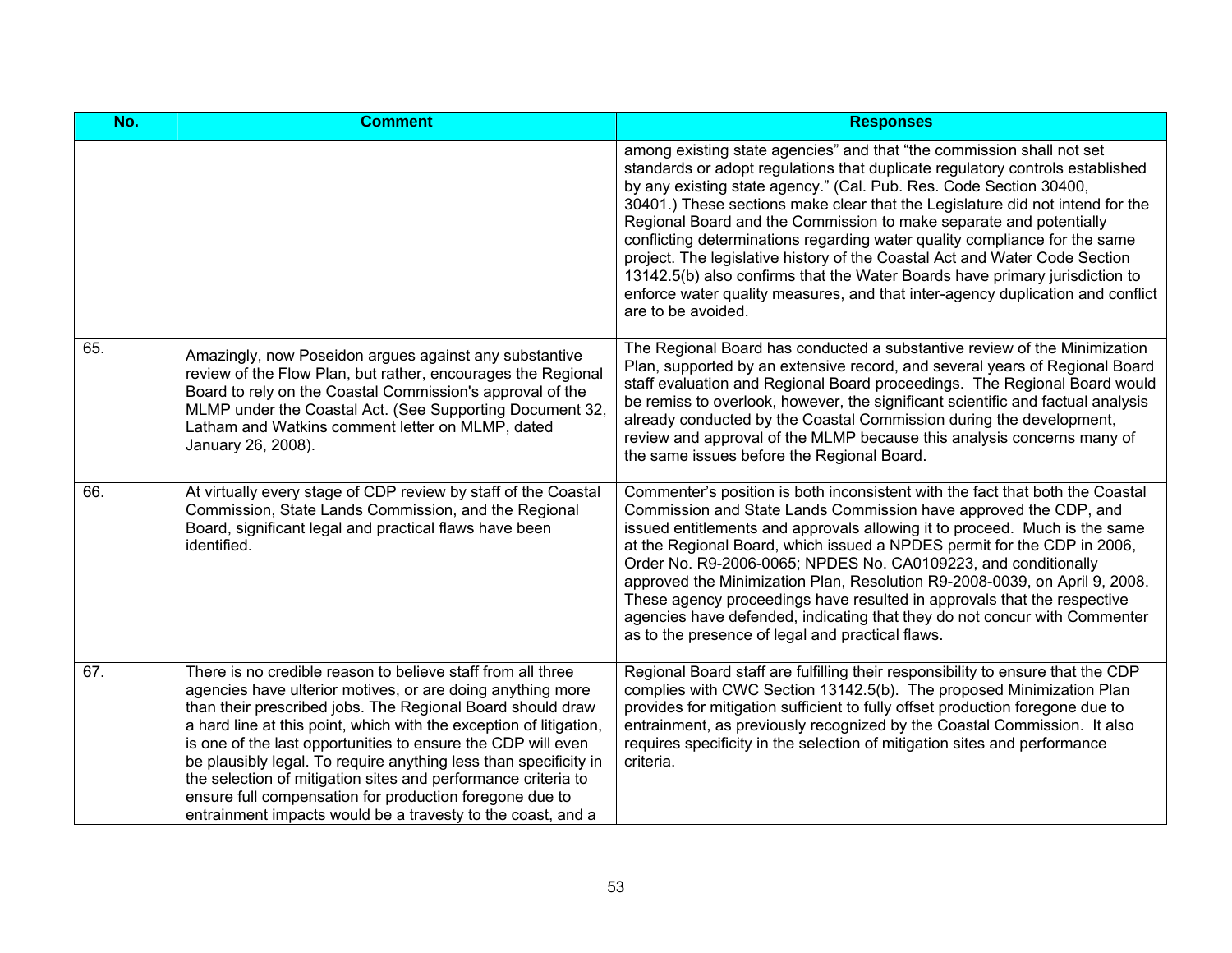| No.               | <b>Comment</b>                                                                                                                                                                                                                                                                                                                                                                                                                                                                                                                                                                                                                                                                                                               | <b>Responses</b>                                                                                                                                                                                                                                                                                                                                                                                                                                                                                                                                                                                                                                                                                                                                       |
|-------------------|------------------------------------------------------------------------------------------------------------------------------------------------------------------------------------------------------------------------------------------------------------------------------------------------------------------------------------------------------------------------------------------------------------------------------------------------------------------------------------------------------------------------------------------------------------------------------------------------------------------------------------------------------------------------------------------------------------------------------|--------------------------------------------------------------------------------------------------------------------------------------------------------------------------------------------------------------------------------------------------------------------------------------------------------------------------------------------------------------------------------------------------------------------------------------------------------------------------------------------------------------------------------------------------------------------------------------------------------------------------------------------------------------------------------------------------------------------------------------------------------|
|                   | blemish on the record of the Regional Board.                                                                                                                                                                                                                                                                                                                                                                                                                                                                                                                                                                                                                                                                                 |                                                                                                                                                                                                                                                                                                                                                                                                                                                                                                                                                                                                                                                                                                                                                        |
|                   | 8. 4/1/2009 letter from Sierra Club, San Diego Chapter                                                                                                                                                                                                                                                                                                                                                                                                                                                                                                                                                                                                                                                                       |                                                                                                                                                                                                                                                                                                                                                                                                                                                                                                                                                                                                                                                                                                                                                        |
| 68.               | Impingement Impacts. The impingement impacts in the past<br>and latest March 9 report focuses on minimizing the<br>approach velocity at the traveling fine screens. These<br>reports fail to address that there is no escape path for the<br>larger marine life that can swim away from the screen except<br>to swim back up the intake tunnel. We are not aware of any<br>reports that monitor the number of mobile marine life that<br>have escaped in this manner.                                                                                                                                                                                                                                                        | The focus of the Minimization Plan is to minimize intake and mortality through<br>application of all four statutory factors (site, design, technology, and<br>mitigation), rather than in the narrow manner implied by Commenter.<br>Commenter provides no evidence that fish that are not impinged are lost<br>through the other means theorized - during passage back up the intake<br>tunnel. If there were such losses, the logical outcome would be that the dead<br>or damaged fish would be carried back towards the screens and collected in<br>the intake surveys. Commenter provides no credible evidence that the<br>impingement surveys somehow under-represent actual fish losses, or that its<br>escape path theory is real or relevant. |
| 69.               | With the Encina Power Station operating with all intake<br>pumps operating the average velocities at left and right<br>tunnels are 10.2 and 2.3 feet/second, respectively. The<br>Poseidon reports cite the average velocities but neglects the<br>fact that the actual velocity profile across the tunnel varies,<br>increasing from the sides to the center. This fact is important<br>as the maximum velocity will be higher than the average<br>depending on several factors such as the configuration and<br>roughness of the channel. Actual flow velocity profiles<br>should be measured.                                                                                                                             | If and when EPS permanently ceases operations, the Discharger's NPDES<br>permit and the State Lands Commission lease require a comprehensive<br>environmental review of the Discharger's use of the intake, at which time the<br>suggested studies might be considered. As reflected in Tentative Order No.<br>R9-2009-0038, additional evaluation of CDP's operations for compliance with<br>CWC Section 13142.5(b) would be necessary if EPS ceases power<br>generation operations and the Discharger proposes, through a new Report of<br>Waste Discharge, to independently operate EPS's seawater intake and<br>outfall for the benefit of the CDP ("stand-alone operation").                                                                      |
| $\overline{70}$ . | It is our understanding that to meet the 304 MGD intake flow<br>when the Encina Power Station is temporarily shut down or<br>for the "stand alone" case, one pump each from Units 4 and<br>5 will be used to provide 316 MGD. We expect that this<br>option would have a higher impingement impact compared to<br>other options that use a combination of pumps from Units 1,<br>2, and 3 plus either one pump for Unit 4 or 5. Using pumps<br>for Units 1, 2, and 3 reduce the travel distances, overall in<br>tunnel velocities and the aquatic losses due to contact with<br>the tunnel walls as compared to the option using only the<br>Unit 4 and 5 pumps that has the highest tunnel velocity and<br>travel distance. | See Response Nos. 34(c) and 36(b), above.                                                                                                                                                                                                                                                                                                                                                                                                                                                                                                                                                                                                                                                                                                              |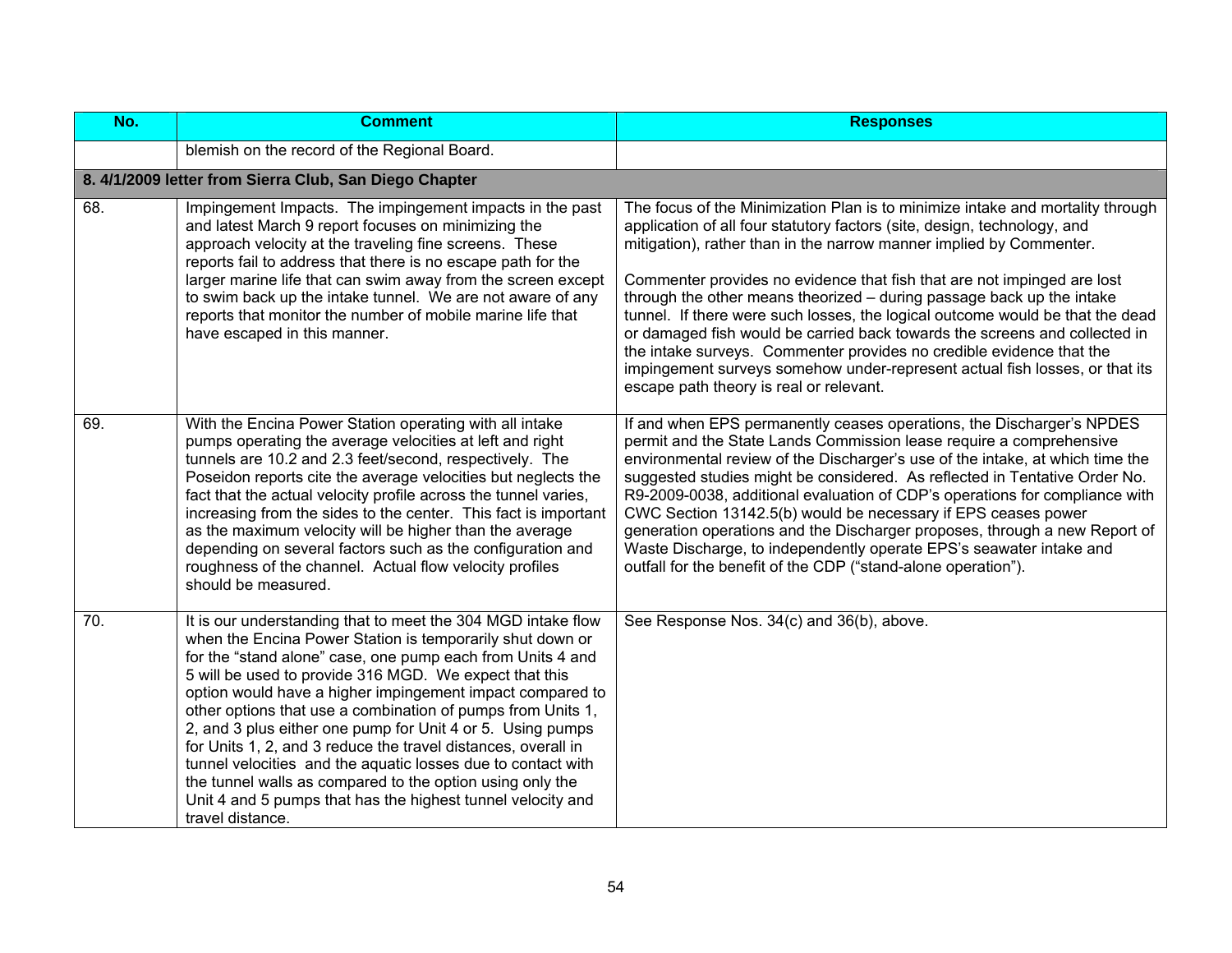| No. | <b>Comment</b>                                                                                                                                                                                                                                                                                                                                                                                                                                       | <b>Responses</b>                                                                                                                                                                                                                                                                                                                                                                                                                                                                                                                                                                                                                                                                                                                                                                                                                                                        |
|-----|------------------------------------------------------------------------------------------------------------------------------------------------------------------------------------------------------------------------------------------------------------------------------------------------------------------------------------------------------------------------------------------------------------------------------------------------------|-------------------------------------------------------------------------------------------------------------------------------------------------------------------------------------------------------------------------------------------------------------------------------------------------------------------------------------------------------------------------------------------------------------------------------------------------------------------------------------------------------------------------------------------------------------------------------------------------------------------------------------------------------------------------------------------------------------------------------------------------------------------------------------------------------------------------------------------------------------------------|
|     |                                                                                                                                                                                                                                                                                                                                                                                                                                                      |                                                                                                                                                                                                                                                                                                                                                                                                                                                                                                                                                                                                                                                                                                                                                                                                                                                                         |
| 71. | a. Estimating Flow Proportioned Impingement. A concern<br>that has received a good deal of attention is to explain why<br>there was an exceptional increase in impingement data for<br>two sample weeks; the 30th week, January 12-13, 2005 and<br>February 23-24.<br>b. Reference 5 treats these at "outliers" and does not provide<br>a plausible reason.                                                                                          | (a) The comment accurately describes as exceptional the relatively higher<br>impingement recorded during these two sampling events versus the other<br>fifty sampling events. There is no cause and effect, definitive explanation for<br>these two events. It is known, however, that these events were preceded by<br>unusually high rainfall-runoff conditions that are not expected to repeat on an<br>annual basis. See Response No. 93(II)(c).<br>(b) See Response No. 93(l).                                                                                                                                                                                                                                                                                                                                                                                     |
|     | c. There is no discussion of the number of fishes in the<br>source water beyond the small number of freshwater fish that<br>were impinged due to immigration.                                                                                                                                                                                                                                                                                        | (c) The comment speculates that the freshwater fish collected during the<br>outlier surveys may have migrated to the intake. The comment offers no<br>scientific basis or any evidence to support its migration theory. If such<br>migration does explain the presence of freshwater fish on the outlier days,<br>that does not make the samples any less outliers. The immigration might co-<br>occur with the record rainfall-runoff events, resulting in rare impingement of<br>freshwater fish.                                                                                                                                                                                                                                                                                                                                                                     |
| 72. | The migration and spawning characteristics of the aquatic life<br>in the Lagoon should be evaluated to determine the source<br>numbers aquatic life over a sufficient time. Estimating the<br>impingement just on the 52 week sample is not sufficient.<br>We do not believe that the analysis presented in the footnote<br>5 is adequate.                                                                                                           | To the extent that Commenter suggests that the IM&E Study was in any way<br>deficient, see Response No. 10(c). Further, the 1979-1980 study of<br>impingement and entrainment at the EPS intake has been added to the<br>record. Average impingement during that earlier study was 2.46 kg/day.<br>When flow-adjusted to 304 MGD, it is 1.2 kg/day. These earlier data are<br>consistent with the 2004-2005 study results and support the representative<br>and sufficient nature of the 2004-2005 results. The 1979-1980 study found a<br>direct and significant relationship between flow and impingement at the EPS<br>intake, once again supporting the sufficient nature of the 2004-2005 study<br>which consisted of principally flow-related events. Commenter offers no<br>evidence that supports its assertion that the 2004-2005 sampling is<br>insufficient. |
| 73. | Heat treatment replacement. This item remains to be<br>addressed in a new WDR for the "stand alone" seawater<br>desalination plant, the use of $\frac{1}{2}$ inch diameter plastic balls to<br>scrub the intake and discharge tunnels, open channels and<br>pumps. The proponents claim that this new treatment would<br>eliminate the heat treatment kills not cause harm to the<br>aquatic life. If the energy in the plastic balls is adequate to | The Regional Board agrees that alternatives to heat treatment, such as the<br>potential use of scrubbing ball technology, are related to an analysis of stand-<br>alone operations, which is not before the Regional Board at this time. See<br>also Response No. 7.                                                                                                                                                                                                                                                                                                                                                                                                                                                                                                                                                                                                    |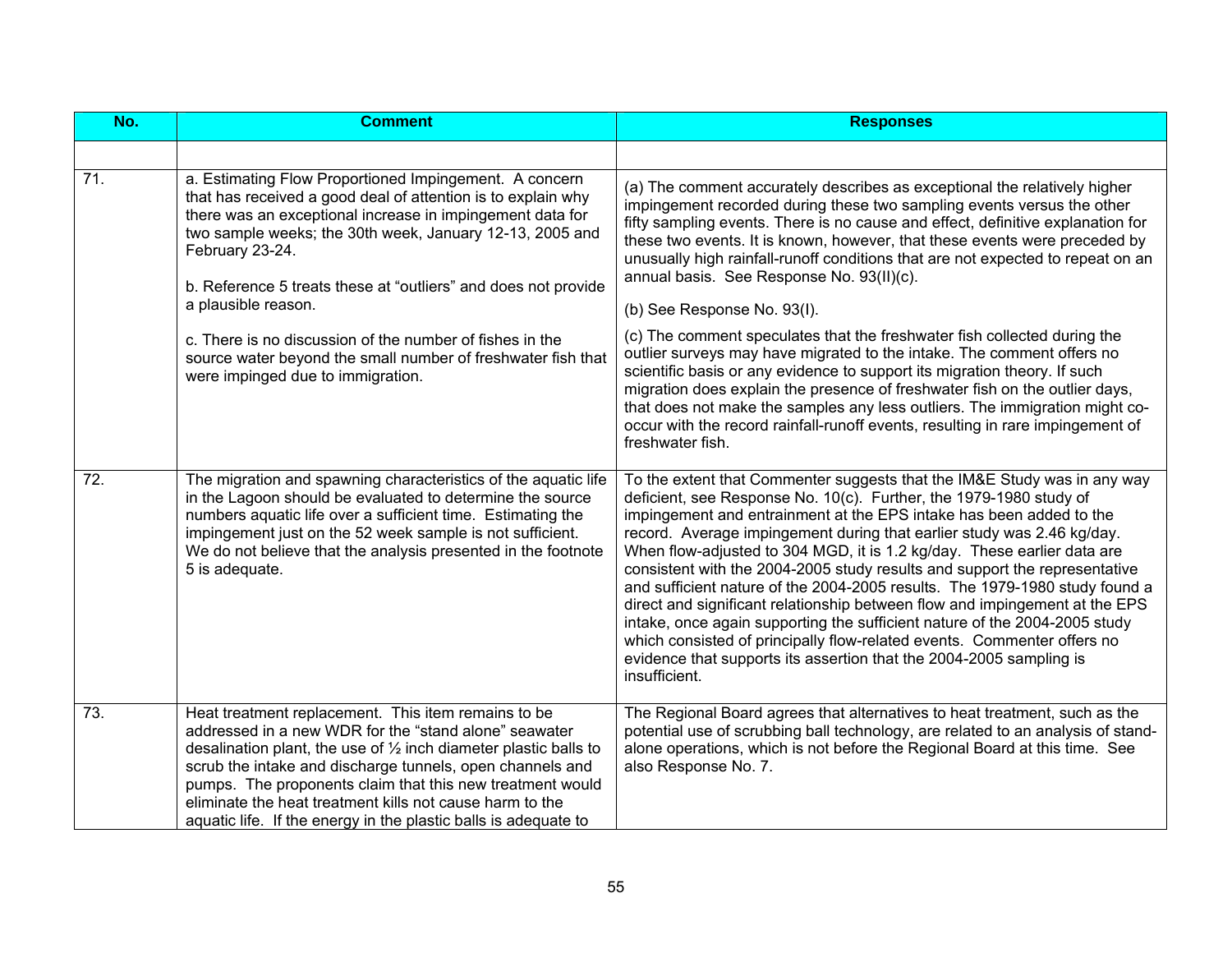| No. | <b>Comment</b>                                                                                                                                                                                                                                                                                                                                                                                                     | <b>Responses</b>                                                                                                                                                                                                                                                                                                                                                                                                                             |
|-----|--------------------------------------------------------------------------------------------------------------------------------------------------------------------------------------------------------------------------------------------------------------------------------------------------------------------------------------------------------------------------------------------------------------------|----------------------------------------------------------------------------------------------------------------------------------------------------------------------------------------------------------------------------------------------------------------------------------------------------------------------------------------------------------------------------------------------------------------------------------------------|
|     | remove the bio-fouling in water passageways, it does not<br>seem logical that they would not be fatal to aquatic life as<br>well.                                                                                                                                                                                                                                                                                  |                                                                                                                                                                                                                                                                                                                                                                                                                                              |
|     | 9. 4/01/2009 e-mail Communication to the RWQCB from Marco Gonzalez                                                                                                                                                                                                                                                                                                                                                 |                                                                                                                                                                                                                                                                                                                                                                                                                                              |
| 74. | On or about March 9, 2009 you issued a notice of public<br>hearing for the above referenced item. Therein was<br>contemplated submission of comments on available<br>documents by 5:00 pm today. As you are surely aware, a<br>significant amount of new material has been added since<br>posting of the notice.                                                                                                   | Commenter is correct in that the Regional Board issued a notice of public<br>hearing for the CDP, requesting submission of written comments by 5:00<br>p.m. on April 1, 2009 and that new material was added to the Regional<br>Board's website since the posting of the notice. The notice indicated that the<br>comment period would remain open through April 8, 2009, and substantial<br>public comment was received up until that date. |
| 75. | Given the volume of documents, as well as the timing of<br>availability to the public, we do not believe sufficient time has<br>been afforded to review and provide meaningful comments<br>within the originally prescribed timeframe. As such, please<br>accept this correspondence as notice that we shall be<br>submitting written comments up to, and possibly at, the<br>Regional Board hearing on April 8th. | Comment noted. See Response No. 74.                                                                                                                                                                                                                                                                                                                                                                                                          |
| 76. | Given that the matter is in litigation, and the project need not<br>be approved at the April 8 <sup>th</sup> hearing to remain on schedule,<br>there is no credible legal rationale for requiring strict<br>adherence to the artificial deadline of today at 5:00 pm.                                                                                                                                              | The Regional Board is not processing the CDP in order to keep it on<br>schedule. Staff is proceeding as directed by the Regional Board and in<br>accordance with CWC Section 13142.5(b) and the applicable procedural<br>requirements of the NPDES permit program. The pending litigation is<br>irrelevant to this administrative proceeding. Public comment was received<br>and accepted through April 8, 2009.                             |
|     | 10. 4/03/2009 letter from Robert Mclean to the RWQCB                                                                                                                                                                                                                                                                                                                                                               |                                                                                                                                                                                                                                                                                                                                                                                                                                              |
| 77. | The current permit would allow the intake and mortality of<br>more marine life than is currently being destroyed by the<br>Encina Power Station's once-through cooling (OTC) system.                                                                                                                                                                                                                               | The comment is mistaken. The Minimization Plan proposes to avoid and/or<br>offset fully the impingement and entrainment from 304 MGD of intake flow.<br>That impingement and entrainment is not being avoided or compensated for<br>today, under existing intake operations. The CDP will minimize intake and<br>mortality relative to its current operations.                                                                               |
| 78. | The current design capacity of the Poseidon-Carlsbad<br>desalination facility would facilitate the continued intake and<br>mortality of marine life beyond the date when the Encina                                                                                                                                                                                                                                | The proposed Minimization Plan avoids and/or compensates for intake and<br>mortality of the CDP when operating in co-location mode. Commenter offers<br>no evidence in support of the conclusion that the Discharger would not be                                                                                                                                                                                                            |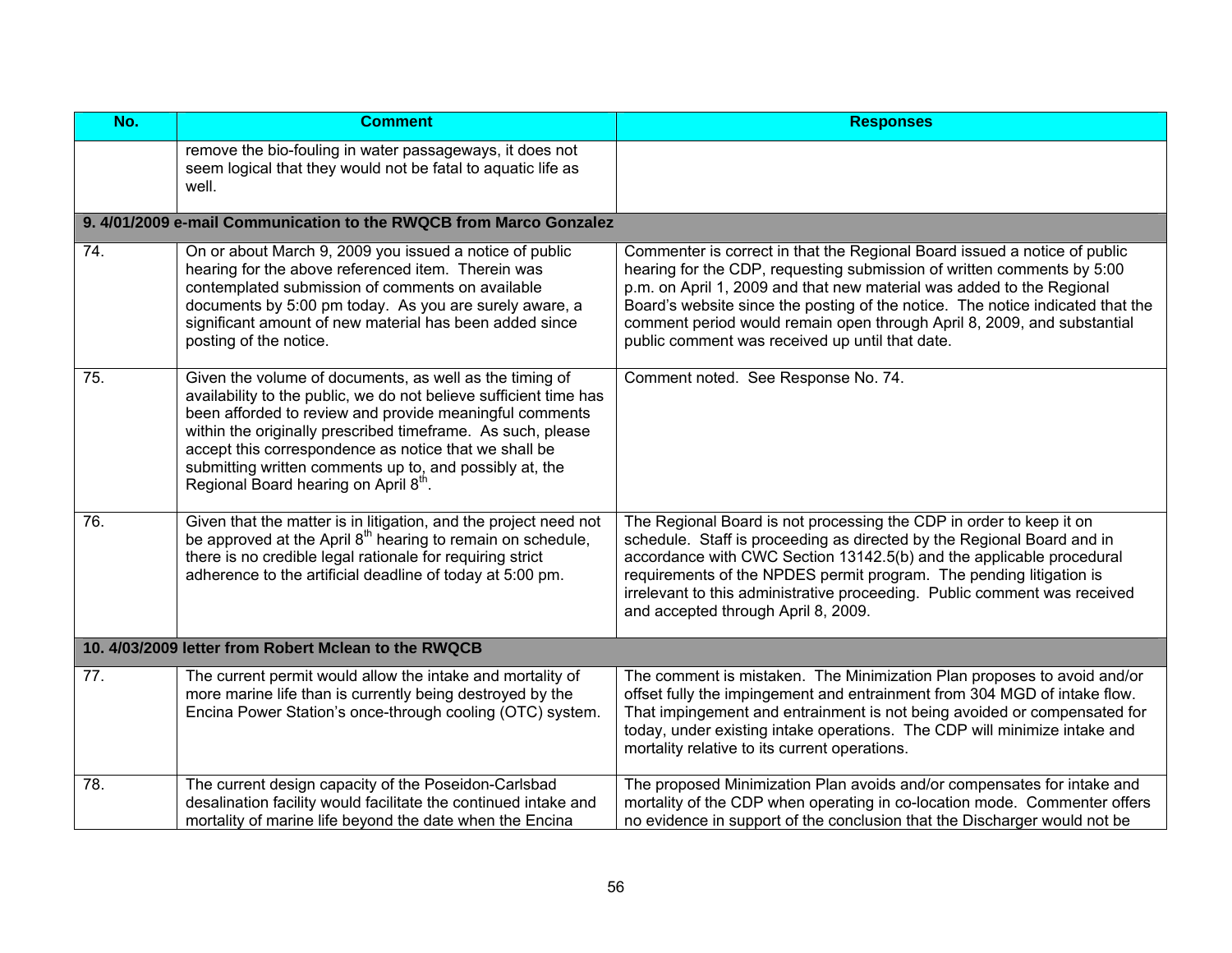| No. | <b>Comment</b>                                                                                                                                                                                                                                                                                                                                                                                                     | <b>Responses</b>                                                                                                                                                                                                                                                                                                                                                                                                                                                                                                                                                                                                                                                                                                                                                                                                                                                                                                                                                                                                                                                                                                                                                                                                                                                                                                                                                                                                                                                |
|-----|--------------------------------------------------------------------------------------------------------------------------------------------------------------------------------------------------------------------------------------------------------------------------------------------------------------------------------------------------------------------------------------------------------------------|-----------------------------------------------------------------------------------------------------------------------------------------------------------------------------------------------------------------------------------------------------------------------------------------------------------------------------------------------------------------------------------------------------------------------------------------------------------------------------------------------------------------------------------------------------------------------------------------------------------------------------------------------------------------------------------------------------------------------------------------------------------------------------------------------------------------------------------------------------------------------------------------------------------------------------------------------------------------------------------------------------------------------------------------------------------------------------------------------------------------------------------------------------------------------------------------------------------------------------------------------------------------------------------------------------------------------------------------------------------------------------------------------------------------------------------------------------------------|
|     | Power Station either upgrades its generators and abandons<br>the OTC system, or ceases operation.                                                                                                                                                                                                                                                                                                                  | able to continue to meet the CWC Section 13142.5(b) standard when and if it<br>operates in stand-alone mode, independent of an EPS. In the event the EPS<br>ceases operations and the CDP operates in stand-alone mode, the Regional<br>Board will conduct additional review pursuant to CWC Section 13142.5(b) to<br>ensure the continued minimization of the intake and mortality of all forms of<br>marine life.                                                                                                                                                                                                                                                                                                                                                                                                                                                                                                                                                                                                                                                                                                                                                                                                                                                                                                                                                                                                                                             |
| 79. | The current permit conditions rely on unproven and, as yet<br>undefined, plans to restore marine life in contradiction of the<br>clear language in California's Porter-Cologne Act to minimize<br>marine life intake and mortality in the first place. Sub-seafloor<br>intake systems are a proven alternative to minimize marine<br>life intake and mortality currently attributable to open<br>seawater intakes. | As explained in Response No. 10a, the Minimization Plan is a specific plan<br>including a mitigation component that explicitly is authorized by CWC<br>Section 13142.5(b). The mitigation component uses proven approaches,<br>incorporating the approach for the successful San Dieguito wetlands<br>restoration project, being undertaken by Southern California Edison ("SCE").<br>See also Response Nos. 105, 241, and 292.<br>As detailed in the Minimization Plan and discussed in Response No. 42c,<br>sub-seafloor intake systems are not feasible for the CDP.                                                                                                                                                                                                                                                                                                                                                                                                                                                                                                                                                                                                                                                                                                                                                                                                                                                                                         |
| 80. | The Poseidon-Carlsbad intake permit should set the highest<br>standard for enforcement of California's laws to restore and<br>protect marine life mortality. This is just the first of many<br>potential desalination proposals coast-wide.                                                                                                                                                                        | By undertaking an extensive permitting and approval process, the Regional<br>Board has ensured that the CDP complies with all applicable water quality<br>laws and regulations within its jurisdiction to enforce. In particular, the<br>Regional Board has required the Discharger to develop the Minimization Plan<br>in order to ensure compliance with CWC Section 13142.5(b). Under the<br>terms of the Minimization Plan, the Discharger will use the best available site,<br>design, technology, and mitigation measures feasible to minimize the intake<br>and mortality of marine life.<br>The MLMP provides for full offset of entrainment and impingement for annual<br>daily flows of up to 304 MGD drawn directly from Agua Hedionda Lagoon,<br>even though the Discharger is expected to receive source water from EPS's<br>cooling water discharge. The performance standards of the MLMP are<br>stringent and rigorous, requiring that the restored wetlands support multiple<br>and varied biological populations, including vascular plants and algae, fish,<br>macrobenthic invertebrates, birds, and food chain support that are 95 percent<br>similar to the same populations at up to four reference wetlands. The<br>performance standards require the habitat areas in the restored wetlands not<br>to vary by more than 10% from the areas indicated in the Restoration Plan.<br>This approach was approved by the Coastal Commission. |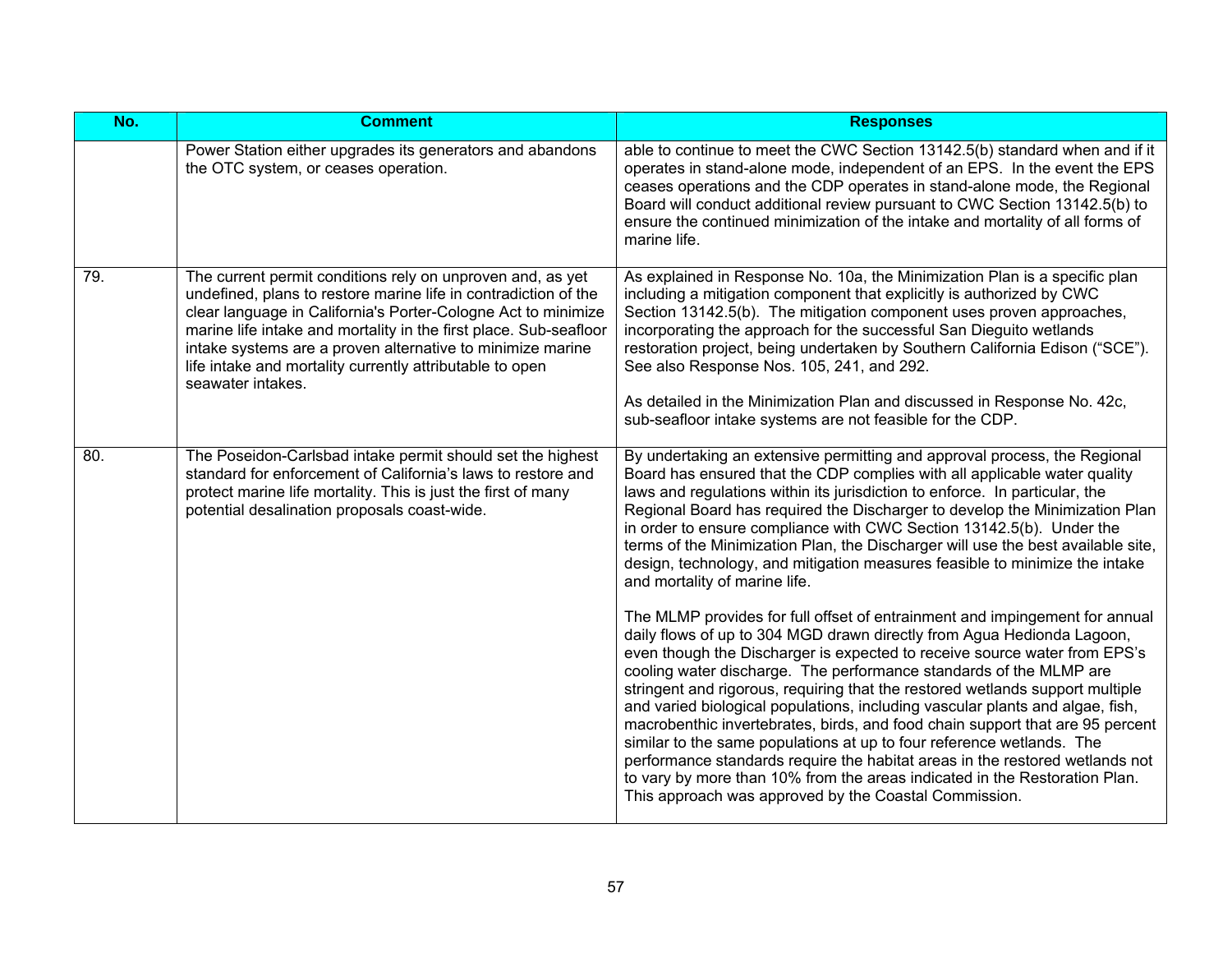| No. | <b>Comment</b>                                                                                                                                                                                                                                                                    | <b>Responses</b>                                                                                                                                                                                                                                                                                                                                                                                                                                                                                                                                                                                                                                                                                                                                                                                                                                                                                                                                                                                                                                                                                                                                                                                                                                                                                                  |
|-----|-----------------------------------------------------------------------------------------------------------------------------------------------------------------------------------------------------------------------------------------------------------------------------------|-------------------------------------------------------------------------------------------------------------------------------------------------------------------------------------------------------------------------------------------------------------------------------------------------------------------------------------------------------------------------------------------------------------------------------------------------------------------------------------------------------------------------------------------------------------------------------------------------------------------------------------------------------------------------------------------------------------------------------------------------------------------------------------------------------------------------------------------------------------------------------------------------------------------------------------------------------------------------------------------------------------------------------------------------------------------------------------------------------------------------------------------------------------------------------------------------------------------------------------------------------------------------------------------------------------------|
|     |                                                                                                                                                                                                                                                                                   | The Regional Board and the Coastal Commission are authorized to<br>determine project success or failure, based on the MLMP's rigorous<br>performance standards, and to require any necessary measures to ensure<br>continued compliance with CWC Section 13142.5(b). Moreover, the<br>Regional Board has added an additional condition requiring that the<br>mitigation site produce at least 1715.5 kg of available fish biomass per year<br>as defined in Order No. R9-2009-0038.                                                                                                                                                                                                                                                                                                                                                                                                                                                                                                                                                                                                                                                                                                                                                                                                                               |
| 81. | The State Water Resources Control Board and San Diego<br>Regional Board should send a clear message to future<br>project proponents that ocean desalination facilities should<br>be designed to accommodate technology that minimizes the<br>intake and mortality of marine life. | The Regional Board agrees that all facilities subject to CWC Section<br>13142.5(b), including desalination facilities, must use the best available site,<br>design, technology, and mitigation measures feasible to minimize the intake<br>and mortality of all forms of marine life, as required by CWC<br>Section 13142.5(b). Insofar as Commenter is addressing the CDP's<br>technology measures, please see Response No. 154.                                                                                                                                                                                                                                                                                                                                                                                                                                                                                                                                                                                                                                                                                                                                                                                                                                                                                 |
| 82. | Designing massive ocean desalination facilities and then<br>"shoehorning" in sub-standard intake systems is not sound<br>public policy.                                                                                                                                           | Commenter does not specify why the EPS intake structure is sub-standard<br>for the CDP. Use of the intake enables the beneficial reuse of the EPS's<br>discharge water. Had a new open-water intake been proposed for the CDP,<br>the design would have specified a lower intake system capacity.<br>There is<br>an environmental benefit to operating an intake structure at flows<br>substantially below design capacity, as the CDP proposes to do (304 MGD<br>compared with an average intake capacity of 632.6 MGD). This results in<br>relatively lower velocities than if an intake that matched the CDP's feedstock<br>needs had been constructed. Lower velocities result in relatively lower<br>impingement, all other factors being equal.<br>Taking advantage of existing infrastructure also has environmental benefits,<br>including avoidance of construction and post-construction impacts, such as<br>those known to be associated with several of the intrusive intake alternatives.<br>The Regional Board does not agree that the EPS intake is sub-standard for<br>purposes of the CDP. The Tentative Order proposes to find that co-location<br>at the EPS site is the best available site for the CDP. See Response Nos.<br>36(c) and 42(c) for a discussion of alternative intake systems. |
| 83. | We are not opposed to ocean desalination. However, we<br>oppose the current permit language as it does not meet the<br>clear standards of California's law to protect our precious<br>marine life.                                                                                | Commenter does not identify any specific permit language with which he<br>takes issue, any specific California law not satisfied, or how the permit<br>language fails to meet any standard in such law. To the extent Commenter is<br>referring to CWC Section 13142.5(b), Commenter is incorrect that the legal                                                                                                                                                                                                                                                                                                                                                                                                                                                                                                                                                                                                                                                                                                                                                                                                                                                                                                                                                                                                  |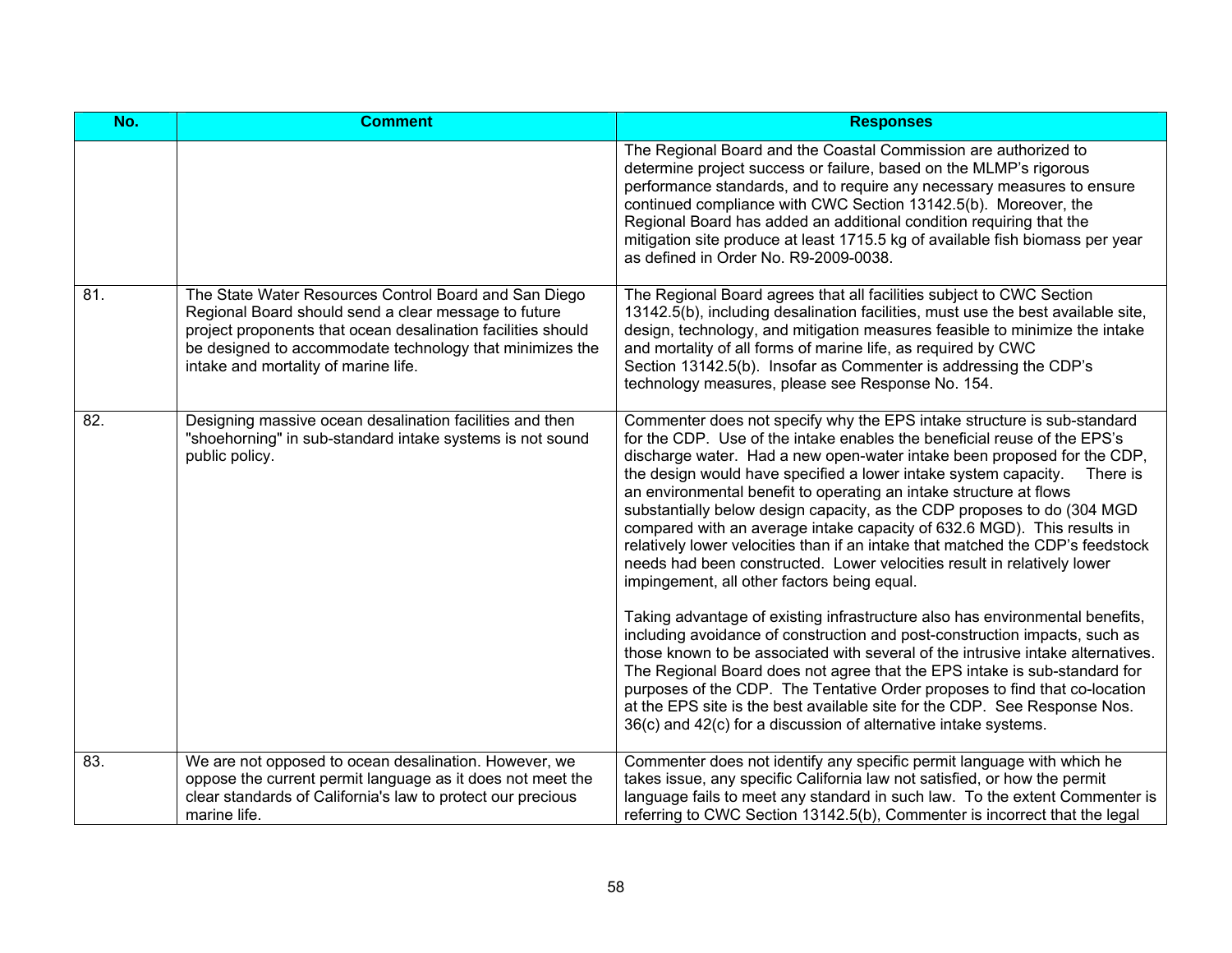| No. | <b>Comment</b>                                                                                                                                                                                                                                                                                                                                                                                                                                                                                                                                                                                                              | <b>Responses</b>                                                                                                                                                                                                                                                                                                                                                                                                                                                                                                                                                                                                                                                                                                                                                                                                                                                                                                                                                                                                                                                                                                                                                                                                                                                                                                                                                                                                                                                                                                                                                                                                                                                                                                                                                                                                                                                                                                                                                                                                                                                                                         |
|-----|-----------------------------------------------------------------------------------------------------------------------------------------------------------------------------------------------------------------------------------------------------------------------------------------------------------------------------------------------------------------------------------------------------------------------------------------------------------------------------------------------------------------------------------------------------------------------------------------------------------------------------|----------------------------------------------------------------------------------------------------------------------------------------------------------------------------------------------------------------------------------------------------------------------------------------------------------------------------------------------------------------------------------------------------------------------------------------------------------------------------------------------------------------------------------------------------------------------------------------------------------------------------------------------------------------------------------------------------------------------------------------------------------------------------------------------------------------------------------------------------------------------------------------------------------------------------------------------------------------------------------------------------------------------------------------------------------------------------------------------------------------------------------------------------------------------------------------------------------------------------------------------------------------------------------------------------------------------------------------------------------------------------------------------------------------------------------------------------------------------------------------------------------------------------------------------------------------------------------------------------------------------------------------------------------------------------------------------------------------------------------------------------------------------------------------------------------------------------------------------------------------------------------------------------------------------------------------------------------------------------------------------------------------------------------------------------------------------------------------------------------|
|     |                                                                                                                                                                                                                                                                                                                                                                                                                                                                                                                                                                                                                             | standard has not been met. The Regional Board has specifically evaluated<br>the Minimization Plan to ensure the CDP's compliance with CWC Section<br>13142.5(b). The Minimization Plan provides for the use of the best available<br>site, design, technology, and mitigation measures feasible to minimize the<br>intake and mortality of marine life.                                                                                                                                                                                                                                                                                                                                                                                                                                                                                                                                                                                                                                                                                                                                                                                                                                                                                                                                                                                                                                                                                                                                                                                                                                                                                                                                                                                                                                                                                                                                                                                                                                                                                                                                                  |
| 84. | We strongly urge you to either:<br>1) Deny the current proposal and insist on a facility capacity<br>design, location and intake technology that minimizes marine<br>life mortality in the first place (e.g., sub-seafloor intakes); OR<br>2) Limit the interim operation of the CDP to only the water<br>being withdrawn by the Encina Power Station, AND<br>- Insert a provision to automatically re-open the permit when<br>the current cooling water intake is abandoned or consistently<br>falls below the required 304 mgd - with specific language to<br>guarantee the construction and use of sub-seafloor intakes. | The comment is mistaken. The Minimization Plan demonstrates that sub-<br>seafloor intakes are not feasible, as discussed in Response Nos. 36c and<br>42c. It would not be appropriate to require the Discharger to guarantee the<br>construction and use of infeasible, sub-seafloor intakes.<br>The Minimization Plan proposes site, design and intake approaches that<br>minimize marine life mortality to the extent such approaches are available<br>and feasible. Other than sub-seafloor intakes, which are not feasible (see<br>above), the comment identifies no specific design, location and intake<br>technology that is available and feasible that is not already in the<br>Minimization Plan.<br>The Minimization Plan and related materials demonstrate that intake and<br>mortality will be minimized even when the EPS is not withdrawing water for<br>power plant use. Thus, there is no basis in law or fact to limit operation of the<br>CDP to only water being withdrawn by EPS for power plant use. Such an<br>approach likely would subject the end users of the CDP water to an<br>intermittent and unpredictable supply of water, which may be less than the<br>supplies under contract. Such an imposition would frustrate project<br>objectives without any corresponding water quality benefit.<br>The Discharger is required to submit a Report of Waste Discharge if/when<br>the EPS permanently ceases operations. See Response No. 7.<br>It is not necessary or legally required to add a provision to re-open the permit<br>when cooling water intake consistently falls below 304 MGD. The<br>Minimization Plan minimizes intake and mortality even where the cooling<br>water flow is zero MGD. The Coastal Commission did not impose such any<br>such condition. The rational basis for re-reviewing the CDP is triggered by<br>the discontinuation of the use of the intakes as part of power generation.<br>Under that scenario, the Discharger may have access to the intake structures<br>which it does not presently possess. If it secures such access, other |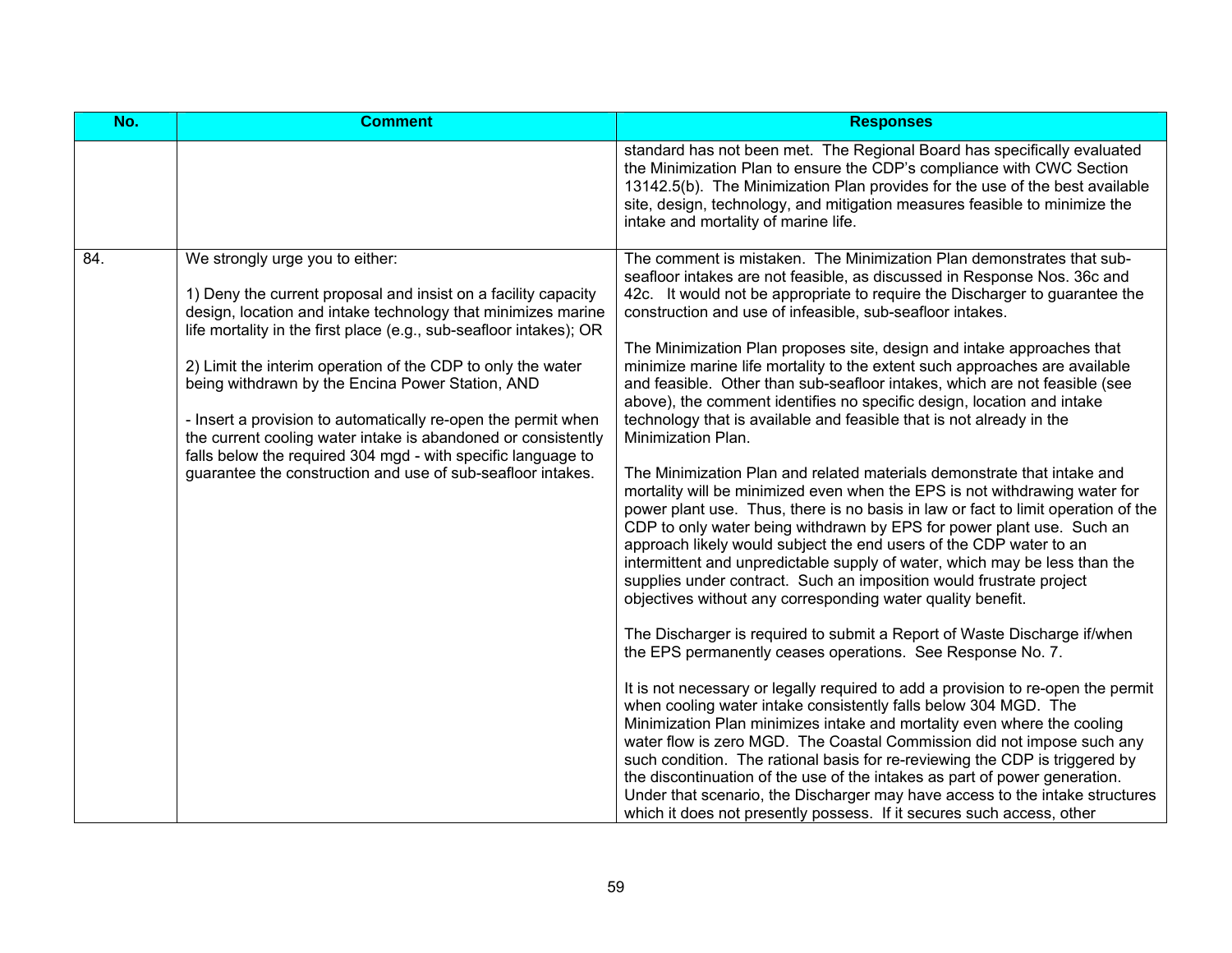| No. | <b>Comment</b>                                                                                                                                                                                                                                                                                           | <b>Responses</b>                                                                                                                                                                                                                                                                                                                                                                                                                                                                                                                                                                                                                                                                                                                                                                                                                                                                                                                                                                                                                                                                                                                                                                                                                                                                                                                                                                                                                                                                                                                                                                                                          |
|-----|----------------------------------------------------------------------------------------------------------------------------------------------------------------------------------------------------------------------------------------------------------------------------------------------------------|---------------------------------------------------------------------------------------------------------------------------------------------------------------------------------------------------------------------------------------------------------------------------------------------------------------------------------------------------------------------------------------------------------------------------------------------------------------------------------------------------------------------------------------------------------------------------------------------------------------------------------------------------------------------------------------------------------------------------------------------------------------------------------------------------------------------------------------------------------------------------------------------------------------------------------------------------------------------------------------------------------------------------------------------------------------------------------------------------------------------------------------------------------------------------------------------------------------------------------------------------------------------------------------------------------------------------------------------------------------------------------------------------------------------------------------------------------------------------------------------------------------------------------------------------------------------------------------------------------------------------|
|     |                                                                                                                                                                                                                                                                                                          | technologies to minimize intake and mortality may become feasible and<br>available. Such access is not possible until the use of the intakes for power<br>generation purposes ceases. The Tentative Order addresses this potential<br>scenario.                                                                                                                                                                                                                                                                                                                                                                                                                                                                                                                                                                                                                                                                                                                                                                                                                                                                                                                                                                                                                                                                                                                                                                                                                                                                                                                                                                           |
|     |                                                                                                                                                                                                                                                                                                          | Furthermore, the NPDES permit, Order No. R9-2006-0065, addresses this<br>scenario and already contains extensive, non-standard re-opener provisions.                                                                                                                                                                                                                                                                                                                                                                                                                                                                                                                                                                                                                                                                                                                                                                                                                                                                                                                                                                                                                                                                                                                                                                                                                                                                                                                                                                                                                                                                      |
|     | 11. 4/03/2009 letter from Stop the Unnecessary Destruction of Marine Life                                                                                                                                                                                                                                |                                                                                                                                                                                                                                                                                                                                                                                                                                                                                                                                                                                                                                                                                                                                                                                                                                                                                                                                                                                                                                                                                                                                                                                                                                                                                                                                                                                                                                                                                                                                                                                                                           |
| 85. | to comments 77-84.                                                                                                                                                                                                                                                                                       | This letter is the same as the letter submitted by Robert Mclean, above. For Responses to the comments in this letter, please see responses                                                                                                                                                                                                                                                                                                                                                                                                                                                                                                                                                                                                                                                                                                                                                                                                                                                                                                                                                                                                                                                                                                                                                                                                                                                                                                                                                                                                                                                                               |
|     | 12. 4/03/2009 E-mail Communication to the RWQCB from Marco Gonzalez                                                                                                                                                                                                                                      |                                                                                                                                                                                                                                                                                                                                                                                                                                                                                                                                                                                                                                                                                                                                                                                                                                                                                                                                                                                                                                                                                                                                                                                                                                                                                                                                                                                                                                                                                                                                                                                                                           |
| 86. | The Staff Report mentions a data discrepancy with regard to<br>flows reported from EPS during the sampling period. (Staff<br>Report, 15 fn. 31). EPS monitoring reports also show flows<br>consistently lower for the data set compared to the Tenera<br>flow data. (Personal communication with staff). | The comment incorrectly states that the March 27, 2009 mentions a "data"<br>discrepancy." At p. 15, staff noted that the "2004-05 flow data indicates that<br>the January 12 survey may have been associated with a unique operational<br>circumstance, i.e., the survey was preceded by four days for which intake<br>pump records are not available, the only such week during the year." The<br>sentence cites to a footnote, which reads: "The 2004-05 intake flow data<br>(submitted March 5, 2009) indicate that, in the week prior to the January 12,<br>2005 survey, there are four days recorded as zero intake (1/7/05 through<br>1/10/05), and two days of low intake flow (1/6/05 and 1/11/05). EPS<br>monitoring reports show discharges of between 580 MGD to 660 MGD on<br>those days so presumably there was intake. On March 25, 2009, staff<br>requested clarification and was informed that days assigned values of 0 MGD<br>intake are days for which flow data from the plant were not available." Thus,<br>the comment incorrectly equates an absence of data with a "data<br>discrepancy." It should be noted that the two sets of data produced here -<br>the 2004-05 intake flow data and the EPS discharge reports – were produced<br>pursuant to different regulatory requirements, which may account for<br>differences, if any. The comment provides no factual basis from which to<br>presume that the discharges as reported in the EPS monitoring reports were<br>actually less than the intake flows recorded in the 2004-05 flow data, or that<br>any such differences were meaningful. |
| 87. | Both data sets should be made publicly available, and<br>re-evaluated. If impingement rates are calculated as<br>mass/volume, the data set will be skewed in Poseidon's favor                                                                                                                            | EPS's 2004-2005 daily intake flow was submitted by Discharger on March 5,<br>2009 and is publicly available on the Regional Board's website at<br>http://www.swrcb.ca.gov/rwqcb9/press room/announcements/carlsbad desal                                                                                                                                                                                                                                                                                                                                                                                                                                                                                                                                                                                                                                                                                                                                                                                                                                                                                                                                                                                                                                                                                                                                                                                                                                                                                                                                                                                                  |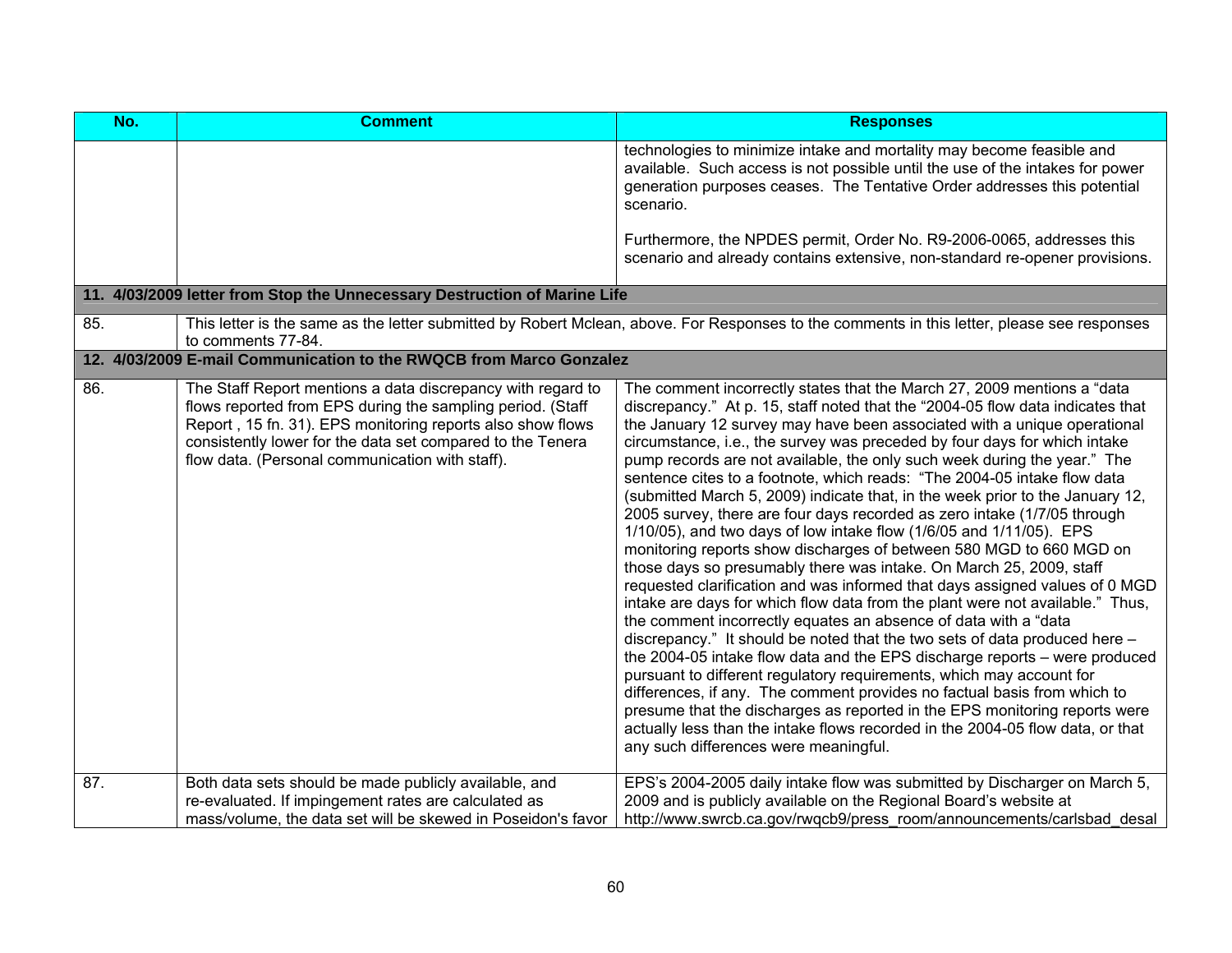| No. | <b>Comment</b>                                                                                                                                                                                                                                                                                                                                                                                                                                                                                                                                                                                                                                                           | <b>Responses</b>                                                                                                                                                                                                                                                                                                                                                          |
|-----|--------------------------------------------------------------------------------------------------------------------------------------------------------------------------------------------------------------------------------------------------------------------------------------------------------------------------------------------------------------------------------------------------------------------------------------------------------------------------------------------------------------------------------------------------------------------------------------------------------------------------------------------------------------------------|---------------------------------------------------------------------------------------------------------------------------------------------------------------------------------------------------------------------------------------------------------------------------------------------------------------------------------------------------------------------------|
|     | when flow rates are over-estimated.                                                                                                                                                                                                                                                                                                                                                                                                                                                                                                                                                                                                                                      | ination/updates 4 06 09/EPS%202004-2005%20Flow%20Data.pdf.<br>EPS's discharge monitoring reports may be requested through a Public<br>Records Act Request. They are not relevant to assessing the CDP's<br>projected impingement.<br>The comment's speculation that flow rates are over-estimated is without a<br>factual basis.                                          |
| 88. | Poseidon's assertion that .5 feet/second (fps) velocity at inlet<br>screens will reduce impingement to insignificant levels is<br>unsupported.                                                                                                                                                                                                                                                                                                                                                                                                                                                                                                                           | See Response No. 9 for support for the determination that reducing intake<br>flow velocities can reduce impingement.                                                                                                                                                                                                                                                      |
| 89. | We concur with Staff's determination that most impingement<br>intake and mortality occurs at the bar rack rather than on the<br>rotating screens. (Staff Report 8).                                                                                                                                                                                                                                                                                                                                                                                                                                                                                                      | The comment is mistaken that Regional Board staff determined that most<br>impingement intake and mortality occurs at the bar rack rather than on the<br>rotating screens. In fact, most impingement occurs at the rotating screens -<br>not the bar rack. See Staff Report at 8 (March 27, 2009).                                                                         |
| 90. | Further, installation of VFDs on CDP intake pumps to<br>reduce total intake flow for the desalination facility will only<br>reduce intake flow for up to 104 MGD, as 200 MGD (dilution<br>seawater) never flows to the desalination plant. Any<br>reduction of impingement through use of VFDs (which is<br>unvalidated) is therefore only attributable to that portion of<br>flows going directly to the CDP. (Staff Report, 10). As<br>Poseidon does not currently "take credit" for VFDs, or<br>propose to use any design or technology measures to<br>reduce impingement, we offer this position to rebut any<br>future attempts to "take credit" for such measures. | The comment correctly acknowledges that the CDP only requires direct<br>intake flows to the CDP of up to 104 MGD. To the extent the Commenter<br>may be contesting that the use of VFDs on the CDP intake pumps will result<br>in a reduction in impingement, the Regional Board disagrees.                                                                               |
| 91. | Further, because Poseidon fails to quantify the reduction in<br>impingement resulting from any such technological<br>"improvements," characterization as such is unwarranted.                                                                                                                                                                                                                                                                                                                                                                                                                                                                                            | It was not feasible to quantify any such reduction. The absence of<br>quantification, however, does not diminish the force of the qualitative<br>assessment, or the reasonable expectation of a reduction from this practice.<br>The Discharger is not claiming credit for any such reduction, and has not<br>proposed to reduce the mitigation obligation on this basis. |
| 92. | (a) Poseidon's individual sampling impingement rates are<br>calculated as follows: average impingement weight, divided                                                                                                                                                                                                                                                                                                                                                                                                                                                                                                                                                   | (a) Commenter accurately describes one of the impingement estimation                                                                                                                                                                                                                                                                                                      |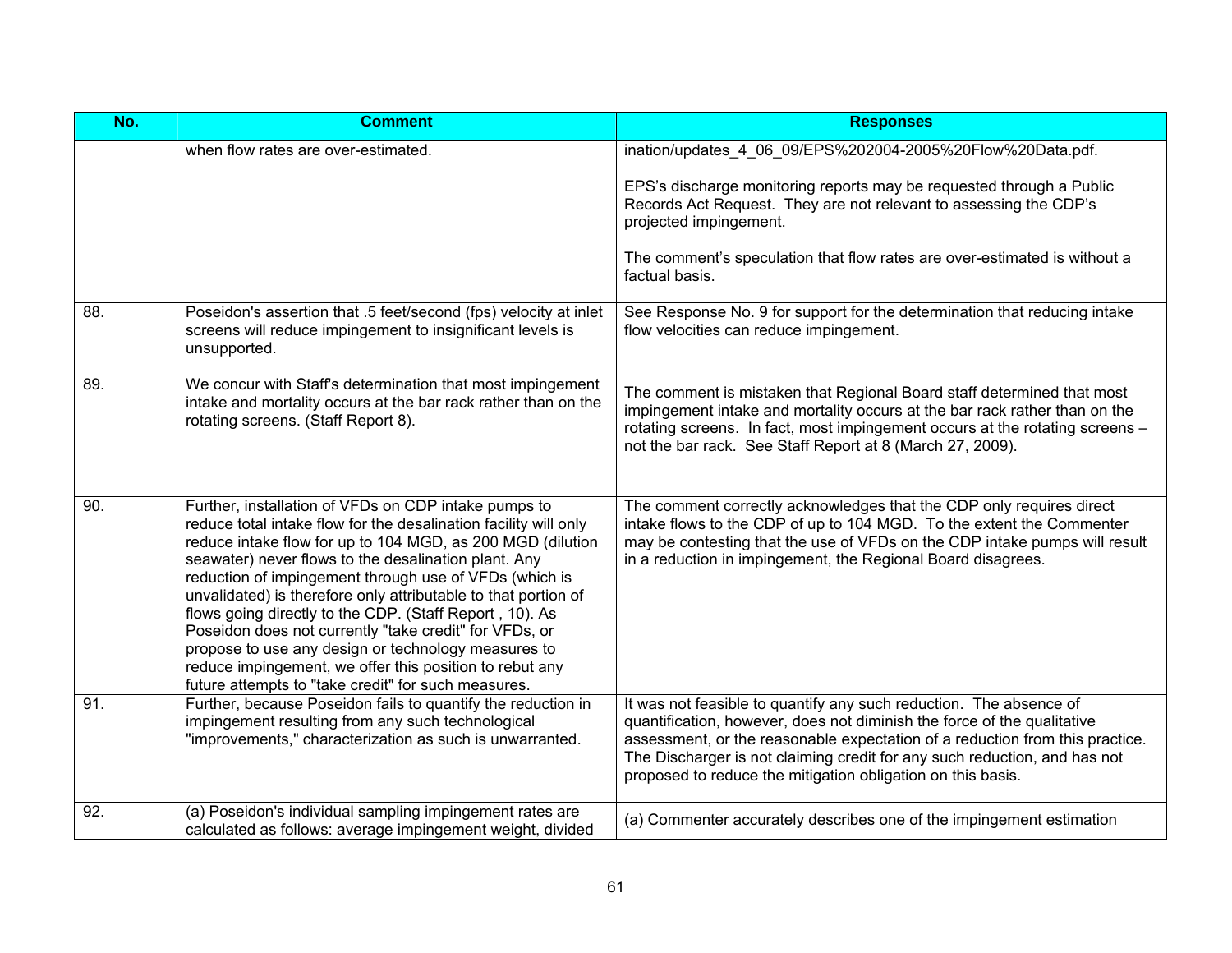| No.     | <b>Comment</b>                                                                                                                                                                                                                                                                                                                                                                    | <b>Responses</b>                                                                                                                                                                                                                                                                                                                                                                                                                                                                                                                                                                                                                                                                                                                                                                                              |
|---------|-----------------------------------------------------------------------------------------------------------------------------------------------------------------------------------------------------------------------------------------------------------------------------------------------------------------------------------------------------------------------------------|---------------------------------------------------------------------------------------------------------------------------------------------------------------------------------------------------------------------------------------------------------------------------------------------------------------------------------------------------------------------------------------------------------------------------------------------------------------------------------------------------------------------------------------------------------------------------------------------------------------------------------------------------------------------------------------------------------------------------------------------------------------------------------------------------------------|
|         | by the associated flow volume for the sampling day,<br>multiplied by 304 MGD. These resulting "weights" are then<br>averaged.<br>(b) Two sampling events had higher associated impingement<br>rates.<br>(c) Poseidon argues for their exclusion, while Dr. Raimondi<br>and staff believe they should remain in the data set.                                                      | approaches set forth in the Minimization Plan (Minimization Plan Section<br>5.2.2 and Attachment 5), but the comment incorrectly characterizes this<br>approach as "Poseidon's." At the February 11, 2009 public hearing, Regional<br>Board staff requested the Discharger to prepare these flow-proportioned<br>calculations of impingement. The Discharger maintains that the projected<br>impingement will be 1.56 kg/day based on a regression analysis approach.<br>See Response Nos. 114 and 167 regarding the calculated daily and annual<br>weighted average impingement rate.<br>(b) The comment appears to be referring to the sampling events of January<br>12 and February 23, 2005, when impingement was relatively higher than<br>during the other fifty events of the 2004-2005 field program. |
|         |                                                                                                                                                                                                                                                                                                                                                                                   | (c) To the extent the comment refers to the status of the January 12 and<br>February 23, 2005 impingement values as outliers, see Response No. 93(I).                                                                                                                                                                                                                                                                                                                                                                                                                                                                                                                                                                                                                                                         |
| 93. a-e | (I) We concur with Dr. Raimondi and staff: the two data<br>points with high associated impingement rates should not be<br>considered outliers.<br>(II) As staff correctly points out, Poseidon's proposed rainfall<br>"flushing" theory is based on several flawed assumptions.<br>(a) High impingement rate is not always associated with<br>heavy rainfall. (Staff Report, 14). | (I) The Regional Board notes Commenter's assertion that the January 12 and<br>February 23, 2005 data points should not be considered outliers. The<br>Regional Board finds it unnecessary to make this determination. To establish<br>the Discharger's mitigation obligation, the Regional Board relies upon the<br>impingement estimate of 4.7 kg/day, which includes the outlier data and<br>assumes the 100% recurrence of such events, in order to set the 1715.5<br>kg/year performance standard for the mitigation wetlands, as provided in<br>Tentative Order R9-2009-0038.                                                                                                                                                                                                                            |
|         | (b) Nor does high impingement rate correlate with any<br>rainfall. (Staff Report, 15).                                                                                                                                                                                                                                                                                            | The Regional Board notes, however, that the Discharger has offered<br>evidence and expert analysis to support the conclusion that the January 12<br>and February 23, 2005 data points are outliers, including:                                                                                                                                                                                                                                                                                                                                                                                                                                                                                                                                                                                                |
|         | (c) The mechanism by which heavy rainfall might cause high<br>impingement is unclear. (Staff Report, 15).<br>(d) Poseidon's proposed theory is unsubstantiated.<br>(e) Moreover, the data itself belies the proposed "flushing"<br>theory, as the percentage of freshwater fish impinged is                                                                                       | The EPA's definition of outlier, which defines the term to<br>mean measurements that are extremely large or small<br>relative to the rest of the data set and that are suspected of<br>misinterpreting the population from which they were<br>collected. See EPA (2006) Qa/G-9S Report Data Quality<br>Assessment: Statistical Methods for Practitioners.                                                                                                                                                                                                                                                                                                                                                                                                                                                     |
|         | small. (Staff Report, 15).                                                                                                                                                                                                                                                                                                                                                        | Expert evidence submitted by Dr. David Mayer on April 30,<br>$\bullet$<br>2008 and January 26, 2009 to the effect that the two days in<br>question corresponded to a different statistical subpopulation                                                                                                                                                                                                                                                                                                                                                                                                                                                                                                                                                                                                      |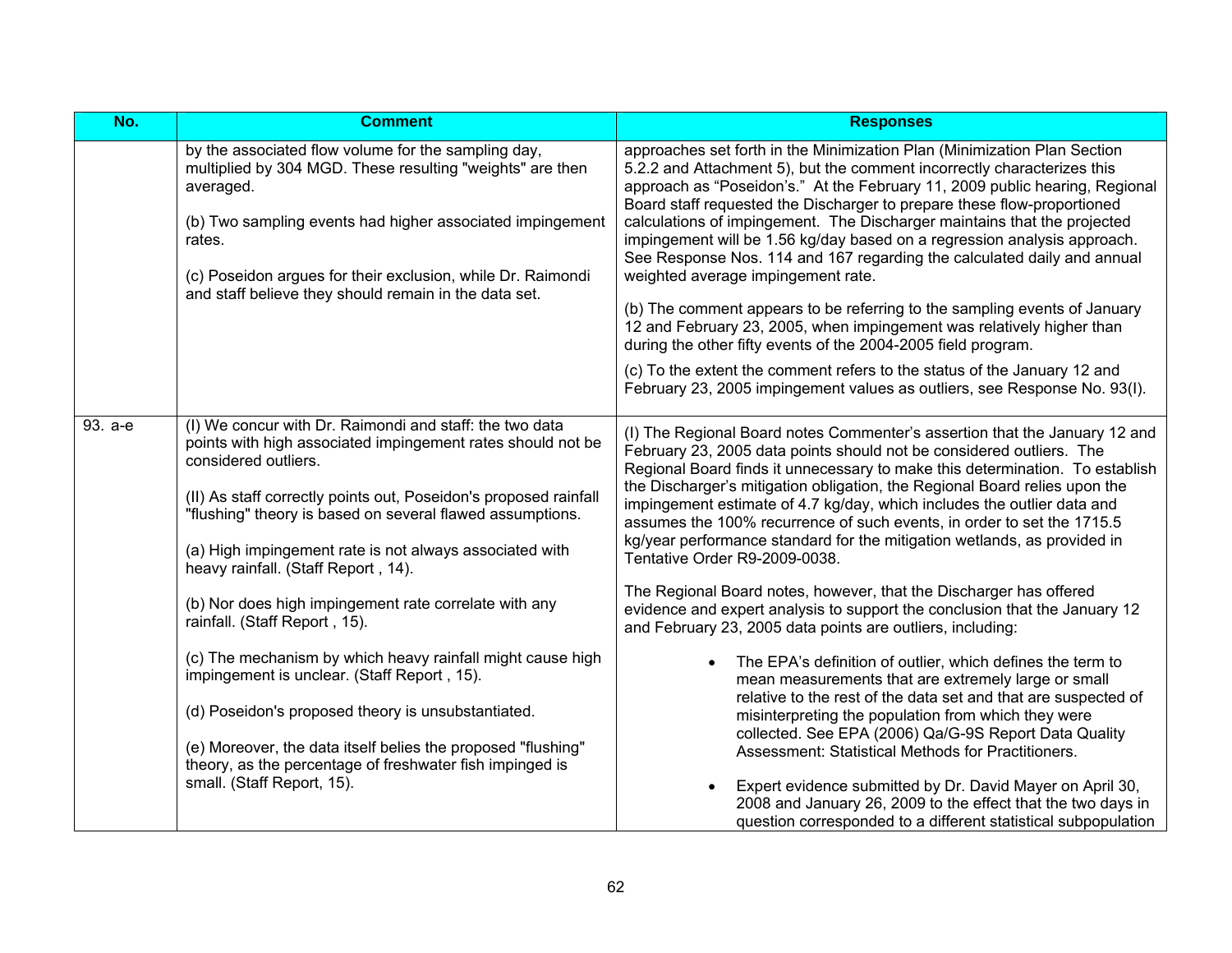| No. | <b>Comment</b> | <b>Responses</b>                                                                                                                                                                                                                                                                                                                                                                              |
|-----|----------------|-----------------------------------------------------------------------------------------------------------------------------------------------------------------------------------------------------------------------------------------------------------------------------------------------------------------------------------------------------------------------------------------------|
|     |                | than the other fifty impingement sampling events, which two<br>days properly are excluded from a regression analysis;                                                                                                                                                                                                                                                                         |
|     |                | Expert evidence introduced by Drs. Chang and Jenkins<br>describing extremely unusual levels of rainfall, which indicate<br>that the relatively higher levels of impingement observed on<br>those two days are not indicative of normal plant operations<br>and may have been due to factors unrelated to seawater<br>intake;                                                                  |
|     |                | The fact that freshwater fish were collected infrequently<br>during the impingement surveys, and only during the wet<br>season, with a substantial majority of freshwater fish<br>biomass collected on the two days in question;                                                                                                                                                              |
|     |                | The fact that impingement on 335 of 336 days during the<br>1979/1980 EPS study also was much lower than on the two<br>days in question.                                                                                                                                                                                                                                                       |
|     |                | (II) The Discharger has not characterized its assessment of the two events in<br>question as a "theory," or called it the "rainfall flushing theory." The<br>Discharger has evaluated two data points it considers statistical outliers to<br>explore whether those events might be associated with something other than<br>the typical operating conditions anticipated at the proposed CDP. |
|     |                | (a) To the extent that the comment suggests that the two outlier<br>events were not associated with heavy rainfall, the comment is<br>mistaken. The January 12 and February 23 impingement samples<br>were both preceded by extreme five-day storms, among the highest<br>on record. See March 27 Minimization Plan Attachment 9.                                                             |
|     |                | Moreover, impingement on January 12 and February 23 was<br>materially higher than on any other single day during the 2004-2005<br>study. It is so materially distinguishable from impingement on the<br>other days that those two days mark a subpopulation of data that can<br>be distinguished from the other fifty days. See Response No. 92(b).                                           |
|     |                | To the extent that the comment suggests that there were other days<br>of high impingement that were not preceded by extreme storms, the                                                                                                                                                                                                                                                       |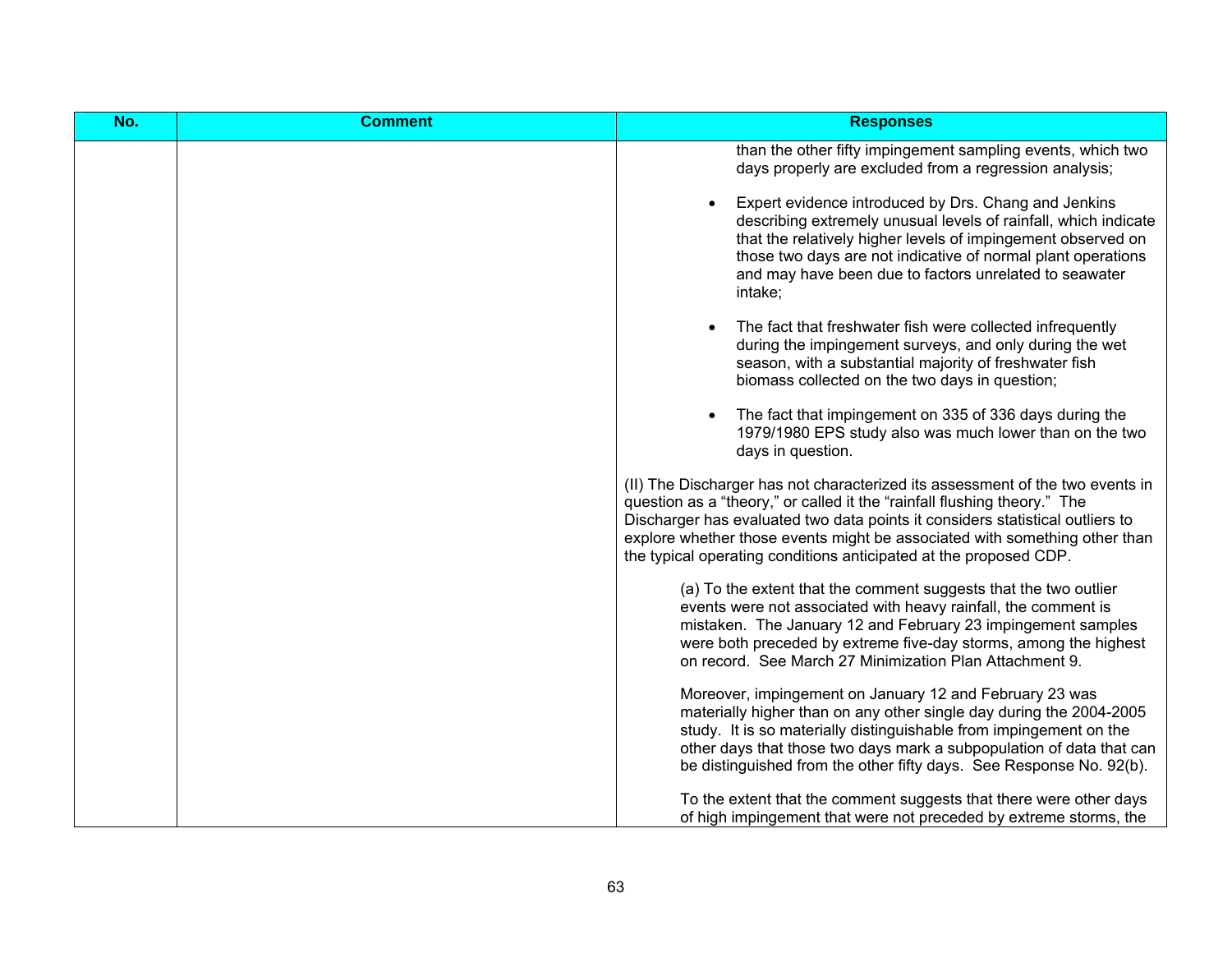| No. | <b>Comment</b> | <b>Responses</b>                                                                                                                                                                                                                                                                                                                                                                                                                                                                                                                                                                                                                                          |
|-----|----------------|-----------------------------------------------------------------------------------------------------------------------------------------------------------------------------------------------------------------------------------------------------------------------------------------------------------------------------------------------------------------------------------------------------------------------------------------------------------------------------------------------------------------------------------------------------------------------------------------------------------------------------------------------------------|
|     |                | Board notes that the impingement values recorded on these other<br>days were significantly less than those recorded on the two outlier<br>days. For instance, the third highest impingement value was 12.4 kg<br>(July 14, 2004)—an amount that is 2.7 times more than the average<br>of the fifty flow-related impingement events. In contrast, the January<br>12 and February 23 impingement samples respectively were 23.5<br>and 6.3 times greater than the average of the fifty flow-related<br>impingement events. The July 14 sample is more characteristic of<br>the flow-related events.                                                         |
|     |                | (b) The comment misapprehends the association presented by the<br>Discharger. The Discharger reported an association between<br>rainfall-runoff, on the one hand, and relatively higher impingement,<br>on the other. The Discharger does not report that there will be higher<br>impingement associated with any and all rainfall, as the comment<br>implies. The rainfall with which the association occurred was not<br>only very high compared with most rainfall events, it produced<br>extraordinary runoff into Agua Hedionda Lagoon, because of<br>antecedent conditions, as well as the rainfall itself. See, also,<br>Response 93(II)(a) above. |
|     |                | (c) To the extent that the association between unusual rainfall-runoff<br>events and impingement has not resulted in a definitive, cause-and-<br>effect relationship explaining the relatively higher impingement,<br>comment noted. The absence of definitive causality does not render<br>an outlier any less of an outlier. See Response 93(I) for a discussion<br>of why the January 12 and February 23, 2005 impingement values<br>are outliers. See Response No. 71(a).                                                                                                                                                                             |
|     |                | (d) The comment does not articulate in what specific manner the<br>Discharger's explanation is "unsubstantiated." It is backed up by<br>relevant and credible expert opinion and analysis, directly responsive<br>to Regional Board staff's request for more information about the<br>outliers. The comment is conclusory and consists of argument.                                                                                                                                                                                                                                                                                                       |
|     |                | (e) To the extent that the comment implies that the percentage of<br>freshwater fish impinged on the outlier days is small in comparison to<br>the percentage impinged on non-outlier days, the comment is<br>mistaken. The occurrence of impinged freshwater fish on the outlier                                                                                                                                                                                                                                                                                                                                                                         |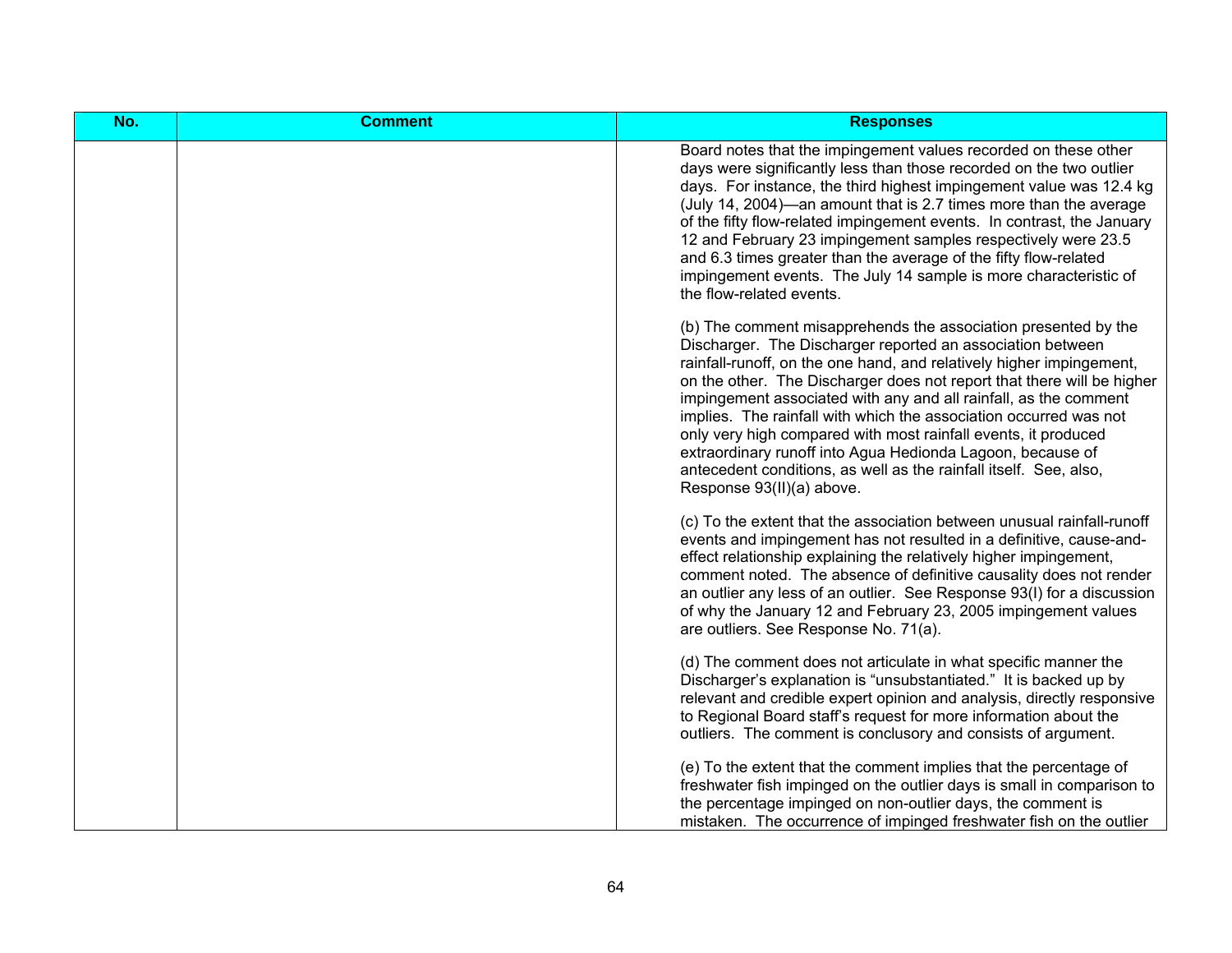| No. | <b>Comment</b>                                                                                                                                                                                                                                                                                                                                                    | <b>Responses</b>                                                                                                                                                                                                                                                                                                                                                                                                                                                                                                                                                                                                                                                                                                                                                                                                                                                                                                                                                                                                                                                                                                                                                                                                                                                                                                                                                                                                                                                                                                                                                                   |
|-----|-------------------------------------------------------------------------------------------------------------------------------------------------------------------------------------------------------------------------------------------------------------------------------------------------------------------------------------------------------------------|------------------------------------------------------------------------------------------------------------------------------------------------------------------------------------------------------------------------------------------------------------------------------------------------------------------------------------------------------------------------------------------------------------------------------------------------------------------------------------------------------------------------------------------------------------------------------------------------------------------------------------------------------------------------------------------------------------------------------------------------------------------------------------------------------------------------------------------------------------------------------------------------------------------------------------------------------------------------------------------------------------------------------------------------------------------------------------------------------------------------------------------------------------------------------------------------------------------------------------------------------------------------------------------------------------------------------------------------------------------------------------------------------------------------------------------------------------------------------------------------------------------------------------------------------------------------------------|
|     |                                                                                                                                                                                                                                                                                                                                                                   | days is another indicator that those events were unusual.<br>Freshwater fish were collected infrequently during the impingement<br>surveys, and only during the wet season, with a substantial majority<br>of freshwater fish biomass collected on the two days in question.<br>More than 75 percent of the freshwater fish biomass collected over<br>the course of the entire impingement survey (52 events) was<br>collected in the February 23, 2005 sampling event. The February 23<br>sampling event was preceded by extreme streamflows, with a<br>recurrence interval of about 35 years. The weight of freshwater fish<br>collected during this one sampling event was more than five times<br>greater than on any other single sampling event during the 2004-<br>2005 program. See Response 93(II) for a discussion of the<br>mischaracterization of this analysis as a "flushing theory."                                                                                                                                                                                                                                                                                                                                                                                                                                                                                                                                                                                                                                                                                |
| 94. | Further, Poseidon's proposed theory, as supported by<br>Jenkins and Chang, is flawed and unsupported by the<br>existing data. Indeed, Dr. Chang's analysis is flawed in and<br>of itself. As Dr. Chang admits, the sampling period (2004-<br>2005) was an abnormally wet period, as total rainfall was 26<br>inches as opposed to a typical average of 13 inches. | See Response No. 93.<br>With respect to the comment that the sampling period was unusually wet, Dr.<br>Jenkins notes that, "[t]he timing of this [the 2004-2005] study was ideal (even<br>fortuitous) because it spanned the full range of natural hydrologic variability,<br>and yet average, long-term water quality properties in the lagoon remained<br>normal during the June 2004-May 2005 study period." See "Statement<br>Addressing Regional Board Staff Concerns regarding the Biological Data<br>Used to Support Poseidon's Impingement and Entrainment Assessment," Dr.<br>Scott Jenkins, Ph.D. at 2. This is largely because, setting aside the two<br>extreme storms (7.25 inches of rainfall in the aggregate), the annual rainfall<br>totals are much closer to normal. Thus, the majority of impingement data<br>from 2004-2005 is representative of typical lagoon conditions that would be<br>expected to occur in any given year. The comment does not explain why this<br>data set, which fortuitously captures both representative and extreme events,<br>or the analysis in which it is used are in any way flawed, or produce flawed<br>results.<br>It is also useful to note that impingement during and after the other rainfall<br>days in 2004-2005 forms a subpopulation with the fifty sampling events and<br>is distinguishable from impingement during the two outlier events. This<br>suggests that relatively higher impingement does not have an association<br>with the rainfall-runoff events that are likely to re-occur on an annual basis, |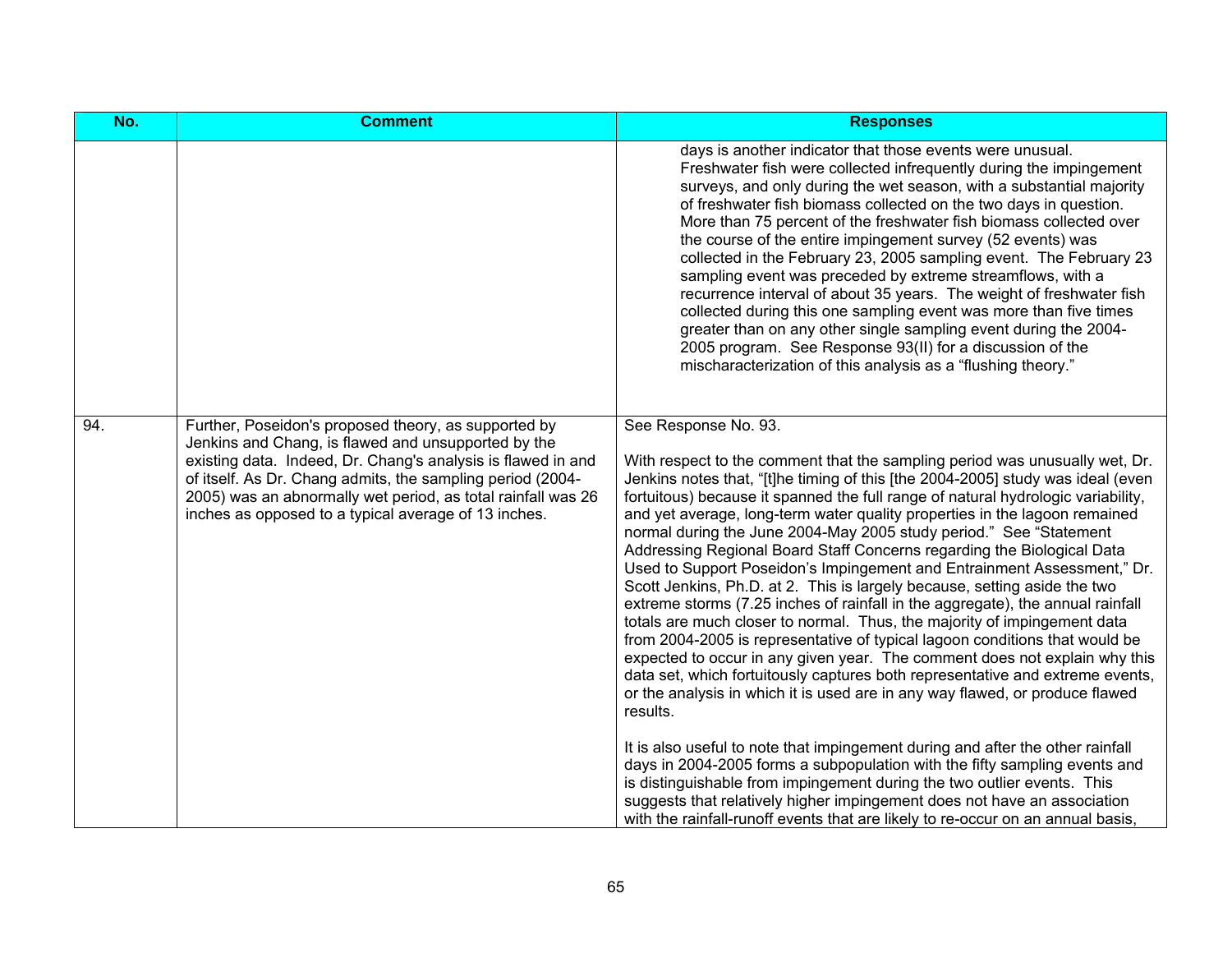| No.     | <b>Comment</b>                                                                                                                                                                                                                                                                                                                                  | <b>Responses</b>                                                                                                                                                                                                                                                                                                                                                                                                                                                                                                                                                                                                                                                                                                                                                                                                                                                                                                                                                                             |
|---------|-------------------------------------------------------------------------------------------------------------------------------------------------------------------------------------------------------------------------------------------------------------------------------------------------------------------------------------------------|----------------------------------------------------------------------------------------------------------------------------------------------------------------------------------------------------------------------------------------------------------------------------------------------------------------------------------------------------------------------------------------------------------------------------------------------------------------------------------------------------------------------------------------------------------------------------------------------------------------------------------------------------------------------------------------------------------------------------------------------------------------------------------------------------------------------------------------------------------------------------------------------------------------------------------------------------------------------------------------------|
|         |                                                                                                                                                                                                                                                                                                                                                 | creating further confidence that the two events in question are outliers.                                                                                                                                                                                                                                                                                                                                                                                                                                                                                                                                                                                                                                                                                                                                                                                                                                                                                                                    |
| 95. a&b | (a) However, Dr. Chang's overly narrow focus on the two<br>data points undermines the credibility of his entire analysis.<br>(b) Without providing the rainfall data or statistical analysis of<br>the probability of occurrence for the entire data set, Poseidon<br>cannot credibly argue that the two "suspect" data points are<br>outliers. | (a) The comment is mistaken in stating that Dr. Chang took an overly narrow<br>focus and in implying that Dr. Chang analyzed these two events narrowly, as<br>if he looked at them in isolation from the other events. Dr. Chang analyzed<br>all fifty-two of the sampling events from 2004-2005. On the basis of that<br>assessment, he identified that two events seemed to be separate and distinct<br>from the others. He noticed that fifty of the 52 events reflected a relationship<br>between EPS intake flow rate and the amount of impingement. The other<br>two events, however, did not seem to be correlated to EPS intake flow. Dr.<br>Chang then explored whether those two events had an association with<br>something other than EPS intake flow. The analysis was a comparative<br>exercise, leading him to see that the data set consisted of two separate<br>subpopulations.                                                                                             |
|         |                                                                                                                                                                                                                                                                                                                                                 | (b) The comment mistakenly assumes that the rainfall data and the statistical<br>analysis of the probability of occurrence have not been provided. In his<br>expert statement, Dr. Chang provided rainfall totals for the entire data set.<br>See attachment entitled, "2005 Rainfall Data From San Diego County." Dr.<br>Chang also submitted the HEC data and files that supported his hydrology<br>study. In order to determine the occurrence frequency of these two storm<br>events, Dr. Chang compared their peak discharges with the FEMA-adopted<br>peak discharges for Agua Hedionda Creek taken from the FEMA publication,<br>"Flood Insurance Study", 1999." See "Frequencies for Storm Events of<br>January and February 2005," Dr. Howard Chang, Ph.D, at 4. Using the<br>FEMA data as a reference basis, Dr. Chang was able to conclude that the<br>two data points are outliers. See Response Nos. 93(I) and 96 for further<br>discussion of the two data points as outliers. |
| 96. a-b | (a) Dr. Jenkins' data is equally unpersuasive.<br>(b) He first concludes that the rainfall data does not alter the<br>validity of the sampling data, because lagoon salinity was not<br>depressed on a persistent basis. (Jenkins, 2). He then<br>concludes the above-average rainfall during the sampling                                      | (a) This comment is conclusory, constitutes argument, and does not provide<br>a single specific problem with Dr. Jenkins's data. The Regional Board is<br>unaware of any.<br>(b) Contrary to the comment, Dr. Jenkins' analysis does indicate that the two<br>statistically anomalous extreme storm event days should be excluded from                                                                                                                                                                                                                                                                                                                                                                                                                                                                                                                                                                                                                                                       |
|         | period was "fortuitous" because it spanned the full range of<br>"natural hydrologic variability" and "captured a range of<br>conditions, including some that are not likely to re-occur in                                                                                                                                                      | the data set. Because the period of record included an extreme event that is<br>not expected to re-occur for 25 years or more, that event should not be<br>treated as if it occurs annually, or routinely. Nor does it follow that, if the                                                                                                                                                                                                                                                                                                                                                                                                                                                                                                                                                                                                                                                                                                                                                   |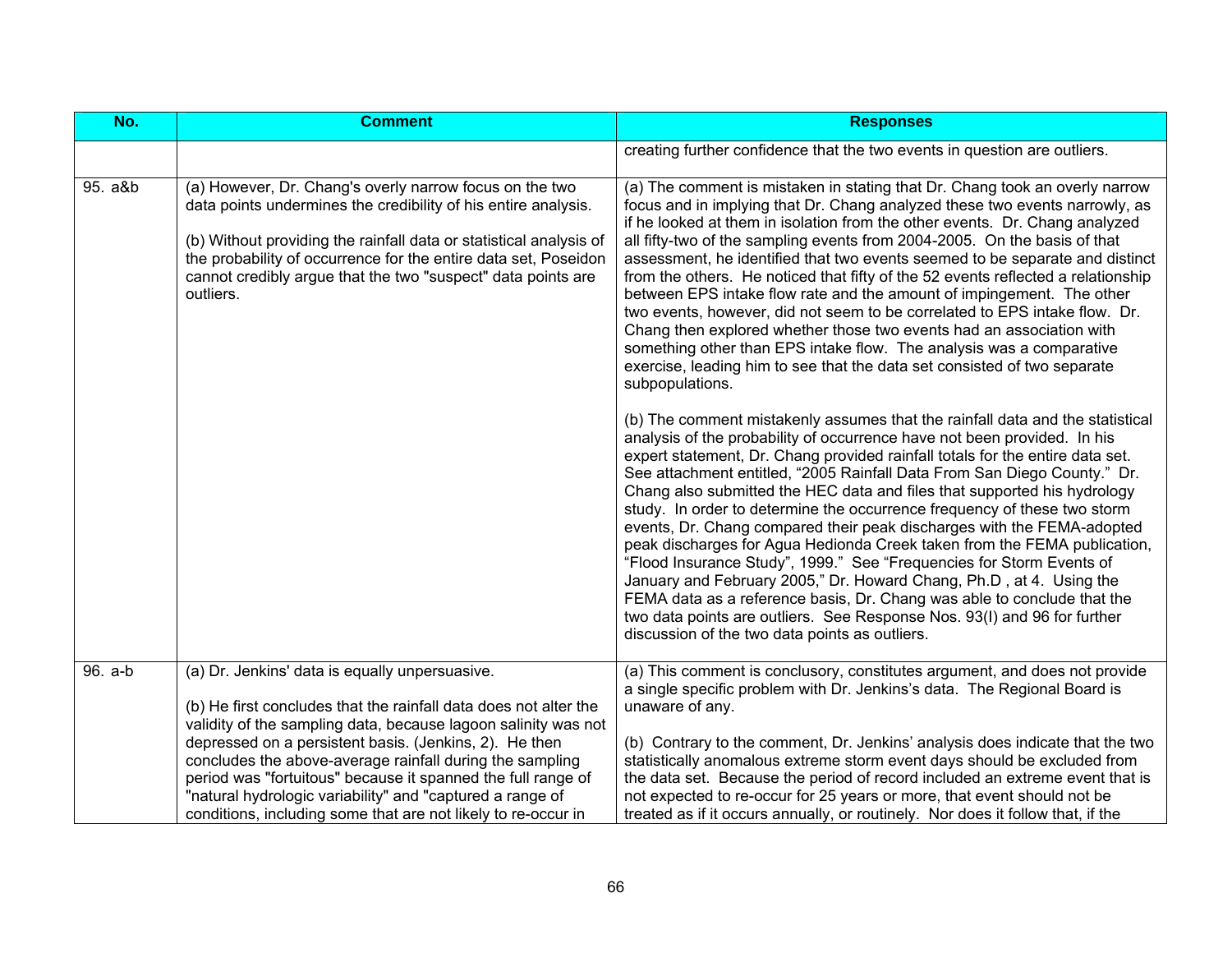| No. | <b>Comment</b>                                                                                                                                                                                                                                                                                                                                                                                                               | <b>Responses</b>                                                                                                                                                                                                                                                                                                                                                                                                                                                                                                                                                                                                                                                                                                                                                                                                                                                                                                                                                                                                                                                                                                       |
|-----|------------------------------------------------------------------------------------------------------------------------------------------------------------------------------------------------------------------------------------------------------------------------------------------------------------------------------------------------------------------------------------------------------------------------------|------------------------------------------------------------------------------------------------------------------------------------------------------------------------------------------------------------------------------------------------------------------------------------------------------------------------------------------------------------------------------------------------------------------------------------------------------------------------------------------------------------------------------------------------------------------------------------------------------------------------------------------------------------------------------------------------------------------------------------------------------------------------------------------------------------------------------------------------------------------------------------------------------------------------------------------------------------------------------------------------------------------------------------------------------------------------------------------------------------------------|
|     | most years." It does not follow then, that the two "statistically<br>anomalous" extreme storm event days should be excluded<br>from the data set. (Jenkins, 4). If the entire data set includes<br>a range of "natural hydrologic variability" the entire data set<br>must be used. The fortuitous event of capturing these two<br>high storm events, using Jenkins' logic, favors being<br>inclusive rather than exclusive. | entire data set includes a range of natural hydrologic variability, the entire<br>data set must be used. It depends on what use is to be made of the data.<br>Here, the goal is to characterize anticipated, potential impingement during<br>typical conditions that will prevail over the project lifetime. It is reasonable to<br>exclude conditions that may not re-occur for 25 years or more in light of that<br>objective. There is nothing inconsistent in Jenkins' logic, as the comment<br>suggests.                                                                                                                                                                                                                                                                                                                                                                                                                                                                                                                                                                                                          |
|     |                                                                                                                                                                                                                                                                                                                                                                                                                              | Regional Board staff previously had expressed concern that record rainfall<br>during 2004-2005 rendered the impingement data non-representative. Dr.<br>Jenkins's salinity analysis demonstrated that, in general, Agua Hedionda<br>Lagoon rebounded quickly from freshwater inputs during 2004-2005, so that<br>lower salinity did not persist in 2004-2005 over long periods of time (i.e.,<br>weeks, or even months). Thus, the vast majority of impingement data from<br>2004-2005 is representative of typical lagoon conditions that would be<br>expected to occur in any given year.                                                                                                                                                                                                                                                                                                                                                                                                                                                                                                                            |
|     |                                                                                                                                                                                                                                                                                                                                                                                                                              | It was fortuitous, however, that 2004-2005 also included some events that<br>are not likely to re-occur in most years. This enabled an assessment as to<br>whether such events would dominate lagoon dynamics, and potentially<br>impingement, over long periods of time (i.e., weeks or even months). The<br>2004-2005 data show that the influence of even such unusual events is<br>transient, as only two of 52 sampling events reflected an influence from these<br>truly rare events. See Response No. 94.                                                                                                                                                                                                                                                                                                                                                                                                                                                                                                                                                                                                       |
|     |                                                                                                                                                                                                                                                                                                                                                                                                                              | Commenter is mistaken that the outliers should not be treated separately<br>from the remaining fifty sampling events. The fifty sampling events and two<br>outlier sampling events correspond to two different statistical subpopulations,<br>which warrant separate treatment. See Response No. 93(I) for further<br>discussion of the two data points as outliers. For example, it would be<br>reasonable to adjust impingement observed on the outlier days in<br>accordance with their recurrence interval of the storm events with which they<br>are associated, or to disregard them altogether as not consistent with events<br>expected to repeat on a routine or even intermittent basis during CDP<br>operations. It would not be reasonable to make any such adjustment for, or<br>set aside, data that represent typical events, expected to occur annually. In<br>setting 4.7 kg/day (1715.5 kg/year) as a performance standard, the Regional<br>Board has taken the conservative approach of treating the events considered<br>outliers differently – by not discounting them in proportion to the CDP's |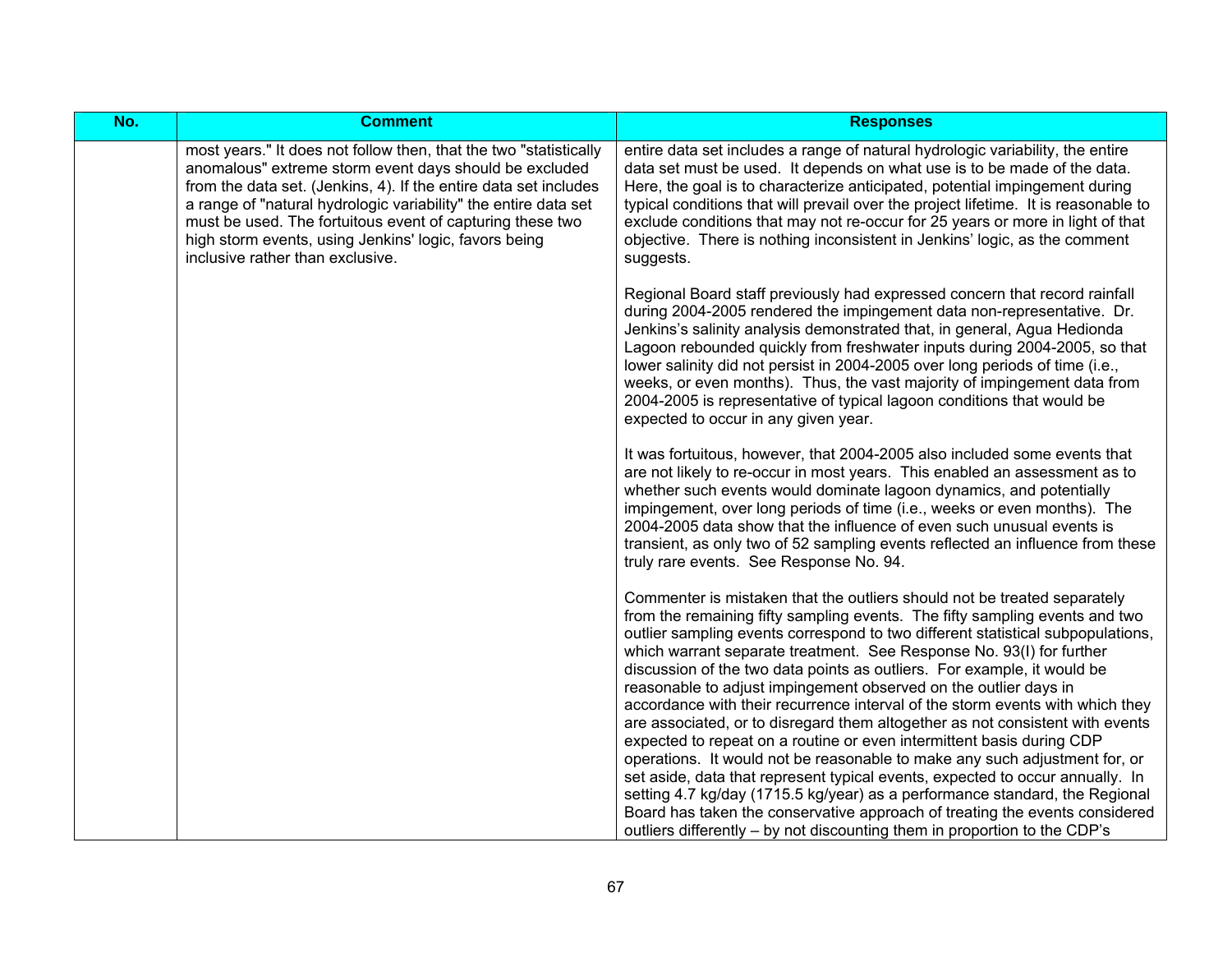| No.  | <b>Comment</b>                                                                                                                                                                                                                                         | <b>Responses</b>                                                                                                                                                                                                                                                                                                                                                                                                                                                                                                                                                                                                                                                                                                                                         |
|------|--------------------------------------------------------------------------------------------------------------------------------------------------------------------------------------------------------------------------------------------------------|----------------------------------------------------------------------------------------------------------------------------------------------------------------------------------------------------------------------------------------------------------------------------------------------------------------------------------------------------------------------------------------------------------------------------------------------------------------------------------------------------------------------------------------------------------------------------------------------------------------------------------------------------------------------------------------------------------------------------------------------------------|
|      |                                                                                                                                                                                                                                                        | reduced flows.                                                                                                                                                                                                                                                                                                                                                                                                                                                                                                                                                                                                                                                                                                                                           |
| 97.  | Thus, Poseidon has not met its burden of conclusively<br>proving the two days should be considered anomalies.                                                                                                                                          | Contrary to the comment's mistaken suggestion that the Discharger must<br>prove conclusively that the two days are anomalies, it is enough that the<br>weight of scientific evidence indicates that this likely is the case. See<br>Response Nos. 93(I) and 96 for further discussion. The information and<br>analysis provided by the Discharger's experts creates confidence in such<br>characterization. The comment misstates the applicable legal standard, and<br>burden of proof.                                                                                                                                                                                                                                                                 |
|      |                                                                                                                                                                                                                                                        | Commenter had ample opportunity to conduct its own expert analysis of<br>these impingement data, which have been publicly available since at least<br>March 2008 (see March 2008 Minimization Plan, Attachment 2). See, e.g.,<br>April 9, 2008 Regional Board hearing transcript, testimony of Gabriel Solmer,<br>Esq., to effect that the San Diego Coastkeeper had retained an outside<br>expert from Colorado to review the Minimization Plan. Regional Board<br>Transcript, April 9, 2009, at 95-96. Ms. Solmer testified it would take "weeks<br>to months" to complete the expert review. Id at 96; 12-13.                                                                                                                                         |
| 98.  | The impingement impact calculation also seems to reflect<br>only "normal operations" and not heat treatments.                                                                                                                                          | Under the current mode of operations, EPS completes heat treatment of the<br>intake facilities every 6 to 8 weeks for 6 to 8 hours per event. Since seawater<br>is re-circulated during the heat treatment event (i.e. no new seawater is<br>collected or discharged), there is 100% mortality of the marine organisms<br>residing in the intake canals unless they are physically removed prior to<br>exposure to elevated temperature. The frequency and duration of the EPS<br>heat treatments will not be affected by the CDP's operations. Therefore the<br>impingement impact calculation appropriately reflects the periodic EPS heat<br>treatments, as these are part of "normal operations" of the power plant. See,<br>also, Response No. 101. |
| 99.  | Poseidon's Flow Plan calculations (and Dr. Raimondi's<br>calculations based on approach 3-B) result in a weighted<br>average impingement rate of 4.7 kg/day. This results in an<br>annual impingement of 1715kg (to a 50 percent confidence<br>level). | See Response No. 113.                                                                                                                                                                                                                                                                                                                                                                                                                                                                                                                                                                                                                                                                                                                                    |
| 100. | However, as pointed out in the Staff Report, heat treatments<br>will continue during co-located operations.                                                                                                                                            | See Response No. 98.                                                                                                                                                                                                                                                                                                                                                                                                                                                                                                                                                                                                                                                                                                                                     |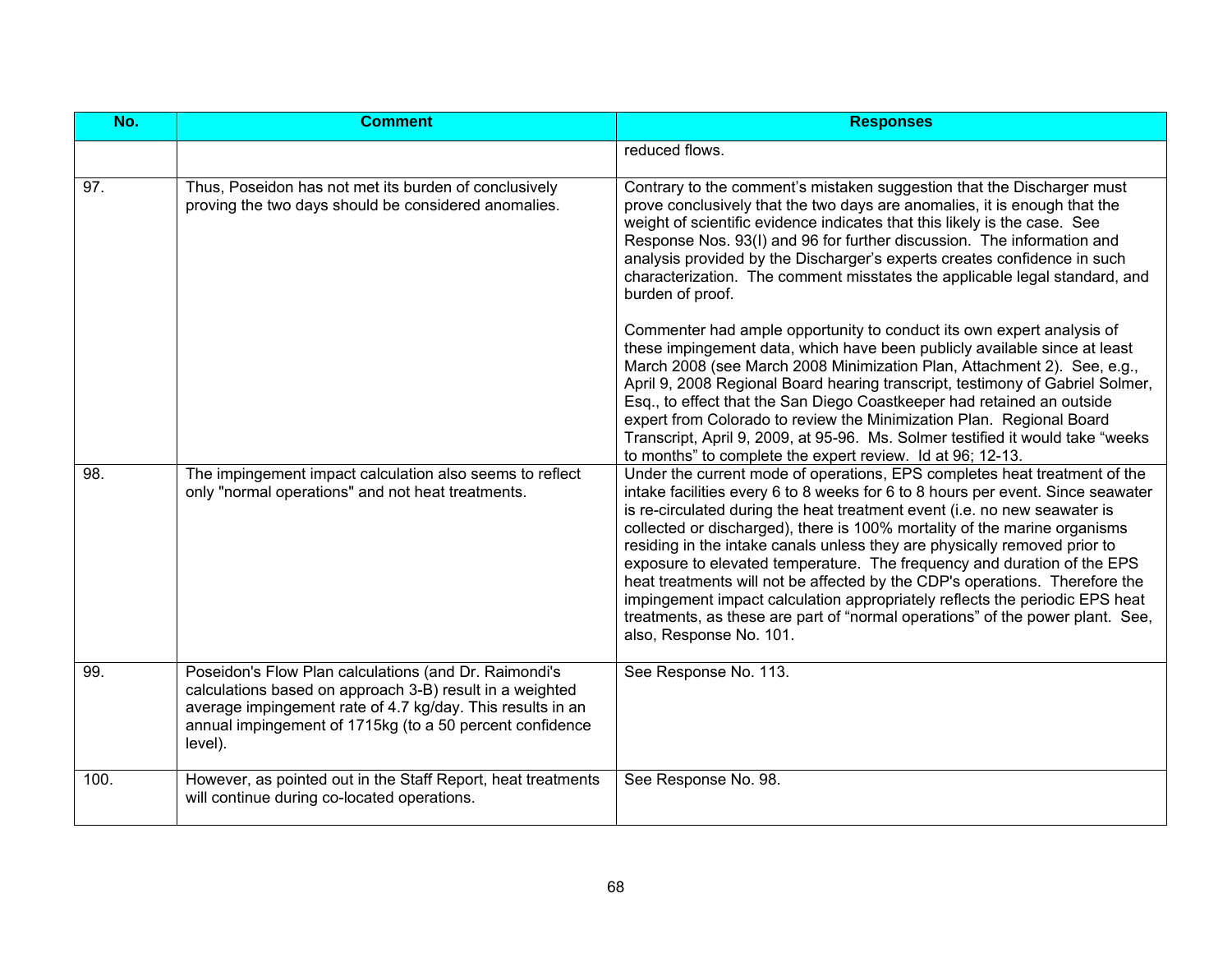| $\overline{No.}$ | <b>Comment</b>                                                                                                                                                                                                                                                                                                                                                                                                                                                                                                                                                                                                                                                                                                     | <b>Responses</b>                                                                                                                                                                                                                                                                                                                                                                                                                                                                                                                                                                                                                                                                                                                                                                    |
|------------------|--------------------------------------------------------------------------------------------------------------------------------------------------------------------------------------------------------------------------------------------------------------------------------------------------------------------------------------------------------------------------------------------------------------------------------------------------------------------------------------------------------------------------------------------------------------------------------------------------------------------------------------------------------------------------------------------------------------------|-------------------------------------------------------------------------------------------------------------------------------------------------------------------------------------------------------------------------------------------------------------------------------------------------------------------------------------------------------------------------------------------------------------------------------------------------------------------------------------------------------------------------------------------------------------------------------------------------------------------------------------------------------------------------------------------------------------------------------------------------------------------------------------|
| 101.             | The organisms already in the intake channel are killed when<br>the intake channel is closed off, and the heated discharge<br>water is circulated for hours. (Staff Report, 12 fn.23.) These<br>organisms end up impinged when the pumps return to<br>normal operation. Poseidon and Raimondi's calculations do<br>not take into account the proportion of organisms killed<br>during heat treatments attributable to Poseidon's flows. If<br>EPS intake pumps are operating for the benefit of CDP, a<br>larger number of organisms will be present in the intake<br>channel than would occur if CDP were not operating. Thus, a<br>larger number of organisms will be impinged at the time of<br>heat treatments. | See Response No. 98. Commenter proposes to ascribe a proportion of<br>impingement during heat treatment to the CDP. Impingement during heat<br>treatment cannot fairly be ascribed to the Discharger. Heat treatments have<br>been a longstanding practice at the EPS, which occurs on a periodic basis. It<br>is not expected that the operator of the EPS will change this frequency<br>because of CDP operations. The build-up of biomass and other factors that<br>heat treatment is used to address are not related to flow through the intake.<br>Rather, it is the mere presence of water that principally creates the conditions<br>conducive to growth on the side walls. Flow actually can reduce these<br>conditions to the extent flow removes biofilm or other growth. |
| 102.             | The proportion of impingement due to CDP operations as<br>opposed to EPS operations can be calculated real-time by<br>determining the percentage of flow attributable to CDP<br>operations, and multiplied by the total impingement due to<br>heat treatments.                                                                                                                                                                                                                                                                                                                                                                                                                                                     | See Response Nos. 98 and 101.                                                                                                                                                                                                                                                                                                                                                                                                                                                                                                                                                                                                                                                                                                                                                       |
| 103.             | We agree with Dr. Raimondi's assessment that the approach<br>used by Poseidon (and Nordby) is flawed for the following<br>reasons:                                                                                                                                                                                                                                                                                                                                                                                                                                                                                                                                                                                 | (a) The same mitigation wetlands can be used to compensate for both<br>entrainment and impingement to the extent that the mitigation wetlands<br>produce fish other than those specifically reserved for entrainment mitigation.<br>See Response Nos. 309 and 314.                                                                                                                                                                                                                                                                                                                                                                                                                                                                                                                  |
|                  | (a) Entrainment compensation cannot also be used for<br>impingement compensation. (Raimondi, 1-2)<br>(b) Nordby's approach relies on a 27-year old study by Larry<br>Allen that is inapplicable here.<br>(c) Nordby's estimation of fish production is based on mudflat                                                                                                                                                                                                                                                                                                                                                                                                                                            | (b) Dr. Raimondi did not find a flaw in the Discharger's approach due to its<br>reliance on a "27-year old study by Larry Allen." Nor did Dr. Raimondi<br>conclude that Mr. Allen's seminal study of Newport Bay productivity was<br>"inapplicable here." The comment provides no argument or evidence of its<br>own as to why it agrees with the comment's mischaracterization of Dr.<br>Raimondi's statement. Without any explanation as to the rationale for the                                                                                                                                                                                                                                                                                                                 |
|                  | wetlands, which only comprise 40 percent of Poseidon's<br>proposed entrainment mitigation (as adopted by the CCC).                                                                                                                                                                                                                                                                                                                                                                                                                                                                                                                                                                                                 | comment's agreement with its mischaracterization, the comment is without<br>foundation.                                                                                                                                                                                                                                                                                                                                                                                                                                                                                                                                                                                                                                                                                             |
|                  | (d) The estimation of fish production also assumes no<br>current production - which is only true if wetlands are<br>created, not restored.                                                                                                                                                                                                                                                                                                                                                                                                                                                                                                                                                                         | In his evaluation of Mr. Nordby's analysis, Dr. Raimondi did not reject the<br>premise that Upper Newport Bay can serve as a basis for estimating the<br>productivity of the mitigation wetlands (to the extent that the mitigation<br>wetlands consist of intertidal habitat).                                                                                                                                                                                                                                                                                                                                                                                                                                                                                                     |
|                  | (e) Nordby's calculations are based on a 50 percent<br>confidence level - inappropriate for mitigation calculations. A                                                                                                                                                                                                                                                                                                                                                                                                                                                                                                                                                                                             | (c) The MLMP does not prescribe a particular percentage mix of wetlands                                                                                                                                                                                                                                                                                                                                                                                                                                                                                                                                                                                                                                                                                                             |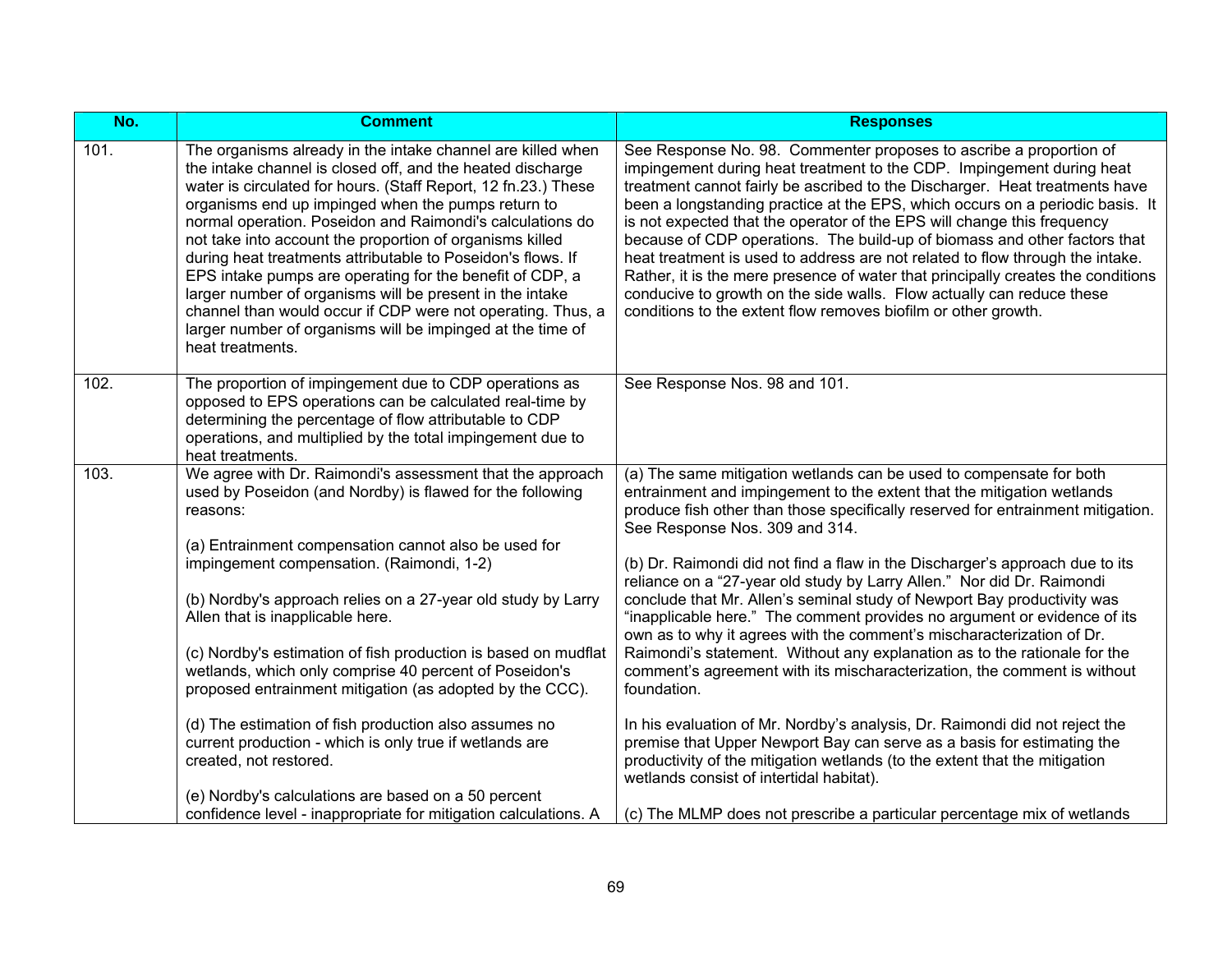| No.  | <b>Comment</b>                                                                                                                                                                                                                                                                                                                                                                                                                                                                                                                                                                                                                                                                                                                         | <b>Responses</b>                                                                                                                                                                                                                                                                                                                                                                                                                                                                                                                                                                                                                                                                                                                                                                                                                                                                                                                                                                                                                                                                                                                                                                                                                      |
|------|----------------------------------------------------------------------------------------------------------------------------------------------------------------------------------------------------------------------------------------------------------------------------------------------------------------------------------------------------------------------------------------------------------------------------------------------------------------------------------------------------------------------------------------------------------------------------------------------------------------------------------------------------------------------------------------------------------------------------------------|---------------------------------------------------------------------------------------------------------------------------------------------------------------------------------------------------------------------------------------------------------------------------------------------------------------------------------------------------------------------------------------------------------------------------------------------------------------------------------------------------------------------------------------------------------------------------------------------------------------------------------------------------------------------------------------------------------------------------------------------------------------------------------------------------------------------------------------------------------------------------------------------------------------------------------------------------------------------------------------------------------------------------------------------------------------------------------------------------------------------------------------------------------------------------------------------------------------------------------------|
|      | typical and more appropriate confidence level is 95 percent.<br>(Raimondi, 3)<br>(f) Nordby's calculations rely on fish production calculations<br>(productivity of newly created wetlands) based on species<br>that are entrained - resulting in double-counting.<br>(g) The calculations incorrectly assume entrainment<br>calculations equate to actual impact of entrainment.<br>(h) Entrained species are also impinged - thus the impacts<br>are additive, and cannot be mitigated through creation of<br>wetlands that mitigate for entrainment                                                                                                                                                                                 | habitat types. The particular composition of the mitigation wetlands will be<br>determined during the Restoration Plan development phase. See Response<br>No. 316(b). The comment is mistaken that mudflat wetlands comprise 40<br>percent of the proposed wetlands.<br>(d) See Response No. 317.<br>(e) The comment provides no factual basis for the assertion that a 95 percent<br>confidence level is appropriate for impingement calculation. The Regional<br>Board need not consider this issue, however, as confidence levels are a<br>statistical tool rendered moot by the Board's requirement that the Discharger<br>demonstrate empirically full offset of actual impingement.<br>(f) Nordby appropriately excluded from the estimate of productivity available<br>for impingement mitigation, the biomass required to be counted for<br>entrainment mitigation. There was no double-counting in Mr. Nordby's<br>species-specific analysis of productivity. For instance, while the productivity<br>illustration includes substantial topsmelt biomass, the APF calculations were<br>not based on entrainment of this taxa. See Response Nos. 309 and 314.<br>(g) See Response No. 314(b).<br>(h) See Response No. 314(a). |
| 104. | (a) In light of recent studies reflecting the poor performance<br>of compensatory wetlands creation, a very conservative<br>approach should be taken in assigning productivity to<br>wetland mitigation. (An Evaluation of Compensatory<br>Mitigation Projects Permitted Under Clean Water Act Section<br>401 by the California State Water Resources Control Board,<br>1991-2002, (2007) Ambrose, et al). Two findings of the cited<br>report are particularly relevant here:<br>(b) - Given the low ecological condition of most mitigation<br>wetlands, it seems likely that many mitigation projects did not<br>replace the functions lost when wetlands were impacted.<br>- A lack of explicit consideration of the full suite of | (a) The productivity of the mitigation site(s) will be assured by the agency's<br>enforced performance standards. The MLMP's performance standards<br>reflect a "conservative approach" in assigning productivity to wetland<br>mitigation by, for example, requiring that the restored wetlands support<br>multiple and varied biological populations, including vascular plants and<br>algae, fish, macrobenthic invertebrates, birds, and food chain support that are<br>95 percent similar to the same populations at up to four reference wetlands.<br>Additionally, the performance standards require the habitat areas in the<br>restored wetlands not to vary by more than 10% from the areas indicated in<br>the Restoration Plan. This approach was approved by the Coastal<br>Commission. The Regional Board and the Coastal Commission are<br>authorized to determine project success or failure, based on the MLMP's<br>rigorous performance standards, and to require any necessary measures to<br>ensure continued compliance with CWC Section 13142.5(b). Moreover, the                                                                                                                                               |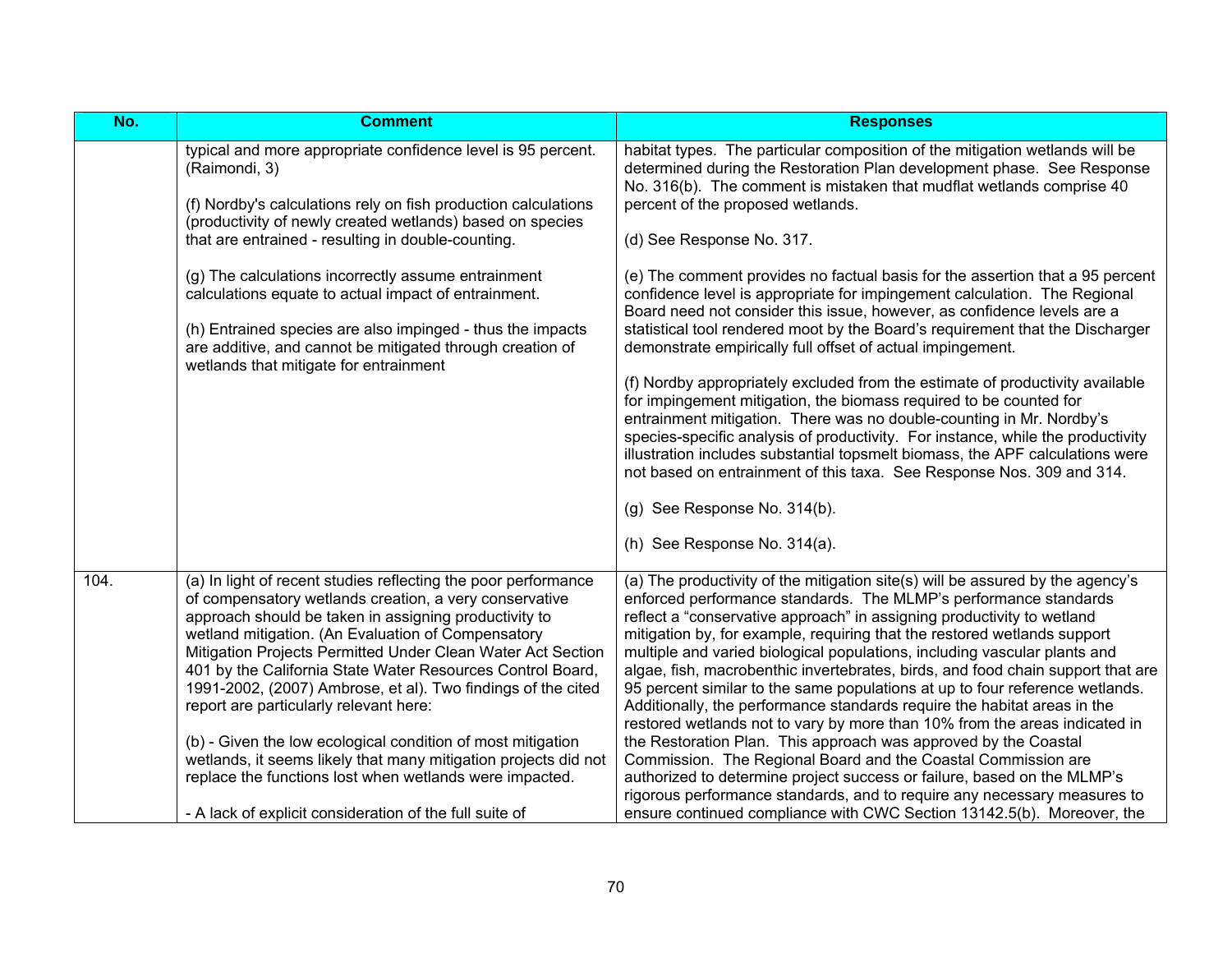| No.  | <b>Comment</b>                                                                                                                                                                                                                                                                                                                          | <b>Responses</b>                                                                                                                                                                                                                                                                                                                                                                                                                                                                                                                                                                                                                                                                                                                                                                                                                                                                                                                                                                                                                                                                                                                                                                                                                                                             |
|------|-----------------------------------------------------------------------------------------------------------------------------------------------------------------------------------------------------------------------------------------------------------------------------------------------------------------------------------------|------------------------------------------------------------------------------------------------------------------------------------------------------------------------------------------------------------------------------------------------------------------------------------------------------------------------------------------------------------------------------------------------------------------------------------------------------------------------------------------------------------------------------------------------------------------------------------------------------------------------------------------------------------------------------------------------------------------------------------------------------------------------------------------------------------------------------------------------------------------------------------------------------------------------------------------------------------------------------------------------------------------------------------------------------------------------------------------------------------------------------------------------------------------------------------------------------------------------------------------------------------------------------|
|      | functions, values, and services that will be lost through<br>proposed impacts and might be gained through proposed<br>mitigation sites and activities is at least partly due to<br>regulatory agencies approving mitigation projects with<br>conditions or criteria that are too heavily focused on the                                 | Regional Board has added an additional condition requiring that the<br>mitigation site produce at least 1715.5 kg of available fish biomass per year<br>as defined in Order No. R9-2009-0038.<br>(b) In this case, the complete ecological value of the Agua Hedionda Lagoon                                                                                                                                                                                                                                                                                                                                                                                                                                                                                                                                                                                                                                                                                                                                                                                                                                                                                                                                                                                                 |
|      | vegetation component of wetland function, with inadequate<br>emphasis on hydrological and biogeochemical conditions<br>and their associated functions and services.                                                                                                                                                                     | is not being eliminated. The proposed plant will not destroy an area of the<br>environment, as suggested by commenter. When using EPS discharge<br>water, the plant will have a negligible effect on receiving waters. When<br>drawing water directly from Agua Hedionda Lagoon without it first being used<br>at the EPS, there is the potential for impingement and entrainment from the<br>plant. These are very particularized effects that do not destroy the<br>environment of the affected area. As a result, an appropriate mitigation<br>project would seek to offset the specific alterations from the potential effects.                                                                                                                                                                                                                                                                                                                                                                                                                                                                                                                                                                                                                                          |
|      |                                                                                                                                                                                                                                                                                                                                         | It should be noted, however, that the MLMP accounts for the a suite of<br>wetland functions, values, and services. For example, Sections 3.1 and 3.2<br>of the MLMP, incorporated in Chapter 6, provide minimum standards and<br>objectives for the mitigation site(s), which among other things, provide that a<br>site shall include habitat similar to the affected habitats in Agua Hedionda<br>Lagoon and should provide maximum overall ecosystem benefits, e.g.<br>maximum upland buffer and transition areas, enhancement of downstream<br>fish values, provides regionally scarce habitat, potential for local ecosystem<br>diversity, provides substantial fish habitat, provides rare or endangered<br>species habitat, and provides for reproductively isolated populations of native<br>California species. The MLMP also provides that the Restoration Plan for the<br>mitigation site(s) must address hydrological and biogeochemical conditions.<br>For example, the Restoration Plan must include, among other things, a<br>detailed analysis of existing physical, biological and hydrological conditions,<br>as well as an schematic restoration design that includes water control<br>structures and control measures for stormwater. (MLMP Section 4.1) |
| 105. | The basic premise for compensatory mitigation is that the<br>newly created or restored wetlands actually compensate for<br>the loss associated with the project. Thus, the mitigation<br>required for CDP impingement must take into account the<br>validity of the impact calculations and the validity of<br>mitigation calculations. | Comment noted. Regional Board staff has reviewed the impact and<br>mitigation calculations for their validity and have found those calculations to<br>be valid.                                                                                                                                                                                                                                                                                                                                                                                                                                                                                                                                                                                                                                                                                                                                                                                                                                                                                                                                                                                                                                                                                                              |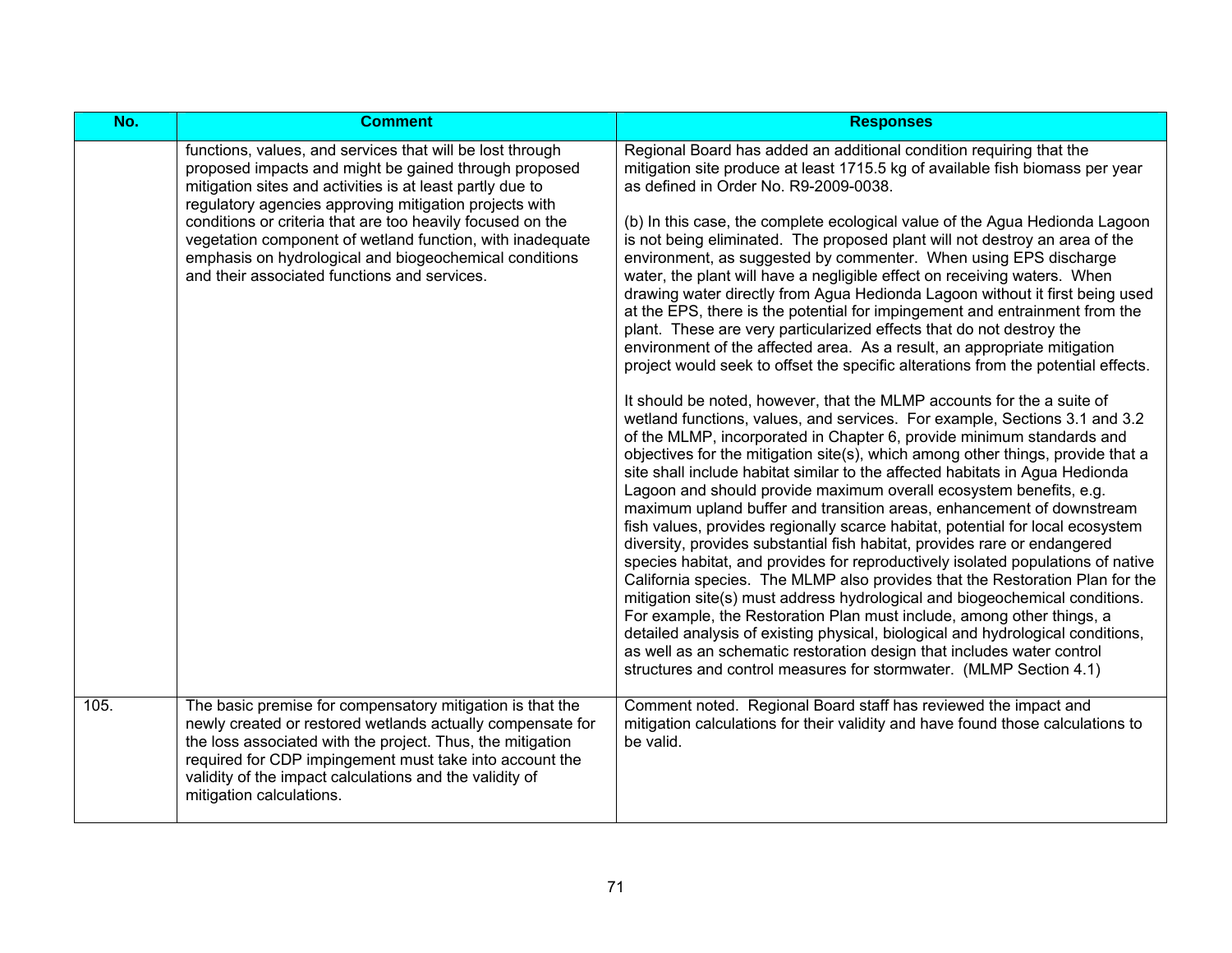| No.  | <b>Comment</b>                                                                                                                                                                                                                                                                                                                                 | <b>Responses</b>                                                                                                                                                                                                                                                                                                                                                                                                                                                                                                                                                                                                                                                                                                                                                                                                                                                                                                                                                                                                                                                                                                                                                                                                                                                                                                                                          |
|------|------------------------------------------------------------------------------------------------------------------------------------------------------------------------------------------------------------------------------------------------------------------------------------------------------------------------------------------------|-----------------------------------------------------------------------------------------------------------------------------------------------------------------------------------------------------------------------------------------------------------------------------------------------------------------------------------------------------------------------------------------------------------------------------------------------------------------------------------------------------------------------------------------------------------------------------------------------------------------------------------------------------------------------------------------------------------------------------------------------------------------------------------------------------------------------------------------------------------------------------------------------------------------------------------------------------------------------------------------------------------------------------------------------------------------------------------------------------------------------------------------------------------------------------------------------------------------------------------------------------------------------------------------------------------------------------------------------------------|
| 106. | Second, the mitigation wetland productivity calculations<br>should be conservative, as underscored by the lack of<br>success in actual wetland mitigation.                                                                                                                                                                                     | See Response No. 104(a).                                                                                                                                                                                                                                                                                                                                                                                                                                                                                                                                                                                                                                                                                                                                                                                                                                                                                                                                                                                                                                                                                                                                                                                                                                                                                                                                  |
| 107. | Thus, because wetland productivity assumptions are based<br>on completely newly created wetlands, Poseidon must be<br>required to actually create wetlands, as opposed to restoring<br>them.                                                                                                                                                   | The monitoring program will adjust for existing productivity if wetlands are<br>restored rather than created. See Response No. 317).                                                                                                                                                                                                                                                                                                                                                                                                                                                                                                                                                                                                                                                                                                                                                                                                                                                                                                                                                                                                                                                                                                                                                                                                                      |
| 108. | Another assumption associated with wetland productivity<br>relates to the type of wetland created. Poseidon's MLMP<br>presents a mix of wetlands, comprised of 40 percent<br>intertidal mudflats or subtidal. Dr. Raimondi's calculations<br>associated with this mix should be used to provide a wetland<br>mitigation acreage. (Raimondi, 6) | Commenter is mistaken in concluding that the MLMP prescribes a particular<br>percentage mix of wetlands for the mitigation site(s). The particular<br>composition of the mitigation wetlands will be determined during the<br>Restoration Plan development phase. See Response No. 316(b).<br>The Tentative Order amends the Minimization Plan to require the Discharger<br>to sample the mitigation wetlands to demonstrate that 1,715 kg/yr of fish<br>biomass (not reserved for entrainment compensation) is being produced.<br>Discharger must satisfy this productivity requirement, notwithstanding the<br>particular composition of the mitigation wetlands.                                                                                                                                                                                                                                                                                                                                                                                                                                                                                                                                                                                                                                                                                       |
| 109. | The mitigation assessment study cited above also found<br>"[t]he success of compensatory mitigation depends<br>fundamentally on the mitigation requirements specified by<br>the regulatory agencies." (Id. at v.) Thus, certain<br>requirements regarding the success of compensatory<br>mitigation must be imposed.                           | The MLMP presents the culmination of a comprehensive, interagency<br>planning process involving extensive scientific study and public involvement<br>aimed to ensure that potential entrainment and impingement ("E&I") impacts<br>to marine resources from the proposed CDP will be mitigated.<br>As proposed, the MLMP will: (1) Avoid or mitigate potential E&I from the<br>Project's water intake; (2) Create or restore up to 55.4 acres of high-quality<br>estuarine wetland habitat based on the best science available to mitigate<br>Project-related E&I and likely result in a net biological benefit to the Southern<br>California Bight; (3) Establish monitoring protocols and empower the<br>Regional Board and the Coastal Commission with enforcement mechanisms<br>to ensure potential E&I is accurately measured over time and that mitigation<br>success targets consistently are achieved; (4) Establish an enforceable<br>schedule for completion of site selection (nine months), environmental review<br>and permitting of the site(s) (24 months) and the start of construction (six<br>months after approval of the permits); (5) Provide for significant, continuing<br>agency oversight during the selection, development and performance<br>monitoring of the final mitigation site(s), including by the Executive Officer if |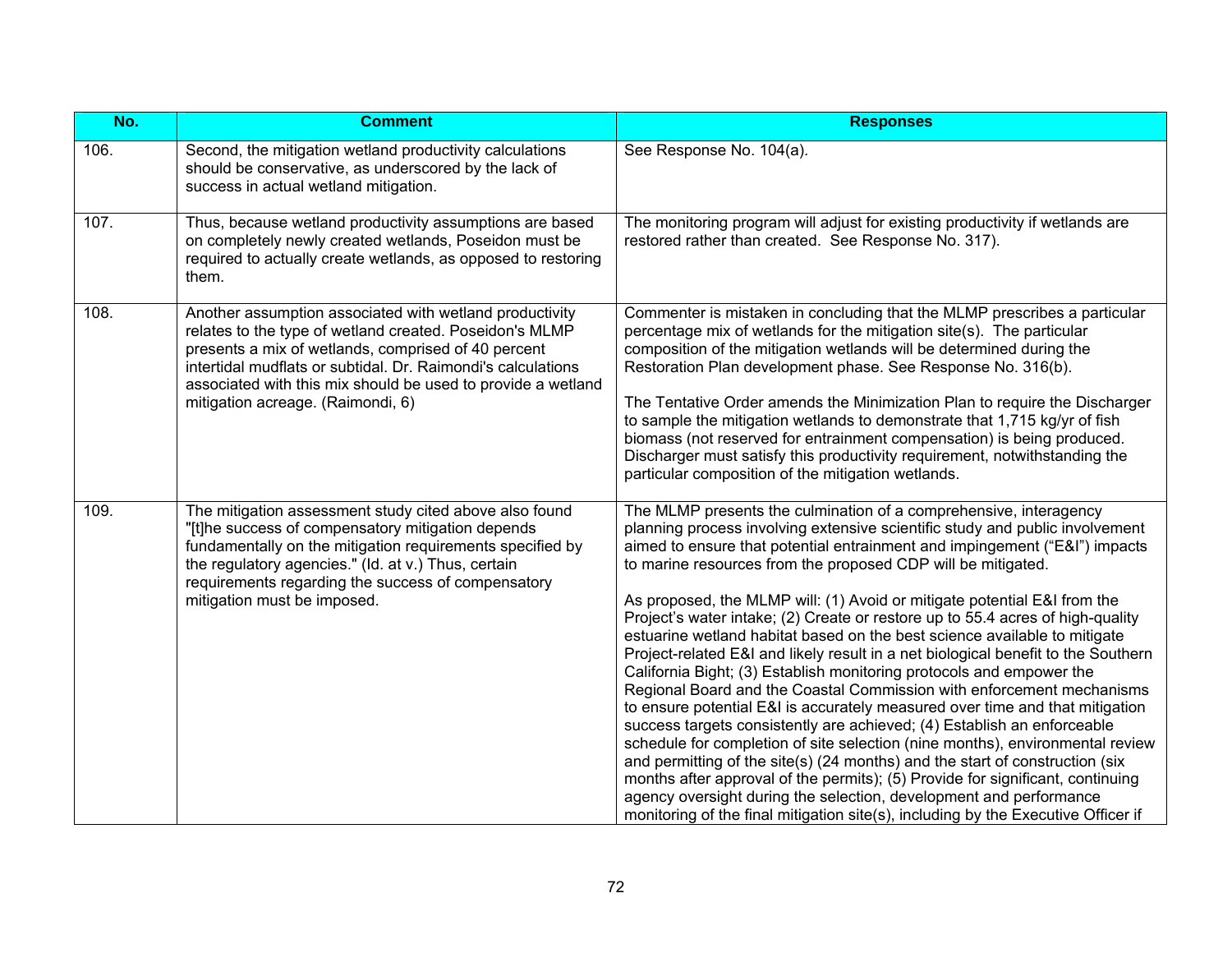| No.  | <b>Comment</b>                                                                                                                                                                  | <b>Responses</b>                                                                                                                                                                                                                                                                                                                                                                                                                                                                                                                                                                                                                                                                                                                                                                                                                                                                                                                                                                                                                                                                |
|------|---------------------------------------------------------------------------------------------------------------------------------------------------------------------------------|---------------------------------------------------------------------------------------------------------------------------------------------------------------------------------------------------------------------------------------------------------------------------------------------------------------------------------------------------------------------------------------------------------------------------------------------------------------------------------------------------------------------------------------------------------------------------------------------------------------------------------------------------------------------------------------------------------------------------------------------------------------------------------------------------------------------------------------------------------------------------------------------------------------------------------------------------------------------------------------------------------------------------------------------------------------------------------|
|      |                                                                                                                                                                                 | the Regional Board approves the MLMP (as the MLMP would then be equally<br>enforceable by the Regional Board); and, (6) Authorize enforcing agencies to<br>order remediation in the event the rigorous performance criteria are not met.                                                                                                                                                                                                                                                                                                                                                                                                                                                                                                                                                                                                                                                                                                                                                                                                                                        |
|      |                                                                                                                                                                                 | Requirements regarding the success of the proposed mitigation include: (a)<br>the Discharger's commitment to full mitigation of potential intake and mortality<br>from the Project operations; (b) the MLMP's incorporation of strict,<br>measurable performance standards; (c) specific timelines for submittal of<br>proposed site(s) and a Preliminary Restoration Plan for Coastal Commission<br>review and approval (MLMP Section 2.0); (d) identification of 11 pre-<br>approved candidate mitigation sites (MLMP Section 2.0); (e) minimum<br>standards and objectives for the mitigation site selection (MLMP Sections 3.1<br>and 3.2); (f) detailed Restoration Plan requirements (MLMP Section 4.1); (g)<br>specific monitoring, maintenance and remediation standards to be conducted<br>over the "full operating life" of the Project including, but not limited to, long-<br>term physical standards, biological performance standards and suggested<br>sampling locations (MLMP Section 5.0); and (h) a comprehensive<br>administrative and procedural structure. |
|      |                                                                                                                                                                                 | Further, these strict standards establish specific criteria for effectively<br>measuring the success of the mitigation project, e.g., within five years of the<br>start of construction, the constructed wetlands must match habitat values<br>within a 95% confidence level for four undisturbed wetlands identified in the<br>MLMP.                                                                                                                                                                                                                                                                                                                                                                                                                                                                                                                                                                                                                                                                                                                                           |
|      |                                                                                                                                                                                 | Still further, the Minimization Plan requires that mitigation will be based on a<br>fish biomass productivity requirement. If the wetlands produce less biomass<br>than what is impinged by the desalination project, the Regional Board will<br>have discretion at the next permit cycle to require greater mitigation that<br>matches up to actual losses. However, if the wetlands produce more<br>biomass than what is actually impinged, the Discharger would be given a<br>credit that could be used against future mitigation requirements, for instance,<br>if the desalination project were to be expanded, or if a change in<br>circumstances led to greater future impingement.                                                                                                                                                                                                                                                                                                                                                                                      |
| 110. | Staff correctly points out that the success of MLMP<br>entrainment mitigation is assessed through a 95 percent<br>confidence interval of correlation in physical and biological | Comment noted.                                                                                                                                                                                                                                                                                                                                                                                                                                                                                                                                                                                                                                                                                                                                                                                                                                                                                                                                                                                                                                                                  |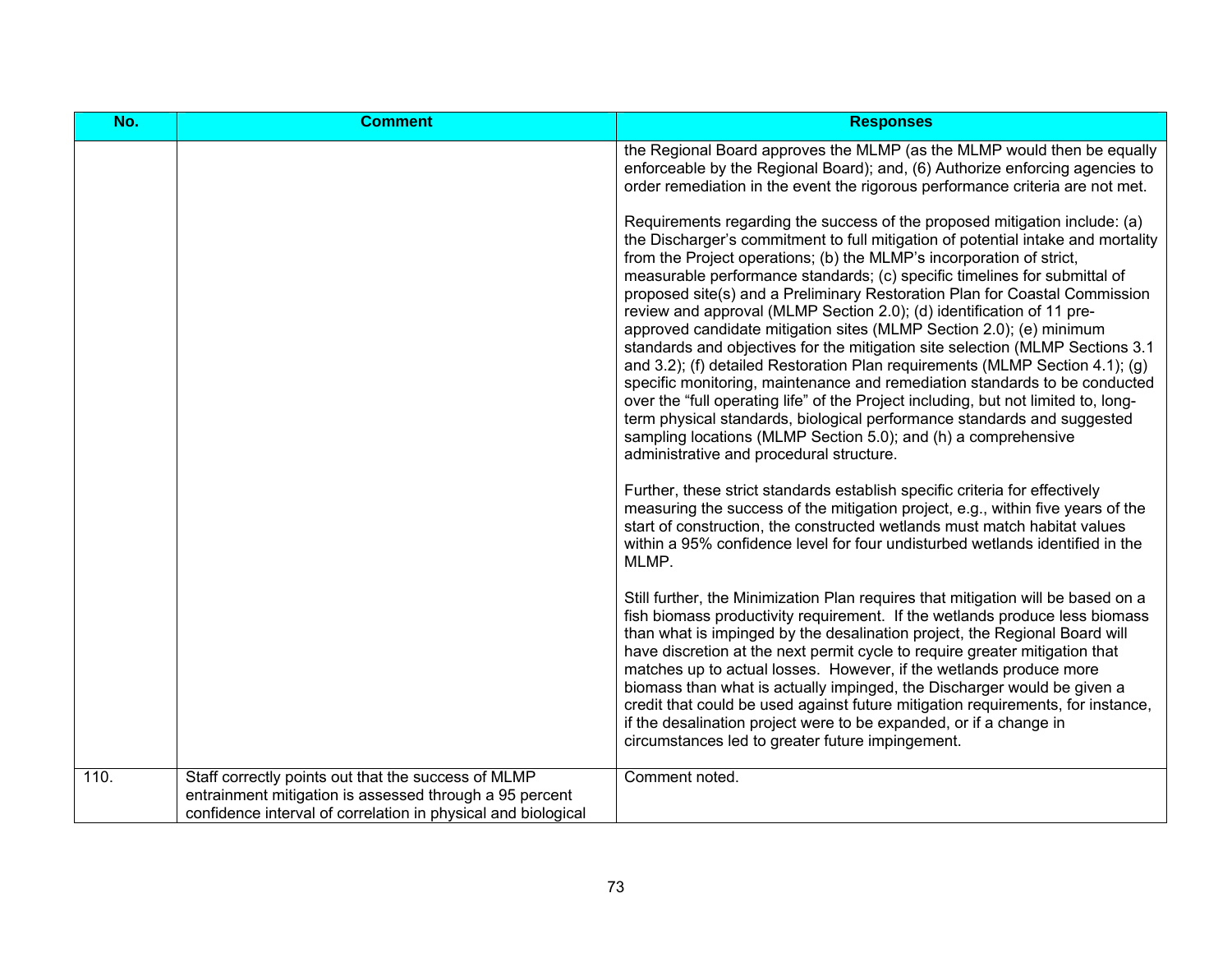| No.  | <b>Comment</b>                                                                                                                                                                                                                                                                                                                                                                                                                                    | <b>Responses</b>                                                                                                                                                                                                                                                                                                                                                                                                                                                                                                                                                                                                                                                                                                                                                                                                                                                                                                                                                                                                                                                                                                                                                                                                                                                                                                                                                                                                                                                                                                                                                                                                                                                                                                                                                                                                                          |
|------|---------------------------------------------------------------------------------------------------------------------------------------------------------------------------------------------------------------------------------------------------------------------------------------------------------------------------------------------------------------------------------------------------------------------------------------------------|-------------------------------------------------------------------------------------------------------------------------------------------------------------------------------------------------------------------------------------------------------------------------------------------------------------------------------------------------------------------------------------------------------------------------------------------------------------------------------------------------------------------------------------------------------------------------------------------------------------------------------------------------------------------------------------------------------------------------------------------------------------------------------------------------------------------------------------------------------------------------------------------------------------------------------------------------------------------------------------------------------------------------------------------------------------------------------------------------------------------------------------------------------------------------------------------------------------------------------------------------------------------------------------------------------------------------------------------------------------------------------------------------------------------------------------------------------------------------------------------------------------------------------------------------------------------------------------------------------------------------------------------------------------------------------------------------------------------------------------------------------------------------------------------------------------------------------------------|
|      | criteria compared to (yet-unspecified) reference stations, for<br>a period of three consecutive years. (Staff Report, 19).                                                                                                                                                                                                                                                                                                                        |                                                                                                                                                                                                                                                                                                                                                                                                                                                                                                                                                                                                                                                                                                                                                                                                                                                                                                                                                                                                                                                                                                                                                                                                                                                                                                                                                                                                                                                                                                                                                                                                                                                                                                                                                                                                                                           |
| 111. | This iterative assessment may result in a period of time<br>where the restored wetlands are not meeting these criteria.<br>For those years when the criteria are not met, the goal of<br>compensatory mitigation-namely offsetting CDP impacts<br>through productivity at the restored wetlands-is not being<br>met. Thus, the whole basis for calculating the wetland<br>mitigation is undermined.                                               | On the basis of speculation that the mitigation wetlands will not meet the<br>criteria for some period of time, the comment asserts that the "whole basis for<br>calculating the wetland mitigation is undermined." The comment is mistaken<br>and makes an overbroad conclusion on the basis of an unsupported premise.<br>The Minimization Plan authorizes the Regional Board to take remedial action<br>regarding any noncompliance with the performance criteria for the proposed<br>wetlands. Thus, if the circumstance described by the comment constituted<br>non-compliance (which is not clear given the vague and ambiguous nature of<br>the comment), the Regional Board has the authority necessary to address<br>such a situation. It is elementary, however, that the planned wetlands will<br>take a period of time after construction to establish to a point where<br>comparison with the criteria is warranted. This phase-in and establishment<br>period does not undermine the "whole basis," as asserted. The CDP is not<br>yet constructed, is not causing impacts, and will cause no impacts unless and<br>until EPS's discharge is insufficient to meet its source water needs. The<br>Minimization Plan provides for mitigation sufficient to fully offset entrainment<br>and impingement amounts associated with stand-alone operations, without<br>claiming any credit for minimization from design and technology measures.<br>This is the case even though the CDP is before the Regional Board to<br>operate in co-location mode, when it will be using discharge water from the<br>EPS when available to meet the CDP's feedstock needs. The proposal is<br>fully protective, even including the phase-in period.<br>To the extent the comment suggests a deficiency in the MLMP, see<br>Response No. 109. |
| 112. | In order to account for this, a penalty for not meeting the<br>performance criteria within a specified timeframe must be<br>included in the permit. For example, if within 5 years of<br>wetland restoration the 3-year benchmark is not attained, an<br>additional 5 years of unmitigated impingement impacts must<br>be taken into account. This would result in a total increased<br>wetland restoration acreage. As the benchmark performance | See Response Nos. 109 and 240, which describe the MLMP's incorporation<br>of strict, measurable performance standards. If the wetland mitigation does<br>not meet these performance criteria, the Regional Board's Executive Officer<br>has the authority to impose remedial measures pursuant to the MLMP.<br>Section 5.4 of the MLMP states:<br>"Upon completion of construction of the wetland(s), monitoring shall be                                                                                                                                                                                                                                                                                                                                                                                                                                                                                                                                                                                                                                                                                                                                                                                                                                                                                                                                                                                                                                                                                                                                                                                                                                                                                                                                                                                                                 |
|      | standards continue to be unmet, the penalty increases.                                                                                                                                                                                                                                                                                                                                                                                            | conducted to measure the success of the wetland(s) in achieving stated                                                                                                                                                                                                                                                                                                                                                                                                                                                                                                                                                                                                                                                                                                                                                                                                                                                                                                                                                                                                                                                                                                                                                                                                                                                                                                                                                                                                                                                                                                                                                                                                                                                                                                                                                                    |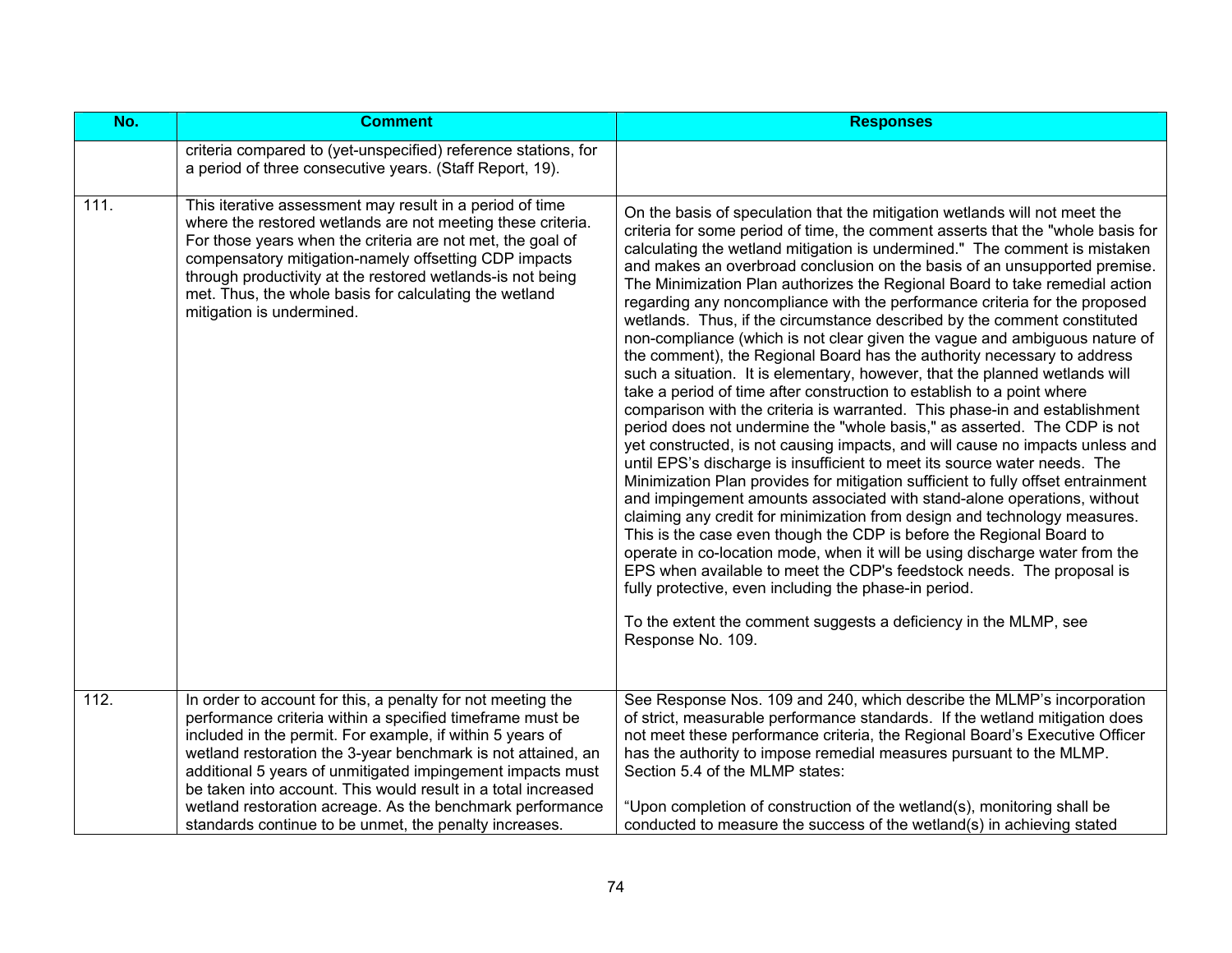| No.  | <b>Comment</b>                                                                                                                                                                                                                                                                                                                                  | <b>Responses</b>                                                                                                                                                                                                                                                                                                                                                                                                                                                                                                                                                                                                                                                                    |
|------|-------------------------------------------------------------------------------------------------------------------------------------------------------------------------------------------------------------------------------------------------------------------------------------------------------------------------------------------------|-------------------------------------------------------------------------------------------------------------------------------------------------------------------------------------------------------------------------------------------------------------------------------------------------------------------------------------------------------------------------------------------------------------------------------------------------------------------------------------------------------------------------------------------------------------------------------------------------------------------------------------------------------------------------------------|
|      |                                                                                                                                                                                                                                                                                                                                                 | restoration goals (as specified in the Restoration Plan(s)) and in achieving<br>performance standards, specified below. The permittee shall be fully<br>responsible for any failure to meet these goals and standards during the<br>facility's full operational years. Upon determining that the goals or standards<br>are not achieved, the Executive Director shall prescribe remedial measures,<br>after consultation with the permittee, which shall be immediately implemented<br>by the permittee with Commission staff direction. If the permittee does not<br>agree that remediation is necessary, the matter may be set for hearing and<br>disposition by the Commission." |
|      |                                                                                                                                                                                                                                                                                                                                                 | The mitigation site(s) will be under construction during the early phases of<br>construction of the CDP. This is appropriate timing for the construction of<br>mitigation. At this time in the permitting process, the CDP has not yet been<br>constructed, is not operating, and is not yet causing any intake or mortality of<br>marine life such that mitigation would be warranted.                                                                                                                                                                                                                                                                                             |
| 113. | To summarize, at a minimum, the impingement<br>compensatory mitigation should meet the following criteria[i]:<br>1) Impingement impacts should be calculated to a 95 percent<br>confidence interval, as extrapolated by Dr. Raimondi from a                                                                                                     | (1) The issue of confidence interval was raised by Dr. Raimondi in his April<br>1, 2009 statement. Confidence intervals rely on inferential statistics,<br>according to Dr. Raimondi. Dr. Jenkins raised significant questions about the<br>confidence intervals proposed by Dr. Raimondi. (Scott A. Jenkins, A Note on<br>Confident Limits in Raimondi's April 1, 2009 RWQCB Report (April 8, 2009).)                                                                                                                                                                                                                                                                              |
|      | 4.7kg/day (50 percent confidence interval) impact<br>assessment.<br>2) Impingement impacts should be calculated at a rate of 304<br>MGD attributable to CDP impacts, or calculated real-time.                                                                                                                                                   | At the April 8, 2009 hearing, the Discharger agreed to undertake field<br>programs to provide an empirical basis to ascertain whether 4.7 kg/day is the<br>appropriate value by which to drive the Discharger's impingement mitigation<br>obligation. It also agreed to conduct a field program at the mitigation site to<br>demonstrate that the impingement mitigation obligation is being met.                                                                                                                                                                                                                                                                                   |
|      | 3) Impingement compensatory wetland productivity<br>calculations must take into account the type of wetland<br>created. If Poseidon's proposed mixture in the MLMP is<br>applied to impingement mitigation, Dr. Raimondi's<br>calculations should be used at a 95 percent confidence<br>interval.<br>4) Wetlands must be created, not restored. | On balance, the Regional Board prefers the empirical approach discussed at<br>the April 8 hearing. It is concerned that the approach using inferential<br>statistics may be adding one level of conservatism on top of another,<br>potentially resulting in a punitive mitigation condition. In contrast, the<br>empirical approach relies on actual data from the field to true up the<br>mitigation obligation, and adjust it, if necessary, on the basis of actual data,<br>rather than statistical calculation.                                                                                                                                                                 |
|      | 5) Penalties should be assessed when performance criteria<br>are not met for a given period of time.                                                                                                                                                                                                                                            | Taking an empirical approach also is warranted given the genesis of the 4.7<br>kg/day value that is driving the impingement obligation in the Tentative Order.                                                                                                                                                                                                                                                                                                                                                                                                                                                                                                                      |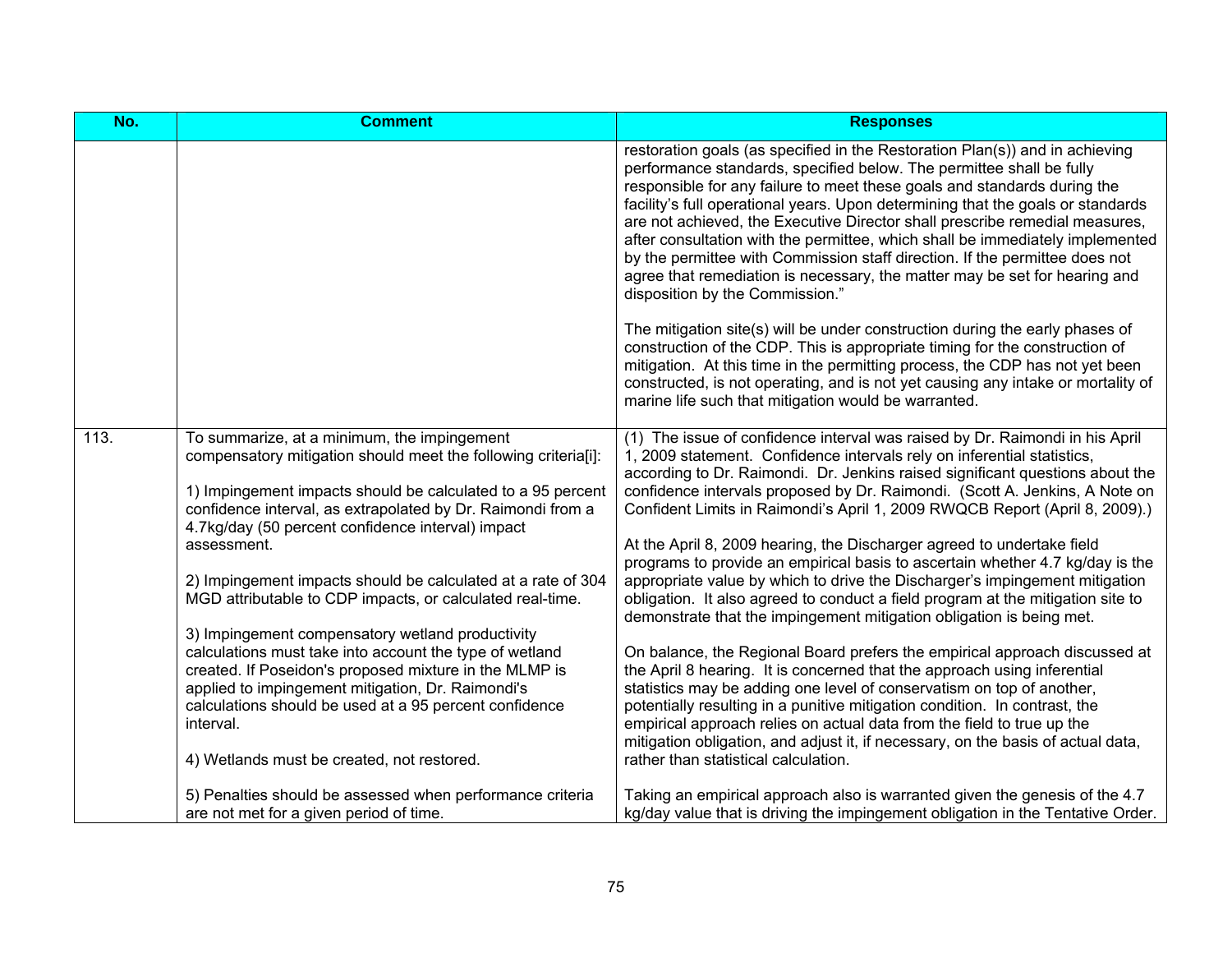| No.  | <b>Comment</b>                                                                                                                                                                                                                                                                   | <b>Responses</b>                                                                                                                                                                                                                                                                                                                                                                                                                                                                                                          |
|------|----------------------------------------------------------------------------------------------------------------------------------------------------------------------------------------------------------------------------------------------------------------------------------|---------------------------------------------------------------------------------------------------------------------------------------------------------------------------------------------------------------------------------------------------------------------------------------------------------------------------------------------------------------------------------------------------------------------------------------------------------------------------------------------------------------------------|
|      |                                                                                                                                                                                                                                                                                  | This value is much higher than average impingement over 336 days in 1979-<br>1980, and much higher than average impingement over fifty days in 2004-<br>2005. While there was impingement much higher than 4.7 kg/day on two<br>days in 2005, it is reasonable to believe that those values are not<br>representative of long-term impingement over the life of the Project. The<br>Discharger has presented credible and substantial evidence that<br>impingement at the CDP is likely to be on the order of 1.6 kg/day. |
|      |                                                                                                                                                                                                                                                                                  | Finally, the impingement obligation is based on the assumption that the CDP<br>is getting no flow in the form of cooling water discharge from the EPS. While<br>this condition may occur from time to time, it adds another conservative layer<br>to the analysis and to the obligation. In other words, potential impingement is<br>estimated "at a rate of 304 MGD attributable to CDP impacts," as the<br>comment recommends.                                                                                          |
|      |                                                                                                                                                                                                                                                                                  | (2) Comment noted. Impingement impacts are being calculated on the basis<br>of a 304 MGD flow rate.                                                                                                                                                                                                                                                                                                                                                                                                                       |
|      |                                                                                                                                                                                                                                                                                  | (3) See Response Nos. 261(d), 315(b), 315(c).                                                                                                                                                                                                                                                                                                                                                                                                                                                                             |
|      |                                                                                                                                                                                                                                                                                  | (4) The comment provides no legal support for its assertion that wetlands<br>must not be restored. The MLMP provides for the creation or restoration of<br>mitigation wetlands.                                                                                                                                                                                                                                                                                                                                           |
|      |                                                                                                                                                                                                                                                                                  | (5) the comment provides no legal support for its assertion that penalty rules<br>should be specified. The Regional Board retains authority to require the<br>Discharger to take remedial measures in the event of non-compliance.                                                                                                                                                                                                                                                                                        |
| 114. | Using the above criteria, the required compensatory<br>mitigation for impingement only, assuming 100 percent of<br>CDP intake is attributable to CDP operations, a total of 54<br>additional acres of newly created wetlands (40 percent<br>intertidal or subtidal) is required. | The comment simply summarizes Dr. Raimondi's April 1 statement, which is<br>addressed in Response Nos. 314(a), 314(c), 315(c).                                                                                                                                                                                                                                                                                                                                                                                            |
|      | 13. 4/06/2009 Letter from Tom Luster, staff, with the California Coastal Commission                                                                                                                                                                                              |                                                                                                                                                                                                                                                                                                                                                                                                                                                                                                                           |
| 115. | Given the problems Dr. Raimondi identified in Poseidon's<br>recent impingement analyses and the substantial doubts he<br>raises about the adequacy of Poseidon's impingement<br>impact assessment and proposed mitigation, we recommend                                          | With respect to Dr. Raimondi's April 1, 2009 statement, see Response Nos.<br>99 and 113. The Regional Board has not accepted at face value the so-<br>called problems and doubts referred to by the Commenter. At the same time,<br>the Tentative Order requires impingement monitoring at the intake, and                                                                                                                                                                                                                |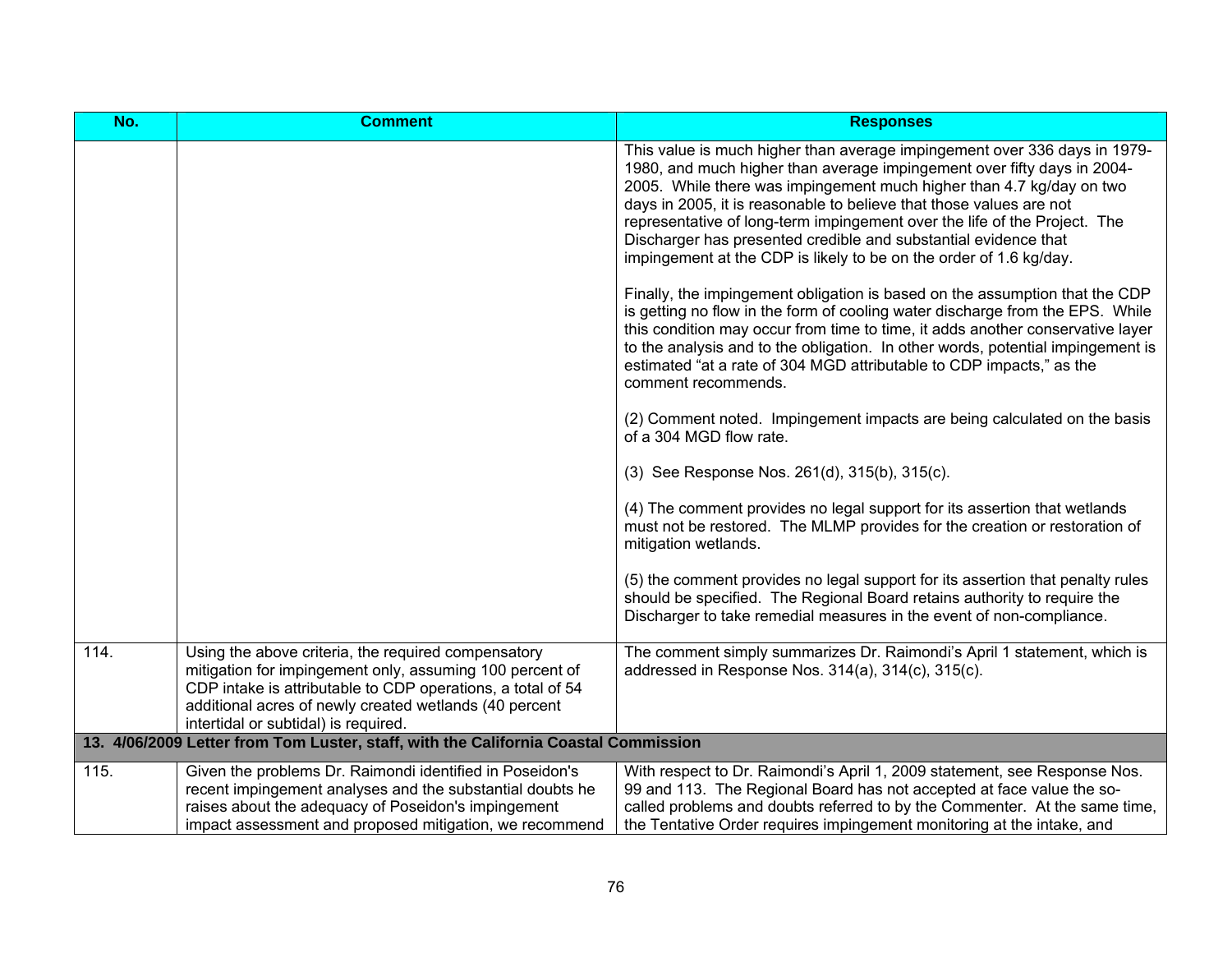| No.  | <b>Comment</b>                                                                                                                                                                                                                                                                                                                                                                                                                                                                                                                          | <b>Responses</b>                                                                                                                                                                                                                                                                                                                                                                                                                                                                                                                                                                                                                                                                                                                                                                                          |
|------|-----------------------------------------------------------------------------------------------------------------------------------------------------------------------------------------------------------------------------------------------------------------------------------------------------------------------------------------------------------------------------------------------------------------------------------------------------------------------------------------------------------------------------------------|-----------------------------------------------------------------------------------------------------------------------------------------------------------------------------------------------------------------------------------------------------------------------------------------------------------------------------------------------------------------------------------------------------------------------------------------------------------------------------------------------------------------------------------------------------------------------------------------------------------------------------------------------------------------------------------------------------------------------------------------------------------------------------------------------------------|
|      | the Board not adopt Poseidon's analyses as the basis of a<br>Board decision about the amount of mitigation needed to<br>address the Project's impingement effects.                                                                                                                                                                                                                                                                                                                                                                      | productivity monitoring at the mitigation site(s). These field verifications are<br>being imposed to help resolve any uncertainty with respect to the amount of<br>mitigation needed.                                                                                                                                                                                                                                                                                                                                                                                                                                                                                                                                                                                                                     |
| 116. | The Commission determination of de minimis impingement<br>impacts relied in part on descriptions from Poseidon and the<br>CEQA lead agency that the Project would operate with intake<br>water flows of 0.5 feet per second (fps) or less.                                                                                                                                                                                                                                                                                              | Comment noted. When operating in stand-alone mode, the CDP's intake<br>water velocities at the bar racks are expected to be 0.5 fps, as known by the<br>Coastal Commission in determining that sea turtles and marine mammals<br>were not at risk from the intakes. In its findings, the Coastal Commission<br>noted that the City of Carlsbad had made a de minimis determination, based<br>in part on anticipated velocities in stand alone mode. Additionally, the<br>Coastal Commission relied on the Discharger's intent to apply for an<br>"incidental take permit" from NMFS and to install variable frequency drives to<br>further decrease intake water velocities, thereby, reducing "the already de<br>minimis impingement impacts that Poseidon's Project may cause." Id. at p.<br>56 of 133. |
| 117. | To provide consistency with the Commission's "findings, we<br>therefore recommend the Board adopt conditions that require<br>Poseidon to operate at or below the above- referenced flow<br>rate and to monitor its impingement and adult fish<br>productivity.                                                                                                                                                                                                                                                                          | As described in Response No. 116, the Discharger consistently has<br>maintained in its CEQA and Coastal Commission proceedings for the CDP<br>that its intake water flows would be at or below 0.5 fps at the CDP's intake<br>bar racks. There is no support for the contention in the Coastal Commission<br>letter that the CDP's intake water flows should be limited to 0.5 fps or less at<br>the CDP's intake rotating screens.                                                                                                                                                                                                                                                                                                                                                                       |
|      |                                                                                                                                                                                                                                                                                                                                                                                                                                                                                                                                         | At the April 8, 2009 hearing, staff requested that the Regional Board require<br>that the Minimization Plan be amended to require the discharger to monitor<br>impingement at the intake and available fish biomass productivity at the<br>mitigation site(s). Tentative Order R9-2009-0038 provides for this<br>amendment.                                                                                                                                                                                                                                                                                                                                                                                                                                                                               |
| 118. | We note that Poseidon has suggested deleting several<br>references in the proposed Plan related to this flow velocity<br>and to the Commission's de minimis impingement findings,<br>and suggests instead that the Board rely on Poseidon's<br>recent wetland productivity analyses. This would be<br>problematic because both the CEQA review and the Coastal<br>Commission relied on the 0.5 foot-per- second maximum<br>velocity as a key Project component for reducing<br>impingement impacts. Poseidon's proposed removal of this | The Discharger maintains that the 0.5 fps maximum velocity applies to the<br>CDP's intake bar racks. This is consistent with the Coastal Commission's<br>finding that the 0.5 fps limitation in the "intake bays" would prevent the<br>impingement of sea turtles, consistent with U.S. EPA's "best available<br>technology" guidance. (Coastal Commission Recommended Revised<br>Findings Coastal Development Permit for Carlsbad Desalination CDP,<br>August 8, 2008, p. 48 of 133 (previously submitted January 26, 2009, Latham<br>& Watkins Comments, Appendix A), available at:<br>http://documents.coastal.ca.gov/reports/2008/8/W4a-8-2008.pdf.)                                                                                                                                                  |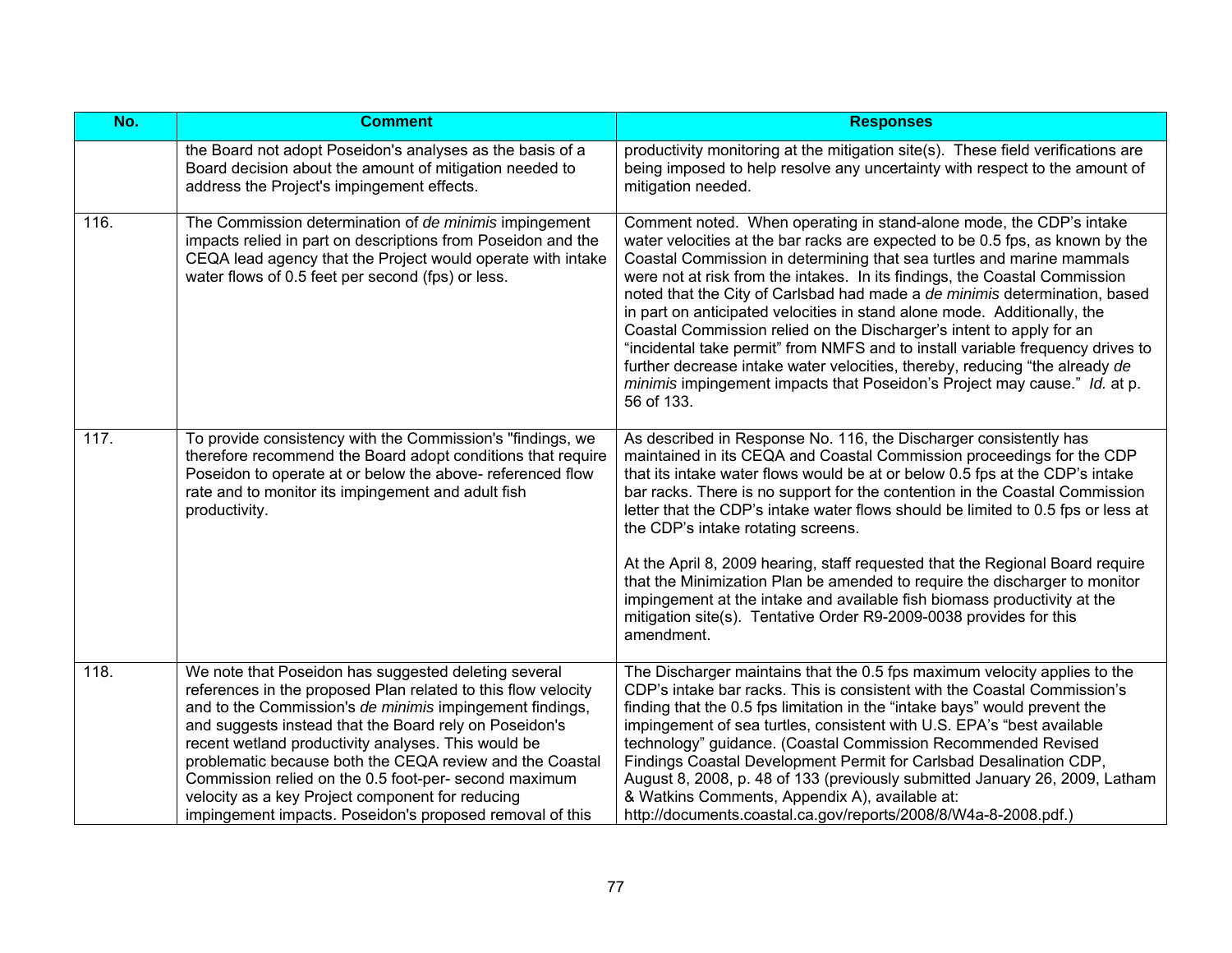| No.  | <b>Comment</b>                                                                                                                                                                                                                                                                                                                                                                                                                                                                                                                                                                                                                                                                       | <b>Responses</b>                                                                                                                                                                                                                                                                                                                                                                                                                                                                                                                                                                                                                                                                                                                                                                       |
|------|--------------------------------------------------------------------------------------------------------------------------------------------------------------------------------------------------------------------------------------------------------------------------------------------------------------------------------------------------------------------------------------------------------------------------------------------------------------------------------------------------------------------------------------------------------------------------------------------------------------------------------------------------------------------------------------|----------------------------------------------------------------------------------------------------------------------------------------------------------------------------------------------------------------------------------------------------------------------------------------------------------------------------------------------------------------------------------------------------------------------------------------------------------------------------------------------------------------------------------------------------------------------------------------------------------------------------------------------------------------------------------------------------------------------------------------------------------------------------------------|
|      | velocity limit may require Poseidon to submit a request to the<br>Commission for an amendment to its coastal development<br>permit.                                                                                                                                                                                                                                                                                                                                                                                                                                                                                                                                                  | The revisions to the Minimization Plan proposed by the Discharger do not<br>affect the intake water velocities at the intake bar racks, and therefore the<br>revised language remains consistent with the Coastal Commission's CDP<br>findings. (Coastal Commission Recommended Revised Findings Coastal<br>Development Permit for Carlsbad Desalination CDP, August 8, 2008, p. 48 of<br>133 (previously submitted January 26, 2009, Latham & Watkins Comments,<br>Appendix A), available at:<br>http://documents.coastal.ca.gov/reports/2008/8/W4a-8-2008.pdf)                                                                                                                                                                                                                       |
| 119. | To ensure Poseidon can meet the maximum 0.5 fps rate<br>presented to the Commission, the Board may also wish to<br>consider requiring Poseidon to construct a bypass channel<br>between the power plant intake and discharge so that the<br>Project can use water that does not need to go through the<br>power plant before reaching Poseidon's pumps.                                                                                                                                                                                                                                                                                                                              | Because the Discharger's intake velocity limitations have not changed from<br>those approved by the Coastal Commission, there is no basis for the<br>Regional Board to require the construction of a bypass channel.                                                                                                                                                                                                                                                                                                                                                                                                                                                                                                                                                                   |
| 120. | The Plan in several places states that Project characteristics<br>may reduce the expected mortality rate of entrained marine<br>organisms below the assumed 100% mortality caused by the<br>power plant. For example, descriptions in Sections 3.1, 3.6,<br>3.7, and 4.4 of the Plan state that entrainment associated<br>with Project operations would be significantly lower than<br>those caused by EPS operations at the same flow, due to<br>differences in the two operations. For several reasons, the<br>Coastal Commission found that this would not be the case,<br>and we recommend the Board find that the Project is likely to<br>result in 100% entrainment mortality. | The Regional Board has assumed that the mortality rate associated with<br>CDP-related entrainment is 100%. See Response No. 36(a). While the<br>Minimization Plan notes that Project characteristics may reduce the expected<br>entrainment mortality rate below 100%, because it is not feasible to quantify<br>these beneficial effects, the Discharger is not claiming any credit from such<br>effects, and the Regional Board has not recognized any such credits.                                                                                                                                                                                                                                                                                                                 |
| 121. | Section 2.4 of the Plan refers to Poseidon's eventual<br>stewardship of Agua Hedionda Lagoon and states that<br>Poseidon's efforts would be focused on ensuring a long-term<br>water supply. We have not yet been provided with<br>information about Poseidon's ability to act as steward (e.g.,<br>its ownership of the Lagoon or approvals from landowners in<br>and around the Lagoon to take on stewardship activities);<br>however, should Poseidon take on this role, we recommend<br>the Plan be modified to properly recognize the Lagoon's<br>many other resources and beneficial uses, as shown below:                                                                     | Pursuant to Special Condition 12 of the Project's CDP, the Discharger may<br>not undertake stewardship of the Agua Hedionda Lagoon, including<br>maintenance dredging, until the Discharger obtains a separate CDP for those<br>activities. Specifically, page 2 of the August 6, 2008 approved findings for the<br>Permit states: "Regarding dredging, the Commission's imposition of Special<br>Condition 12 requiring the Discharger to submit separate coastal<br>development permit applications for any future dredging projects it may<br>propose will ensure that the Commission will determine at that time whether<br>specific dredging proposals conform to applicable Coastal Act provisions."<br>Accordingly, since dredging of the Agua Hedionda Lagoon is not permitted |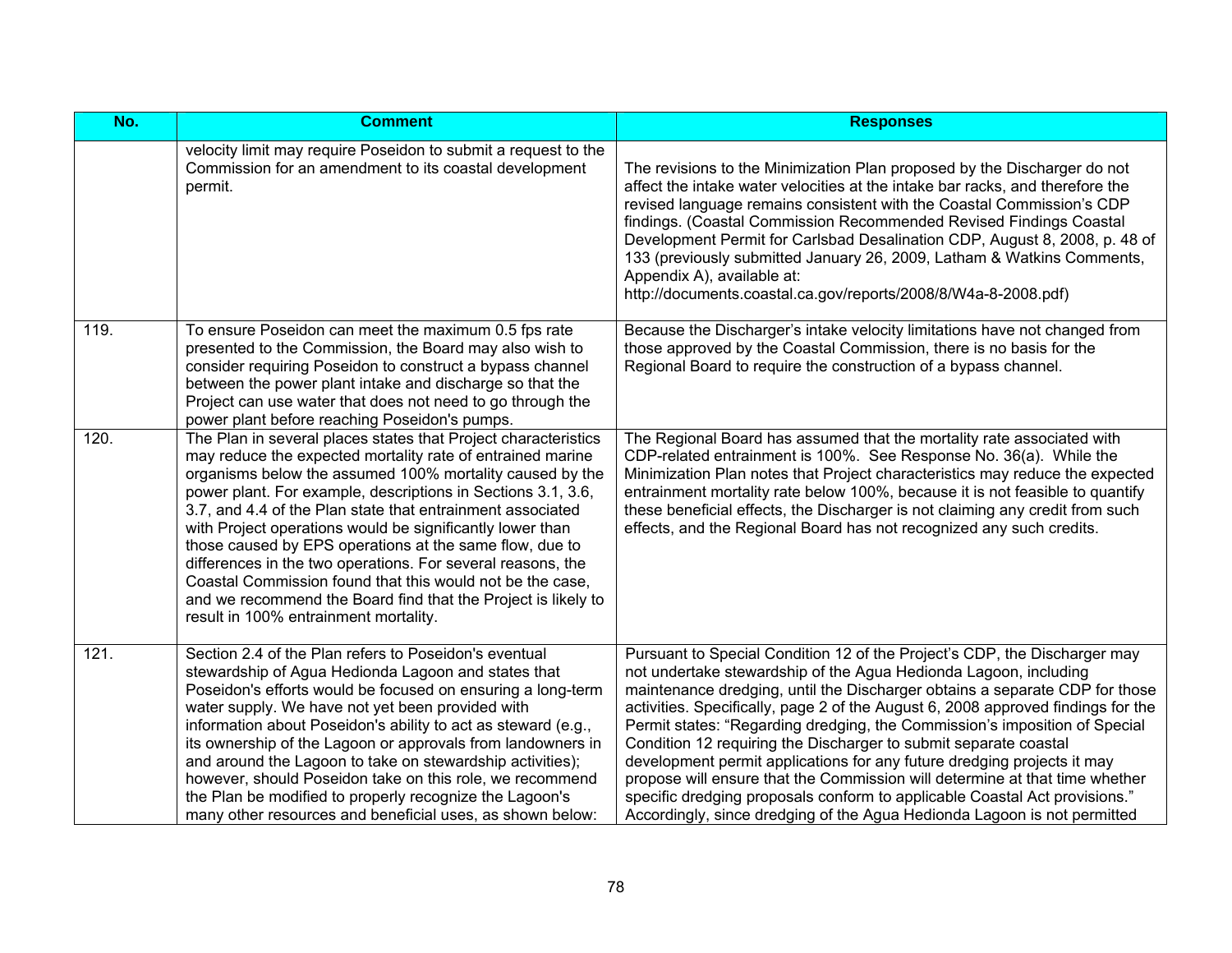| No.                | <b>Comment</b>                                                                                                                                                                                                                                                                                                                                                                                                                                                                                                                                                                                                                                                                                                                                                                                                                 | <b>Responses</b>                                                                                                                                                                                                                                                                                                                                                                                                                                                                                                                                                                                                                                                                                                                                                                                                                               |
|--------------------|--------------------------------------------------------------------------------------------------------------------------------------------------------------------------------------------------------------------------------------------------------------------------------------------------------------------------------------------------------------------------------------------------------------------------------------------------------------------------------------------------------------------------------------------------------------------------------------------------------------------------------------------------------------------------------------------------------------------------------------------------------------------------------------------------------------------------------|------------------------------------------------------------------------------------------------------------------------------------------------------------------------------------------------------------------------------------------------------------------------------------------------------------------------------------------------------------------------------------------------------------------------------------------------------------------------------------------------------------------------------------------------------------------------------------------------------------------------------------------------------------------------------------------------------------------------------------------------------------------------------------------------------------------------------------------------|
|                    | From pages 2-8 & 2-9 of the Plan: "Upon retirement of the<br>BPS, Poseidon has committed to assuming responsibility for<br>stewardship of Agua Hedionda Lagoon and the surrounding<br>watershed, including maintenance dredging of the entrance<br>to the lagoon to prevent its closure and deposit the sand<br>dredged from the lagoon on adjacent beaches. Poseidon's<br>lagoon preservation efforts will be aimed at maintaining and<br>enhancing the Lagoon's beneficial uses, including marine<br>and wildlife habitat, recreation, public access, and others,<br>while ensuring the long-term health and vitality of the future<br>water supply of 300,000 San Diego County residents. Agua<br>Hedionda Lagoon and its associated beneficial uses will be<br>the long-term beneficiaries of this preservation strategy." | under the Discharger's existing CDP, the Regional Board does not believe<br>the Commenter's proposed revision is necessary.                                                                                                                                                                                                                                                                                                                                                                                                                                                                                                                                                                                                                                                                                                                    |
| $\overline{1}$ 22. | Please note that although Poseidon's entrainment will affect<br>a large number of species, the Commission's assessment of<br>entrainment impacts and its mitigation requirement are<br>based primarily on the Project's effects on three estuarine<br>species and one open ocean species.                                                                                                                                                                                                                                                                                                                                                                                                                                                                                                                                      | Commenter correctly notes that the Commission's assessment of<br>entrainment impacts and its mitigation requirement are based primarily on the<br>Project's effects on certain enumerated species. The ETM is a species-<br>specific model designed to establish mitigation requirements, the<br>implementation of which will offset effects on enumerated species. See, e.g.,<br>Response Nos. 260(a), 260(b), 260(d), and 314. The comment misstates the<br>number of ocean species upon which the entrainment mitigation is based; the<br>correct number is five. The comment asserts, without support, that<br>entrainment will affect a large number of species. The comment does not<br>identify a single specific species that will be affected by entrainment, and<br>offers no expert analysis or evidentiary support for this claim. |
| 123.               | While the expected restoration will benefit a variety of<br>species, the compensatory mitigation approach used in the<br>Plan should not be characterized as "fully offsetting" or<br>"zeroing out" the facility's entrainment. We recommend the<br>Board not adopt these characterizations and that the Board<br>instead describe expected mitigation results in a manner<br>consistent with the Commission's findings. We provide an<br>example of suggested edits below from pages 6-7 of the<br>Plan:                                                                                                                                                                                                                                                                                                                      | The confidence intervals imposed by the Coastal Commission resulted in a<br>high level of confidence and certainty as to the protective nature of the<br>compensatory mitigation. The comment overlooks the Coastal Commission's<br>ultimate finding which states in full: "The Commission further finds that<br>implementation of the Plan will ensure the project's entrainment-related<br>impacts will be fully mitigated and will enhance and restore the marine<br>resources and biological productivity of coastal waters in conformity to<br>Coastal Acts Sections 30230 and 30231." See Recommended Revised<br>Condition Compliance Findings (approved December 10, 2008), p. 19 of 19.                                                                                                                                                |
|                    | "The Coastal Commission adopted a more conservative                                                                                                                                                                                                                                                                                                                                                                                                                                                                                                                                                                                                                                                                                                                                                                            | The comment also overlooks other aspects of the Minimization Plan. The                                                                                                                                                                                                                                                                                                                                                                                                                                                                                                                                                                                                                                                                                                                                                                         |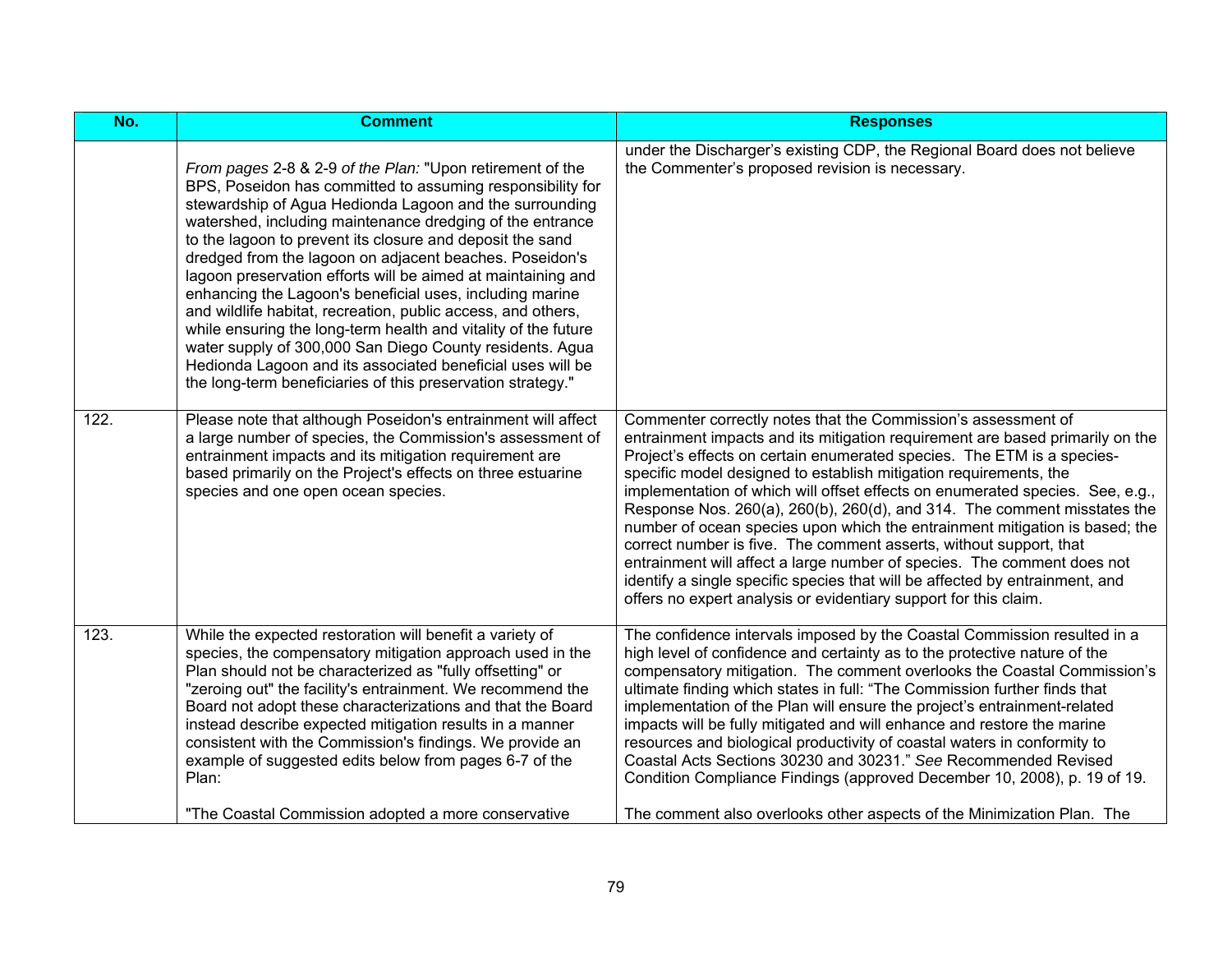| No.  | <b>Comment</b>                                                                                                                                                                                                                                                                                                                                                                                                                                                                                                                                                                                                                                                           | <b>Responses</b>                                                                                                                                                                                                                                                                                                                                                                                                                                                                                                                                                                                                                                                                                                                                                                                                                                                                                                                                         |
|------|--------------------------------------------------------------------------------------------------------------------------------------------------------------------------------------------------------------------------------------------------------------------------------------------------------------------------------------------------------------------------------------------------------------------------------------------------------------------------------------------------------------------------------------------------------------------------------------------------------------------------------------------------------------------------|----------------------------------------------------------------------------------------------------------------------------------------------------------------------------------------------------------------------------------------------------------------------------------------------------------------------------------------------------------------------------------------------------------------------------------------------------------------------------------------------------------------------------------------------------------------------------------------------------------------------------------------------------------------------------------------------------------------------------------------------------------------------------------------------------------------------------------------------------------------------------------------------------------------------------------------------------------|
|      | approach, based on the ETM but using more conservative<br>assumptions and higher confidence levels, to determine the<br>amount of mitigation wetland restoration needed to zero out<br>mitigate the CDP's estimated entrainment. The Coastal<br>Commission concluded that by providing up to 55.4 acres of<br>estuarine wetland restoration under the conditions and<br>performance standards prescribed by the MLMP, it would<br>have 80% confidence that the CDP's entrainment impacts<br>will be would be fully mitigated and marine resources will be<br>maintained, enhanced and restored in conformity with the<br>Coastal Act's marine life protection policies." | Discharger must meet performance criteria that are very strict and that are<br>based on the successful San Dieguito Lagoon compensatory mitigation<br>project. The Discharger must prove to 95 percent confidence that the<br>mitigation wetlands are performing like reference wetlands. On impingement,<br>the Discharger must prove up through field testing that it is satisfying the<br>conservative impingement obligation imposed.<br>The characterization of the Minimization Plan as fully offsetting is warranted<br>and accurate.<br>Finally, the comment does not quote the Coastal Commission's final<br>language, which states that "Poseidon is to create or restore up to 55.4 acres<br>of coastal estuarine wetland habitat within the Southern California Bight." Id.<br>at p. 2 of 19 (emphasis added).                                                                                                                               |
| 124. | We recommend the Board replace the Plan's references to<br>permanent cessation of power plant operations with<br>references to power plant operations of less than 304MGD.                                                                                                                                                                                                                                                                                                                                                                                                                                                                                               | We disagree with the recommendation. The Minimization Plan provides for<br>the use of the best available site, design, technology, and mitigation<br>measures to minimize intake and mortality of marine life. The Regional<br>Board's evaluation has considered the implementation of the Minimization<br>Plan during co-located operations, which include times when the EPS is<br>discharging less than 304 MGD, and determined that the Minimization Plan<br>provides for compliance with CWC Section 13142.5. Moreover, the<br>Minimization Plan provides for sufficient mitigation to fully offset projected<br>impingement and entrainment for annual average flows of 304 MGD when<br>none of that flow is acquirable from EPS. Thus, the mitigation provided for<br>will be sufficient even if EPS is providing none of CDP's source water.<br>Commenter's suggested requirement would be inconsistent with the Coastal<br>Commission's action. |
| 125. | To accurately reflect the existing mitigation timing<br>requirements and to clarify the Commission's review and<br>permitting process, we recommend the Plan to be consistent<br>with the Commission's requirements. We have provided an<br>example below:<br>From Section 6.3, page 6-18: "The MLMP describes the<br>completion of specified tasks on a timeframe based upon the                                                                                                                                                                                                                                                                                        | The specific requirements for the Discharger's coastal development permit<br>applications for Phases I and II are specifically cited and referenced in the<br>Minimization Plan. The Minimization Plan states: "Specific requirements for<br>coastal development permit applications for Phases I and II are detailed in<br>Section 4.0 of the MLMP." Thus, the Regional Board does not believe the<br>Commenter's proposed revision is necessary.                                                                                                                                                                                                                                                                                                                                                                                                                                                                                                       |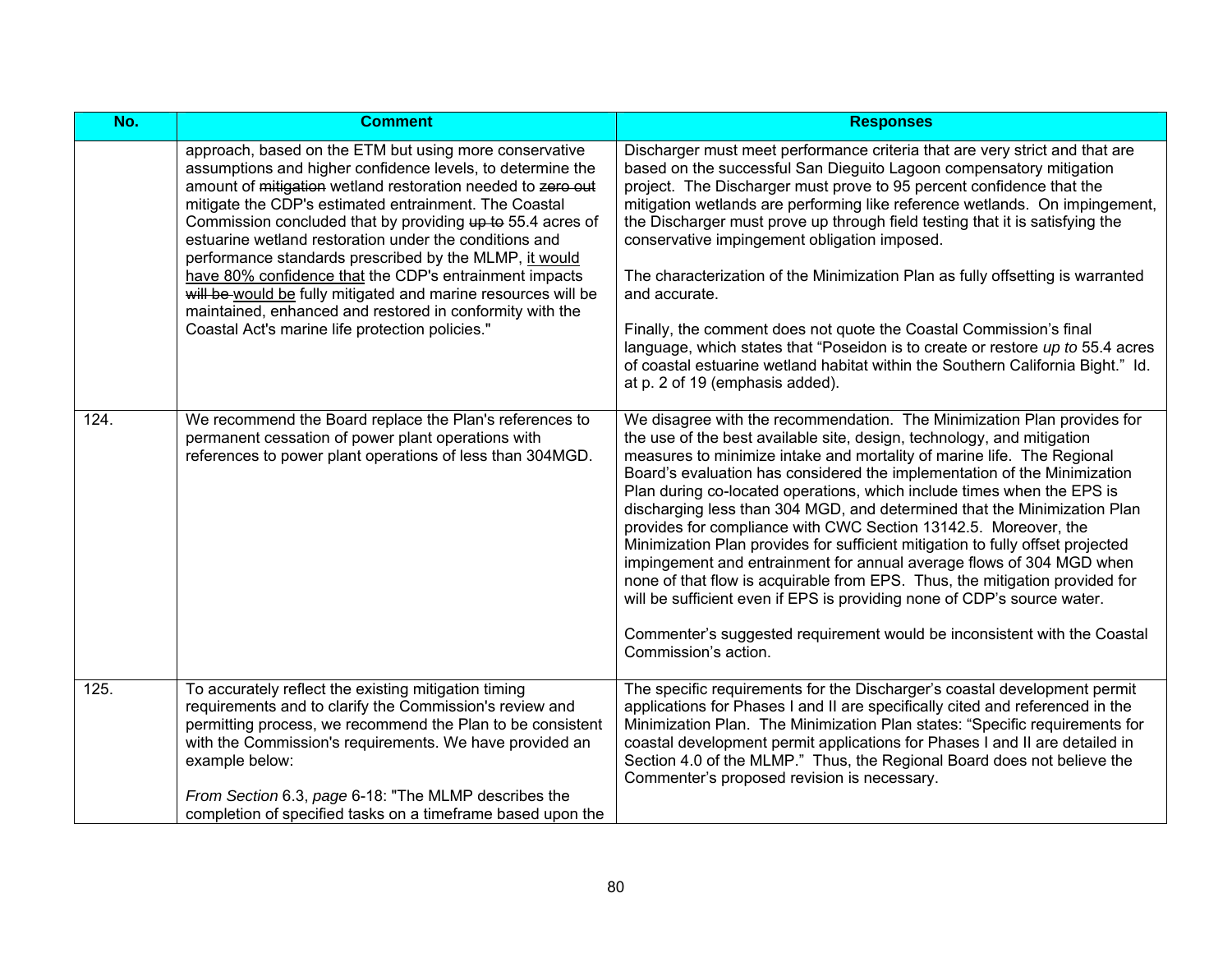| No.  | <b>Comment</b>                                                                                                                                                                                                                                                                                                                                                                                                                                                                                                                                                                                                                                                                                                                                                                                                                                                                                                                                                                                                                                                                                                                                                                                                                                                                                                                                                                                                                                                                                                                                                                                                                                                                                                                                                                                                            | <b>Responses</b>                                                                                                                                                                                                                           |
|------|---------------------------------------------------------------------------------------------------------------------------------------------------------------------------------------------------------------------------------------------------------------------------------------------------------------------------------------------------------------------------------------------------------------------------------------------------------------------------------------------------------------------------------------------------------------------------------------------------------------------------------------------------------------------------------------------------------------------------------------------------------------------------------------------------------------------------------------------------------------------------------------------------------------------------------------------------------------------------------------------------------------------------------------------------------------------------------------------------------------------------------------------------------------------------------------------------------------------------------------------------------------------------------------------------------------------------------------------------------------------------------------------------------------------------------------------------------------------------------------------------------------------------------------------------------------------------------------------------------------------------------------------------------------------------------------------------------------------------------------------------------------------------------------------------------------------------|--------------------------------------------------------------------------------------------------------------------------------------------------------------------------------------------------------------------------------------------|
|      | Coastal Commission's issuance of a coastal development<br>permit for the CDP - an event that is expected to occur in the<br>second quarter of 2009. Within 9 10 months of receiving the<br>coastal development permit for the CDP, Poseidon shall<br>submit to the Coastal Commission for its review and<br>approval a proposed mitigation site or sites, and a<br>preliminary restoration plan for 37 acres of wetlands for its<br>review and approval. Under this Minimization Plan, Poseidon<br>shall make the same submission to the Regional Board for<br>its review and approval. Poseidon may elect to complete all<br>55.4 acres of wetlands during this Phase I period, but must<br>complete at least 37 acres. Within 6 months of the<br>Commission's approval of the site and restoration plan,<br>subject to Poseidon's having obtained the necessary permits,<br>Poseidon must begin construction of the wetlands. Within<br>two years of receiving the coastal development permit for the<br>CDP, Poseidon must submit a complete An application for a<br>coastal development permit for Phase I site or sites must be<br>submitted to the Coastal Commission within two years of<br>receiving the coastal development permit for the CDP itself.<br>Within 6 months of the Commission's approval of this<br>application, Poseidon must begin construction of the<br>restoration sites. Within five years of issuance of the Phase I<br>coastal development permit, Poseidon must submit a<br>complete application for its proposed Phase II restoration.<br>With a showing of good cause, Poseidon may request the<br>Executive Director extend these deadlines. Specific<br>requirements for the coastal development permit applications<br>for Phases I and II are detailed in Section 4.0 of the MLMP." |                                                                                                                                                                                                                                            |
| 126. | We understand that the Board had expressed a preference<br>that Poseidon conduct its mitigation within the San Diego<br>Region. Commission staff believes that this would be<br>consistent with the Commission's findings.                                                                                                                                                                                                                                                                                                                                                                                                                                                                                                                                                                                                                                                                                                                                                                                                                                                                                                                                                                                                                                                                                                                                                                                                                                                                                                                                                                                                                                                                                                                                                                                                | Comment noted.                                                                                                                                                                                                                             |
| 127. | Also, while not a requirement, it is generally preferred that<br>mitigation sites be larger rather than smaller, and that they<br>be part of a coordinated or comprehensive mitigation effort.                                                                                                                                                                                                                                                                                                                                                                                                                                                                                                                                                                                                                                                                                                                                                                                                                                                                                                                                                                                                                                                                                                                                                                                                                                                                                                                                                                                                                                                                                                                                                                                                                            | The Discharger's extensive analysis has not identified many sites within the<br>Southern California Bight with sufficient acreage to satisfy the Discharger's<br>mitigation requirements under the MLMP at a single site. The MLMP and the |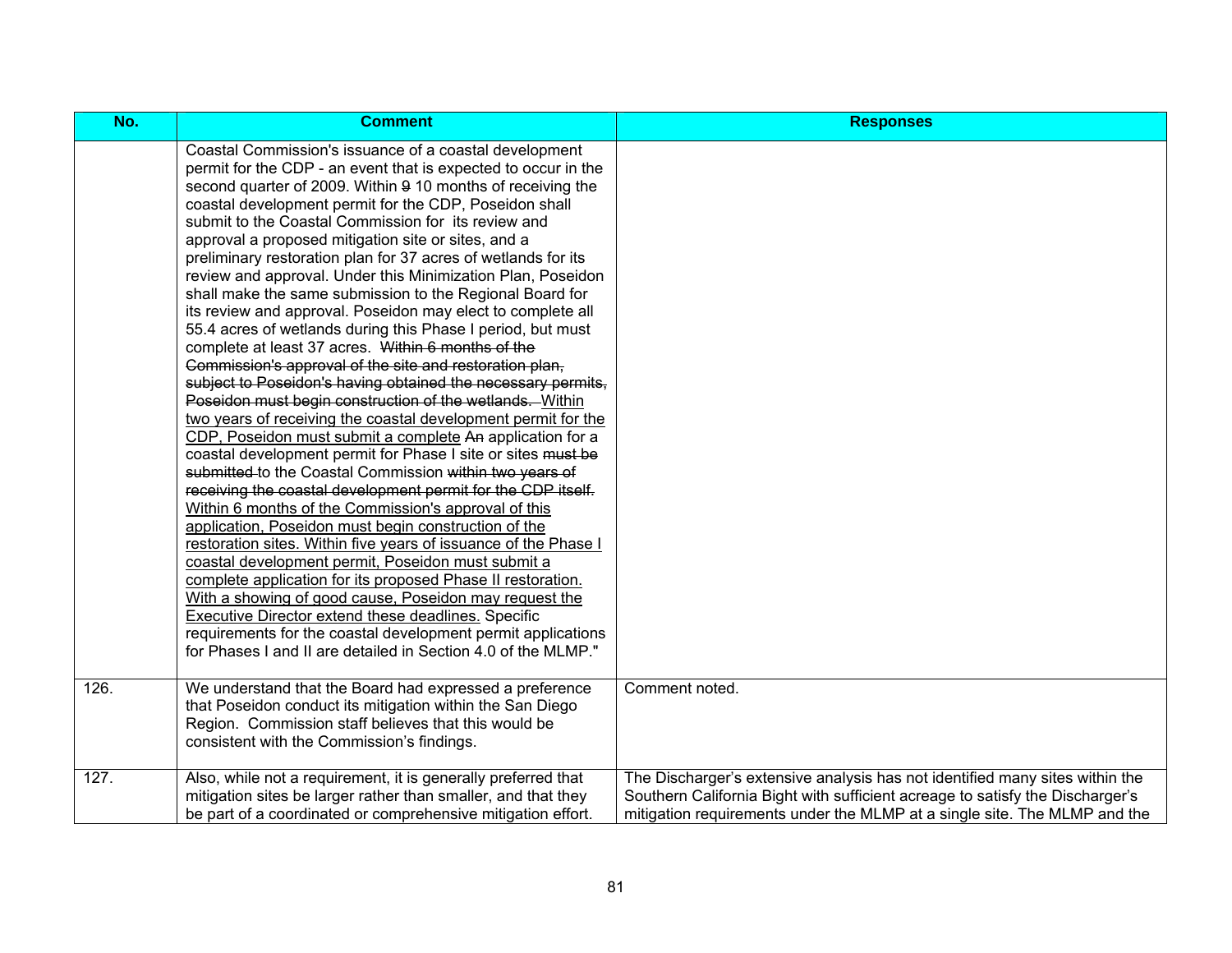| No.  | <b>Comment</b>                                                                                                                                                                                                                                                                                                                                                                                                                                                                                                                                                                                                                                                                                                                                                                                                                                                                                                                                                                                                                                                                                                                                | <b>Responses</b>                                                                                                                                                                                                                                                                                                                                                                                                                                                                                                                                                                                                                                                                                                                                                                                                                                                                                                                                                                                                                                                                                                                                                                                                                                                                                                                                                                                            |
|------|-----------------------------------------------------------------------------------------------------------------------------------------------------------------------------------------------------------------------------------------------------------------------------------------------------------------------------------------------------------------------------------------------------------------------------------------------------------------------------------------------------------------------------------------------------------------------------------------------------------------------------------------------------------------------------------------------------------------------------------------------------------------------------------------------------------------------------------------------------------------------------------------------------------------------------------------------------------------------------------------------------------------------------------------------------------------------------------------------------------------------------------------------|-------------------------------------------------------------------------------------------------------------------------------------------------------------------------------------------------------------------------------------------------------------------------------------------------------------------------------------------------------------------------------------------------------------------------------------------------------------------------------------------------------------------------------------------------------------------------------------------------------------------------------------------------------------------------------------------------------------------------------------------------------------------------------------------------------------------------------------------------------------------------------------------------------------------------------------------------------------------------------------------------------------------------------------------------------------------------------------------------------------------------------------------------------------------------------------------------------------------------------------------------------------------------------------------------------------------------------------------------------------------------------------------------------------|
|      | We are aware of at least two opportunities in the San Diego<br>area for such coordination - with Southern California Edison<br>at its San Dieguito restoration site, and with CalTrans at<br>several locations it is considering as mitigation for its 1-5<br>widening project. We recommend Poseidon and the Board<br>consider opportunities to work with these entities and with<br>Coastal Commission and State Lands Commission staff to<br>create larger restoration areas.                                                                                                                                                                                                                                                                                                                                                                                                                                                                                                                                                                                                                                                              | Minimization Plan as drafted provide the Discharger with the flexibility<br>necessary to allow it to select a mitigation site or sites to satisfy its mitigation<br>obligations. As detailed in Section 6.6 of the Minimization Plan, the<br>Discharger will consider the five mitigation sites within the San Diego region<br>as priority sites for selection.                                                                                                                                                                                                                                                                                                                                                                                                                                                                                                                                                                                                                                                                                                                                                                                                                                                                                                                                                                                                                                             |
| 128. | Section 4.2 of the Plan describes a type of subsurface<br>infiltration gallery as infeasible due in part to its size and<br>maintenance requirements; however, recent studies and<br>information suggest that a similar gallery at Carlsbad could<br>be less than half the size and need far less maintenance<br>than described in the Plan.                                                                                                                                                                                                                                                                                                                                                                                                                                                                                                                                                                                                                                                                                                                                                                                                  | See Response No. 42(c) regarding the infeasibility of subsurface intake<br>alternatives. Commenter provides the Regional Board no factual or scientific<br>basis upon which to evaluate its assertion that "recent studies and<br>information suggest that a similar gallery at Carlsbad could be less than half<br>the size and need far less maintenance than described in the Plan."<br>To the extent that Commenter is suggesting that the CDP's production<br>capacity should be limited to accommodate a subsurface infiltration gallery,<br>see Response No. 42(c).                                                                                                                                                                                                                                                                                                                                                                                                                                                                                                                                                                                                                                                                                                                                                                                                                                  |
|      | 14. 4/06/2009 Letter from Coast Law Group RE: Carlsbad Desalination Project                                                                                                                                                                                                                                                                                                                                                                                                                                                                                                                                                                                                                                                                                                                                                                                                                                                                                                                                                                                                                                                                   |                                                                                                                                                                                                                                                                                                                                                                                                                                                                                                                                                                                                                                                                                                                                                                                                                                                                                                                                                                                                                                                                                                                                                                                                                                                                                                                                                                                                             |
| 129. | The procedural irregularities of the CDP approval process<br>must be raised at every instance, especially as the disjointed<br>review by agency staff and the public continues. While we<br>certainly appreciate the direness of drought conditions in<br>California and the San Diego region, the immediate need for<br>a new source of water does not justify the reckless manner in<br>which CDP consideration has progressed. The fact that<br>significant new information continues to unfold – including<br>evidence of applicant misrepresentation and scientifically<br>unsound data and statistical analyses - at such a late date<br>indicates that prior agency approvals were likely premature,<br>and importantly, that a sound foundation of data for impacts<br>assessment was never actually generated. Without question,<br>Poseidon chartered a course very early on with respect to<br>EPS co-location, and now seeks to rationalize post-hoc<br>virtually every piece of the regulatory puzzle. Many, if not all,<br>of these considerations should have been resolved as a<br>component of project design at its outset. | The comment identifies no specific procedural irregularity; the actual process<br>has been procedurally sound, complying with all federal and state procedural<br>requirements. The claim of "disjointed review" does not identify a procedural<br>irregularity, nor is it factually accurate. The process has taken place over<br>several years with a number of opportunities for public comment. The<br>comment does not allege that the Commenter has been prejudiced in any<br>way by the process, and the substantial opportunity for public participation<br>indicates that there has been no prejudice. The characterization of the<br>process as "reckless" by the Commenter seems intemperate and is wholly<br>unsupported. The proceedings have been deliberative, with hours of public<br>hearing, in addition to ample public comment periods.<br>Very little new information has unfolded during the 2009 proceedings. The<br>data upon which the Minimization Plan was based is scientifically sound; it<br>was collected in 2004-2005 pursuant to a Regional Board-approved CWA<br>Section 316(b) study, and is the subject of a January 2008, publicly available<br>report. January 26, 2009 Comments Submitted by Latham & Watkins LLP,<br>Vol. 3, Tab. 1. These data were developed for the express purpose of<br>providing a sound foundation of data for assessment of entrainment and |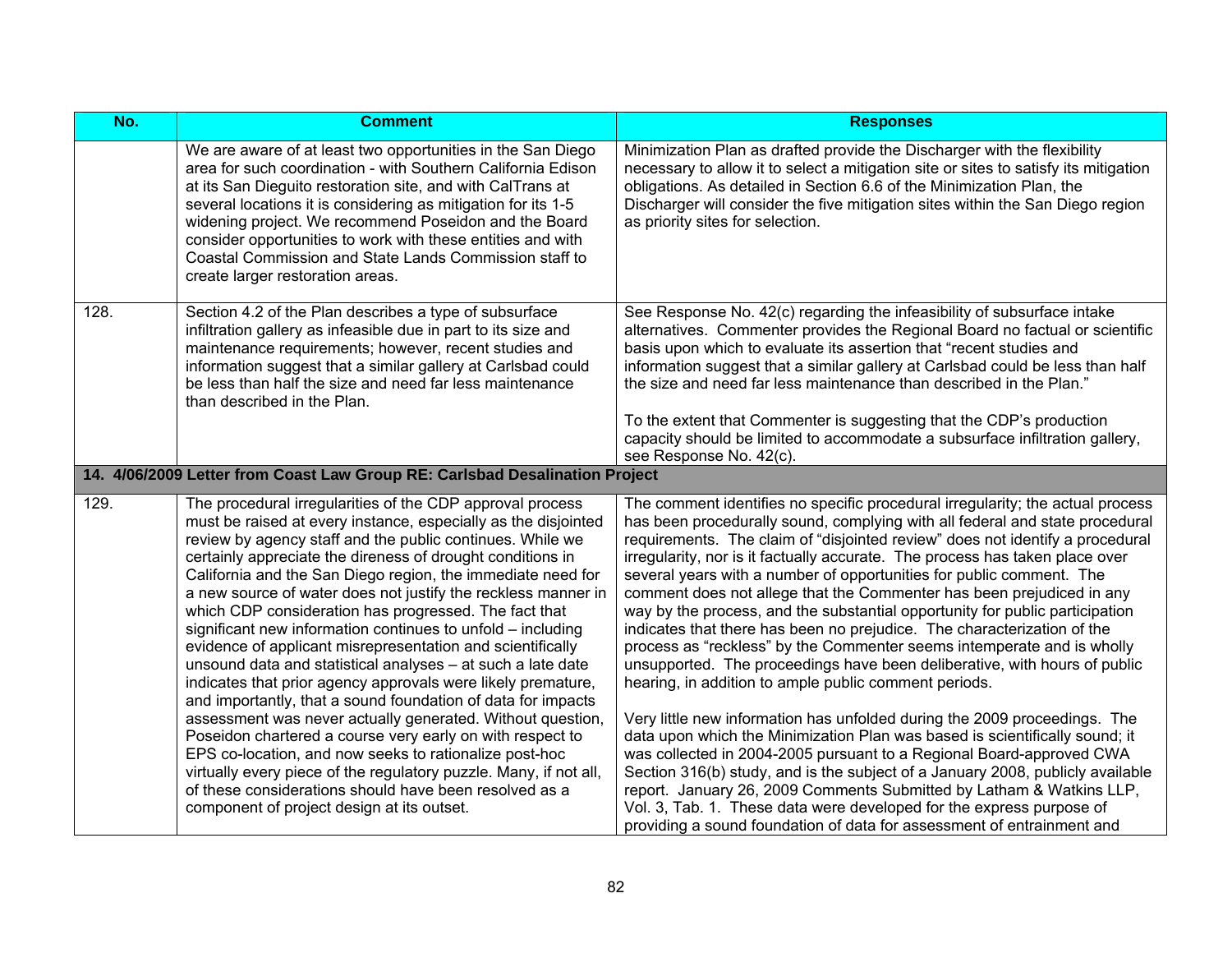| No.  | <b>Comment</b>                                                                                                                                                                 | <b>Responses</b>                                                                                                                                                                                                                                                                                                                                                                                                                                                                                                                                                                                                                                                                                                                             |
|------|--------------------------------------------------------------------------------------------------------------------------------------------------------------------------------|----------------------------------------------------------------------------------------------------------------------------------------------------------------------------------------------------------------------------------------------------------------------------------------------------------------------------------------------------------------------------------------------------------------------------------------------------------------------------------------------------------------------------------------------------------------------------------------------------------------------------------------------------------------------------------------------------------------------------------------------|
|      |                                                                                                                                                                                | impingement at the EPS intakes. In 2009, there have been additional<br>analyses performed on this information base, in light of Regional Board staff<br>requests, and public comment.                                                                                                                                                                                                                                                                                                                                                                                                                                                                                                                                                        |
|      |                                                                                                                                                                                | The comment does not explain what is meant by "applicant misrepresentation"<br>and scientifically unsound data and statistical analyses." In April 2008, the<br>Regional Board staff identified an error in an impingement estimate. The<br>Discharger provided a revised impingement estimate later that month,<br>making adjustments to correct the error. To the extent the comment refers to<br>different approaches to impingement calculation, which are discussed in<br>detail in Attachment 5 to the Minimization Plan, these are not<br>misrepresentations. There are several alternative approaches to estimating<br>potential impingement, and Regional Board staff desired that various<br>approaches be explored.               |
|      |                                                                                                                                                                                | The Regional Board has conducted an extensive, years-long review of the<br>CDP's potential for impingement and entrainment, and is requiring full offset<br>through mitigation. In addition to mitigation, the Minimization Plan provides<br>for the use of the best available site, design, and technology feasible to<br>minimize the intake and mortality of marine life.                                                                                                                                                                                                                                                                                                                                                                 |
|      |                                                                                                                                                                                | With regard to co-location, the Minimization Plan provides a thorough<br>analysis of siting considerations. In addition, project siting was reviewed by<br>the Regional Board when it issued the project's NPDES/WDR permit in 2006,<br>as well as by the City of Carlsbad when it conducted its EIR, the State Lands<br>Commission, and the Coastal Commission. This issue has been thoroughly<br>examined.                                                                                                                                                                                                                                                                                                                                 |
| 130. | In this regard, the City of Carlsbad's EIR, well beyond the<br>time for challenge, reflects an entirely different approach to<br>impacts assessment than now before the Board. | The Carlsbad EIR evaluated the Project's marine life impacts under CEQA<br>and determined that the Project would not have significant impacts to marine<br>life from entrainment or impingement, whether operating as a co-located or<br>stand-alone facility. Adoption of the NPDES Permit was exempt from further<br>CEQA review pursuant to CWC Section 13389, and the NPDES Permit<br>incorporated the EIR's conclusion that the Project would not have significant<br>marine life impacts. The commenter is correct that the EIR is no longer<br>subject to challenge, and it is now conclusively established that the Project<br>will not have significant marine life impacts pursuant to CEQA, operating with<br>or without the EPS. |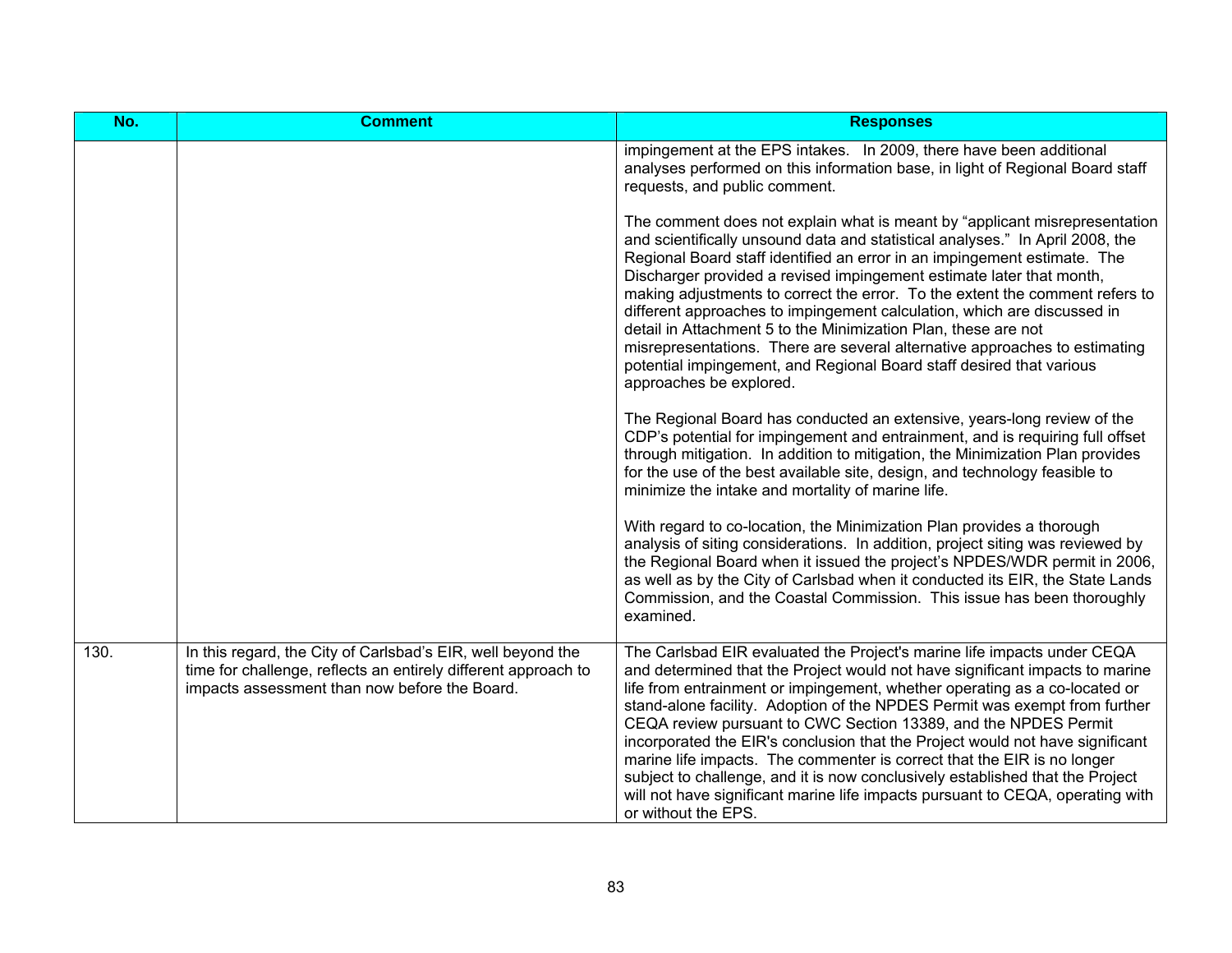| No.  | <b>Comment</b>                                                                                                                                                                                                                                  | <b>Responses</b>                                                                                                                                                                                                                                                                                                                                                                                                                                                                                                                                                                                                                                                                                                                                                                                                                                                                                                                                                                                                                                                                                                                                                                                                                                                                                                                                                                                                                                                                                                                                                                                                                                                                                                                                                                                              |
|------|-------------------------------------------------------------------------------------------------------------------------------------------------------------------------------------------------------------------------------------------------|---------------------------------------------------------------------------------------------------------------------------------------------------------------------------------------------------------------------------------------------------------------------------------------------------------------------------------------------------------------------------------------------------------------------------------------------------------------------------------------------------------------------------------------------------------------------------------------------------------------------------------------------------------------------------------------------------------------------------------------------------------------------------------------------------------------------------------------------------------------------------------------------------------------------------------------------------------------------------------------------------------------------------------------------------------------------------------------------------------------------------------------------------------------------------------------------------------------------------------------------------------------------------------------------------------------------------------------------------------------------------------------------------------------------------------------------------------------------------------------------------------------------------------------------------------------------------------------------------------------------------------------------------------------------------------------------------------------------------------------------------------------------------------------------------------------|
|      |                                                                                                                                                                                                                                                 | The Regional Board's review of the Minimization Plan is pursuant to CWC<br>Section 13142.5(b), not CEQA. CWC Section 13142.5(b) provides a different<br>standard of review than CEQA, requiring the best feasible and available<br>measures to minimize intake and marine life mortality regardless of whether<br>there are significant impacts under CEQA.                                                                                                                                                                                                                                                                                                                                                                                                                                                                                                                                                                                                                                                                                                                                                                                                                                                                                                                                                                                                                                                                                                                                                                                                                                                                                                                                                                                                                                                   |
| 131. | That entrainment impacts are to be significant is no longer<br>reasonably in debate, yet Poseidon continues to assert<br>based on the EIR that any mitigation it provides is more<br>charitable than scientifically required to offset impacts. | The Regional Board does not understand the Discharger to be claiming that<br>its mitigation is in the nature of charity. Estimations of the CDP's potential<br>entrainment are premised on conservative assumptions that ensure that the<br>Discharger will offset fully any entrainment from its stand-alone operations.<br>See Response No. 123.                                                                                                                                                                                                                                                                                                                                                                                                                                                                                                                                                                                                                                                                                                                                                                                                                                                                                                                                                                                                                                                                                                                                                                                                                                                                                                                                                                                                                                                            |
| 132. | Based upon third-party independent review, the EIR<br>conclusions regarding di minimus impingement impacts are<br>also no longer valid. The EIR should hardly be referenced,<br>let alone relied upon for PC compliance.                        | The Regional Board has conducted its own independent review of the<br>Minimization Plan for compliance with CWC Section 13142.5(b) and has not<br>relied upon the EIR as a substitute for such review, though many of the facts<br>and analyses contained within the EIR are necessarily informative to the<br>Regional Board's review. The Regional Board does not opine as to whether<br>the impingement associated with the project is de minimis, as impingement is<br>required to be fully offset in the mitigation wetlands.<br>The Regional Board notes, however, that its proceedings do not reopen the<br>City of Carlsbad's EIR, and the statute of limitations to challenge that EIR and<br>its conclusions has long since lapsed. Pub. Res. Code Section 21167(c).<br>Therefore, the EIR is "conclusively presumed to comply" with the provisions<br>of CEQA. Pub. Res. Code Section 21167.2. "This presumption acts to<br>preclude reopening the CEQA process even if the initial EIR is discovered to<br>have been fundamentally inaccurate or misleading in the description of a<br>significant effect or the severity of its consequences. After certification, the<br>interests of finality are favored over the policy of encouraging public<br>comment." Laurel Heights Improvement Ass'n v. Regents of Univ. of Cal., 6<br>Cal. 4th 1112, 1130 (1993). The EIR is no longer subject to challenge, and it<br>is now conclusively established that the Project will not have significant<br>marine life impacts pursuant to CEQA, operating with or without the EPS.<br>See also Response No. 130. To the extent that the comment refers to Dr.<br>Raimondi's April 1, 2009 statement, that statement has no legal effect on the<br>EIR, and was not prepared as part of a CEQA proceeding. |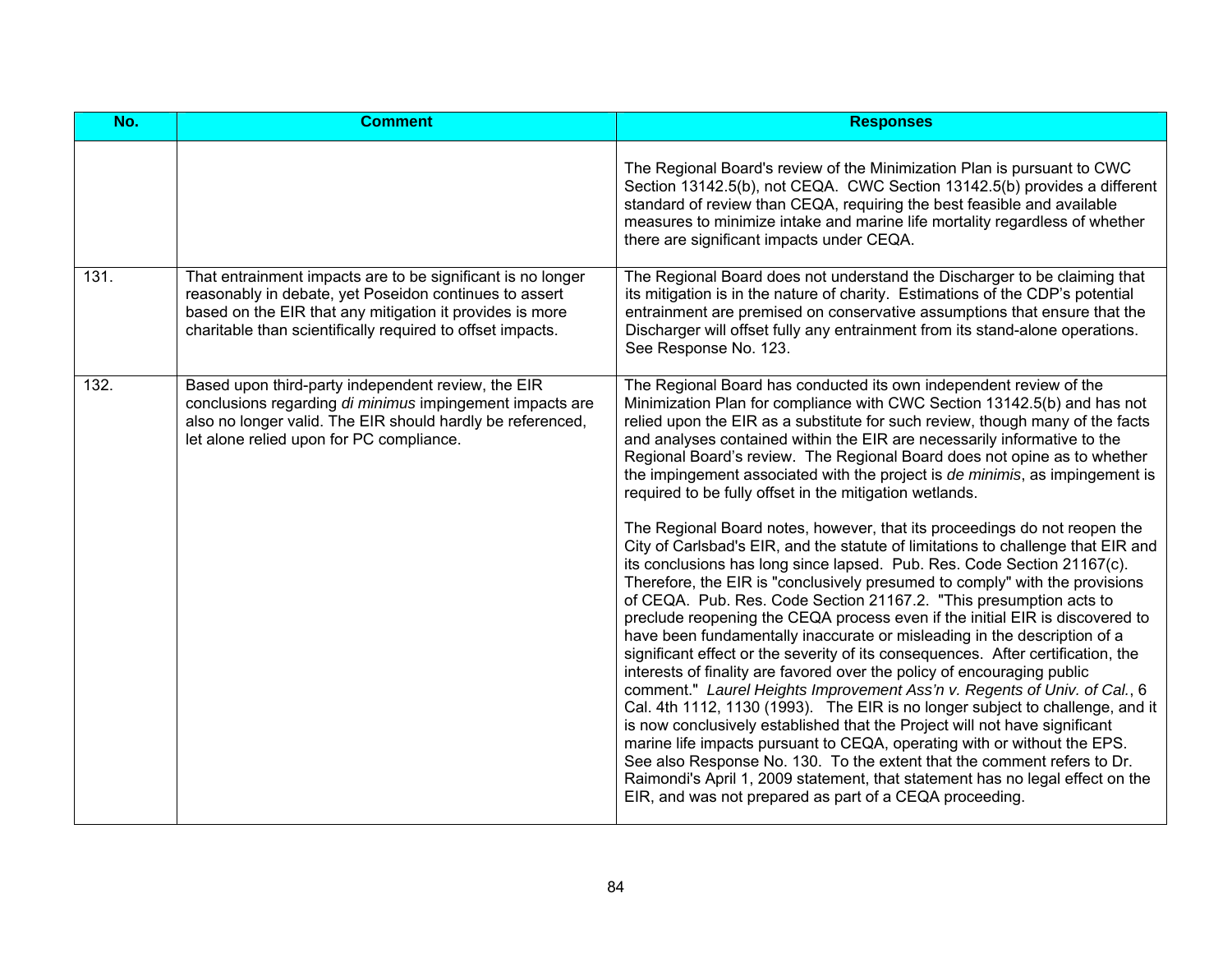| No.  | <b>Comment</b>                                                                                                                                                                                                                                                                                                                                                                                                                                                                                                                                                                                                                                                                                          | <b>Responses</b>                                                                                                                                                                                                                                                                                                                                                                                                                                                                                                                                                                                                                                                                                                                                                                                                                                                                                                                                                                                                                                 |
|------|---------------------------------------------------------------------------------------------------------------------------------------------------------------------------------------------------------------------------------------------------------------------------------------------------------------------------------------------------------------------------------------------------------------------------------------------------------------------------------------------------------------------------------------------------------------------------------------------------------------------------------------------------------------------------------------------------------|--------------------------------------------------------------------------------------------------------------------------------------------------------------------------------------------------------------------------------------------------------------------------------------------------------------------------------------------------------------------------------------------------------------------------------------------------------------------------------------------------------------------------------------------------------------------------------------------------------------------------------------------------------------------------------------------------------------------------------------------------------------------------------------------------------------------------------------------------------------------------------------------------------------------------------------------------------------------------------------------------------------------------------------------------|
|      |                                                                                                                                                                                                                                                                                                                                                                                                                                                                                                                                                                                                                                                                                                         | The Regional Board also notes that its present review is limited to approval of<br>co-location operations for CDP benefit, but the Carlsbad EIR analyzed stand-<br>alone operations in reaching the de minimis conclusion. In addition, the<br>CEQA standard applied in the EIR is different than the standard being<br>applied in this proceeding. See also Response Nos. 130 and 133.                                                                                                                                                                                                                                                                                                                                                                                                                                                                                                                                                                                                                                                          |
| 133. | Should the Environmental Groups succeed in requiring<br>preparation of a Supplemental EIR by the State Lands<br>Commission, reliance upon the faulty EIR here by the Board<br>could render its approvals null and void.                                                                                                                                                                                                                                                                                                                                                                                                                                                                                 | The SLC approved the lease for the CDP on August 22, 2008. The Regional<br>Board is not aware that the SLC is planning to conduct a Supplemental EIR.<br>The comment's claim is speculative, without foundation, and not directly<br>relevant. While the comment describes the EIR as "faulty," the EIR is<br>conclusively presumed valid under CEQA and is no longer subject to<br>challenge. See Response No. 132. Regardless, the Regional Board is<br>conducting an independent evaluation of the Minimization Plan pursuant to<br>CWC Section 13142.5(b).                                                                                                                                                                                                                                                                                                                                                                                                                                                                                   |
| 134. | And yet, the Board will certainly hear Poseidon repeat its<br>mantra that because every agency that has looked at the<br>project thus far has approved it, the Board should not add<br>mitigation obligations or other project conditions beyond<br>those already required. This is particularly true with respect<br>to impingement impacts, discussed further below. Poseidon's<br>attempts to "have its cake and eat it too" should be rebuffed<br>by the Board, with focus on strict PC compliance maintained.                                                                                                                                                                                      | Under the terms of the Minimization Plan, the CDP will comply with CWC<br>Section 13142.5(b) in that it will use the best available site, design,<br>technology, and mitigation measures feasible to minimize the intake and<br>mortality of marine life. As an additional condition, the Regional Board will<br>impose impingement monitoring at the intake and fish biomass productivity<br>monitoring at the mitigation site(s) to assure that impingement is offset fully<br>by the mitigation site(s).                                                                                                                                                                                                                                                                                                                                                                                                                                                                                                                                      |
| 135. | The public, unquestionably more limited in resources than<br>the applicant, has been told to respond to mitigation plans<br>within specific comment periods, only to have the plans<br>change and significant new "expert" reports and materials<br>arrive at the last minute. To expect that the public, including<br>the Environmental Groups, have the resources to provide<br>multiple in-depth meaningful reviews of the reams of<br>documents submitted by Poseidon at every twist and turn of<br>the regulatory process is unrealistic and contrary to the<br>Water Code's consideration of the public's important role in<br>water resource issues. (See e.g. Ca. Water Code Section<br>13292). | Under CWC Section 13292, the State Board is required to provide guidance<br>to the regional boards in matters of procedure, policy and regulation. To<br>ensure that the Regional Boards are providing fair, timely, and equal access<br>to all participants in Regional Board proceedings, the State Board must<br>undertake a review of the Regional Boards' public participation procedures,<br>and report to the legislature regarding its findings and recommendations. In<br>addition, the State Board is required to provide annual training to Regional<br>Board members to improve public participation and adjudication procedures.<br>The Regional Board has complied with all federal and state laws and<br>regulations relating to public participation. The Regional Board has provided<br>ample opportunity for public participation. Specifically, the Regional Board<br>has provided public comment periods lasting at least one month preceding<br>public hearings in June of 2006, August of 2006, April of 2008, February of |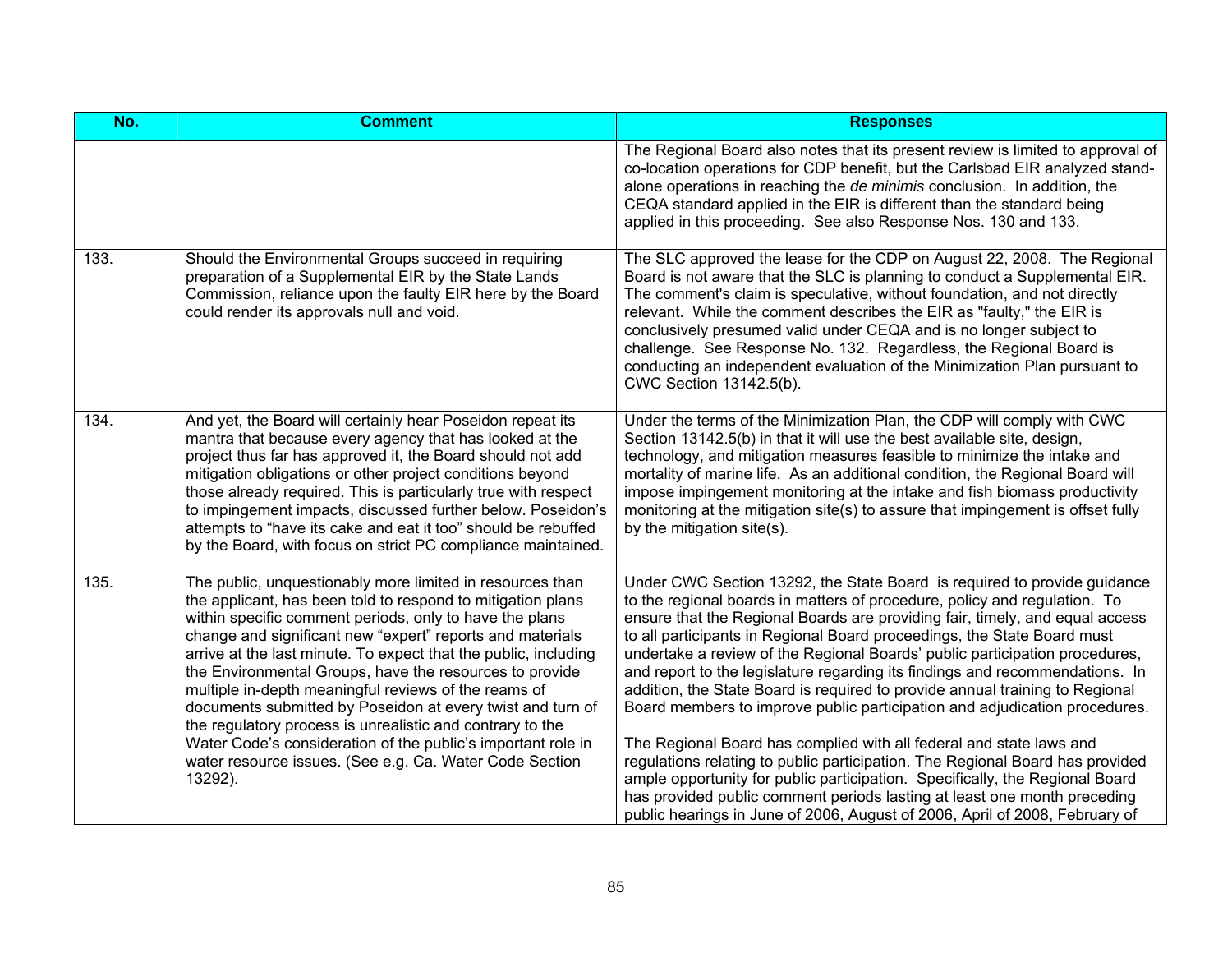| No.  | <b>Comment</b>                                                                                                                                                                                                                                                                                                                                                                                        | <b>Responses</b>                                                                                                                                                                                                                                                                                                                                                                                                                                                                                                                                                                                                                                                                 |
|------|-------------------------------------------------------------------------------------------------------------------------------------------------------------------------------------------------------------------------------------------------------------------------------------------------------------------------------------------------------------------------------------------------------|----------------------------------------------------------------------------------------------------------------------------------------------------------------------------------------------------------------------------------------------------------------------------------------------------------------------------------------------------------------------------------------------------------------------------------------------------------------------------------------------------------------------------------------------------------------------------------------------------------------------------------------------------------------------------------|
|      |                                                                                                                                                                                                                                                                                                                                                                                                       | 2009 and April of 2009. The Regional Board has received numerous public<br>comments, has considered all public comments carefully during its<br>deliberations and has responded to all significant public comments.                                                                                                                                                                                                                                                                                                                                                                                                                                                              |
|      |                                                                                                                                                                                                                                                                                                                                                                                                       | The Regional Board has conducted an extensive, years-long review of the<br>CDP's potential for impingement and entrainment, and is requiring full offset<br>through mitigation. The process has been fair. See also Response 129.                                                                                                                                                                                                                                                                                                                                                                                                                                                |
| 136. | Poseidon faced significant and well reasoned staff opposition<br>at the Coastal Commission, yet politics prevailed and much<br>expert analysis (including independent third-party review)<br>was ignored or given short shrift. Poseidon faced staff<br>opposition at the State Lands Commission, and again<br>prevailed on political lobbying coupled with drought policy<br>arguments over science. | If the comment refers to the third-party review by Dr. Raimondi, the comment<br>misstates the record. Dr. Raimondi's analysis resulted in the mitigation<br>acreage increasing from 37 to 55.4 acres. His results were incorporated by<br>the Coastal Commission. If the comment is referring to the interagency<br>process directed by the Regional Board in April 2008, the comment once<br>again misstates the record. See Response No. 4 for a discussion of this<br>process. Expert agency input in that process was incorporated and is<br>reflected in the MLMP, as approved by the Coastal Commission.<br>The comment provides no specific facts to support its premise. |
| 137. | In light of comments by Regional Board members at the<br>February 11, 2009 hearing, we have every reason to believe<br>a majority of the Board has already made up its mind to<br>approve the CDP regardless of the impacts and mitigation<br>obligations warranted by evidence in the record.                                                                                                        | The comment is mistaken. The Regional Board has conducted an extensive,<br>years-long review of the CDP's potential for impingement and entrainment,<br>and is requiring full offset through mitigation. Further, the Minimization Plan<br>provides for the use of the best available site, design, and technology<br>measures feasible to minimize the intake and mortality of marine life. See<br>Response No. 129.<br>The comment provides no specific facts to support its premise.                                                                                                                                                                                          |
| 138. | The March 9, 2009 staff report indicates the CDP is being<br>considered for approval solely as a co-located facility, but<br>that assessment and mitigation of impacts at intake volumes<br>reflecting stand-alone operations is necessary.                                                                                                                                                           | Comment noted. Stand-alone impingement and entrainment were projected<br>and assessed for the purpose of determining mitigation. The Regional<br>Board, however, will conduct a re-review if the CDP converts to stand-alone<br>mode.                                                                                                                                                                                                                                                                                                                                                                                                                                            |
| 139. | The rationale for this approach is founded on expectation<br>that there will likely be intermittent periods of CDP operation<br>where the full 304mgd of CDP intake requirement will be<br>pumped solely for the benefit of CDP.                                                                                                                                                                      | Comment noted.                                                                                                                                                                                                                                                                                                                                                                                                                                                                                                                                                                                                                                                                   |
| 140. | The Tentative Order recommends additional PC 13142.5<br>review only when the "EPS permanently ceases operations                                                                                                                                                                                                                                                                                       | The comment reflects a misunderstanding of the rationale for the permanent<br>cessation trigger. It is based on the Discharger's lack of access to the intake                                                                                                                                                                                                                                                                                                                                                                                                                                                                                                                    |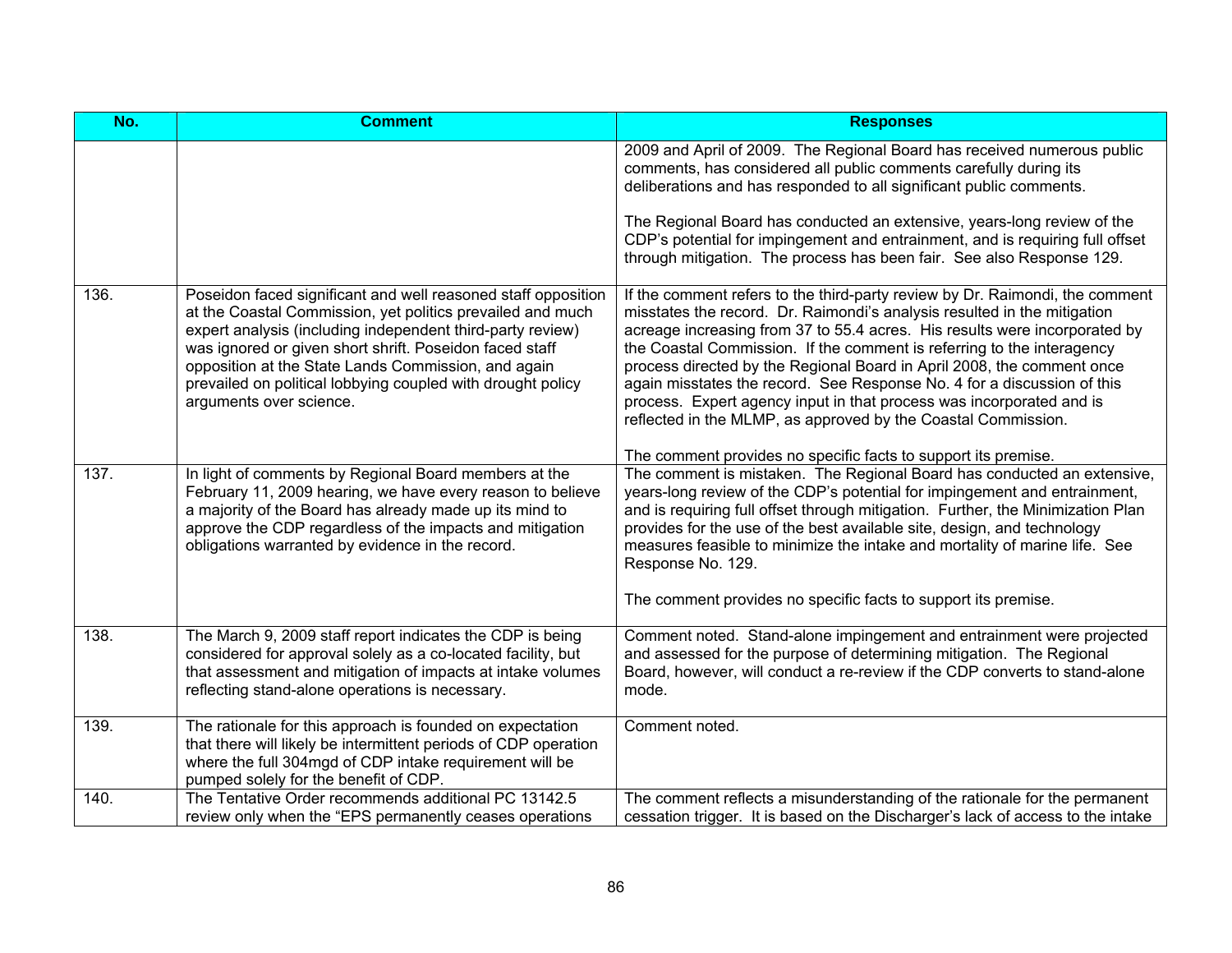| No.  | <b>Comment</b>                                                                                                                                                                                                                                                                                                                                                                                                                                                                                                                                                                                                                                                                                                                                                                                                                                                            | <b>Responses</b>                                                                                                                                                                                                                                                                                                                                                                                                                                                                                                                                                                                                                                                                                                                                                                                                                                                                                                                                                                                                                                                                                                                                                                                                                                                                                                                                                                                                                                                                                                                                                                                                                                                                                                                                                                                                             |
|------|---------------------------------------------------------------------------------------------------------------------------------------------------------------------------------------------------------------------------------------------------------------------------------------------------------------------------------------------------------------------------------------------------------------------------------------------------------------------------------------------------------------------------------------------------------------------------------------------------------------------------------------------------------------------------------------------------------------------------------------------------------------------------------------------------------------------------------------------------------------------------|------------------------------------------------------------------------------------------------------------------------------------------------------------------------------------------------------------------------------------------------------------------------------------------------------------------------------------------------------------------------------------------------------------------------------------------------------------------------------------------------------------------------------------------------------------------------------------------------------------------------------------------------------------------------------------------------------------------------------------------------------------------------------------------------------------------------------------------------------------------------------------------------------------------------------------------------------------------------------------------------------------------------------------------------------------------------------------------------------------------------------------------------------------------------------------------------------------------------------------------------------------------------------------------------------------------------------------------------------------------------------------------------------------------------------------------------------------------------------------------------------------------------------------------------------------------------------------------------------------------------------------------------------------------------------------------------------------------------------------------------------------------------------------------------------------------------------|
|      | and the Discharger proposes to independently operate the<br>existing EPS seawater intake and outfall for the benefit of the<br>CDP" This all-or-nothing standard has many problems.<br>Foremost, it incentivizes continued operation of the EPS and<br>the environmentally undesirable OTC infrastructure. The<br>owners of the EPS are seeking to construct a new, more<br>efficient power plant adjacent to the EPS. In fact, the EPS<br>would be entirely retired in relatively short order but for the<br>fact that the California Independent System Operator has<br>determined a portion of the EPS is necessary for electricity<br>grid reliability (pending construction of additional energy<br>generating or transmitting facilities). As such, the EPS is<br>expected to run at very low operational capacities, with<br>attendant reductions in intake flows. | system while the intakes continue to be used, at any level, as part of power<br>plant operations. See Response No. 84. Even assuming that the EPS were<br>to run at low operational capacities, these access constraints would remain.<br>In light of the possibility that EPS flows would be less than 304 MGD for part<br>of the time and may even be zero from time to time, the Regional Board<br>required the Discharger to offset potential entrainment and impingement as if<br>the EPS were not operating at all. This very conservative approach renders<br>the permanent cessation approach fully protective.<br>It is hard to understand how the permanent cessation standard incentivizes<br>OTC infrastructure. The new power plant to which the comment refers is not<br>an OTC proposal. If approved, the proposed project, called the Carlsbad<br>Energy Center, would be a 558 MW gross combined-cycle generating facility<br>configured using two units with one natural-gas-fired combustion turbine and<br>one steam turbine. The Carlsbad Energy Center would be air-cooled and<br>would not employ once-through ocean water cooling. If the comment were<br>right, then one would expect the proposal for the Carlsbad Energy Center to<br>call for continued OTC operations.<br>In addition, it is not the Regional Board's role to incentivize OTC, or not.<br>Rather, the Regional Board's role is to regulate OTC used by power plants<br>under both state and federal law. Regional Board review of EPS's OTC<br>infrastructure and operation is scheduled to begin on April 14, 2011, when a<br>Report of Waste Discharge for the power plant is due.<br>It is speculation whether the EPS would be retired in short order absent<br>certain Cal-ISO determinations, referred to in the comment. |
| 141. | Second, the all-or-nothing standard for reopening the CDP<br>permit would prolong such consideration in circumstances<br>where only a relatively small portion of the CDP intake is<br>required for EPS maintenance.                                                                                                                                                                                                                                                                                                                                                                                                                                                                                                                                                                                                                                                      | See Response Nos. 124 and 140.                                                                                                                                                                                                                                                                                                                                                                                                                                                                                                                                                                                                                                                                                                                                                                                                                                                                                                                                                                                                                                                                                                                                                                                                                                                                                                                                                                                                                                                                                                                                                                                                                                                                                                                                                                                               |
| 142. | The Environmental Groups therefore recommend that if for<br>any given quarter (3 month period), the EPS intake flows are<br>less than 50% of the CDP's needs (152mgd), then the CDP<br>permit should be reopened and PC 13142.5 reassessment<br>required. Such a condition would accurately reflect the                                                                                                                                                                                                                                                                                                                                                                                                                                                                                                                                                                   | The recommendation to reopen the CDP permit when the EPS intake flows<br>are less than 50%, represented at 152 million gallons per day, is neither<br>necessary nor warranted. See Response Nos. 124 and 140.                                                                                                                                                                                                                                                                                                                                                                                                                                                                                                                                                                                                                                                                                                                                                                                                                                                                                                                                                                                                                                                                                                                                                                                                                                                                                                                                                                                                                                                                                                                                                                                                                |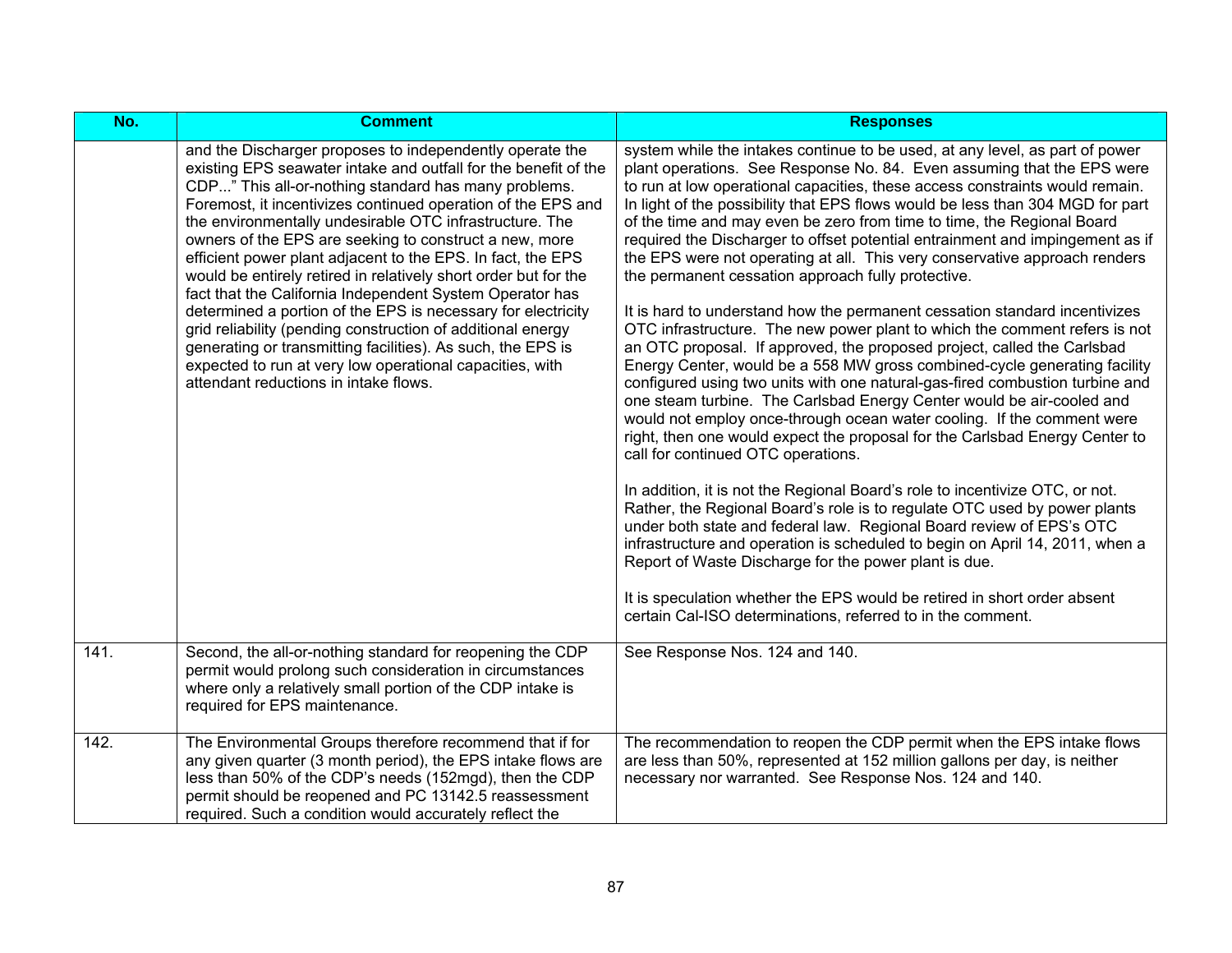| No.  | <b>Comment</b>                                                                                                                                                                                                                                                                                                                                                                                                                                                                          | <b>Responses</b>                                                                                                                                                                                                                                                                                                                                                                                                                                                                                                                                                                                                                                                                                                                                                                                                                                                                                                                                                                                                                                                                                                                                                                                                                               |
|------|-----------------------------------------------------------------------------------------------------------------------------------------------------------------------------------------------------------------------------------------------------------------------------------------------------------------------------------------------------------------------------------------------------------------------------------------------------------------------------------------|------------------------------------------------------------------------------------------------------------------------------------------------------------------------------------------------------------------------------------------------------------------------------------------------------------------------------------------------------------------------------------------------------------------------------------------------------------------------------------------------------------------------------------------------------------------------------------------------------------------------------------------------------------------------------------------------------------------------------------------------------------------------------------------------------------------------------------------------------------------------------------------------------------------------------------------------------------------------------------------------------------------------------------------------------------------------------------------------------------------------------------------------------------------------------------------------------------------------------------------------|
|      | CDP's position in driving total intake flows, and appropriately<br>justify reconsideration of the project at this location.                                                                                                                                                                                                                                                                                                                                                             |                                                                                                                                                                                                                                                                                                                                                                                                                                                                                                                                                                                                                                                                                                                                                                                                                                                                                                                                                                                                                                                                                                                                                                                                                                                |
| 143. | There should be no question that site analysis will be part of<br>the stand-alone reassessment under PC 13142.5. Should<br>the Board refuse to make this point clear, then the existing<br>site analysis is clearly insufficient and the Project cannot be<br>approved based upon the current record. (See further<br>discussion of site alternatives analysis, below)                                                                                                                  | The Regional Board's present evaluation of the CDP and the Minimization<br>Plan is limited to minimization efforts related to operation of the CDP as co-<br>located with the EPS for CDP benefit. This is consistent with the description<br>of the Discharger's proposed CDP operation in its Report of Waste Discharge<br>and in Order No. R9-2006-0065.<br>Additional evaluation of the CDP's operations pursuant to CWC<br>Section 13142.5(b) would be necessary if EPS permanently ceases power<br>generation operations and the Discharger submits a new Report of Waste<br>Discharge to operate EPS's seawater intake and outfall independently for the<br>benefit of the CDP in a "stand-alone" capacity. In the event the CDP seeks to<br>become a stand-alone facility, the Regional Board will consider all relevant<br>factors under CWC Section 13142.5(b). Accordingly, the existing site<br>analysis of a co-located CDP is not insufficient.<br>See also Response No. 31 regarding the expiration of the statute of<br>limitations for challenging the Regional Board's adoption of Order No. R9-<br>2006-0065 identifying the CDP site as co-located with the EPS.                                                           |
| 144. | But, given (a) the overwhelming evidence indicating<br>relatively near term cessation of OTC throughout the country<br>due to legal constraints and ongoing advances in power<br>generation technology, and (b) the site-specific circumstance<br>of EPS replacement and OTC phase-out, allowing the CDP<br>to be built in a location without alternative intake capabilities<br>is much like allowing construction of a house directly within<br>the path of a planned future highway. | This comment appears to argue that co-location adjacent to the EPS does<br>not satisfy CWC Section 13142.5(b). The Regional Board disagrees that the<br>speculative phase-out of OTC, and the potential for the Carlsbad Energy<br>Center to replace the EPS, makes the site analysis infirm. The Regional<br>Board is unaware of any near-term cessation of OTC, and the comment<br>provides no specific information on how or why OTC cessation will be<br>mandated legally or result from power generation technology. For example,<br>the Regional Board is aware of no plans to cease OTC at the San Onofre<br>Nuclear Generating Station. The Regional Board also notes that in its recent<br>decision, Entergy Corp. v. Riverkeeper, 129 S. Ct. 1498, 1504 (2009)<br>(Riverkeeper III) the United States Supreme Court pointed out that the EPA<br>considered but declined to mandate the elimination of OTC because, while<br>closed-cycle cooling could reduce impingement and entrainment mortality,<br>the cost of rendering existing facilities would be nine times the cost of<br>compliance with OTC performance standards, which produce ranges of<br>impingement and entrainment that are similar to closed-cycle systems with |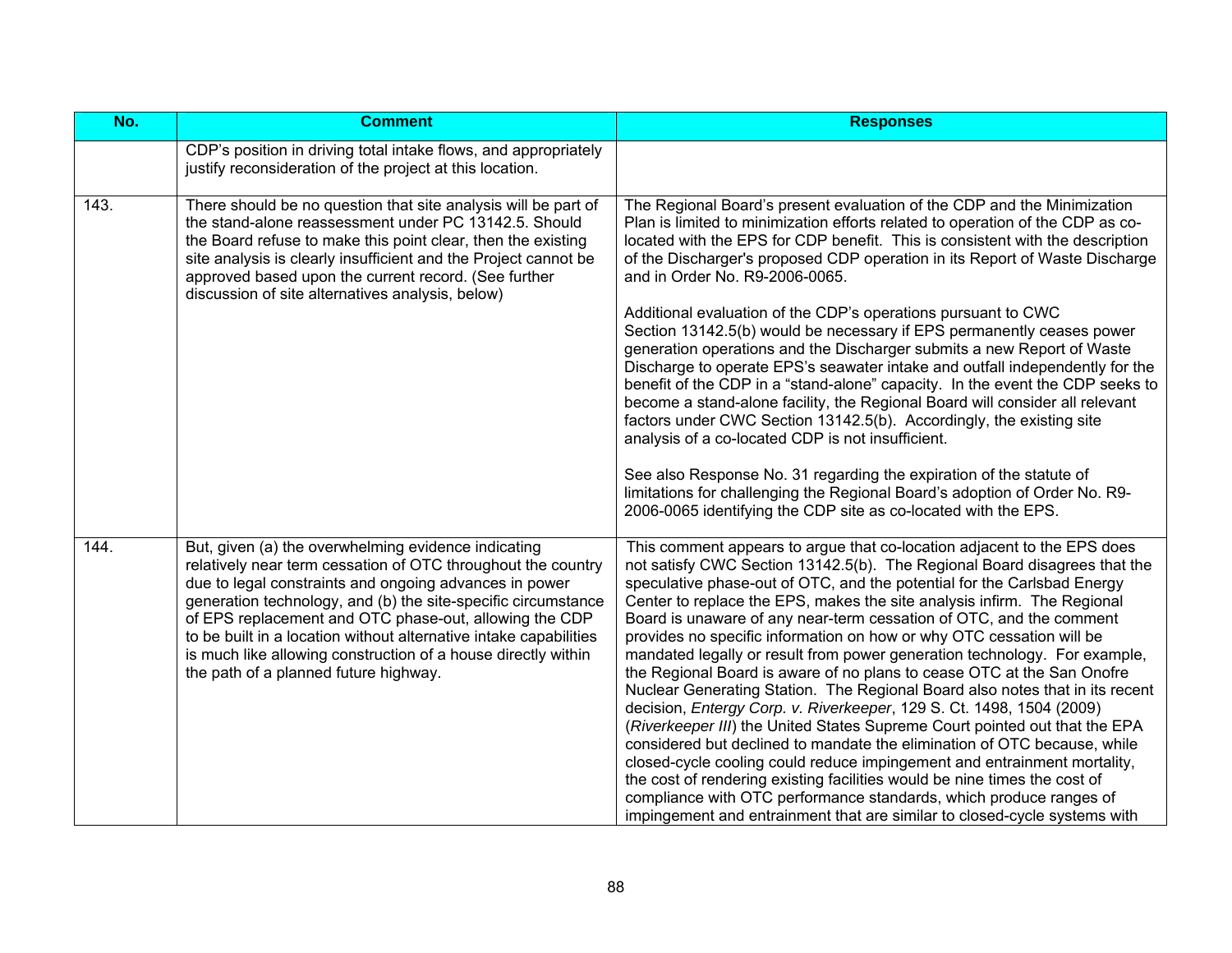| No.  | <b>Comment</b>                                                                                                                                                                                                                                                                                                                                                             | <b>Responses</b>                                                                                                                                                                                                                                                                                                                                                                                                                                                                                                                                                                                                                                                                                                                                                                                                                                                                                                                                                                                                                                                                                                                                                                                                                                                                                                                                                                              |
|------|----------------------------------------------------------------------------------------------------------------------------------------------------------------------------------------------------------------------------------------------------------------------------------------------------------------------------------------------------------------------------|-----------------------------------------------------------------------------------------------------------------------------------------------------------------------------------------------------------------------------------------------------------------------------------------------------------------------------------------------------------------------------------------------------------------------------------------------------------------------------------------------------------------------------------------------------------------------------------------------------------------------------------------------------------------------------------------------------------------------------------------------------------------------------------------------------------------------------------------------------------------------------------------------------------------------------------------------------------------------------------------------------------------------------------------------------------------------------------------------------------------------------------------------------------------------------------------------------------------------------------------------------------------------------------------------------------------------------------------------------------------------------------------------|
|      |                                                                                                                                                                                                                                                                                                                                                                            | fewer implementation problems.<br>Even if OTC were phased out across the country, it does not run that co-<br>location with the EPS is problematic. Under the Carlsbad Energy Center<br>proposal, Units 4 and 5 of the EPS intake would continue to operate, which<br>have the capacity to meet fully the CDP's feedstock needs, even though this<br>would not be after OTC. See Response No. 140, describing the Carlsbad<br>Energy Center.                                                                                                                                                                                                                                                                                                                                                                                                                                                                                                                                                                                                                                                                                                                                                                                                                                                                                                                                                  |
| 145. | While the Environmental Groups appreciate that staff and<br>Poseidon are finally reciting the appropriate legal standard of<br>review under PC Section 13142.5, we continue to disagree<br>that the statute is being properly applied.                                                                                                                                     | The Regional Board properly has applied, and continues to apply properly,<br>CWC Section 13142.5(b), the applicable legal standard, to the CDP. The<br>Minimization Plan is explicitly designed to ensure full compliance with the<br>statute by analyzing and requiring the application of "the best available site,<br>design, technology, and mitigation measures feasible in order to minimize the<br>intake and mortality of all forms of marine life." Specifically, the Minimization<br>Plan details how all four elements under CWC Section 13142.5(b) – site,<br>design, technology, and mitigation – will be used to minimize intake and<br>mortality.                                                                                                                                                                                                                                                                                                                                                                                                                                                                                                                                                                                                                                                                                                                              |
| 146. | The first step to appropriate site analysis for PC 13142.5<br>compliance is establishment of a legally viable and factually<br>accurate project scope, also described as the project<br>purpose or project objective But, it does not follow that<br>agency consideration of alternatives can be limited by an<br>artificially constrained description of project purpose. | CWC Section 13142.5(b) does not require an analysis associated with the<br>project scope or project objective. Rather, CWC Section 13142.5(b) requires<br>the Discharger to "use the best available site, design, technology, and<br>mitigation measures feasible  to minimize the intake and mortality of all<br>forms of marine life."<br>In any event, the Regional Board does not agree with the comment that the<br>purpose of the project is too narrowly defined. The objectives of the CDP are<br>to provide a local and reliable source of potable water to supplement<br>imported water supplies available to the City of Carlsbad and the San Diego<br>region, reduce local dependence on imported water, provide water locally at<br>or below the cost of imported water supplies, and help meet the CDP's<br>planned contribution of desalinated water to regional water supply goals. The<br>CDP will supply Carlsbad with 100% of its drinking water needs,<br>approximately 21,000 AFY of potable water created at the desalination plant<br>(out of a total output of 56,000 AFY). The CDP's location is critical for serving<br>Carlsbad and the surrounding water districts in a feasible manner because of<br>its close proximity to the existing intake and outfall structure and key delivery<br>points of the distribution system of Carlsbad, the largest water user. |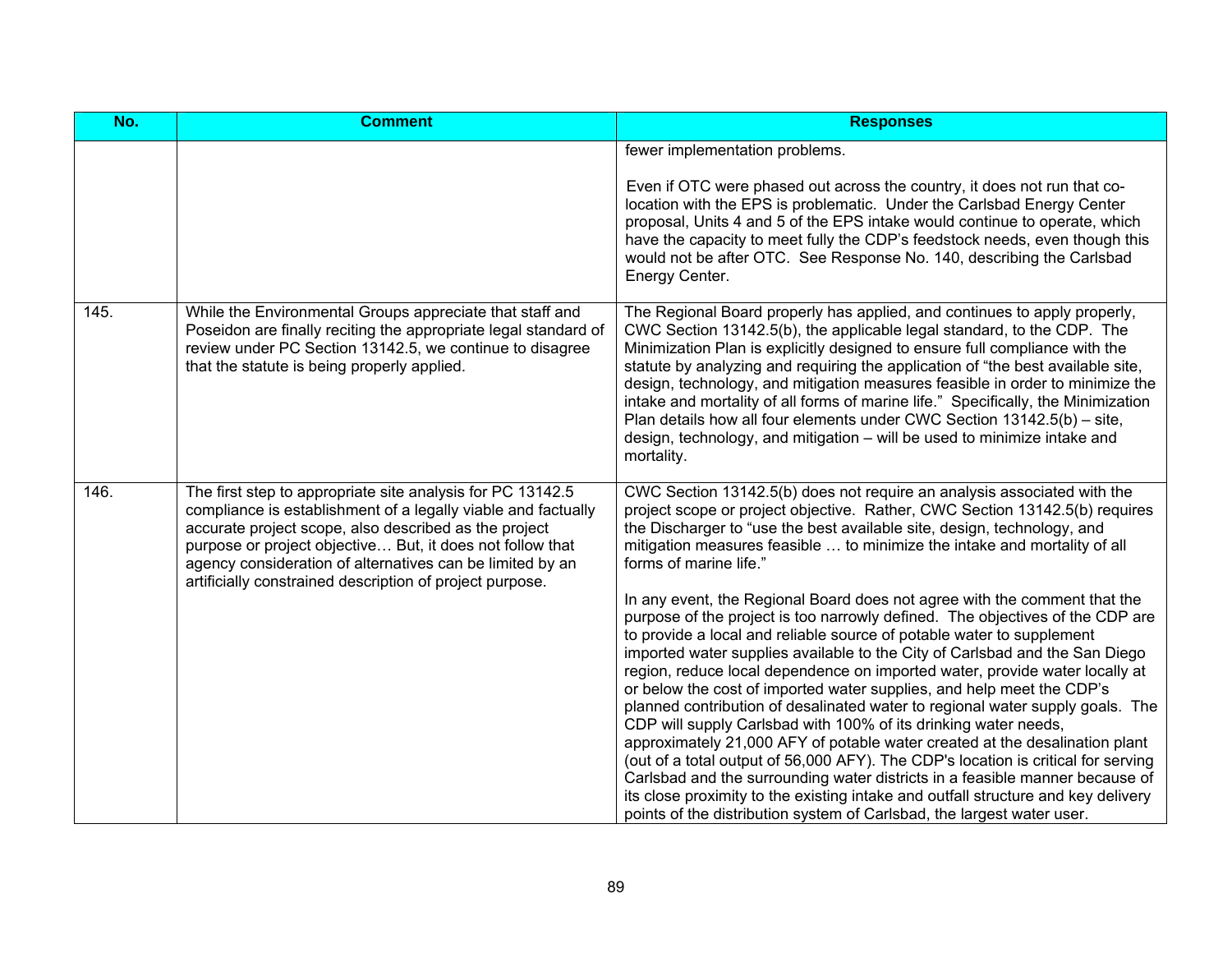| No.  | <b>Comment</b>                                                                                                                                                                                                                                                                                                                                                                                                                                                                                                                                                                                                                                                                                                                                                                                                                                                                                                                                                                                                                                                                                                                                                                                                                                                                                                                                                                                                                                                                                                                                                                                                             | <b>Responses</b>                                                                                                                                                                                                                                                                                                                                                                                                                                                                                                                                                                                      |
|------|----------------------------------------------------------------------------------------------------------------------------------------------------------------------------------------------------------------------------------------------------------------------------------------------------------------------------------------------------------------------------------------------------------------------------------------------------------------------------------------------------------------------------------------------------------------------------------------------------------------------------------------------------------------------------------------------------------------------------------------------------------------------------------------------------------------------------------------------------------------------------------------------------------------------------------------------------------------------------------------------------------------------------------------------------------------------------------------------------------------------------------------------------------------------------------------------------------------------------------------------------------------------------------------------------------------------------------------------------------------------------------------------------------------------------------------------------------------------------------------------------------------------------------------------------------------------------------------------------------------------------|-------------------------------------------------------------------------------------------------------------------------------------------------------------------------------------------------------------------------------------------------------------------------------------------------------------------------------------------------------------------------------------------------------------------------------------------------------------------------------------------------------------------------------------------------------------------------------------------------------|
|      |                                                                                                                                                                                                                                                                                                                                                                                                                                                                                                                                                                                                                                                                                                                                                                                                                                                                                                                                                                                                                                                                                                                                                                                                                                                                                                                                                                                                                                                                                                                                                                                                                            | An additional objective of the CDP is to locate and design a desalination plant<br>in a manner that maximizes efficiency for construction and operation of the<br>Project at the same time it minimizes the environmental effects. Siting the<br>CDP at the EPS allows the CDP to optimize the cost of delivery of<br>desalinated water produced at the facility and the environmental impacts<br>associated with the construction and operation of the Project. It also avoids<br>the construction of new intake and discharge facilities, providing significant<br>environmental and cost benefits. |
| 147. | Poseidon's framework for restricting site alternative analysis<br>does not take into account the means by which water is<br>currently conveyed to and within the San Diego region:<br>-The CDP is intended to service water districts beyond the<br>boundary of the City of Carlsbad. In addition to the Carlsbad<br>Municipal Water District, Poseidon has service contracts with<br>Vallecitos Water District, Sweetwater Authority, Valley<br>Center Municipal Water District, Santa Fe Irrigation District,<br>Olivenhein Municipal Water District, Rincon Del Diablo<br>Municipal Water District; Rainbow Municipal<br>Water District, and possibly others. While the City of<br>Carlsbad may be able to connect directly to the CDP, the<br>others certainly will not. Hence, siting the project in Carlsbad<br>is not critical to service of the other water agencies.<br>-The non-Carlsbad Agencies will receive water through the<br>County Water Authority's network of conveyance and<br>storage. Of the 50mgd expected to be produced by the CDP,<br>approximately half is allocated to water agencies outside of<br>Carlsbad. All of these agencies are members of the County<br>Water Authority, and purchase varying amounts of imported<br>water via the Authority's conveyance and storage system.<br>Exhibit 1, attached hereto, taken from the County Water<br>Authority's Draft Regional Facilities Master Plan (2002)<br>(CWA Master Plan) reflects the interconnectedness of the<br>agencies and County Water Authority infrastructure.<br>-Desalinated water produced virtually anywhere within the | The Regional Board does not agree that the site alternative analysis has<br>been restricted improperly or that desalinated water could be produced<br>virtually anywhere within the Metropolitan Water District's service area while<br>still meeting project objectives. See Response No. 148.<br>See also Response No. 31 regarding the expiration of the statute of<br>limitations for challenging the Regional Board's adoption of Order No. R9-<br>2006-0065 identifying the CDP site as co-located with the EPS.                                                                                |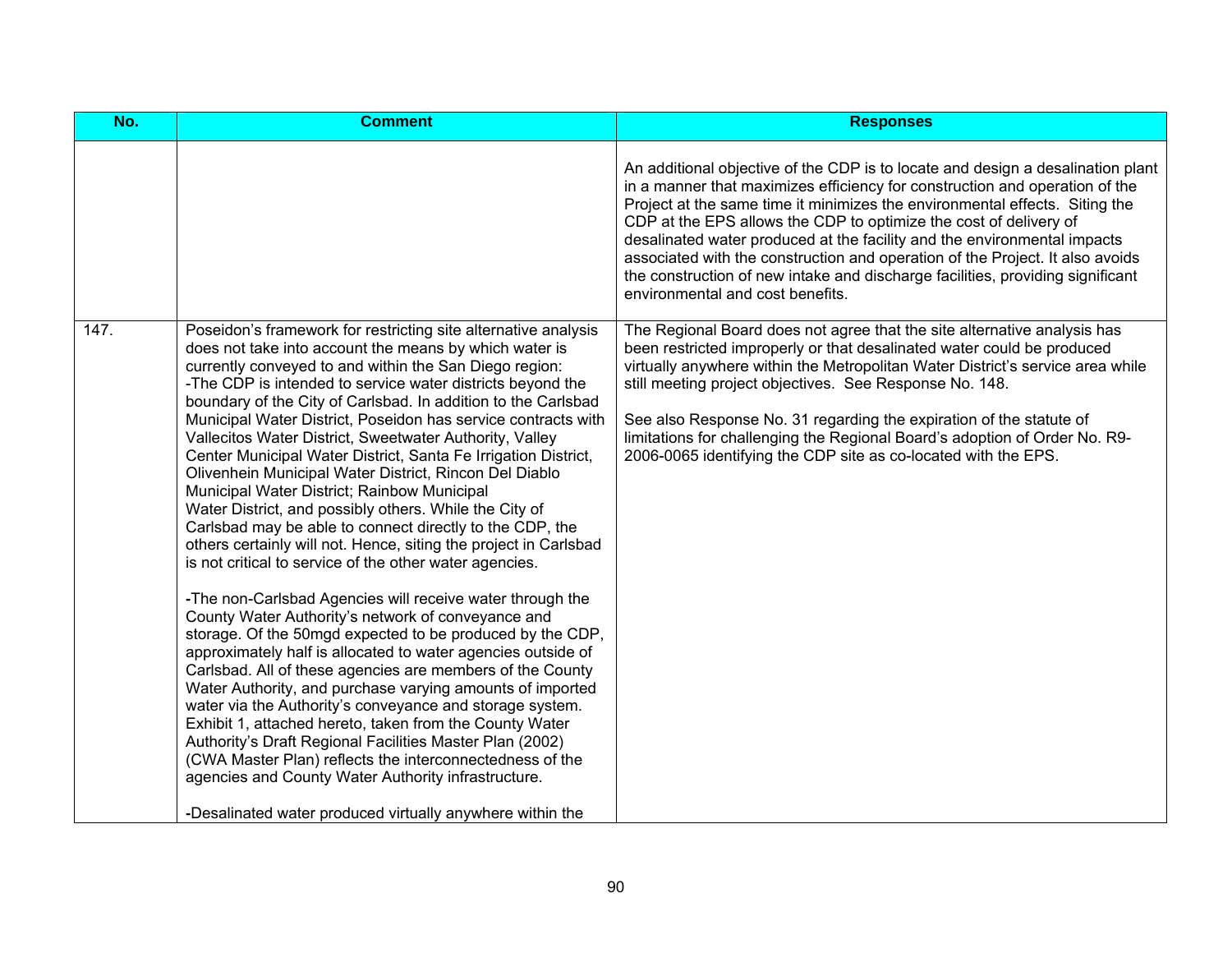| No.  | <b>Comment</b>                                                                                                                                                                                                                                                                                                                                                                                                                                                                                                                                                                                                                                                                                                                                                                                                                                                                                                                                                                                                                                  | <b>Responses</b>                                                                                                                                                                                                                                                                                                                                                                                                                                                                                                                                                                                                                                                                                                                                                                                                                                                                                                                                                                                                                                                                                                                                                                                                                                                  |
|------|-------------------------------------------------------------------------------------------------------------------------------------------------------------------------------------------------------------------------------------------------------------------------------------------------------------------------------------------------------------------------------------------------------------------------------------------------------------------------------------------------------------------------------------------------------------------------------------------------------------------------------------------------------------------------------------------------------------------------------------------------------------------------------------------------------------------------------------------------------------------------------------------------------------------------------------------------------------------------------------------------------------------------------------------------|-------------------------------------------------------------------------------------------------------------------------------------------------------------------------------------------------------------------------------------------------------------------------------------------------------------------------------------------------------------------------------------------------------------------------------------------------------------------------------------------------------------------------------------------------------------------------------------------------------------------------------------------------------------------------------------------------------------------------------------------------------------------------------------------------------------------------------------------------------------------------------------------------------------------------------------------------------------------------------------------------------------------------------------------------------------------------------------------------------------------------------------------------------------------------------------------------------------------------------------------------------------------|
|      | areas serviced by the Metropolitan Water District can be<br>allocated to end users and achieve Poseidon's stated project<br>objective. The focus on "local" reliability simply means an<br>alternative to reliance on Colorado River and State Water<br>Project imported water.                                                                                                                                                                                                                                                                                                                                                                                                                                                                                                                                                                                                                                                                                                                                                                 |                                                                                                                                                                                                                                                                                                                                                                                                                                                                                                                                                                                                                                                                                                                                                                                                                                                                                                                                                                                                                                                                                                                                                                                                                                                                   |
| 148. | A desalination plant constructed outside of the County Water<br>Authority's boundary could be financed by the Authority or its<br>member agencies, and result in a paper-transfer of water<br>rights between the jurisdiction that would receive the actual<br>desalinated water and the financing entity, with<br>implementation through MWD. Just as Poseidon is proposing<br>to build the CDP in Carlsbad and service water districts in<br>South San Diego County, so could it build the plant<br>anywhere along the San Diego County coastline and sell<br>water back to Carlsbad and the full suite of agencies with<br>which it has contracted. Exhibit 2, attached hereto, also from<br>the CWA Master Plan shows the regional conveyance<br>infrastructure, including MWD input connections.                                                                                                                                                                                                                                           | To the extent that the comment suggests that an alternative site in San Diego<br>County, in or outside of Carlsbad, would be feasible, the Regional Board<br>disagrees. There are no other site locations in San Diego County available<br>or feasible within the meaning of CWC Section 13142.5(b) to locate the CDP.<br>The Minimization Plan and other documents provided by the Discharger<br>explain why alternative site locations are not feasible and do not meet project<br>objectives. Commenter has not specifically suggested a feasible available<br>alternative location that has access to seawater. Locations remote from the<br>ocean would be infeasible due to the lack of access to seawater and the<br>infeasibility of pumping seawater and brine to and from the desalination<br>facility remote from the ocean.                                                                                                                                                                                                                                                                                                                                                                                                                           |
|      | A good example of the feasibility of such water transfers is<br>evident in the Imperial Irrigation District (IID) agreement with<br>the County Water Authority. The so-called IID Water Transfer<br>Agreement is a contract whereby the County Water Authority<br>will purchase up to 20,000 acre feet per year of Colorado<br>River Water previously allocated to agricultural uses in the<br>Imperial Valley. Because these flows are truly "owned" by the<br>IID (due to historical usage), and not likely to be significantly<br>reduced as Colorado River use restrictions are implemented,<br>the agreement to transfer the water to the County Water<br>Authority is considered 100% reliable. (See p. 2-6 of the<br>CWA Master Plan, "Throughout the 30-year study period, IID<br>transfer water is considered to be 100 percent reliable.")<br>In light of the physical connectivity between the MWD, the<br>County Water Authority, and all of the contracting water<br>agencies, constraining the PC 13142.5 "best site" analysis to | In addition, locating the CDP at any other location in San Diego County would<br>require the construction of a new seawater intake system. This has been<br>found infeasible due to the costs of constructing a completely new intake<br>system and the conflict with a fundamental project objective of locating and<br>designing a desalination plant that maximizes efficiency for construction and<br>operation of the CDP at the same time it minimizes the environmental<br>effects. The EPS site is the best available site feasible to locate the CDP, as<br>this site minimizes the intake and mortality of marine life because it provides<br>for the beneficial re-use of EPS's discharge water as source water for the<br>CDP. The CDP will draw source water from Agua Hedionda Lagoon only to<br>the extent that EPS's discharge flows are insufficient. The location at the<br>EPS allows the CDP to minimize the cost of delivery of desalinated water<br>produced at the facility and the environmental impacts associated with the<br>construction and operation of the CDP. Co-locating the CDP with the EPS<br>also avoids the construction of new intake and discharge facilities, providing<br>significant environmental and cost benefits. |
|      | the City of Carlsbad is inappropriate.                                                                                                                                                                                                                                                                                                                                                                                                                                                                                                                                                                                                                                                                                                                                                                                                                                                                                                                                                                                                          | To locate the CDP outside the City of Carlsbad would conflict with another<br>fundamental project objective: to provide a local and reliable source of                                                                                                                                                                                                                                                                                                                                                                                                                                                                                                                                                                                                                                                                                                                                                                                                                                                                                                                                                                                                                                                                                                            |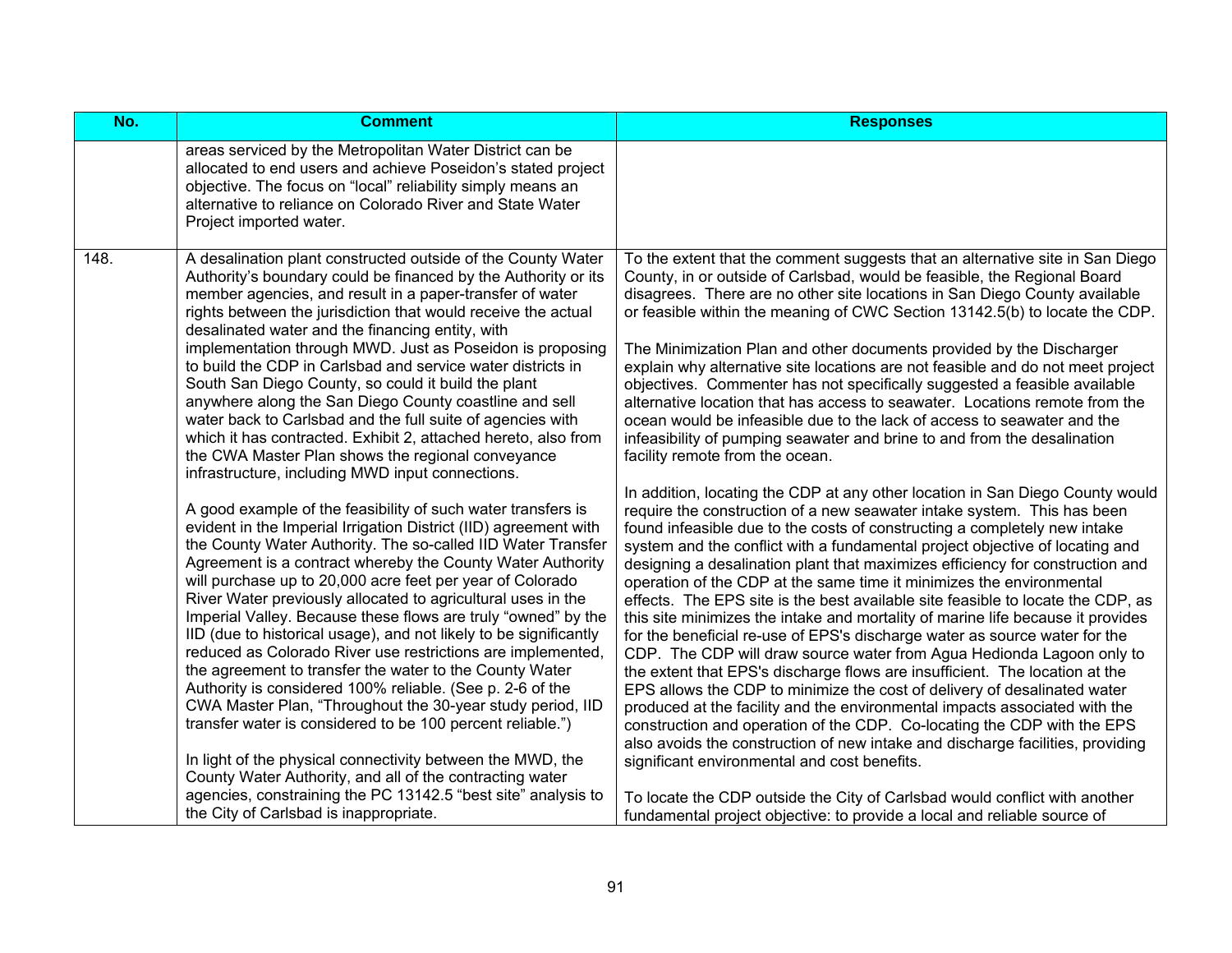| No. | <b>Comment</b> | <b>Responses</b>                                                                                                                                                                                                                                                                                                                                                                                                                                                                                                                                                                                                                                                                                                                                                                                                                                                                                                                                                                                                                                                                                                                       |
|-----|----------------|----------------------------------------------------------------------------------------------------------------------------------------------------------------------------------------------------------------------------------------------------------------------------------------------------------------------------------------------------------------------------------------------------------------------------------------------------------------------------------------------------------------------------------------------------------------------------------------------------------------------------------------------------------------------------------------------------------------------------------------------------------------------------------------------------------------------------------------------------------------------------------------------------------------------------------------------------------------------------------------------------------------------------------------------------------------------------------------------------------------------------------------|
|     |                | potable water to supplement imported water supplies available to the City of<br>Carlsbad and the San Diego region in order to reduce local dependence on<br>imported water and provide water at or below the cost of imported water<br>supplies. A facility located outside the City would not provide a reliable<br>source of potable water under the control of the City of Carlsbad. The co-<br>location arrangement provides a site in Carlsbad to serve Carlsbad's water<br>needs, a secure local water supply that is not subject to variations of drought<br>or other political or legal constraints on traditional sources of water. The CDP<br>will supply Carlsbad with 100% of its drinking water needs, approximately<br>21,000 AFY of potable water created at the desalination plant (out of a total<br>output of 56,000 AFY). The CDP's location is critical for serving Carlsbad and<br>the surrounding water districts in a feasible manner because of its close<br>proximity to the existing intake and outfall structure and key delivery points of<br>the distribution system of Carlsbad, the largest water user. |
|     |                | To locate the CDP in any location outside the City of Carlsbad or its vicinity<br>would conflict with another project objective because it would be an imported<br>source of water requiring the import of water into northern San Diego County<br>through pipelines that would be subject to disruption. Paper water transfers<br>would not protect Carlsbad from insufficient water supplies if imported water<br>supplies are disrupted by earthquakes or other natural disasters.                                                                                                                                                                                                                                                                                                                                                                                                                                                                                                                                                                                                                                                  |
|     |                | On a more policy level, reliance on paper-water transfers over significant<br>distances has proven to disappoint many end users of water in recent years.<br>Even State Water Project ("SWP") contracts have not protected end users, as<br>courts have observed that entitlements to water from the SWP "represent<br>nothing more than hopes, expectations, water futures or 'paper water'."<br>See, e.g., Planning & Conservation League v. Dep't of Water Res., 83 Cal.<br>App. 4th 892, 908 n.5 and 914 n.7 (2000) ("Paper water always was an<br>illusion. 'Entitlements' is a misnomer, for contractors surely cannot be<br>entitled to water nature refuses to provide or the body politic refuses to<br>harvest, store, and deliver. Paper water represents the unfulfilled dreams of<br>those who, steeped in the water culture of the 1960's, created the<br>expectation that 4.23 [million acre-feet per year] of water could be delivered<br>by a SWP built to capacity."); see also Cal. Oak Foundation v. City of Santa<br>Clarita, 133 Cal. App. 4th 1219, 1228 (2005) (quoting Planning &                             |
|     |                | Conservation League v. Dep't of Water Res., 83 Cal. App. 4th at 908 n.5 and                                                                                                                                                                                                                                                                                                                                                                                                                                                                                                                                                                                                                                                                                                                                                                                                                                                                                                                                                                                                                                                            |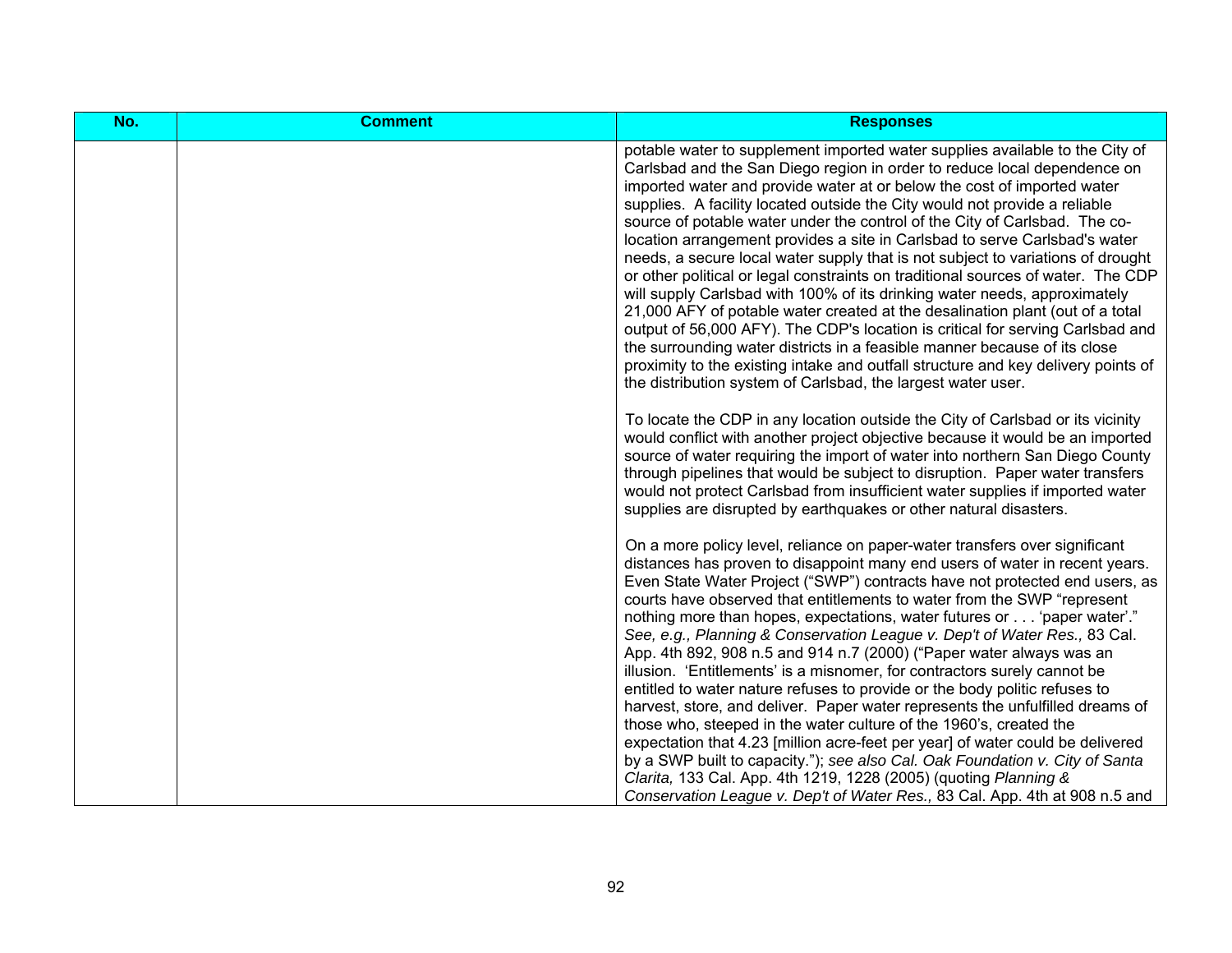| No. | <b>Comment</b> | <b>Responses</b>                                                                                                                                                                                                                                                                                                                                                                                                                                                                                                                                                                                                                                                                                                                                                                                                                                                                                                                                                                                                                                                                                                                                                                                                                                                                                                                                                     |
|-----|----------------|----------------------------------------------------------------------------------------------------------------------------------------------------------------------------------------------------------------------------------------------------------------------------------------------------------------------------------------------------------------------------------------------------------------------------------------------------------------------------------------------------------------------------------------------------------------------------------------------------------------------------------------------------------------------------------------------------------------------------------------------------------------------------------------------------------------------------------------------------------------------------------------------------------------------------------------------------------------------------------------------------------------------------------------------------------------------------------------------------------------------------------------------------------------------------------------------------------------------------------------------------------------------------------------------------------------------------------------------------------------------|
|     |                | 914 n.7, for the foregoing proposition).                                                                                                                                                                                                                                                                                                                                                                                                                                                                                                                                                                                                                                                                                                                                                                                                                                                                                                                                                                                                                                                                                                                                                                                                                                                                                                                             |
|     |                | See also Response No. 31 regarding the expiration of the statute of<br>limitations for challenging the Regional Board's adoption of Order No. R9-<br>2006-0065 identifying the CDP site as co-located with the EPS.                                                                                                                                                                                                                                                                                                                                                                                                                                                                                                                                                                                                                                                                                                                                                                                                                                                                                                                                                                                                                                                                                                                                                  |
|     |                | As described on Page 2-4 of the Minimization Plan, the EIR, certified by the<br>City of Carlsbad on June 13, 2006, analyzed a number of alternative sites<br>within the boundaries of the EPS and alternative sites within the boundaries<br>of the Encina Water Pollution Control Facility. The Coastal Commission staff<br>requested an evaluation of other potential locations for the desalination<br>facility and its associated infrastructure. As a result, the Discharger added the<br>Maerkle Reservoir site to the list of alternative sites considered. These sites<br>are the only parcels in the entire City of Carlsbad with compatible land use<br>designations and sufficient space available to accommodate the desalination<br>facility. Each of these sites is neither available nor feasible for the reasons<br>set forth in the Minimization Plan Sections 2.2.1, 2.2.2 and 2.2.3, and the<br>findings adopted by the City of Carlsbad on June 13, 2006 and the California<br>Coastal Commission on August 8, 2008. The facts set forth in this Section 52,<br>standing alone, constitute a separate and independent basis for the Board's<br>determination that the site proposed by the Discharger is the best available<br>site feasible to minimize the intake and mortality of all forms of marine life<br>pursuant to Section 13142.5(b). |
|     |                | In its findings adopted on August 6, 2008, the Coastal Commission found that<br>"[t]here are no feasible and less environmentally damaging alternative<br>locations to draw in the needed seawater (e.g. subsurface or offshore)."<br>(Page 28 of 106.) The Coastal Commission further noted on page 48 of 106<br>of its findings, based on evidence presented in the City of Carlsbad<br>Environmental Impact Report, that alternative intake systems at other sites,<br>such as horizontal wells, vertical beach wells or infiltration galleries in lieu of<br>the CDP's use of the EPS power plant intake system at the proposed EPS<br>site "would cause more significant impacts than those caused by the existing<br>[EPS site] power plant intake and that they would be economically infeasible."<br>On page 51 of 106, the Coastal Commission found that alternative sites using<br>proposed or potential (but unbuilt) alternative seawater intake systems, such<br>as slant wells at Dana Point or elsewhere, infiltration galleries, horizontal<br>wells, vertical beach wells or other types of subsurface intakes would be                                                                                                                                                                                                                             |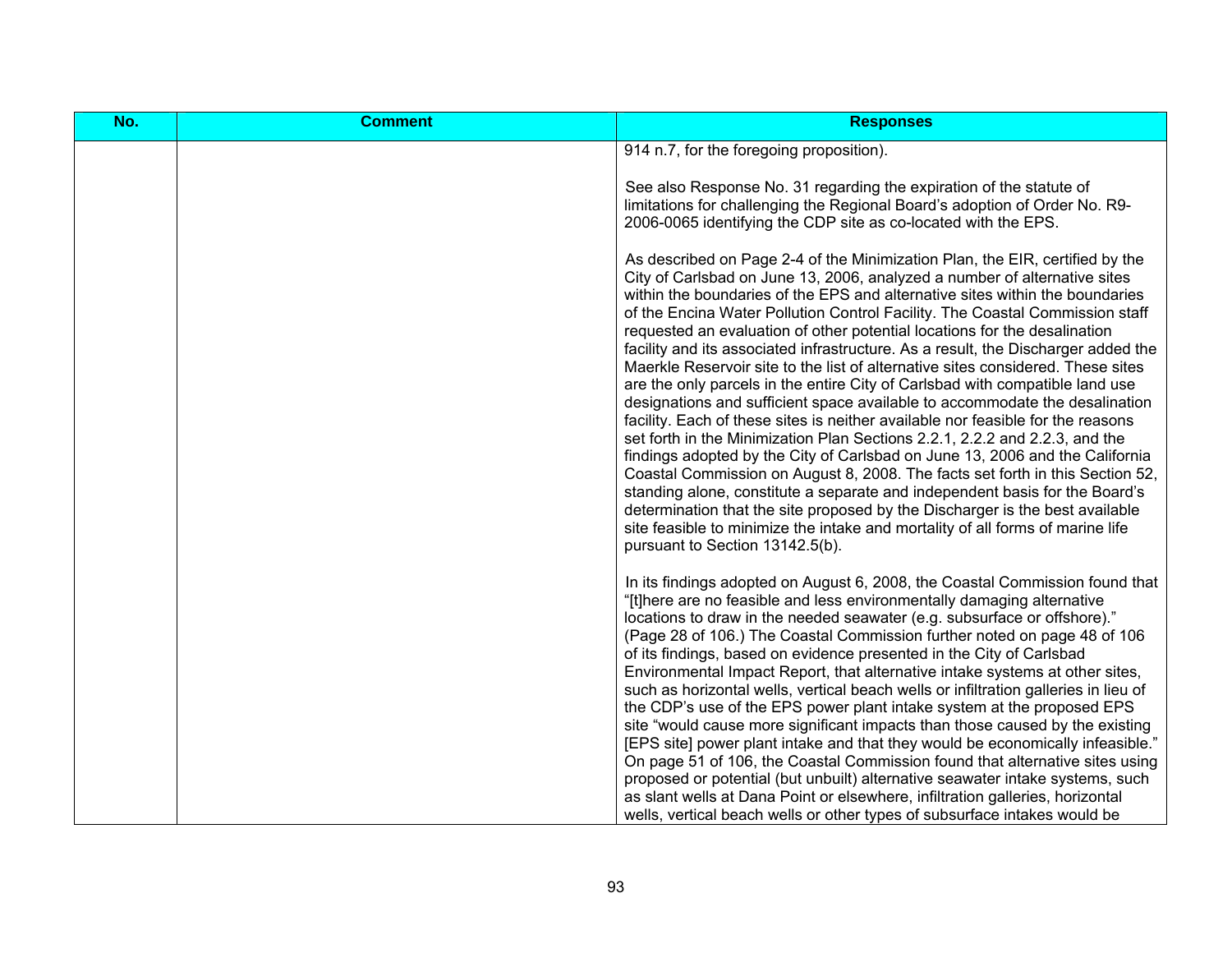| No. | <b>Comment</b> | <b>Responses</b>                                                                                                                                                                                                                                                                                                                                                                                                                                                                                                                                                                                                                                                                                                                                                                                                                                                                                                                                                                                                                                                                                                                                                                                                                                                                                                                                                                                                             |
|-----|----------------|------------------------------------------------------------------------------------------------------------------------------------------------------------------------------------------------------------------------------------------------------------------------------------------------------------------------------------------------------------------------------------------------------------------------------------------------------------------------------------------------------------------------------------------------------------------------------------------------------------------------------------------------------------------------------------------------------------------------------------------------------------------------------------------------------------------------------------------------------------------------------------------------------------------------------------------------------------------------------------------------------------------------------------------------------------------------------------------------------------------------------------------------------------------------------------------------------------------------------------------------------------------------------------------------------------------------------------------------------------------------------------------------------------------------------|
|     |                | infeasible alternative sites for the CDP project: "[T]he proposed alternatives<br>would result in greater environmental impacts than the proposed project due<br>to the destruction of coastal habitat from construction of intake systems, the<br>loss of public use of coastal land due to numerous intake collector wells that<br>would be located on the beach, and the adverse environmental impacts to<br>coastal resources during construction, including but not limited to the creation<br>of negative traffic, noise, and air pollution impacts." The Regional Board<br>incorporates these findings by the Coastal Commission in full, by reference.<br>The Coastal Commission's finding that there are no feasible and less<br>environmentally damaging alternative locations available to the Project is<br>noted and cited on page 2-8 and note 6 of the Minimization Plan. The facts<br>set forth in this Section 53, standing alone, constitute a separate and<br>independent basis for the Board's determination that the site proposed by the                                                                                                                                                                                                                                                                                                                                                               |
|     |                | Discharger is the best available site feasible to minimize the intake and<br>mortality of all forms of marine life pursuant to Section 13142.5(b). 54. When<br>the Board adopted Order No. R9-2006-0065 in 2006 granting approval of the<br>CDP, it determined that the EPS site was appropriate for the project under<br>Section 13142.5(b), despite the possibility of impacts to marine life for<br>operations when the EPS was not generating sufficient discharge to meet the<br>source water intake needs of the CDP. The Board required that a<br>Minimization Plan be prepared to assess the feasibility of "site-specific" plans,<br>procedures, practices and mitigation measures to minimize impacts and<br>address any "additional review" required by Section 13142.5(b). Thus the<br>Board determined in 2006 that the EPS site was the best available site<br>feasible to minimize the intake and mortality of all forms of marine life<br>pursuant to Section 13142.5(b). The Discharger has spent substantial time<br>and money in reliance on the Board's 2006 determination, which was not<br>subsequently challenged and is no longer subject to superior court review,<br>and the Board believes such determination should not be disturbed. Such<br>2006 determination constitutes a separate and independent basis for a<br>determination that the CDP has complied with 13142.5(b). However, because |
|     |                | of the possibility that such 2006 determination might be challenged indirectly<br>through an attack on the Board's approval of the Minimization Plan, as a<br>separate and alternative ground, the Board (at the Discharger's request) has<br>reexamined anew without regard to its 2006 determination, the question of<br>the appropriate site for the CDP and has made the determination in this<br>order, including the findings above in Sections 43-53, that the EPS site is the                                                                                                                                                                                                                                                                                                                                                                                                                                                                                                                                                                                                                                                                                                                                                                                                                                                                                                                                        |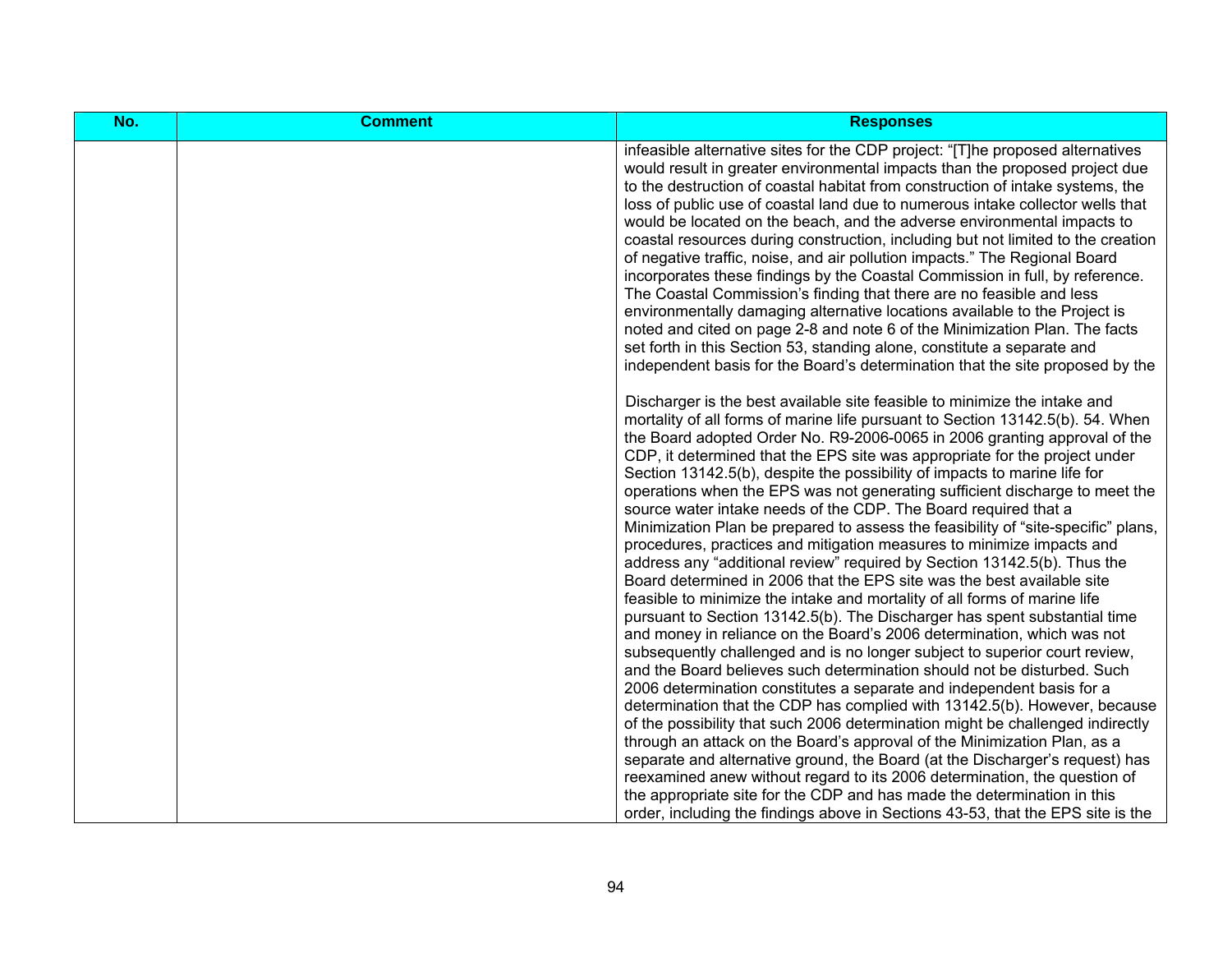| No. | <b>Comment</b> | <b>Responses</b>                                                                                                                                                                                                                                                                                                                                                                                                                                                                                                                                                                                                                                                                                                                                                                                                                                                                                                                                                                                                                                                                                                                                                                                                                                                                                                                                                                                                                                                                                                                                                                                                                                                                      |
|-----|----------------|---------------------------------------------------------------------------------------------------------------------------------------------------------------------------------------------------------------------------------------------------------------------------------------------------------------------------------------------------------------------------------------------------------------------------------------------------------------------------------------------------------------------------------------------------------------------------------------------------------------------------------------------------------------------------------------------------------------------------------------------------------------------------------------------------------------------------------------------------------------------------------------------------------------------------------------------------------------------------------------------------------------------------------------------------------------------------------------------------------------------------------------------------------------------------------------------------------------------------------------------------------------------------------------------------------------------------------------------------------------------------------------------------------------------------------------------------------------------------------------------------------------------------------------------------------------------------------------------------------------------------------------------------------------------------------------|
|     |                | best available site feasible to minimize the intake and mortality of all forms of<br>marine life pursuant to Section 13142.5(b). One commenter at the April 8,<br>2009 hearing suggested that a feasible alternative site for the CDP would be<br>to locate the CDP somewhere else in San Diego County, and then use the<br>San Diego County Water Authority Pipeline to transfer the water or use<br>"paper water credits" to allow project users to get the benefit of water<br>production. Such an alternative site would neither be available nor feasible<br>within the meaning of Section 13142.5(b) for the following separate and<br>independent reasons:<br>a. First, no alternative location with access to seawater was described by the<br>commenter. Locations remote from the ocean would be infeasible due to the<br>lack of access to seawater, or the extremely high costs and logistical<br>problems of pumping seawater and brine to and from the desalination facility<br>remote from the ocean.<br>b. Additionally, another location in San Diego County would require the<br>construction of a new seawater intake system. The construction of new<br>seawater intake systems at sites other than the EPS is fully addressed in<br>Section 45, and was found to be infeasible due to the costs of constructing a<br>completely new intake system and the conflict with the third fundamental<br>project objective.<br>c. Any location outside the City of Carlsbad would conflict with the first<br>fundamental project objective as described in Section 6 because it would not<br>provide a reliable source of potable water under the control of the City of |
|     |                | Carlsbad.<br>d. Any location outside the City of Carlsbad or its vicinity would conflict with                                                                                                                                                                                                                                                                                                                                                                                                                                                                                                                                                                                                                                                                                                                                                                                                                                                                                                                                                                                                                                                                                                                                                                                                                                                                                                                                                                                                                                                                                                                                                                                         |
|     |                | the second project objective as described in Section 6 because it would be<br>an imported source of water requiring the import of water into Northern San<br>Diego County through pipelines that would be subject to disruption. Paper<br>water transfers would not protect Carlsbad from insufficient water supplies if<br>imported water supplies were to be disrupted by earthquakes or other natural<br>disasters.                                                                                                                                                                                                                                                                                                                                                                                                                                                                                                                                                                                                                                                                                                                                                                                                                                                                                                                                                                                                                                                                                                                                                                                                                                                                |
|     |                |                                                                                                                                                                                                                                                                                                                                                                                                                                                                                                                                                                                                                                                                                                                                                                                                                                                                                                                                                                                                                                                                                                                                                                                                                                                                                                                                                                                                                                                                                                                                                                                                                                                                                       |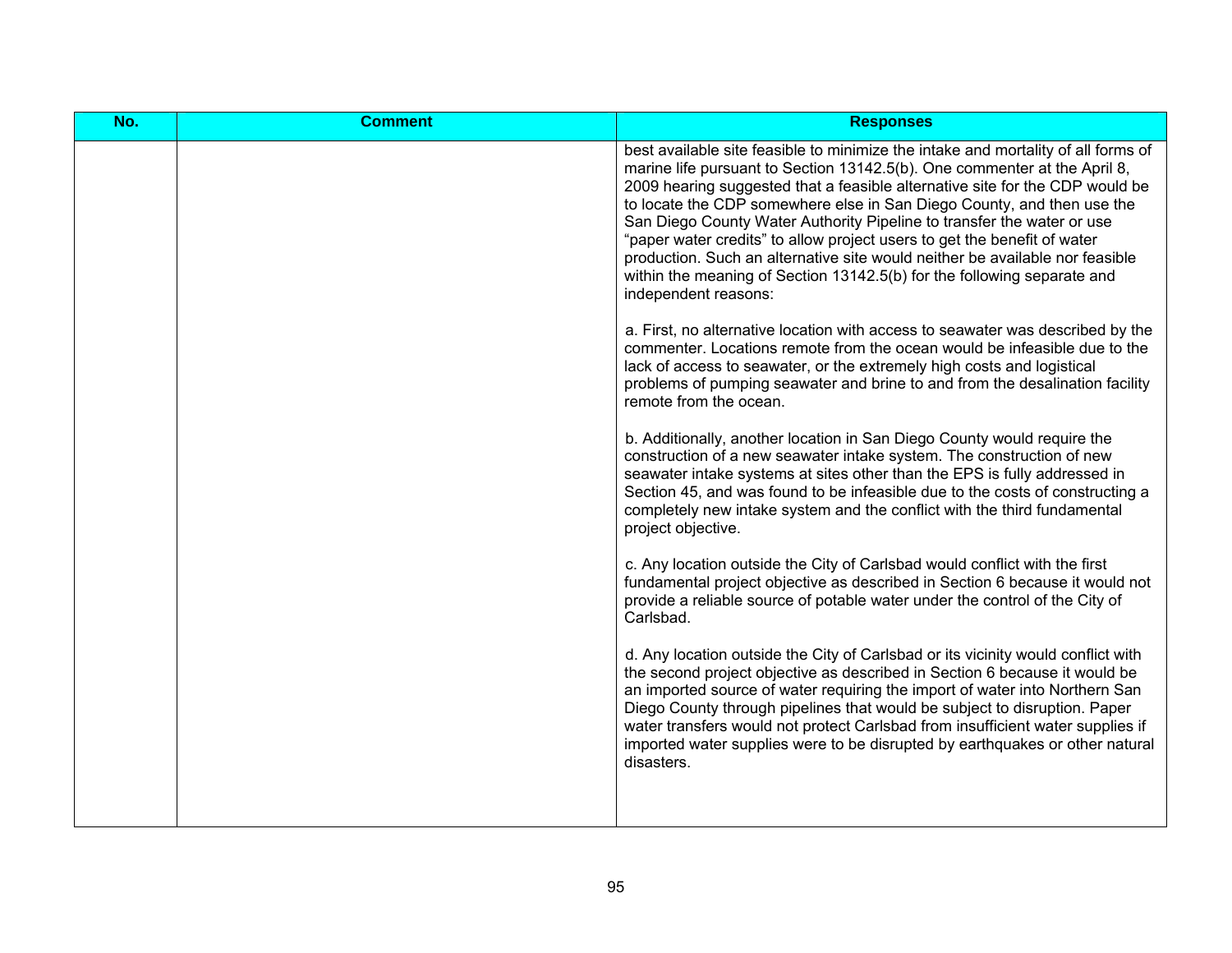| No.  | <b>Comment</b>                                                                                                                                                                                                                                                                                                                                                       | <b>Responses</b>                                                                                                                                                                                                                                                                                                                                                                                                                                                                                                                                                                                                                                                                                                                                                              |
|------|----------------------------------------------------------------------------------------------------------------------------------------------------------------------------------------------------------------------------------------------------------------------------------------------------------------------------------------------------------------------|-------------------------------------------------------------------------------------------------------------------------------------------------------------------------------------------------------------------------------------------------------------------------------------------------------------------------------------------------------------------------------------------------------------------------------------------------------------------------------------------------------------------------------------------------------------------------------------------------------------------------------------------------------------------------------------------------------------------------------------------------------------------------------|
| 149. | PC section 13142.5 analysis of project design to minimize<br>marine life mortality suffers from similar failings as the site<br>alternatives assessment. In the Flow Plan, Poseidon<br>presupposes that any design of the project that does not<br>achieve the stated 50 mgd goal of desalinated water<br>production renders such technology infeasible.             | The Regional Board disagrees that the Discharger presupposes that<br>technology is infeasible if it does not produce 50 MGD of desalinated water.<br>The Discharger, after an analysis of the necessary amount of desalinated<br>water that must be created in order for the CDP to be economically viable,<br>concluded that about 50 MGD of desalinated water is necessary for an<br>economically viable enterprise.                                                                                                                                                                                                                                                                                                                                                        |
|      |                                                                                                                                                                                                                                                                                                                                                                      | Other alternatives were analyzed. For example, a reduced output alternative<br>(25 MGD) was analyzed in the EIR for the CDP and was found to be<br>insufficient to meet project objectives with no environmental benefits. The<br>EIR also considered an alternative site at which only 10 MGD of desalinated<br>water could be produced due to outfall constraints. This amount was<br>inadequate to satisfy even Carlsbad's demand. The Coastal Commission<br>also found, and the Regional Board agrees, that replacing the CDP with<br>multiple smaller desalination facilities would result in far greater<br>environmental impacts and costs, would not address the water needs of<br>Carlsbad and the San Diego area, and would not conform to Coastal Act<br>policies. |
|      |                                                                                                                                                                                                                                                                                                                                                                      | The Discharger's analysis revealed that a facility with a capacity of 50 MGD<br>desalinated water is necessary to produce sufficient water to satisfy<br>Carlsbad's demand, the demand of other local agencies, and the CDP's<br>planned contribution of desalinated water as a component of regional water<br>supplies. These key objectives could not be met with a scaled-down project<br>that produces less than 50 MGD desalinated water.                                                                                                                                                                                                                                                                                                                                |
| 150. | The structure and wording of PC 13142.5 clearly<br>demonstrate the legislature's intent that coastal dependent<br>industrial facilities be planned with a holistic consideration for<br>minimization of marine life mortality. Hence, where<br>technologies are available to minimize marine life mortality,<br>industrial facilities should be designed around such | The Minimization Plan considers all required factors set forth in CWC<br>Section 13142.5(b). Each factor – site, design, technology, and mitigation<br>measures - is essential to informing the Regional Board's overall<br>assessment of compliance with the statutory standard.<br>The commenter seems to suggest that of these four factors, technology is of                                                                                                                                                                                                                                                                                                                                                                                                              |
|      | opportunities. Here, the cart is leading the proverbial horse.                                                                                                                                                                                                                                                                                                       | elevated importance. CWC Section 13142.5(b) does not, however, elevate<br>any one factor to a level of importance greater than the others. Accordingly,<br>all four factors are analyzed in the Minimization Plan in order to minimize the<br>intake and mortality of marine life.<br>The Minimization Plan incorporates the best available and feasible                                                                                                                                                                                                                                                                                                                                                                                                                      |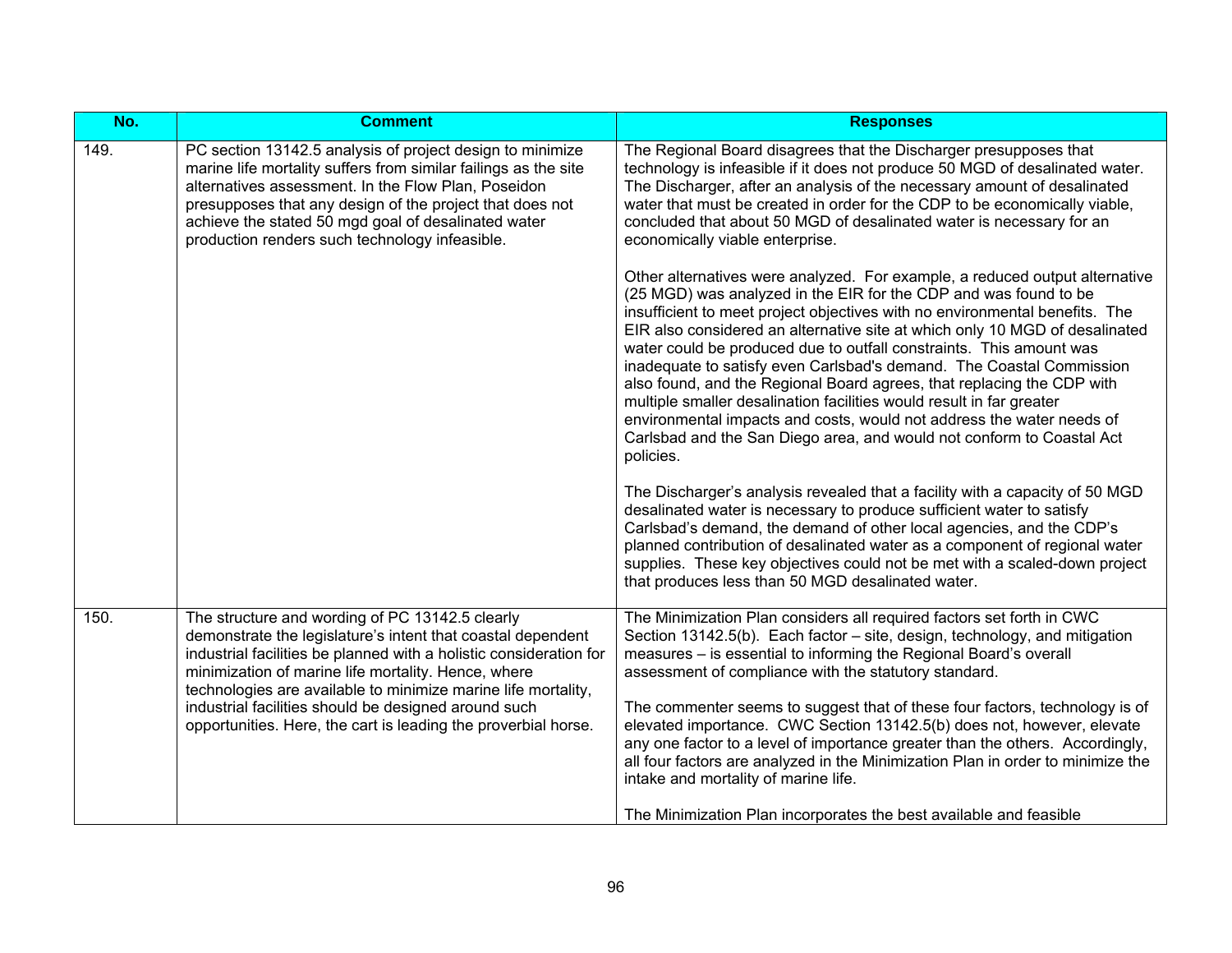| No.  | <b>Comment</b>                                                                                                                                                                                                                                                                                                                                                                                                   | <b>Responses</b>                                                                                                                                                                                                                                                                                                                                                                                                                                                                                                                                                                                                                                                                                                                                                                                                                                                                                                                                                                                                                   |
|------|------------------------------------------------------------------------------------------------------------------------------------------------------------------------------------------------------------------------------------------------------------------------------------------------------------------------------------------------------------------------------------------------------------------|------------------------------------------------------------------------------------------------------------------------------------------------------------------------------------------------------------------------------------------------------------------------------------------------------------------------------------------------------------------------------------------------------------------------------------------------------------------------------------------------------------------------------------------------------------------------------------------------------------------------------------------------------------------------------------------------------------------------------------------------------------------------------------------------------------------------------------------------------------------------------------------------------------------------------------------------------------------------------------------------------------------------------------|
|      |                                                                                                                                                                                                                                                                                                                                                                                                                  | technologies, notwithstanding the comment's suggestion to the contrary. The<br>comment does not identify any specific technology which commenter<br>believes is missing from the Minimization Plan, or how that technology might<br>not only be available, but also feasible.                                                                                                                                                                                                                                                                                                                                                                                                                                                                                                                                                                                                                                                                                                                                                      |
| 151. | First, it is a legal fallacy and mere regulatory construct that<br>the CDP design options must be limited to those that will<br>produce 50 mgd of potable water. The number could just as<br>easily been 25 mgd, or 100 mgd. No rational basis exists in<br>the record to support the 50 mgd volume as the only<br>reasonable size for the CDP, yet other sized design options<br>have been summarily discarded. | The Regional Board does not agree with Commenter's suggestion that there<br>is no rational basis to support the finding that a facility with a capacity of 50<br>MGD desalinated water is appropriate. See Response No. 149 for a<br>discussion of Discharger's analysis of the need for a 50 MGD facility.                                                                                                                                                                                                                                                                                                                                                                                                                                                                                                                                                                                                                                                                                                                        |
| 152. | Indeed, PC 13142.5 contemplates that the size of the plant<br>(i.e. the design) will be driven by minimization of marine life<br>mortality, not a strict adherence to an artificially identified<br>volume goal.                                                                                                                                                                                                 | Commenter does not provide any support for this interpretation of CWC<br>Section 13142.5(b), and the Regional Board does not agree with this<br>interpretation The Regional Board disagrees that CWC Section 13142.5(b)<br>places limitations on the size of the CDP. See also Response No. 149 for a<br>discussion of Discharger's analysis of the need for a facility of a certain<br>capacity (50 MGD).                                                                                                                                                                                                                                                                                                                                                                                                                                                                                                                                                                                                                         |
| 153. | The CDP has not been designed with technologies to<br>minimize marine life mortality as a standalone facility. This<br>much is clear. Virtually every technological option described,<br>from alternative intakes to impingement reduction screens<br>are discarded because they are not feasible in conjunction<br>with a co-located CDP and EPS.                                                               | The Regional Board's present evaluation of the proposed project is limited to<br>minimization applicable to co-location operation for CDP benefit - not a<br>stand-alone facility. Evaluation of additional or different technologies at the<br>intake would be necessary if the EPS permanently ceases power generation<br>operations, and the Discharger proposes, through a new Report of Waste<br>Discharge, to operate the EPS's seawater intake and outfall independently<br>for the benefit of the CDP in a "stand-alone" capacity.<br>Under CWC Section 13142.5(b), the Discharger is obligated to use the best<br>available technology feasible. In addition to considering limitations<br>attributable to the EPS's operations, Discharger's feasibility analysis<br>considered several factors, including project timing, economic concerns,<br>environmental costs, and technological limitations. The comment is mistaken<br>to the extent it suggests that a single factor was used in the technology<br>evaluation. |
|      |                                                                                                                                                                                                                                                                                                                                                                                                                  | For example, the Discharger conducted a thorough review of design and<br>technology features, including alternative intakes, alternative screening                                                                                                                                                                                                                                                                                                                                                                                                                                                                                                                                                                                                                                                                                                                                                                                                                                                                                 |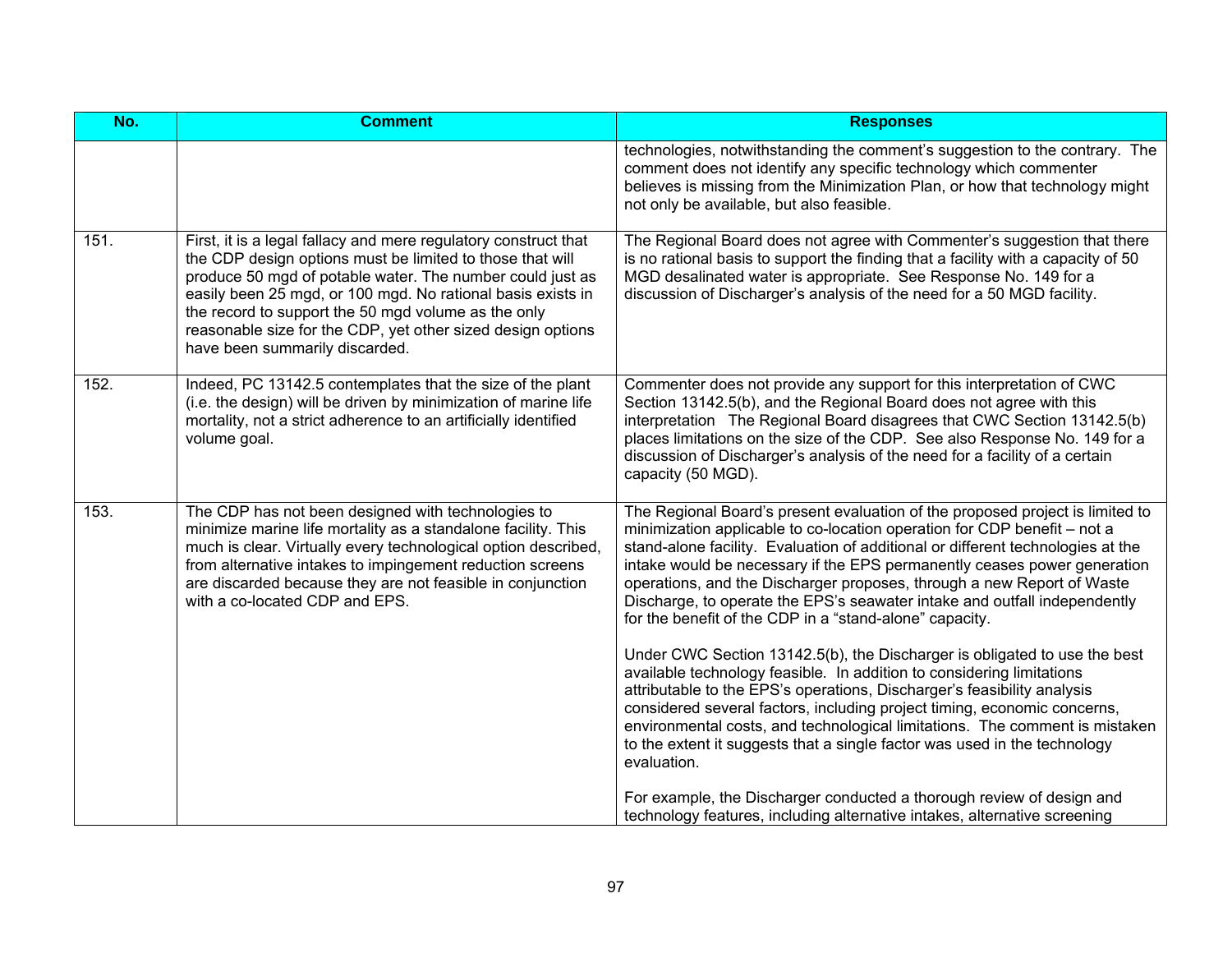| No.  | <b>Comment</b>                                                                                                                                                                                                                                                                                                                                                                                                                                                        | <b>Responses</b>                                                                                                                                                                                                                                                                                                                                                                                                                                                                                                                                                                                                                                                                                                                                                                                                                                                                                                                                                                                                                                                                                    |
|------|-----------------------------------------------------------------------------------------------------------------------------------------------------------------------------------------------------------------------------------------------------------------------------------------------------------------------------------------------------------------------------------------------------------------------------------------------------------------------|-----------------------------------------------------------------------------------------------------------------------------------------------------------------------------------------------------------------------------------------------------------------------------------------------------------------------------------------------------------------------------------------------------------------------------------------------------------------------------------------------------------------------------------------------------------------------------------------------------------------------------------------------------------------------------------------------------------------------------------------------------------------------------------------------------------------------------------------------------------------------------------------------------------------------------------------------------------------------------------------------------------------------------------------------------------------------------------------------------|
|      |                                                                                                                                                                                                                                                                                                                                                                                                                                                                       | technologies, and desalination technologies, to minimize marine life mortality<br>under co-located operating conditions. With regard to alternative intakes, the<br>CDP's hydrogeologic studies confirm that none of the alternative intakes<br>evaluated are capable of delivering the 304 MGD of seawater needed for<br>environmentally safe operation of the CDP. Furthermore, the quality of the<br>water available from the subsurface intake would be untreatable due to an<br>extremely high salinity level, excessive iron, and high suspended solids. The<br>Coastal Commission found, and the Regional Board agrees, that alternative<br>intakes that might avoid or minimize environmental impacts are infeasible or<br>would cause greater environmental impacts. See Coastal Commission<br>Recommended Revised Findings, Coastal Development Permit for the<br>Discharger Carlsbad Desalination Project, page 80 of 133 (Previously<br>submitted January 26, 2009, Latham & Watkins LLP Comments, Appendix<br>A.). See Response No. 42(c) for further analysis of alternative intakes. |
| 154. | The April 1, 2009 Staff Report identifies a data discrepancy<br>with regard to flows reported from the EPS during the<br>relevant sampling period. (April 1, 2009 Staff Report at 15 fn.<br>31.) EPS monitoring reports also show flows consistently<br>lower for the data set compared to that contained in<br>CDP/EPS consultant Tenera's flow data. (Personal<br>communication with staff). Both data sets should be made<br>publicly available, and re-evaluated. | See Response Nos. 86 and 87.                                                                                                                                                                                                                                                                                                                                                                                                                                                                                                                                                                                                                                                                                                                                                                                                                                                                                                                                                                                                                                                                        |
| 155. | If impingement rates are calculated as mass/volume, the<br>data set will be skewed in Poseidon's favor when flow rates<br>are over-estimated.                                                                                                                                                                                                                                                                                                                         | See Response Nos. 86 and 87.                                                                                                                                                                                                                                                                                                                                                                                                                                                                                                                                                                                                                                                                                                                                                                                                                                                                                                                                                                                                                                                                        |
| 156. | Poseidon's assertion that .5 feet/second (fps) velocity at inlet<br>screens will reduce impingement to insignificant levels is<br>unsupported.                                                                                                                                                                                                                                                                                                                        | See Response No. 88.                                                                                                                                                                                                                                                                                                                                                                                                                                                                                                                                                                                                                                                                                                                                                                                                                                                                                                                                                                                                                                                                                |
| 157. | We concur with Staff's determination that most impingement<br>intake and mortality occurs at the rotating screens rather<br>than on the bar racks. (April 1, 2009 Staff Report at 8).                                                                                                                                                                                                                                                                                 | See Response No. 89.                                                                                                                                                                                                                                                                                                                                                                                                                                                                                                                                                                                                                                                                                                                                                                                                                                                                                                                                                                                                                                                                                |
| 158. | Further, installation of VFDs on CDP intake pumps to reduce<br>total intake flow for the desalination facility will only reduce                                                                                                                                                                                                                                                                                                                                       | See Response 90.                                                                                                                                                                                                                                                                                                                                                                                                                                                                                                                                                                                                                                                                                                                                                                                                                                                                                                                                                                                                                                                                                    |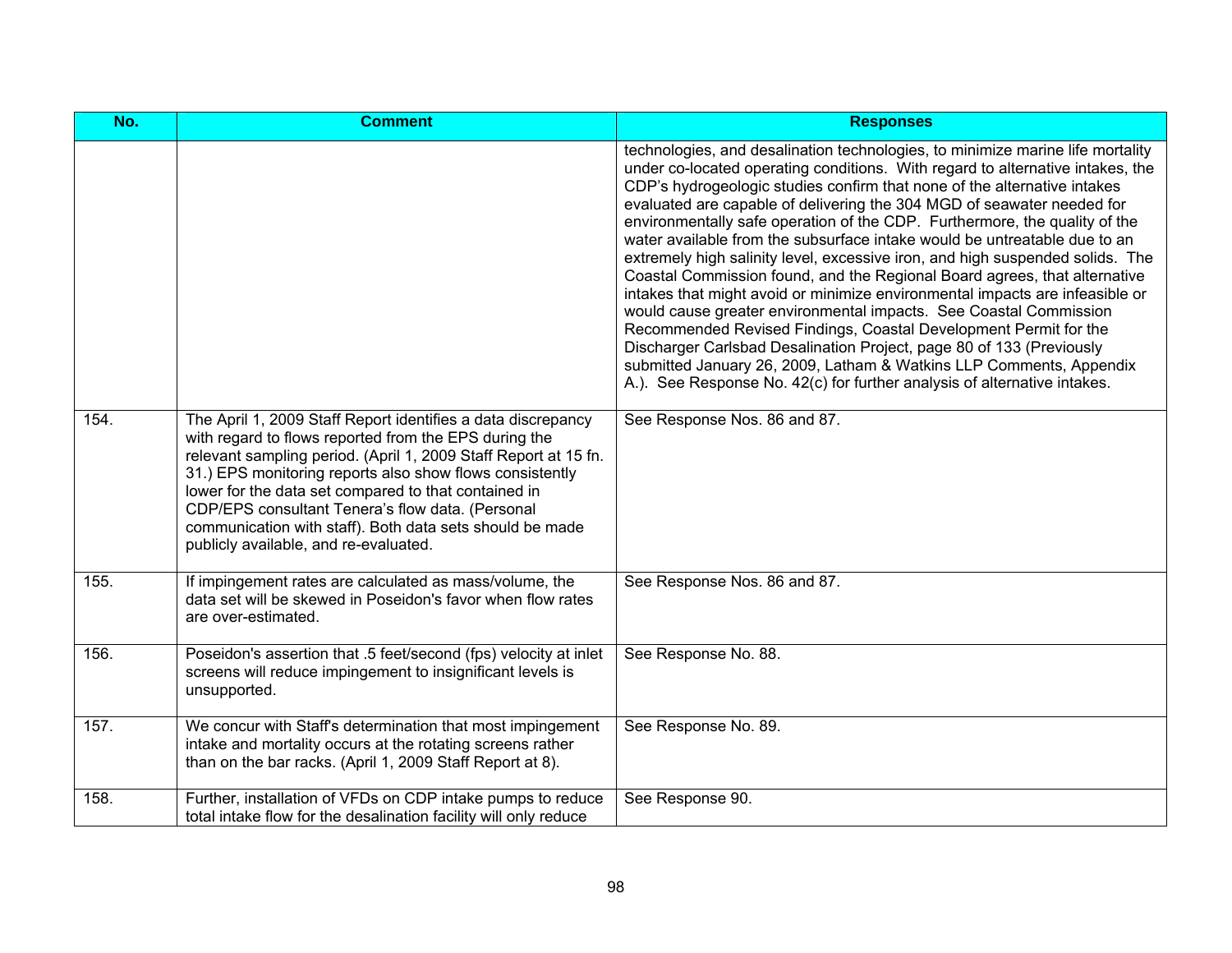| No.  | <b>Comment</b>                                                                                                                                                                                                                                                                                                                                                                                                                                                                                                                                                         | <b>Responses</b>             |
|------|------------------------------------------------------------------------------------------------------------------------------------------------------------------------------------------------------------------------------------------------------------------------------------------------------------------------------------------------------------------------------------------------------------------------------------------------------------------------------------------------------------------------------------------------------------------------|------------------------------|
|      | intake flow for up to 104 MGD, as 200 MGD (dilution<br>seawater) never flows to the desalination plant. Any<br>reduction of impingement through use of VFDs (which is<br>unvalidated and unquantified) is therefore only attributable to<br>that portion of flows going directly to the CDP. (April 1, 2009<br>Staff Report at 10). As Poseidon does not currently "take<br>credit" for VFDs, or propose to use any design or technology<br>measures to reduce impingement, we offer this position to<br>rebut any future attempts to "take credit" for such measures. |                              |
| 159. | Further, because Poseidon fails to quantify the reduction in<br>impingement resulting from any such technological<br>"improvements," characterization as such is unwarranted and<br>does not serve to meet PC section 13142.5 requirements.                                                                                                                                                                                                                                                                                                                            | See Response 91.             |
| 160. | Poseidon's individual sampling impingement rates are<br>calculated as follows: average impingement weight, divided<br>by the associated flow volume for the sampling day,<br>multiplied by 304 MGD. These resulting "weights" are then<br>averaged.                                                                                                                                                                                                                                                                                                                    | See Response No. 92(a).      |
| 161. | Two sampling events had higher associated impingement<br>rates. Poseidon argues for their exclusion, while Dr.<br>Raimondi and staff believe they should remain in the data<br>set. We concur with Dr. Raimondi and staff: the two data<br>points with high associated impingement rates should not be<br>considered outliers. As staff correctly points out, Poseidon's<br>proposed rainfall "flushing" theory is based on several flawed<br>assumptions.                                                                                                             | See Response Nos. 92 and 93. |
|      | . High impingement rate is not always associated with heavy<br>rainfall. (April 1, 2009 Staff Report at 14).                                                                                                                                                                                                                                                                                                                                                                                                                                                           |                              |
|      | . High impingement rate does not correlate with any rainfall.<br>(April 1, 2009 Staff Report at 15).                                                                                                                                                                                                                                                                                                                                                                                                                                                                   |                              |
|      | • The mechanism by which heavy rainfall might cause high<br>impingement is unclear. (April 1, 2009 Staff Report at 15).                                                                                                                                                                                                                                                                                                                                                                                                                                                |                              |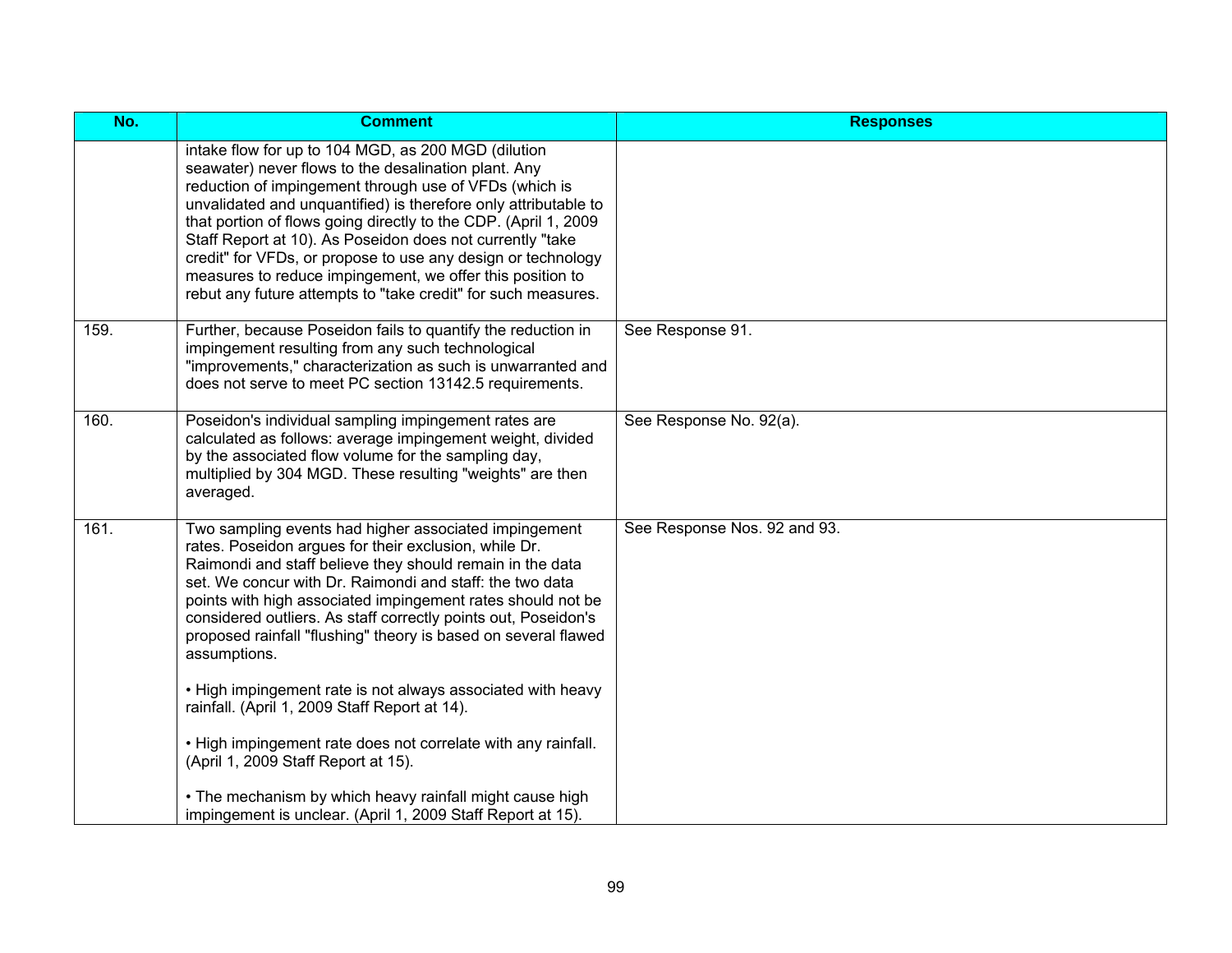| No.  | <b>Comment</b>                                                                                                                                                                                                                                                                                                                                                                                                                                                                                                                                                                                                                                                                                               | <b>Responses</b>                                                                                                                                                                                                                                                                                                                                                                                                                                                                                                                                                                                                                                                                                                                                                                                                           |
|------|--------------------------------------------------------------------------------------------------------------------------------------------------------------------------------------------------------------------------------------------------------------------------------------------------------------------------------------------------------------------------------------------------------------------------------------------------------------------------------------------------------------------------------------------------------------------------------------------------------------------------------------------------------------------------------------------------------------|----------------------------------------------------------------------------------------------------------------------------------------------------------------------------------------------------------------------------------------------------------------------------------------------------------------------------------------------------------------------------------------------------------------------------------------------------------------------------------------------------------------------------------------------------------------------------------------------------------------------------------------------------------------------------------------------------------------------------------------------------------------------------------------------------------------------------|
|      | • Poseidon's proposed theory is unsubstantiated. Moreover,<br>the data itself belies the proposed "flushing" theory, as the<br>percentage of freshwater fish impinged is small. (April 1,<br>2009 Staff Report at 15).                                                                                                                                                                                                                                                                                                                                                                                                                                                                                       |                                                                                                                                                                                                                                                                                                                                                                                                                                                                                                                                                                                                                                                                                                                                                                                                                            |
| 162. | Further, Poseidon's proposed theory, as supported by<br>Jenkins and Chang, is flawed and unsupported by the<br>existing data. Indeed, Dr. Chang's analysis is flawed in and<br>of itself. As Dr. Chang admits, the sampling period (2004-<br>2005) was an abnormally wet period, as total rainfall was 26<br>inches as opposed to a typical average of 13 inches.<br>However, Dr. Chang's overly narrow focus on the two data<br>points undermines the credibility of his entire analysis.<br>Without providing the rainfall data or statistical analysis of the<br>probability of occurrence for the entire data set, Poseidon<br>cannot credibly argue that the two "suspect" data points are<br>outliers. | See Response Nos. 94, 95(a), and 96(b).                                                                                                                                                                                                                                                                                                                                                                                                                                                                                                                                                                                                                                                                                                                                                                                    |
| 163. | Dr. Jenkins' data is equally unpersuasive. He first concludes<br>that the rainfall data does not alter the validity of the<br>sampling data, because lagoon salinity was not depressed<br>on a persistent basis. (Jenkins, 2). He then concludes the<br>above-average rainfall during the sampling period was<br>"fortuitous" because it spanned the full range of "natural<br>hydrologic variability" and "captured a range of conditions,<br>including some that are not likely to re-occur in most years."                                                                                                                                                                                                | See Response No. 96.                                                                                                                                                                                                                                                                                                                                                                                                                                                                                                                                                                                                                                                                                                                                                                                                       |
| 164. | (a) Similar to Dr. Chang's analysis, Dr. Jenkins' assertions as<br>to the two contested data points is flawed as well due to his<br>overly narrow focus on those two data points.<br>(b) In failing to compare those two days to the entire<br>sampling period, he also fails to prove why they should be<br>excluded.                                                                                                                                                                                                                                                                                                                                                                                       | (a) The comment is conclusory, constitutes argument, and is without<br>foundation. Like the focus of Dr. Chang's analysis, discussed in Response<br>No. 95(a), the focus of Dr. Jenkins' analysis similarly was not "overly narrow"<br>or narrow at all. Dr. Jenkins worked with all the available data, including<br>hydrologic, water quality, and biological, and did not singularly focus on "two<br>contested data points," as the comment suggests. See "Statement"<br>Addressing Regional Board Staff Concerns regarding the Biological Data<br>Used to Support Poseidon's Impingement and Entrainment Assessment," Dr.<br>Scott Jenkins, Ph.D., Note on Regional Board Staff Concerns Regarding<br>Rainfall Effects on Impingement Sample Outliers per RWQCB Staff Report<br>27 March 09, Dr. Scott Jenkins, Ph.D. |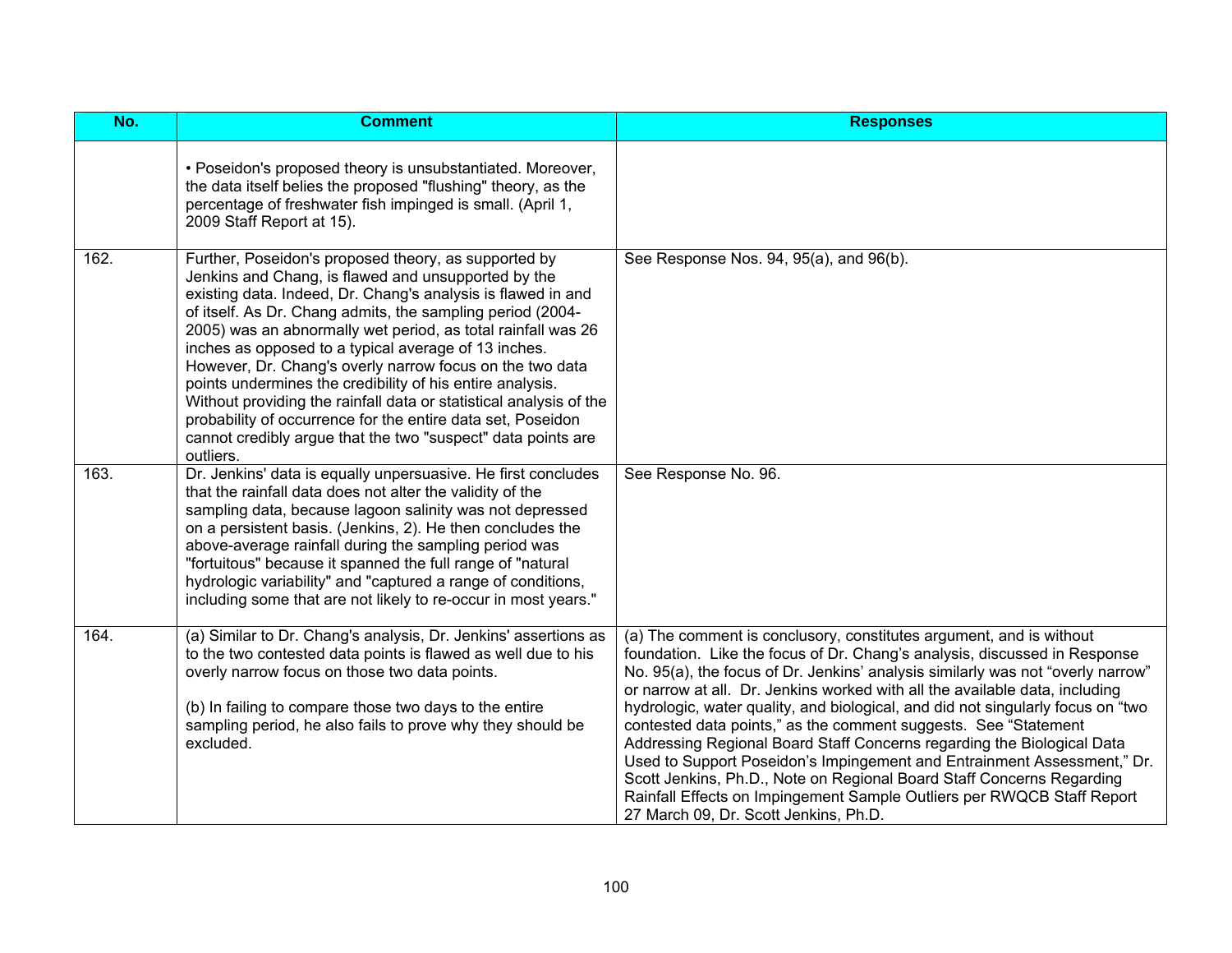| No.  | <b>Comment</b>                                                                                                                                                                                                                                                                                                                                                                                                       | <b>Responses</b>                                                                                                                                                                                                                                                                                                                                                                                                                                                                                                                                                                                                                                                                                                                                                                                                             |
|------|----------------------------------------------------------------------------------------------------------------------------------------------------------------------------------------------------------------------------------------------------------------------------------------------------------------------------------------------------------------------------------------------------------------------|------------------------------------------------------------------------------------------------------------------------------------------------------------------------------------------------------------------------------------------------------------------------------------------------------------------------------------------------------------------------------------------------------------------------------------------------------------------------------------------------------------------------------------------------------------------------------------------------------------------------------------------------------------------------------------------------------------------------------------------------------------------------------------------------------------------------------|
|      |                                                                                                                                                                                                                                                                                                                                                                                                                      | (b) The comment is mistaken that Dr. Jenkins failed to compare the two<br>suspect sampling events to the entire sampling period. Dr. Jenkins submitted<br>the relevant hydrological data to the administrative record along with his<br>study. These data support the conclusion that, on a comparative basis, the<br>impingement recorded on January 12 and February 23 should be treated as<br>outliers. See Response Nos. 93(I) and 96 for further discussion of the two<br>data points as outliers. Dr. Jenkins did compare the rainfall preceding the<br>two outliers with other rainfall events. See Figures 2, 3(a) and 4 in,<br>"Statement Addressing Regional Board Staff Concerns regarding the<br>Biological Data Used to Support Poseidon's Impingement and Entrainment<br>Assessment," Dr. Scott Jenkins, Ph.D. |
| 165. | The impingement impact calculation also seems to reflect<br>only "normal operations" and not heat treatments.                                                                                                                                                                                                                                                                                                        | See Response Nos. 98 and 101.                                                                                                                                                                                                                                                                                                                                                                                                                                                                                                                                                                                                                                                                                                                                                                                                |
| 166. | Poseidon's Flow Plan calculations (and Dr. Raimondi's<br>calculations based on approach 3-B) result in a weighted<br>average impingement rate of 4.7 kg/day. This results in an<br>annual impingement of 1715kg (to a 50 percent confidence<br>level).                                                                                                                                                               | The comment mischaracterizes the flow-proportioned value of 4.7 kg/day as<br>"Poseidon's." At the February 11, 2009 public hearing, Regional Board staff<br>requested the Discharger to perform flow-proportioned calculations of<br>impingement. The Discharger acquiesced in this request. The flow-<br>proportioned calculations are more fairly ascribed to Regional Board staff.<br>See also Response No. 113.                                                                                                                                                                                                                                                                                                                                                                                                          |
| 167. | However, as pointed out in the April 1, 2009 Staff Report,<br>heat treatments will continue during co-located operations.<br>The organisms already in the intake channel are killed when<br>the intake channel is closed off, and the heated discharge<br>water is circulated for hours. (April 1, 2009 Staff Report at 12<br>fn. 23). These organisms end up impinged when the pumps<br>return to normal operation. | See Response Nos. 98 and 101.                                                                                                                                                                                                                                                                                                                                                                                                                                                                                                                                                                                                                                                                                                                                                                                                |
| 168. | Poseidon and Raimondi's calculations do not take into<br>account the proportion of organisms killed during heat<br>treatments attributable to Poseidon's flows. If EPS intake<br>pumps are operating for the benefit of CDP, a larger number<br>of organisms will be present in the intake channel than would<br>occur if CDP were not operating. Thus, a larger number of                                           | The CDP's operations will not affect heat treatment schedules at the EPS. In<br>stand-alone mode, the CDP will not use heat treatment. Therefore, no<br>mortality associated with heat treatment is attributable to the CDP. See<br>Response Nos. 98 and 101.<br>To the extent that the comment is suggesting that on those days in which the                                                                                                                                                                                                                                                                                                                                                                                                                                                                                |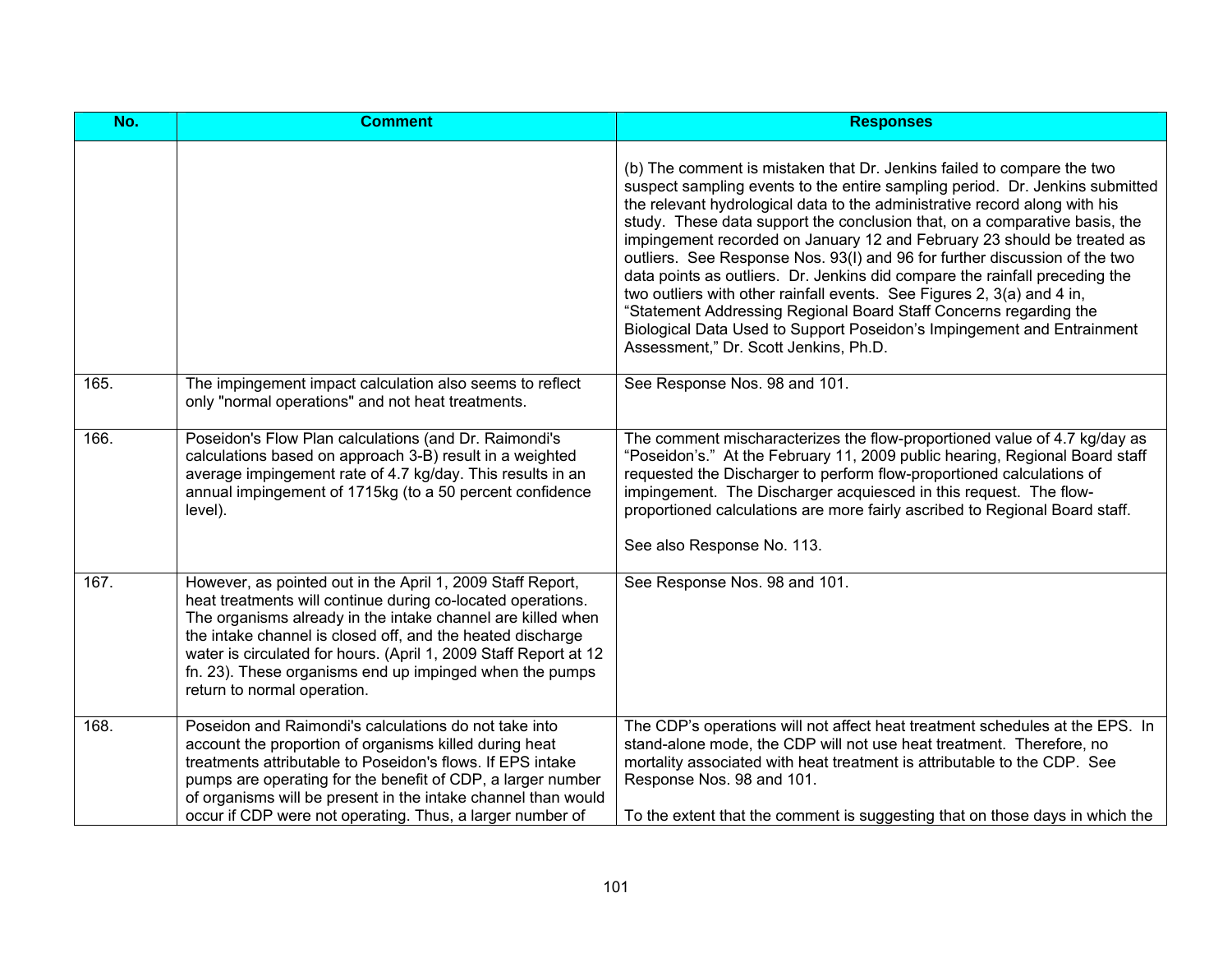| No.  | <b>Comment</b>                                                                                                                                                                                                                                                                                                                                                                                                                                                                                                                                                                                                                                                                                                                                                                                                                                                                                                                                                                              | <b>Responses</b>                                                                                                                                                                                                                                                                                                                                                                                                                                                                                                                                                                                                                           |
|------|---------------------------------------------------------------------------------------------------------------------------------------------------------------------------------------------------------------------------------------------------------------------------------------------------------------------------------------------------------------------------------------------------------------------------------------------------------------------------------------------------------------------------------------------------------------------------------------------------------------------------------------------------------------------------------------------------------------------------------------------------------------------------------------------------------------------------------------------------------------------------------------------------------------------------------------------------------------------------------------------|--------------------------------------------------------------------------------------------------------------------------------------------------------------------------------------------------------------------------------------------------------------------------------------------------------------------------------------------------------------------------------------------------------------------------------------------------------------------------------------------------------------------------------------------------------------------------------------------------------------------------------------------|
|      | organisms will be impinged at the time of heat treatments.                                                                                                                                                                                                                                                                                                                                                                                                                                                                                                                                                                                                                                                                                                                                                                                                                                                                                                                                  | EPS provides insufficient discharge to meet the CDP's source water days the<br>CDP's additional flows will result in more heat treatment-related mortality, the<br>comment is incorrect. Although impingement at the screens is related to flow<br>volumes, there is no relationship between flow volumes and heat treatment-<br>related mortality. Heat treatment causes mortality when the intake system is<br>closed down and the water trapped in the intake system is heated and<br>repeatedly circulated; the amount of water circulated during heat treatment is<br>not related to the amount of water taken in throughout the day. |
| 169. | The proportion of impingement due to CDP operations as<br>opposed to EPS operations can be calculated real-time by<br>determining the percentage of flow attributable to CDP<br>operations, and multiplied by the total impingement due to<br>heat treatments.                                                                                                                                                                                                                                                                                                                                                                                                                                                                                                                                                                                                                                                                                                                              | See Response No. 101.                                                                                                                                                                                                                                                                                                                                                                                                                                                                                                                                                                                                                      |
| 170. | We agree with Dr. Raimondi's assessment that the<br>approach used by Poseidon (and Nordby) is flawed for the<br>following reasons:<br>(a) Entrainment compensation cannot also be used for<br>impingement compensation. (Raimondi, 1-2)<br>(b) Nordby's approach relies on a 27-year old study by Larry<br>Allen that is inapplicable here.<br>(c) Nordby's estimation of fish production is based on mudflat<br>wetlands, which only comprise 40 percent of Poseidon's<br>proposed entrainment mitigation (as adopted by the CCC).<br>(d) The estimation of fish production also assumes no<br>current production - which is only true if wetlands are<br>created, not restored. The MLMP contemplates significant<br>restoration, but because the site or sites have not been<br>identified, quantification of restoration and creation acreages<br>is not possible.<br>(e) Nordby's calculations are based on a 50 percent<br>confidence level. The accepted scientific standard is 95%, | See Response No. 103.                                                                                                                                                                                                                                                                                                                                                                                                                                                                                                                                                                                                                      |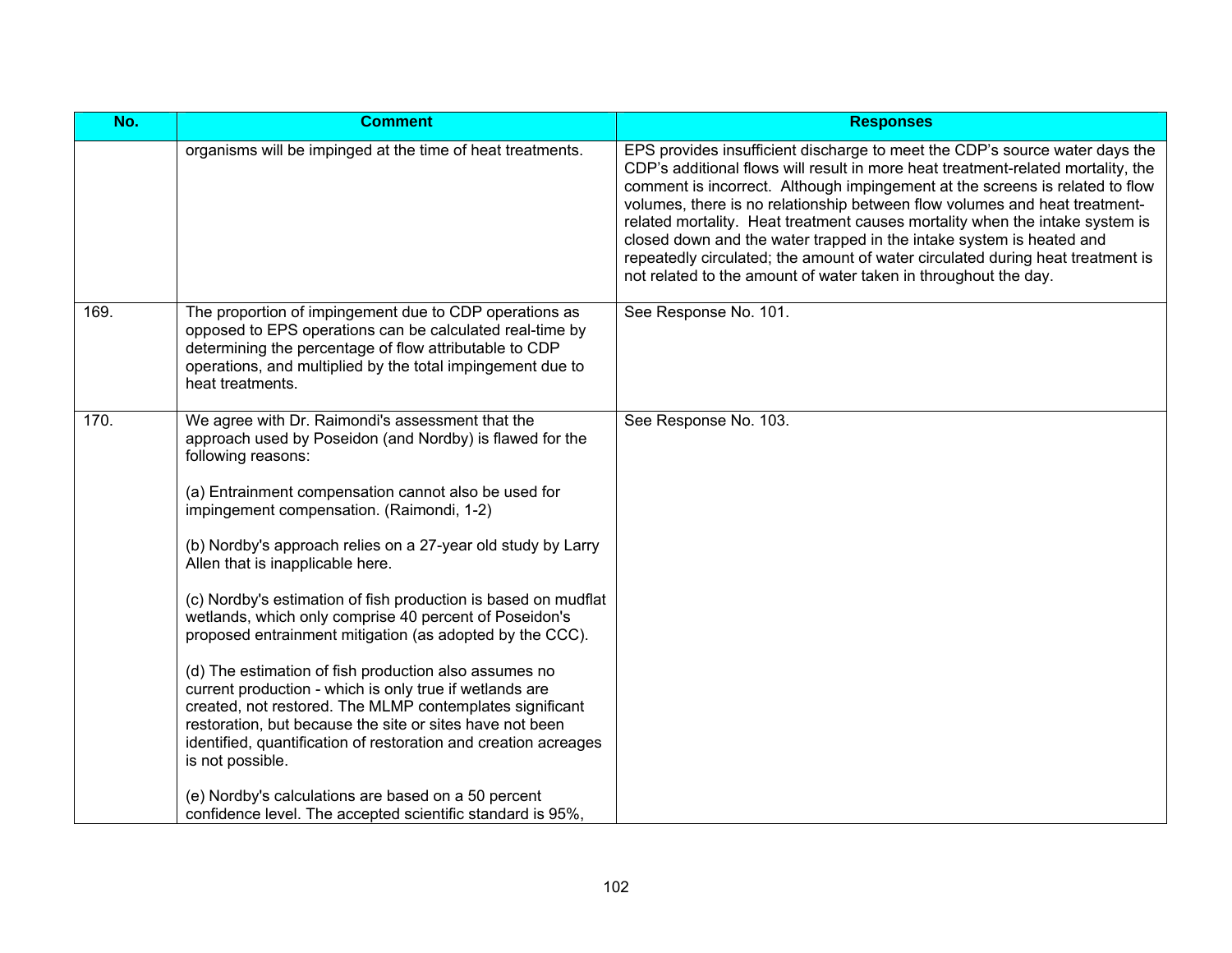| No.  | <b>Comment</b>                                                                                                                                                                                                                                                                                                                                                                                                                                                                                                                                                                                                                                                                                                                                                                                                        | <b>Responses</b>                                                                                                                                                                                                                                                                                                                                                                                                                  |
|------|-----------------------------------------------------------------------------------------------------------------------------------------------------------------------------------------------------------------------------------------------------------------------------------------------------------------------------------------------------------------------------------------------------------------------------------------------------------------------------------------------------------------------------------------------------------------------------------------------------------------------------------------------------------------------------------------------------------------------------------------------------------------------------------------------------------------------|-----------------------------------------------------------------------------------------------------------------------------------------------------------------------------------------------------------------------------------------------------------------------------------------------------------------------------------------------------------------------------------------------------------------------------------|
|      | and the Coastal Commission precedent is 80% for the MLMP<br>mitigation calculations. (Raimondi, 3).<br>(f) Nordby's calculations rely on fish production calculations<br>(productivity of newly created wetlands) based on species<br>that are entrained, which results in "double-counting".<br>(g) The calculations incorrectly assume entrainment<br>calculations equate to actual impact of entrainment.<br>(h) Entrained species are also impinged - thus the impacts<br>are additive, and cannot be mitigated through creation or<br>restoration of wetlands that mitigate for entrainment.                                                                                                                                                                                                                     |                                                                                                                                                                                                                                                                                                                                                                                                                                   |
| 171. | Two findings of the Mitigation Success Study are<br>particularly relevant here:<br>• Given the low ecological condition of most mitigation<br>wetlands, it seems likely that many mitigation projects did not<br>replace the functions lost when wetlands were impacted.<br>• A lack of explicit consideration of the full suite of functions,<br>values, and services that will be lost through proposed<br>impacts and might be gained through proposed mitigation<br>sites and activities is at least partly due to regulatory<br>agencies approving mitigation projects with conditions or<br>criteria that are too heavily focused on the vegetation<br>component of wetland function, with inadequate emphasis on<br>hydrological and biogeochemical conditions and their<br>associated functions and services. | See Response No. 104(b).                                                                                                                                                                                                                                                                                                                                                                                                          |
| 172. | The basic premise for compensatory mitigation is that the<br>newly created or restored wetlands actually compensate for<br>the loss associated with the project. Thus, the mitigation<br>required for CDP impingement must take into account the<br>validity of the impact calculations and the validity of<br>mitigation calculations. Put another way, we cannot be<br>certain that the impingement calculations truly reflect actual<br>impingement impacts. They serve as a proxy for actual                                                                                                                                                                                                                                                                                                                      | See Response No. 105. It is precisely because there cannot be certainty that<br>"the impingement calculations truly reflect actual impingement impacts" that<br>the Regional Board is requiring the Discharger to prove up the calculations<br>through a field program and empirical study. The Regional Board chooses<br>the certainty of the empirical approach over the "statistical certainty" referred<br>to in the comment. |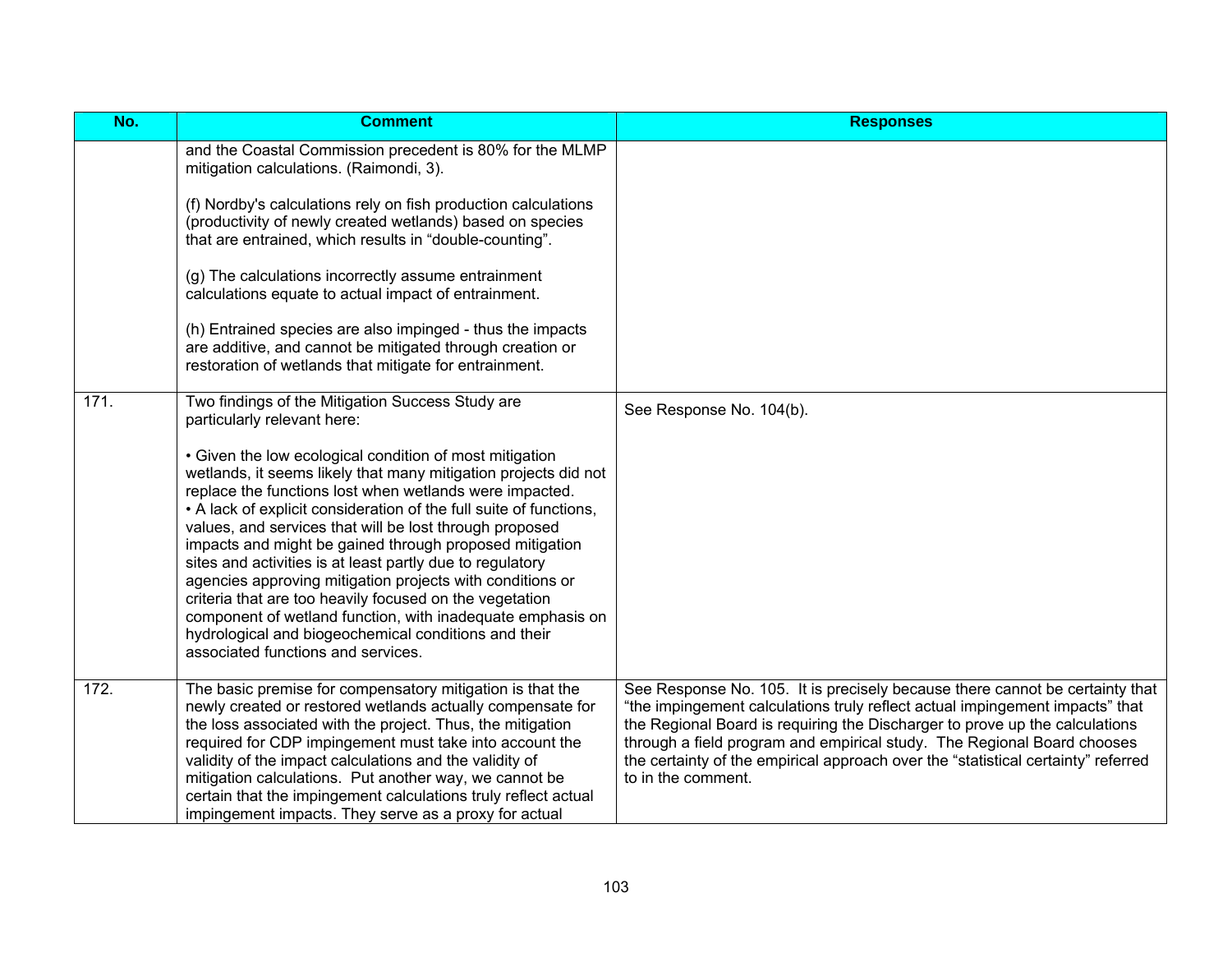| No.  | <b>Comment</b>                                                                                                                                                                                                                                                                                                                                                                                                                                                                                                                                                                                                                                                                                                                                                                                      | <b>Responses</b>                     |
|------|-----------------------------------------------------------------------------------------------------------------------------------------------------------------------------------------------------------------------------------------------------------------------------------------------------------------------------------------------------------------------------------------------------------------------------------------------------------------------------------------------------------------------------------------------------------------------------------------------------------------------------------------------------------------------------------------------------------------------------------------------------------------------------------------------------|--------------------------------------|
|      | impingement assessment. Thus, the highest level of<br>statistical certainty must be applied to impingement impact<br>calculations. This equates to a 95 percent confidence interval<br>in Raimondi's study. (Raimondi, 4).                                                                                                                                                                                                                                                                                                                                                                                                                                                                                                                                                                          |                                      |
| 173. | Second, the mitigation wetland productivity calculations<br>should be conservative, as underscored by the lack of<br>success in actual wetland mitigation. Thus, because wetland<br>productivity assumptions are based on completely newly<br>created wetlands, Poseidon must be required to actually<br>create wetlands, as opposed to restoring them.                                                                                                                                                                                                                                                                                                                                                                                                                                             | See Response Nos. 103(d) and 104(a). |
| 174. | Another assumption associated with wetland productivity<br>relates to the type of wetland created. Poseidon's MLMP<br>presents a mix of wetlands, comprised of 40 percent<br>intertidal mudflats or subtidal. Dr. Raimondi's calculations<br>associated with this mix should be used to provide wetland<br>mitigation acreage. (Raimondi, 6).                                                                                                                                                                                                                                                                                                                                                                                                                                                       | See Response No. 108.                |
| 175. | Staff correctly points out that the success of MLMP<br>entrainment mitigation is assessed through a 95 percent<br>confidence interval of correlation in physical and biological<br>criteria compared to (yet-unspecified) reference stations, for<br>a period of three consecutive years. (Staff Report, 19).                                                                                                                                                                                                                                                                                                                                                                                                                                                                                       | See Response No. 110.                |
| 176. | This iterative assessment may result in a period of time<br>where the restored wetlands are not meeting these criteria.<br>For those years when the criteria are not met, the goal of<br>compensatory mitigation-namely offsetting CDP impacts<br>through productivity at the restored wetlands-is not being<br>met. Thus, the whole basis for calculating the wetland<br>mitigation is undermined. In order to account for this, a<br>penalty for not meeting the performance criteria within a<br>specified timeframe must be included in the permit. For<br>example, if within 5 years of wetland restoration the 3-year<br>benchmark is not attained, an additional 5 years of<br>unmitigated impingement impacts must be taken into<br>account. This would result in a total increased wetland | See Response Nos. 111 and 112.       |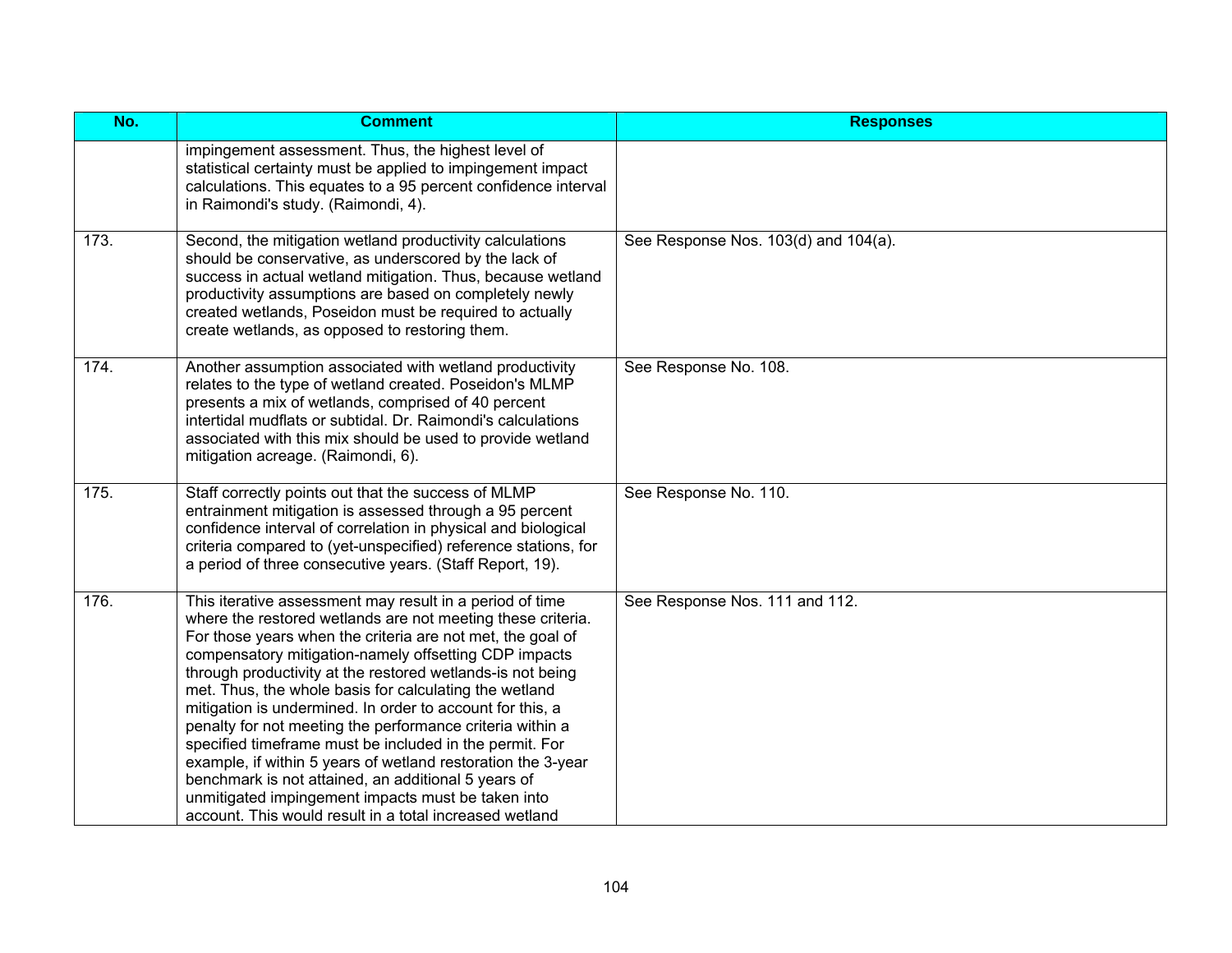| No.  | <b>Comment</b>                                                                                                                                                                                                                                                                                    | <b>Responses</b>                                                                                                                                                                                                                                                                                                                                                                                                                                           |
|------|---------------------------------------------------------------------------------------------------------------------------------------------------------------------------------------------------------------------------------------------------------------------------------------------------|------------------------------------------------------------------------------------------------------------------------------------------------------------------------------------------------------------------------------------------------------------------------------------------------------------------------------------------------------------------------------------------------------------------------------------------------------------|
|      | restoration acreage. As the benchmark performance<br>standards continue to be unmet, the penalty increases.                                                                                                                                                                                       |                                                                                                                                                                                                                                                                                                                                                                                                                                                            |
| 177. | To summarize, at a minimum, the impingement<br>compensatory mitigation should meet the following criteria:<br>1) Impingement impacts should be calculated to a 95 percent                                                                                                                         | See Response No. 113.                                                                                                                                                                                                                                                                                                                                                                                                                                      |
|      | confidence interval, as extrapolated by Dr. Raimondi from a<br>4.7kg/day (50 percent confidence interval) impact<br>assessment.                                                                                                                                                                   |                                                                                                                                                                                                                                                                                                                                                                                                                                                            |
|      | 2) Impingement impacts should be calculated at a rate of 304<br>MGD attributable to CDP impacts, or calculated real-time.                                                                                                                                                                         |                                                                                                                                                                                                                                                                                                                                                                                                                                                            |
|      | 3) Impingement compensatory wetland productivity<br>calculations must take into account the type of wetland<br>created. If Poseidon's proposed mixture in the MLMP is<br>applied to impingement mitigation, Dr. Raimondi's<br>calculations should be used at a 95 percent confidence<br>interval. |                                                                                                                                                                                                                                                                                                                                                                                                                                                            |
|      | 4) Wetlands must be created, not restored.                                                                                                                                                                                                                                                        |                                                                                                                                                                                                                                                                                                                                                                                                                                                            |
|      | 5) Penalties should be assessed when performance criteria<br>are not met for a given period of time.                                                                                                                                                                                              |                                                                                                                                                                                                                                                                                                                                                                                                                                                            |
|      | Using the above criteria, the required compensatory<br>mitigation for impingement only, assuming 100 percent of<br>CDP intake is attributable to CDP operations, a minimum of<br>54 additional acres of newly created wetlands (40 percent<br>intertidal or subtidal) should be required.         |                                                                                                                                                                                                                                                                                                                                                                                                                                                            |
| 178. | Approval of the MLMP as currently proposed violates the PC<br>13142.5 requirement that best available mitigation be<br>implemented, as the Board cannot make such assessment<br>without baseline information about the site or sites where<br>wetlands will be created or restored.               | CWC Section 13142.5(b) does not require that any plan adopted pursuant to<br>CWC Section 13142.5(b) identify a particular mitigation site. The<br>Minimization Plan and MLMP have, however, identified 11 pre-approved<br>sites, with the five located within the boundaries of the Regional Board's<br>jurisdiction identified as priority sites. Both the Regional Board and the<br>Coastal Commission must approve the Discharger's selected mitigation |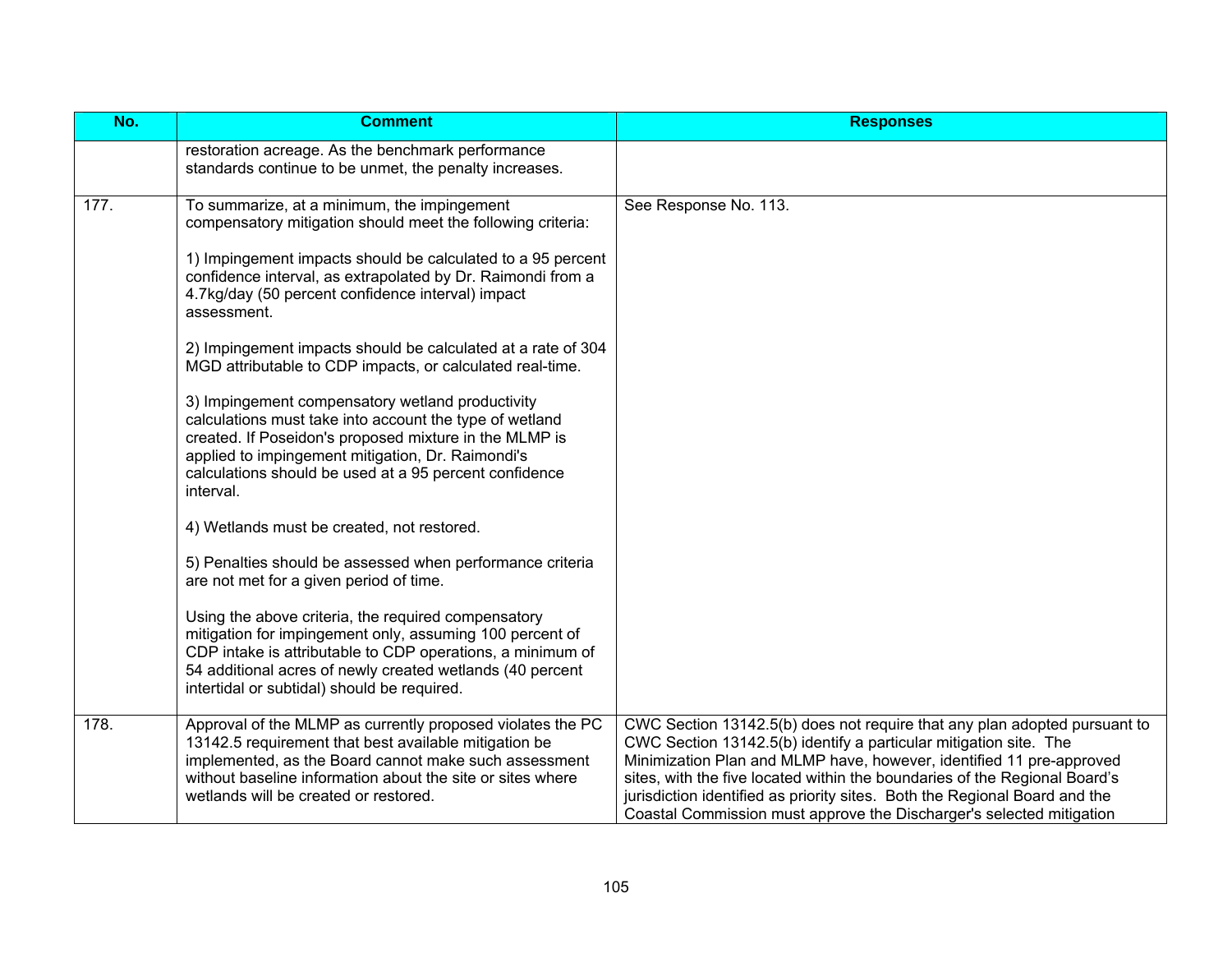| No.  | <b>Comment</b>                                                                                                                                                                                                                                                                                                                                                                                                                                                                               | <b>Responses</b>                                                                                                                                                                                                                                                                                                                                                                                                                                                                                                                                                                                                                                                                                                                                                                                                                                                                                                                                                                                                                                                                                       |
|------|----------------------------------------------------------------------------------------------------------------------------------------------------------------------------------------------------------------------------------------------------------------------------------------------------------------------------------------------------------------------------------------------------------------------------------------------------------------------------------------------|--------------------------------------------------------------------------------------------------------------------------------------------------------------------------------------------------------------------------------------------------------------------------------------------------------------------------------------------------------------------------------------------------------------------------------------------------------------------------------------------------------------------------------------------------------------------------------------------------------------------------------------------------------------------------------------------------------------------------------------------------------------------------------------------------------------------------------------------------------------------------------------------------------------------------------------------------------------------------------------------------------------------------------------------------------------------------------------------------------|
|      |                                                                                                                                                                                                                                                                                                                                                                                                                                                                                              | site(s) and corresponding Restoration Plan. See Response No. 240 for a<br>discussion of the Restoration Plan. The MLMP provides strict performance<br>criteria, which are enforced by the Regional Board and the Coastal<br>Commission. See Response Nos. 109 and 240.                                                                                                                                                                                                                                                                                                                                                                                                                                                                                                                                                                                                                                                                                                                                                                                                                                 |
| 179. | Given the disagreements among experts regarding the so-<br>called outlier impingement events, additional data<br>collection and analysis is warranted.                                                                                                                                                                                                                                                                                                                                       | See Response No. 113.                                                                                                                                                                                                                                                                                                                                                                                                                                                                                                                                                                                                                                                                                                                                                                                                                                                                                                                                                                                                                                                                                  |
| 180. | The fact that the Regional Board staff must rely upon a 1979<br>document does not necessarily speak to the unreliability of<br>that document, but rather, the appropriateness of confirming<br>its findings with additional data now.                                                                                                                                                                                                                                                        | Comment noted that the 1979 document is not necessarily unreliable. Many<br>older documents are reliable. The comment offers no reason why the 1979<br>study cannot be used as one of several bases to characterize the potential<br>impingement at the CDP.                                                                                                                                                                                                                                                                                                                                                                                                                                                                                                                                                                                                                                                                                                                                                                                                                                           |
|      |                                                                                                                                                                                                                                                                                                                                                                                                                                                                                              | "Additional data" have been gathered since the 1979 study. Under a<br>Regional Board approved work plan, Tenera conducted impingement and<br>entrainment sampling for a one-year period from June 2004 to June 2005<br>pursuant to the IM&E Study. (Tenera 2005). For further discussion on this<br>field program, see Response Nos. 6 and 72.                                                                                                                                                                                                                                                                                                                                                                                                                                                                                                                                                                                                                                                                                                                                                         |
|      |                                                                                                                                                                                                                                                                                                                                                                                                                                                                                              | The Tentative Order requires the collection of more "additional data,"<br>including impingement monitoring at the intake and productivity monitoring at<br>the mitigation site(s).                                                                                                                                                                                                                                                                                                                                                                                                                                                                                                                                                                                                                                                                                                                                                                                                                                                                                                                     |
| 181. | That Board staff, an independent third-party reviewer, and<br>the Coastal Commission staff all agree (with Environmental<br>Groups) that impingement impacts will be greater than<br>previously disclosed by Poseidon, that they will be<br>significant, and that they require mitigation in addition to that<br>provided for entrainment impacts, provides more than<br>enough reason to discount Poseidon's veiled attempts to<br>argue such concerns were somehow waived by past actions. | The Regional Board does not understand the Discharger to be asserting any<br>such waiver. The Regional Board has undertaken a full and independent<br>review of the impingement issue, and is not deferring to any past action on<br>this issue. It is within the purview of the Regional Board to ascertain whether<br>the potential impingement is significant, or not. Regional Board staff<br>informed the Regional Board at the April 8, 2009 hearing that science does<br>not provide a line in the sand over which impingement necessarily must be<br>considered "significant." The Porter-Cologne Act requires the Regional<br>Board to balance a variety of factors to reach a reasonable outcome, and<br>ensure that intake and mortality are minimized. The Regional Board finds<br>that it does not need to determine whether impingement is de minimis, as the<br>Discharger is being required to monitor actual impingement and offset it with<br>fish productivity at the mitigation wetlands, as detailed in Tentative Order R9-<br>2000-0038, regardless of whether it is de minimis. |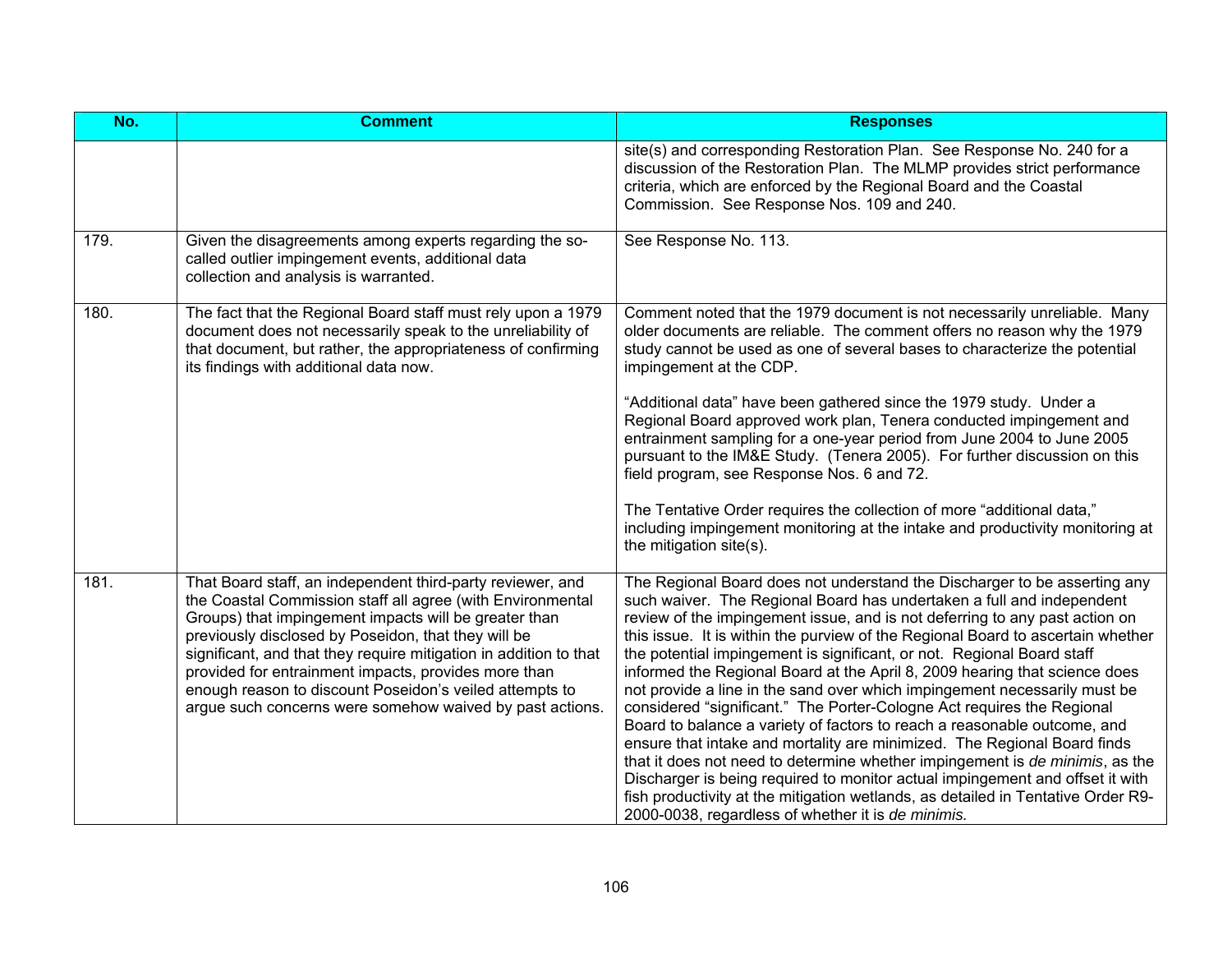| No.  | <b>Comment</b>                                                                                                                                                                                                                                                                                                                                                                                                                                                                                                                                                                                                                                                                                                                                                                                                                                                                                                                                                                                                                                                                                               | <b>Responses</b>                                                                                                                                                                                                                                                                                                                                                                                                                                                                                                                                                                                                                                                                                                                                                                                                                                                                                                                                                                                                                                                                                                                                                                                                                                                                                                                                                                                                                                                                                                                                                                                                                                                         |
|------|--------------------------------------------------------------------------------------------------------------------------------------------------------------------------------------------------------------------------------------------------------------------------------------------------------------------------------------------------------------------------------------------------------------------------------------------------------------------------------------------------------------------------------------------------------------------------------------------------------------------------------------------------------------------------------------------------------------------------------------------------------------------------------------------------------------------------------------------------------------------------------------------------------------------------------------------------------------------------------------------------------------------------------------------------------------------------------------------------------------|--------------------------------------------------------------------------------------------------------------------------------------------------------------------------------------------------------------------------------------------------------------------------------------------------------------------------------------------------------------------------------------------------------------------------------------------------------------------------------------------------------------------------------------------------------------------------------------------------------------------------------------------------------------------------------------------------------------------------------------------------------------------------------------------------------------------------------------------------------------------------------------------------------------------------------------------------------------------------------------------------------------------------------------------------------------------------------------------------------------------------------------------------------------------------------------------------------------------------------------------------------------------------------------------------------------------------------------------------------------------------------------------------------------------------------------------------------------------------------------------------------------------------------------------------------------------------------------------------------------------------------------------------------------------------|
|      |                                                                                                                                                                                                                                                                                                                                                                                                                                                                                                                                                                                                                                                                                                                                                                                                                                                                                                                                                                                                                                                                                                              |                                                                                                                                                                                                                                                                                                                                                                                                                                                                                                                                                                                                                                                                                                                                                                                                                                                                                                                                                                                                                                                                                                                                                                                                                                                                                                                                                                                                                                                                                                                                                                                                                                                                          |
| 182. | Poseidon, in its rebuttal of Dr. Raimondi's impingement<br>impacts assessment repeatedly sets up straw man<br>arguments that are incorrect reflections of Dr. Raimondi's<br>position. The Board should further consider this evidence of<br>Poseidon's misrepresentation of facts throughout the<br>regulatory process. (See, for instance, Poseidon's<br>Comments, April 2, 2009, at p.3, claiming that Dr. Raimondi<br>"has opined that juvenile and adult fish that will be present in<br>the proposed wetlands cannot be used to compensate for<br>fish lost at the CDP," and claiming that such assertion is<br>"nonsensical." What is nonsensical is Poseidon's attorneys<br>reading Dr. Raimondi's report in this way. Dr. Raimondi's<br>position, consistent with that of Board staff, CCC staff, and<br>Environmental Groups, is that without data regarding the<br>quality of wetlands to be restored or created, it would be<br>impossible to prescribe some quantity of the marine life<br>enhancements as accounting for anything but the<br>entrainment impacts upon which the MLMP is based.) | The comment's interpretation of Dr. Raimondi's report is unnecessary, as Dr.<br>Raimondi's report is included in the record. In his April 1, 2009 statement,<br>Dr. Raimondi concluded that the wetland acreage determined necessary to<br>compensate for entrainment cannot also be used to compensate for<br>impingement. (Statement of Dr. Peter Raimondi, April 1, 2009.) The<br>entrainment modeling (ETM), however, is a species-specific model based on<br>the understanding that entrainment is a particularized effect on an ecosystem<br>and does not wholly eliminate its value. The Regional Board concurs with the<br>Coastal Commission and the Scientific Advisory Panel's (SAP) conclusion<br>that the "APF is used to determine impacts to only those species affected by<br>an entrainment, and the mitigation resulting from the APF is meant to account<br>only for those effects." (Conditional Compliance Findings for Special<br>Condition 8, Marine Life Mitigation Plan, Nov. 21, 2008 (approved Dec. 10,<br>2008), p. 12 of 18). Thus, the mitigation acreage is also available to offset<br>impingement impacts.<br>The comment also states that "without data regarding the quality of wetlands"<br>to be restored or created, it would be impossible to prescribe some quantity<br>of the marine life enhancements as accounting for anything but the<br>entrainment impacts upon which the MLMP is based." The Tentative Order<br>requires such data, requiring impingement and productivity monitoring to<br>show that the fish in the wetlands are present in sufficient quantity to account<br>for impingement, as well as entrainment. |
| 183. | Arguments that the Agua Hedionda Lagoon will revert to<br>mudflats if the desalination plant is not approved are<br>laughable at this point. There is no evidence to suggest<br>decommission of the EPS will result in abandonment of<br>management measures to support marine life viability in the<br>lagoon.                                                                                                                                                                                                                                                                                                                                                                                                                                                                                                                                                                                                                                                                                                                                                                                              | The comment fails to address by what mechanism periodic dredging would<br>be maintained in the absence of the EPS operations or the MLMP. EPS<br>performs maintenance dredging of Agua Hedionda Lagoon for plant<br>operations. Due to continual sedimentation, the Lagoon was completely re-<br>dredged in 1998/1999 to an average depth of 8 to 11 feet, illustrating the<br>need for on-going maintenance dredging. Under the terms of the MLMP,<br>Discharger may become responsible for conducting maintenance dredging of<br>the Lagoon. The Agua Hedionda Lagoon Foundation has noted that the<br>lagoon environment would suffer without the dredging.<br>Before the presence of an industrial installation at Agua Hedionda Lagoon,<br>the Lagoon was characterized by mudflats. As noted in the City of<br>Carlsbad's Agua Hedionda Land Use Plan, "originally, the lagoon was an                                                                                                                                                                                                                                                                                                                                                                                                                                                                                                                                                                                                                                                                                                                                                                              |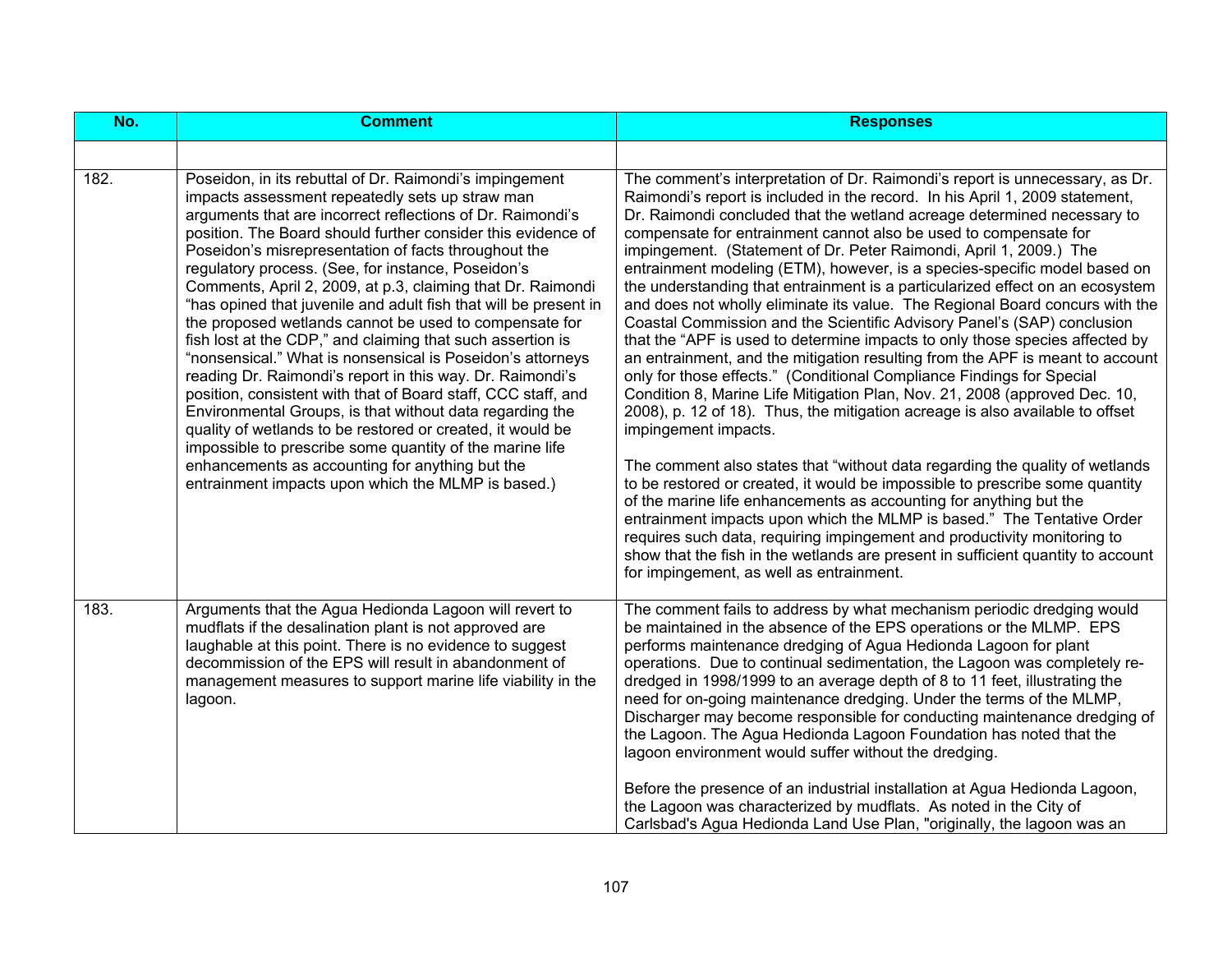| No.  | <b>Comment</b>                                                                                                                                                                                                                                                 | <b>Responses</b>                                                                                                                                                                                                                                                                                                                                                                                                                                                                                                                                                                                                                                                                                                                                                                                                                                                                                                                                                                                                                                                                                                                                                                                                                                                                                                                                                                                                                                                                                                   |
|------|----------------------------------------------------------------------------------------------------------------------------------------------------------------------------------------------------------------------------------------------------------------|--------------------------------------------------------------------------------------------------------------------------------------------------------------------------------------------------------------------------------------------------------------------------------------------------------------------------------------------------------------------------------------------------------------------------------------------------------------------------------------------------------------------------------------------------------------------------------------------------------------------------------------------------------------------------------------------------------------------------------------------------------------------------------------------------------------------------------------------------------------------------------------------------------------------------------------------------------------------------------------------------------------------------------------------------------------------------------------------------------------------------------------------------------------------------------------------------------------------------------------------------------------------------------------------------------------------------------------------------------------------------------------------------------------------------------------------------------------------------------------------------------------------|
|      |                                                                                                                                                                                                                                                                | increasingly restricted salt water marsh, the result of accumulated<br>sedimentation, and the absence of tidal flushing. Between 1952 and 1954,<br>the San Diego Gas & Electric Company removed approximately 310,000<br>cubic yards of sediment from the lagoon, restoring the lagoon to an average<br>10 foot depth, and opening the lagoon mouth to permanent tidal flushing."                                                                                                                                                                                                                                                                                                                                                                                                                                                                                                                                                                                                                                                                                                                                                                                                                                                                                                                                                                                                                                                                                                                                  |
| 184. | Poseidon and its experts persist in their attempts to<br>characterize impingement and entrainment impacts solely in<br>terms of biomass lost.                                                                                                                  | The Minimization Plan and MLMP characterize entrainment in terms of<br>numbers of entrained larvae, proportional mortality to larval populations, and<br>foregone areas of production (per the Empirical Transport Model); they do not<br>measure entrainment in terms of lost biomass. Impingement is measured in<br>terms of both numbers and biomass of impinged organisms.                                                                                                                                                                                                                                                                                                                                                                                                                                                                                                                                                                                                                                                                                                                                                                                                                                                                                                                                                                                                                                                                                                                                     |
| 185. | Poseidon's claims of best design based upon assertions to<br>the Coastal Commission that have now been removed from<br>consideration should be disregarded. See CCC letter, and<br>compare to Poseidon's assertions on page 4<br>of its April 2, 2009 Comment. | The comment refers to an April 6, 2009 letter to the Regional Board from<br>Coastal Commission staffer Tom Luster, which notes that the Discharger<br>removed the following language from page 5-3 of the Minimization Plan:<br>For the purpose of this analysis, the impingement effect is assumed<br>proportional to the intake flow at velocities above 0.5 fps. If the<br>intake through-screen velocity is below or equal to 0.5 fps, the<br>impingement effect of the intake screens is considered to be<br>negligible.<br>Mr. Luster asserts that "the Coastal Commission relied on the 0.5 foot-per-<br>second maximum velocity as a key Project component for reducing<br>impingement impacts." In its findings on the Project, the Coastal Commission<br>noted that the City of Carlsbad EIR determined that in stand-alone mode, the<br>project would have an intake flow velocity that would not exceed 0.5 feet per<br>second. See Coastal Commission Findings adopted on August 6, 2008,<br>page 39 of 106.<br>The City of Carlsbad and the Coastal Commission examined the Project as a<br>stand-alone operation, and the design velocities discussed by them are<br>relevant to that mode of operation, rather than the co-located operation for<br>CDP benefit mode that is presently before the Regional Board. In the event<br>the EPS permanently ceases operations and the CDP operates in stand-<br>alone mode, additional evaluation of the CDP by the Regional Board will be<br>necessary. |
|      |                                                                                                                                                                                                                                                                | With regard to the operational mode presently before the Board, co-location<br>for CDP benefit, the Regional Board has evaluated the Minimization Plan and                                                                                                                                                                                                                                                                                                                                                                                                                                                                                                                                                                                                                                                                                                                                                                                                                                                                                                                                                                                                                                                                                                                                                                                                                                                                                                                                                         |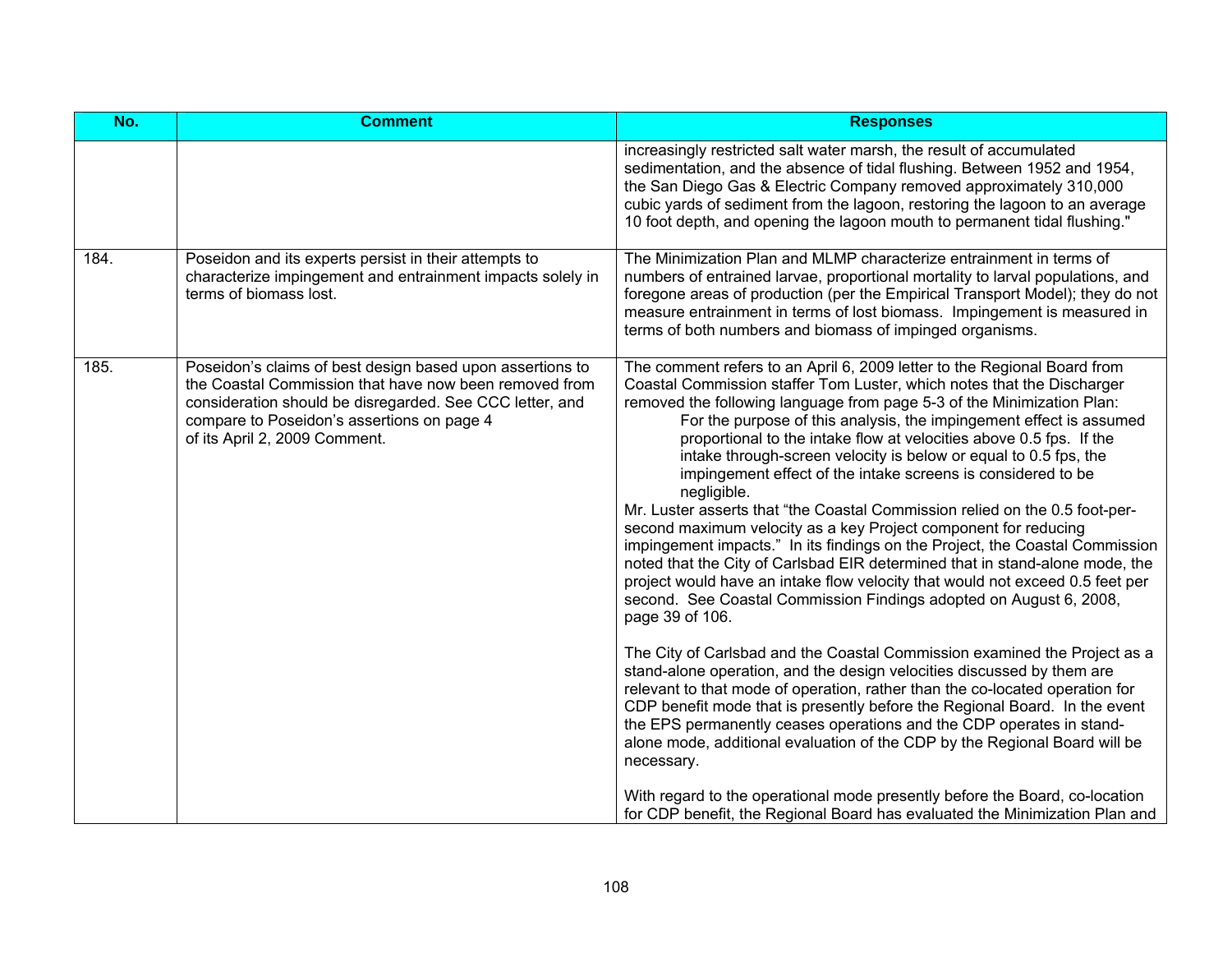| No.  | <b>Comment</b>                                                                                                                                                                                                                                                                                                           | <b>Responses</b>                                                                                                                                                                                                                                                                                                                                                                                                                                                                                                                                                                                                                                                                                                                                                                                           |  |
|------|--------------------------------------------------------------------------------------------------------------------------------------------------------------------------------------------------------------------------------------------------------------------------------------------------------------------------|------------------------------------------------------------------------------------------------------------------------------------------------------------------------------------------------------------------------------------------------------------------------------------------------------------------------------------------------------------------------------------------------------------------------------------------------------------------------------------------------------------------------------------------------------------------------------------------------------------------------------------------------------------------------------------------------------------------------------------------------------------------------------------------------------------|--|
|      |                                                                                                                                                                                                                                                                                                                          | determined that it provides for the use of the best available design feasible<br>pursuant to CWC Section 13142.5(b). As detailed in Order No. R9-2009-<br>0039, this determination was based on several findings, including primarily<br>the co-location design feature, which allows the CDP to avoid drawing from<br>Agua Hedionda Lagoon any source water it is able to acquire from the EPS's<br>discharge of cooling water. The findings indicate that additional design<br>features may be feasible in the event EPS permanently ceases to operate, at<br>which time additional review of the CDP pursuant to CWC Section 13142.5(b)<br>will be necessary, including reduction in inlet screen velocity, fine screen<br>velocity, ambient temperature processing, and elimination of heat treatment. |  |
| 186. | The recently decided US Supreme Court Riverkeeper<br>decision regarding the application of cost-benefit analysis<br>under Clean Water Act 316(b) does not invalidate the lower<br>court's ruling regarding lack of availability of compensatory<br>mitigation in lieu of implementation of best available<br>technology. | The comment notes that the recent United States Supreme Court decision in<br>Riverkeeper III found that cost-benefit analysis was permissible under CWA<br>Section 316(b). See Response No. 29a. Regarding the comment's<br>argument running from the Second Circuit's ruling on restoration in<br>Riverkeeper II, see Response Nos. 27c and 198. In addition, the comment<br>equates "restoration" at issue with respect to CWA Section 316(b) in<br>Riverkeeper II with "mitigation," which is authorized expressly under CWC<br>Section 13142.5(b), without explaining this alleged equivalency.                                                                                                                                                                                                        |  |
|      | PUBLIC TESTIMONY RECEIVED APRIL 9, 2008                                                                                                                                                                                                                                                                                  |                                                                                                                                                                                                                                                                                                                                                                                                                                                                                                                                                                                                                                                                                                                                                                                                            |  |
|      | 1. Testimony of Gabriel Solmer on behalf of San Diego Surfrider Foundation and San Diego Coastkeeper                                                                                                                                                                                                                     |                                                                                                                                                                                                                                                                                                                                                                                                                                                                                                                                                                                                                                                                                                                                                                                                            |  |
| 187. | Making decision two weeks before agency coordination<br>meeting is inappropriate in light of mandate in Porter-<br>Cologne Section 13225. You need to coordinate not just<br>because of the mandate of Porter-Cologne but to get the,<br>take advantage of the agency resources and expertise on<br>this issue.          | This comment has been superseded by intervening activity and is moot. The<br>Discharger's mitigation proposal was not approved at the April 9, 2008<br>hearing. Instead, consistent with the Regional Board's directive, the<br>Discharger engaged in a months-long interagency process to develop the<br>mitigation proposal, the MLMP now incorporated in the Minimization Plan as<br>Part A of Chapter 6. The MLMP was approved by the Coastal Commission<br>on August 6, 2008. See Response No. 4 for a discussion of the interagency<br>process.<br>The CDP has benefited from significant additional resource agency input.<br>The Minimization Plan has gone through several revisions, for which there is                                                                                          |  |
|      |                                                                                                                                                                                                                                                                                                                          | extensive supporting documentation in the record. See Response No. 2.                                                                                                                                                                                                                                                                                                                                                                                                                                                                                                                                                                                                                                                                                                                                      |  |
| 188. | You don't have a valid plan that has been adequately or<br>legally noticed before you to vote on.                                                                                                                                                                                                                        | See Response Nos. 1, 129, and 187.                                                                                                                                                                                                                                                                                                                                                                                                                                                                                                                                                                                                                                                                                                                                                                         |  |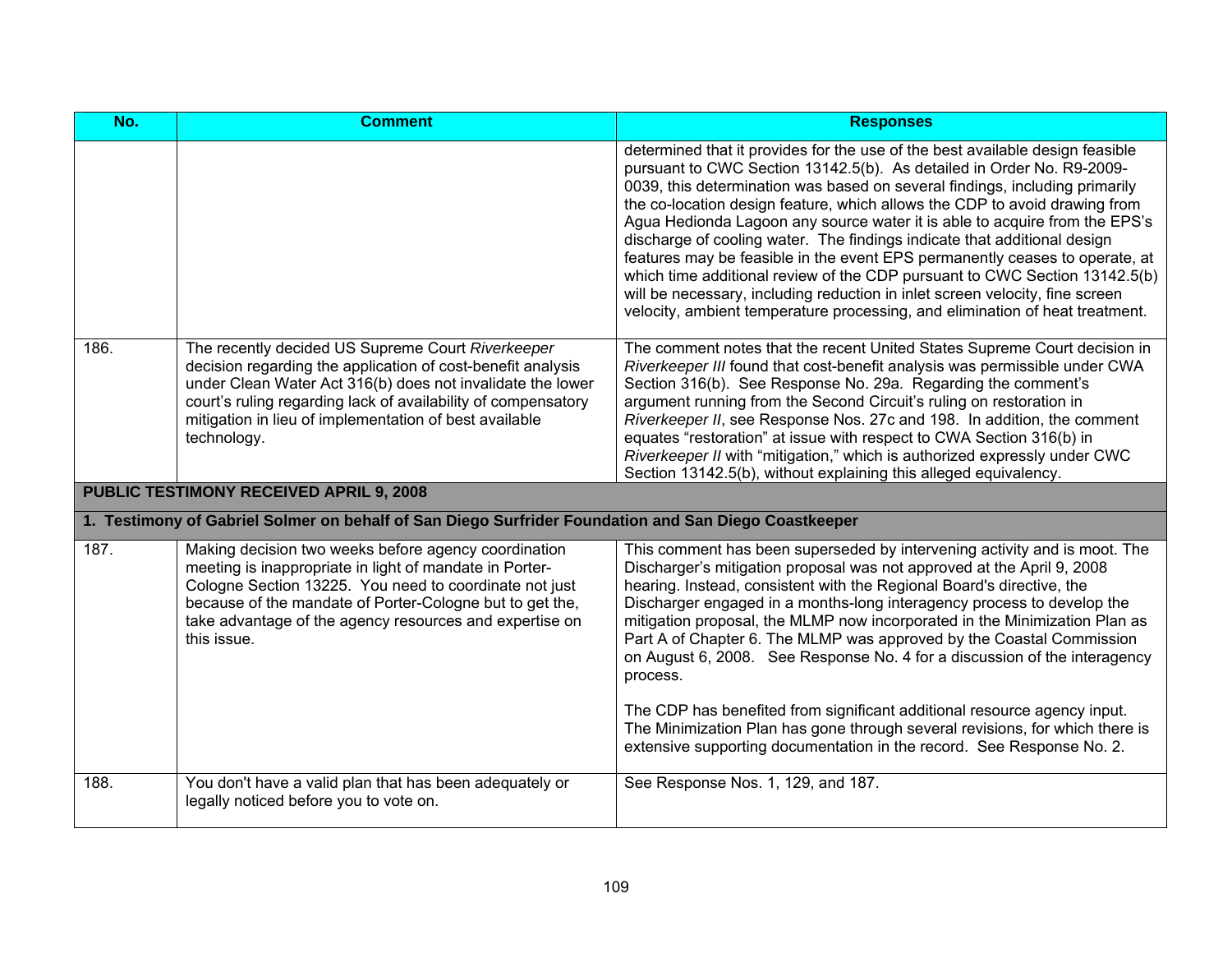| No.  | <b>Comment</b>                                                                                                                                                                                                                                                                                                                                                                                                                                                                                                                                                                      | <b>Responses</b>                                                                                                                                                                                                                                                                                                                                                                                                                                                                                              |
|------|-------------------------------------------------------------------------------------------------------------------------------------------------------------------------------------------------------------------------------------------------------------------------------------------------------------------------------------------------------------------------------------------------------------------------------------------------------------------------------------------------------------------------------------------------------------------------------------|---------------------------------------------------------------------------------------------------------------------------------------------------------------------------------------------------------------------------------------------------------------------------------------------------------------------------------------------------------------------------------------------------------------------------------------------------------------------------------------------------------------|
| 189. | The flow impingement and entrainment minimization plan<br>has not been available to you for a year. It's been available<br>to you for just about a month in its revised form. And the<br>technical report that is on the agenda today that is before<br>you, it was only written on Friday, five days ago, and wasn't<br>available to the public until after the public comment period<br>had closed. You should not consider an issue where not<br>only do we not have responses from the staff to our<br>comments; we weren't even able to comment on what's<br>before you today. | See Response Nos. 2, 4, 129, 135, and 187.                                                                                                                                                                                                                                                                                                                                                                                                                                                                    |
| 190. | The revised plan is still incomplete. Even in Poseidon's own<br>words it's not right for final approval. They want you to<br>approve this intermediary process. Which proponents have<br>called a plan, but it's not the same as this<br>plan called for in your permit.                                                                                                                                                                                                                                                                                                            | This comment is moot. Subsequent to this comment, the Discharger<br>submitted revisions to the Minimization Plan, the most recent draft having<br>been submitted on March 27, 2009, which can be found on the Regional<br>Board website. See Response No. 187.                                                                                                                                                                                                                                                |
| 191. | You heard a lot of people say this project has been approved<br>by a number of different agencies. Any time that you've<br>heard the words that the Coastal Commission has found<br>anything. That's not accurate. The Coastal<br>Commission is voting on revised findings next month. So<br>until they do that, unless anyone can see the future, it's not<br>correct to say that the Coastal Commission has made those<br>findings.                                                                                                                                               | This comment is moot. The Coastal Commission approved the MLMP on<br>August 6, 2008 and adopted final findings on December 10, 2008. (Coastal<br>Commission. Recommended Revised Condition Compliance Findings, MLMP<br>for Coastal Development Permit E-06-013, Poseidon Resources Carlsbad<br>Desalination Project, November 21, 2008, at 13. See<br>http://documents.coastal.ca.gov/reports/2008/12/W16a-12-2008.pdf.)                                                                                     |
|      | 2. Testimony of Joe Geever Representing San Diego Surfrider Foundation                                                                                                                                                                                                                                                                                                                                                                                                                                                                                                              |                                                                                                                                                                                                                                                                                                                                                                                                                                                                                                               |
| 192. | The plan as it regards a compensatory restoration project is<br>still a draft proposal not ready for approval.                                                                                                                                                                                                                                                                                                                                                                                                                                                                      | See Response Nos. 187 and 190.                                                                                                                                                                                                                                                                                                                                                                                                                                                                                |
| 193. | The plan seems final in its conclusions about technologies to<br>reduce the intake and mortality of marine life. However, the<br>technologies discussed in the plan have not been subject to<br>review and are unproven.                                                                                                                                                                                                                                                                                                                                                            | The Regional Board is making a final decision about technologies for<br>purposes of CDP operation in co-location mode. The Regional Board and its<br>staff have conducted independent and extensive review of the project, the<br>Minimization Plan, and the MLMP and have carefully evaluated compliance<br>with CWC Section 13142.5(b) to ensure that the best available site, design,<br>technology, and mitigation measures feasible will be used to minimize the<br>intake and mortality of marine life. |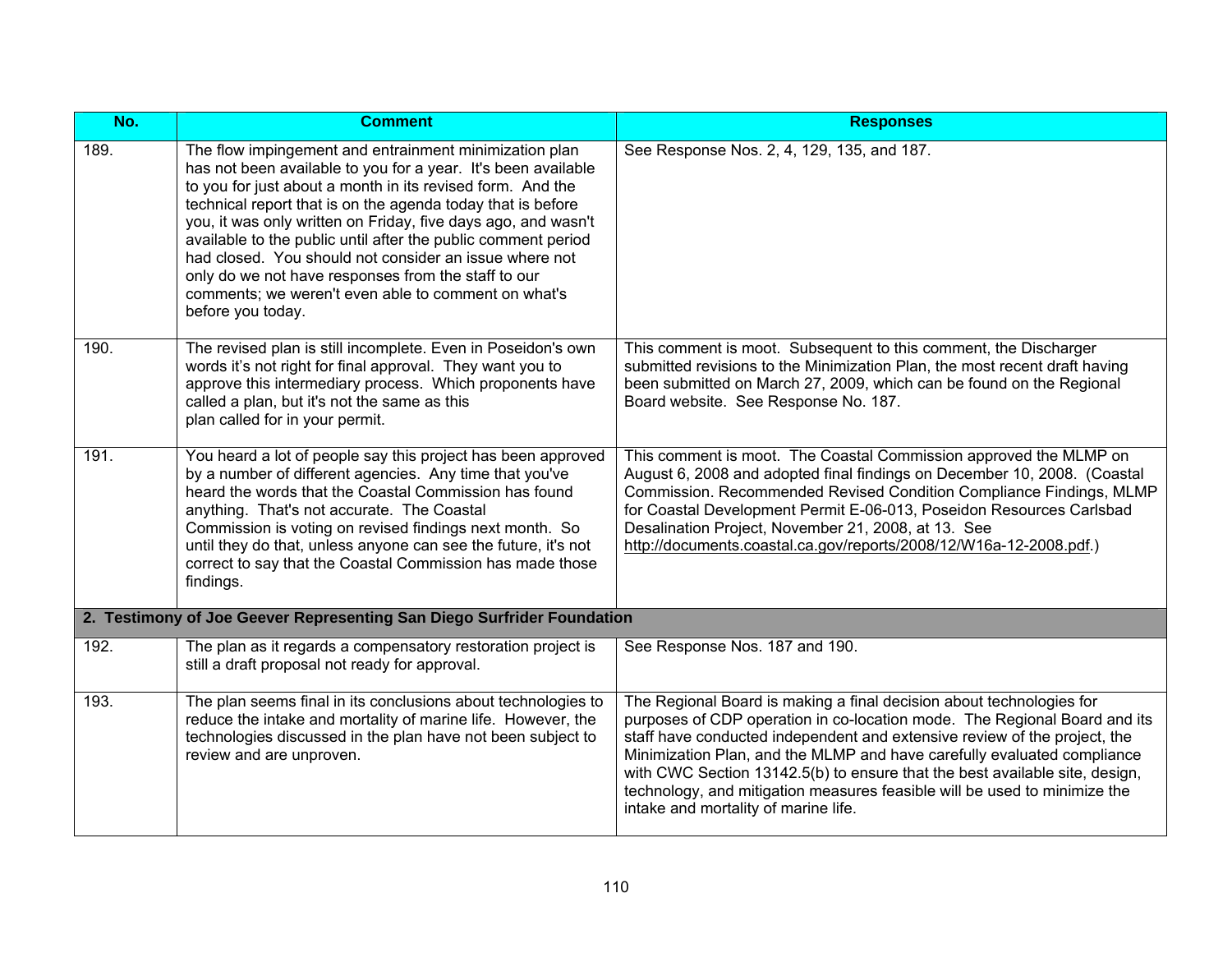| No.  | <b>Comment</b>                                                                                                                                                                                                                                                                                                                                                                                                                                                                                                                                                                                                                                                                                                                                                                                                                                                                                                                                    | <b>Responses</b>                                                                                                                                                                                                                                                                                                                                                                                                                                                                                                                                                                                                                                                                                                                                                                                                                                                                                                                                                                                                                                                                                                                                                         |
|------|---------------------------------------------------------------------------------------------------------------------------------------------------------------------------------------------------------------------------------------------------------------------------------------------------------------------------------------------------------------------------------------------------------------------------------------------------------------------------------------------------------------------------------------------------------------------------------------------------------------------------------------------------------------------------------------------------------------------------------------------------------------------------------------------------------------------------------------------------------------------------------------------------------------------------------------------------|--------------------------------------------------------------------------------------------------------------------------------------------------------------------------------------------------------------------------------------------------------------------------------------------------------------------------------------------------------------------------------------------------------------------------------------------------------------------------------------------------------------------------------------------------------------------------------------------------------------------------------------------------------------------------------------------------------------------------------------------------------------------------------------------------------------------------------------------------------------------------------------------------------------------------------------------------------------------------------------------------------------------------------------------------------------------------------------------------------------------------------------------------------------------------|
| 194. | The draft plan concludes that after the fact restoration is both<br>legally sufficient and the only feasible alternative. We<br>disagree. The draft plan identified alternative intake systems<br>that eliminate the intake and mortality of marine life,<br>Poseidon refuses to pay for them.                                                                                                                                                                                                                                                                                                                                                                                                                                                                                                                                                                                                                                                    | The comment is mistaken in stating that the Minimization Plan calls for after<br>the fact restoration. See Comment No. 27(b).<br>To the extent Commenter is suggesting that the Minimization Plan provides<br>for mitigation as the only means of minimizing the intake and mortality of<br>marine life, Commenter is incorrect. The Minimization Plan provides for the<br>best available site, design, and technology measures to minimize the intake<br>and mortality of marine life. In addition, the Minimization Plan provides for<br>sufficient mitigation to fully offset projected entrainment and impingement.<br>See Response No. 42(c) regarding the infeasibility of alternative intake<br>systems.                                                                                                                                                                                                                                                                                                                                                                                                                                                          |
| 195. | A final decision that after the fact restoration is legal would<br>be patently incongruent with Porter-Cologne.                                                                                                                                                                                                                                                                                                                                                                                                                                                                                                                                                                                                                                                                                                                                                                                                                                   | See Response Nos. 24 and 27(b).                                                                                                                                                                                                                                                                                                                                                                                                                                                                                                                                                                                                                                                                                                                                                                                                                                                                                                                                                                                                                                                                                                                                          |
| 196. | We implore you to delay any decision on the revised plan<br>until the several agencies have coordinated their actions.                                                                                                                                                                                                                                                                                                                                                                                                                                                                                                                                                                                                                                                                                                                                                                                                                            | See Response Nos. 4 and 187 for a discussion of the interagency process.                                                                                                                                                                                                                                                                                                                                                                                                                                                                                                                                                                                                                                                                                                                                                                                                                                                                                                                                                                                                                                                                                                 |
| 197. | There is no mitigation plan in front of the RWQCB.                                                                                                                                                                                                                                                                                                                                                                                                                                                                                                                                                                                                                                                                                                                                                                                                                                                                                                | See, e.g., Response Nos. 4, 5, 27(b), 56, 187, and 190 for a discussion of the<br>MLMP, the mitigation plan that the Regional Board is considering for<br>approval.                                                                                                                                                                                                                                                                                                                                                                                                                                                                                                                                                                                                                                                                                                                                                                                                                                                                                                                                                                                                      |
| 198. | We agree with Poseidon that Riverkeeper applies only to<br>cooling water intakes. And that's because the federal law<br>only deals with cooling water intakes. But the state law deals<br>with cooling, heating, any industrial use of ocean water.<br>But it does include cooling. So the decision in the<br>Riverkeeper case the rule that EPA had promulgated<br>included exclusions from what they call their performance<br>standards, which was to reduce entrainment by 90 percent,<br>these standards that they were using for minimizing<br>entrainment and impingement. A lot of that rule remanded<br>back to USEPA to rewrite it. But a couple of the provisions in<br>there were strictly prohibited from the remand. So using a<br>cost benefit analysis was thrown out. And they can't put that<br>back in the rule according to Riverkeeper II. Using after the<br>fact restoration was also thrown out. This plan kind of relies | The comment attempts to argue that CWA Section 316(b), a federal law<br>applicable only to power plants, binds the Regional Board's consideration of<br>a desalination plant to which this federal law does not apply. The Regional<br>Board does not agree that its decision in this instance is constrained as<br>argued in the comment. See Response Nos. 19, 29(a), and 221 regarding<br>the comment's mistaken arguments that CWA Section 316(b) applies in this<br>instance. The comment implies a mistaken belief that CWA Section 316(b)<br>applies to a non-power plant use of water withdrawn from a structure, the<br>original purpose of which was to provide cooling water for a power plant. No<br>court ever has applied CWA Section 316(b) as the comment argues, and the<br>State Board specifically rejected such an application in its March 28 Scoping<br>Document. See Scoping Document at 34 ("This subject [desalination plants<br>co-located with power plants] is outside of the scope of the Clean Water Act<br>Section 316(b) issues and would be more appropriately addressed under<br>existing water quality control plans and policies."). |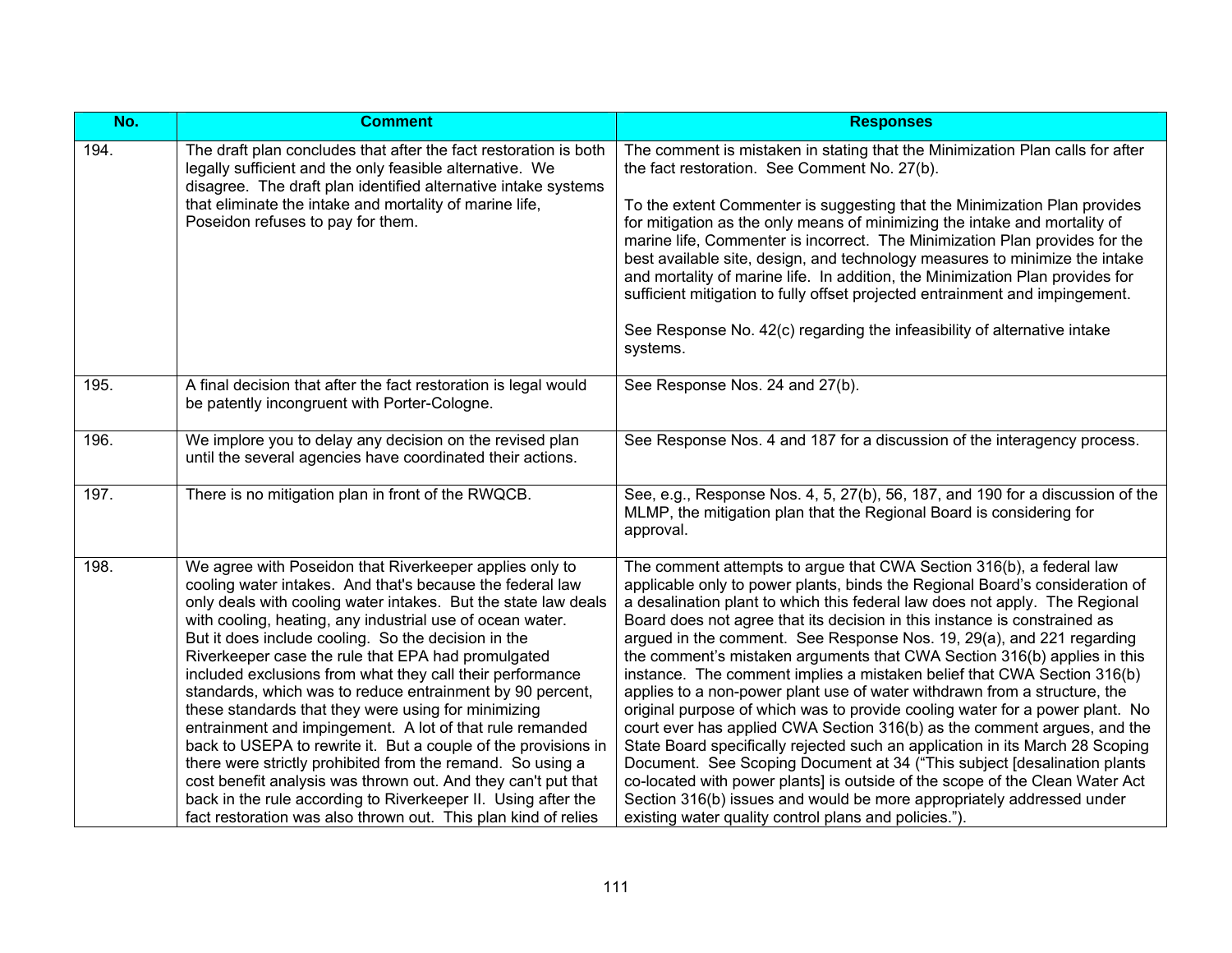| No.  | <b>Comment</b>                                                                                                                                                                                                                                                                                                                                                                                                                                                                                                                                                                                                                                                            | <b>Responses</b>                                                                                                                                                                                                                                                                                                                                                                                                                                                                                                                                                                                                                                                                                                                                                                                                   |
|------|---------------------------------------------------------------------------------------------------------------------------------------------------------------------------------------------------------------------------------------------------------------------------------------------------------------------------------------------------------------------------------------------------------------------------------------------------------------------------------------------------------------------------------------------------------------------------------------------------------------------------------------------------------------------------|--------------------------------------------------------------------------------------------------------------------------------------------------------------------------------------------------------------------------------------------------------------------------------------------------------------------------------------------------------------------------------------------------------------------------------------------------------------------------------------------------------------------------------------------------------------------------------------------------------------------------------------------------------------------------------------------------------------------------------------------------------------------------------------------------------------------|
|      | on is using after the fact restoration and then using a cost<br>benefit analysis to show that any of the other alternative<br>intakes are infeasible or whatever. Porter-Cologne doesn't<br>distinguish between cooling, heating, or any other industrial<br>process. So if you take the ruling from Riverkeeper II, apply<br>it to cooling water in Porter-Cologne or anything else, there's<br>no distinction between cooling, heating, and industrial<br>processes in Porter-Cologne. So arguably that ruling in<br>Riverkeeper II applies to Porter-Cologne as well. Which<br>would prohibit them from using cost benefit analysis or after-<br>the-fact restoration. | The comment assumes that the Minimization Plan proposes to mitigate even<br>when feasible technology is available but is dismissed on the basis of cost-<br>benefit analysis. Here, the Minimization Plan does not use cost-benefit<br>analysis to disregard technology, and mitigation is provided in addition to<br>technology obligations. See, e.g., Response Nos. 10(a), 24, 26, 27(b), 27(c),<br>29(a), 29(b), 32, and 42(b). Thus, the comment's cost-benefit and after-the-<br>fact restoration arguments are factually irrelevant.<br>The Regional Board agrees that CWC Section 13142.5(b) applies to new or<br>expanded coastal power plants or other industrial installations that use<br>seawater for cooling, heating, or industrial processing, including desalination<br>projects such as the CDP. |
|      | 3. Testimony of Livia Borak on behalf of San Diego Coastkeeper                                                                                                                                                                                                                                                                                                                                                                                                                                                                                                                                                                                                            |                                                                                                                                                                                                                                                                                                                                                                                                                                                                                                                                                                                                                                                                                                                                                                                                                    |
| 199. | It's not clear if this impingement and entrainment flow<br>minimization plan is an assessment of impact or what it's<br>assessing or what's being approved today.                                                                                                                                                                                                                                                                                                                                                                                                                                                                                                         | This comment is moot. The Regional Board conditionally approved the<br>Minimization Plan on April 9, 2008, Resolution R9-2008-0039; however, the<br>Tentative Order proposes to supersede that action.<br>With regard to the assessment of impacts, Chapter 5 of the Minimization Plan<br>estimates impingement and entrainment. Chapters 2, 3, 4, and 6 provide<br>site, design, technology, and mitigation measures to minimize the intake and<br>mortality of marine life, consistent with CWC Section 13142.5(b).                                                                                                                                                                                                                                                                                              |
| 200. | The NPDES permit for the CDP requires--to assess the<br>feasibility of site specific plans, procedures, practices to be<br>implemented or mitigation measures to minimize impacts to<br>marine organisms. Now, this is different from Porter-<br>Cologne. Porter-Cologne requires minimization of<br>entrainment and impingement. This is different. We need to<br>be clear about the difference between mitigation and<br>minimization. Porter-Cologne requires minimization and<br>mitigation as well as best technology, best design, and best<br>site are all ways to minimize impacts.                                                                               | The Minimization Plan provides for the use of the best available site, design,<br>technology, and mitigation measures feasible to minimize the intake and<br>mortality of marine life, as required by CWC Section 13142.5(b). It respects<br>the distinction between "minimize" and "mitigate."                                                                                                                                                                                                                                                                                                                                                                                                                                                                                                                    |
| 201. | The State Water Board has acknowledged the difference<br>between 316B and Porter-Cologne. And we acknowledge<br>that they are different. Porter-Cologne applies to this project.                                                                                                                                                                                                                                                                                                                                                                                                                                                                                          | The Regional Board agrees that CWA Section 316(b) does not apply to the<br>CDP and that the appropriate legal standard for the CDP is CWC<br>Section 13142.5(b). See Response No. 19. This is the standard under which                                                                                                                                                                                                                                                                                                                                                                                                                                                                                                                                                                                             |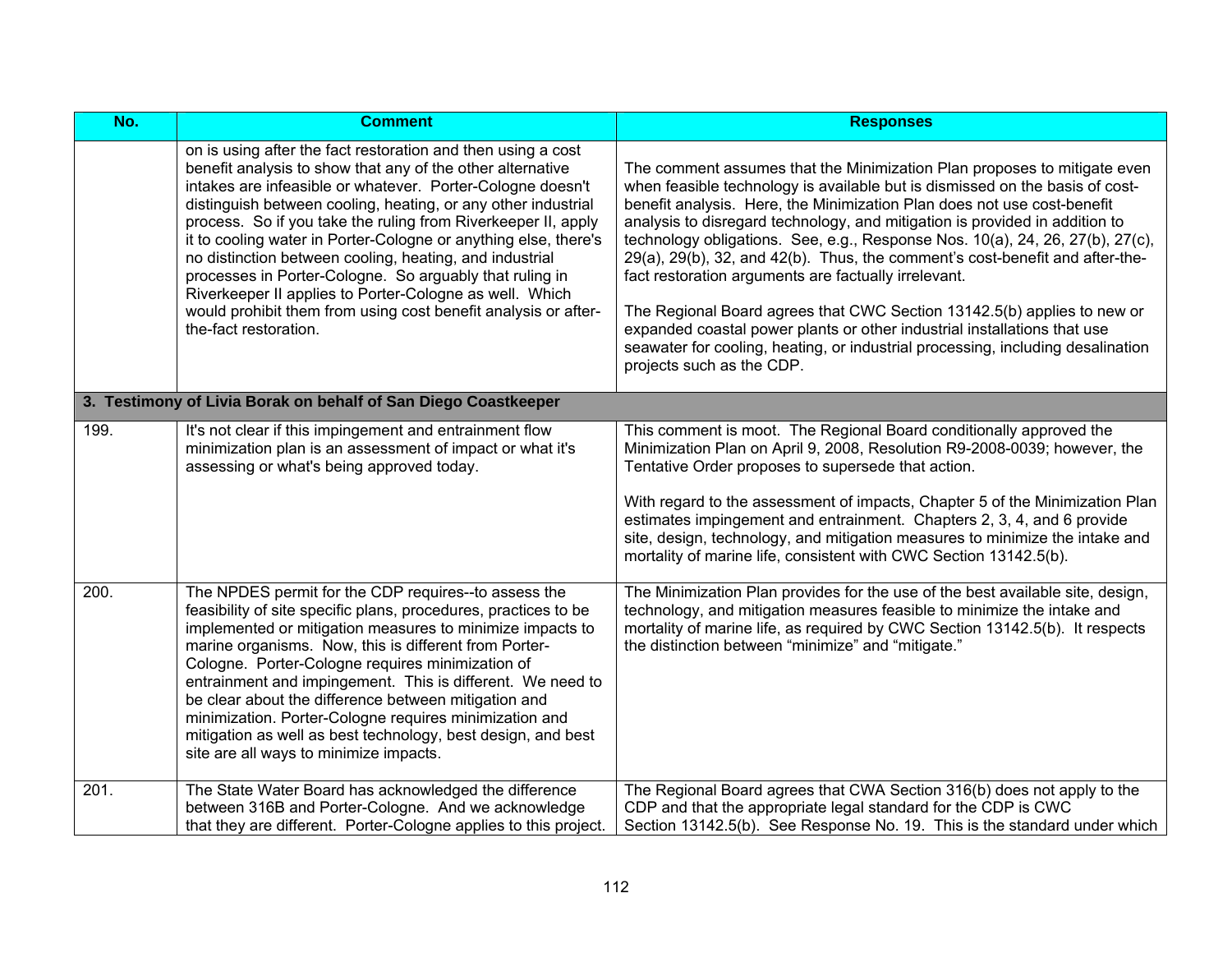| No. | <b>Comment</b>                                                                                                                                                                                                                                                                                                                                                                                                                                                                                                                                                                                                                                                                                                                                                                                                                                                                                                                                                                                                                                                                                                                                                                           | <b>Responses</b>                                                                                                                                                                                                                                                                                   |
|-----|------------------------------------------------------------------------------------------------------------------------------------------------------------------------------------------------------------------------------------------------------------------------------------------------------------------------------------------------------------------------------------------------------------------------------------------------------------------------------------------------------------------------------------------------------------------------------------------------------------------------------------------------------------------------------------------------------------------------------------------------------------------------------------------------------------------------------------------------------------------------------------------------------------------------------------------------------------------------------------------------------------------------------------------------------------------------------------------------------------------------------------------------------------------------------------------|----------------------------------------------------------------------------------------------------------------------------------------------------------------------------------------------------------------------------------------------------------------------------------------------------|
|     | And this has to be assessed. The state board -- this board<br>has the duty to assess whether or not Poseidon has<br>minimized intake mortality, not minimized impacts, not<br>mitigation.                                                                                                                                                                                                                                                                                                                                                                                                                                                                                                                                                                                                                                                                                                                                                                                                                                                                                                                                                                                                | the Regional Board has reviewed the Minimization Plan. To the extent<br>Commenter is arguing that the occasional use of the word "impacts"<br>undermines the analysis, see Response No. 52. With regard to minimization,<br>see Response No. 18. With regard to the argument that the Minimization |
|     | It's not clear that this plan has even addressed Porter-<br>Cologne and addressed minimization. And it's clear from<br>Poseidon's response that they feel they don't need to do that.<br>That they've addressed best available site, design,<br>technology to minimize project related impacts. That's not<br>the dictate -- that's not what's dictated by Porter-Cologne.<br>And just to reiterate, mitigation is not the same as<br>minimization. One is a before the fact measure and one is<br>after the fact. Minimization happens before. Mitigation is<br>supposed to be something that takes care of all the impact<br>after the fact, after all minimization has been done that is<br>feasible. There is no analysis like this contained in this plan.<br>And as far as what, what analysis is required, it's not<br>supposed to be fragmented and sequential as it is in<br>Poseidon's letter, it states that they've sequentially analyzed<br>the steps that have been taken by Poseidon to address the<br>provisions they feel they need to address.<br>They've fragmented the whole process. Porter-Cologne<br>requires a holistic approach to minimizing impacts. The plan | Plan provides for "after the fact" mitigation, see Response No. 27(b).                                                                                                                                                                                                                             |
|     | basically says this is our site. We need to produce this much<br>water we require 304 MGD, so this is what we can afford and<br>this is what we're going to mitigate, not the mandates of<br>Porter-Cologne. And that basically takes the mandates of<br>Porter-Cologne and turns it on its head allowing a project<br>proponent to choose what exactly they what to mitigate and<br>say for us this is not the best, that's not what best available<br>means. A legally defensible plan will not only meet the<br>requirement that you've imposed on Poseidon in the NPDES<br>permit for this plan, but also meet the mandates for Porter-                                                                                                                                                                                                                                                                                                                                                                                                                                                                                                                                              |                                                                                                                                                                                                                                                                                                    |
|     | Cologne, which has not been done. As the Regional Board,<br>you require this information, because you need to the<br>impacts of the project. You need to analyze what is possible<br>for a project to minimize impacts before you can decide what                                                                                                                                                                                                                                                                                                                                                                                                                                                                                                                                                                                                                                                                                                                                                                                                                                                                                                                                        |                                                                                                                                                                                                                                                                                                    |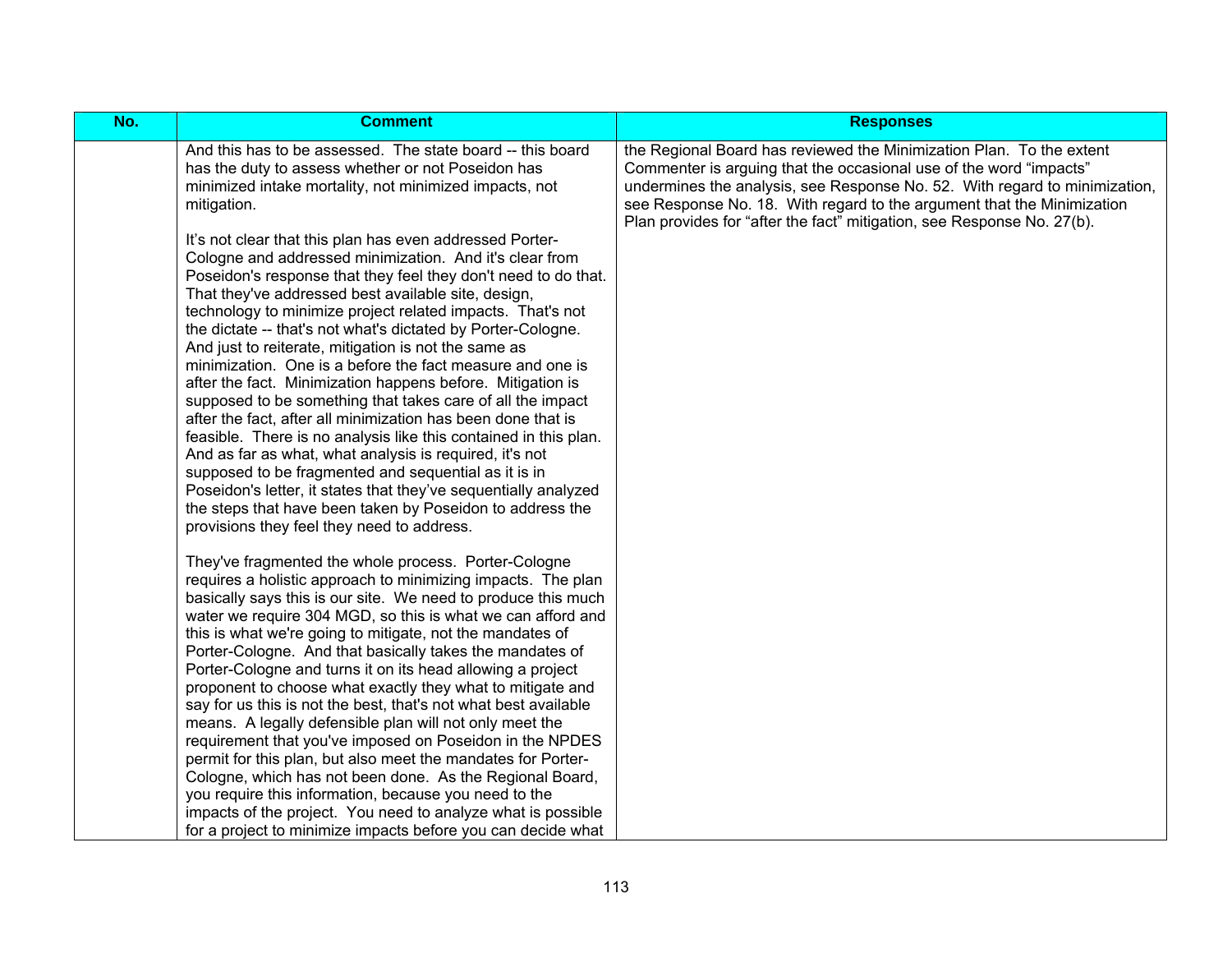| No.                | <b>Comment</b>                                                                                                                                                                                                                                                                                                                                                                                                                                                                                                                                                                                                                                                                                                                                                                                                                                   | <b>Responses</b>                                                                                                                                                                                                                                                                                                                                                                                                                                                                                                                                                                                                    |
|--------------------|--------------------------------------------------------------------------------------------------------------------------------------------------------------------------------------------------------------------------------------------------------------------------------------------------------------------------------------------------------------------------------------------------------------------------------------------------------------------------------------------------------------------------------------------------------------------------------------------------------------------------------------------------------------------------------------------------------------------------------------------------------------------------------------------------------------------------------------------------|---------------------------------------------------------------------------------------------------------------------------------------------------------------------------------------------------------------------------------------------------------------------------------------------------------------------------------------------------------------------------------------------------------------------------------------------------------------------------------------------------------------------------------------------------------------------------------------------------------------------|
|                    | mitigation actually is.                                                                                                                                                                                                                                                                                                                                                                                                                                                                                                                                                                                                                                                                                                                                                                                                                          |                                                                                                                                                                                                                                                                                                                                                                                                                                                                                                                                                                                                                     |
| 202.               | Riverkeeper II though it does apply to Clean Water Act 316B.<br>The Clean Water Act is a technology forcing statue, 316B is,<br>and it requires best available technology. And in the<br>decision the court basically said that EPA was to find a<br>beacon, as you will, of what the technology is. And in doing<br>that cost benefit analysis was not appropriate. And in finding<br>that whatever the best technology is, that is cost<br>effectiveness can be utilized after that in finding out what<br>kind of ranges for technology the EPA can have as a<br>substitute for this best technology. That the best performing<br>technology is it. So best available technology is what is the<br>best technology that can be reasonably borne by the<br>industry. And that would lend courts Porter-Cologne kind of<br>a analysis to go by. | See Response Nos. 18, 29(a), and 198. The comment is incorrect that the<br>federal CWA is a technology-forcing statute for all purposes. While the CWA<br>does contain some technology-forcing provisions, technology-forcing has not<br>been held to apply to CWA Section 316(b). In Riverkeeper III, the United<br>States Supreme Court rejected such arguments, and held that CWA Section<br>316(b) contains the "modest goal" of minimizing adverse environmental<br>impacts. Thus, the commenter's argument that federal technology forcing<br>must be extended to state law is based on an incorrect premise. |
|                    | 4. Testimony of Ed Kimura Representing Sierra Club San Diego Chapter                                                                                                                                                                                                                                                                                                                                                                                                                                                                                                                                                                                                                                                                                                                                                                             |                                                                                                                                                                                                                                                                                                                                                                                                                                                                                                                                                                                                                     |
| $\overline{203}$ . | The State of California Marine Life Management Act now<br>requires an approach to evaluate the impacts on the marine<br>life. And in order to ensure the protection of the health of the<br>marine resources. The eco systems approach evaluates the<br>many interaction among the various marine organisms when<br>subjected to stresses human or natural. This holistic<br>approach is a departure from the past, which is directed to<br>the evaluation of stress on individual species. This time it's<br>taken the whole group of impacts.                                                                                                                                                                                                                                                                                                  | To the extent this comment suggests that an ecosystem-based approach is<br>required, see Response Nos. 5 and 10(b).                                                                                                                                                                                                                                                                                                                                                                                                                                                                                                 |
| 204.               | The plan fails to follow this eco system approach. The<br>impingement and entrainment plan narrowly focuses<br>primarily on fish and fish larvae, it fails to integrate the<br>interactions among all the marine organisms from the bottom<br>of the food chain all the way up to the top. And when they<br>are subjected to losses from impingement and entrainment.<br>The plan concludes that the impingement losses are, quote,<br>de minimus in deciding that this amounts to 2.1 pounds of<br>fish per day. However, it fails to point out that in the yearly<br>basis there are over 19,000 fishes and over 96 species that<br>were killed by impingement. The plan provides very little                                                                                                                                                  | To the extent this comment suggests that an ecosystem-based approach is<br>required, see Response Nos. 5 and 10(b).                                                                                                                                                                                                                                                                                                                                                                                                                                                                                                 |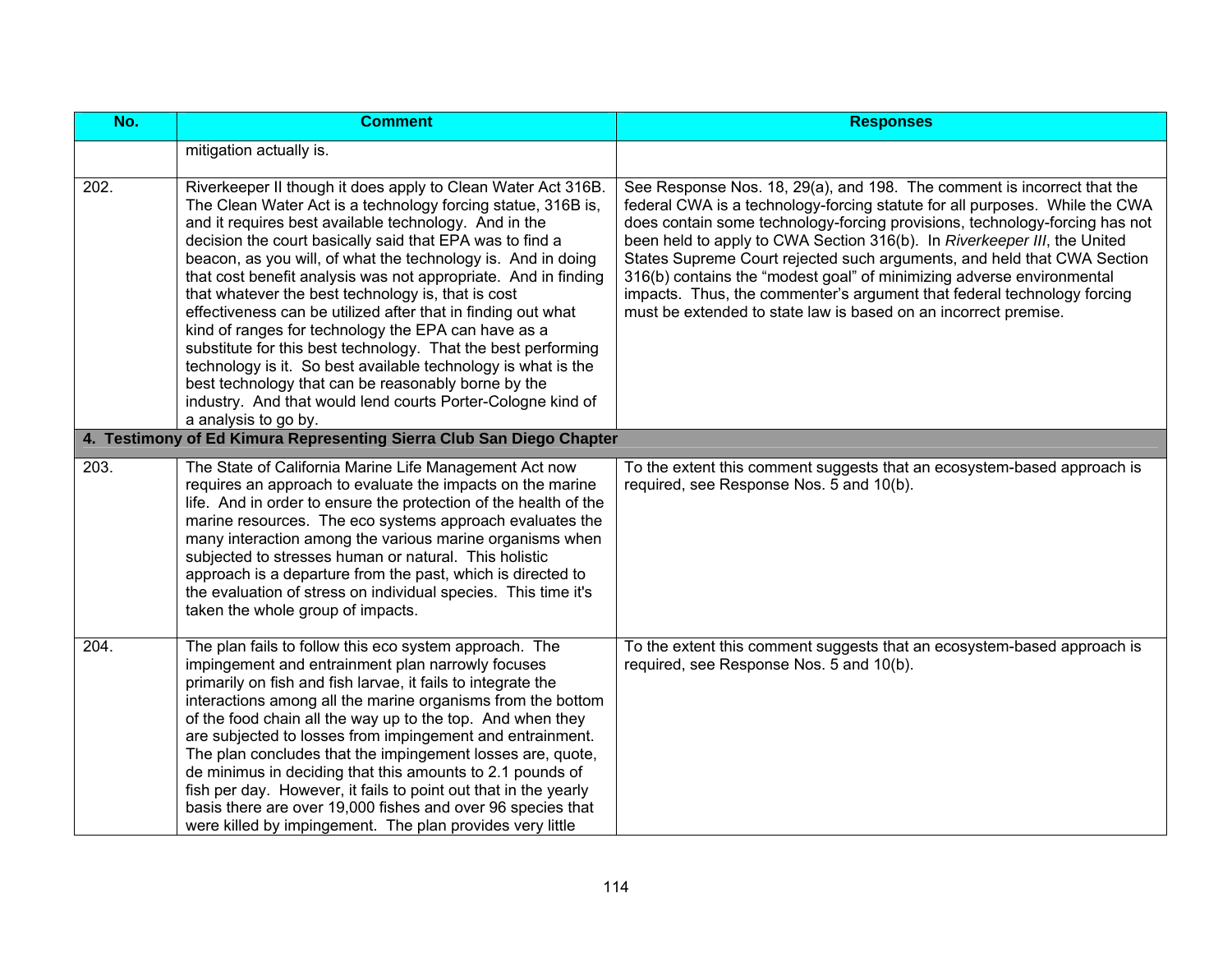| $\overline{No.}$ | <b>Comment</b>                                                                                                                                                                                                                                                                                                                                                                                                                                                                                          | <b>Responses</b>                                                                                                                                                                                                                                                                                                                                                                                                                                                                                                                                                                                                                                                                                                                                                                                                                                                                                                                                                                                                                                                                                                            |
|------------------|---------------------------------------------------------------------------------------------------------------------------------------------------------------------------------------------------------------------------------------------------------------------------------------------------------------------------------------------------------------------------------------------------------------------------------------------------------------------------------------------------------|-----------------------------------------------------------------------------------------------------------------------------------------------------------------------------------------------------------------------------------------------------------------------------------------------------------------------------------------------------------------------------------------------------------------------------------------------------------------------------------------------------------------------------------------------------------------------------------------------------------------------------------------------------------------------------------------------------------------------------------------------------------------------------------------------------------------------------------------------------------------------------------------------------------------------------------------------------------------------------------------------------------------------------------------------------------------------------------------------------------------------------|
|                  | information on other important marine organisms besides<br>fish larvae that are entrained.                                                                                                                                                                                                                                                                                                                                                                                                              |                                                                                                                                                                                                                                                                                                                                                                                                                                                                                                                                                                                                                                                                                                                                                                                                                                                                                                                                                                                                                                                                                                                             |
| 205.             | The plan fails to provide a comprehensive monitoring<br>program that evaluates the current health of the marine eco<br>systems within the impacted area, as well as a reference<br>area not impacted by the seawater intakes.                                                                                                                                                                                                                                                                           | The law does not require the Minimization Plan to contain a comprehensive<br>monitoring program that evaluates the current health of the marine<br>ecosystem within the impacted area. On the basis of comprehensive<br>monitoring of Agua Hedionda Lagoon and the EPS intakes, the Minimization<br>Plan is based on intake and mortality under existing conditions, and requires<br>the Discharger to monitor for impingement to verify impingement levels or<br>otherwise adjust compensation obligations. This approach reflects the<br>particularized effects that a seawater intake can have on an ecosystem.<br>The law does not require monitoring of areas not impacted by the intake<br>system. See also Response Nos. 5 and 10(b). The Minimization Plan is<br>based on a highly-detailed, comprehensive and independent baseline study<br>of the Agua Hedionda Lagoon marine environment, which was properly used<br>to calculate baseline levels of entrainment and impingement as well as other<br>characteristics of the marine environment and the surrounding area. See<br>also Response Nos. 10(c) and 51. |
| 206.             | The plan proposes a micro screen to minimize entrainment<br>losses, but it has no plan on how they're going to evaluate<br>this or when they're going to implement it.                                                                                                                                                                                                                                                                                                                                  | This comment has been rendered moot by subsequent activities or actions,<br>as detailed in Response No. 8.                                                                                                                                                                                                                                                                                                                                                                                                                                                                                                                                                                                                                                                                                                                                                                                                                                                                                                                                                                                                                  |
| 207.             | The proposed mitigation plan narrowly focuses on fish but<br>fails to offset the losses of the rest of the marine organisms.<br>The power plant diverts seawater from Agua Hedionda which<br>contains both resident species of marine organisms as well<br>as non resident which come in from the coastal areas. The<br>plan provides no information on these marine organisms<br>such as the species and abundance. Without this<br>information, we doubt whether any mitigation plan will<br>succeed. | The MLMP is not narrowly focused, and includes mitigation for five non-<br>resident, ocean species. Pursuant to the Biological Performance Standards<br>set forth in section 5.4(b) of the MLMP, the success of the MLMP shall be<br>measured against similar habitats with respect to a number of enumerated<br>criteria. Among these, the MLMP specifically requires that "the total densities<br>and number of species of fish, macroinvertebrates and birdsshall be similar<br>to the densities and number of species in similar habitats in the reference<br>wetlands." MLMP Section 5.4(b)(1).<br>As discussed in section 3.2 of the MLMP, the principle objective of the MLMP<br>is to provide maximum overall ecosystem benefits, e.g. maximum upland<br>buffer, enhancement of downstream fish values, provide regionally scarce<br>habitat, and potential for local ecosystem diversity.                                                                                                                                                                                                                          |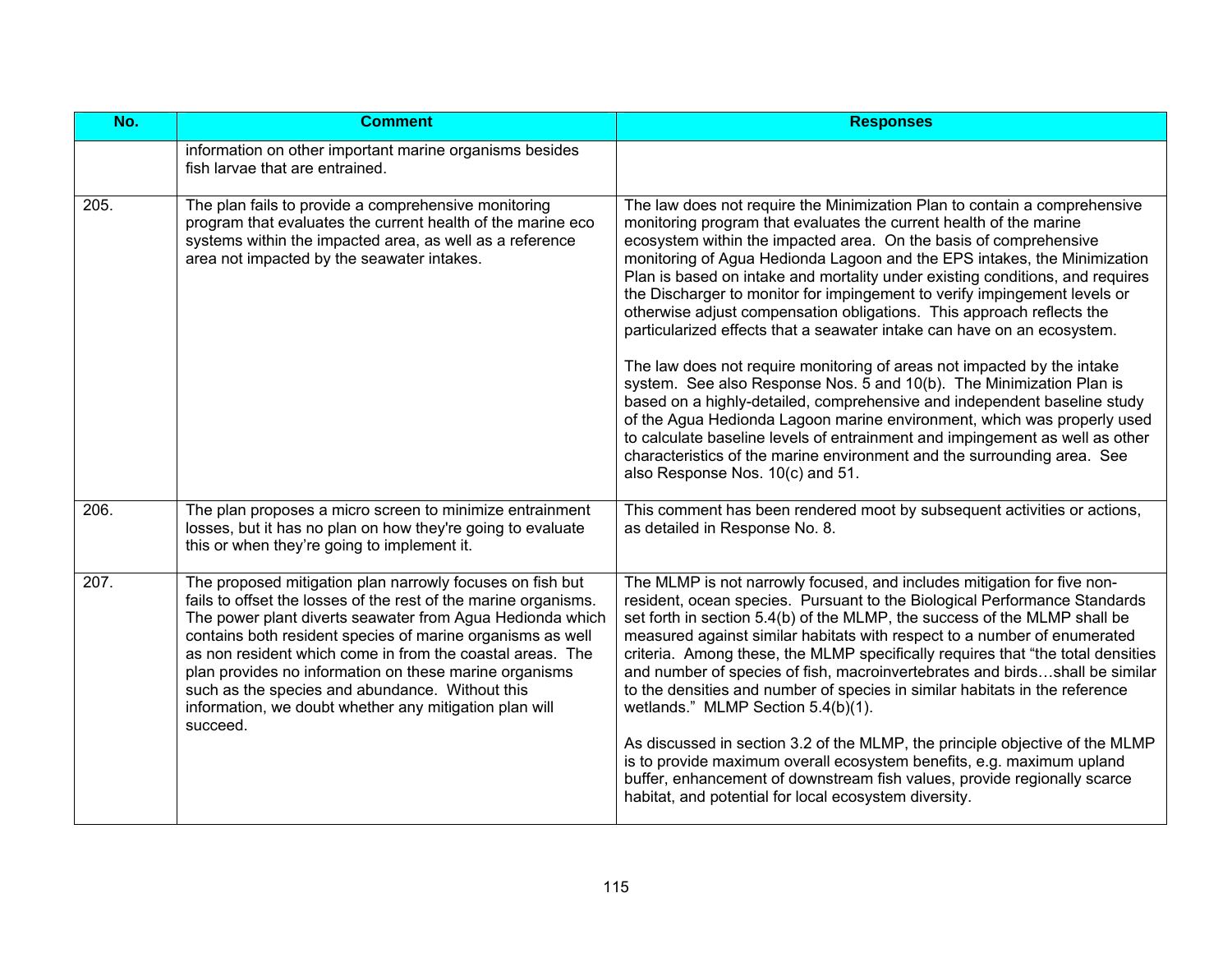| No.  | <b>Comment</b>                                                                                                                                                                                                                                                                                                                                                   | <b>Responses</b>                                                                                                                                                                                                                                                                                                                                                                                                                                                                                                                                                                                                                                                                                                                                                                                                                                                                                                                                                                                                                                                                                                                                                                                                                                                                                                                                         |
|------|------------------------------------------------------------------------------------------------------------------------------------------------------------------------------------------------------------------------------------------------------------------------------------------------------------------------------------------------------------------|----------------------------------------------------------------------------------------------------------------------------------------------------------------------------------------------------------------------------------------------------------------------------------------------------------------------------------------------------------------------------------------------------------------------------------------------------------------------------------------------------------------------------------------------------------------------------------------------------------------------------------------------------------------------------------------------------------------------------------------------------------------------------------------------------------------------------------------------------------------------------------------------------------------------------------------------------------------------------------------------------------------------------------------------------------------------------------------------------------------------------------------------------------------------------------------------------------------------------------------------------------------------------------------------------------------------------------------------------------|
|      |                                                                                                                                                                                                                                                                                                                                                                  | To the extent that the comment questions whether the mitigation wetlands<br>will succeed, see Response No. 109.                                                                                                                                                                                                                                                                                                                                                                                                                                                                                                                                                                                                                                                                                                                                                                                                                                                                                                                                                                                                                                                                                                                                                                                                                                          |
|      | PUBLIC TESTIMONY RECEIVED FEBRUARY 11, 2009                                                                                                                                                                                                                                                                                                                      |                                                                                                                                                                                                                                                                                                                                                                                                                                                                                                                                                                                                                                                                                                                                                                                                                                                                                                                                                                                                                                                                                                                                                                                                                                                                                                                                                          |
|      | 1. Testimony of Marco Gonzalez on behalf of San Diego Surfrider Foundation and San Diego Coastkeeper                                                                                                                                                                                                                                                             |                                                                                                                                                                                                                                                                                                                                                                                                                                                                                                                                                                                                                                                                                                                                                                                                                                                                                                                                                                                                                                                                                                                                                                                                                                                                                                                                                          |
| 208. | Porter-Cologne Section 13142.5 is the cornerstone of where<br>you begin your, and really, end your consideration. It says<br>that the desalination plant shall use the best available site to<br>minimize the intake and mortality of marine life.                                                                                                               | The Regional Board agrees that the appropriate legal standard is CWC<br>Section 13142.5(b), but Commenter's paraphrasing of CWC Section<br>13142.5(b) is incomplete. CWC Section 13142.5(b) provides: "For each new<br>or expanded coastal power plant or other industrial installation using<br>seawater for cooling, heating, or industrial processing, the best available site,<br>design, technology, and mitigation measures feasible shall be used to<br>minimize the intake and mortality of all forms of marine life." (Emphasis<br>added.) Commenter omits the word "feasible," which is an important<br>qualifier in determining whether a project has satisfied the statutory standard<br>for "site."                                                                                                                                                                                                                                                                                                                                                                                                                                                                                                                                                                                                                                         |
| 209. | [This] means you have to put the desal plant in a place<br>where you can minimize the intake and mortality of marine<br>life. That doesn't mean you consider where you put the<br>physical plant, you consider where you put the intake. All of<br>the alternatives analysis that's been given to you talks about<br>where you locate the actual physical plant. | To the extent the Commenter suggests that CWC Section 13142.5(b) does<br>not require consideration of the physical location of the plant, the Regional<br>Board disagrees. CWC Section 13142.5(b) specifically states that: "For each<br>new power plant or industrial installation , the best available site  feasible<br>shall be used to minimize the intake and mortality of all forms of marine life."<br>The CDP site is the best available and feasible to minimize intake and<br>mortality of marine life. By co-locating with the EPS, the CDP will be able to<br>use the EPS's pre-existing intake and discharge system and convert the<br>seawater discharged by the EPS after use for cooling operations into potable<br>water. Only when the EPS does not produce enough cooling water discharge<br>will seawater be withdrawn solely to meet the requirements of the CDP.<br>In addition to reducing the unnecessary intake of seawater by providing for<br>the reuse of water discharged by the EPS for desalination, co-locating with<br>the EPS allows the CDP to avoid environmental and economic costs that<br>would be associated with the construction of a new intake system.<br>See also Response No. 31 regarding the expiration of the statute of<br>limitations for challenging the Regional Board's adoption of Order No. R9- |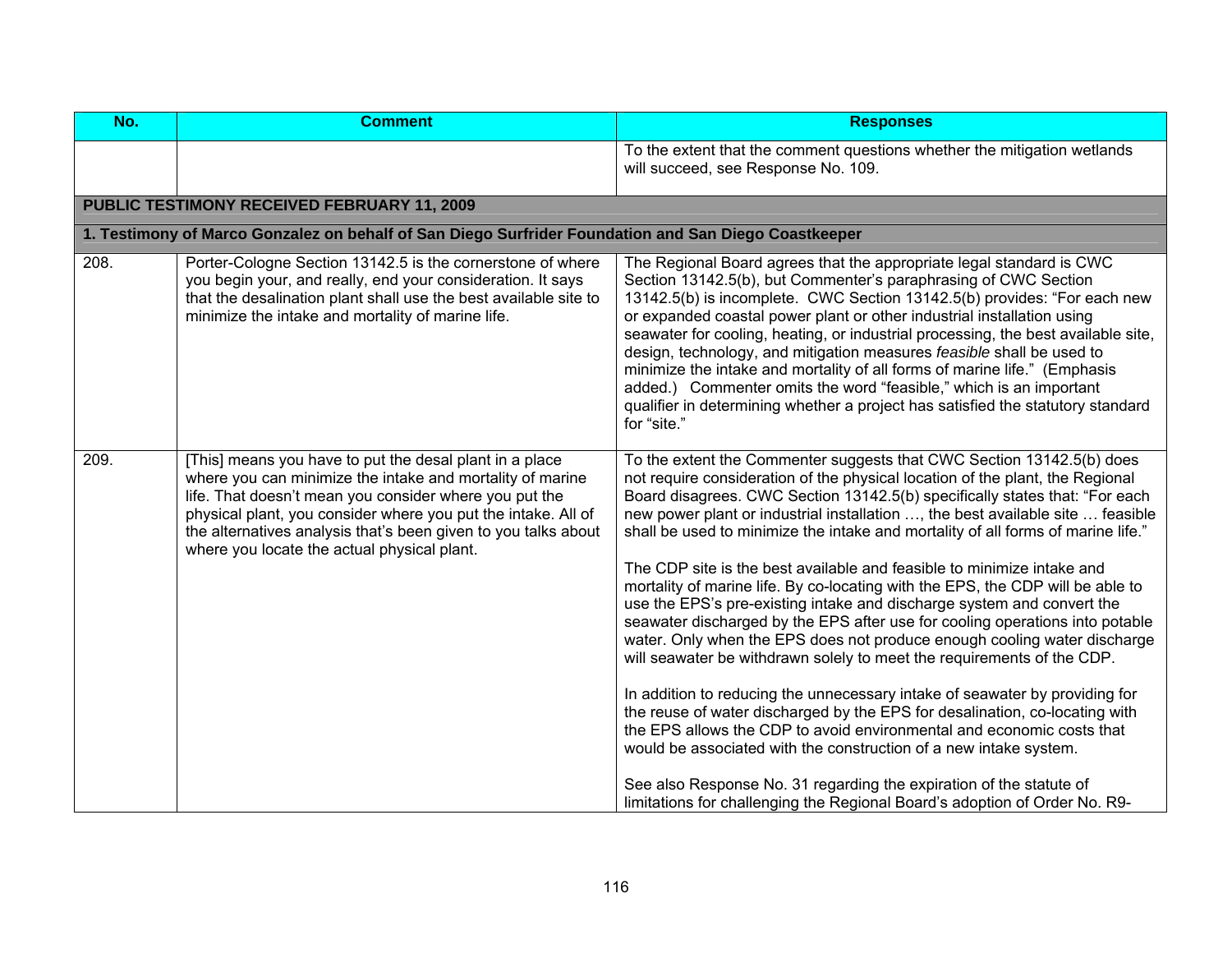| No.  | <b>Comment</b>                                                                                                                                                                                                                                                                                | <b>Responses</b>                                                                                                                                                                                                                                                                                                                                                                                                                                                                                                                                                                                                                                                                                                                                                                                                                                                                                                                                                                                                                                                                                                                                                                                                                                                                                                                                                                                                                                                                                                                                                                                                                                                                                                                                                                                                                                                                                                                           |
|------|-----------------------------------------------------------------------------------------------------------------------------------------------------------------------------------------------------------------------------------------------------------------------------------------------|--------------------------------------------------------------------------------------------------------------------------------------------------------------------------------------------------------------------------------------------------------------------------------------------------------------------------------------------------------------------------------------------------------------------------------------------------------------------------------------------------------------------------------------------------------------------------------------------------------------------------------------------------------------------------------------------------------------------------------------------------------------------------------------------------------------------------------------------------------------------------------------------------------------------------------------------------------------------------------------------------------------------------------------------------------------------------------------------------------------------------------------------------------------------------------------------------------------------------------------------------------------------------------------------------------------------------------------------------------------------------------------------------------------------------------------------------------------------------------------------------------------------------------------------------------------------------------------------------------------------------------------------------------------------------------------------------------------------------------------------------------------------------------------------------------------------------------------------------------------------------------------------------------------------------------------------|
|      |                                                                                                                                                                                                                                                                                               | 2006-0065 identifying the CDP site as co-located with the EPS.<br>To the extent the Commenter suggests that the Discharger did not consider<br>alternative intakes, the Regional Board disagrees. The Discharger evaluated<br>numerous alternative intake systems, such as subsurface intake and an<br>offshore intake, all of which were determined to be infeasible and/or more<br>environmentally damaging than use of the existing EPS intake. See<br>Response Nos. 42(c), 43(a), and 43(b).                                                                                                                                                                                                                                                                                                                                                                                                                                                                                                                                                                                                                                                                                                                                                                                                                                                                                                                                                                                                                                                                                                                                                                                                                                                                                                                                                                                                                                           |
| 210. | [W]e've only, since day one, talked about one intake. And<br>that's the intake at the Encina Power Station. Now, there<br>may have been an alternative study done for subsurface<br>intakes at the Encina Power Station, but we've seen no<br>alternative location anywhere around the coast. | The comment appears to suggest that the Discharger did not consider any<br>alternative locations for the CDP. As explained in Chapter 2 of the<br>Discharger's Minimization Plan, the Discharger considered three possible<br>alternative sites within the City of Carlsbad: (1) other locations within the EPS<br>property; (2) the Encina Water Pollution Control Facility; and (3) the Maerkle<br>Reservoir.<br>Alternative sites within the EPS property were infeasible because the power<br>plant owner has reserved the remaining portion of the site to accommodate<br>future power plant modifications, upgrades, or construction of new power<br>plant facilities. The Encina Water Pollution Control Facility was rejected<br>because it would be able to accommodate only a desalination plant with a<br>capacity of 10 MGD desalinated water, which is cost-ineffective and<br>insufficient to meet user demands. See Response No. 149. Because of its<br>lack of proximity to the intake system, this site also would require the<br>construction of a 2-mile long water transport pipe, increasing environmental<br>impacts and project costs. These factors, among others, made that site<br>infeasible.<br>The third site option, Maerkle Reservoir, located 10.6 miles east of the<br>proposed site, was rejected because the necessary construction changes<br>would increase construction costs, and therefore water costs, to such a<br>degree as to make the CDP infeasible without any measurable environmental<br>benefit. Insufficient space exists in the public rights-of-way between the<br>Maerkle Reservoir site and the ocean to accommodate the needed pipelines,<br>and it would be extremely disruptive to construct pipelines outside existing<br>rights-of-way. After considering these alternative locations, the Regional<br>Board agrees that the co-located site satisfies CWC Section 13142.5(b). |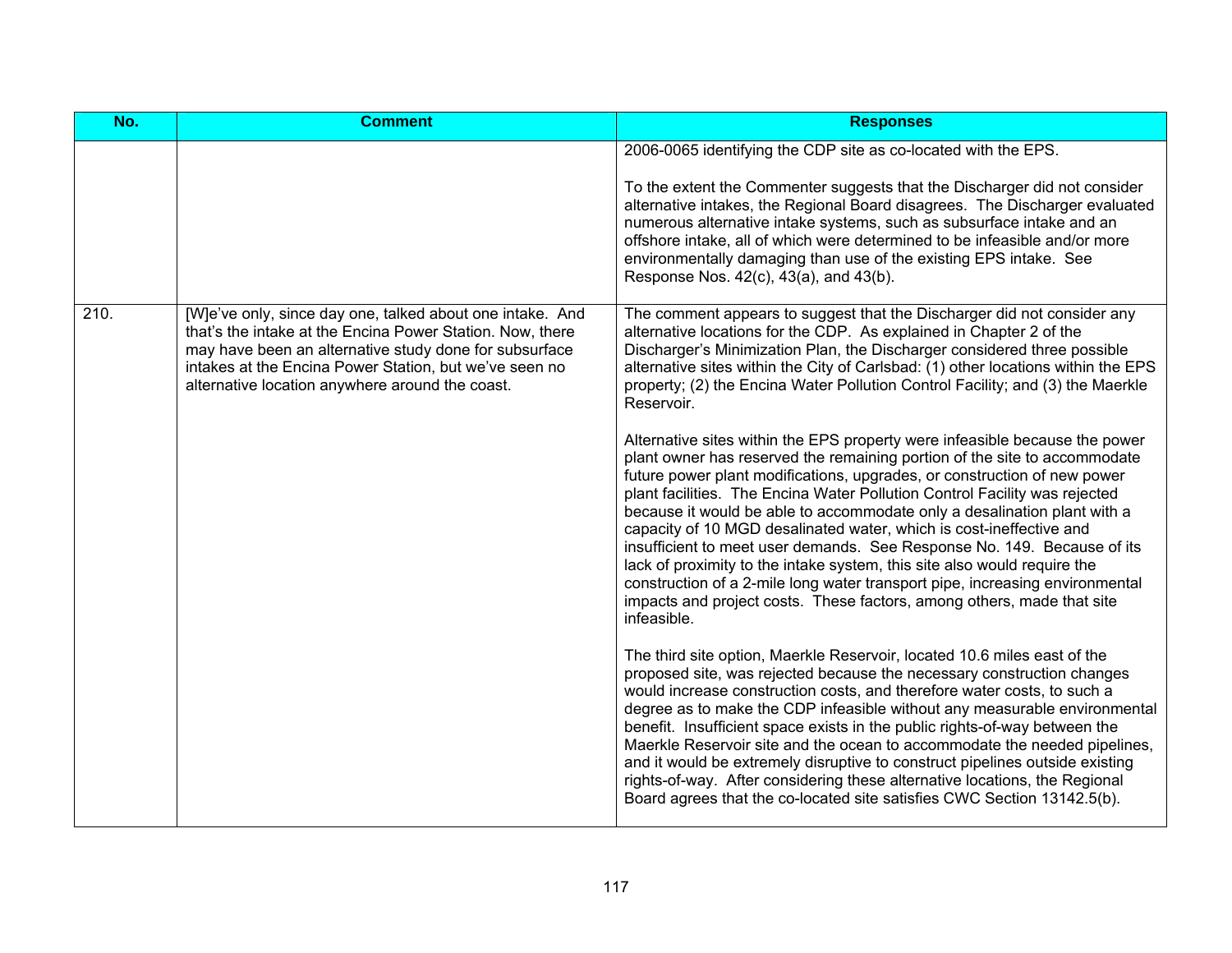| No.  | <b>Comment</b>                                                                                                                                                                                                                                                                                                                                                        | <b>Responses</b>                                                                                                                                                                                                                                                                                                                                                                                                                                                                                                                                                                                                                                                                                                                                                                          |
|------|-----------------------------------------------------------------------------------------------------------------------------------------------------------------------------------------------------------------------------------------------------------------------------------------------------------------------------------------------------------------------|-------------------------------------------------------------------------------------------------------------------------------------------------------------------------------------------------------------------------------------------------------------------------------------------------------------------------------------------------------------------------------------------------------------------------------------------------------------------------------------------------------------------------------------------------------------------------------------------------------------------------------------------------------------------------------------------------------------------------------------------------------------------------------------------|
|      |                                                                                                                                                                                                                                                                                                                                                                       | The Discharger also analyzed an alternative desalination project proposed for<br>Dana Point, which would use slant well technology. This technology was<br>found infeasible for the CDP because, among other things, pilot testing<br>indicated that the water quality would be difficult if not impossible to treat, and<br>the many multiple slant wells would be required on the beach, disrupting<br>public access and recreation. The Coastal Commission found, and the<br>Regional Board agrees, that the multiple smaller slant wells required would<br>result in far greater environmental impacts than the CDP, and would be<br>insufficient to address water needs.                                                                                                             |
|      |                                                                                                                                                                                                                                                                                                                                                                       | Locating the CDP at the EPS site helps to assure that the Agua Hedionda<br>Lagoon will have continued stewardship for the life of the CDP. The<br>ecosystem productivity of the Lagoon historically has been tied to the<br>presence of the EPS or another industrial steward to maintain it. If left to its<br>natural state, the Lagoon likely would return to mudflats, rather than the<br>important estuarine environment there presently.                                                                                                                                                                                                                                                                                                                                            |
|      |                                                                                                                                                                                                                                                                                                                                                                       | See also Response No. 31 regarding the expiration of the statute of<br>limitations for challenging the Regional Board's adoption of Order No. R9-<br>2006-0065 identifying the CDP site as co-located with the EPS.                                                                                                                                                                                                                                                                                                                                                                                                                                                                                                                                                                       |
| 211. | And you will hear Poseidon at some point say, "But wait a<br>second, this is a Carlsbad-specific project. We define our<br>project so narrowly that it has to be in Carlsbad." No, it<br>doesn't. Look at all the water agencies that are purchasing<br>water. They're not getting it directly piped. It's paper<br>transfers, as anybody who deals with water knows. | To the extent that the comment criticizes the reasons for the CDP's location<br>in Carlsbad, the argument is unavailing. See Response No. 148 and 210 for<br>an explanation of why the EPS site is the best available site feasible to locate<br>the CDP and for a discussion of why alternative site locations are not feasible<br>and do not meet project objectives.                                                                                                                                                                                                                                                                                                                                                                                                                   |
|      |                                                                                                                                                                                                                                                                                                                                                                       | On a policy level, reliance on paper-water transfers over significant distances<br>has proven to disappoint many end users of water in recent years. Even<br>State Water Project ("SWP") contracts have not protected end users, as<br>courts have observed that entitlements to water from the SWP "represent<br>nothing more than hopes, expectations, water futures or 'paper water'."<br>See, e.g., Planning & Conservation League v. Dep't of Water Res., 83 Cal.<br>App. 4th 892, 908 n.5 and 914 n.7 (2000) ("Paper water always was an<br>illusion. 'Entitlements' is a misnomer, for contractors surely cannot be<br>entitled to water nature refuses to provide or the body politic refuses to<br>harvest, store, and deliver. Paper water represents the unfulfilled dreams of |
|      |                                                                                                                                                                                                                                                                                                                                                                       | those who, steeped in the water culture of the 1960's, created the                                                                                                                                                                                                                                                                                                                                                                                                                                                                                                                                                                                                                                                                                                                        |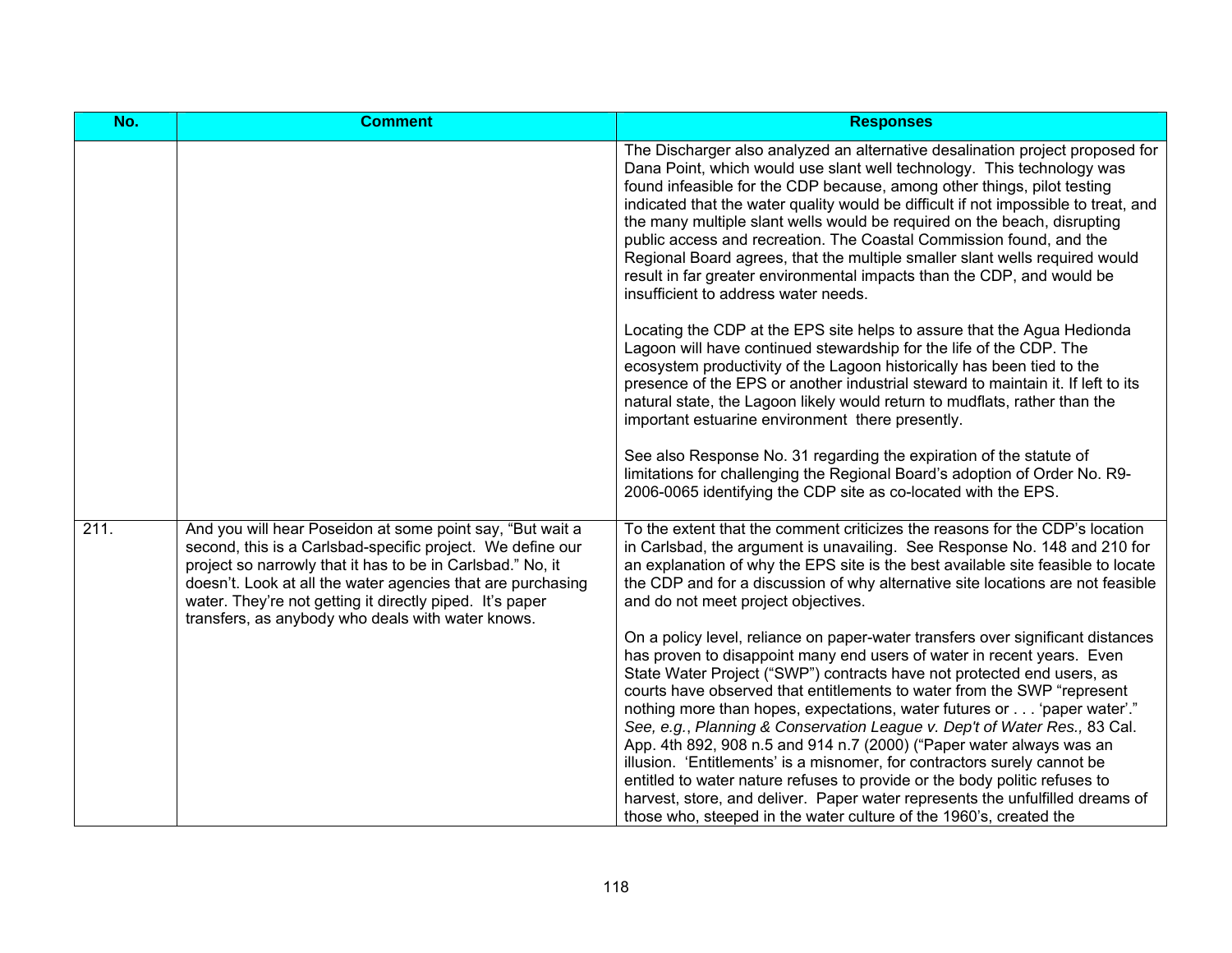| No.  | <b>Comment</b>                                                                                                                                                                                                                                                                           | <b>Responses</b>                                                                                                                                                                                                                                                                                                                                                                                                                                                                                                                                                                                                                                                                                                                                |
|------|------------------------------------------------------------------------------------------------------------------------------------------------------------------------------------------------------------------------------------------------------------------------------------------|-------------------------------------------------------------------------------------------------------------------------------------------------------------------------------------------------------------------------------------------------------------------------------------------------------------------------------------------------------------------------------------------------------------------------------------------------------------------------------------------------------------------------------------------------------------------------------------------------------------------------------------------------------------------------------------------------------------------------------------------------|
|      |                                                                                                                                                                                                                                                                                          | expectation that 4.23 [million acre-feet per year] of water could be delivered<br>by a SWP built to capacity."); see also Cal. Oak Foundation v. City of Santa<br>Clarita, 133 Cal. App. 4th 1219, 1228 (2005) (quoting Planning &<br>Conservation League v. Dep't of Water Res., 83 Cal. App. 4th at 908 n.5 and<br>914 n.7, for the foregoing proposition).                                                                                                                                                                                                                                                                                                                                                                                   |
| 212. | [I]n their presentation, they say this is a regional problem.<br>The drought is a statewide problem. Locating a desalination<br>plant that's purportedly going to meet the County Water<br>Authorities fabricated need for 56,000 acre feet is not a<br>Carlsbad local issue.            | Commenter's argument is flawed to the extent it attempts to minimize the<br>urgent need for water in the Carlsbad region. That drought is a statewide<br>issue does not undermine the fact that Carlsbad residents, as well as<br>residents in the surrounding areas, have a pressing need for water. The<br>comment offers no support for the assertion that the County Water Authority<br>has fabricated a need for 56,000 acre-feet of water. The Discharger is<br>contracted to meet 100% of Carlsbad's potable water requirements.                                                                                                                                                                                                         |
| 213. | Your standard of review under Porter-Cologne says you<br>have to choose the best available site to minimize intake and<br>mortality of marine life. We don't even have that analysis.<br>We don't even know where the best available site is because<br>they've only looked at one site. | Commenter inaccurately paraphrases CWC Section 13142.5(b) by omitting<br>the term "feasible." The statute requires the CDP to use "the best available<br>site  feasible  to minimize the intake and mortality of all forms of marine<br>life," in addition to the best available design, technology, and mitigation<br>measures feasible. (Emphasis added.)<br>See Response Nos. 148 and 210 for a discussion of site alternatives<br>considered by the Discharger.<br>See also Response No. 31 regarding the expiration of the statute of<br>limitations for challenging the Regional Board's adoption of Order No. R9-<br>2006-0065 identifying the CDP site as co-located with the EPS.                                                      |
| 214. | The best available design to minimize intake mortality, we've<br>only looked at a 50 MGD site --- or design. We haven't<br>looked at a 30 or a 20.                                                                                                                                       | CWC Section 13142.5(b) requires the Project to use "the best available site,<br>design, technology, and mitigation measures feasible  to minimize the<br>intake and mortality of all forms of marine life." (Emphasis added.) Contrary<br>to the contention in the comment, although not legally required, the<br>Discharger conducted an analysis, in which it determined that 50 MGD of<br>fresh water will be an economically viable enterprise and that smaller<br>alternatives (25 MGD and 10 MGD) were infeasible and did not meet project<br>objectives. See Response No. 149.<br>The Department of Water Resources 2006 Water Plan Update indicates the<br>Project will produce about 10% of the desalinated water needed in California |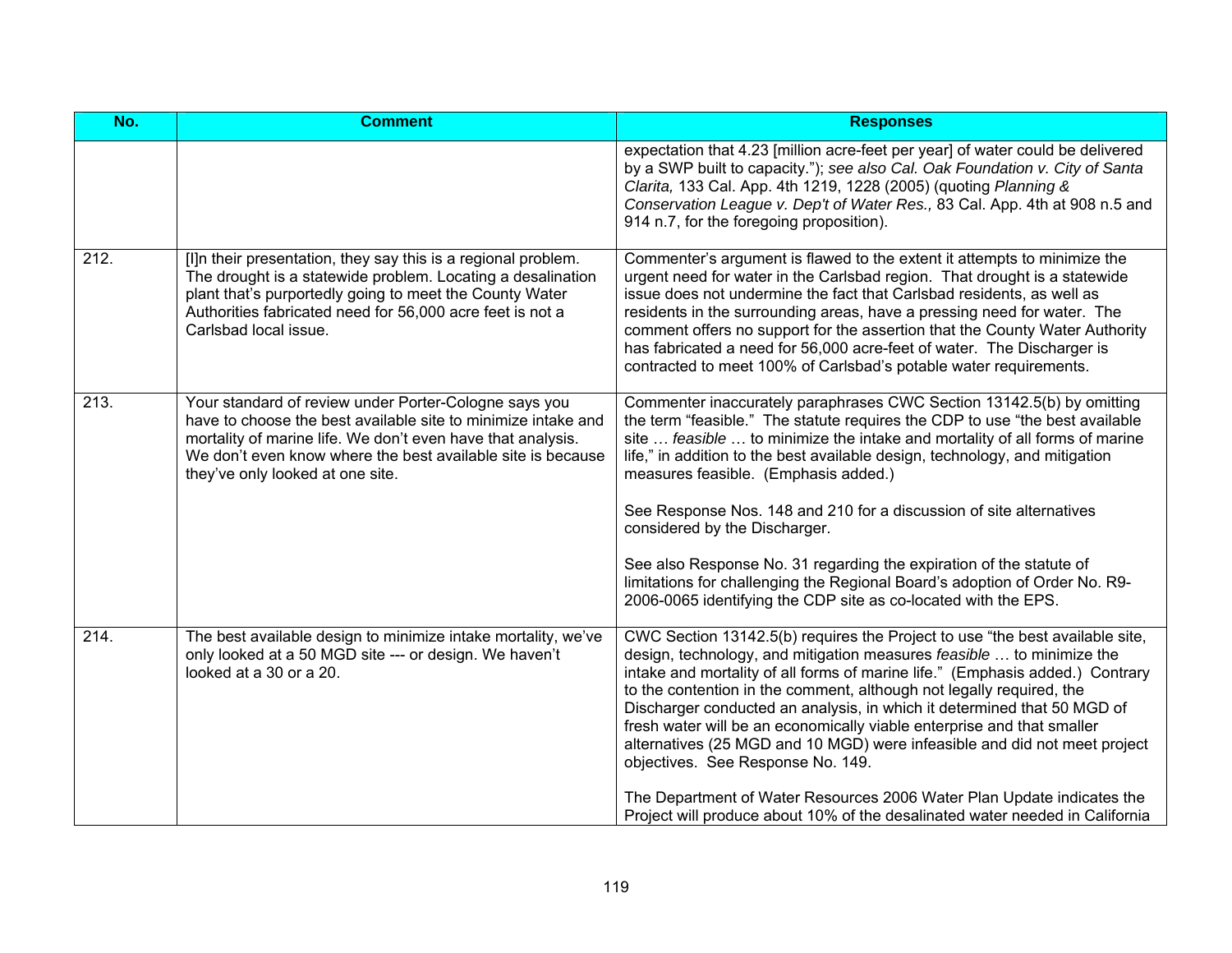| No.               | <b>Comment</b>                                                                                                                                                                                                                                                                                                                                                                                                                                                                                                                                                                                                            | <b>Responses</b>                                                                                                                                                                                                                                                                                                                                                                                                                                                                                                                                                                                                                                     |
|-------------------|---------------------------------------------------------------------------------------------------------------------------------------------------------------------------------------------------------------------------------------------------------------------------------------------------------------------------------------------------------------------------------------------------------------------------------------------------------------------------------------------------------------------------------------------------------------------------------------------------------------------------|------------------------------------------------------------------------------------------------------------------------------------------------------------------------------------------------------------------------------------------------------------------------------------------------------------------------------------------------------------------------------------------------------------------------------------------------------------------------------------------------------------------------------------------------------------------------------------------------------------------------------------------------------|
|                   |                                                                                                                                                                                                                                                                                                                                                                                                                                                                                                                                                                                                                           | by 2030, and the Metropolitan Water District of Southern California identified<br>a need for 150,000 AFY of desalinated water to ensure regional reliability,<br>including 56,000 AFY from the Project.                                                                                                                                                                                                                                                                                                                                                                                                                                              |
| 215.              | We've invalidated all of the alternative intakes that could be<br>done here in Carlsbad, because they don't meet the criteria<br>for producing 50 MGD.                                                                                                                                                                                                                                                                                                                                                                                                                                                                    | See Response Nos. 42(c) and 149 regarding the infeasibility of intake<br>alternatives and project production capacity.                                                                                                                                                                                                                                                                                                                                                                                                                                                                                                                               |
| 216.              | The best available technology and the best available<br>mitigation measures, remember to minimize intake, because<br>this is important when you consider the standard that<br>Poseidon thinks applies to it. And I'm taking this straight<br>from the letter that they submitted back in - on March 2nd,<br>2008, before that last approval, conditional approval. And it's<br>important because this was threaded through everything that<br>they did. Look at what they talk about. They think 13142.5<br>says that you have to choose site design technology and<br>mitigation to minimize the impacts to marine life. | As explained in Response No. 52, the Minimization Plan's clear objective is<br>to minimize intake and mortality of marine life by minimizing impingement and<br>entrainment; the focus is not on "impacts." The Plan satisfies CWC<br>Section 13142.5(b) by specifically providing for the minimization of<br>entrainment and impingement. The word "impacts" has occasionally been<br>used to refer to entrainment and impingement. To the extent Commenter<br>believes something beside entrainment and impingement is relevant, he has<br>not provided any such information as to what that would be.                                             |
| $\overline{2}17.$ | And you see they went into great detail to $-$ to specify that<br>their Marine Life Mitigation Plan at that point dealt with the<br>best site to minimize impacts to marine life, the best design<br>to minimize impacts. And so we have to ask ourselves,<br>what's the difference between minimize intake and minimize<br>impact? It's really a plain reading. It's common sense. One,<br>it's the wrong standard. You've got to go by with what the<br>statute actually says.                                                                                                                                          | See Response No. 52 regarding the Minimization Plan's clear objective to<br>minimize intake and mortality of marine life by minimizing impingement and<br>entrainment; the focus is not on "impacts."                                                                                                                                                                                                                                                                                                                                                                                                                                                |
| 218.              | 316(b) says on its face that you have to minimize adverse<br>environmental impacts with respect to the location design,<br>construction, and capacity of cooling water.                                                                                                                                                                                                                                                                                                                                                                                                                                                   | CWA Section 316(b) does not apply to the Project. The appropriate legal<br>standard for the CDP is CWC Section 13142.5(b). See Response No. 19.<br>The comment inaccurately paraphrases CWA Section 316(b), which<br>provides: "Any standard established pursuant to section 1311 of this title or<br>section 1316 of this title and applicable to a point source shall require that the<br>location, design, construction, and capacity of cooling water intake structures<br>reflect the best available for minimizing adverse environmental impacts."<br>(Emphasis added.) The comment omits the important qualifying phrase "best<br>available." |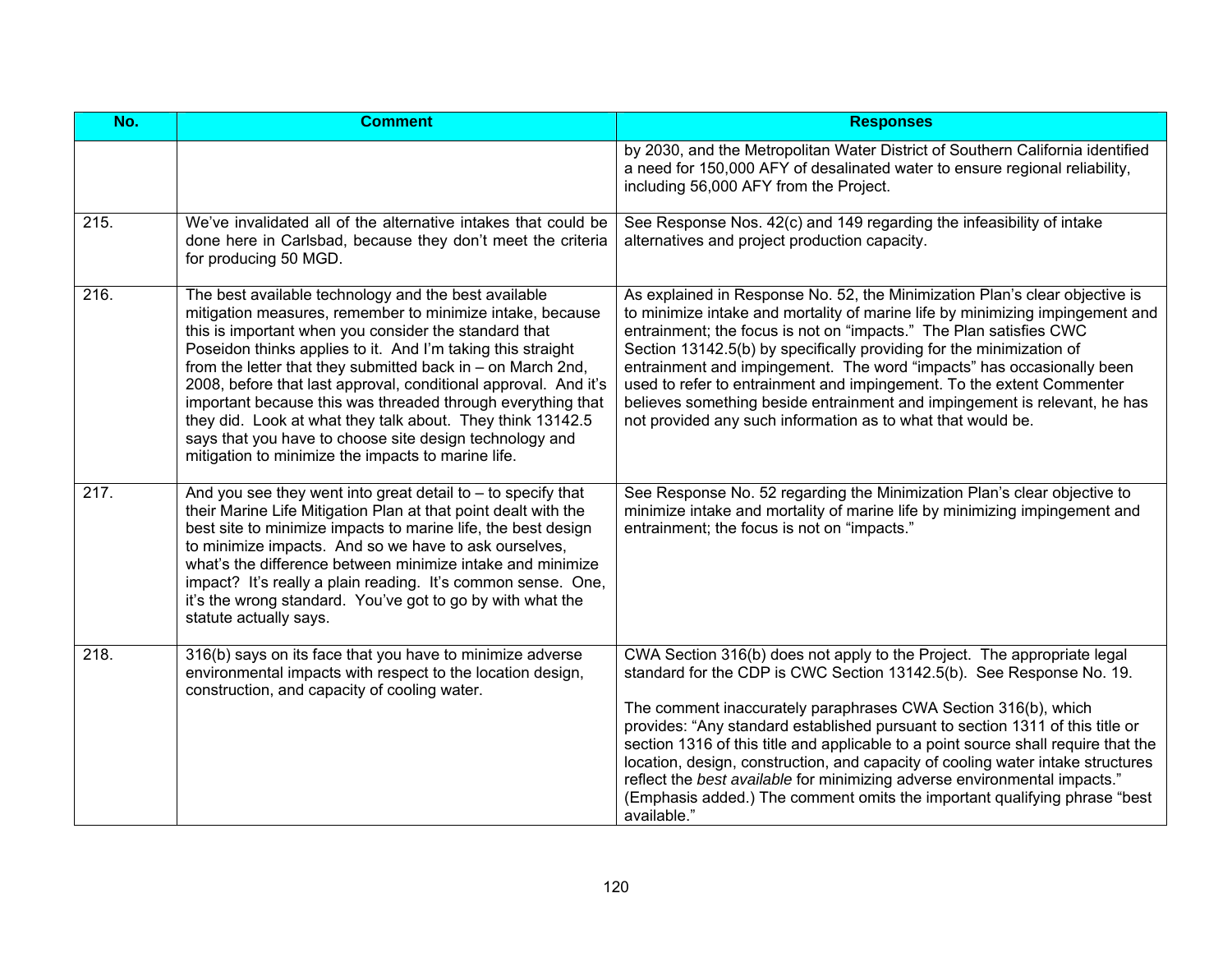| No.  | <b>Comment</b>                                                                                                                                                                                                                                                                          | <b>Responses</b>                                                                                                                                                                                                                                                                                                                                                                                                                                                                                                                                                                                                                                                                                                                                                                                                                                                                                                                                                                                                                                                                                                                                                                                                                                                                                           |
|------|-----------------------------------------------------------------------------------------------------------------------------------------------------------------------------------------------------------------------------------------------------------------------------------------|------------------------------------------------------------------------------------------------------------------------------------------------------------------------------------------------------------------------------------------------------------------------------------------------------------------------------------------------------------------------------------------------------------------------------------------------------------------------------------------------------------------------------------------------------------------------------------------------------------------------------------------------------------------------------------------------------------------------------------------------------------------------------------------------------------------------------------------------------------------------------------------------------------------------------------------------------------------------------------------------------------------------------------------------------------------------------------------------------------------------------------------------------------------------------------------------------------------------------------------------------------------------------------------------------------|
|      |                                                                                                                                                                                                                                                                                         |                                                                                                                                                                                                                                                                                                                                                                                                                                                                                                                                                                                                                                                                                                                                                                                                                                                                                                                                                                                                                                                                                                                                                                                                                                                                                                            |
| 219. | 316(b) does not apply.                                                                                                                                                                                                                                                                  | The Regional Board agrees that CWA Section 316(b) does not apply to the<br>CDP. The appropriate legal standard for the CDP is CWC<br>Section 13142.5(b). See Response No. 19.                                                                                                                                                                                                                                                                                                                                                                                                                                                                                                                                                                                                                                                                                                                                                                                                                                                                                                                                                                                                                                                                                                                              |
| 220. | So the question we ask ourselves, why is Poseidon applying<br>316(b) standard, or language regarding impacts instead of<br>intake when we all know that 13142.5 is the applicable<br>standard.                                                                                          | Neither the Regional Board nor the Minimization Plan is applying a CWA<br>Section 316(b) standard to the CDP, and the Regional Board agrees that<br>CWC Section 13142.5 is the applicable standard. See Response No. 52<br>regarding the Minimization Plan's clear objective to minimize intake and<br>mortality of marine life by minimizing impingement and entrainment; the focus<br>is not on "impacts." To the extent Commenter asserts a distinction between<br>"impacts" and "intake and mortality," the Commenter has provided no<br>information to support the distinction, which appears to be argument only.                                                                                                                                                                                                                                                                                                                                                                                                                                                                                                                                                                                                                                                                                    |
| 221. | [T]he problem is that liberal construction of 316(b) no longer<br>exists. The idea that a technology forcing statute in the<br>Clean Water Act could be read to allow you to have the<br>impact and then go mitigate elsewhere, it's been turned on<br>its head by the Riverkeeper case | The comment discusses an "idea" that has no relevance under CWC<br>Section 13142.5(b), which, in contrast to CWA Section 316(b), specifically<br>identifies mitigation as an approach to minimize intake and mortality. The<br>comment arises from CWA Section 316(b), which does not apply to the CDP.<br>See Response No. 19. The comment's apparent reference to Riverkeeper II<br>misses the mark, as that case interpreted CWA Section 316(b), which does<br>not apply in this instance. For further discussion of Riverkeeper II, see<br>Response Nos. 24, 27(c), and 29(a).<br>To the extent that Commenter is criticizing the inclusion of mitigation<br>measures in the Minimization Plan or MLMP, that criticism is unfounded<br>because CWC Section 13142.5(b) specifically requires the use of the best<br>available and feasible mitigation measures (as well as the best available<br>feasible site, design, and technology).<br>As a factual matter, unlike the restoration at issue in the Riverkeeper cases,<br>the Minimization Plan does not call for the use of mitigation in lieu of, or as a,<br>technology. Rather, the Minimization Plan provides for the use of the best<br>available mitigation feasible in addition to best available, site, design and<br>technology measures. |
| 222. | Now, we will agree, 316(b) doesn't apply.                                                                                                                                                                                                                                               | The Regional Board agrees that CWA Section 316(b) does not apply to the<br>CDP. The appropriate legal standard for the CDP is CWC<br>Section 13142.5(b). See Response No. 19. See Response No. 219 above.                                                                                                                                                                                                                                                                                                                                                                                                                                                                                                                                                                                                                                                                                                                                                                                                                                                                                                                                                                                                                                                                                                  |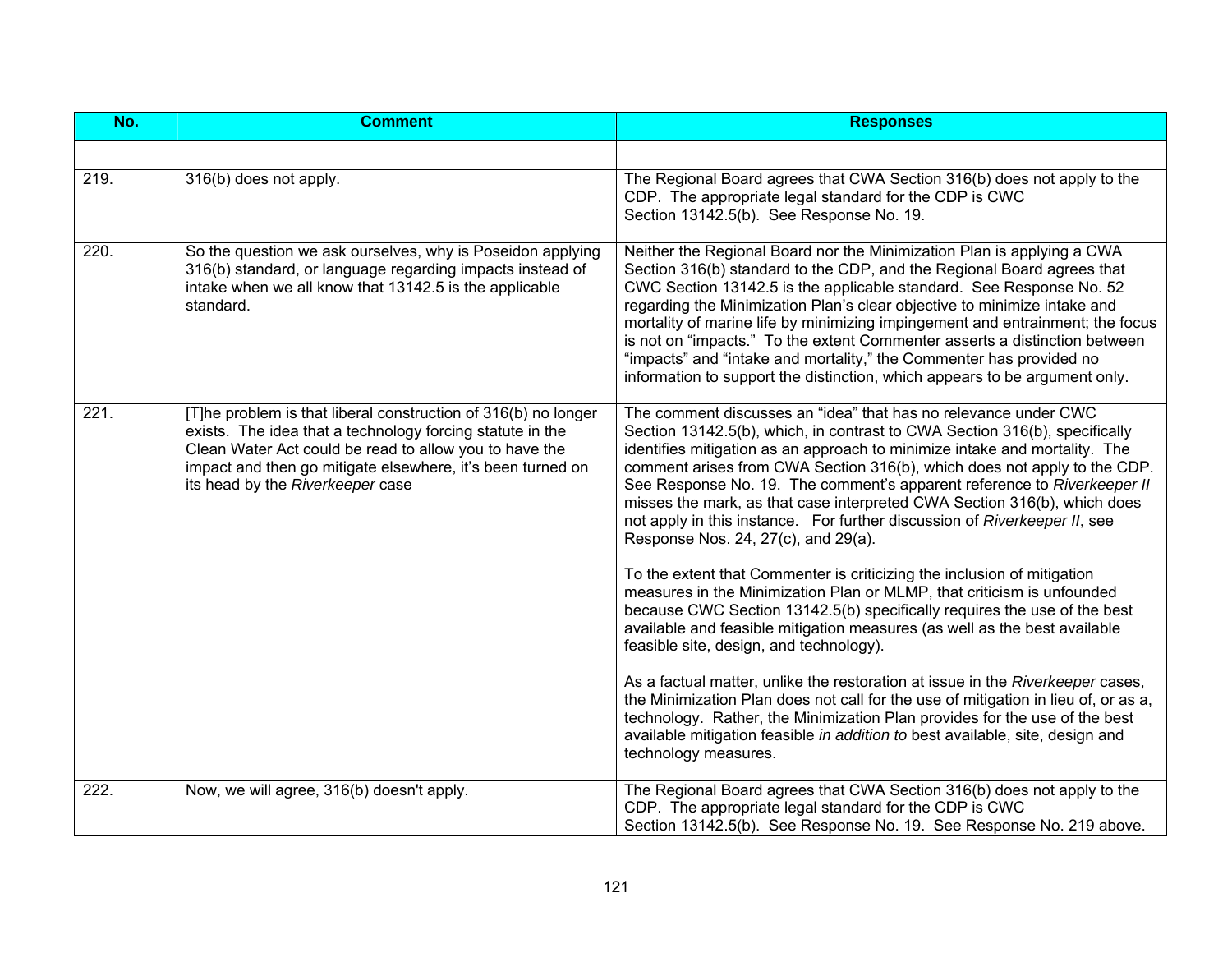| No.  | <b>Comment</b>                                                                                                                                                                                                                                                                                                                                    | <b>Responses</b>                                                                                                                                                                                                                                                                                                                                                                                                                                                                                                                                                                                                                                                                                                                                                                                                                                                                                                                                                                                                                                                         |
|------|---------------------------------------------------------------------------------------------------------------------------------------------------------------------------------------------------------------------------------------------------------------------------------------------------------------------------------------------------|--------------------------------------------------------------------------------------------------------------------------------------------------------------------------------------------------------------------------------------------------------------------------------------------------------------------------------------------------------------------------------------------------------------------------------------------------------------------------------------------------------------------------------------------------------------------------------------------------------------------------------------------------------------------------------------------------------------------------------------------------------------------------------------------------------------------------------------------------------------------------------------------------------------------------------------------------------------------------------------------------------------------------------------------------------------------------|
|      |                                                                                                                                                                                                                                                                                                                                                   |                                                                                                                                                                                                                                                                                                                                                                                                                                                                                                                                                                                                                                                                                                                                                                                                                                                                                                                                                                                                                                                                          |
| 223. | But the important thing to realize is even using the liberal<br>standard as Poseidon interprets it, the courts have said that<br>doesn't fly.                                                                                                                                                                                                     | See Response No. 19 for an explanation of the non-applicability of CWA<br>Section 316(b) to the CDP. CWA Section 316(b) has not been applied in this<br>situation.<br>The comment does not explain what it means by "liberal standard," and this<br>comment is vague and ambiguous. The Minimization Plan reflects the<br>appropriate standard of CWC Section 13142.5(b).                                                                                                                                                                                                                                                                                                                                                                                                                                                                                                                                                                                                                                                                                                |
| 224. | And your own State Water Resources Control Board, in a<br>document last year, or maybe a year and a half ago, the<br>scoping document on once-through cooling addresses there<br>is a very concrete distinction between minimizing intake and<br>minimizing impacts. You have to cross that threshold. You<br>have to do the analysis.            | To the extent Commenter is referring to the scoping document released by<br>the State Board in March 2008 entitled, "Water Quality Control Policy on the<br>Use of Coastal and Estuarine Waters for Power Plant Cooling," it is worth<br>noting that such document dealt with the proposed development of a state<br>policy for water quality control to establish requirements for implementing<br>CWA Section 316(b) for existing coastal and estuarine power plants. CWA<br>Section 316(b) does not provide the legally applicable standard for the CDP,<br>as discussed in Response No. 19. It also should be noted that a scoping<br>document is not a policy but a working document that does not necessarily<br>result in a mandate.<br>To the extent the Commenter is suggesting that the wrong standard has been<br>or is being applied, see Response No. 52, which explains that the<br>Minimization Plan's clear objective is to minimize intake and mortality of<br>marine life by minimizing impingement and entrainment; the focus is not on<br>"impacts." |
| 225. | Now, we're seeing in our legal briefing, where the Coastal<br>Commission is kind of juggling and trying to say, "Well, we<br>impliedly kind of did this already." But I ask you, look in your<br>packets, and tell me where you see the minimization of<br>intake spotlighted with respect to site design, technology and<br>mitigation measures. | The Coastal Commission did a comprehensive analysis of Project-related<br>entrainment before approving the MLMP. This is among the tasks the<br>Regional Board is being asked to do under CWC Section 13142.5(b) when<br>evaluating whether the Minimization Plan provides for the minimization of<br>intake and mortality of marine life.<br>As explained in Response No. 150, the Minimization Plan comprehensively<br>details how all four elements required by CWC Section 13142.5(b) to be<br>considered – site, design, technology, and mitigation – will be used to<br>minimize intake and mortality. See also Response No. 52.                                                                                                                                                                                                                                                                                                                                                                                                                                   |
| 226. | The fact of the matter is it's a more restrictive standard, and it<br>applies before the impact takes place. It just hasn't been                                                                                                                                                                                                                  | This comment is vague and ambiguous. To the extent the comment refers to<br>"before the fact" mitigation, see Response Nos. 24 and 27(b). To the extent                                                                                                                                                                                                                                                                                                                                                                                                                                                                                                                                                                                                                                                                                                                                                                                                                                                                                                                  |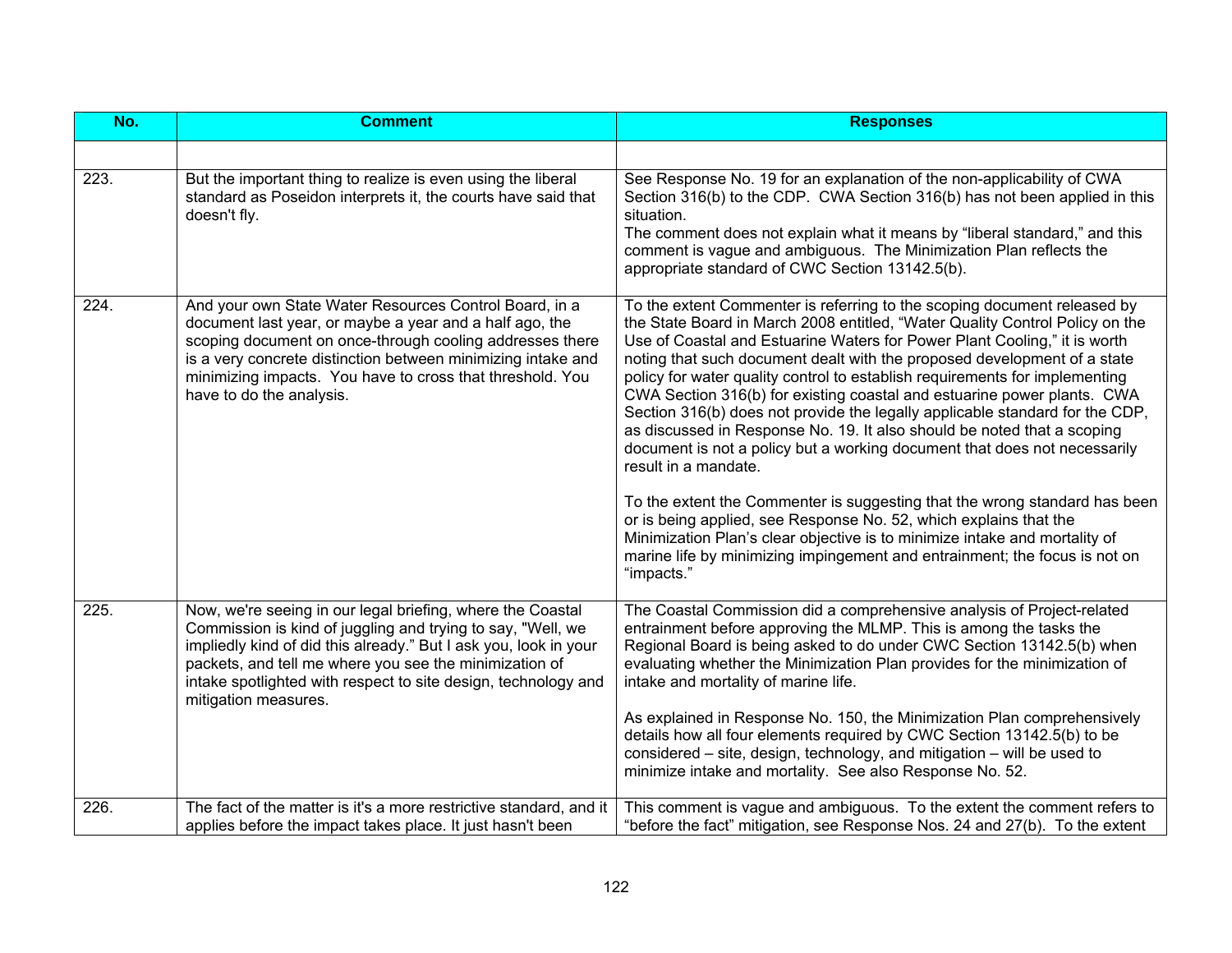| No.                                                             | <b>Comment</b>                                                                                                                                                                                                                                                                                                                                                                                                                        | <b>Responses</b>                                                                                                                                                                                                                                                                                                                                                                                                                                                                                                                                                                                                                                                                                                                                                                                                                                                                                                                                                                                                                                                                                                                                                                                                                                                                                                                                                                                                                                                                                                                                                                                                                                                                                                                                                                                                                                                                                                                                                                                                                                                                                                                                                                                                                                                                                                       |
|-----------------------------------------------------------------|---------------------------------------------------------------------------------------------------------------------------------------------------------------------------------------------------------------------------------------------------------------------------------------------------------------------------------------------------------------------------------------------------------------------------------------|------------------------------------------------------------------------------------------------------------------------------------------------------------------------------------------------------------------------------------------------------------------------------------------------------------------------------------------------------------------------------------------------------------------------------------------------------------------------------------------------------------------------------------------------------------------------------------------------------------------------------------------------------------------------------------------------------------------------------------------------------------------------------------------------------------------------------------------------------------------------------------------------------------------------------------------------------------------------------------------------------------------------------------------------------------------------------------------------------------------------------------------------------------------------------------------------------------------------------------------------------------------------------------------------------------------------------------------------------------------------------------------------------------------------------------------------------------------------------------------------------------------------------------------------------------------------------------------------------------------------------------------------------------------------------------------------------------------------------------------------------------------------------------------------------------------------------------------------------------------------------------------------------------------------------------------------------------------------------------------------------------------------------------------------------------------------------------------------------------------------------------------------------------------------------------------------------------------------------------------------------------------------------------------------------------------------|
|                                                                 | addressed. It hasn't been appropriately considered. And until<br>it gets done, it's a fatal flaw that frankly, it is fatal.                                                                                                                                                                                                                                                                                                           | the Commenter is suggesting that the wrong standard has been or is being<br>applied, see Response No. 52, which explains that the Minimization Plan's<br>clear objective is to minimize intake and mortality of marine life by minimizing<br>impingement and entrainment; the focus is not on "impacts."                                                                                                                                                                                                                                                                                                                                                                                                                                                                                                                                                                                                                                                                                                                                                                                                                                                                                                                                                                                                                                                                                                                                                                                                                                                                                                                                                                                                                                                                                                                                                                                                                                                                                                                                                                                                                                                                                                                                                                                                               |
| 227.                                                            | Remember, all of these power plants, they're doing their<br>mitigation. Look at the Southern California Edison mitigation<br>upon which the Applicant is relying. It's a big off-site<br>mitigation. It's 30 years after they started operating. Are we<br>going to wait that long to see a successful mitigation? And<br>we don't even know if that's successful, because frankly, it's<br>not fully constructed yet or operational. | The success of SCE's mitigation for the San Onofre Nuclear Generating<br>Station to which Commenter refers is well-documented. The MLMP's strict<br>performance standards and success criteria were developed during the<br>interagency process at the direction of the Coastal Commission using this<br>successful mitigation project as a model. The determination to adopt such<br>standards as part of the MLMP was strongly supported by Coastal<br>Commission staff through the MLMP approval process. The success of the<br>Project's mitigation is assured because Discharger must comply with these<br>standards, which will be enforced by the Coastal Commission and the<br>Regional Board. See Response Nos. 109 and 240 for a discussion of the<br>MLMP's strict performance criteria, which are enforceable by the Regional<br>Board and the Coastal Commission. See Response No. 112. To the extent<br>Commenter is suggesting that the proposed wetlands could be unsuccessful,<br>see Response No. 112 for a discussion of the Regional Board's Executive<br>Officer's authority to impose remedial measures if the wetland mitigation<br>does not meet performance criteria.<br>To the extent Commenter is suggesting that the CDP will be operating for 30<br>years before the mitigation site is constructed, that is incorrect. The CDP has<br>not yet been constructed, is not currently operating, and is not currently<br>resulting in any intake or mortality of marine life. The MLMP requires the<br>Discharger to submit a coastal development permit application for Phase I of<br>the proposed wetlands within two years of issuance of the Project's coastal<br>development permit. To the extent Phase II is necessary, the MLMP<br>requires the Discharger to submit a complete coastal development permit<br>within five years of the issuance of the Phase I permit. These requirements<br>ensure that the proposed wetlands will be designed and implemented as the<br>CDP is under construction and will be developed in the early years of CDP<br>operation. Further, the mitigation required is sufficient to fully offset<br>impingement and entrainment associated with stand-alone operations, even<br>though it is unknown if/when the Project will operate in such a mode. |
| 2. Testimony of Conner Everts Representing Desal Response Group |                                                                                                                                                                                                                                                                                                                                                                                                                                       |                                                                                                                                                                                                                                                                                                                                                                                                                                                                                                                                                                                                                                                                                                                                                                                                                                                                                                                                                                                                                                                                                                                                                                                                                                                                                                                                                                                                                                                                                                                                                                                                                                                                                                                                                                                                                                                                                                                                                                                                                                                                                                                                                                                                                                                                                                                        |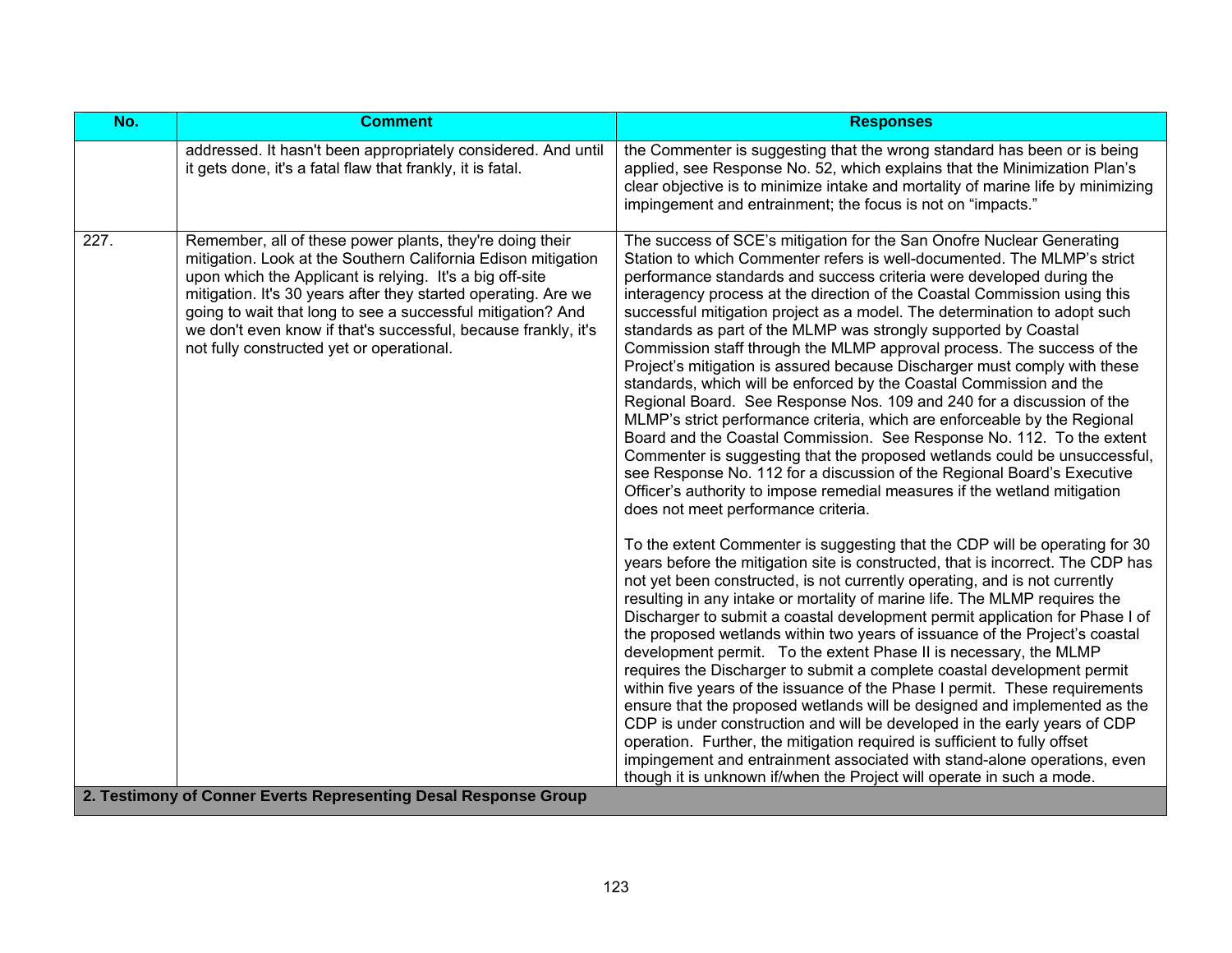| No.  | <b>Comment</b>                                                                                                                                                                                                                                                                                                                                                                                                                                                                                                                                                                                                                                                                                                                                                                                                                                                                                                                                                                                                                                                                                                                                                                                                                                                                                                                                                                                                                                                                                     | <b>Responses</b>                                                                                                                                                                                                                                                                                                                                                                                                                                                                                                                                                                                                                                                                                                                                                                                                                                                               |
|------|----------------------------------------------------------------------------------------------------------------------------------------------------------------------------------------------------------------------------------------------------------------------------------------------------------------------------------------------------------------------------------------------------------------------------------------------------------------------------------------------------------------------------------------------------------------------------------------------------------------------------------------------------------------------------------------------------------------------------------------------------------------------------------------------------------------------------------------------------------------------------------------------------------------------------------------------------------------------------------------------------------------------------------------------------------------------------------------------------------------------------------------------------------------------------------------------------------------------------------------------------------------------------------------------------------------------------------------------------------------------------------------------------------------------------------------------------------------------------------------------------|--------------------------------------------------------------------------------------------------------------------------------------------------------------------------------------------------------------------------------------------------------------------------------------------------------------------------------------------------------------------------------------------------------------------------------------------------------------------------------------------------------------------------------------------------------------------------------------------------------------------------------------------------------------------------------------------------------------------------------------------------------------------------------------------------------------------------------------------------------------------------------|
| 228. | Water conservation and reclamation are better strategies to<br>address drought, and will force the state to deal with a<br>response to how we use and waste water.                                                                                                                                                                                                                                                                                                                                                                                                                                                                                                                                                                                                                                                                                                                                                                                                                                                                                                                                                                                                                                                                                                                                                                                                                                                                                                                                 | Comment does not prompt a specific response. To the extent Commenter<br>makes arguments concerning broad planning goals or policies, such<br>comments are generally beyond the scope of the Regional Board's review of<br>the Minimization Plan. The CDP has, however, undergone extensive<br>environmental review by several resource agencies in addition to the<br>Regional Board, including the City of Carlsbad, the Coastal Commission, and<br>the State Lands Commission. The City of Carlsbad in its EIR and review of<br>the project specifically examined alternatives to the project involving greater<br>levels of conservation, reuse of sewage by reclamation and other water<br>reclamation, and concluded that those alternatives were not feasible. The<br>City's analysis and conclusions on this issue are incorporated by reference<br>into this response. |
| 229. | (a) If you put a shovel in the ground today, which isn't going<br>to happen, on the desal plant, it won't be a reaction to the<br>immediate situation, regulatory, and hydrological conditions<br>we face. But that will force us all across the state to deal, as<br>we have in the past, with a response to how we use and<br>waste water. My background includes being Chair of the<br>California Urban Water Conservation Council and Drought<br>Coordinator for the City of Pasadena, where we saved<br>percent. Since then, the technologies have improved, and<br>we've moved to the outdoor landscape. There's a lot more<br>to do, recycling, especially regionally is still a big issue on the<br>table here. But obviously, there's a lot more to do statewide<br>as we continue to discharge treated waste water. I was on<br>the State Water Resource Control Board Stakeholder<br>Process. We've just established, finally, guidelines on<br>recycled water. So there's a lot of opportunity there. But<br>today we're not talking about those issues. And it is, again,<br>very emotional for people to say they need water, and that<br>they may be cut back.<br>You know, we just went though a period where we had a lot<br>of rain. We could have captured more if we had those<br>programs in place and dealt with less pollution going to the<br>ocean. So given all that, I support the staff report to go back,<br>at least until April, and to take a deeper look at this. | (a) Comment does not prompt a specific response. See Response No. 228<br>regarding broad planning goals or policies that are generally beyond the<br>scope of the Regional Board's review of the Minimization Plan<br>(b) Comment does not prompt a specific response.                                                                                                                                                                                                                                                                                                                                                                                                                                                                                                                                                                                                         |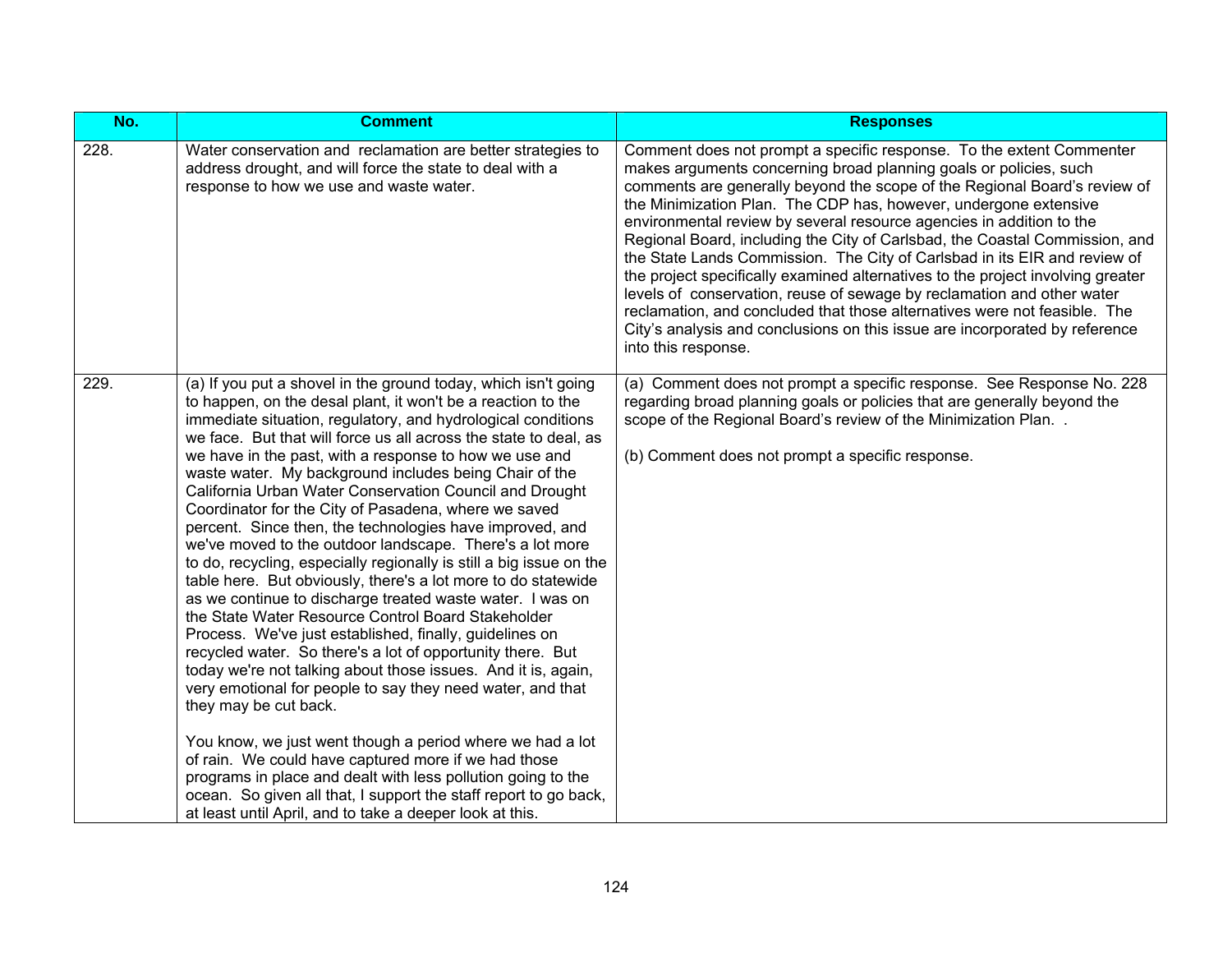| No.  | <b>Comment</b>                                                                                                                                                                                                                                                                                                                                                                                                                                                                                                                                                                                                                                                                                                                                              | <b>Responses</b>                                                                                                                                                                                                                                                                                                                                                                                                                                                                                                                                                                                                                                                                                                                                                                                                                                                                                                                                                                                                                                                                                                                                                                                                                                                                                                                                    |
|------|-------------------------------------------------------------------------------------------------------------------------------------------------------------------------------------------------------------------------------------------------------------------------------------------------------------------------------------------------------------------------------------------------------------------------------------------------------------------------------------------------------------------------------------------------------------------------------------------------------------------------------------------------------------------------------------------------------------------------------------------------------------|-----------------------------------------------------------------------------------------------------------------------------------------------------------------------------------------------------------------------------------------------------------------------------------------------------------------------------------------------------------------------------------------------------------------------------------------------------------------------------------------------------------------------------------------------------------------------------------------------------------------------------------------------------------------------------------------------------------------------------------------------------------------------------------------------------------------------------------------------------------------------------------------------------------------------------------------------------------------------------------------------------------------------------------------------------------------------------------------------------------------------------------------------------------------------------------------------------------------------------------------------------------------------------------------------------------------------------------------------------|
|      | (b) My background includes working on this issue for the<br>late '80s. My original boss, many years ago, went on to be a<br>City Manager, got his Ph.D. in Florida. He ended up being<br>the General Manager of the Tampa Bay Water Authority,<br>Gerry Maxwell. He was going to retire when that job was<br>done. He didn't get to retire for a long, long time. As you've<br>heard, they've had problems with it. You cannot assume that<br>this will be -- not a project since it's the first on the Pacific<br>Coast in colder water, and the largest in the western<br>hemisphere, it might take a while to iron out. So the idea<br>that this is immediate response is wrong.<br>3. Testimony of Ed Kimura Representing Sierra Club San Diego Chapter |                                                                                                                                                                                                                                                                                                                                                                                                                                                                                                                                                                                                                                                                                                                                                                                                                                                                                                                                                                                                                                                                                                                                                                                                                                                                                                                                                     |
|      |                                                                                                                                                                                                                                                                                                                                                                                                                                                                                                                                                                                                                                                                                                                                                             |                                                                                                                                                                                                                                                                                                                                                                                                                                                                                                                                                                                                                                                                                                                                                                                                                                                                                                                                                                                                                                                                                                                                                                                                                                                                                                                                                     |
| 230. | The Marine Life Mitigation Plan fails to comply with the<br>conditions of the resolution.                                                                                                                                                                                                                                                                                                                                                                                                                                                                                                                                                                                                                                                                   | While the Regional Board's May 13, 2009 action would supersede the<br>resolution, the comment is mistaken. The MLMP fully complies with the<br>conditions within Resolution R9-2008-0039 (the April Resolution), as well as<br>with Order No. R9-2006-0065 (2006 Permit) and CWC Section 13142.5(b).<br>The MLMP includes a specific proposal for mitigation of impingement and<br>entrainment as required by Section VI.C.2(e) of Order No. R9-2006-0065.<br>Under the terms of the MLMP, the Discharger shall create or restore up to<br>55.4 acres of estuarine wetlands at up to two restoration sites. Consistent<br>with the April Resolution, the Discharger submitted eleven specific mitigation<br>sites determined during the interagency process and submitted a specific<br>proposal for mitigation at these identified sites. The final restoration site(s)<br>will be selected according to strict minimum standards and objectives<br>specifically identified in Sections 3.1 and 3.2 of the MLMP, respectively, and<br>final selection will be subject to review and approval by the Regional Board<br>and Coastal Commission.<br>The success of the selected restoration site(s) will be evaluated according to<br>specifically enumerated performance standards and criteria, as described in<br>Response Nos. 109, 240, and 243. |
| 231. | I also believe that the design of the MLMP is flawed<br>because it fails to apply an ecosystem-based approach.                                                                                                                                                                                                                                                                                                                                                                                                                                                                                                                                                                                                                                              | See Response Nos. 5 and 10(b) regarding an ecosystem-based approach.                                                                                                                                                                                                                                                                                                                                                                                                                                                                                                                                                                                                                                                                                                                                                                                                                                                                                                                                                                                                                                                                                                                                                                                                                                                                                |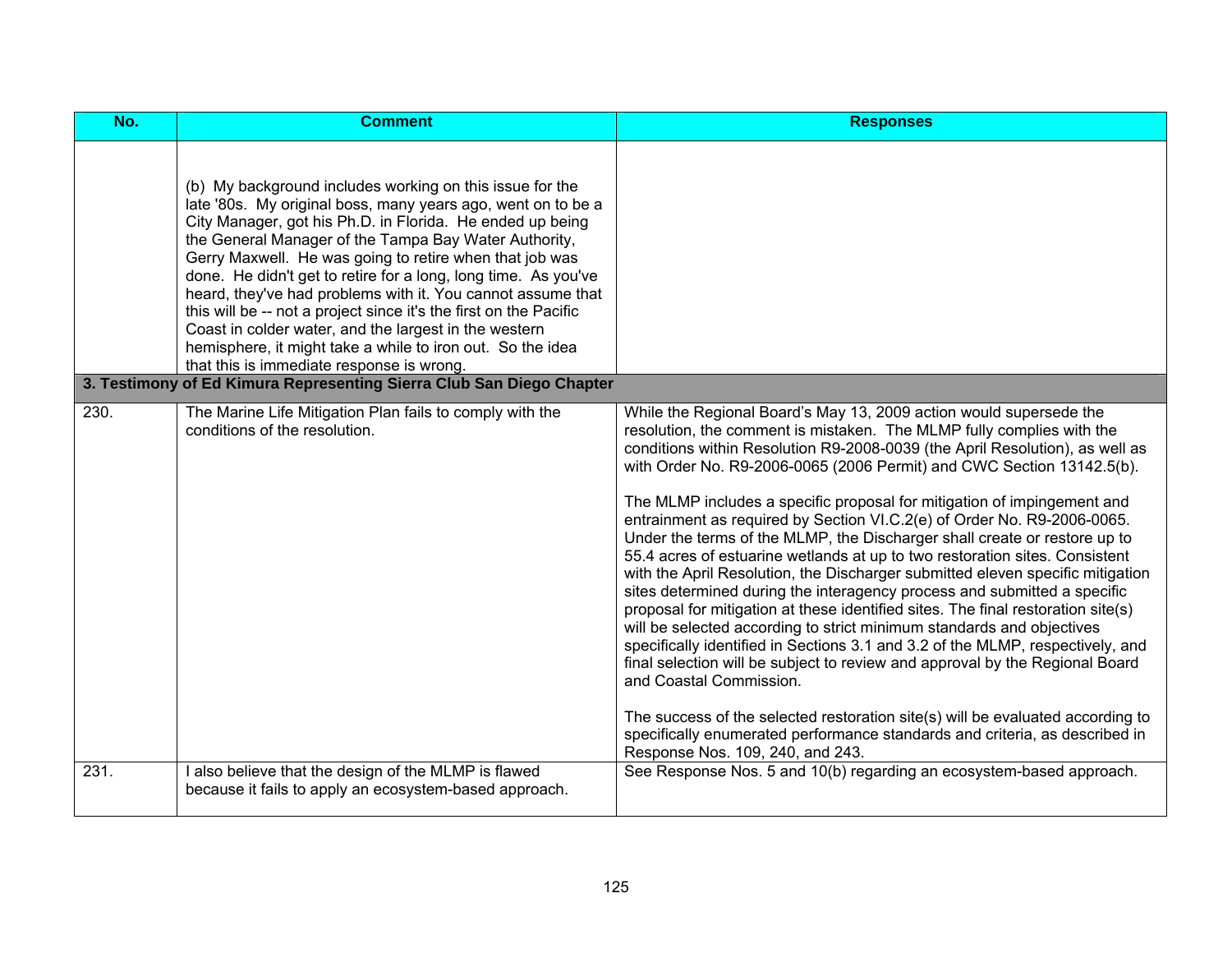| No.  | <b>Comment</b>                                                                                                                                                                                                                                                                                                                                                                                                                                                                    | <b>Responses</b>                                                                                                                                                                                                                                                                                                                                                                                                                                                                                                                                                                                                                                                                                                                                                                                                                                                      |
|------|-----------------------------------------------------------------------------------------------------------------------------------------------------------------------------------------------------------------------------------------------------------------------------------------------------------------------------------------------------------------------------------------------------------------------------------------------------------------------------------|-----------------------------------------------------------------------------------------------------------------------------------------------------------------------------------------------------------------------------------------------------------------------------------------------------------------------------------------------------------------------------------------------------------------------------------------------------------------------------------------------------------------------------------------------------------------------------------------------------------------------------------------------------------------------------------------------------------------------------------------------------------------------------------------------------------------------------------------------------------------------|
| 232. | Now, a marine ecosystem is a dynamic complex of plants,<br>animals, microbes, and physical environmental features that<br>interact with each other. I have seen no overt evidence that<br>these complex interactions have been addressed in the<br>MLMP.                                                                                                                                                                                                                          | Comment noted as to the dynamic and complex nature of an ecosystem.<br>The comment overlooks the fact that the proposed mitigation wetlands will<br>contain dynamic and complex ecosystems themselves. The MLMP provides<br>for the restoration or creation of up to 55.4 acres of wetlands habitat,<br>containing ecosystem services with complex interactions. These complex<br>interactions are ensured as the Discharger is required to demonstrate the<br>performance of the restored or created wetlands by comparison with healthy<br>reference wetlands, which also contain complex interactions.                                                                                                                                                                                                                                                             |
| 233. | Let me cite two examples where this mitigation plan --<br>excuse me, fails to apply the ecosystems-based approach.<br>One example is a vital role of the benthic community in the<br>Marine ecosystem. No sediment quality data or benthic<br>monitoring data for initial or within the Agua Hedionda<br>Lagoon have been presented, or from local sites that are not<br>impacted by the once-through cooling plant. These data are<br>essential in selecting a restoration site. | See Response Nos. 5 and 10(b) regarding an ecosystem-based approach.<br>The comment does not address how the EPS intakes are impacting, or the<br>proposed CDP will impact, sediment quality or the benthic community in<br>Agua Hedionda Lagoon. CWC Section 13142.5(b) requires the Discharger to<br>minimize intake and mortality of all forms of marine life. The comment does<br>not address how the CDP will result in the intake or mortality of the benthic<br>community, or affect sediment quality, and the allegation that the CDP will<br>cause such effects is speculative and without foundation.                                                                                                                                                                                                                                                       |
|      |                                                                                                                                                                                                                                                                                                                                                                                                                                                                                   | Any impacts of the CDP discharge on sediment quality and the benthic<br>community should have been raised in 2006 when the CDP 's NPDES permit<br>was issued and the potential impacts of the discharge on the marine<br>environment were considered. Comments regarding such issues are not<br>relevant to this proceeding, and have been waived. Commenter has failed to<br>exhaust its administrative remedies with respect to such points.                                                                                                                                                                                                                                                                                                                                                                                                                        |
|      |                                                                                                                                                                                                                                                                                                                                                                                                                                                                                   | With regard to the mitigation sites, sediment quality data and benthic<br>monitoring data are addressed implicitly by the MLMP. Rigorous biological<br>performance standards and monitoring provisions contained in the MLMP<br>ensure that the mitigation wetlands must satisfy a number of biodiversity<br>benchmarks. As the mitigation wetlands are to function according to these<br>benchmarks, they necessarily will contain non-toxic sediment with<br>contaminant concentrations that is capable of sustaining a sufficient richness<br>of benthic macro-invertebrate and vegetative species. If the quality of the<br>sediment were to fall below appropriate levels, the sediment would no longer<br>support vegetation and animal communities to the degree required by the<br>biological performance standards. Any such deterioration would be observed |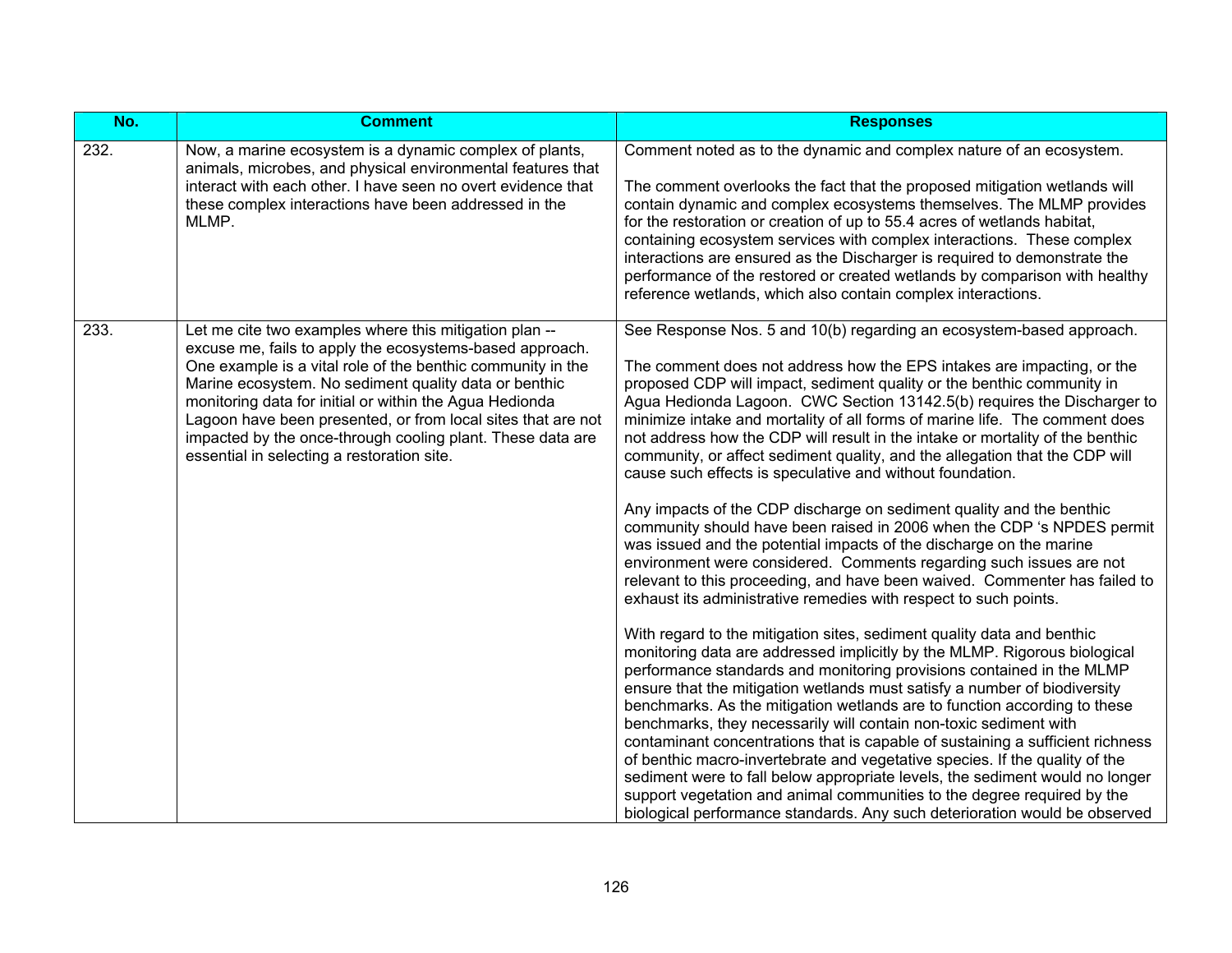| No.  | <b>Comment</b>                                                                                                                                                                                                                                                                                                                                                                                                     | <b>Responses</b>                                                                                                                                                                                                                                                                                                                                                                                                                                                                                                                                                                                                                                                                                                                                                                                                                                                                                                                                                                                                                                                                                      |
|------|--------------------------------------------------------------------------------------------------------------------------------------------------------------------------------------------------------------------------------------------------------------------------------------------------------------------------------------------------------------------------------------------------------------------|-------------------------------------------------------------------------------------------------------------------------------------------------------------------------------------------------------------------------------------------------------------------------------------------------------------------------------------------------------------------------------------------------------------------------------------------------------------------------------------------------------------------------------------------------------------------------------------------------------------------------------------------------------------------------------------------------------------------------------------------------------------------------------------------------------------------------------------------------------------------------------------------------------------------------------------------------------------------------------------------------------------------------------------------------------------------------------------------------------|
|      |                                                                                                                                                                                                                                                                                                                                                                                                                    | by the monitoring program and remediation would be implemented to ensure<br>compliance with the terms of the MLMP.                                                                                                                                                                                                                                                                                                                                                                                                                                                                                                                                                                                                                                                                                                                                                                                                                                                                                                                                                                                    |
| 234. | And another important factor is the connectivity that exists<br>between and among the ecosystems provided by currents<br>transporting larvae from one part of the ecosystem to<br>another. Understanding this is a very complex connection is<br>particularly important to select a restoration site that's<br>productive and successfully offsets the entrainment<br>losses caused by the desalinization project. | The MLMP makes no assumption about genetic populations, and does not<br>assume genetic sameness of larvae including invertebrates at Agua<br>Hedionda Lagoon and the eleven specific sites identified in the MLMP. The<br>comment mistakenly assumes that effective mitigation under CWC Section<br>13142.5(b) requires a demonstration of Commenter's connectivity concept<br>and also of genetic sameness of larvae. These concepts are offered by<br>Commenter without reference to legal requirements and appear to be<br>scientific principles or theories, without specific tie in to compensatory<br>mitigation under legal requirements.                                                                                                                                                                                                                                                                                                                                                                                                                                                      |
|      |                                                                                                                                                                                                                                                                                                                                                                                                                    | Commenter appears to assume that the purpose of mitigation is to create or<br>restore wetlands that will spawn larvae that somehow will find their way back<br>to Agua Hedionda Lagoon. If this is Commenter's understanding, it is<br>mistaken. It is not likely that larvae of common lagoon species could be<br>spawned at some location away from Agua Hedionda Lagoon and survive the<br>journey back to Agua Hedionda Lagoon. The requirement being imposed is<br>to compensate by returning a like amount that is lost due to entrainment, but<br>not to also ensure that these larvae make their way back to Agua Hedionda<br>Lagoon. Therefore, Regional Board disagrees that larvae dispersal<br>information at a reference area is necessary, or even relevant to mitigation.                                                                                                                                                                                                                                                                                                              |
|      |                                                                                                                                                                                                                                                                                                                                                                                                                    | Natural bays and estuaries in California function in the classical sense of<br>serving as spawning and nursery areas for coastal fishes (Michael Horn.<br>1980. Diversity and Ecological roles of noncommercial fishes in California<br>marine habitats. CalCOFI rep. Vol. XXI, 1980.). These systems support a<br>unique fish assemblage composed of low trophic level species (Horn 1980;<br>Allen 1982). Many of these species are truly estuarine dependent, living their<br>entire life cycles within the estuary. Based on larval surveys, the most<br>abundant bay-estuarine fish are gobies (Horn 1980). Gobies attach their eggs<br>to the walls of the burrows in which they live. Their eggs are not pelagic and<br>are not transported from one wetland to another via ocean currents. The<br>larvae hatch, metamorphose and mature within the estuary. Tidal<br>translocation of goby larvae to the near-shore environment has been<br>postulated as one of the primary sources of mortality for this species<br>(Brothers 1975). Those transported out of the estuary frequently do not |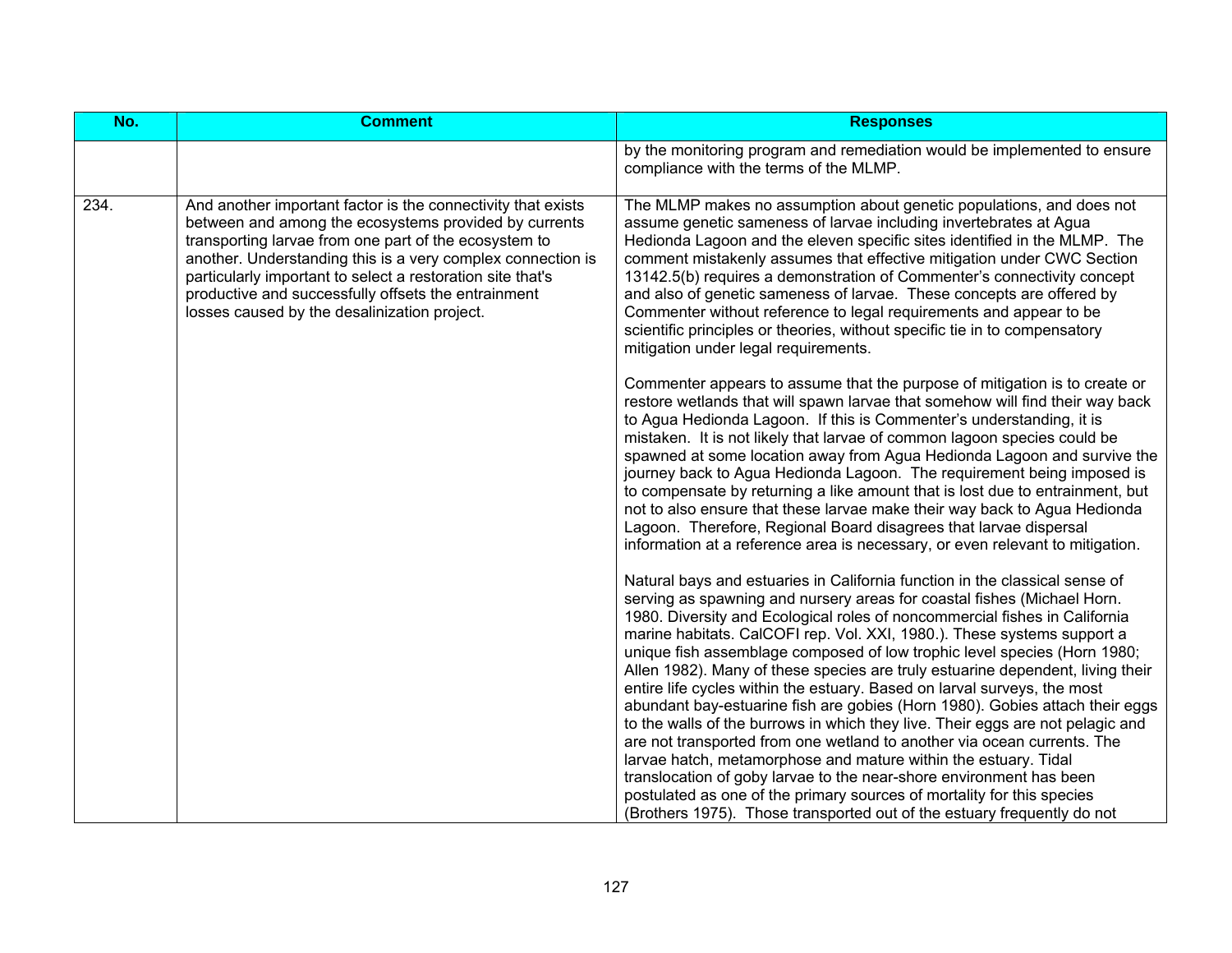| No.  | <b>Comment</b>                                                                                                                                                                                                                                                                                                                                                                                            | <b>Responses</b>                                                                                                                                                                                                                                                                                                                                                                                                                                                                                                                                                                                                                                                                                                                                                                                                                                                            |
|------|-----------------------------------------------------------------------------------------------------------------------------------------------------------------------------------------------------------------------------------------------------------------------------------------------------------------------------------------------------------------------------------------------------------|-----------------------------------------------------------------------------------------------------------------------------------------------------------------------------------------------------------------------------------------------------------------------------------------------------------------------------------------------------------------------------------------------------------------------------------------------------------------------------------------------------------------------------------------------------------------------------------------------------------------------------------------------------------------------------------------------------------------------------------------------------------------------------------------------------------------------------------------------------------------------------|
|      |                                                                                                                                                                                                                                                                                                                                                                                                           | survive. Thus, connectivity between disparate wetland systems within the<br>region with regards to eggs or larvae of the dominant estuarine fish taxa is<br>not anticipated.                                                                                                                                                                                                                                                                                                                                                                                                                                                                                                                                                                                                                                                                                                |
|      |                                                                                                                                                                                                                                                                                                                                                                                                           | Connectivity between a restored estuarine wetland and an existing wetland is<br>important for successful colonization by estuarine dependent species. Such<br>connectivity is assured through the requirement that the Discharger's<br>mitigation site be located at an existing estuarine wetland.                                                                                                                                                                                                                                                                                                                                                                                                                                                                                                                                                                         |
|      |                                                                                                                                                                                                                                                                                                                                                                                                           | The MLMP's rigorous physical and biological performance standards will<br>measure the success of the proposed wetlands in relation to other reference<br>sites, "which shall be relatively undisturbed, natural tidal wetlands in the<br>southern California Bight." In the event that the mitigation site's location does<br>not allow for sufficient larval dispersion or population connectivity, the<br>wetlands would not conform with these other reference sites. This would<br>require the Discharger to conduct remediation in order to bring the wetlands<br>in compliance with the terms of the MLMP.                                                                                                                                                                                                                                                            |
| 235. | The MLMP proposes to select a restoration site located<br>somewhere within the Southern California Bight. This is a<br>coastal region covering over 450 kilometers from the<br>Mexican border to Point Conception. It apparently assumes<br>an essential requirement for the site, that the members of the<br>larval pool from the Carlsbad site have been dispersed over<br>time throughout this region. | The MLMP's rigorous physical and biological performance standards will<br>measure the success of the proposed wetlands in relation to other reference<br>sites, "which shall be relatively undisturbed, natural tidal wetlands in the<br>southern California Bight." In the event that the mitigation site's location does<br>not allow for sufficient larval dispersion or population connectivity, the<br>wetlands would not conform with these other reference sites. This would<br>require the Discharger to conduct remediation in order to bring the wetlands<br>in compliance with the terms of the MLMP.                                                                                                                                                                                                                                                            |
|      |                                                                                                                                                                                                                                                                                                                                                                                                           | The MLMP establishes a rigorous process to ensure the mitigation wetlands<br>are sited in the best possible feasible location in proximity to the<br>Agua Hedionda Lagoon. Section 3.2 of the MLMP provides that, to the extent<br>feasible, the Discharger must select "site(s) in proximity to the Carlsbad<br>desalination facility." The revised Minimization Plan provides that "[s]ites<br>located within the boundaries of the Regional Water Quality Control Board,<br>San Diego Region, shall be considered priority sites. If the Discharger<br>proposes one or more mitigation sites outside of these boundaries, it first<br>shall demonstrate to the Board that the corresponding mitigation could not<br>feasibly be implemented within the boundaries, such as when the criteria<br>established in Section 3.0 of the MLMP [providing site criteria] are not |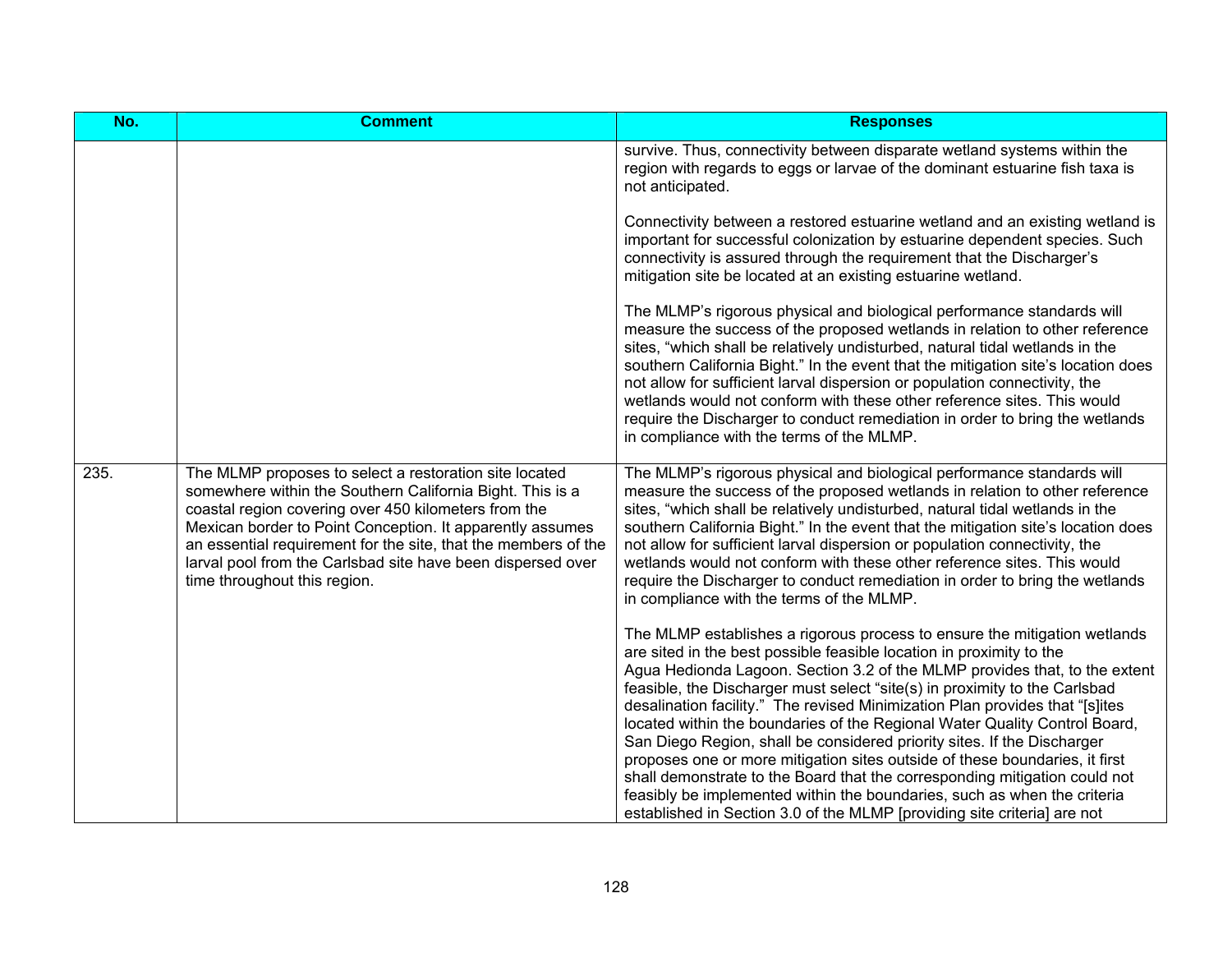| No.  | <b>Comment</b>                                                                                                                                                                                                                                                                                                                                                                                                                                                                                                                                                                                     | <b>Responses</b>                                                                                                                                                                                                                                                                                                                                                                                                                                                                                                                                                                                                                                                                                      |
|------|----------------------------------------------------------------------------------------------------------------------------------------------------------------------------------------------------------------------------------------------------------------------------------------------------------------------------------------------------------------------------------------------------------------------------------------------------------------------------------------------------------------------------------------------------------------------------------------------------|-------------------------------------------------------------------------------------------------------------------------------------------------------------------------------------------------------------------------------------------------------------------------------------------------------------------------------------------------------------------------------------------------------------------------------------------------------------------------------------------------------------------------------------------------------------------------------------------------------------------------------------------------------------------------------------------------------|
|      |                                                                                                                                                                                                                                                                                                                                                                                                                                                                                                                                                                                                    | satisfied." See Minimization Plan, Section 6.6 (see chart), March 9, 2009. The<br>selection of the restoration site(s) will be reviewed and approved by an<br>interagency team of scientists. The fact that the selected site(s) may not be<br>located directly in Agua Hedionda Lagoon does not undermine the ecological<br>value of the mitigation site(s).                                                                                                                                                                                                                                                                                                                                         |
| 236. | Now, this assumption is highly questionable, based on a<br>very scientific important paper that just came out in January<br>of this -- this year, of the Annual Review of Marine Science,<br>authored by University of Miami scientists, Cowen and<br>Sponaugle, entitled, "Larval Dispersion and Marine<br>Population Connectivity." The paper provides a current<br>overview -- an overview of the current scientific knowledge of<br>this subject. The authors state that a full understanding of the<br>population connectivity has important applications for<br>management and conservation. | See Response Nos. 59, 234 and 235.<br>In addition, Commenter has not introduced the referenced paper into the<br>administrative record, denying the Regional Board the opportunity to consider<br>the relevancy and validity of the paper.                                                                                                                                                                                                                                                                                                                                                                                                                                                            |
| 237. | One important piece of information in the paper is that it<br>dispels the notion that local larval marine populations can be<br>formed from all potential sources and mixed together into a<br>single pool over hundreds to thousands of kilometers.                                                                                                                                                                                                                                                                                                                                               | See Response Nos. 59 and 234-36.<br>Mitigation under CWC Section 13142.5(b) does not require specification of<br>conditions with respect to larval pools, larval pool formation, and the<br>distances over which larval pools may or may not be formed. No such<br>conditions have been incorporated into the Tentative Order or the<br>Minimization Plan. The comment does not offer any such conditions, or<br>explain how any such conditions might be relevant to a legally compliant<br>mitigation plan under CWC Section 13142.5(b). The comment seems to be<br>more of an expression of the Commenter's scientific interests than a<br>comment that is relevant to this regulatory proceeding. |
| 238. | The authors note that there is now ample evidence that the<br>dispersion distances can vary from just tens to hundreds of<br>kilometers.                                                                                                                                                                                                                                                                                                                                                                                                                                                           | See Response Nos. 59, 234-37.<br>The comment does not take issue with any specific dispersion distances<br>assumed or used in the Minimization Plan or its underlying studies.<br>The Empirical Transport Model includes an input variable for the dispersion<br>distance of entrained larvae, which can be up to tens of kilometers depending<br>on the speed of ocean currents. In this context, the transport of entrained<br>Agua Hedionda Lagoon fish larvae is discussed thoroughly in the final EPS                                                                                                                                                                                            |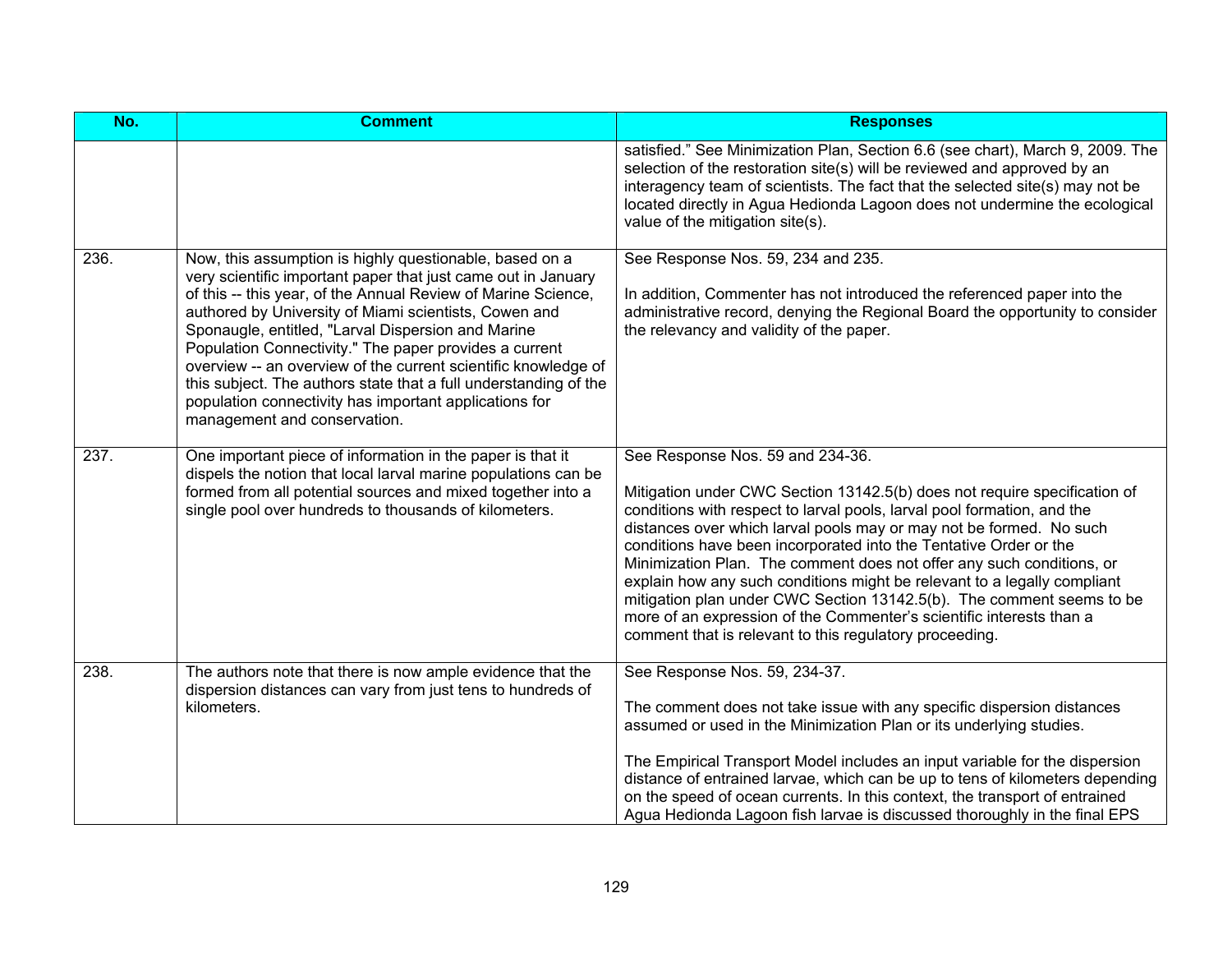| No.  | <b>Comment</b>                                                                                                                                                                                                                                   | <b>Responses</b>                                                                                                                                                                                                                                                                                                                                                                                                                                                                                                                                                                                                                                                                                                                                                                                                                                                                                                                                                                                                                                                                                                                                                                                                                                                                                                                                                                                                                                                                                                                                                                                                                                                                                                                                                                                                                                                                                                                                                                                                                                                                                                       |
|------|--------------------------------------------------------------------------------------------------------------------------------------------------------------------------------------------------------------------------------------------------|------------------------------------------------------------------------------------------------------------------------------------------------------------------------------------------------------------------------------------------------------------------------------------------------------------------------------------------------------------------------------------------------------------------------------------------------------------------------------------------------------------------------------------------------------------------------------------------------------------------------------------------------------------------------------------------------------------------------------------------------------------------------------------------------------------------------------------------------------------------------------------------------------------------------------------------------------------------------------------------------------------------------------------------------------------------------------------------------------------------------------------------------------------------------------------------------------------------------------------------------------------------------------------------------------------------------------------------------------------------------------------------------------------------------------------------------------------------------------------------------------------------------------------------------------------------------------------------------------------------------------------------------------------------------------------------------------------------------------------------------------------------------------------------------------------------------------------------------------------------------------------------------------------------------------------------------------------------------------------------------------------------------------------------------------------------------------------------------------------------------|
|      |                                                                                                                                                                                                                                                  | Impingement Mortality and Entrainment Characterization Study for each of<br>the commonly entrained lagoon species (i.e., gobies, blennies, garibaldi).                                                                                                                                                                                                                                                                                                                                                                                                                                                                                                                                                                                                                                                                                                                                                                                                                                                                                                                                                                                                                                                                                                                                                                                                                                                                                                                                                                                                                                                                                                                                                                                                                                                                                                                                                                                                                                                                                                                                                                 |
| 239. | So it's really clear to me that the MLMP does not apply to<br>integrated ecosystems-based approach in assessing and<br>mitigating the impacts of the desalinization project, and<br>therefore it's fundamentally flawed.                         | See Response No. 10(b).                                                                                                                                                                                                                                                                                                                                                                                                                                                                                                                                                                                                                                                                                                                                                                                                                                                                                                                                                                                                                                                                                                                                                                                                                                                                                                                                                                                                                                                                                                                                                                                                                                                                                                                                                                                                                                                                                                                                                                                                                                                                                                |
|      | 4. Testimony of Jim Peugh Representing San Diego Audubon Society                                                                                                                                                                                 |                                                                                                                                                                                                                                                                                                                                                                                                                                                                                                                                                                                                                                                                                                                                                                                                                                                                                                                                                                                                                                                                                                                                                                                                                                                                                                                                                                                                                                                                                                                                                                                                                                                                                                                                                                                                                                                                                                                                                                                                                                                                                                                        |
| 240. | Without a detailed mitigation plan you have absolutely no<br>way of knowing whether the resulting mitigation project can<br>or will satisfy these performance standards, and actually<br>offset the project's significant environmental impacts. | Commenter is incorrect to the extent that Commenter implies that it will not<br>be possible to ascertain whether the mitigation project will satisfy<br>performance standards. The Discharger is required to prepare a detailed<br>Restoration Plan prior to construction of the planned wetlands. The MLMP<br>provides for a multi-phase process that begins with an initial approval of the<br>project and then proceeds to the development and consideration of a highly<br>detailed Restoration Plan. This multi-phase process is modeled after SCE's<br>successful San Dieguito Restoration Project. Before restoring the wetlands in<br>Del Mar's San Dieguito Lagoon, SCE developed a highly-detailed, Final<br>Restoration Plan that included the elements specified in SCE's coastal<br>development permit. Within two years of receipt of its own coastal<br>development permit, the Discharger will submit a similar type of document for<br>review and approval by the Regional Board and Coastal Commission, as<br>required by Condition A of the MLMP.<br>The performance standards of the MLMP are stringent and rigorous,<br>requiring that the restored wetlands support biological populations, including<br>vascular plants and algae, fish, macrobenthic invertebrates, birds, and food<br>chain support that are 95% similar to the same populations at up to four<br>reference wetlands. The performance standards require the distribution of<br>habitats in the restored wetlands and their relative elevation do not vary<br>substantially. See Response No. 109. This approach was approved by the<br>Coastal Commission. The Regional Board and the Coastal Commission are<br>authorized to determine project success or failure, based on the MLMP's<br>rigorous performance standards, and have the authority to order remediation<br>in the event the rigorous performance criteria are not met. See Response<br>No. 112.<br>Commenter implies that the mitigation plans include some uncertainties. This<br>is not unusual and is well accounted for in the MLMP. Nonetheless, wetlands |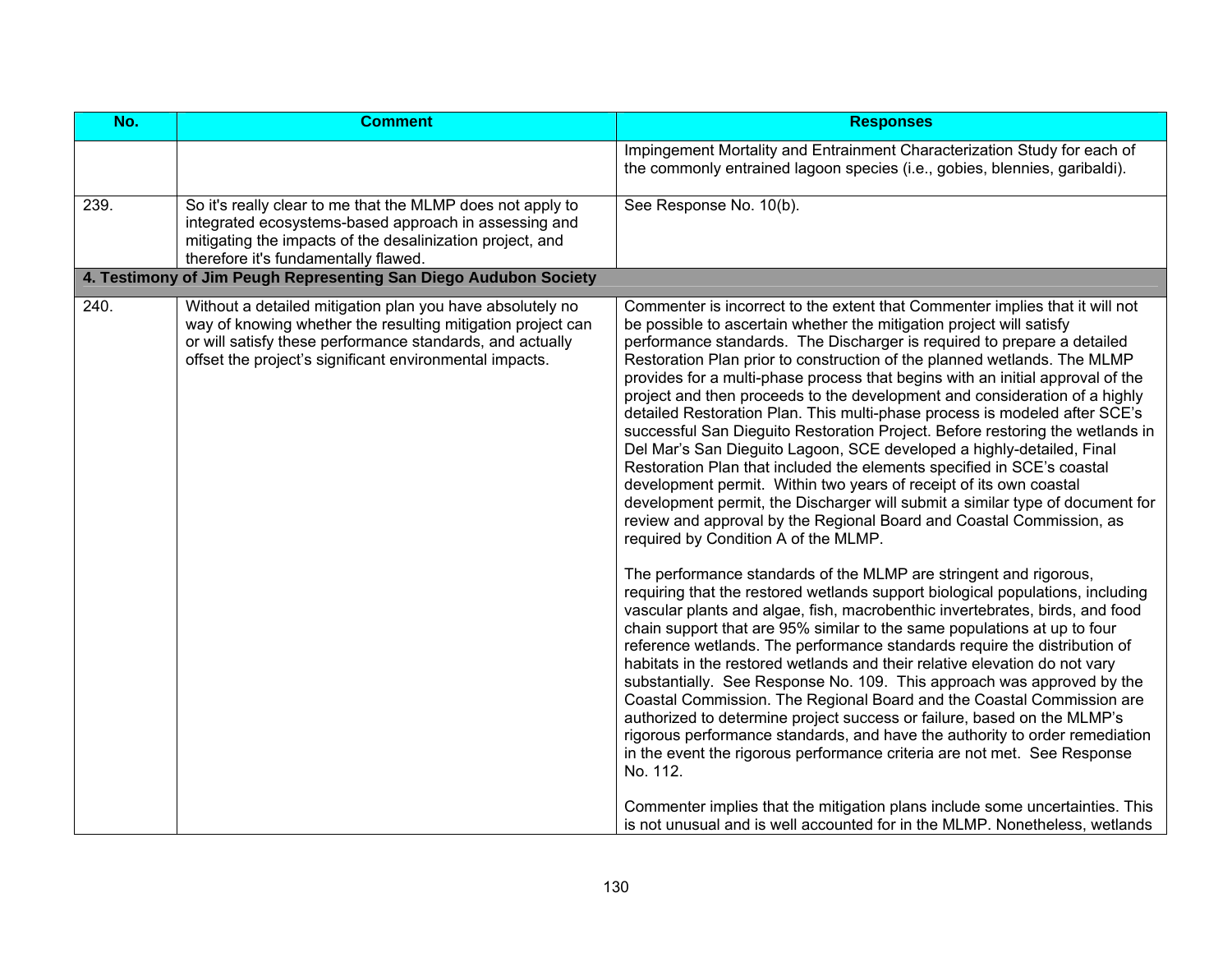| No.  | <b>Comment</b>                                                                                                                                                                                                                                                                                                                                                                                           | <b>Responses</b>                                                                                                                                                                                                                                                                                                                                                                                                                                                                                                                                                                                                                                                                                                                                                                                                                                                                                                                                                                                                                                                     |
|------|----------------------------------------------------------------------------------------------------------------------------------------------------------------------------------------------------------------------------------------------------------------------------------------------------------------------------------------------------------------------------------------------------------|----------------------------------------------------------------------------------------------------------------------------------------------------------------------------------------------------------------------------------------------------------------------------------------------------------------------------------------------------------------------------------------------------------------------------------------------------------------------------------------------------------------------------------------------------------------------------------------------------------------------------------------------------------------------------------------------------------------------------------------------------------------------------------------------------------------------------------------------------------------------------------------------------------------------------------------------------------------------------------------------------------------------------------------------------------------------|
|      |                                                                                                                                                                                                                                                                                                                                                                                                          | restoration, including restoration as mitigation and restoration for the sake of<br>restoration, is a high priority among resource managers and local, state, and<br>regional governments. The key to addressing this uncertainty rests in<br>establishing rigorous performance standards that must be satisfied. By<br>imposing such standards, the Coastal Commission has determined there is a<br>high degree of scientific confidence that the required restoration will succeed.<br>The MLMP's strict performance standards and success criteria were<br>developed during the interagency process at the direction of the Coastal<br>Commission using the successful SCE mitigation project for the San Onofre<br>Nuclear Generating Station as a model. See Response No. 227. The<br>success of the Project's mitigation is assured because Discharger must<br>comply with these standards, which will be enforced by the Coastal<br>Commission and the Regional Board. See Response No. 112.                                                                  |
| 241. | You need the specifics. You need the time to analyze it. You<br>need the resources to analyze it, which is a tough time right<br>now with cutbacks.                                                                                                                                                                                                                                                      | The Regional Board has spent considerable time and resources reviewing<br>and analyzing the Minimization Plan and the MLMP. Consistent with the<br>Regional Board's directive, the Discharger engaged in a months-long<br>interagency process to develop the mitigation proposal, the MLMP, now<br>incorporated in the Minimization Plan as Part A of Chapter 6. A stakeholder<br>meeting was held on May 1, 2008, which included, among others, staff and<br>experts from the Coastal Commission, the Regional Board, State Lands<br>Commission, California Department of Fish & Game, and the National Marine<br>Fisheries Service. After this interagency coordination and receipt of<br>substantial public comment, the MLMP was approved by the Coastal<br>Commission on August 6, 2008. Following the Coastal Commission's action,<br>on February 11, 2009 and April 8, 2009, the Regional Board considered the<br>MLMP and the Minimization Plan. The Regional Board will again consider<br>the Minimization Plan on May 13, 2009. See Response Nos. 2 and 4. |
| 242. | Richard Ambrose, Professor Richard Ambrose of UCLA has<br>done research and discovered a large percentage of the<br>wetland mitigation projects in our region have not satisfied<br>their performance requirements. Our region's wildlife<br>continues to suffer from their underperformance. It would be<br>nice if wetland restoration was as straightforward as building<br>with Legos, but it's not. | The Regional Board has noted the comment, which is general in nature<br>rather than specific to the CDP and thus does not require a specific<br>response.                                                                                                                                                                                                                                                                                                                                                                                                                                                                                                                                                                                                                                                                                                                                                                                                                                                                                                            |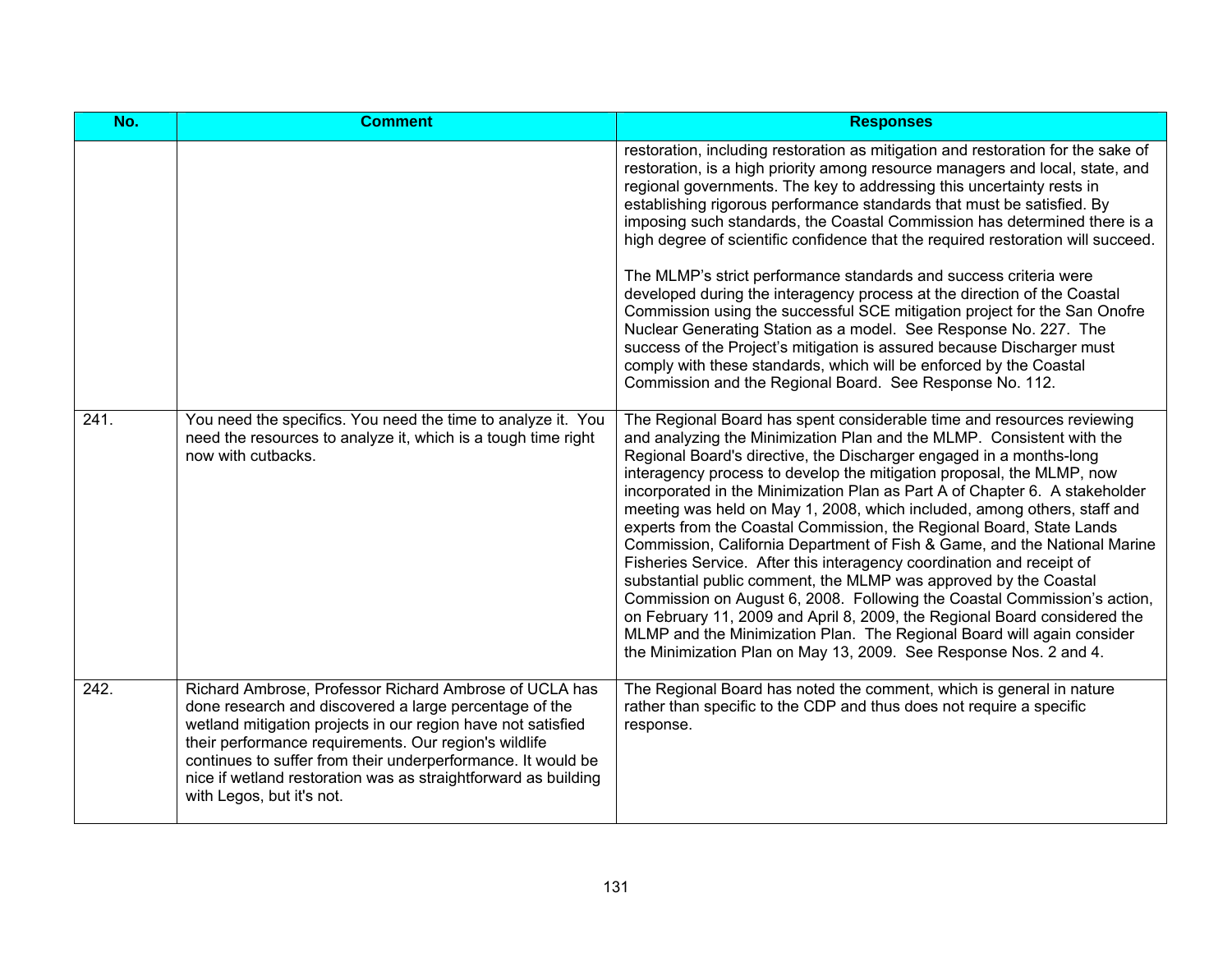| No.  | <b>Comment</b>                                                                                                                                                                                                                                                                                                                                   | <b>Responses</b>                                                                                                                                                                                                                                                                                                                                                                                                                                                                                                                                                                                                                                                                                                                                                                                                                                                                                                                                                                                                                                                                                                                                                                                                                                                                                                               |
|------|--------------------------------------------------------------------------------------------------------------------------------------------------------------------------------------------------------------------------------------------------------------------------------------------------------------------------------------------------|--------------------------------------------------------------------------------------------------------------------------------------------------------------------------------------------------------------------------------------------------------------------------------------------------------------------------------------------------------------------------------------------------------------------------------------------------------------------------------------------------------------------------------------------------------------------------------------------------------------------------------------------------------------------------------------------------------------------------------------------------------------------------------------------------------------------------------------------------------------------------------------------------------------------------------------------------------------------------------------------------------------------------------------------------------------------------------------------------------------------------------------------------------------------------------------------------------------------------------------------------------------------------------------------------------------------------------|
| 243. | To be really effective, a wetland project must soon become<br>self-sufficient and self-sustaining. That takes a -- has a lot of<br>things that -- a lot of things have to happen to make that --<br>that work out.                                                                                                                               | The performance standards adopted by the Coastal Commission include a<br>requirement that the biological communities of the restored site be 95%<br>similar to up to four reference sites for at least 3 consecutive years. See<br>Response No. 240. Only a self-sustaining site could meet this stringent<br>standard.                                                                                                                                                                                                                                                                                                                                                                                                                                                                                                                                                                                                                                                                                                                                                                                                                                                                                                                                                                                                        |
|      |                                                                                                                                                                                                                                                                                                                                                  | Dr. John Teal, scientist emeritus at the Woods Hole Oceanographic<br>Institution, summarized the steps necessary for successful wetlands<br>Restoration Plan. (Wetland Restoration Success, Appendix G Attachment G-<br>2, Public Service Electric and Gas Company Renewal Application, Salem<br>Generation Station, Permit No. NJ0005622, March 4, 1999.) Restoration of<br>degraded estuarine marshes has the greatest probability of success when<br>the right lands are selected, the right design is implemented, and the right<br>follow-up is pursued. The selected lands should be former salt marshes with<br>elevations, groundwater and tide relationships appropriate for restoration.<br>Plant propagules and animals should be present in neighboring marshes in<br>order to populate the restored marsh. Sediments with the appropriate organic<br>content should be confirmed. The restoration design should be based on<br>ecological engineering which is an integrated approach to environmental<br>management that assures that restoration takes the most natural path, the<br>path most likely to be stable into the future. The restoration should<br>incorporate adaptive management that provides a framework for identifying<br>and implementing actions necessary to keep the restoration on track. |
|      |                                                                                                                                                                                                                                                                                                                                                  | All of these steps will be taken. The Coastal Commission has determined that<br>restoration or creation must take place at one of 11 existing wetlands,<br>thereby providing a high degree of certainty that the area was a former<br>marsh, that the appropriate soils are present, that tidal and groundwater<br>relationships are favorable, and that plant and animal propagules are<br>present. Adaptive management is an important aspect of any restoration or<br>creation and will be incorporated into the Restoration Plan.                                                                                                                                                                                                                                                                                                                                                                                                                                                                                                                                                                                                                                                                                                                                                                                          |
| 244. | The natural wetlands have had hundreds of thousands of<br>years for these things to work out. But when you're restoring<br>one, it doesn't -- you have to make sure the hydrology is<br>totally appropriate, and that in a time where our climate is<br>changing and our sea level is rising. So there's a lot of<br>uncertainties to shoot for. | The MLMP builds on well-established, scientific methods for developing<br>viable wetlands mitigation. As discussed in Response Nos. 109 and 240, the<br>MLMP requires a wide range of performance standards that must be met to<br>ensure the effectiveness and longevity of the mitigation area.<br>The potential for climate change and sea level rise will be addressed in the                                                                                                                                                                                                                                                                                                                                                                                                                                                                                                                                                                                                                                                                                                                                                                                                                                                                                                                                              |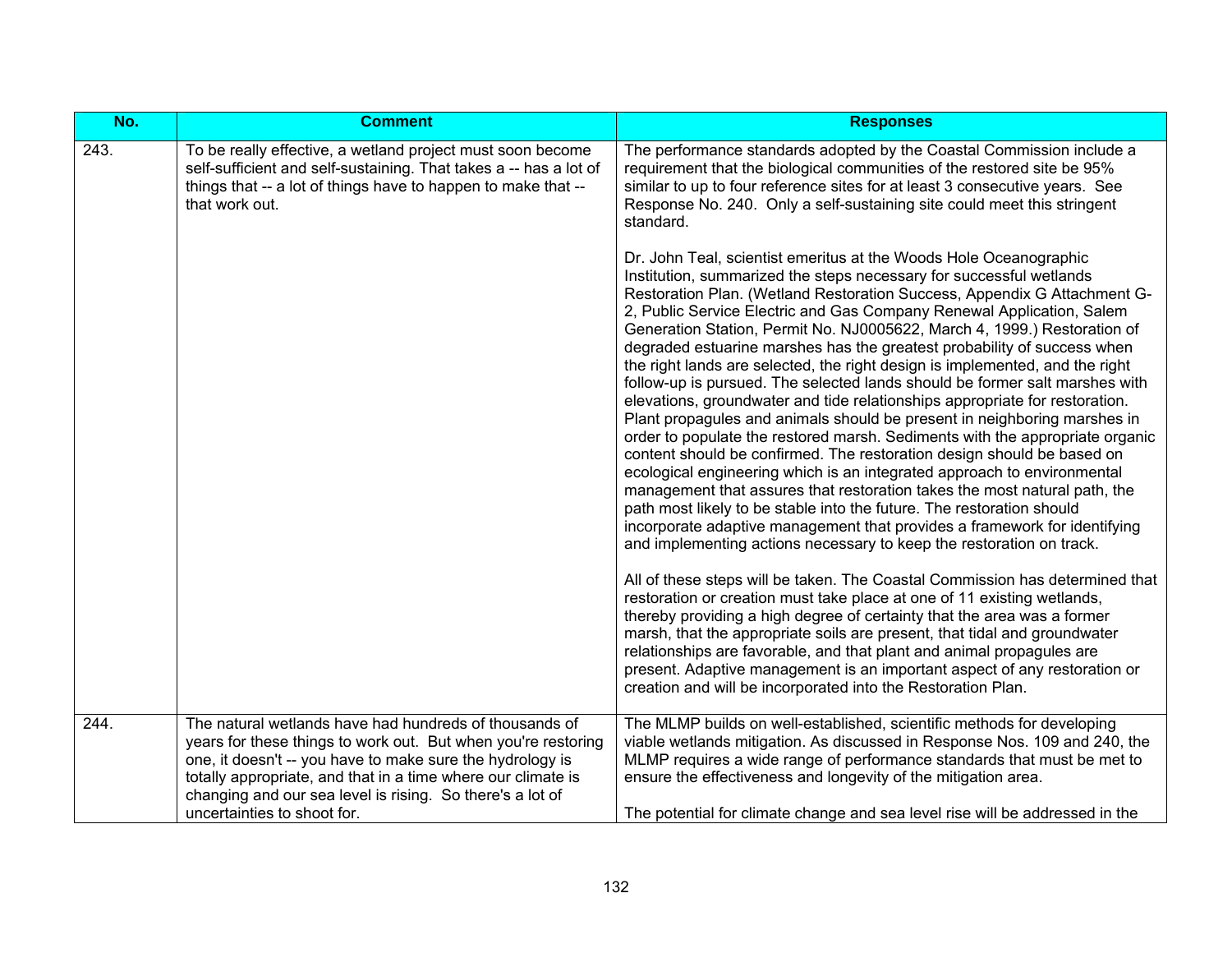| Restoration Plan. Coastal Commission scientists are actively involved in<br>analyzing potential sea level rise scenarios.<br>The hydrology is addressed by the performance standards described in<br>Response No. 240.<br>While the sediment of the restored wetland must be appropriate to support<br>the plants and animals that inhabit these habitats, there is no scientific                                                                                                                                                                                                      |
|----------------------------------------------------------------------------------------------------------------------------------------------------------------------------------------------------------------------------------------------------------------------------------------------------------------------------------------------------------------------------------------------------------------------------------------------------------------------------------------------------------------------------------------------------------------------------------------|
|                                                                                                                                                                                                                                                                                                                                                                                                                                                                                                                                                                                        |
|                                                                                                                                                                                                                                                                                                                                                                                                                                                                                                                                                                                        |
| method for determining a priori the degree of detail that the Commenter<br>describes. Many scientists examine sediment characteristics in support of<br>wetland restoration projects. Hydrologists model sediment movement through<br>a wetland system and geologists examine grain size and possible<br>contaminants.                                                                                                                                                                                                                                                                 |
| Similar analyses will be conducted in support of the site selected by the<br>Discharger. However, the variation of amplitude and particle size can be<br>modeled only in relation to predicted tides and selected flood events and not<br>predicted to the degree stated. To a large degree, sediment suitability must<br>be measured indirectly through the development of the marsh and algal<br>canopies and benthic invertebrate populations. The MLMP includes<br>performance standards for these components of the restored marsh, as<br>discussed in Response Nos. 109 and 240. |
| Implicit in the Restoration Planning approach is the obligation to produce a<br>healthy functioning wetlands from a nutrient and sediment perspective.<br>Proper nutrient levels can be inferred through plant canopy development and<br>animal populations. The performance standards referenced in Response No.<br>240 are a proxy for a healthy, functioning wetlands, which necessarily require<br>appropriate nutrient flows.                                                                                                                                                     |
| The assertion that the restored site must "inherently resist" invasion of such<br>species puts forth a standard that is not feasible, and it ignores the adaptive<br>management needed to deal with such species. Natural systems have not<br>been shown to have sufficient inherent resistance to prevent the spread of<br>such species; holding the Discharger to such a quixotic standard is therefore<br>unrealistic.<br>As discussed in Response No. 243, the performance standards ensure the                                                                                    |
|                                                                                                                                                                                                                                                                                                                                                                                                                                                                                                                                                                                        |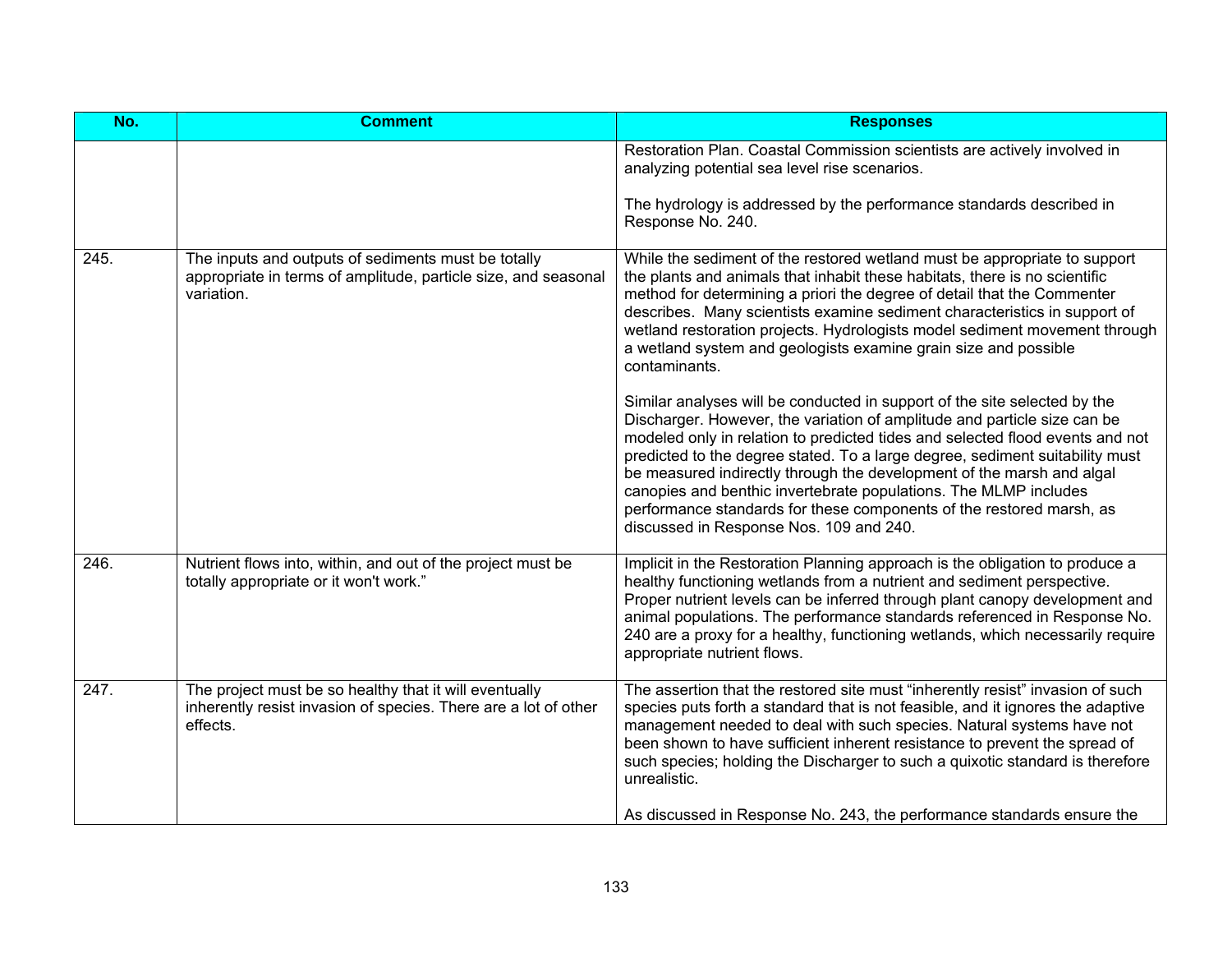| No.                                                                             | <b>Comment</b>                                                                                                                                                                                                                                                                                                                                                                                                                 | <b>Responses</b>                                                                                                                                                                                                                                                                                                                                                                                                                                                                                                                                                                                                                                                                                                                                                                                               |
|---------------------------------------------------------------------------------|--------------------------------------------------------------------------------------------------------------------------------------------------------------------------------------------------------------------------------------------------------------------------------------------------------------------------------------------------------------------------------------------------------------------------------|----------------------------------------------------------------------------------------------------------------------------------------------------------------------------------------------------------------------------------------------------------------------------------------------------------------------------------------------------------------------------------------------------------------------------------------------------------------------------------------------------------------------------------------------------------------------------------------------------------------------------------------------------------------------------------------------------------------------------------------------------------------------------------------------------------------|
|                                                                                 |                                                                                                                                                                                                                                                                                                                                                                                                                                | mitigation area will be a self-sustaining system, which will facilitate its ability<br>to resist invasive species. However, there are virtually no wetlands in<br>southern California that are not subject to invasive species to some extent.<br>This includes successful, healthy wetlands that may be used as reference<br>sites, such as Tijuana Estuary. It is acknowledged by resource managers that<br>active control of exotic species is required.<br>The MLMP states that exotics shall not impair important functions of the<br>restored site. To the extent that exotic species occur at the restoration site,<br>the appropriate control method will be determined by the Regional Board and<br>the Coastal Commission.                                                                           |
| 248.                                                                            | It has -- it has -- as Ed mentioned, it has to have access to<br>larvae and seeds from other sites, so if something happens<br>on this site, that it can be recovered over time.                                                                                                                                                                                                                                               | The Regional Board agrees that restored site must have access to larvae and<br>seeds. The restoration must occur at one of 11 existing southern California<br>coastal wetlands. The final site will be a part of a larger, functioning wetland<br>and will be connected hydraulically to both the existing wetland and the<br>ocean, by which reproductive propagules, including ichthyplankton and plant<br>seed, will be dispersed.<br>The proposed wetland is being built to compensate for larvae entrained and<br>fish impinged at Agua Hedionda Lagoon. Larvae production is measured<br>indirectly, consistent with the ETM model, through the establishment of the<br>plants and animals required under the MLMP, as described in the<br>performance standards described in Response Nos. 109 and 240. |
| 249.                                                                            | As people love to say, the devil is in the details. It will take a<br>lot of review and analysis of specifics to assess whether this<br>-- whether their specified project has a chance to satisfy its<br>goals. But you won't even see the project until after you<br>make these improvements. You have no way, and your staff<br>has no way of making these assessments to figure out<br>whether the mitigation is feasible. | See Response No. 240 for a discussion of the Restoration Plan that will be<br>prepared after approval of the MLMP to ensure that the mitigation project<br>meets the performance standards. See Response No. 241 for an<br>explanation of the Regional Board's review and analysis of the Minimization<br>Plan and the MLMP.                                                                                                                                                                                                                                                                                                                                                                                                                                                                                   |
| <b>PUBLIC TESTIMONY RECEIVED APRIL 8, 2009</b>                                  |                                                                                                                                                                                                                                                                                                                                                                                                                                |                                                                                                                                                                                                                                                                                                                                                                                                                                                                                                                                                                                                                                                                                                                                                                                                                |
| 1. Testimony of Marco Gonzalez Representing San Diego Coastkeeper and Surfrider |                                                                                                                                                                                                                                                                                                                                                                                                                                |                                                                                                                                                                                                                                                                                                                                                                                                                                                                                                                                                                                                                                                                                                                                                                                                                |
| 250.                                                                            | The Marine Life Mitigation Plan Feasibility Analysis regarding<br>the five sites that you asked them to come back with has not<br>been done.                                                                                                                                                                                                                                                                                   | On February 11, 2009, the Regional Board identified a list of outstanding<br>items concerning the March 6, 2008 Minimization Plan, including:                                                                                                                                                                                                                                                                                                                                                                                                                                                                                                                                                                                                                                                                  |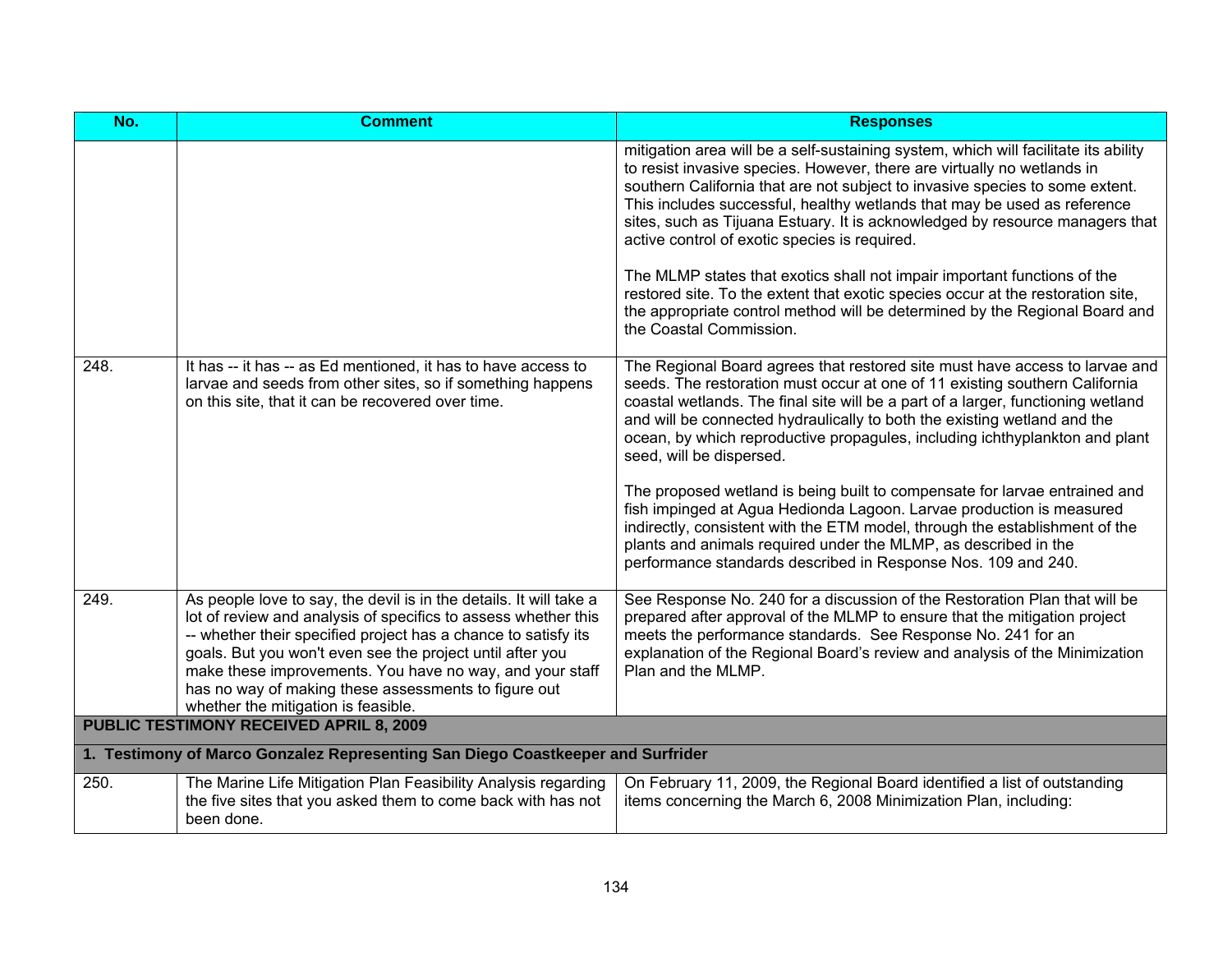| No.  | <b>Comment</b>                                                                                                                                                                                                                                                                | <b>Responses</b>                                                                                                                                                                                                                                                                                                                   |
|------|-------------------------------------------------------------------------------------------------------------------------------------------------------------------------------------------------------------------------------------------------------------------------------|------------------------------------------------------------------------------------------------------------------------------------------------------------------------------------------------------------------------------------------------------------------------------------------------------------------------------------|
|      |                                                                                                                                                                                                                                                                               | (1) Reducing the number of [potential mitigation] sites to five, in consultation<br>with the Coastal Commission, with the existing proviso that other sites within<br>the Regional Board boundaries could be added;                                                                                                                |
|      |                                                                                                                                                                                                                                                                               | (2) Poseidon to provide a consolidated set of all requirements imposed to<br>date by the various agencies.                                                                                                                                                                                                                         |
|      |                                                                                                                                                                                                                                                                               | As show in this item 2, the Regional Board required only that the Discharger<br>reduce the number of potential mitigation sites to five; it did not order the<br>Discharger to conduct a "feasibility analysis" regarding the five sites, as<br>Commenter asserts.                                                                 |
|      |                                                                                                                                                                                                                                                                               | In Chapter 6 of the revised March 27, 2009 Minimization Plan, the<br>Discharger, in consultation with the Regional Board, identified 11 sites,<br>considering the five sites within the boundaries of the Regional Board as<br>priority sites. See Response No. 127. The Discharger complied with the<br>Regional Board's request. |
| 251. | We think that there are specific performance criteria that<br>need to be discussed for these sites that might make up the<br>mitigation plan eventually. We think without them that we<br>can't be assured that the wetlands restoration or creation is<br>actually feasible. | The MLMP provides strict performance criteria, which are enforceable by the<br>Regional Board and the Coastal Commission. See Response Nos. 109 and<br>240.                                                                                                                                                                        |
| 252. | We think that additional data collection assessment is<br>probably necessary and supported by the record.                                                                                                                                                                     | Commenter does not identify which data are lacking. Sufficient data in the<br>record has been submitted by the Discharger, the Regional Board staff, and<br>Commenters so as to allow the Regional Board to appropriately assess the<br>CDP's compliance with CWC Section 13142.5(b).                                              |
|      |                                                                                                                                                                                                                                                                               | To the extent the Commenter suggests that the Impingement and<br>Entrainment Mortality Characterization Study was in any way deficient, see<br>Response No. 10c.                                                                                                                                                                   |
| 253. | We think that the Water Code Section 13142.5 Site<br>Alternative Feasibility Analysis for a stand-alone project has<br>not been done and therefore you cannot approve this as a                                                                                               | See Response No. 143 for a discussion of the Regional Board's approval of<br>the CDP as a co-located project versus as a stand-alone project.                                                                                                                                                                                      |
|      | stand-alone project.                                                                                                                                                                                                                                                          | See also Response No. 31 regarding the expiration of the statute of<br>limitations for challenging the Regional Board's adoption of Order No. R9-                                                                                                                                                                                  |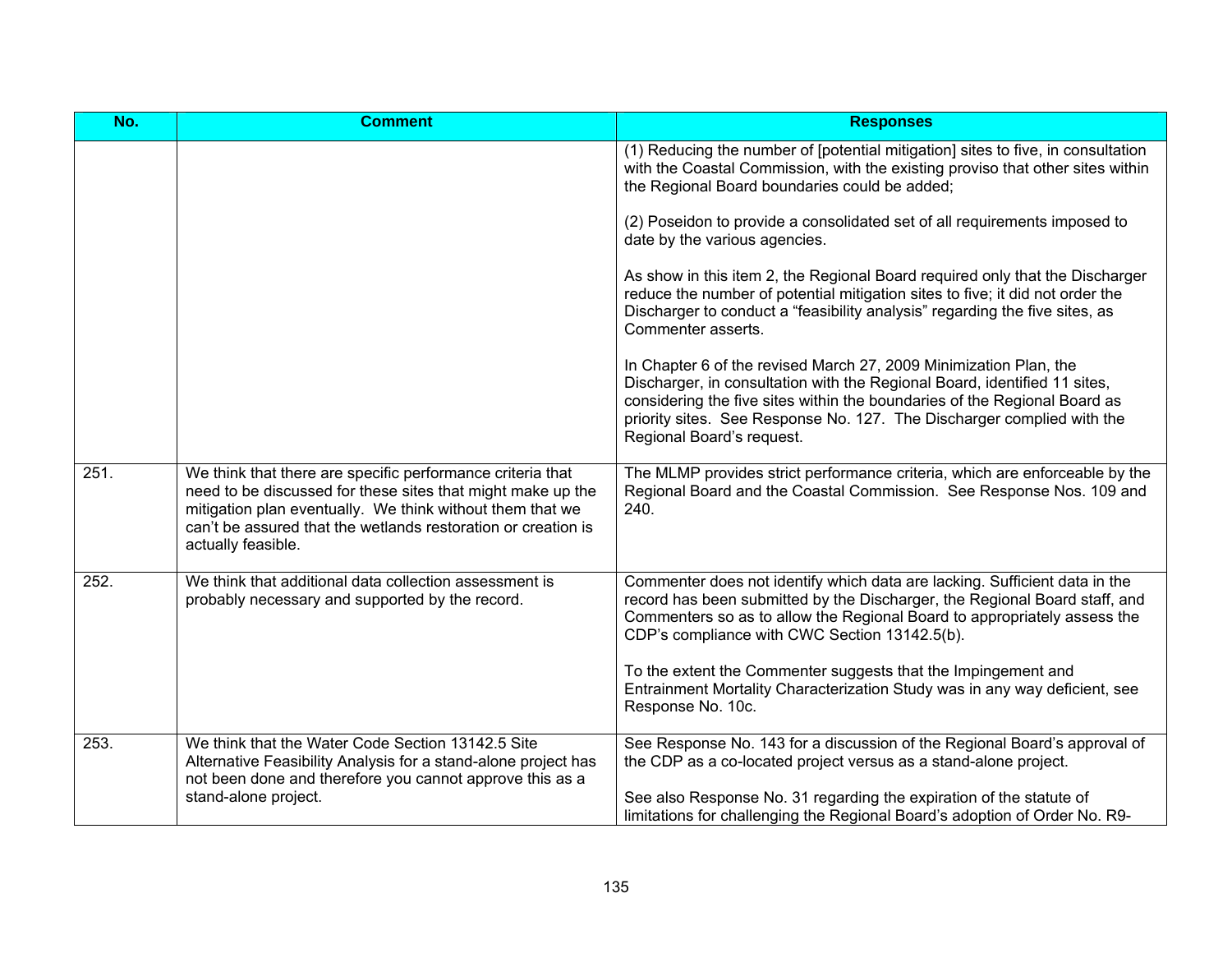| No.  | <b>Comment</b>                                                                                                                                                                                                                                                                                                                                                                                                                                                                                                                                                                                  | <b>Responses</b>                                                                                                                                                                                                                                                                                                                                                                                                                                                                                                                                                                                                                                                                                                                |
|------|-------------------------------------------------------------------------------------------------------------------------------------------------------------------------------------------------------------------------------------------------------------------------------------------------------------------------------------------------------------------------------------------------------------------------------------------------------------------------------------------------------------------------------------------------------------------------------------------------|---------------------------------------------------------------------------------------------------------------------------------------------------------------------------------------------------------------------------------------------------------------------------------------------------------------------------------------------------------------------------------------------------------------------------------------------------------------------------------------------------------------------------------------------------------------------------------------------------------------------------------------------------------------------------------------------------------------------------------|
|      |                                                                                                                                                                                                                                                                                                                                                                                                                                                                                                                                                                                                 | 2006-0065 identifying the CDP site as co-located with the EPS.                                                                                                                                                                                                                                                                                                                                                                                                                                                                                                                                                                                                                                                                  |
| 254. | While we know that it is specifically put forth by staff as a co-<br>located project, we also know that Poseidon wants it<br>essentially to be approved as a stand-alone project. We'd<br>like to just draw some attention to, not to be pejorative, but<br>the idiocy of approving the project as a co-located project<br>without looking at the stand-alone implications of it to<br>taxpayers and the ecology.                                                                                                                                                                               | See Response No. 143 for a discussion of the Regional Board's approval of<br>the CDP as a co-located project versus as a stand-alone project.                                                                                                                                                                                                                                                                                                                                                                                                                                                                                                                                                                                   |
| 255. | We implore you to believe your staff. There is no nefarious<br>plan afoot for them to undermine science and good policy<br>with respect to water supply - they are just doing their job.<br>Believe Dr. Raimondi. He was referred to by Poseidon as a<br>consultant of the Board. While they referred to their own paid<br>Dr. Jenkins as an independent reviewer. This is just isn't<br>true. Dr. Raimondi is an independent third party reviewer just<br>like he was at the Coastal Commission. He was paid for by<br>Poseidon, not by the state and you should listen to his<br>conclusions. | Comment noted that the commenter is urging the Regional Board to adopt<br>Dr. Raimondi's assessment of impingement, reflected in his April 1, 2009<br>statement. See Response Nos. 309-320 regarding the Raimondi April 1<br>statement. Regional Board staff reached out to Dr. Raimondi to conduct this<br>assessment - not the Discharger.<br>The Regional Board has no reason to doubt Dr. Jenkins' independence.                                                                                                                                                                                                                                                                                                            |
| 256. | Just acknowledge how dysfunctional this process was. This<br>is a precedent setting project which hopefully does not result<br>in a precedent setting process because this is just horrible in<br>terms of the Water Code's desire that the public have an<br>opportunity to be involved in a meaningful way. And I think<br>we see that based on the fact that we are having such in-<br>depth scientific discussion and at what should be one of the<br>final hearings.                                                                                                                       | See Response No. 129. The characterization of the process as<br>"dysfunctional" and "horrible" seems intemperate and is wholly off base. The<br>proceedings have been deliberative, with hours of public hearing, in addition<br>to ample public comment periods. The Regional Board granted significant<br>procedural safeguards to the public, including the environmental groups and<br>other interested persons, by providing ample opportunity to submit written<br>comments and present oral testimony at the hearings.<br>In-depth scientific discussion is a sign of a vigorous and open public process.<br>The Regional Board appreciates Commenter's participation, and has taken<br>all input received into account. |
| 257. | One of the things to remember is that you only get to<br>compensatory mitigation after you have minimized marine<br>life mortality. We keep putting this out there and we're glad<br>that finally the staff and Poseidon are talking about meeting<br>the correct standard. Before they said it's all about what is                                                                                                                                                                                                                                                                             | To the extent the Commenter suggests that CWC Section 13142.5(b)<br>requires minimizing intake and mortality prior to mitigation, he is incorrect.<br>CWC Section 13142.5(b) requires the use of the best available mitigation<br>measures feasible in order to minimize the intake and mortality of all forms of<br>marine life. The best available mitigation feasible is part of a comprehensive                                                                                                                                                                                                                                                                                                                             |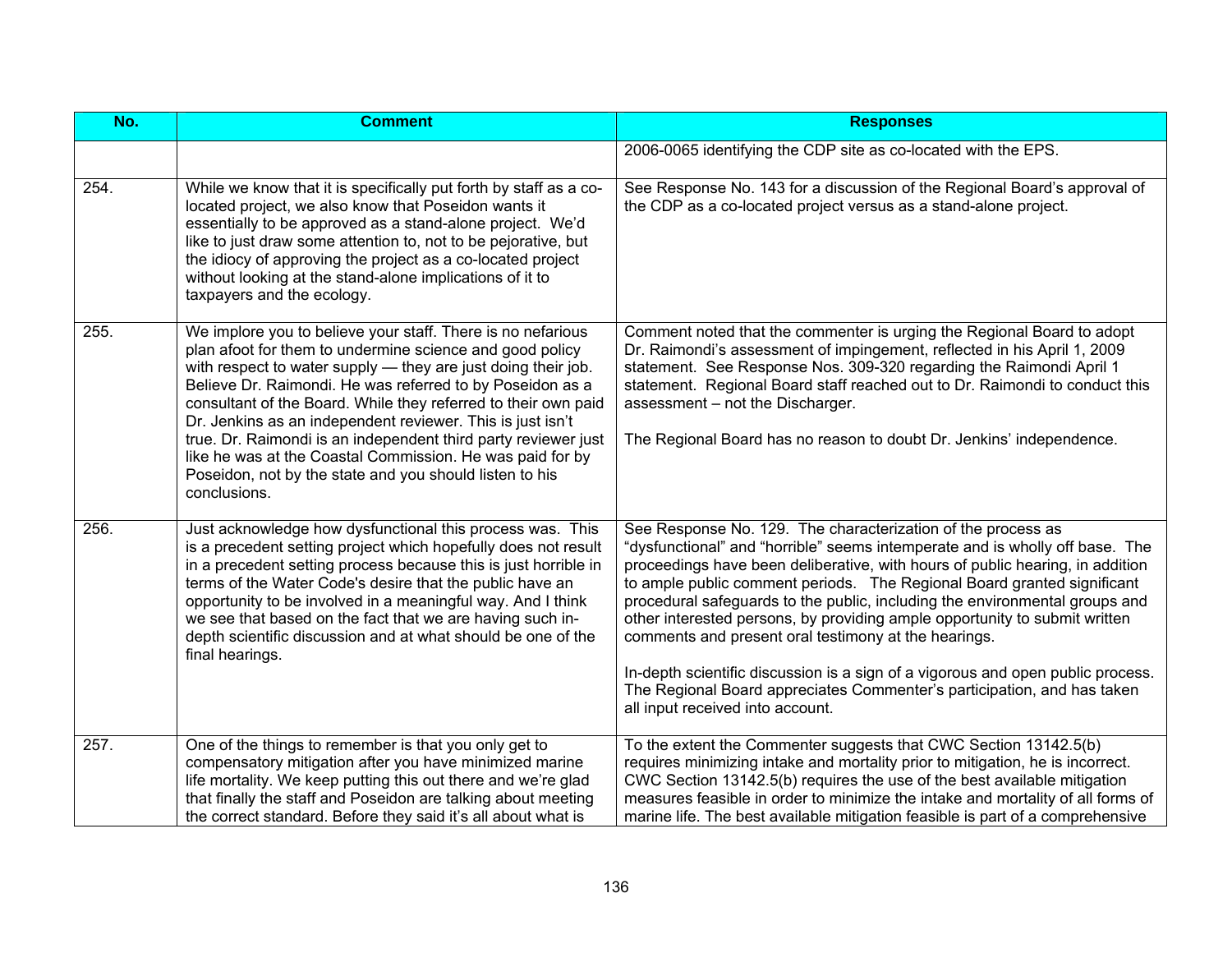| No.  | <b>Comment</b>                                                                                                                                                                                                                                                                                                                                                                                                                                                                                                                                                                                                                                                                                                                                                                                                                                                                                                                                                                       | <b>Responses</b>                                                                                                                                                                                                                                                                                                                                                                                                                                                                                                                                                                                                                                                                                                                                                                                                                                                                                                                                                                                                                          |
|------|--------------------------------------------------------------------------------------------------------------------------------------------------------------------------------------------------------------------------------------------------------------------------------------------------------------------------------------------------------------------------------------------------------------------------------------------------------------------------------------------------------------------------------------------------------------------------------------------------------------------------------------------------------------------------------------------------------------------------------------------------------------------------------------------------------------------------------------------------------------------------------------------------------------------------------------------------------------------------------------|-------------------------------------------------------------------------------------------------------------------------------------------------------------------------------------------------------------------------------------------------------------------------------------------------------------------------------------------------------------------------------------------------------------------------------------------------------------------------------------------------------------------------------------------------------------------------------------------------------------------------------------------------------------------------------------------------------------------------------------------------------------------------------------------------------------------------------------------------------------------------------------------------------------------------------------------------------------------------------------------------------------------------------------------|
|      | the impacts of marine life mortality. That's very different than<br>minimizing marine life mortality up front. It is important to<br>know that the viability of this MLMP is really a secondary<br>question to whether all of the site, design and technology<br>issues have been addressed with respect to minimizing<br>marine life mortality.                                                                                                                                                                                                                                                                                                                                                                                                                                                                                                                                                                                                                                     | effort, together with the best available site, design, and technology feasible,<br>to minimize intake and mortality. The statute, therefore, does not require<br>minimization first followed by mitigation.<br>To the extent that Commenter is suggesting Discharger is applying "after the<br>fact" mitigation, see Response No. 27b.                                                                                                                                                                                                                                                                                                                                                                                                                                                                                                                                                                                                                                                                                                    |
| 258. | Back in February, Poseidon was told  limit your sites to<br>five. Give us more information such that we can come back<br>and assess what are the likely five sites instead of just<br>eleven. What did you get in response to that? We'll try our<br>best to do the five that are in San Diego. I don't think that's<br>what was contemplated. I don't think that what was directed.<br>It certainly doesn't make much sense for them to go back<br>and simply insert a sentence that says we'll give priority to<br>the San Diego sites. The idea was we needed to ratchet<br>down from the 11 sites proposed in the MLMP and focus in<br>on five that would provide the most likely opportunities to<br>meet the mitigation standards that we need in order to<br>address the impacts that this project will cause. I'm frankly<br>blown away that they didn't give us more information about<br>the highest five likely candidate sites.                                          | The Minimization Plan describes the 11 pre-approved sites identified in the<br>MLMP in detail and provides that the five sites within the boundaries of the<br>Regional Board are priority sites. This amendment to the Minimization Plan<br>complies with the directive set at the February 11, 2009 hearing. See<br>Regional Board Staff Report: Review of Poseidon's Flow Entrainment and<br>Impingement Minimization Plan Dated March 9, 2009, p. 5. March 27, 2009.<br>See also Response Nos. 148 and 210 for a discussion of the Discharger's<br>analysis of alternative sites.                                                                                                                                                                                                                                                                                                                                                                                                                                                     |
| 259. | a. One of the things that has been important in terms of our<br>perspective on the feasibility of the marine life mitigation plan<br>is that the data all say that you can't know, first of all, that<br>what was creation or restoration will work. We could have<br>tons of evidence in the record to show that every study that<br>has even done to go and look at overall how successful<br>litigations events have been have shown that we don't<br>achieve the structure and function that we think we're going<br>to or that we actually need to mitigate the loss impacts or the<br>impacts that were impacting. Specifically salt marsh in San<br>Diego, we have evidence in the records that says it's very<br>difficult to achieve the perfect wetland that frankly is being<br>paraded in front of you. All of these promises that the Marine<br>Life Mitigation Plan will result in this somehow pristine<br>wetland and upon completion. It's frankly now borne out by | a. See Response No. 240 for a discussion of the Restoration Plan that will be<br>prepared after approval of the MLMP to ensure that the mitigation project<br>meets the performance standards. See Response No. 109 and 240, which<br>describe the MLMP's incorporation of strict, measurable performance<br>standards that are enforceable by the Regional Board and the Coastal<br>Commission.<br>b. Commenter provides no factual basis upon which to support the allegation<br>that the San Dieguito restoration project is very far from having been proven<br>as a successful mitigation site. The administrative record indicates otherwise.<br>Public commentators remarking on the San Dieguito Wetland Restoration<br>Project have called the plan "a fabulous project" which has been "very<br>carefully designed." James Steinberg, Forward, Marsh, San Diego Union-<br>Tribune, March 19, 2006 (quoting Craig Adams, executive director of the San<br>Dieguito Valley Conservancy). SCE and local media have both documented |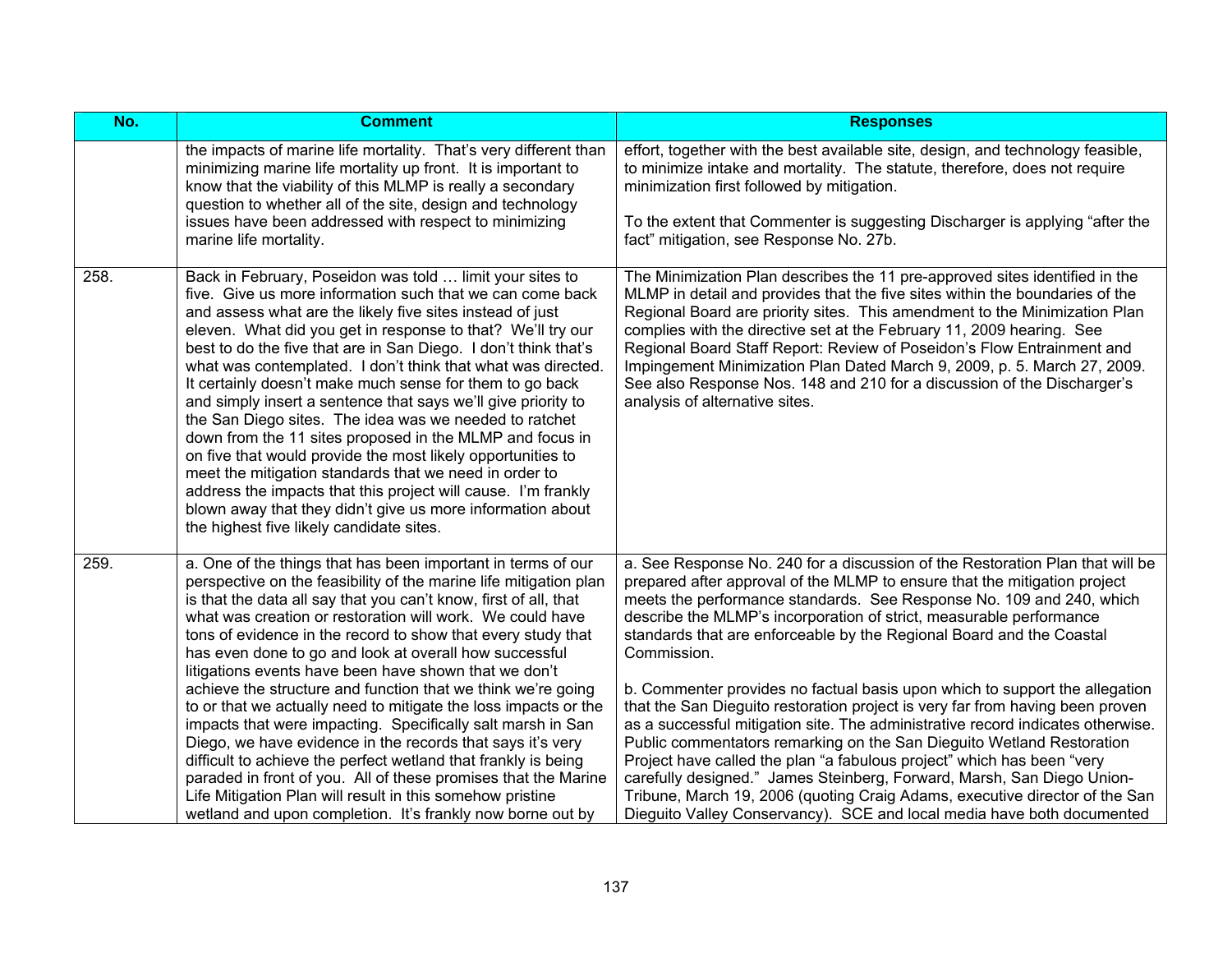| No. | <b>Comment</b>                                                                                                                                                                                                                                                                                                                                                                                                                                                                                                                                                                                                                                                                                                                                                                                                                                                                                                                                                                                                                                                                                                                                                                                                                                                                                                                                                                                                                                                                                                                                                                                                                                                                       | <b>Responses</b>                                                                                                                                                                                                                                                                                                                                                                                                                                                                                                                                                                                                                                                                                                                                                                                                                                                                                                                                                                                                                                                                                                                                                                                                                  |
|-----|--------------------------------------------------------------------------------------------------------------------------------------------------------------------------------------------------------------------------------------------------------------------------------------------------------------------------------------------------------------------------------------------------------------------------------------------------------------------------------------------------------------------------------------------------------------------------------------------------------------------------------------------------------------------------------------------------------------------------------------------------------------------------------------------------------------------------------------------------------------------------------------------------------------------------------------------------------------------------------------------------------------------------------------------------------------------------------------------------------------------------------------------------------------------------------------------------------------------------------------------------------------------------------------------------------------------------------------------------------------------------------------------------------------------------------------------------------------------------------------------------------------------------------------------------------------------------------------------------------------------------------------------------------------------------------------|-----------------------------------------------------------------------------------------------------------------------------------------------------------------------------------------------------------------------------------------------------------------------------------------------------------------------------------------------------------------------------------------------------------------------------------------------------------------------------------------------------------------------------------------------------------------------------------------------------------------------------------------------------------------------------------------------------------------------------------------------------------------------------------------------------------------------------------------------------------------------------------------------------------------------------------------------------------------------------------------------------------------------------------------------------------------------------------------------------------------------------------------------------------------------------------------------------------------------------------|
|     | any of the signs so frankly Mr. Nordby worked on some of<br>those projects in the past.<br>b. We know that it is very, very difficult and even the San<br>Dieguito restoration project is very far from having been<br>proven as a successful mitigation site.<br>c. We take the position that without site specific criteria with<br>respect to what you are going to achieve at this mitigation<br>sites it's impossible for you to say that, that Marine Life<br>Marine Plan Mitigation Plan actually accomplishes the goals<br>and the requirements of club.                                                                                                                                                                                                                                                                                                                                                                                                                                                                                                                                                                                                                                                                                                                                                                                                                                                                                                                                                                                                                                                                                                                     | that the San Dieguito Wetland Restoration Project has completed several key<br>milestones in the overall completion of the 150-acre restoration project. See<br>Southern California Edison, San Dieguito Lagoon Restoration (available at<br>http://www.sce.com/PowerandEnvironment/PowerGeneration/MarineMitigatio<br>n/SanDieguitoLagoonRestoration.htm) (stating that SCE submitted a<br>Preliminary Restoration Plan in September 1997, certified a Final<br>Environmental Impact Report for the project in September 2000, submitted a<br>Final Restoration Plan in November 2005, and began construction in Fall<br>2006); Matthew Rodriguez, Tidal Basin Opens to Ocean, San Diego Union-<br>Tribune, January 24, 2008 (stating that a 40-acre tidal basin opened to the<br>public in January 2008).                                                                                                                                                                                                                                                                                                                                                                                                                       |
|     | d. One of the things that's important for Poseidon to realize<br>and that you should emphasize in your consideration is that<br>by having the true up that Mr. Garrett and Mr. Singarella<br>talked about where they would go back and essentially<br>ensure that a failing wetland would not mark the end of their<br>mitigation obligation but rather that they would have to come<br>back and do whatever extra it might take for them to achieve<br>the prescribed performance that's being laid out today.<br>Number of drew up discussion. Well, first of all, that's a<br>blank check and they need to know that and that their<br>investors need to know that. Given that there isn't any<br>evidence in the record to suggest that you can successfully<br>create a wetland the way that they are claiming they can,<br>they have to know that the 20 to 30 million dollars they may<br>be spending up front might be a very small piece of the pie.<br>And most importantly, one of the things that really bother me<br>about Chris Garrett's final comment, he got up here and after<br>Mr. Singarella spent a lot of time say, "You don't have to<br>worry about any of these because at the end of the day if we<br>don't produce our 1715 kg magic number of impingement<br>loss, we're going to have to do it in similar capacity that your<br>executive officer might tell us and then Mr. Jericho up here<br>said, "Oh, by the way, don't even think about hassling this to<br>do more than that. So on the one hand, he say, we are<br>going to threw up our actual ability to meet your predicted<br>amount of impingement." But don't try to tie what we have to | c. See Response No. 240 for a discussion of the Restoration Plan that will be<br>prepared after approval of the MLMP to ensure that the mitigation project<br>meets the performance standards. See Response No. 109 and 240, which<br>describe the MLMP's incorporation of strict, measurable performance<br>standards that are enforceable by the Regional Board and the Coastal<br>Commission.<br>d. This comment largely characterizes other testimony in the record. That<br>other testimony speaks for itself. The comment confuses the impingement<br>obligation with the double-counting issue. The Discharger is required to<br>prove up the impingement obligation. Mr. Nordby has opined that it may<br>require about 11 acres of coastal wetlands of the appropriate kind to produce<br>1,715 kg/yr of fish biomass. Thus, the Regional Board has reasonable<br>confidence that the impingement compensation will be provided under the<br>proposed two-phase program, likely during Phase I (37 acres). To the extent<br>the comment suggests a deficiency in the MLMP, see Response No. 109.<br>To the extent the comment constitutes argument, unsupported by introduced<br>evidence, it does not warrant response. |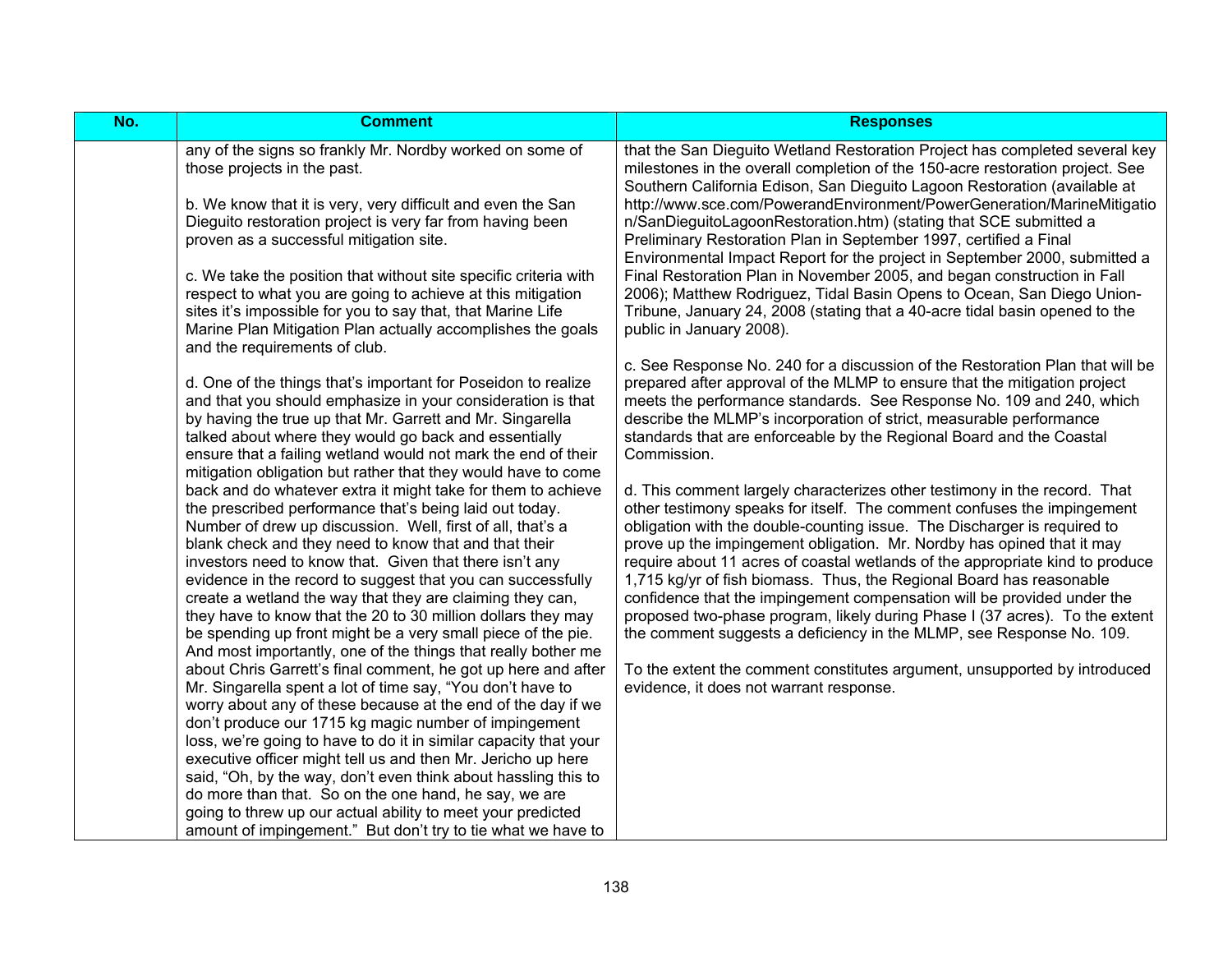| No.  | <b>Comment</b>                                                                                                                                                                                                                                                                                                                                                                                                                                                                                                                                                                                                                                                                                                                                                                                                                                                                                                                                                                                                                                                    | <b>Responses</b>                                                                                                                                                                                                                                                                                                                                                                                                                                                                                                                                                                                                                                                                                                                                                                                                                                                                                                                                                                                                                                                                                                                                                                                                                                                                               |
|------|-------------------------------------------------------------------------------------------------------------------------------------------------------------------------------------------------------------------------------------------------------------------------------------------------------------------------------------------------------------------------------------------------------------------------------------------------------------------------------------------------------------------------------------------------------------------------------------------------------------------------------------------------------------------------------------------------------------------------------------------------------------------------------------------------------------------------------------------------------------------------------------------------------------------------------------------------------------------------------------------------------------------------------------------------------------------|------------------------------------------------------------------------------------------------------------------------------------------------------------------------------------------------------------------------------------------------------------------------------------------------------------------------------------------------------------------------------------------------------------------------------------------------------------------------------------------------------------------------------------------------------------------------------------------------------------------------------------------------------------------------------------------------------------------------------------------------------------------------------------------------------------------------------------------------------------------------------------------------------------------------------------------------------------------------------------------------------------------------------------------------------------------------------------------------------------------------------------------------------------------------------------------------------------------------------------------------------------------------------------------------|
|      | ultimately do to what ultimately get impinged. You should be<br>offended by that. The hubris of a sign to get appearance say<br>that we promise, we will do what you might think we're going<br>to impact based on all these speculative models and all of<br>these assumptions that experts can't agree on. Set us a<br>ceiling as to the most amount of impingement mitigation we<br>can ever have to do. Why should they be entitled to that,<br>frankly? The fact is it should be the floor. If Poseidon is<br>going to go back and throw up that cell after the impacts<br>have already happen, frankly they should have to chew up to<br>the impingement that's attributable to their project whenever<br>that can comes at the very least. It's just frankly offensive<br>that they will get up and say that you can do this after the<br>fact calculation as to the maximum amount of mitigation they<br>would have to do but then they set this ceiling up what are<br>predictive possibility as today. Very frustrating from the<br>public perspective. |                                                                                                                                                                                                                                                                                                                                                                                                                                                                                                                                                                                                                                                                                                                                                                                                                                                                                                                                                                                                                                                                                                                                                                                                                                                                                                |
| 260. | (a) With respect to impingement issues, there is an<br>underlying problem that we have with the arguments being<br>put forward by the experts that are hired by Poseidon to do<br>Poseidon's bidding. And that has to do with the very<br>technical issue of what is APF? An area of production<br>foregone. And what is it really intended to do?<br>(b) They stood up here before you and they said, APF is<br>intended to account for those species that are lost for<br>entrainment and it has nothing to do with the species that are<br>lost for impingement. Scientifically, that's not true.<br>(c) You saw a couple of buckets that Mr. Singarella put up.<br>And in the left, he said, these are the entrainment bucket fish<br>and then on the other side, these are fish that are going to be<br>impinged and we're not counting those because they are not<br>related to the entrainment calculation of APF.<br>(d) Here is the problem, APF is derived to try to account for<br>not the lost fish from entrainment standing alone, but for the      | (a) See Response No. 322(a). The ETM is a species-specific model that is<br>based on the principle that the entrainment impact is limited to the "main<br>species" that are "most affected by entrainment." Recommended Revised<br>Condition Compliance Findings (approved December 10, 2008), p. 12 of 19.<br>See Response No. 314. The Regional Board concurs with the Scientific<br>Advisory Panel's (SAP) conclusion that "the APF is used to determine<br>impacts to only those species affected by entrainment and the mitigation<br>resulting from the APF is meant to account only for those effects."<br>Recommended Revised Condition Compliance Findings (approved<br>December 10, 2008), p. 12 of 19. See Response No. 314.<br>The SAP is a team of seven independent scientists (including Dr. Raimondi)<br>that provides guidance and oversight to the Coastal Commission on<br>ecological issues associated with the San Dieguito Restoration Project and<br>which, under the terms of the MLMP, will review Discharger's Restoration<br>Plan.<br>(b) The comment is mistaken. The APF does not assume compensatory<br>mortality. Therefore, for the species modeled, it addresses all life stages,<br>including those subject to impingement. The Discharger presented the APF |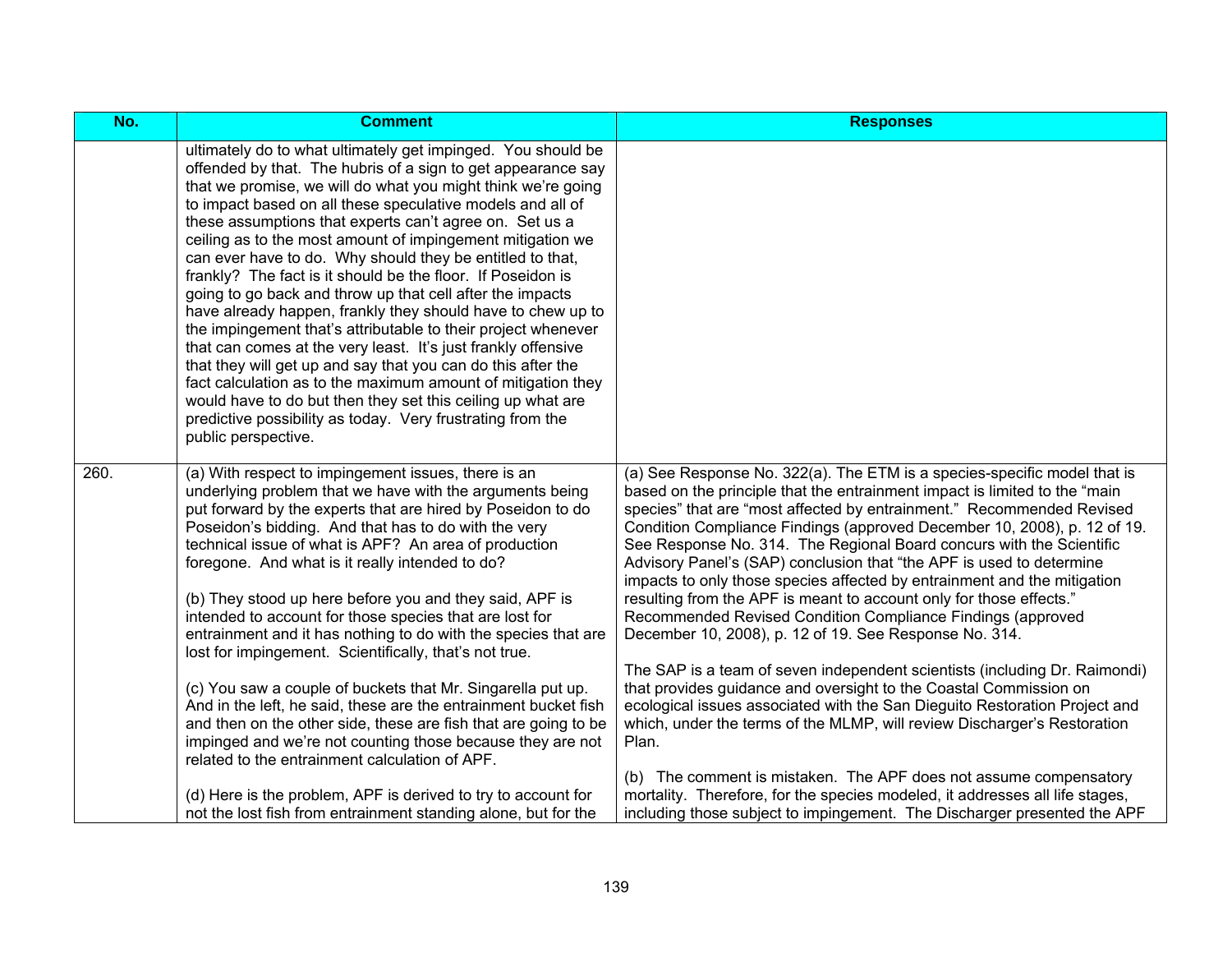| No. | <b>Comment</b>                                                                                                                                                                                                                                                                                                                                                                                                                                                                                                                                                                                                        | <b>Responses</b>                                                                                                                                                                                                                                                                                                                                                                                                                                                                                                                                                                                                                                                                                                       |
|-----|-----------------------------------------------------------------------------------------------------------------------------------------------------------------------------------------------------------------------------------------------------------------------------------------------------------------------------------------------------------------------------------------------------------------------------------------------------------------------------------------------------------------------------------------------------------------------------------------------------------------------|------------------------------------------------------------------------------------------------------------------------------------------------------------------------------------------------------------------------------------------------------------------------------------------------------------------------------------------------------------------------------------------------------------------------------------------------------------------------------------------------------------------------------------------------------------------------------------------------------------------------------------------------------------------------------------------------------------------------|
|     | function of those lost fish in the ecosystem at the various<br>stages of their life that they might have otherwise lived if they<br>hadn't been entrained.                                                                                                                                                                                                                                                                                                                                                                                                                                                            | in this manner, explaining to what extent species modeled in the ETM could<br>not be counted toward the impingement obligation.                                                                                                                                                                                                                                                                                                                                                                                                                                                                                                                                                                                        |
|     | (e) So imagine this, you take a slew of gobies and blennies<br>and Garibaldis and you killed them in their infant stage.<br>You're precluding them from reaching a life stage where they<br>would become food for a top smelts or food for some other<br>fish that might also be an impinged fish. So the methodology<br>that goes into calculating APF provides a little bit of a<br>conservative layer because what you are trying to do is<br>recreate the ecosystem impact that you lose as a result of<br>killing a bunch of larval stage fish.<br>(f) Of whatever your indicator fishes, remember the blennies, | See Response No. 260(a) and 314(a).<br>(c) The comment is mistaken. The right-hand buckets illustrated the species<br>of fish that would be available to count toward the impingement obligation.<br>They were not "fish that are going to be impinged." In addition, fish on the<br>right-hand side are available to be counted towards the impingement<br>obligation, contrary to the comment's suggestion.<br>(d) To the extent that the comment describes ecosystem functions that<br>would not be subject to intake and mortality by the proposed CDP, the<br>comment is describing possible effects that are not part of the minimization<br>obligation under CWC Section 13142.5(b). These possible effects are |
|     | the Garibaldi and the gobies are the high level indicators.<br>But that's not everything that are entrained.<br>(g) So Dr. Raimondi when he comes in, he says, hey it's a<br>double counting. He is not saying that there aren't impinged<br>fishes that are going to also be created by this wetland as                                                                                                                                                                                                                                                                                                              | speculative and asserted only generically and generally by the comment,<br>without scientific support or evidence.<br>In addition, the comment does not support the proposition that the APF is<br>derived to account for the function of those lost fish in the ecosystem. As<br>described below, the available scientific evidence is to the contrary.                                                                                                                                                                                                                                                                                                                                                               |
|     | proposed. What he is saying is the APF calculations specific<br>to entrainment is an ecosystem based function. This entire<br>mitigation function as applied to entrainment is intended to<br>repair the ecosystem at the level that you can speculatively,<br>scientifically, based on this model come up with today.<br>(h) But the way that they have approached it they have come<br>in and say look, you put entrainment in little box, you put                                                                                                                                                                  | The ETM is a species-specific model that is based on the principle that the<br>entrainment impact is to the main species subject to entrainment. See<br>Response Nos. 260(a), 260(b) and 314(a). To the extent that Commenter<br>suggests that the APF represents some broader impact that extends beyond<br>the most commonly entrained species and/or to other organisms that exist<br>within the ecosystem, Commenter is mistaken.                                                                                                                                                                                                                                                                                  |
|     | impingement in a little box and you look at them as<br>essentially two different pieces of the restored wetland. The<br>fact of the matter is it isn't the facts. It isn't the way that<br>Raimondi assessed it, it isn't the way that staff assessed it,<br>and frankly its disingenuous science.                                                                                                                                                                                                                                                                                                                    | In July 2008, the SAP-of which Dr. Raimondi is one of seven members (see<br>Response No. 260(a))—directly addressed Commenter's argument that the<br>ETM is designed to mitigate for broader, ecosystem-based impacts.<br>In response to a question regarding whether the ETM assumes that                                                                                                                                                                                                                                                                                                                                                                                                                             |
|     |                                                                                                                                                                                                                                                                                                                                                                                                                                                                                                                                                                                                                       | entrainment "will render all affected acreage (i.e., the APF) non-functional,<br>even though that acreage would only be partially affected and would continue<br>to allow numerous other species to function," the SAP "reiterated that these<br>entrainment studies do not assume the complete loss of ecosystem function<br>within an area of APF; instead they identify only the area that would be                                                                                                                                                                                                                                                                                                                 |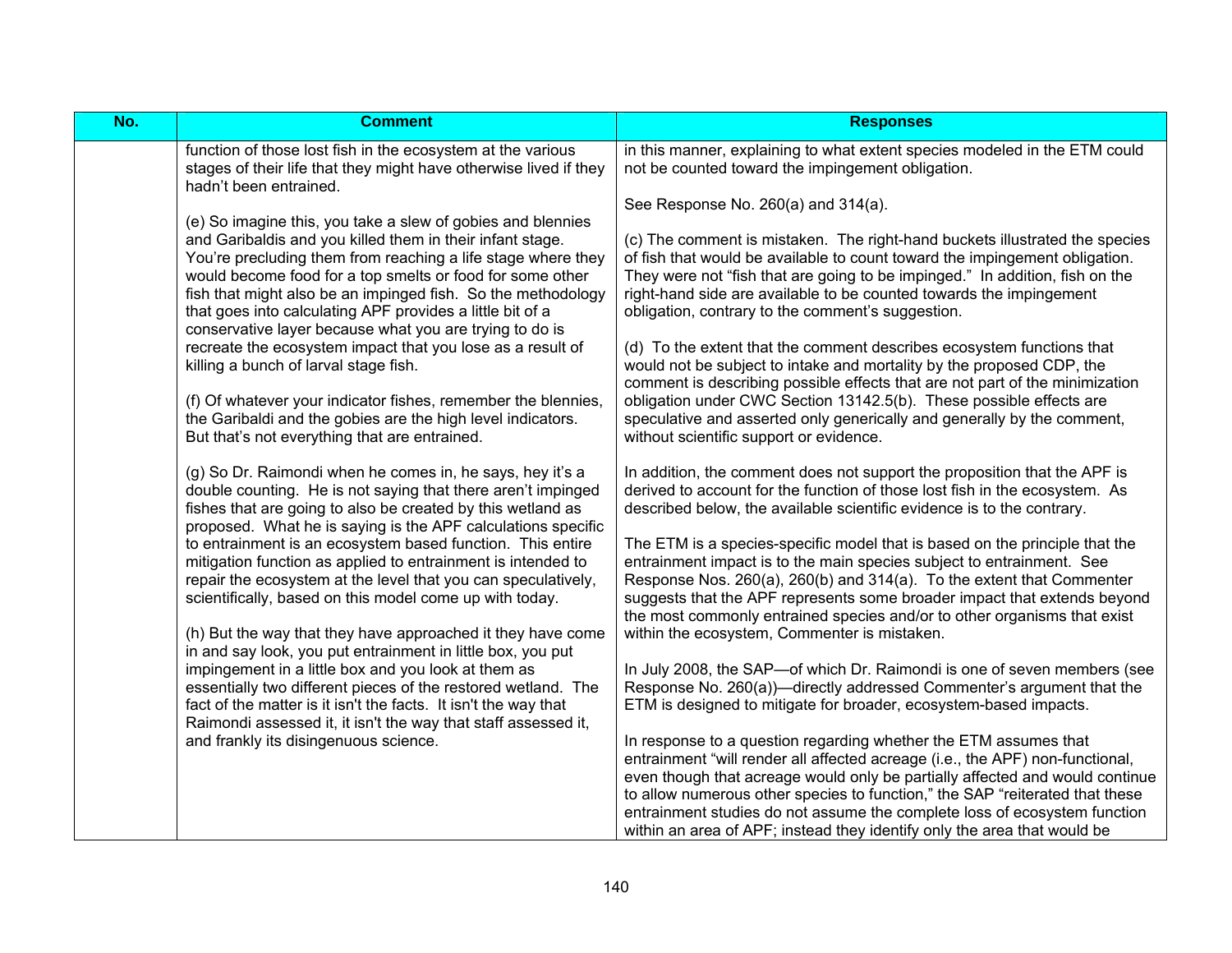| No. | <b>Comment</b> | <b>Responses</b>                                                                                                                                                                                                                                                                                                                                                                                                                                                                                                                                                                                                                                                                                                                 |
|-----|----------------|----------------------------------------------------------------------------------------------------------------------------------------------------------------------------------------------------------------------------------------------------------------------------------------------------------------------------------------------------------------------------------------------------------------------------------------------------------------------------------------------------------------------------------------------------------------------------------------------------------------------------------------------------------------------------------------------------------------------------------|
|     |                | needed to replace the numbers and types of species identified in the study as<br>subject to entrainment." Recommended Revised Condition Compliance<br>Findings (approved December 10, 2008), p. 12 of 19. The SAP explained<br>further that "[t]he APF is used to determine impacts to only those species<br>most affected by entrainment, and the mitigation resulting from the APF is<br>meant to account only for those effects." Id.                                                                                                                                                                                                                                                                                         |
|     |                | An ecosystem approach suggested by the comment may be more<br>appropriate in a situation where the project destroys an ecosystem. In the<br>context of a Clean Water Act Section 404 permit with Section 401<br>certification, mitigation for fill that destroys an ecosystem may require<br>mitigation that offsets the loss of complexity and diversity in the ecosystem.<br>Here, specific components of the lagoon environment may be altered due to<br>impingement and entrainment – leaving intact other important portions of the<br>marine ecosystem. As a result, an appropriate mitigation project would seek<br>to offset the specific alterations from the particularized effects of entrainment<br>and impingement. |
|     |                | (e) Commenter provides no scientific evidence in support of the hypothetical,<br>including the suggestion that topsmelt feed on goby, blenny and/or garibaldi<br>larvae. Evidence in the administrative record indicates that topsmelt feed<br>almost exclusively on planktonic crustaceans and do not feed on goby,<br>blenny, and/or garibaldi larvae. See San Diego Gas & Electric, Encina Power<br>Plant Cooling Water Intake System Demonstration (1980), at pp. 6-52, 6-53.                                                                                                                                                                                                                                                |
|     |                | The suggestion that fish larvae may be analogized to, or referred to as,<br>infants is not credible. Fish produce millions of larvae, very few of which<br>survive to the juvenile or adult stage.                                                                                                                                                                                                                                                                                                                                                                                                                                                                                                                               |
|     |                | Commenter provides no evidence in support of the proposition that the ETM<br>is designed to recreate ecosystem impact that "you lose as a result of killing a<br>bunch of larval stage fish." The SAP's findings contradict this assertion. See<br>Response No. 260(d).                                                                                                                                                                                                                                                                                                                                                                                                                                                          |
|     |                | (f) Commenter is correct in concluding that the EPS intake entrains fish<br>larvae other than blennies, garibaldi and gobies. The 2004/2005 entrainment<br>study reveals that these three (3) species (i.e., gobies, blennies, and<br>garibaldi) accounted for approximately 95% of the total number of larvae<br>entrained, while five (5) ocean species accounted for more than 4% of the                                                                                                                                                                                                                                                                                                                                      |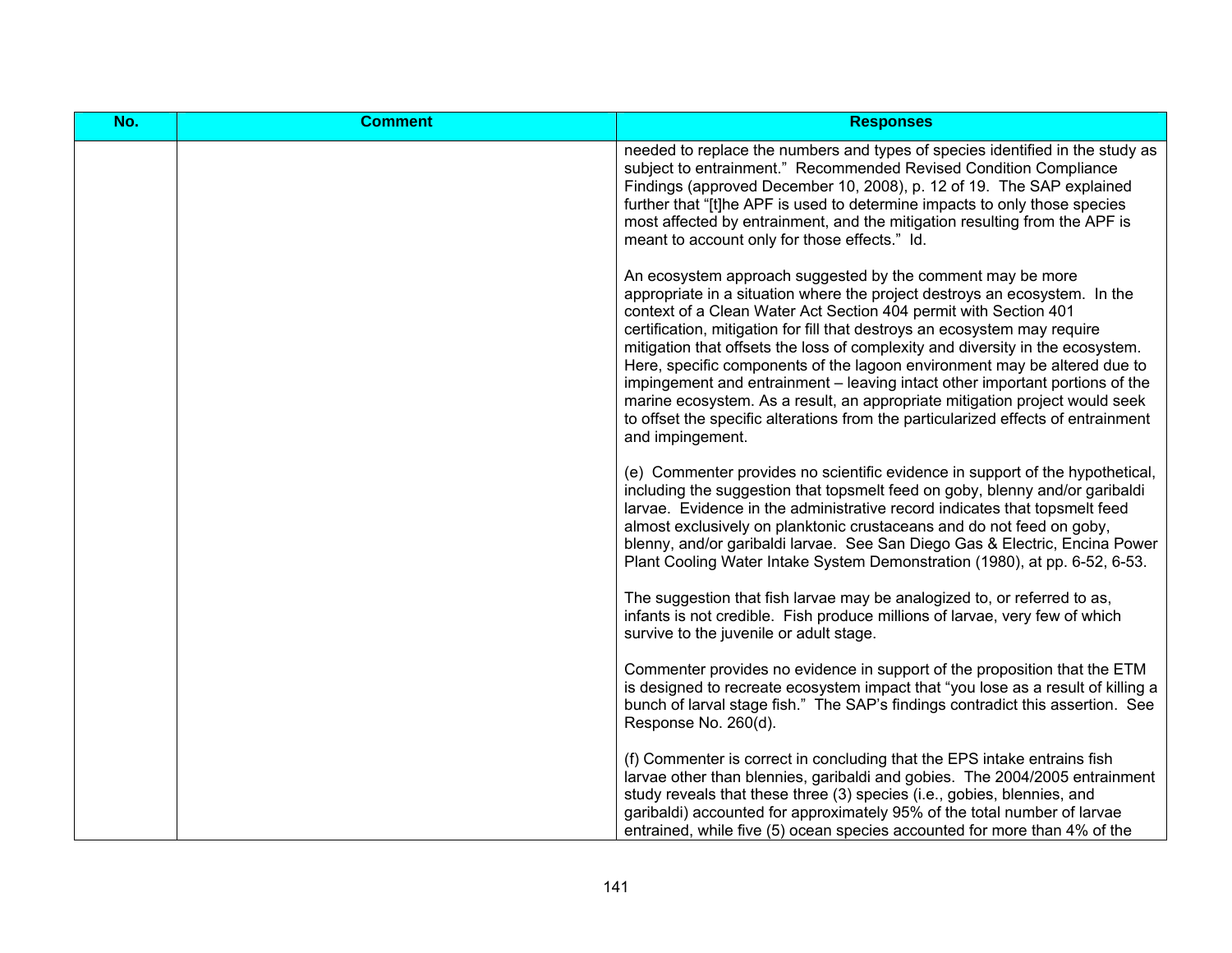| No. | <b>Comment</b> | <b>Responses</b>                                                                                                                                                                                                                                                                                                                                                                                                                                                                                                                                                                                                                                     |
|-----|----------------|------------------------------------------------------------------------------------------------------------------------------------------------------------------------------------------------------------------------------------------------------------------------------------------------------------------------------------------------------------------------------------------------------------------------------------------------------------------------------------------------------------------------------------------------------------------------------------------------------------------------------------------------------|
|     |                | total entrainment (i.e., white croaker, northern anchovy, California halibut,<br>queenfish, spotfin croaker). The larvae of the other fish species that live in<br>and around Agua Hedionda Lagoon made up less than 1% of the larvae<br>entrained at the EPS intake during the sampling period. See Impingement<br>Mortality and Entrainment Characterization Study, Effects on the Biological<br>Resources of Agua Hedionda Lagoon and the Nearshore Environment at<br>Table S-1 (Tenera Env't. 2008).                                                                                                                                             |
|     |                | The entrainment mitigation requirements set forth in the Minimization Plan<br>are designed to compensate for the entrainment of "the main species", i.e.,<br>those that are "most affected by entrainment." See Response Nos. 260(a)<br>and 314. Given that these eight taxa account for more than 99% of the<br>entrained larvae, they are the "main species" for purposes of entrainment<br>mitigation. They are not "indicator" fish, as the comment asserts, without<br>citation.                                                                                                                                                                |
|     |                | (g) With regard to Dr. Raimondi's double-counting argument, see Response<br>Nos. 309(c), 312, 313, 314.                                                                                                                                                                                                                                                                                                                                                                                                                                                                                                                                              |
|     |                | In his statement of April 1, 2009, Dr. Raimondi never said "the APF<br>calculations specific to entrainment is an ecosystem based function," nor did<br>Dr. Raimondi even discuss ecosystem-based effects. Commenter's<br>assertion to the contrary mischaracterizes Dr. Raimondi's comments.                                                                                                                                                                                                                                                                                                                                                        |
|     |                | In response to Commenter's unsubstantiated claim that the entrainment<br>mitigation "is intended to repair the ecosystem," see Response No. 260(d),<br>noting that the APF does not account for ecosystem-based effects that<br>extend beyond the specific effect on the modeled species.                                                                                                                                                                                                                                                                                                                                                            |
|     |                | (h) The rich and diverse benefits of coastal wetlands are well established.<br>See Response No. 59. The fact that entrainment and impingement constitute<br>particularized effects that can leave an ecosystem largely intact is well<br>established. Tracking these particularized effects into a mitigation wetlands,<br>and ensuring that the benefits there are not counted twice towards different<br>effects is not disingenuous science. Nor is it placing entrainment and<br>impingement in little boxes. The recommended approach is based on<br>sophisticated analysis of complex systems. The comment's characterization<br>is incorrect. |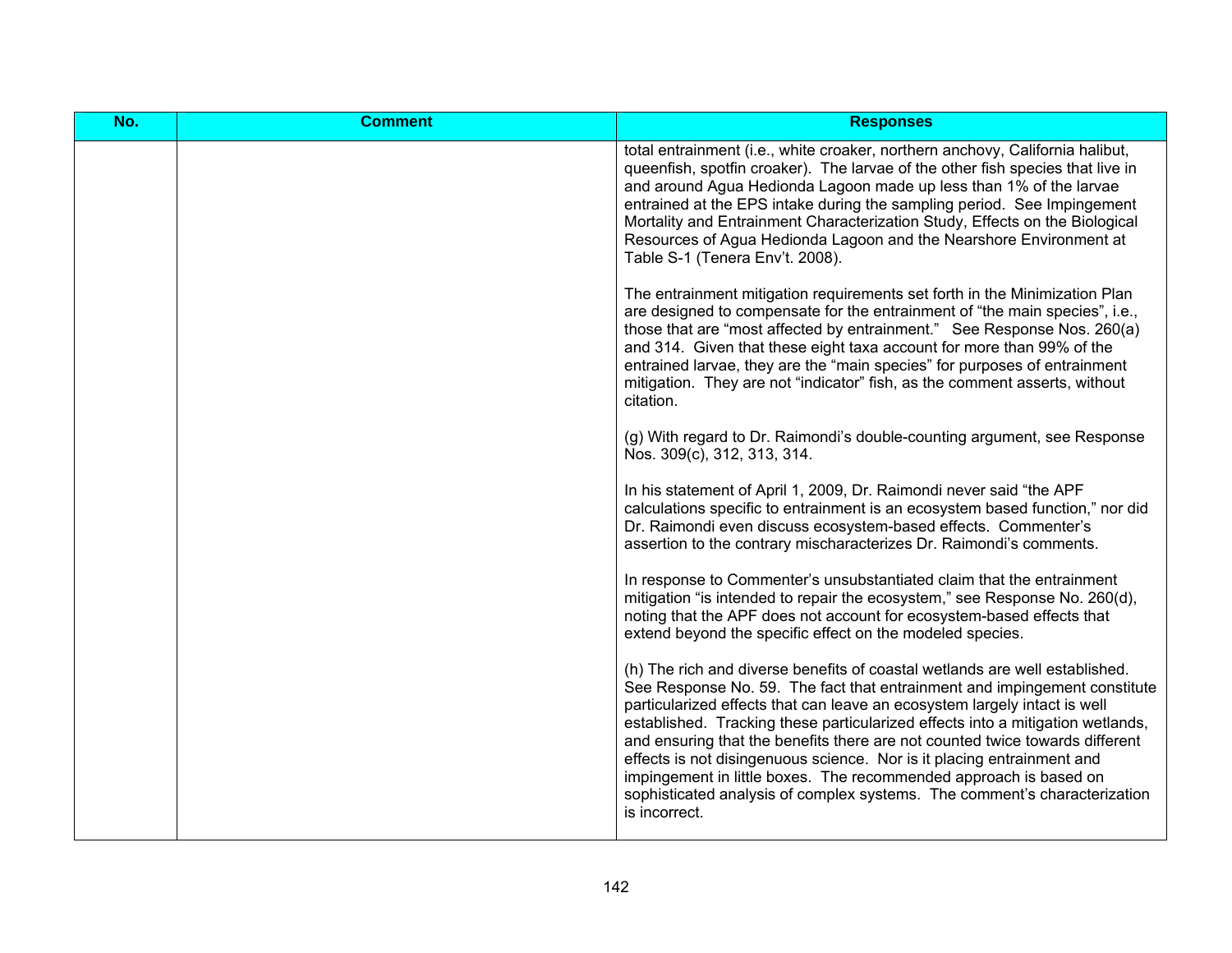| No.  | <b>Comment</b>                                                                                                                                                                                                                                                                                                                                                                                                                                                                                      | <b>Responses</b>                                                                                                                                                                                                                                                                                                                                                                                                                                                                                                                           |
|------|-----------------------------------------------------------------------------------------------------------------------------------------------------------------------------------------------------------------------------------------------------------------------------------------------------------------------------------------------------------------------------------------------------------------------------------------------------------------------------------------------------|--------------------------------------------------------------------------------------------------------------------------------------------------------------------------------------------------------------------------------------------------------------------------------------------------------------------------------------------------------------------------------------------------------------------------------------------------------------------------------------------------------------------------------------------|
| 261. | (a) The other thing that quite frankly bothered me about the<br>impingement discussion is you heard this repeated "109<br>acres, oh my God somebody is recommending that they do<br>an extra 50 acres."                                                                                                                                                                                                                                                                                             | (a) No one other than the commenter made the statement in quotes, and no<br>one made it on a repeated basis. For an accurate record of the April 8, 2009<br>hearing, please see the official transcript.                                                                                                                                                                                                                                                                                                                                   |
|      | (b) From what I heard out of staff they put three options on<br>the table.                                                                                                                                                                                                                                                                                                                                                                                                                          | (b) Staff's presentation of alternative approaches at the April 8, 2009 hearing<br>speaks for itself.                                                                                                                                                                                                                                                                                                                                                                                                                                      |
|      | (c) The one is, of course, the Poseidon preferred option -<br>lets do nothing in addition. Its frankly scientifically<br>unjustifiable for them to double-count the entrainment and                                                                                                                                                                                                                                                                                                                 | (c) None of the options discussed at the April 8, 2009 hearing are do-nothing<br>alternatives. The double-counting allegation is covered elsewhere. See<br>Response Nos. 314(a), 314(c), 315(c).                                                                                                                                                                                                                                                                                                                                           |
|      | impingement impact. But lets put that down on the table<br>because the staff is being honest, that's what Poseidon is<br>going to argue, an option.                                                                                                                                                                                                                                                                                                                                                 | (d) For reasons stated elsewhere, the Tentative Order adopts an empirical<br>approach to impingement mitigation, relying on field measurement rather<br>than inferential statistics. See Response Nos. 99, 113(1), 172. The Coastal<br>Commission decision on entrainment is not a precedent for impingement                                                                                                                                                                                                                               |
|      | (d) The next they say is lets do what Dr. Raimondi says is<br>your back stop position. Lets do what is rational based on<br>the precedent set at Coastal Commission, lets apply an 80%<br>confidence interval to the assessment of impingement<br>impacts and let's come up with somewhere between 18 and<br>21 additional acres to be included in the MLMP. That's what<br>the Commission did based on Raimondi, that's the so called<br>precedent if there is one based on the Coastal Commission | analysis. The Coastal Commission did not declare it to be, and the Regional<br>Board has plenary jurisdiction over intake and mortality under CWC Section<br>13142.5. See, also, PRC 30412 ("The commission shall not, except as<br>provided in subdivision (c), modify, adopt conditions, or take any action in<br>conflict with any determination by the State Water Resources Control Board<br>or any California regional water quality control board in matters relating to<br>water quality or the administration of water rights."). |
|      | action.<br>(e) Science precedent says you use a 95% interval and<br>that's what the 95% confidence limit and that's what actually<br>gets you up into the much higher acreages of 21 to 54 and,<br>of course, Poseidon they want to come out and do all the<br>calculations about how bad its gonna be when we use a 109<br>level, but frankly there's no one who believes you're going to                                                                                                          | (e) The comment points to no "precedent' in which impingement mitigation<br>was based on 95% confidence limits, and offers no evidence or underlying<br>principle to support its assertion that this is what science requires. On the<br>policy decision to employ empirical measure over inferential statistics, see<br>Response Nos. 99, 113(1), 172. On double-counting and the "higher<br>acreages" that commenter advocates, see Response Nos. 309(c), 312, 313,<br>314.                                                              |
|      | go above and beyond the Coastal Commission 80%<br>confidence limit.                                                                                                                                                                                                                                                                                                                                                                                                                                 | (f) The comment does not provide any specific instance of an absence of<br>honesty, nor any evidence that the integrity of the proceedings has been<br>compromised.                                                                                                                                                                                                                                                                                                                                                                        |
|      | (f) Again, they are just trying to spin this in a way to make<br>their position more sympathetic. I guess that's what the<br>lawyers get paid to do. But we need some honesty in the<br>process here.                                                                                                                                                                                                                                                                                               |                                                                                                                                                                                                                                                                                                                                                                                                                                                                                                                                            |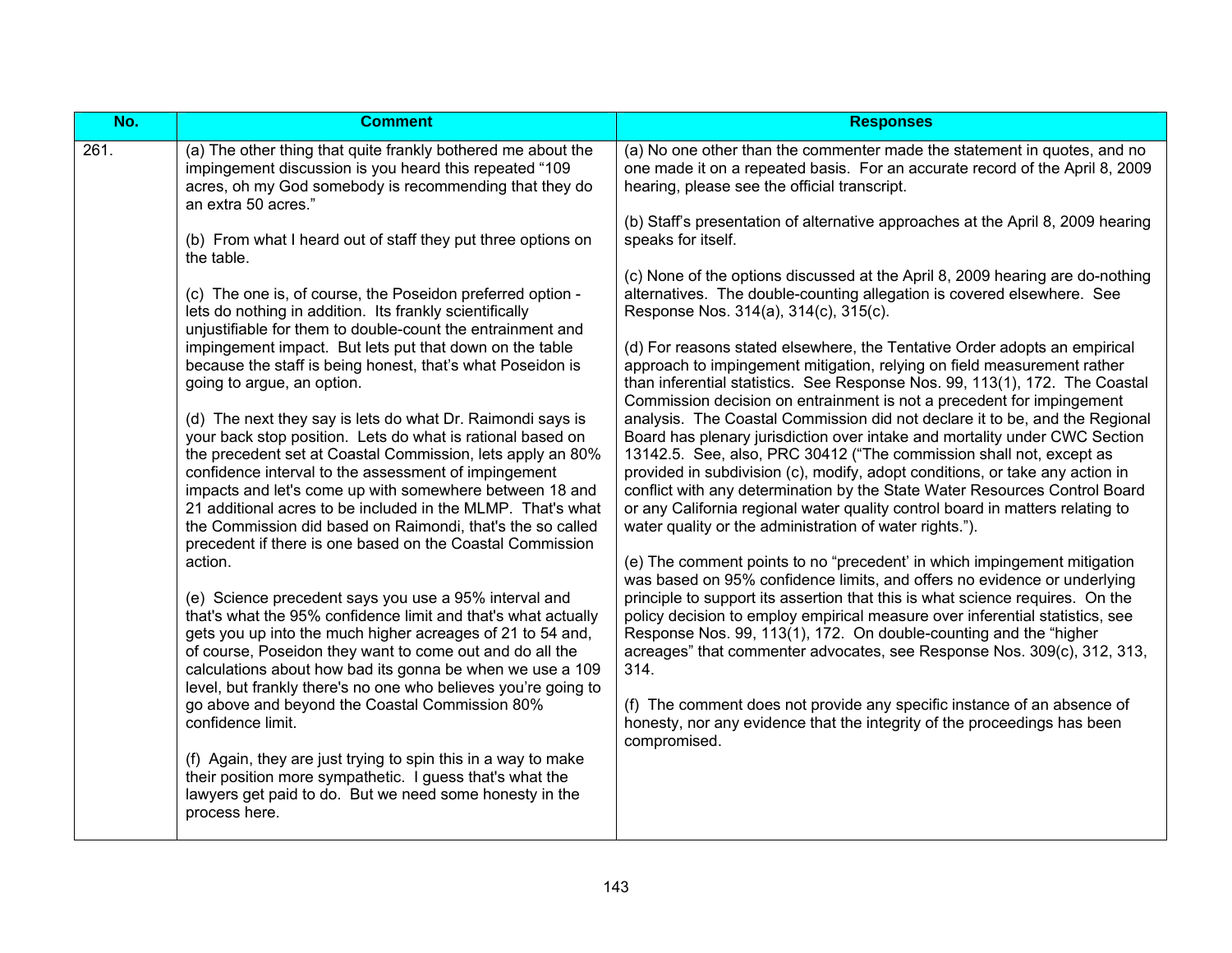| No.  | <b>Comment</b>                                                                                                                                                                                                                                                                                                                                                                                                                                                                                                                                                                                                                                                                                | <b>Responses</b>                                                                                                                                                                                                                                                                                                                                                                                                                                                                                                                                                                                                                                                                                                                      |
|------|-----------------------------------------------------------------------------------------------------------------------------------------------------------------------------------------------------------------------------------------------------------------------------------------------------------------------------------------------------------------------------------------------------------------------------------------------------------------------------------------------------------------------------------------------------------------------------------------------------------------------------------------------------------------------------------------------|---------------------------------------------------------------------------------------------------------------------------------------------------------------------------------------------------------------------------------------------------------------------------------------------------------------------------------------------------------------------------------------------------------------------------------------------------------------------------------------------------------------------------------------------------------------------------------------------------------------------------------------------------------------------------------------------------------------------------------------|
| 262. | (a) The statistical outliers that were the subject of so much<br>conversation earlier, it's incredibly frustrating for us to hear                                                                                                                                                                                                                                                                                                                                                                                                                                                                                                                                                             | For the comment about outliers, see Response Nos. 93(a-d) and 96.                                                                                                                                                                                                                                                                                                                                                                                                                                                                                                                                                                                                                                                                     |
|      | the experts for Poseidon get up and explain things away<br>because frankly, Dr. Raimondi is not here.                                                                                                                                                                                                                                                                                                                                                                                                                                                                                                                                                                                         | (a) See Response Nos. 93(I) and 96 for further discussion of the two data<br>points as outliers. Regional Board staff invited Dr. Raimondi to participate in                                                                                                                                                                                                                                                                                                                                                                                                                                                                                                                                                                          |
|      | (b) We don't have the benefit of today's explanations and a<br>comment period to respond to them, we get to respond on<br>the fly as attorneys, not as experts.                                                                                                                                                                                                                                                                                                                                                                                                                                                                                                                               | the April 8, 2009 hearing, but he chose to not do so, and took the risk that the<br>public hearing would close before any oral testimony on his part. His April 1,<br>2009 statement was posted on the Regional Board's web site, and was<br>available for review by commenter and its experts. The Minimization Plan                                                                                                                                                                                                                                                                                                                                                                                                                 |
|      | (c) But let me just make this point with respect the outliers<br>that Dr. Jenkins essentially discounted as relevant to the<br>ultimate consideration of impingement impacts.                                                                                                                                                                                                                                                                                                                                                                                                                                                                                                                 | proceedings have been ongoing since the Discharger first submitted its draft<br>Minimization Plan on February 13, 2007. The commenter has had ample<br>time to retain its own expert and provide expert comment on the impingement<br>data, which were reported in the March 2008 and March 2009 Minimization                                                                                                                                                                                                                                                                                                                                                                                                                         |
|      | Let's say I were to come to you and I were to say we've got a<br>statistical anomaly that amounts to 10% of the total impact.<br>And I would say to you, and say similarly you're going to<br>have to mitigate. You remember one of the graphs as put up                                                                                                                                                                                                                                                                                                                                                                                                                                      | Plans, and also are contained in the February 2008 Section 316(b) study,<br>entitled, "Impingement Mortality and Entrainment Characterization Study,<br>Effects on the Biological Resources of Agua Hedionda Lagoon and the<br>Nearshore Environment at 3-28 (Tenera Env't. 2008)."                                                                                                                                                                                                                                                                                                                                                                                                                                                   |
|      | by Dr. Jenkins. On the X axis he had a calculation of flow<br>and on the Y axis he had a calculation of the impingement.<br>And you have those two outerliers [sic] that were very high<br>above, and you have a bunch of dots down below that were<br>kind of the more often impinged numbers. I would ask you to<br>look at that in these terms analogous to let's say car<br>accident. Lets see along the bottom you had the number of<br>car accidents and along the Y axis, you have the bodily<br>harm. And all the little ones that are down on the bottom,<br>those are fender benders. They don't have a whole lot of<br>bodily harm. But those outerliers [sic] are a dead kid or a | (b) The April 8, 2009 hearing was properly noticed and gave commenter clear<br>notice as to its subject matter. It has been clear since the Discharger first<br>submitted a draft Minimization Plan on February 13, 2007 that the subject<br>matter of these proceedings is technical and scientific in nature. Numerous<br>experts have testified at each of the two hearings preceding the April 8, 2009<br>hearing. Commenter had every opportunity to retain an expert and have that<br>expert present at the April 8, 2009 hearing. The topics discussed at the April<br>8, 2009 hearing were topics about which commenter and the public in<br>general had prior notice, and do not warrant extension of the comment<br>period. |
|      | dead parent or a significant harm.<br>(d) The problem with their analysis is it says in those                                                                                                                                                                                                                                                                                                                                                                                                                                                                                                                                                                                                 | (c) The suggestion that the Regional Board is making a decision that is<br>tantamount to ignoring dead children and parents is not appropriate. The<br>impingement obligation specified in the Tentative Order accounts for the                                                                                                                                                                                                                                                                                                                                                                                                                                                                                                       |
|      | circumstances where you have significant harm you get to<br>ignore it. It doesn't mean that it didn't happen, it doesn't<br>mean that it is all that much less likely to happen, but it still                                                                                                                                                                                                                                                                                                                                                                                                                                                                                                 | impingement observed during the outlier events in a manner that almost<br>certainly overestimates their importance. See Response No. 262(e). So, the<br>very premise of the comment's analogy is missing. The reality is that the                                                                                                                                                                                                                                                                                                                                                                                                                                                                                                     |
|      | happened.                                                                                                                                                                                                                                                                                                                                                                                                                                                                                                                                                                                                                                                                                     | outlier events appear to be rare events not principally related to flow at the<br>intakes. The Regional Board is charged with ascertaining the intake and                                                                                                                                                                                                                                                                                                                                                                                                                                                                                                                                                                             |
|      | (e) And so they try to apply this statistical analyses to a<br>circumstance where as staff had pointed out and Mr.<br>Thompson disagreed, it's purely inappropriate because we                                                                                                                                                                                                                                                                                                                                                                                                                                                                                                                | mortality that fairly may be ascribed to a future facility. It has historical<br>information on the basis of which it needs to make reasonable judgments                                                                                                                                                                                                                                                                                                                                                                                                                                                                                                                                                                              |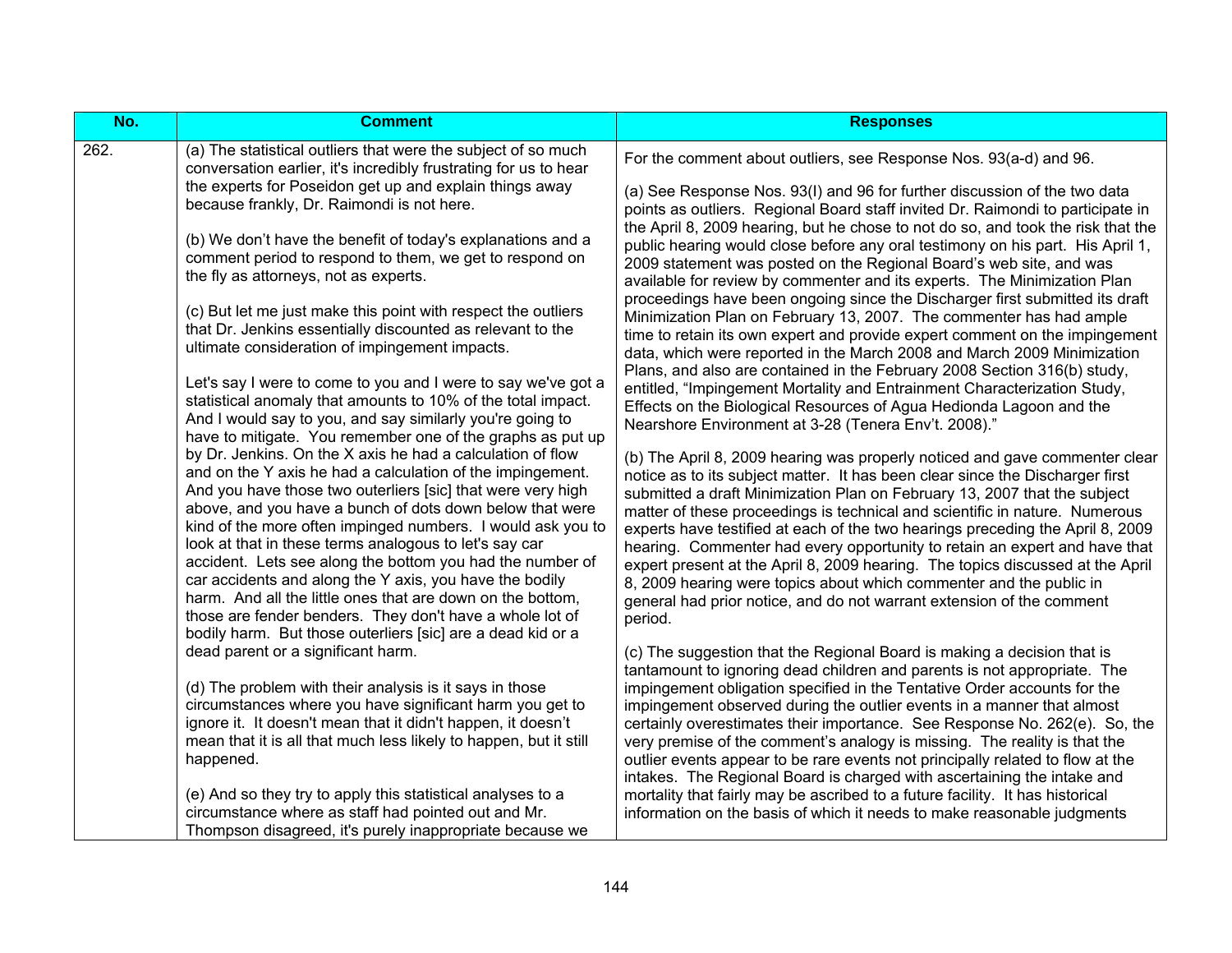| No. | <b>Comment</b>                                                                                                                                                                                                               | <b>Responses</b>                                                                                                                                                                                                                                                                                                                                                                                                                                                                                                 |
|-----|------------------------------------------------------------------------------------------------------------------------------------------------------------------------------------------------------------------------------|------------------------------------------------------------------------------------------------------------------------------------------------------------------------------------------------------------------------------------------------------------------------------------------------------------------------------------------------------------------------------------------------------------------------------------------------------------------------------------------------------------------|
|     | know that at the end of the day there were a certain amount<br>of species that were impinged and the Water Code says that<br>they have to account for that.<br>(f) So you don't -- where you have significant harm that      | about the future conditions that will prevail at a new facility. That new facility<br>does not yet exist and has not caused any harm to date. The Tentative<br>Order requires the Discharger to compensate fully for all intake and mortality<br>that may be anticipated from the future operations, and makes numerous<br>conservative assumptions, ensuring that it is protective.                                                                                                                             |
|     | occurs in an outerlying [sic] event, if you can't explain that<br>away, you have to account for it.<br>(g) And then we come to the issue of can you explain it<br>away. Today was the first time that I saw Dr. Mayer draw a | (d) Outliers are included for purposes of Discharger's mitigation obligation,<br>which is based on an impingement estimate of 4.7 kg/day-a value that<br>assumes that there is a 100% probability that the outliers will occur every<br>year.                                                                                                                                                                                                                                                                    |
|     | circle around Canon Lake, the detention basin and say that<br>that's the reason why you have these outerliers [sic].<br>Frankly, that wasn't in the record.<br>(h) Canon Lake was not the source of overflows into the       | (e) The comment misapprehends the Tentative Order and the Minimization<br>Plan. The Discharger has acquiesced in the Regional Board's directive to<br>mitigate for all impingement observed, including on outlier days. The value of<br>4.7 kg/day, which drives the impingement obligation, makes no adjustment to                                                                                                                                                                                              |
|     | EPS.<br>(i) And Dr. Jenkins when he did his analysis, he was looking<br>at the Agua Hedionda creek flows, that's on the other side of<br>the freaking lagoon.                                                                | the outlier events, and actually assumes that impingement on those days is<br>representative of impingement on each of 14 days every year. The ongoing<br>dialogue about outliers is relevant to an appreciation of the conservative and<br>protective nature of the mitigation approach, and underscores the importance<br>of the impingement monitoring required under the Tentative Order.                                                                                                                    |
|     | (j) It makes no sense in any context of this record to say that<br>we know why those statistical outliers occurred. But we do<br>know that they occurred.<br>(k) And we do know that the EPS killed a number of fish.        | (f) Outliers are included for purposes of Discharger's mitigation obligation,<br>which is based on an impingement estimate of 4.7 kg/day—a value that<br>assumes that there is a 100% probability that the the outliers will occur every<br>year and with the same frequency. See Response Nos. 93(I) and 96 for<br>further discussion of outliers.                                                                                                                                                              |
|     |                                                                                                                                                                                                                              | (g) The testimony at a public hearing is part of the record, contrary to the<br>comment's implication. Dr. Mayer and the Discharger previously had<br>identified the freshwater fish issue. See March 27, 2009 Minimization Plan,<br>Attachment 5. Dr. Mayer's testimony at the April 8, 2009 hearing was an<br>elaboration on a topic already raised in the record including in the March 27<br>Staff Report and the April 8 Supplemental Staff Report for this hearing. See,<br>also, Response Nos. 93(II)(d). |
|     |                                                                                                                                                                                                                              | (h) Because it is not clear what the comment means by "overflows into the<br>EPS," this comment is vague and ambiguous. The comment does not define<br>this vague term, and does not offer any alternative explanation or support<br>such an alternative explanation with any data or information. This comment                                                                                                                                                                                                  |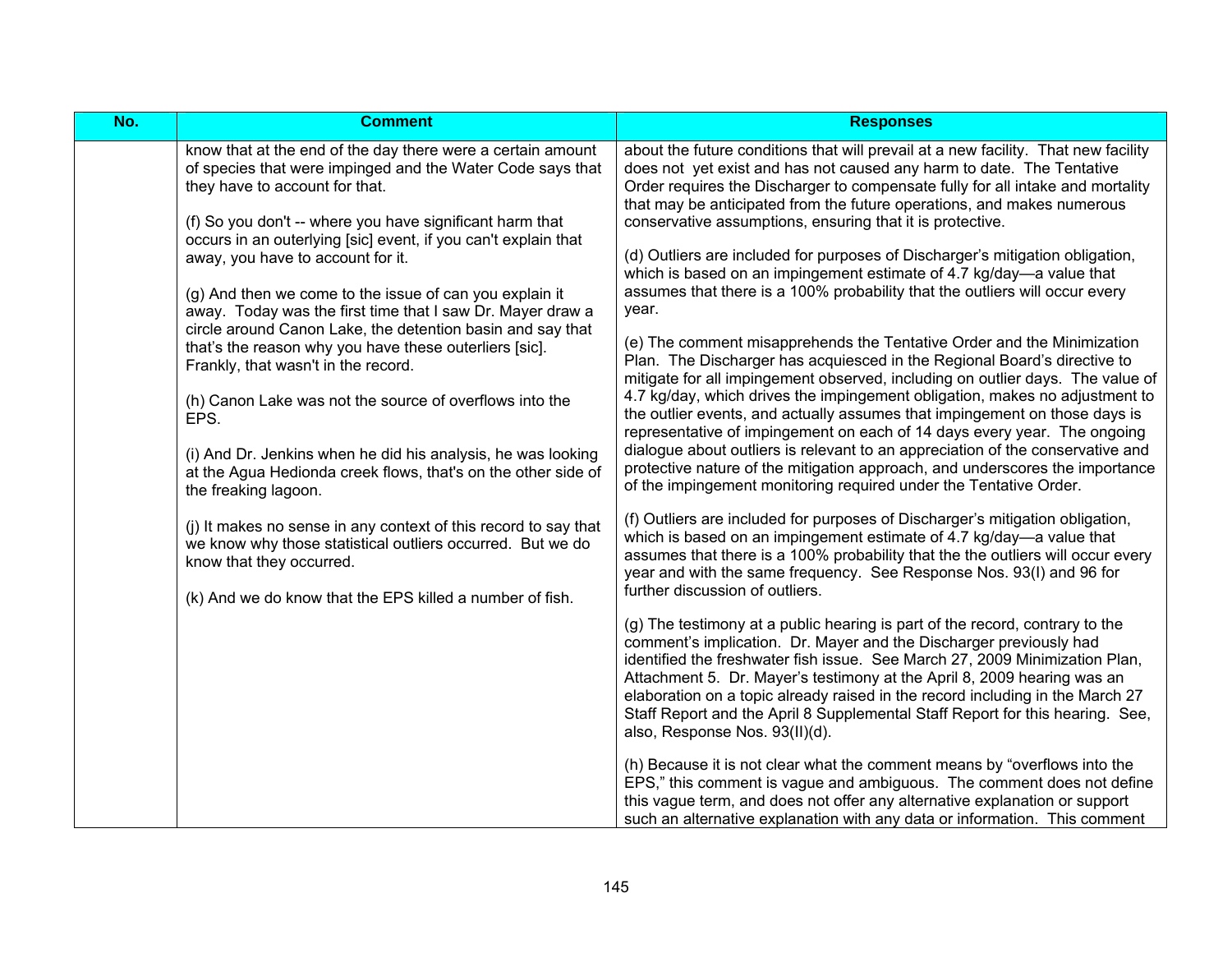| No.  | <b>Comment</b>                                                                                                                                                                                                                                                                                                                       | <b>Responses</b>                                                                                                                                                                                                                                                                                                                                                                                                                                                                                                                                                                                                                                                                                                                                                                                                    |
|------|--------------------------------------------------------------------------------------------------------------------------------------------------------------------------------------------------------------------------------------------------------------------------------------------------------------------------------------|---------------------------------------------------------------------------------------------------------------------------------------------------------------------------------------------------------------------------------------------------------------------------------------------------------------------------------------------------------------------------------------------------------------------------------------------------------------------------------------------------------------------------------------------------------------------------------------------------------------------------------------------------------------------------------------------------------------------------------------------------------------------------------------------------------------------|
|      |                                                                                                                                                                                                                                                                                                                                      | is conclusory and constitutes unsupported argument.                                                                                                                                                                                                                                                                                                                                                                                                                                                                                                                                                                                                                                                                                                                                                                 |
|      |                                                                                                                                                                                                                                                                                                                                      | (i) Agua Hedionda Creek is upstream of and tributary to Agua Hedionda<br>Lagoon, and a major source of runoff to Agua Hedionda Lagoon during<br>extreme rainfall events. Although Agua Hedionda Lagoon is primarily a<br>marine lagoon, it can be influenced by freshwater inflows, especially from<br>December through April. See Impingement Mortality and Entrainment<br>Characterization Study, Effects on the Biological Resources of Agua<br>Hedionda Lagoon and the Nearshore Environment (Tenera Env't. 2008), at 2-<br>28. The creek's location and relationship to Agua Hedionda Lagoon render it<br>relevant. The comment that the creek is "on the other side of the freaking<br>lagoon" provides no rational basis to dismiss or discount the analysis by Dr.<br>Jenkins. See also Response 93(II)(d). |
|      |                                                                                                                                                                                                                                                                                                                                      | (i) The commenter is not persuaded that there is evidence, supported by<br>credible and substantial expert evidence, as to why the "statistical outliers<br>occurred." The Regional Board believes that the record before it reflects a<br>reasonable basis to help inform the nature of the outlier events, and to place<br>them in a proper context. These events appear to be outliers; therefore<br>including them in the 4.7 kg/day impingement obligation is conservative and<br>protective; and therefore the impingement monitoring in the Tentative Order<br>is very important for purposes of continuing to assess this issue as part of<br>Minimization Plan implementation. See Response Nos. 267(d) and 267(e)<br>regarding the conservative nature of this approach.                                  |
|      |                                                                                                                                                                                                                                                                                                                                      | (k) Vague and ambiguous as to time, quantities, etc. Impingement can result<br>in mortality of fish. Large numbers of freshwater fish probably died before<br>reaching the intake. Therefore, EPS did not cause mortality.                                                                                                                                                                                                                                                                                                                                                                                                                                                                                                                                                                                          |
| 263. | The request that we have is that you apply at the very<br>minimum the 80% confidence level that you require<br>somewhere between 18 and 45 additional acres. We think<br>that if they commit to 100% intertidal mudflats for the<br>impingement impacts we could use an 80% number and<br>require 18 acres of additional mitigation. | See Response Nos. 108, 261(d), 315(b), 315(c).                                                                                                                                                                                                                                                                                                                                                                                                                                                                                                                                                                                                                                                                                                                                                                      |
| 264. | There's some questions that you should be asking yourself<br>with respect to whether they have complied with the site                                                                                                                                                                                                                | The site analysis in the Minimization Plan satisfies CWC Section 13142.5(b).<br>The comment provides no specific reason why it does not.                                                                                                                                                                                                                                                                                                                                                                                                                                                                                                                                                                                                                                                                            |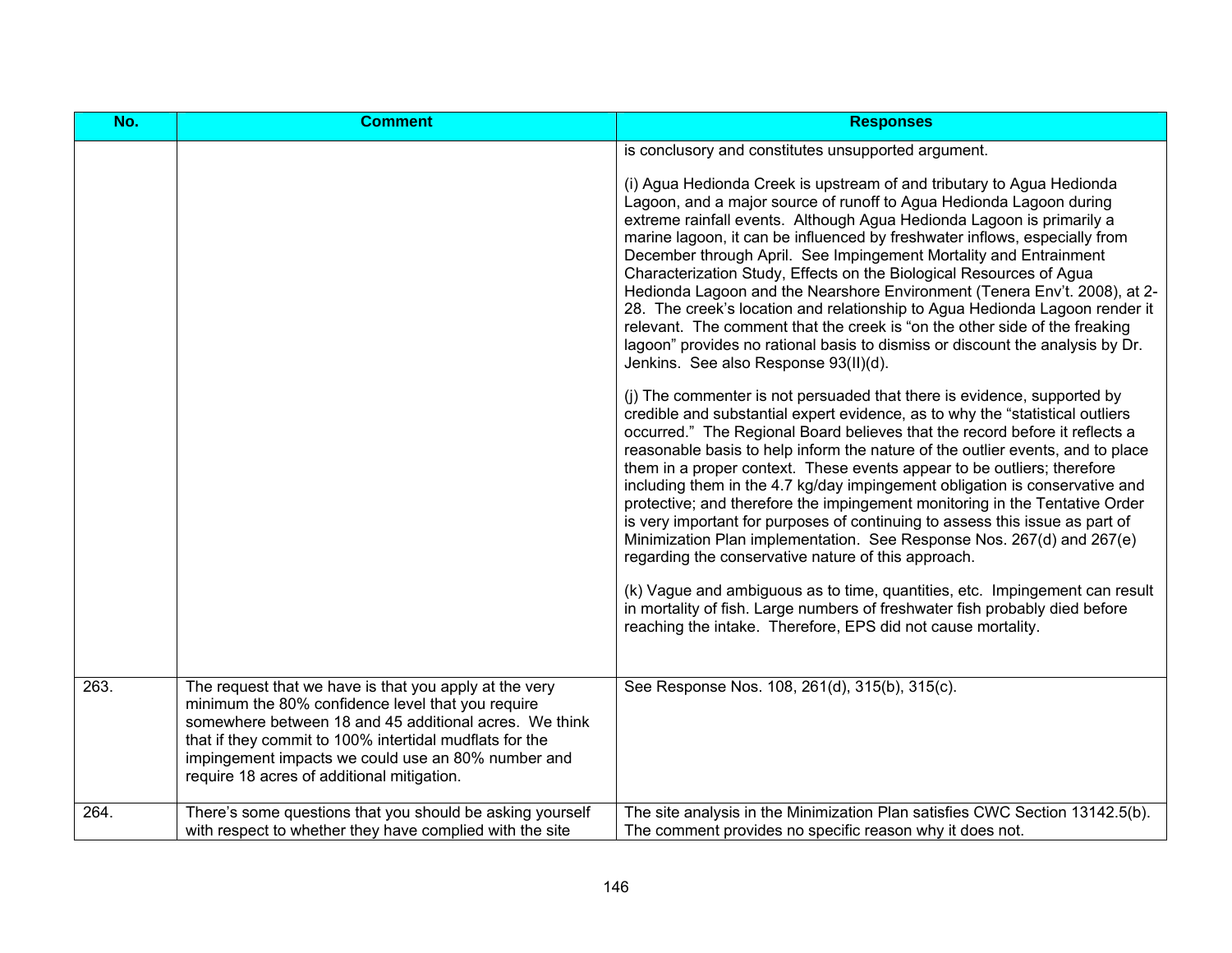| No.  | <b>Comment</b>                                                                                                                                                                                                                                                                                                                                                                                                                                                                                                                                                                                                                                                                                                                                                                                                                                                                                                                                                                                                                                                                                                                                                                                                                                                                                                                                                                                                                                                                                                                                                                                     | <b>Responses</b>                                                                                                                                                                                                                                                                                                                                                                                                                                                                                                                                                                                                                                                                                                                                                                                                                                                                                                                                                                                                                                                                                                                                                                                                                                                                                                                                                                                                                                                                                                                                                                                                                                                                    |
|------|----------------------------------------------------------------------------------------------------------------------------------------------------------------------------------------------------------------------------------------------------------------------------------------------------------------------------------------------------------------------------------------------------------------------------------------------------------------------------------------------------------------------------------------------------------------------------------------------------------------------------------------------------------------------------------------------------------------------------------------------------------------------------------------------------------------------------------------------------------------------------------------------------------------------------------------------------------------------------------------------------------------------------------------------------------------------------------------------------------------------------------------------------------------------------------------------------------------------------------------------------------------------------------------------------------------------------------------------------------------------------------------------------------------------------------------------------------------------------------------------------------------------------------------------------------------------------------------------------|-------------------------------------------------------------------------------------------------------------------------------------------------------------------------------------------------------------------------------------------------------------------------------------------------------------------------------------------------------------------------------------------------------------------------------------------------------------------------------------------------------------------------------------------------------------------------------------------------------------------------------------------------------------------------------------------------------------------------------------------------------------------------------------------------------------------------------------------------------------------------------------------------------------------------------------------------------------------------------------------------------------------------------------------------------------------------------------------------------------------------------------------------------------------------------------------------------------------------------------------------------------------------------------------------------------------------------------------------------------------------------------------------------------------------------------------------------------------------------------------------------------------------------------------------------------------------------------------------------------------------------------------------------------------------------------|
|      | analysis requirements of the Water Code. You need to be<br>absolutely certain what you are approving today. Are you<br>approving the co-located facility or a stand-alone facility.<br>Poseidon's investors are taking a risk. I likened it in my<br>comment letter to the risks one might take building a house<br>in the middle of a planned highway. We the taxpayers<br>unfortunately might be saddled with this plant at some point.<br>Much like they were in Tampa, if Poseidon doesn't perform<br>after a period of time the City of Carlsbad takes it back.<br>More likely the county water authority takes it by eminent<br>domain or perhaps purchases it from Poseidon at some point<br>in the future. But the point is the value of that project as a<br>stand alone facility and the ability to meet the stand alone<br>analysis will affect the value and will affect what taxpayers<br>are ultimately saddled with. So today, where you ought to be<br>clear is that under Porter-Cologne we are not doing stand<br>alone analysis. We don't have the ability to do the stand<br>alone analysis based on the record that's before us. And if<br>we were, we would have to focus on Poseidon's evidence<br>that alternative intakes are not feasible here and therefore<br>we can never meet the stand alone requirements under<br>Porter-Cologne 13142.5. Remember, 13142.5 says we need<br>to minimize the intake and mortality of marine life. That<br>means that you have to design your plant using technology<br>and a location that will minimize the marine life that comes | The present approval is for operations in co-located mode. This is consistent<br>with the description of the Discharger's proposed CDP operation in its Report<br>of Waste Discharge for Order No. R9-2006-0065. As reflected in Tentative<br>Order No. R92009-0038, additional evaluation of CDP's operations for<br>compliance with CWC Section 13142.5(b) would be necessary if EPS ceases<br>power generation operations and the Discharger proposes, through a new<br>Report of Waste Discharge, to operate EPS's seawater intake and outfall<br>independently for the benefit of the CDP ("stand-alone operation"). The<br>value of the CDP in stand-alone mode is not a subject that is within the<br>Regional Board's purview, and which is irrelevant to the present proceeding.<br>The comment suggests that intake alternatives, location, and technology<br>should be evaluated in a future proceeding on stand-alone mode. In the<br>eventuality of such a proceeding, the focus would be on the intake<br>technologies not feasible today because of access limitations to the EPS<br>intakes. The substantial evaluations of these topics already undertaken<br>pursuant to these Minimization Plan proceedings would be relevant in any<br>stand-alone proceeding.<br>Future performance by the Discharger to meet its contractual obligations to<br>its retail water customers is beyond the scope of the Regional Board's<br>present action. It should be noted that the retail water users uniformly have<br>urged the Regional Board to approve the Minimization Plan. Some future<br>proceeding in which the City of Carlsbad or the San Diego Water Authority |
|      | in. If we today didn't have an EPS, would this be the right<br>place for it. I don't think that we can answer in the<br>affirmative.                                                                                                                                                                                                                                                                                                                                                                                                                                                                                                                                                                                                                                                                                                                                                                                                                                                                                                                                                                                                                                                                                                                                                                                                                                                                                                                                                                                                                                                               | take over the CDP, whether via eminent domain or some other means, is<br>speculative and beyond the scope of the present action. Neither entity has<br>offered any comment on such a subject.                                                                                                                                                                                                                                                                                                                                                                                                                                                                                                                                                                                                                                                                                                                                                                                                                                                                                                                                                                                                                                                                                                                                                                                                                                                                                                                                                                                                                                                                                       |
| 265. | The other thing that is difficult in the staff in the approval of<br>the tentative order is what triggers the stand alone analysis.<br>As you've said or has been recommended by the board, by<br>board staff, that the trigger of the stand alone analysis is the<br>complete cessation of EPS infrastructure use. Well, that just<br>incentivizes the continuation of that once through cooling<br>technology. The reality is the benefits of co-location that are<br>being used to drive your alternative analysis for a co-located                                                                                                                                                                                                                                                                                                                                                                                                                                                                                                                                                                                                                                                                                                                                                                                                                                                                                                                                                                                                                                                             | The Tentative Order proposes to specify further what triggers the stand-alone<br>analysis, requiring the ROWD for stand-alone authorization within 180 days<br>from when the operator of the EPS gives notice to the CEC of intent to cease<br>operations. See Response No. 34(b), for a discussion on what constitutes a<br>complete cessation of operations by EPS.<br>Regarding incentivizing OTC, see Response No. 140.                                                                                                                                                                                                                                                                                                                                                                                                                                                                                                                                                                                                                                                                                                                                                                                                                                                                                                                                                                                                                                                                                                                                                                                                                                                         |
|      | plant, go away as soon as the driver of the flows becomes                                                                                                                                                                                                                                                                                                                                                                                                                                                                                                                                                                                                                                                                                                                                                                                                                                                                                                                                                                                                                                                                                                                                                                                                                                                                                                                                                                                                                                                                                                                                          | Regarding the timing of the stand-alone analysis, the recommendation is                                                                                                                                                                                                                                                                                                                                                                                                                                                                                                                                                                                                                                                                                                                                                                                                                                                                                                                                                                                                                                                                                                                                                                                                                                                                                                                                                                                                                                                                                                                                                                                                             |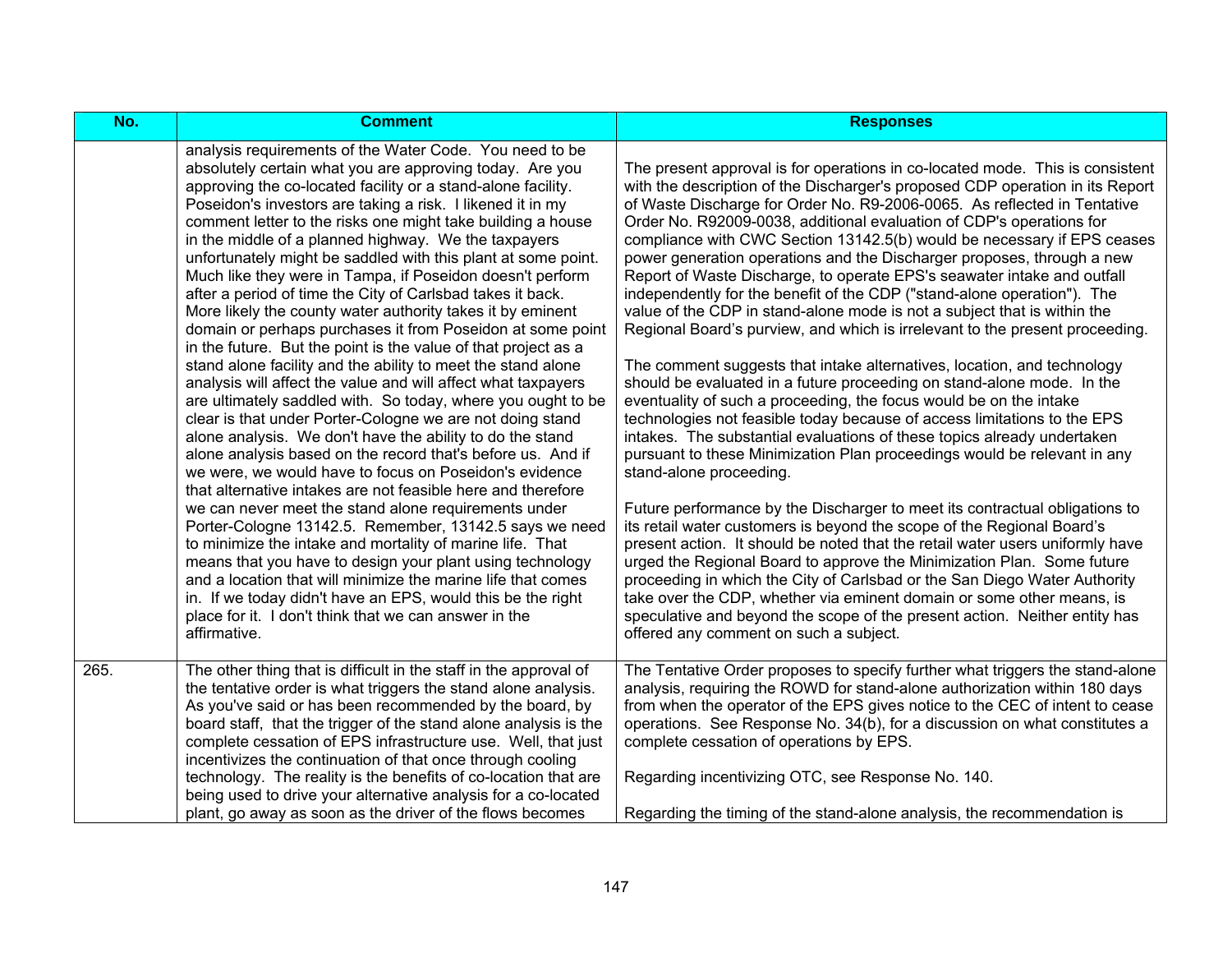| No.  | <b>Comment</b>                                                                                                                                                                                                                                                                                                                                                                                                                                                                                                                                                                                                                                                                                                                                                                                                                                                                                                                                                                                                                                                                                                                                                                                                                                                                                                                                                                                                                                                                                                           | <b>Responses</b>                                                                                                                                                                                                                                                                                                                                                                                                                                                                                                                                                                                                                                                                                                                                                                                                                                                                                                                                                                                                                                                                                                                                                                                                                                                                  |
|------|--------------------------------------------------------------------------------------------------------------------------------------------------------------------------------------------------------------------------------------------------------------------------------------------------------------------------------------------------------------------------------------------------------------------------------------------------------------------------------------------------------------------------------------------------------------------------------------------------------------------------------------------------------------------------------------------------------------------------------------------------------------------------------------------------------------------------------------------------------------------------------------------------------------------------------------------------------------------------------------------------------------------------------------------------------------------------------------------------------------------------------------------------------------------------------------------------------------------------------------------------------------------------------------------------------------------------------------------------------------------------------------------------------------------------------------------------------------------------------------------------------------------------|-----------------------------------------------------------------------------------------------------------------------------------------------------------------------------------------------------------------------------------------------------------------------------------------------------------------------------------------------------------------------------------------------------------------------------------------------------------------------------------------------------------------------------------------------------------------------------------------------------------------------------------------------------------------------------------------------------------------------------------------------------------------------------------------------------------------------------------------------------------------------------------------------------------------------------------------------------------------------------------------------------------------------------------------------------------------------------------------------------------------------------------------------------------------------------------------------------------------------------------------------------------------------------------|
|      | the desalination facility. Therefore, it would be appropriate<br>for the tentative order to require the stand alone analysis to<br>occur at that point where for any given quarter 3 months of<br>flow the total flows being driven through the system are the,<br>more the result of the desal facility than Encina Power<br>Station. So if you take half of the flows, half of the 304, and<br>you say okay, as soon as they hit half of that amount for<br>three months, then its really the benefits of co-location<br>evaporate and it should be the desal facility having to come<br>back and do its Porter-Cologne analysis which as I have just<br>said they can't meet the Porter-Cologne standard as a stand<br>alone facility so why should they even be building it now in<br>the first place.                                                                                                                                                                                                                                                                                                                                                                                                                                                                                                                                                                                                                                                                                                               | without legal or factual basis. See response Nos. 124 and 140.<br>It is speculation for the comment to assert that, under some future scenario,<br>not yet in front of the Regional Board, the CDP would not be able to meet the<br>Porter-Cologne standard. The Regional Board reserves that issue for when it<br>is ripe.                                                                                                                                                                                                                                                                                                                                                                                                                                                                                                                                                                                                                                                                                                                                                                                                                                                                                                                                                       |
| 266. | I just wanted to hit one final issue because it has become<br>important in the context of litigation, it should be realized<br>here when you talk about alternatives analysis, one of the<br>things that Poseidon has consistently said is look we have to<br>meet our project purpose and our project purpose is to<br>provide water for Carlsbad and the San Diego region and<br>then when you look at the analysis in the flow minimization<br>plan, the only alternatives they look at are the City of<br>Carlsbad. And then in our cases, specially the Coastal<br>Commission case we have to locate this in Carlsbad<br>because that is the purpose of the project. That ignores<br>reality. When we look at way the county water authority<br>works, when we look at the very water contracts, that they<br>have with the various districts, we know that not everybody is<br>connecting up to the City of Carlsbad directly. Specifically,<br>they are connecting up to the desalination facility. We know<br>that whether its Oceanside, or the Sweetwater District,<br>Olivenhain they are all connected to one common thread and<br>that is the County Water Authority conveyance and storage<br>system. Given the complexity of that system and the fact<br>that the County Water authority distributes to everybody,<br>what we have here are paper transfers much like the<br>Imperial Irrigation system transfer much like the way water<br>works in California. You by and sell the rights to water, you | To the extent that the comment criticizes the reasons for the CDP's location<br>in Carlsbad, his argument is unavailing. See Response Nos. 148 and 210 for<br>an explanation of why the EPS site is the best available site feasible to locate<br>the CDP and for a discussion of why alternative site locations are not feasible<br>and do not meet project objectives.<br>To the extent Commenter asserts that alternative intakes were viable, see<br>Response Nos. 42c, 43a, 43b, and 209 for a discussion of the infeasibility of<br>alternative intakes.<br>To the extent Commenter is suggesting that the Minimization Plan is<br>insufficient, see Response Nos. 10a and 18 for a discussion of the<br>Minimization Plan's compliance with CWC Section 13142.5(b)'s requirement<br>to use the best available and feasible mitigation measures to minimize intake<br>and mortality of marine life.<br>See Response No. 143 for a discussion of the Regional Board's approval of<br>the CDP as a co-located project versus as a stand-alone project.<br>See also Response No. 31 regarding the expiration of the statute of<br>limitations for challenging the Regional Board's adoption of Order No. R9-<br>2006-0065 identifying the CDP site as co-located with the EPS. |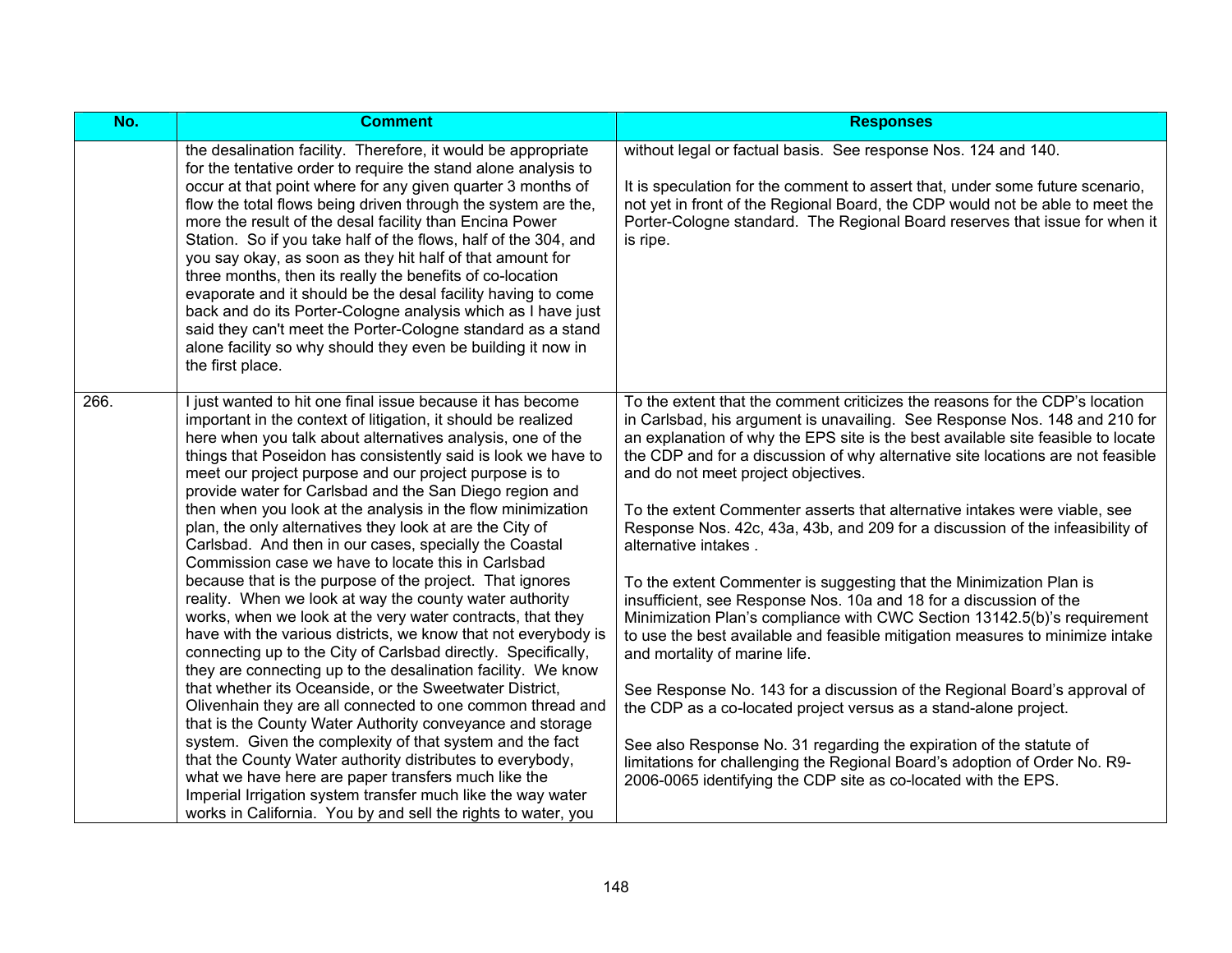| No.  | <b>Comment</b>                                                                                                                                                                                                                                                                                                                                                                                                                                                                                                                                                                                                                                                                                                                                                                                                                                                                                                                                                                                                                                                                                                                                                                                                                                                                                                                                                                                                                                                                                                                                                                                                                                                                                                                                                                                                                                                                                                                                                                                                                                                            | <b>Responses</b>                                                                              |
|------|---------------------------------------------------------------------------------------------------------------------------------------------------------------------------------------------------------------------------------------------------------------------------------------------------------------------------------------------------------------------------------------------------------------------------------------------------------------------------------------------------------------------------------------------------------------------------------------------------------------------------------------------------------------------------------------------------------------------------------------------------------------------------------------------------------------------------------------------------------------------------------------------------------------------------------------------------------------------------------------------------------------------------------------------------------------------------------------------------------------------------------------------------------------------------------------------------------------------------------------------------------------------------------------------------------------------------------------------------------------------------------------------------------------------------------------------------------------------------------------------------------------------------------------------------------------------------------------------------------------------------------------------------------------------------------------------------------------------------------------------------------------------------------------------------------------------------------------------------------------------------------------------------------------------------------------------------------------------------------------------------------------------------------------------------------------------------|-----------------------------------------------------------------------------------------------|
|      | don't buy and sell that physical water itself in most<br>circumstances. So the extent to which the Poseidon or the<br>city come forward and say it has to be located in the city is<br>simply doesn't. Frankly, it can located anywhere in the<br>Metropolitan Water District service area and as long as it can<br>make it to any one of these pipes, you can do the paper<br>transfers. That is the constraint on the scope of the<br>alternatives analysis and it makes no sense to constrain it<br>simply to the location that we have looked at in Carlsbad. As<br>I asked earlier, would this be the best available site if the<br>EPS shut down, I think we can say probably not and frankly<br>we don't have evidence in the record to ensure ourselves of<br>that. There's a lot of other technical issues. I will just close<br>by saying that the future is alternative intakes. They are<br>proposing alternative intakes for a plant up in Dana Point.<br>We don't put this out there to say that the Dana Point plant<br>should take the place of the Carlsbad Desalination Project.<br>But we do show it to say that this is feasible in the region and<br>if you look somewhere outside of Carlsbad where you might<br>have the soils and you might have the conditions where you<br>can do it, alternative intake will be viable. What you<br>approved today is a co-located plant assuming that you<br>move to approve it. The very best you can do if you approve<br>it is to require appropriate mitigation for impingement and<br>entrainment which means adding on to what they've already<br>been required by the Coastal Commission to do. And<br>frankly, you should reconsider the broader picture of whether<br>as a stand alone facility which we know it will eventually<br>come forward to try to get permits for. Whether it can be<br>permitted then and whether you should force them to give<br>you more information about alternative locations before you<br>take this highly precedential step. Thank you for your<br>consideration. |                                                                                               |
|      | 2. Testimony of Ed Kimura Representing Sierra Club San Diego Chapter                                                                                                                                                                                                                                                                                                                                                                                                                                                                                                                                                                                                                                                                                                                                                                                                                                                                                                                                                                                                                                                                                                                                                                                                                                                                                                                                                                                                                                                                                                                                                                                                                                                                                                                                                                                                                                                                                                                                                                                                      |                                                                                               |
| 267. | The Flow, Entrainment and Impingement Minimization Plan<br>is highly flawed and we're urging you, urge you reject it.                                                                                                                                                                                                                                                                                                                                                                                                                                                                                                                                                                                                                                                                                                                                                                                                                                                                                                                                                                                                                                                                                                                                                                                                                                                                                                                                                                                                                                                                                                                                                                                                                                                                                                                                                                                                                                                                                                                                                     | The comment makes an argument and recommendation that does not<br>prompt a specific response. |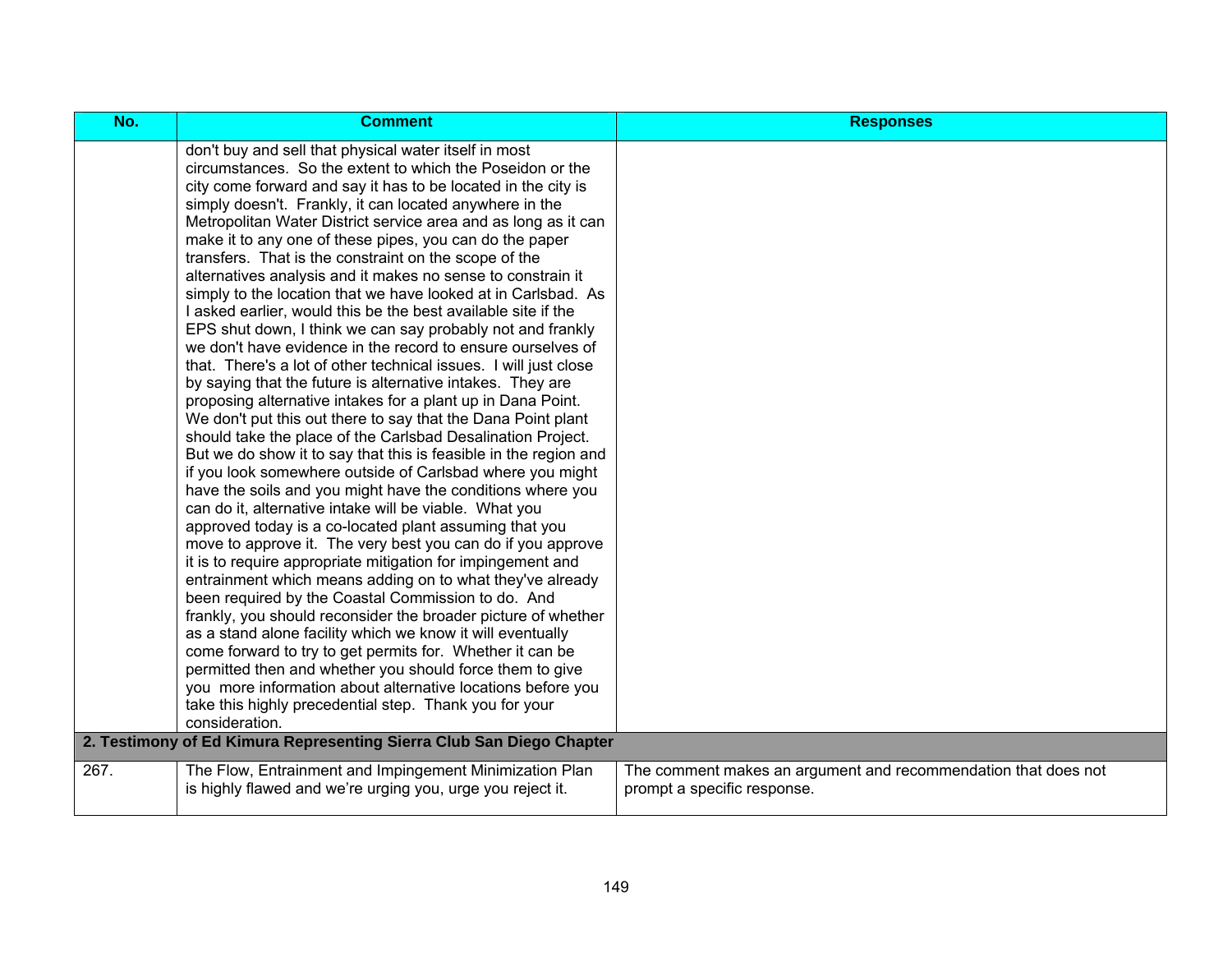| No.  | <b>Comment</b>                                                                                                                                                                                                                                                                                                                                                                                                                                                                                                                                                                                                                                                                                                                                                                                                                                                                                                                                                                                                                                                                                                                                                                                                                                                                                                                                                                        | <b>Responses</b>                                                                                                                                                                                                                                                                                                                                                                                                                                                                                                                                                                                                                                                                                                                                                                                                                                                                                                                                                                                                                                                                                                                                                                        |
|------|---------------------------------------------------------------------------------------------------------------------------------------------------------------------------------------------------------------------------------------------------------------------------------------------------------------------------------------------------------------------------------------------------------------------------------------------------------------------------------------------------------------------------------------------------------------------------------------------------------------------------------------------------------------------------------------------------------------------------------------------------------------------------------------------------------------------------------------------------------------------------------------------------------------------------------------------------------------------------------------------------------------------------------------------------------------------------------------------------------------------------------------------------------------------------------------------------------------------------------------------------------------------------------------------------------------------------------------------------------------------------------------|-----------------------------------------------------------------------------------------------------------------------------------------------------------------------------------------------------------------------------------------------------------------------------------------------------------------------------------------------------------------------------------------------------------------------------------------------------------------------------------------------------------------------------------------------------------------------------------------------------------------------------------------------------------------------------------------------------------------------------------------------------------------------------------------------------------------------------------------------------------------------------------------------------------------------------------------------------------------------------------------------------------------------------------------------------------------------------------------------------------------------------------------------------------------------------------------|
| 268. | As stated in the comment letter, my opinion, that Poseidon<br>reasoning to disregard the outliers in the impingement data is<br>flawed.<br>And there are a number of reasons that our comments are<br>slightly different from those who have previously argued that<br>they are not to be discarded.<br>First of all, it's really important to understand the nature of<br>the fish and how they behave in the neighborhood of<br>entrainment.<br>There was an interesting report that was published in 1985<br>by Mark Helbing of Delos, on the behavior factors of fish<br>entrainment in offshore cooling waters in Southern California.<br>And I found that information very informative and<br>enlightening in terms of how the fish behave.<br>When they come into the lagoon, for example, why are they<br>being impinged? There are a number of factors. And in fact<br>if you go back and look at the early impingement data from<br>1979, 1980, there is a clear information that shows<br>impingement occurs much higher at nighttime than at<br>daytime. And the reason is, is that while fish can actually<br>navigate and sense flow, they can't sense the flow when it's<br>dark. And so, if they're moving around in the lagoon at night,<br>there's no way that they can avoid the intake if they're<br>schooling and getting, moving into it and getting trapped by | See Response Nos. 93(a-d) and 96 regarding outliers.<br>The Regional Board appreciates the specific information on fish behavior<br>provided by the comment. The Regional Board does not believe, however,<br>that a species-by-species behavioral assessment is warranted, as the<br>comment argues, before a sampling event can be considered an outlier. An<br>outlier is largely a statistical concept. Biological information can be useful in<br>exploring plausible explanations for an outlier. This is precisely why the<br>presence of freshwater fish in the impingement surveys for January 12 and<br>February 23, 2005 is relevant.<br>The comment states that impingement may occur disproportionately at night.<br>The impingement surveys were conducted over 24-hour periods and would<br>have captured diurnal variation in impingement. Any disproportionate<br>impingement at night would be reflected in the mitigation obligations.<br>The 1985 report referred to in the comment was not provided to the Regional<br>Board, and the Regional Board therefore was not provided an opportunity to<br>evaluate this report for its relevancy to the present action. |
|      | the intake.                                                                                                                                                                                                                                                                                                                                                                                                                                                                                                                                                                                                                                                                                                                                                                                                                                                                                                                                                                                                                                                                                                                                                                                                                                                                                                                                                                           |                                                                                                                                                                                                                                                                                                                                                                                                                                                                                                                                                                                                                                                                                                                                                                                                                                                                                                                                                                                                                                                                                                                                                                                         |
|      | And what I've done is I've analyzed a lot of that data, looking<br>at the fish behavior, and I've done it for the top 20 impinged<br>fishes and plotted, in behavior over time, how they get<br>impinged, what time they occur. And it's really informative,<br>because when we look at the total picture.                                                                                                                                                                                                                                                                                                                                                                                                                                                                                                                                                                                                                                                                                                                                                                                                                                                                                                                                                                                                                                                                            |                                                                                                                                                                                                                                                                                                                                                                                                                                                                                                                                                                                                                                                                                                                                                                                                                                                                                                                                                                                                                                                                                                                                                                                         |
|      | Then you begin to understand there are natural occurrences<br>taking place that actually influence when fish get impinged.<br>And in the Figure 1 that I showed, the attempt that I did there                                                                                                                                                                                                                                                                                                                                                                                                                                                                                                                                                                                                                                                                                                                                                                                                                                                                                                                                                                                                                                                                                                                                                                                         |                                                                                                                                                                                                                                                                                                                                                                                                                                                                                                                                                                                                                                                                                                                                                                                                                                                                                                                                                                                                                                                                                                                                                                                         |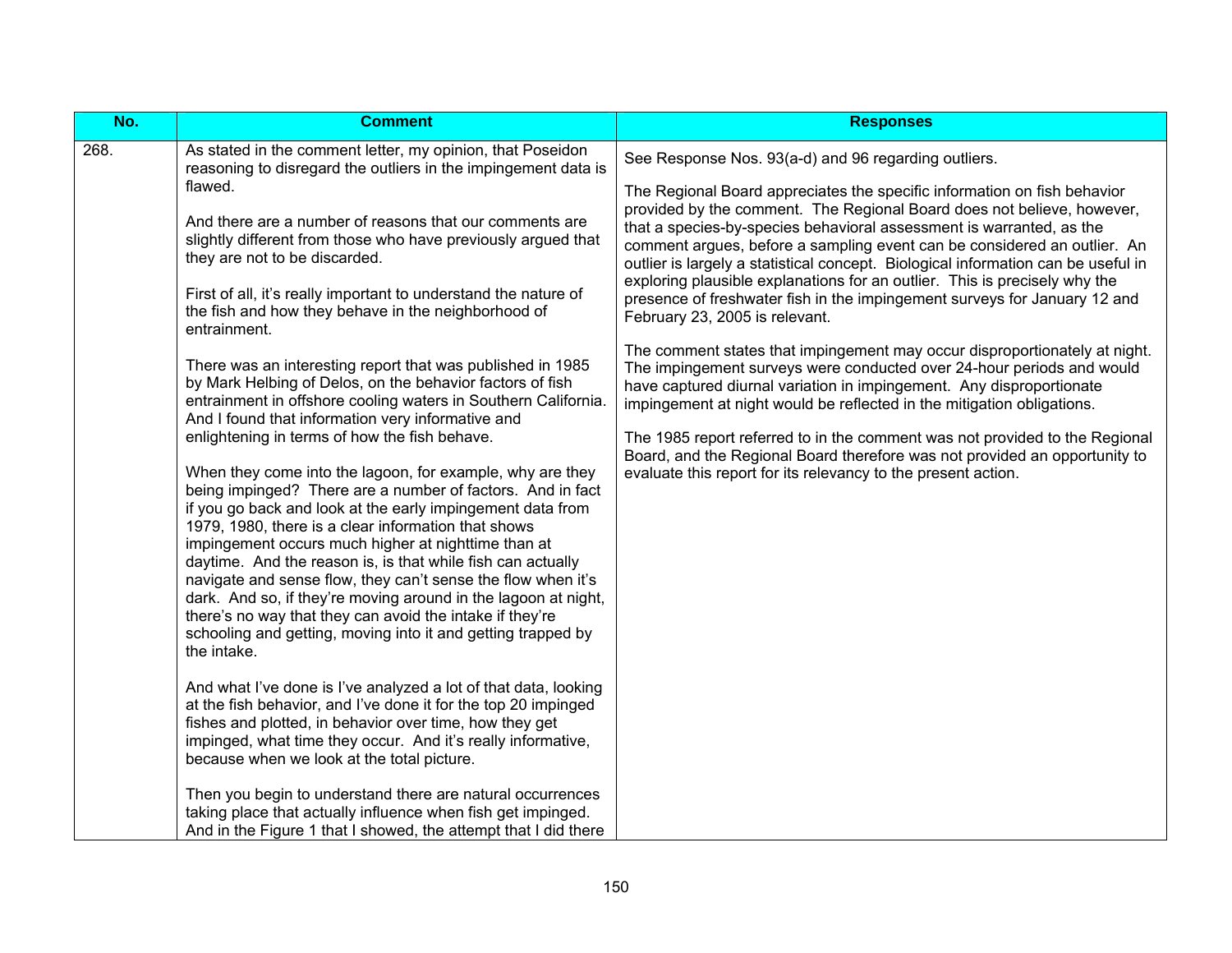| No.  | <b>Comment</b>                                                                                                                                                                                                                                                                                                                                                                                                                                                                                                                                                                                                                                                                                                                                                                                                                                                                                                                                                                                                                               | <b>Responses</b>                                                                                                                                                                                                                                                                                                                                                                                                                                                                                                                                                                                                                                                                                                                                              |
|------|----------------------------------------------------------------------------------------------------------------------------------------------------------------------------------------------------------------------------------------------------------------------------------------------------------------------------------------------------------------------------------------------------------------------------------------------------------------------------------------------------------------------------------------------------------------------------------------------------------------------------------------------------------------------------------------------------------------------------------------------------------------------------------------------------------------------------------------------------------------------------------------------------------------------------------------------------------------------------------------------------------------------------------------------|---------------------------------------------------------------------------------------------------------------------------------------------------------------------------------------------------------------------------------------------------------------------------------------------------------------------------------------------------------------------------------------------------------------------------------------------------------------------------------------------------------------------------------------------------------------------------------------------------------------------------------------------------------------------------------------------------------------------------------------------------------------|
|      | was to provide two different species - the shiner surf perch<br>and the top smelt. There are two different behaviors. The<br>top smelt likes to run in tight schools, the surfer perch really<br>does not find schooling type behavior. It also turns out that<br>the event occurred just prior to when the top smelt goes into,<br>and starts spawning. So you would assume that they tend to<br>gather before that time. And if they're schooling in a tight<br>formation, they can get gobbled up by the intake. On the<br>other hand, the surfer perch does not school as often, and it<br>does not have a specific time for spawning. And if you<br>looked at the data, you do not really show any evidence at<br>that time when that spike came out to be influenced by those<br>high impingement. And so if you look at the totality of all of<br>the different species, they all differ, they all vary differently in<br>terms of the behavior, and that you have to into<br>consideration when you say "Should this be an outlier?" |                                                                                                                                                                                                                                                                                                                                                                                                                                                                                                                                                                                                                                                                                                                                                               |
|      | 3. Testimony of Dan McLellan, private citizen                                                                                                                                                                                                                                                                                                                                                                                                                                                                                                                                                                                                                                                                                                                                                                                                                                                                                                                                                                                                |                                                                                                                                                                                                                                                                                                                                                                                                                                                                                                                                                                                                                                                                                                                                                               |
| 269. | We must address the cost, high energy use and<br>environmental impacts [of desalination] through discharge of<br>brine, chemicals and carbon dioxide, as well as impingement<br>and entrainment.                                                                                                                                                                                                                                                                                                                                                                                                                                                                                                                                                                                                                                                                                                                                                                                                                                             | The CDP has been extensively reviewed by several of the State's resource<br>agencies, including the Coastal Commission, the State Lands Commission,<br>and the Regional Board. Recognizing that the CDP will not be a direct<br>emitter of GHG emissions, the Coastal Commission required the Discharger<br>to submit, and has since approved, a Greenhouse Gas Plan which will result<br>in the full offset of the Project's net indirect GHG emissions. Regional Board<br>Order No. R9-2006-0065 prescribes the CDP's waste discharge<br>requirements, addressing the potential water quality effects of the brine and<br>chemicals. Under the terms of the Minimization Plan, the CDP's<br>impingement and entrainment will be offset fully by mitigation. |
| 270. | Desalination is still the most expensive source of water due<br>to its energy costs.                                                                                                                                                                                                                                                                                                                                                                                                                                                                                                                                                                                                                                                                                                                                                                                                                                                                                                                                                         | Comment provides no factual basis in support of this conclusion.                                                                                                                                                                                                                                                                                                                                                                                                                                                                                                                                                                                                                                                                                              |
| 271. | The cost will increase if the plant operates below capacity<br>exemplified by Tampa Bay water desalination plant that was<br>developed by Poseidon Resources, then outsourced to<br>multinational water agencies Axiona and EWH. The 25<br>million gallon a day plant came online late, over budget, and<br>has rarely operated at full capacity. Every day that they<br>operate under capacity, the public sector loses and the                                                                                                                                                                                                                                                                                                                                                                                                                                                                                                                                                                                                             | Commenter makes assertions unsupported by facts in the administrative<br>record. Thus, the relevance and/or validity of the comments are therefore not<br>subject to verification or evaluation. To the extent that Commenter projects<br>below-capacity operation or a consumer cost increase, it is unsupported<br>speculation. The economic issues associated with the level of operation of<br>the Tampa Bay project are not relevant to the CDP. In addition, the claim<br>that decreased operations of the CDP "under capacity" will have effects on                                                                                                                                                                                                    |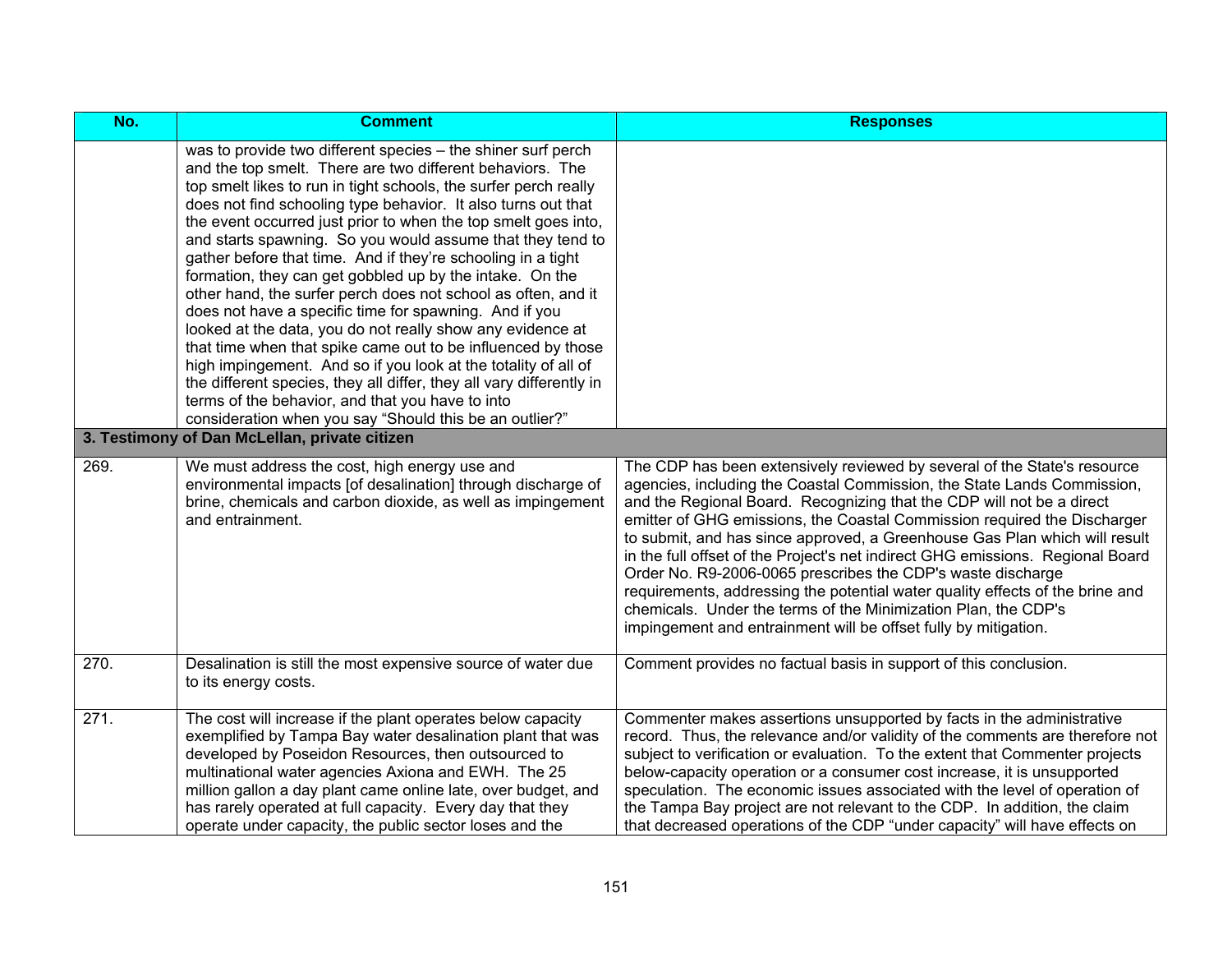| No.  | <b>Comment</b>                                                                                                                                                                                                                                                                                                                                                                                                                                                                                                                                                                                                                                                                                                                                                                                                                                                                                 | <b>Responses</b>                                                                                                                                                                                                                                                                                                                                                                                                                                                                                                                                                                                                                                                                                                                                                                                                                                                                                                                                                                                                                                                                                                                                                                                                                                                                                                                                                                                                                                                                                                                                                                                                                                                                                                                                                                                                                                                                                                                                                                                                                                                                                                                                                                                                                                                                                   |
|------|------------------------------------------------------------------------------------------------------------------------------------------------------------------------------------------------------------------------------------------------------------------------------------------------------------------------------------------------------------------------------------------------------------------------------------------------------------------------------------------------------------------------------------------------------------------------------------------------------------------------------------------------------------------------------------------------------------------------------------------------------------------------------------------------------------------------------------------------------------------------------------------------|----------------------------------------------------------------------------------------------------------------------------------------------------------------------------------------------------------------------------------------------------------------------------------------------------------------------------------------------------------------------------------------------------------------------------------------------------------------------------------------------------------------------------------------------------------------------------------------------------------------------------------------------------------------------------------------------------------------------------------------------------------------------------------------------------------------------------------------------------------------------------------------------------------------------------------------------------------------------------------------------------------------------------------------------------------------------------------------------------------------------------------------------------------------------------------------------------------------------------------------------------------------------------------------------------------------------------------------------------------------------------------------------------------------------------------------------------------------------------------------------------------------------------------------------------------------------------------------------------------------------------------------------------------------------------------------------------------------------------------------------------------------------------------------------------------------------------------------------------------------------------------------------------------------------------------------------------------------------------------------------------------------------------------------------------------------------------------------------------------------------------------------------------------------------------------------------------------------------------------------------------------------------------------------------------|
|      | private sector gains.                                                                                                                                                                                                                                                                                                                                                                                                                                                                                                                                                                                                                                                                                                                                                                                                                                                                          | the public and private sectors is not relevant to this proceeding.                                                                                                                                                                                                                                                                                                                                                                                                                                                                                                                                                                                                                                                                                                                                                                                                                                                                                                                                                                                                                                                                                                                                                                                                                                                                                                                                                                                                                                                                                                                                                                                                                                                                                                                                                                                                                                                                                                                                                                                                                                                                                                                                                                                                                                 |
| 272. | We must consider alternatives that provide sustained<br>benefits with lower cost, such as reclamation and<br>conservation.                                                                                                                                                                                                                                                                                                                                                                                                                                                                                                                                                                                                                                                                                                                                                                     | See Response No. 228.                                                                                                                                                                                                                                                                                                                                                                                                                                                                                                                                                                                                                                                                                                                                                                                                                                                                                                                                                                                                                                                                                                                                                                                                                                                                                                                                                                                                                                                                                                                                                                                                                                                                                                                                                                                                                                                                                                                                                                                                                                                                                                                                                                                                                                                                              |
| 273. | The plan to mitigate damage done to the marine ecosystem<br>by a desalination plant in Carlsbad is to plant trees, aiming to<br>offset carbon dioxide emissions from increased power use.<br>There is no chosen location for a marine mitigation project,<br>and that is a glaring deficiency to the current plan. The<br>management of Poseidon Resources believes they can<br>destroy one area of the environment and create an<br>ecosystem nearby to make up for it. One of the aspects of<br>mitigation even involves stewardship of the water area<br>immediately adjacent to the power plant. This is the very<br>same water they are most likely to pollute discharge that may<br>very well get back, drawn back, into the intake pipes due to<br>the ocean's currents. Are we to expect that the polluters are<br>in the best position to also be stewards of our local<br>resources? | The scope of the Regional Board's review is limited to whether the<br>Minimization Plan will result in the CDP's compliance with CWC<br>Section 13142.5(b), which requires the use of the best available site, design,<br>technology, and mitigation measures feasible to minimize the intake and<br>mortality of marine life. The Minimization Plan does not provide for the<br>planting of trees as a means to minimize intake and mortality of marine life.<br>The Coastal Commission, however, required the Discharger to develop a<br>Greenhouse Gas Reduction Plan (GHG Plan), in order to address emissions.<br>The GHG Plan, approved by the Coastal Commission on August 6, 2008,<br>requires the Discharger to account for and reduce to zero the CDP's net<br>indirect GHG emissions resulting from electricity purchased to run the<br>desalination plant (the CDP will not directly emit GHGs). This will be<br>achieved through the acquisition of carbon offsets and renewable energy<br>credits. The GHG Plan also requires implementation of state-of-the-art on-<br>site energy minimization measures. The Coastal Commission determined<br>that the GHG Plan will result in net carbon neutrality and fully mitigate any<br>effects of the Project's indirect GHG emissions on coastal resources. As part<br>of the GHG Plan, Poseidon has also agreed to contribute \$1 million towards<br>reforestation of areas in San Diego impacted by the 2007 wildfires.<br>Separately, to address marine life issues, the MLMP requires the Discharger<br>to create or restore up 55.4 and no less than 37 acres of estuarine wetlands<br>in one or two mitigation sites in two Phases. The Minimization Plan provides<br>for sufficient mitigation to fully offset estimated entrainment or impingement at<br>the CDP for flows up to 304 MGD. The MLMP identifies 11 mitigation pre-<br>approved mitigation sites, 5 of which are within the boundaries of the<br>Regional Board and therefore priority sites. Agua Hedionda Lagoon is<br>among the sites listed. Final selection of the mitigation site(s) is subject to<br>the approval of the Regional Board and the Coastal Commission. As part of<br>Phase II, the Discharger may propose in its Coastal Development Application |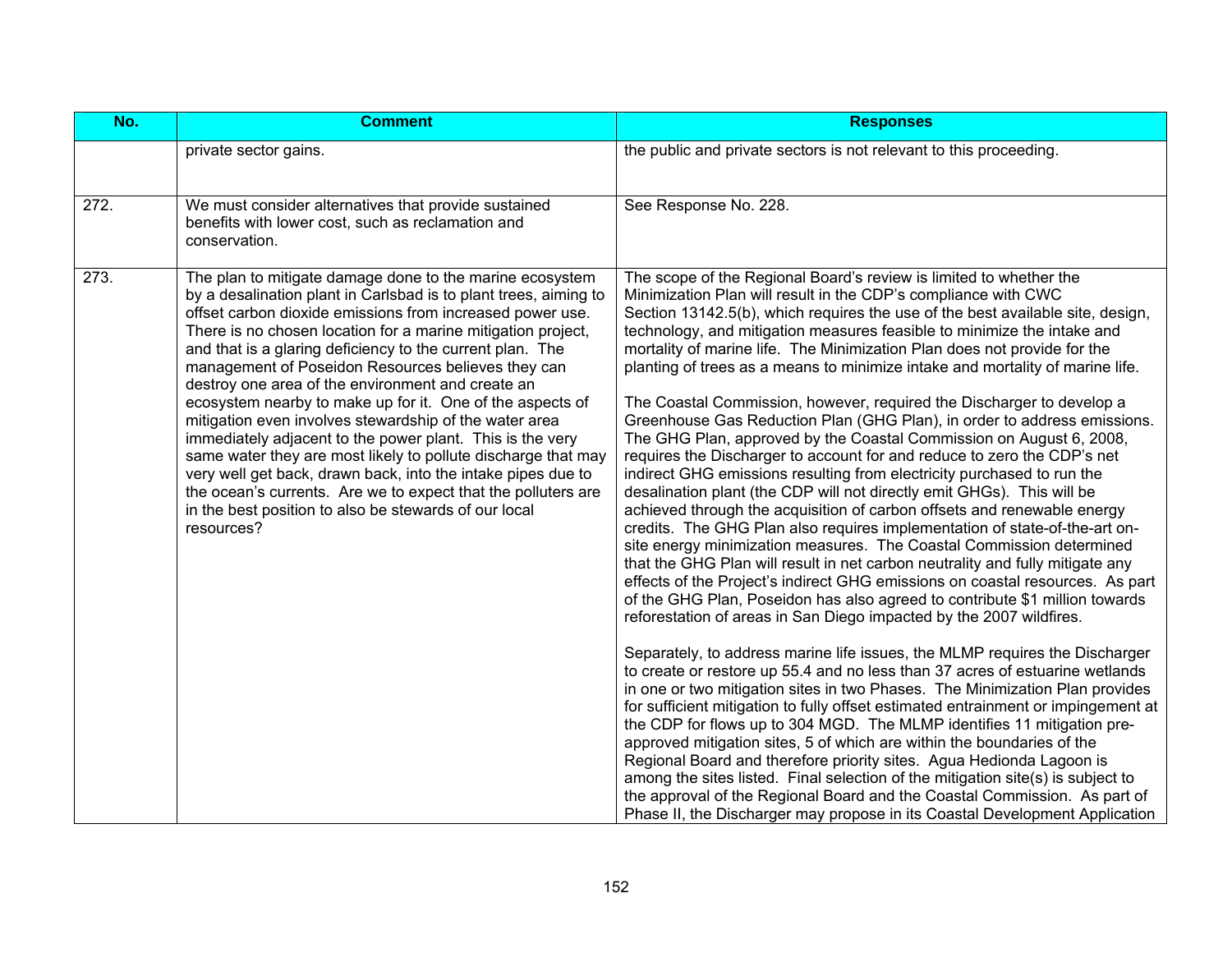| No.  | <b>Comment</b>                                                                                                                                                                                                                                                                                                                                                                                                                                                                                                                                                         | <b>Responses</b>                                                                                                                                                                                                                                                                                                                                                                                                                                                                                                                                                                                                                                                           |
|------|------------------------------------------------------------------------------------------------------------------------------------------------------------------------------------------------------------------------------------------------------------------------------------------------------------------------------------------------------------------------------------------------------------------------------------------------------------------------------------------------------------------------------------------------------------------------|----------------------------------------------------------------------------------------------------------------------------------------------------------------------------------------------------------------------------------------------------------------------------------------------------------------------------------------------------------------------------------------------------------------------------------------------------------------------------------------------------------------------------------------------------------------------------------------------------------------------------------------------------------------------------|
|      |                                                                                                                                                                                                                                                                                                                                                                                                                                                                                                                                                                        | to reduce or eliminate the Phase II mitigation (18.4 acres) by implementing<br>new entrainment technology or conducting dredging of Agua Hedionda<br>Lagoon.                                                                                                                                                                                                                                                                                                                                                                                                                                                                                                               |
|      |                                                                                                                                                                                                                                                                                                                                                                                                                                                                                                                                                                        | Mitigation measures pursuant to the MLMP are taken in addition to site,<br>design, and technology measures to minimize the intake and mortality of<br>marine life.                                                                                                                                                                                                                                                                                                                                                                                                                                                                                                         |
|      |                                                                                                                                                                                                                                                                                                                                                                                                                                                                                                                                                                        | The proposed plant will not destroy an area of the environment, as stated by<br>commenter. When using EPS discharge water, the plant will have a<br>negligible effect on receiving waters. When drawing water directly from Agua<br>Hedionda Lagoon without it first being used at the EPS, there is the potential<br>for impingement and entrainment from the plant. These are very<br>particularized effects that do not destroy the environment of the affected<br>area. See Response No. 260(d).                                                                                                                                                                       |
|      |                                                                                                                                                                                                                                                                                                                                                                                                                                                                                                                                                                        | The comment incorrectly suggests that the CDP's discharge will "pollute"<br>adjacent water. Pursuant to the Project's NPDES Permit, Order No. R9-<br>2006-0065, the desalination plant is conditioned to comply with all Clean<br>Water Act and Ocean Plan requirements. The Regional Board determined<br>that an average daily effluent limitation of 40 parts per thousand for salinity<br>would protect beneficial uses of the ocean, and Poseidon is required to<br>comply with that limitation pursuant to its NPDES Permit. Any challenge to<br>the discharge requirements should have been raised during the 2006 permit<br>proceedings and is waived at this time. |
| 274. | With regard to impingement and entrainment, the studies<br>from the Encina power station indicate there will be a<br>consistent level of destruction of small fish and fish eggs.<br>The ocean is already overfished and we should not overlook<br>the slaughter of small fish and fish eggs. This is especially<br>detrimental to the future growth of the fish population.<br>Poseidon has often stated that two pounds of fish per day<br>are impacted while the number from the report showed up to<br>40 pounds, for as you saw today, much greater than that, of | Under the terms of the MLMP, Discharger must create or restore up to 55.4<br>acres of estuarine wetlands. This mitigation project will provide sufficient<br>habitat to produce and sustain larvae from the eight most commonly<br>entrained species in sufficient quantities to fully offset potential entrainment<br>associated with the CDP's stand-alone operations. The mitigation wetlands<br>will also produce fish biomass that has not already been reserved for<br>entrainment mitigation. This biomass is available to compensate fully for<br>potential CDP-related impingement.                                                                               |
|      | small fish and eggs per day.                                                                                                                                                                                                                                                                                                                                                                                                                                                                                                                                           | The comment offers no evidence to support its assertion that the CDP will be<br>detrimental to the fish population. There is no evidence of population-level<br>impact in the record.                                                                                                                                                                                                                                                                                                                                                                                                                                                                                      |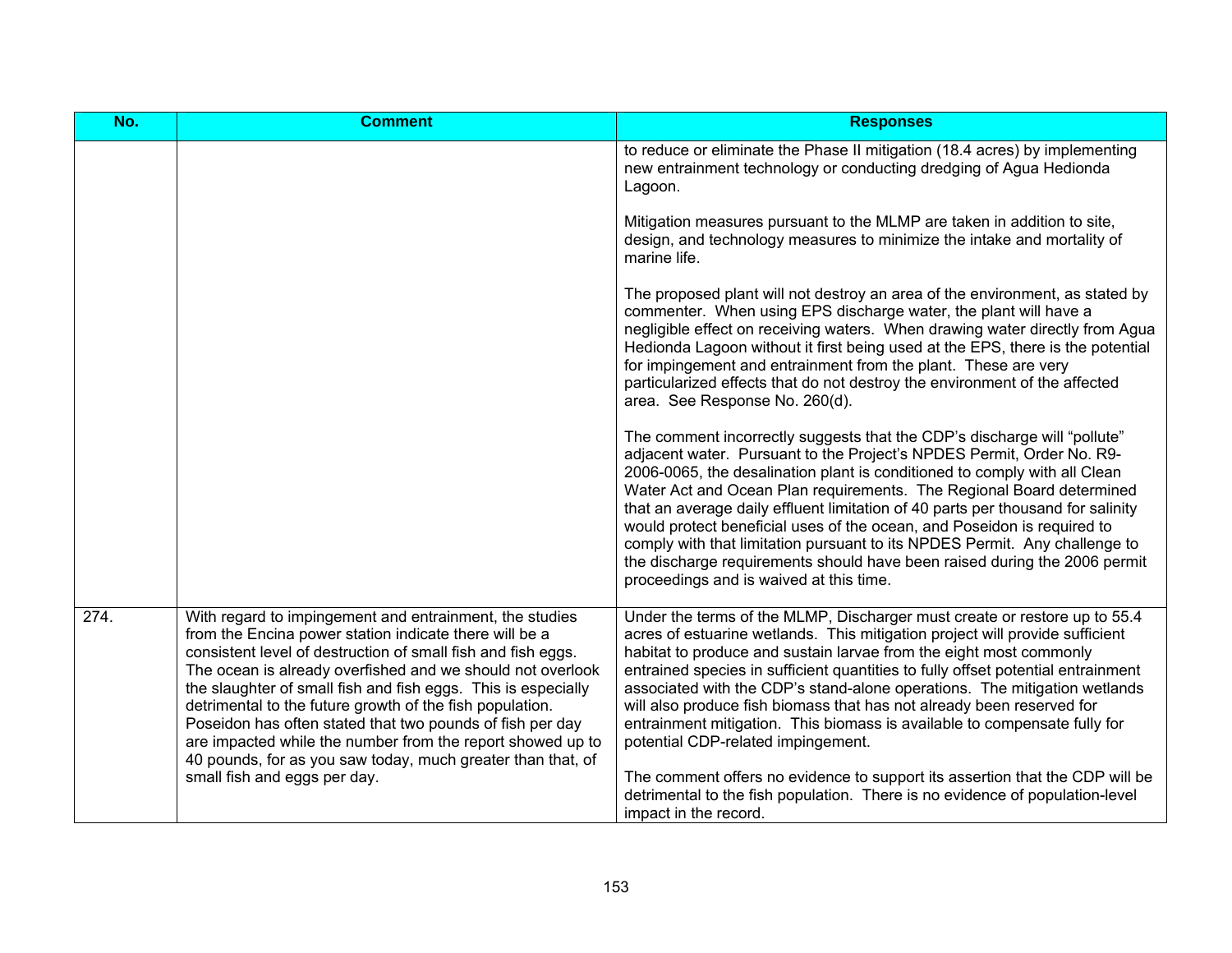| No.  | <b>Comment</b>                                                                                                                                                                                                                                                                                                                                                                                                                                                                                                                                                                                                                                 | <b>Responses</b>                                                                                                                                                                                                                                                                                                                                                                                                                                                                                                                                                                                                                                                                                                                                                                                                                                                                                                                                                                                                                                                                                                                                                                                                                             |
|------|------------------------------------------------------------------------------------------------------------------------------------------------------------------------------------------------------------------------------------------------------------------------------------------------------------------------------------------------------------------------------------------------------------------------------------------------------------------------------------------------------------------------------------------------------------------------------------------------------------------------------------------------|----------------------------------------------------------------------------------------------------------------------------------------------------------------------------------------------------------------------------------------------------------------------------------------------------------------------------------------------------------------------------------------------------------------------------------------------------------------------------------------------------------------------------------------------------------------------------------------------------------------------------------------------------------------------------------------------------------------------------------------------------------------------------------------------------------------------------------------------------------------------------------------------------------------------------------------------------------------------------------------------------------------------------------------------------------------------------------------------------------------------------------------------------------------------------------------------------------------------------------------------|
|      |                                                                                                                                                                                                                                                                                                                                                                                                                                                                                                                                                                                                                                                |                                                                                                                                                                                                                                                                                                                                                                                                                                                                                                                                                                                                                                                                                                                                                                                                                                                                                                                                                                                                                                                                                                                                                                                                                                              |
| 275. | And in the report, they made the assumption that this was<br>due to toxic runoff from our streets, killing fish, and then<br>subsequently sucking these fish and toxic runoff into the<br>plant. Perhaps that toxic runoff should be mitigated as well.<br>If we are concerned with water supply, let's look at the<br>reclamation from our storm drains, as well as to help protect<br>the ocean and wildlife.                                                                                                                                                                                                                                | It is beyond the scope of this action to consider mitigation of any toxic runoff<br>from upstream in the watershed. The Regional Board administers a program<br>for dealing with urban runoff; but that program is not part of this CWC<br>Section 13142.5(b) proceeding.<br>To the extent Commenter makes arguments concerning broad planning goals<br>or policies regarding water reclamation, see Response No. 228.<br>With respect to reclamation of water from storm drains, the comment does<br>not provide any assessment as to whether such might offer a reasonable<br>alternative to the CDP. The Regional Board does not believe that harvesting<br>storm drain runoff is a legitimate alternative to producing 50 MGD of potable<br>water on a daily basis to meet the needs of the City of Carlsbad and the other<br>water retailers under contract with the Discharger. The Regional Board is<br>promoting the harvesting of rainfall under the regional storm drain permit for<br>the region including the City of Carlsbad, but harvesting is not expected to<br>provide a major source of potable water, as the proposed CDP would do. See<br>Order No. R9-2007-0001, the San Diego County Municipal Storm Water<br>Permit. |
| 276. | Furthermore, private sector control of water supply is a<br>dangerous precedent to set. It allows supply and allocation<br>decisions, on a resource vital to the survival of humans, to be<br>made by an entity that is responsible only to its shareholders,<br>not clientele or consumers or the people of Southern<br>California. This approach is funded by a multinational<br>investment corporation disguised as a local utility with a<br>vested interest in preserving our local resources or<br>environment. These multinationals are the last people I<br>would contract to restore ecosystems and steward our<br>natural resources. | This comment makes several arguments that are not based on evidence in<br>the record and do not warrant a specific response. The comment overlooks<br>the fact that the Discharger is a water wholesaler, and is providing water to<br>public-sector water retailers such as cities and water districts, each of which<br>exert significant control over water supply and allocation decisions, including<br>with respect to the water supplied by the Discharger. It also overlooks the<br>fact that the potential effects of the project on local resources and the<br>environment are regulated not only by the Regional Board and the Coastal<br>Commission, but have been the subject of an Environmental Impact Report<br>with the City of Carlsbad as the lead agency. To the extent this comment<br>makes arguments concerning broad policy goals, see Response No. 277(b).                                                                                                                                                                                                                                                                                                                                                          |
|      | 4. Testimony of Jared Cariscuolo Representing San Diego Surfrider Foundation                                                                                                                                                                                                                                                                                                                                                                                                                                                                                                                                                                   |                                                                                                                                                                                                                                                                                                                                                                                                                                                                                                                                                                                                                                                                                                                                                                                                                                                                                                                                                                                                                                                                                                                                                                                                                                              |
| 277. | (a) Surfrider is not expressly opposed to desalination.                                                                                                                                                                                                                                                                                                                                                                                                                                                                                                                                                                                        | (a) Comment noted.                                                                                                                                                                                                                                                                                                                                                                                                                                                                                                                                                                                                                                                                                                                                                                                                                                                                                                                                                                                                                                                                                                                                                                                                                           |
|      | (b) We are, however, opposed to this particular project                                                                                                                                                                                                                                                                                                                                                                                                                                                                                                                                                                                        | (b) Comment does not prompt a specific response. To the extent                                                                                                                                                                                                                                                                                                                                                                                                                                                                                                                                                                                                                                                                                                                                                                                                                                                                                                                                                                                                                                                                                                                                                                               |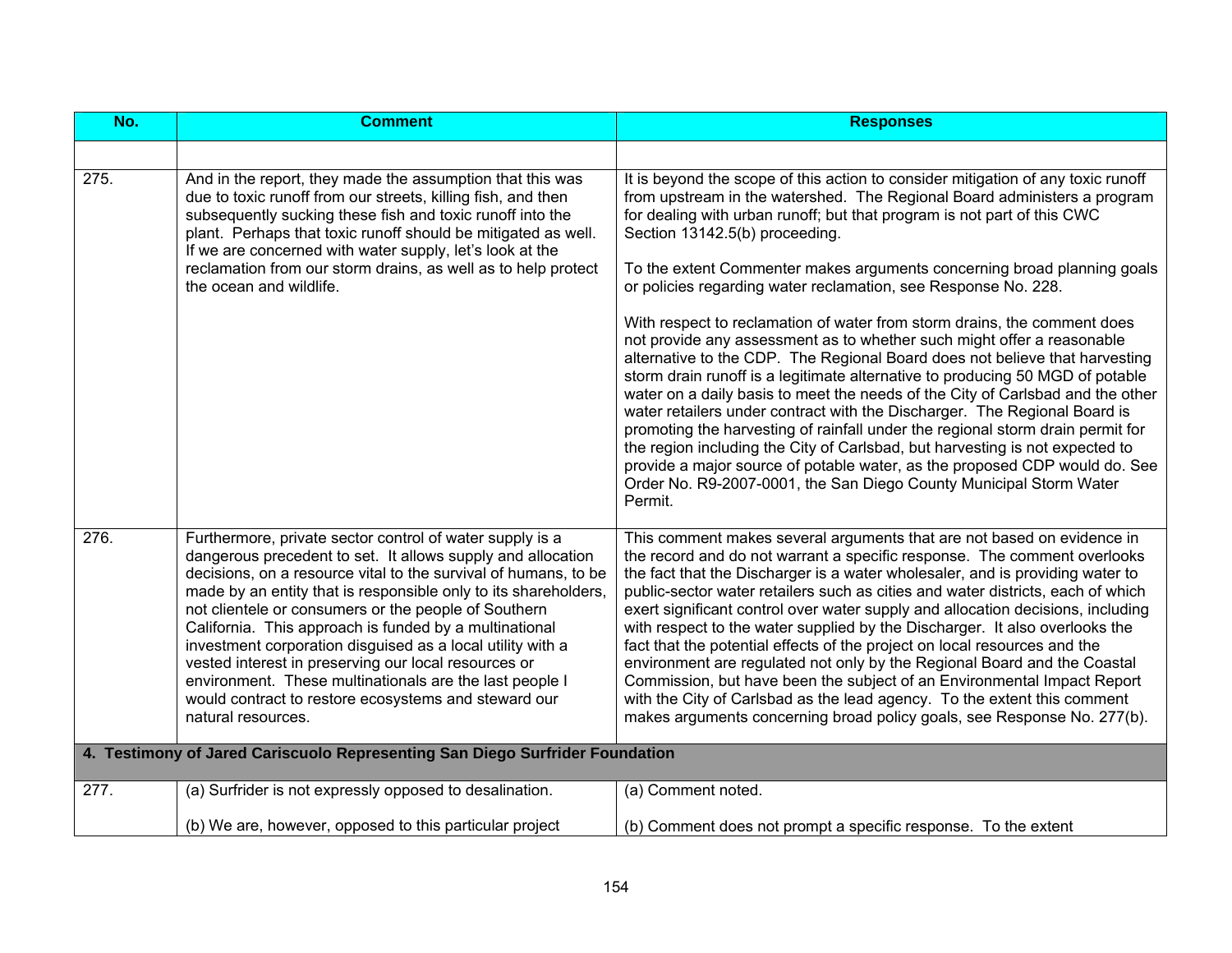| No.  | <b>Comment</b>                                                                                                                                                                                                                                                                                                                                                                                      | <b>Responses</b>                                                                                                                                                                                                                                                                                                                                                                                                                                                                                                                                                                                                                        |
|------|-----------------------------------------------------------------------------------------------------------------------------------------------------------------------------------------------------------------------------------------------------------------------------------------------------------------------------------------------------------------------------------------------------|-----------------------------------------------------------------------------------------------------------------------------------------------------------------------------------------------------------------------------------------------------------------------------------------------------------------------------------------------------------------------------------------------------------------------------------------------------------------------------------------------------------------------------------------------------------------------------------------------------------------------------------------|
|      | because we don't believe it makes the best use of available<br>water extraction resources.<br>(c) We think as Mr. Gonzalez pointed out that subsurface<br>intakes are a much superior alternative.<br>(d) We would prefer to see waste water recycling and some<br>of the other methods of reclaiming the water utilized before<br>we take as drastic a step as using an open ocean intake<br>pipe. | Commenter makes arguments concerning broad planning goals or policies,<br>such comments are generally beyond the scope of the Regional Board's<br>review of the Minimization Plan. The CDP has, however, undergone<br>extensive environmental review by several resource agencies in addition to<br>the Regional Board, including the City of Carlsbad, the Coastal Commission,<br>and the State Lands Commission.<br>(c) See Response No. 42(c) regarding subsurface intake alternatives.<br>(d) See Response 277(b).                                                                                                                  |
| 278. | So the three points that I wanted to bring up are: that this<br>proposed plan ultimately will result in more marine life<br>mortality than in the current system.                                                                                                                                                                                                                                   | The comment provides no factual basis for the assertion that that<br>Minimization Plan will result in more marine life mortality than in the current<br>system. To the contrary, the Minimization Plan provides for the minimization<br>of intake and mortality via site, design, and technology measures, and<br>provides for full offset of such impacts by mitigation.                                                                                                                                                                                                                                                               |
| 279. | Second point, it will facilitate the continued intake within the<br>Encina area through once-through cooling after the system is<br>taken offline.                                                                                                                                                                                                                                                  | The comment is speculation and without factual basis to which the Regional<br>Board can respond.                                                                                                                                                                                                                                                                                                                                                                                                                                                                                                                                        |
| 280. | And the third issue that we have especially regards to the<br>mitigation project is that there is not a clearly defined<br>location.                                                                                                                                                                                                                                                                | Under the terms of the Minimization Plan and MLMP, a specific mitigation site<br>or sites will be selected and must be approved by the Regional Board and the<br>Coastal Commission. See Response Nos. 127 and 250.                                                                                                                                                                                                                                                                                                                                                                                                                     |
| 281. | We respect that the sites(?) made the effort to set aside a<br>plan but the bigger issue we have is that that mitigation plan,<br>that 55 acres could be done anywhere throughout the state<br>and we believe that it should be local.                                                                                                                                                              | The Minimization Plan provides that of the 11 sites identified in the MLMP,<br>sites within the boundaries of the Regional Board are priority sites. See<br>Response No. 178. See section 6.5 of the Minimization Plan for a list of the<br>11 sites.                                                                                                                                                                                                                                                                                                                                                                                   |
|      | 5. Testimony of Scott Andrews, private citizen                                                                                                                                                                                                                                                                                                                                                      |                                                                                                                                                                                                                                                                                                                                                                                                                                                                                                                                                                                                                                         |
| 282. | Mitigation is an extremely inexact science. It's unpredictable<br>whether marine reserves will work.                                                                                                                                                                                                                                                                                                | Comment noted that mitigation is an inexact science and that there is some<br>unpredictability involved in wetland restoration. This is not unusual and is<br>well accounted for in the MLMP. Nonetheless, wetlands restoration,<br>including restoration as mitigation and restoration for the sake of restoration,<br>is a high priority among resource managers and local, state, and regional<br>governments. The key to addressing unpredictability rests in establishing<br>rigorous performance standards that must be satisfied, as has occurred here.<br>By imposing such standards, the Coastal Commission and Regional Board |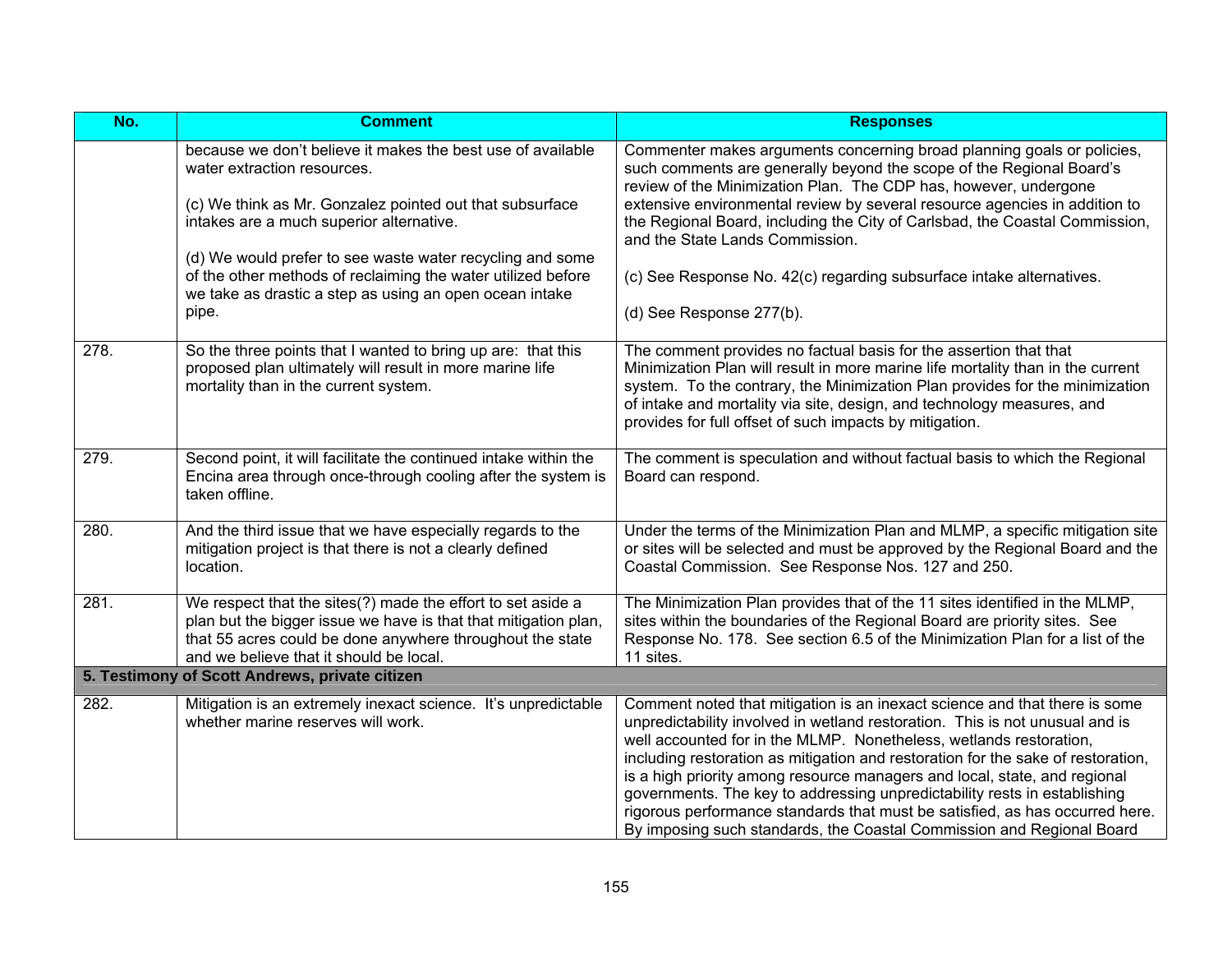| No.  | <b>Comment</b>                                                                                                                                                                                                                                                                                                                                                                                                 | <b>Responses</b>                                                                                                                                                                                                                                                                                                                                                                                                                                                                                                                                                                                                                                                                                                                                                                                                                                                                                                                       |  |
|------|----------------------------------------------------------------------------------------------------------------------------------------------------------------------------------------------------------------------------------------------------------------------------------------------------------------------------------------------------------------------------------------------------------------|----------------------------------------------------------------------------------------------------------------------------------------------------------------------------------------------------------------------------------------------------------------------------------------------------------------------------------------------------------------------------------------------------------------------------------------------------------------------------------------------------------------------------------------------------------------------------------------------------------------------------------------------------------------------------------------------------------------------------------------------------------------------------------------------------------------------------------------------------------------------------------------------------------------------------------------|--|
|      |                                                                                                                                                                                                                                                                                                                                                                                                                | have determined there is a high degree of scientific confidence that the<br>required restoration will succeed. The MLMP's strict performance standards<br>and success criteria were developed during the interagency process at the<br>direction of the Coastal Commission using the successful SCE mitigation<br>project for the San Onofre Nuclear Generating Station as a model. See<br>Response No. 227. These strict performance criteria and enforcement<br>mechanisms will ensure success of the mitigation sites(s). See Response<br>Nos. 80 and 112.<br>The legal standard applicable to the Project, CWC Section 13142.5(b),<br>specifically provides for the use of mitigation as a means to minimize intake<br>and mortality of marine life. The Regional Board believes that the science of<br>mitigation is sufficiently well established to provide a rational basis and solid<br>foundation for the Minimization Plan. |  |
| 283. | The result of the loss of wetlands is gross declines in fish<br>stocks.                                                                                                                                                                                                                                                                                                                                        | No wetlands will be lost as a result of the CDP. The CDP will result in<br>impingement and entrainment, which losses are offset by the project's<br>mitigation.                                                                                                                                                                                                                                                                                                                                                                                                                                                                                                                                                                                                                                                                                                                                                                        |  |
| 284. | Mission Bay is polluted by sewage and waste, so it is not a<br>good alternative spawning ground for the two North County<br>lagoons.                                                                                                                                                                                                                                                                           | Mission Bay is not one of the sites listed in the MLMP, and is not being<br>considered as an alternative for two North County lagoons. See March 27<br>Minimization Plan, Chapter 6, which provides a list of 11 sites where<br>mitigation may be accomplished. These include the Tijuana Estuary, San<br>Dieguito River Valley, San Elijo Lagoon, Agua Heidionda Lagoon, Buena<br>Vista Lagoon, Anaheim Bay, Santa Ana River, Huntington Beach Wetlands,<br>Ballona Wetlands, Los Cerritos Wetlands, and Ormond Beach.                                                                                                                                                                                                                                                                                                                                                                                                                |  |
| 285. | Orange County is drinking sewage water filtered, totally<br>filtered, UV-zapped. It's very safe. Very safe for human<br>consumption. You're telling me that these guys who want to<br>build these plants up and down the coast, have already done<br>so in Spain and Europe to a large extent, can't develop the<br>science to filter out larvae, when we can filter and clean up<br>all the toxics in sewage? | Commenter provides no factual support for his comments and is speculating.<br>The Minimization Plan provides for the use of the best available site, design,<br>technology, and mitigation measures feasible to minimize the intake and<br>mortality of all forms of marine life. Under the terms of the Minimization Plan,<br>projected impingement and entrainment will be fully offset by mitigation.<br>Moreover, in the event the EPS permanently ceases operations, the Regional<br>Board will re-evaluate the CDP's compliance with CWC Section 13142.5(b),<br>including technology measures as appropriate. Additional entrainment-<br>reducing technology is one basis upon which the Discharger may apply for a<br>reduction or elimination of Phase II mitigation. See also Response No. 228.                                                                                                                               |  |
|      | 6. Coast Law Group, Comment Letter, April 7, 2009                                                                                                                                                                                                                                                                                                                                                              |                                                                                                                                                                                                                                                                                                                                                                                                                                                                                                                                                                                                                                                                                                                                                                                                                                                                                                                                        |  |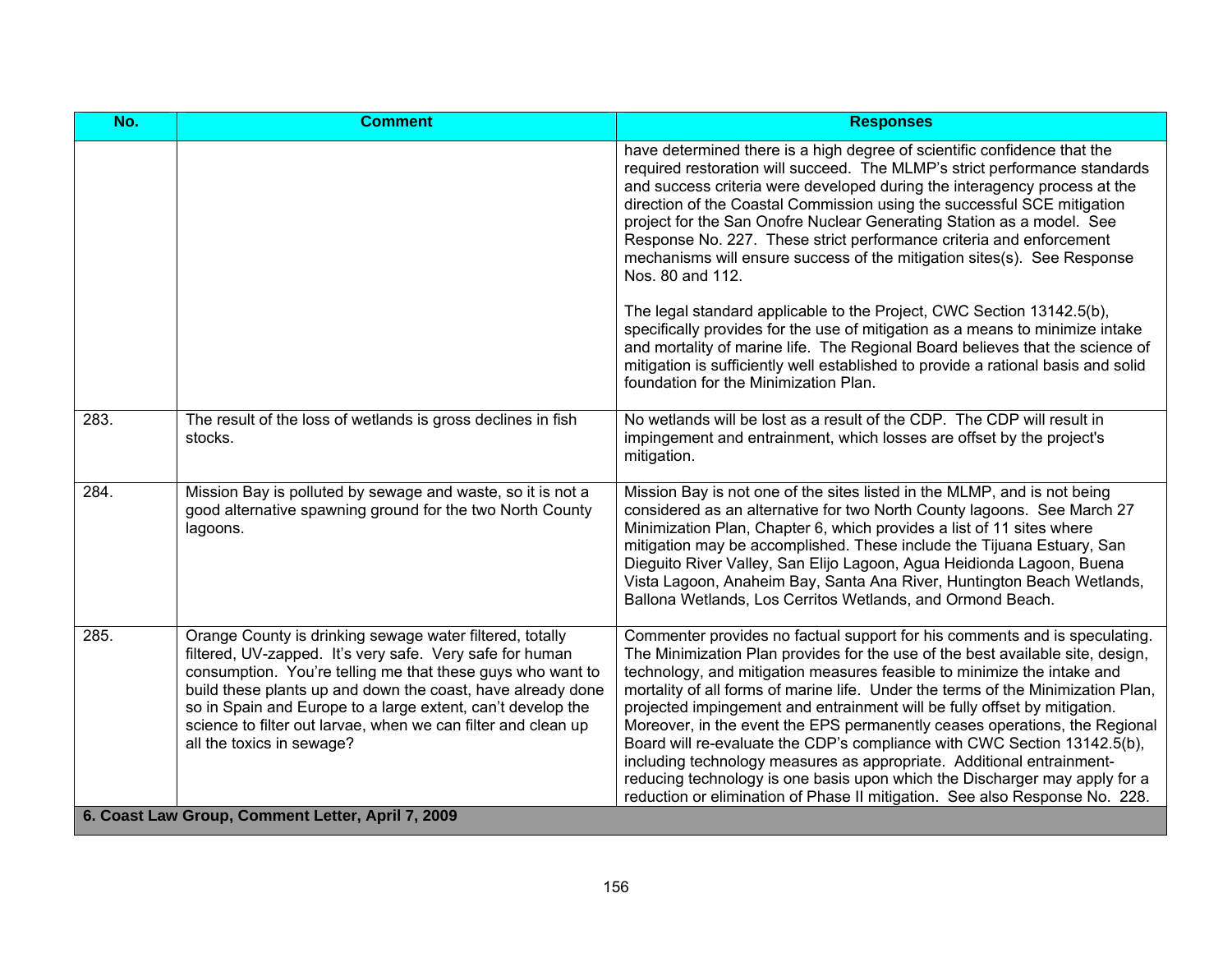| No.  | <b>Comment</b>                                                                                                                                                                                                                                                                                                                                                                                                                                                                                                                                                                                                                                                                                                                                                                                                                                                                                                                                                                                                                                                                                                                 | <b>Responses</b>                                                                                                                                                                                                                                                                                                                                                                                                                                                                                                                                                                                                                                                                                                                                                                                                                                                                                                                                                                                                                                                                                  |
|------|--------------------------------------------------------------------------------------------------------------------------------------------------------------------------------------------------------------------------------------------------------------------------------------------------------------------------------------------------------------------------------------------------------------------------------------------------------------------------------------------------------------------------------------------------------------------------------------------------------------------------------------------------------------------------------------------------------------------------------------------------------------------------------------------------------------------------------------------------------------------------------------------------------------------------------------------------------------------------------------------------------------------------------------------------------------------------------------------------------------------------------|---------------------------------------------------------------------------------------------------------------------------------------------------------------------------------------------------------------------------------------------------------------------------------------------------------------------------------------------------------------------------------------------------------------------------------------------------------------------------------------------------------------------------------------------------------------------------------------------------------------------------------------------------------------------------------------------------------------------------------------------------------------------------------------------------------------------------------------------------------------------------------------------------------------------------------------------------------------------------------------------------------------------------------------------------------------------------------------------------|
| 286. | On a very general level, the document spends much time<br>describing the relative benefits of a healthy southern<br>California estuarine ecosystem, inferring that the wetlands to<br>be created or restored by the MLMP will provide similar, if<br>not identical, ecological benefits. (See, e.g. page 12,<br>reflecting studies of fish productivity in coastal southern<br>California wetlands.) Missing though, is any description of<br>the inherent difficulties in achieving the level of ecosystem<br>function upon which many of their themes rely. (See<br>Supplemental Comment Letter Appendix submitted by the<br>Environmental Groups to the Regional Board April 7, 2009;<br>specifically, Exhibit F discussion of failed Salt Marsh<br>restoration efforts in San Diego County). Further, without<br>identification of site-specific baselines from which post-<br>mitigation achievement of performance criteria will be<br>gauged, it is impossible to ascribe any particular benefit to be<br>derived form the as of yet speculative mitigation plans.                                                      | (a) The wetlands to be created or restored under the MLMP will provide the<br>benefits of a healthy Southern California estuarine ecosystem. The level of<br>ecosystem function anticipated at the mitigation site(s) will be enforced by the<br>MLMP's strict performance standards and success criteria. See Response<br>No. 109 for a discussion of the MLMP's performance standards and success<br>criteria.<br>(b) The MLMP incorporates specific, detailed performance standards to<br>ensure its objectives are met. See Response No. 109. Specifically, the<br>constructed wetlands must match habitat values within a 95% confidence<br>level for four undisturbed wetlands identified in the MLMP. To the extent the<br>comment suggests additional "baseline" data is needed, see Response<br>Nos. 12(a) and 51. The remainder of this comment is argumentative in<br>nature and does not require a specific response.                                                                                                                                                                 |
| 287. | (a) Document, p.2. The presence of juvenile and adult stages<br>of other fish should not be credited toward impingement<br>because entrainment calculations in AHPF (sic) have to take<br>into account the impacts of entrainment with respect to<br>ecosystem function, not simply biomass (ie. the fact that the<br>entrained organisms don't just grow into adult fish, they also<br>serve as prey for larger stages of other fish).<br>(b) By impacting the earliest developmental stages,<br>entrainment results in a cascade of effects. Creating new<br>wetlands is an attempt to mitigate for all such impacts on an<br>ecosystem level, not just the entrained individuals<br>themselves. Also, just because entrainment calculations are<br>based on the three most entrained organisms doesn't mean<br>other organisms aren't being entrained. Poseidon can't<br>assume all species except those three are left unharmed.<br>c. The assumptions inherent at all levels of the sampling and<br>analysis stages are considered when AHPF is calculated.<br>Regarding impingement credit in the 6.4 acres, the authors | (a) To the extent that the comment describes ecosystem functions that<br>would not be subject to intake and mortality by the proposed CDP, the<br>comment is describing possible effects that are not part of the minimization<br>obligation under CWC Section 13142.5(b). These possible effects are<br>speculative and asserted only generically and generally by the comment,<br>without scientific support or evidence. See Response Nos. 260(a), 260(d),<br>260(e), 314.<br>(b) To the extent that the comment describes ecosystem functions that<br>would not be subject to intake and mortality by the proposed CDP, the<br>comment is describing possible effects that are not part of the minimization<br>obligation under CWC Section 13142.5(b). These possible effects are<br>speculative and asserted only generically and generally by the comment,<br>without scientific support or evidence. See Response Nos. 260(a), 260(d),<br>260(e), 314.<br>(c) Vague and ambiguous. The comment provides no comprehensible basis<br>upon which to respond.<br>(d) See Response No. 314(c). |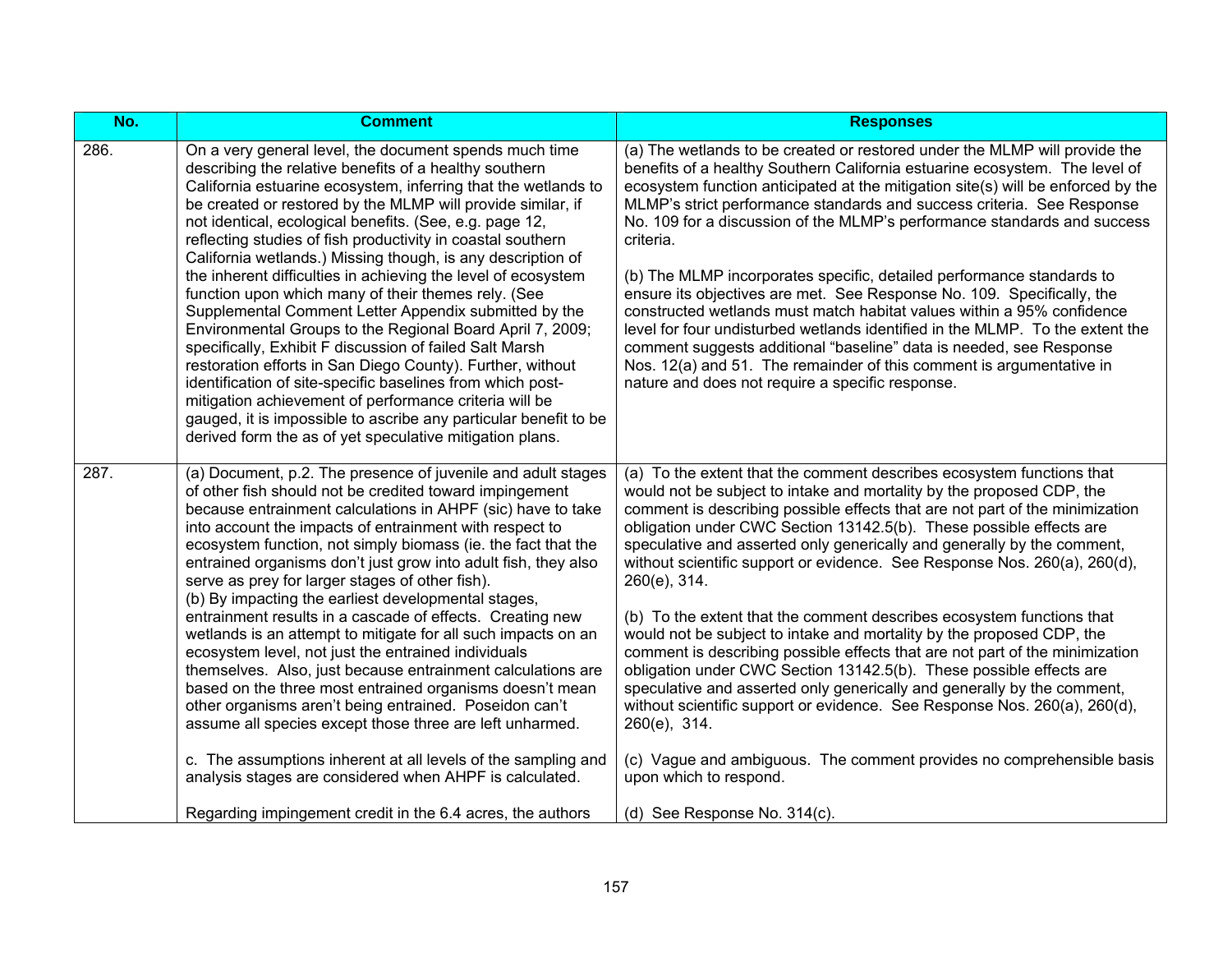| $\overline{No.}$ | <b>Comment</b>                                                                                                                                                                                                                                                                                                                                                                                                                                                                                                                                                                                                                                                                                                                                                                                                                                   | <b>Responses</b>                                                                                                                                                                                                                                                                                                                                                                                                                                                                                                                                                                                                                                                                                                                                                                                                                                                                                                                                 |
|------------------|--------------------------------------------------------------------------------------------------------------------------------------------------------------------------------------------------------------------------------------------------------------------------------------------------------------------------------------------------------------------------------------------------------------------------------------------------------------------------------------------------------------------------------------------------------------------------------------------------------------------------------------------------------------------------------------------------------------------------------------------------------------------------------------------------------------------------------------------------|--------------------------------------------------------------------------------------------------------------------------------------------------------------------------------------------------------------------------------------------------------------------------------------------------------------------------------------------------------------------------------------------------------------------------------------------------------------------------------------------------------------------------------------------------------------------------------------------------------------------------------------------------------------------------------------------------------------------------------------------------------------------------------------------------------------------------------------------------------------------------------------------------------------------------------------------------|
|                  | seek to justify impingement credit for "blennies, gobies and<br>garibaldi since these 6.4 acres are not earmarked to provide<br>entrainment mitigation for them," yet elsewhere in the<br>document it clearly indicates "Fortuitously, these three taxa<br>rarely are impinged." (See p.1)                                                                                                                                                                                                                                                                                                                                                                                                                                                                                                                                                       | (e) Productivity calculations are not, in fact, based on species expressly<br>reserved for entrainment mitigation. Therefore, to count other fish biomass<br>not reserved for entrainment mitigation towards impingement mitigation credit<br>does not result in double-counting.                                                                                                                                                                                                                                                                                                                                                                                                                                                                                                                                                                                                                                                                |
|                  | d. Regarding adequacy of impingement mitigation, the<br>1715.5kg/year biomass production calculated by Nordby,<br>based on Allen's figures is still flawed for the same reason<br>stated by Raimondi (Raimondi at 2) - the estimate of<br>productivity is based on species that are entrained and<br>completely excludes species that have no larval phase.<br>"Hence there is no basis to estimate increased productivity (if<br>any) of the created or restored wetland areas for species not<br>entrained." (Raimondi at 2).<br>e. Further, the calculations, to the extent they are based<br>upon the 49 acre figure of Phase I & II combined improperly<br>assume that Phase II construction is a certainty.<br>f. The figures should reflect a maximum of 37 acres unless<br>Poseidon is committing to construct both Phases at this time. | (f) See Response No. 260. Discharger has committed to producing up to<br>1,715 kg/year of available fish biomass in the mitigation wetlands-an<br>amount that will more than completely offset any potential impingement. By<br>committing to "true up" this productivity value, the Discharger has addressed<br>the Commenter's concerns regarding the composition of the mitigation<br>habitat. In the event that the Discharger creates or restores 37 acres of<br>mitigation wetlands, the Discharger will still be required to satisfy the<br>productivity standard of 1,715 kg/year fish biomass.                                                                                                                                                                                                                                                                                                                                          |
| 288.             | Document, p.3. Regarding the assertion that no<br>compensatory mortality is assumed, even assuming the<br>proportional loss calculations were accurate and able to<br>account for loss across all life stages, this would only be true<br>for the three species upon which those calculations were<br>based. In other words, it would not be true for all entrained<br>species.                                                                                                                                                                                                                                                                                                                                                                                                                                                                  | See Response No. 260(f). The entrainment calculations are based on the<br>eight most commonly entrained species -- three lagoon species (gobies,<br>blennies, garibaldi) and five ocean species (white croaker, northern anchovy,<br>California halibut, queenfish, spotfin croaker). Altogether, these eight species<br>constitute more than 99% of the entrained larvae.<br>The Empirical Transport Model (ETM) is based on the concept of proportional<br>loss (i.e., the number of entrained larvae divided by the number of<br>entrainable larvae). As such, the model implicitly and fundamentally rejects<br>the concept of compensatory mortality. See Response No. 311.<br>Since the Minimization Plan applies the ETM to the eight enumerated species<br>which together constitute more than 99% of the entrained larvae, it assumes<br>proportional loss-- i.e., not compensatory mortality-- for virtually all entrained<br>species. |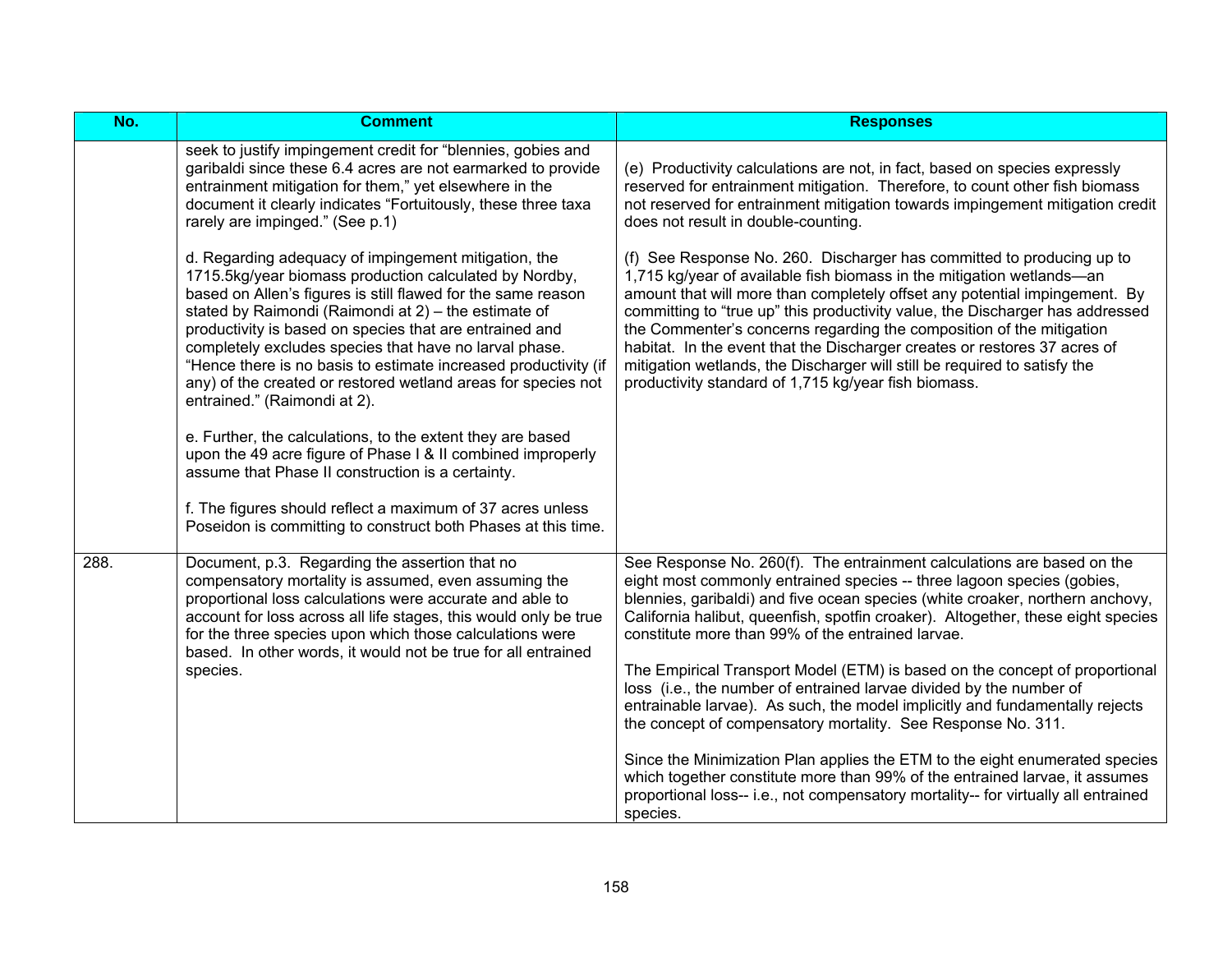| No.  | <b>Comment</b>                                                                                                                                                                                                                                                                                                                                                                                                                                                                                                                                                                                                                                                                                                                                                    | <b>Responses</b>                                                                                                                                                                                                                                                                                                                                                                                                                                                                                                                                                                                                                                                                                                                                                                                                                                                                                                                                                                                                                                                                                                                                                                                                                                                                                                                                                                                                                                                                                                                                                                                                                                                                                                            |
|------|-------------------------------------------------------------------------------------------------------------------------------------------------------------------------------------------------------------------------------------------------------------------------------------------------------------------------------------------------------------------------------------------------------------------------------------------------------------------------------------------------------------------------------------------------------------------------------------------------------------------------------------------------------------------------------------------------------------------------------------------------------------------|-----------------------------------------------------------------------------------------------------------------------------------------------------------------------------------------------------------------------------------------------------------------------------------------------------------------------------------------------------------------------------------------------------------------------------------------------------------------------------------------------------------------------------------------------------------------------------------------------------------------------------------------------------------------------------------------------------------------------------------------------------------------------------------------------------------------------------------------------------------------------------------------------------------------------------------------------------------------------------------------------------------------------------------------------------------------------------------------------------------------------------------------------------------------------------------------------------------------------------------------------------------------------------------------------------------------------------------------------------------------------------------------------------------------------------------------------------------------------------------------------------------------------------------------------------------------------------------------------------------------------------------------------------------------------------------------------------------------------------|
|      |                                                                                                                                                                                                                                                                                                                                                                                                                                                                                                                                                                                                                                                                                                                                                                   |                                                                                                                                                                                                                                                                                                                                                                                                                                                                                                                                                                                                                                                                                                                                                                                                                                                                                                                                                                                                                                                                                                                                                                                                                                                                                                                                                                                                                                                                                                                                                                                                                                                                                                                             |
| 289. | (a) Document, p.4. The document states that not all species<br>detected have commercial or recreational value but<br>mitigation compensates for all species anyway. First of all,<br>this isn't true if they're mitigating for entrainment impacts to<br>only 3 species and for impingement for other species.<br>(b) Second, 13142.5 doesn't say anything about minimizing<br>intake and mortality to commercial or recreational value fish<br>only. (See also, Boesh and Turner quote, p. 8)                                                                                                                                                                                                                                                                    | (a) The Minimization Plan does not distinguish between fish based upon their<br>commercial or recreational value. See Response No. 289(b).<br>The mitigation wetlands will compensate for the entrainment of 8 species (3<br>lagoon species and 5 ocean species), thereby mitigating for more than 99%<br>of the entrained larvae. These wetlands will also compensate for potential<br>impingement by producing available fish biomass. See Response No.<br>$309(c)$ .<br>(b) Comment noted. The Minimization Plan does not distinguish among fish<br>based upon their commercial or recreational value.                                                                                                                                                                                                                                                                                                                                                                                                                                                                                                                                                                                                                                                                                                                                                                                                                                                                                                                                                                                                                                                                                                                   |
| 290. | a. Document, p.10. The document's discussion of in-kind<br>mitigation is misleading. While a mitigation effort may very<br>well replace the same biomass of the species lost from the<br>project, it does not follow that production of that biomass in a<br>far-away, hydrologically distinct watershed replaces the<br>ecosystem function impacts of the entrained individuals.<br>This is in part why high levels of statistical confidence<br>(typically 95%) are required when determining mitigation<br>obligations.<br>b. Studies confirm that restored and created wetlands often<br>do not succeed as contemplated at the permitting stage, and<br>therefore the developer must over-compensate to truly<br>achieve a "no net loss" of wetland function. | a. The Coastal Commission concluded that by creating or restoring up to<br>55.4 acres of estuarine wetlands, the Discharger "will ensure the project's<br>entrainment-related impacts will be fully mitigated and will enhance and<br>restore the marine resources and biological productivity of coastal waters"<br>Recommended Revised Condition Compliance Findings (approved<br>December 10, 2008), p. 19 of 19. To the extent that the comment suggests<br>the mitigation site(s) must be in proximity to Agua Hedionda Lagoon, see<br>Response No. 59. In addition, Chapter 6 of the Minimization Plan prioritizes<br>those sites within the boundaries of the Regional Board. Comment provides<br>no basis for the conclusion that 95% confidence levels are required. To the<br>contrary, 50% confidence levels are generally employed. January 26, 2009<br>Mayer Declaration.<br>b. As an initial matter, the comment mistakenly assumes a "no-net-loss"<br>standard applies. The no-net-loss standard applies to the federal CWA 404<br>program, in which permittees must compensate for the complete loss of<br>wetlands which occurs when a wetlands is filled in with dirt or other material.<br>The Discharger is not proposing to fill Agua Hedionda Lagoon, so CWA 404<br>is not applicable to this proceeding.<br>Commenter suggests that the Minimization Plan must be designed to "over-<br>compensate" actual impacts because "[s]tudies confirm that restored and<br>created wetlands often do not succeed as contemplated." Commenter does<br>not provide specific studies to support this assertion. Nevertheless, the<br>Minimization Plan incorporates conservative measures to ensure it succeeds |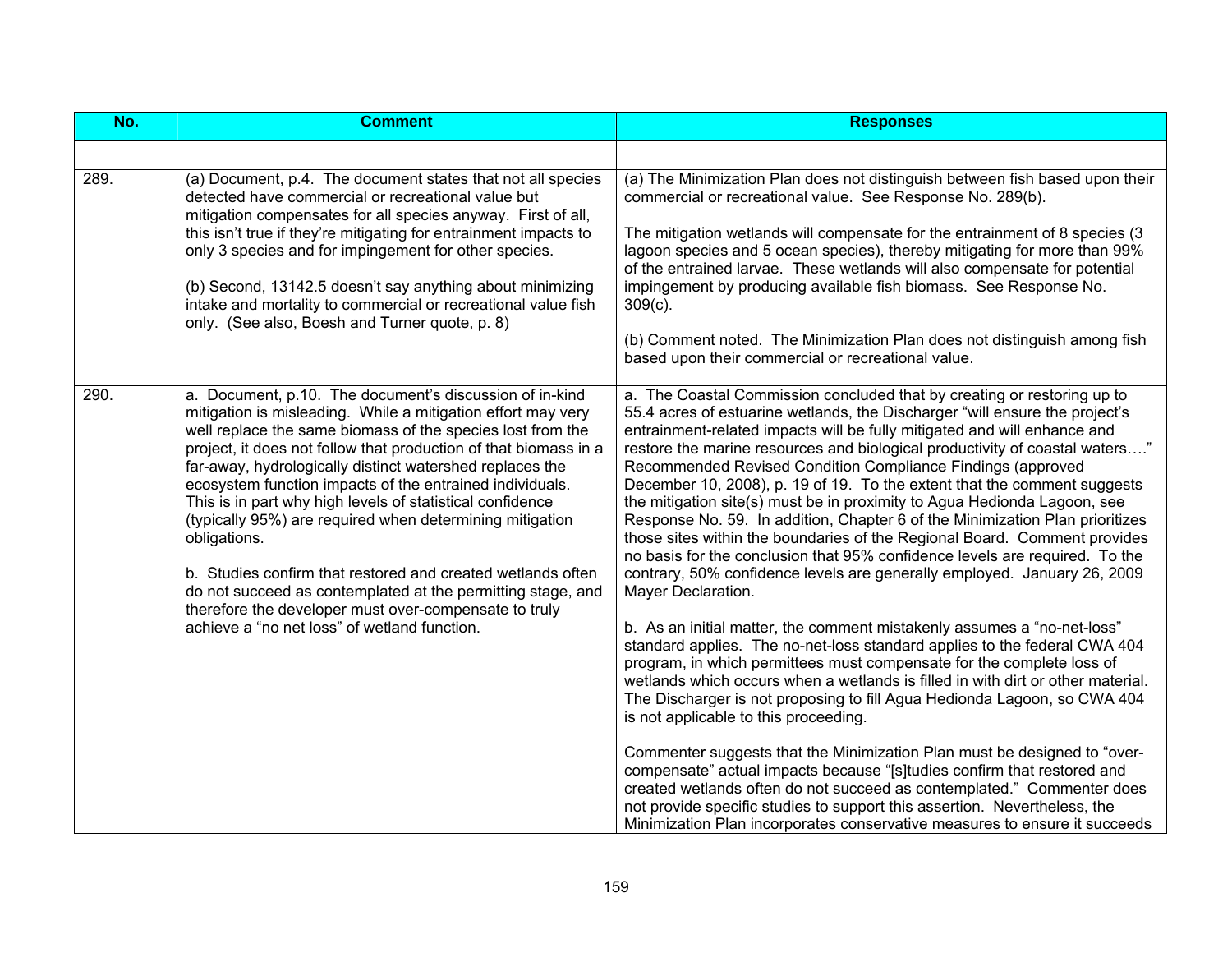| No.  | <b>Comment</b>                                                                                                                                                                                                                                                                                                                                                                                                                                                                                                                                                                                                                                                                                                  | <b>Responses</b>                                                                                                                                                                                                                                                                                                                                                                                                                                                                                                                                                                                                                                                                                                                                                                                                                                                                                                                       |
|------|-----------------------------------------------------------------------------------------------------------------------------------------------------------------------------------------------------------------------------------------------------------------------------------------------------------------------------------------------------------------------------------------------------------------------------------------------------------------------------------------------------------------------------------------------------------------------------------------------------------------------------------------------------------------------------------------------------------------|----------------------------------------------------------------------------------------------------------------------------------------------------------------------------------------------------------------------------------------------------------------------------------------------------------------------------------------------------------------------------------------------------------------------------------------------------------------------------------------------------------------------------------------------------------------------------------------------------------------------------------------------------------------------------------------------------------------------------------------------------------------------------------------------------------------------------------------------------------------------------------------------------------------------------------------|
|      |                                                                                                                                                                                                                                                                                                                                                                                                                                                                                                                                                                                                                                                                                                                 | as planned. First, the Minimization Plan incorporates a number of strict<br>performance standards that must be achieved. See Response No. 109. If<br>the performance standards are not met, additional actions will be required to<br>assure compliance. See Response No. 240. In addition, Discharger will<br>conduct periodic monitoring and sampling to "true up" estimates of projected<br>impingement and productivity. See Response No. 103(e). Lastly, the<br>Minimization Plan includes a number of conservative assumptions that may<br>result in an "over compensation" of mitigation. See Response No. 131. In<br>addition, the mitigation provided for in the MLMP assumes impacts<br>associated with stand-alone conditions, even though the CDP will operate in<br>co-located mode with EPS.                                                                                                                             |
| 291. | Document, p.12. Footnote 31 reflects that certain "specific<br>biological attributes (e.g. species densities, vegetation cover,<br>etc.)" will result from the MLMP compliance with stated<br>general performance standards. The MLMP is insufficiently<br>specific with respect to proposed mitigation sites to conclude<br>any assemblage of taxa will result, and as such, the entire<br>discussion of likely impingement mitigation success is<br>undermined.                                                                                                                                                                                                                                               | See Response Nos. 109 and 240 for a description of the MLMP's<br>incorporation of strict, measurable performance standards that are<br>enforceable by the Regional Board and the Coastal Commission. See<br>Response No. 240 for a discussion of the detailed Restoration Plan required<br>to be submitted prior to construction of the planned wetlands, as part of multi-<br>phase process modeled after SCE's successful San Dieguito Restoration<br>Project.                                                                                                                                                                                                                                                                                                                                                                                                                                                                       |
| 292. | a. Document, pp. 13-16. Continued reliance upon Allen's 30<br>year old report reflects the need for updated baseline data<br>specific to the sites where mitigation will occur, as well as<br>conditions of approval that will ensure achievement of<br>successful wetlands function.<br>b. Poseidon's mitigation obligation is a "blank check," and<br>the approval should reflect as much.<br>c. The document totally fails to explain how Allen's<br>assessment of the littoral zone of Upper Newport Bay<br>provides a reasonable proxy for speculative portions of<br>mitigation wetlands that may or may not achieve similar<br>functionality.<br>d. See, for example, the statement "It is reasonable to | a. The comment does not claim that Allen's productivity information is<br>incorrect, or not suited to characterize the potential productivity of the<br>proposed mitigation wetlands. See Response No. 103(b).<br>Baseline data will be updated as the Tentative Order requires the Discharger<br>to measure productivity in a field program in the proposed mitigation<br>wetlands. The Tentative Order also requires impingement sampling at the<br>EPS intakes, so that conditions of approval – namely the 1,715.5 kg/yr<br>mitigation obligation - can be checked against new data. See Response<br>Nos. 260 and 287(f).<br>b. The Discharger will be required to follow stringent performance standards<br>and will meet monitoring goals. See Response Nos. 109 and 240.<br>c. Upper Newport Bay is analogous to the proposed mitigation site(s).<br>(March 27, 2009 Minimization Plan, Attachment 7) While there are obviously |
|      | assume that the proposed wetlands will include intertidal                                                                                                                                                                                                                                                                                                                                                                                                                                                                                                                                                                                                                                                       | site-specific differences, all southern California estuarine wetlands share                                                                                                                                                                                                                                                                                                                                                                                                                                                                                                                                                                                                                                                                                                                                                                                                                                                            |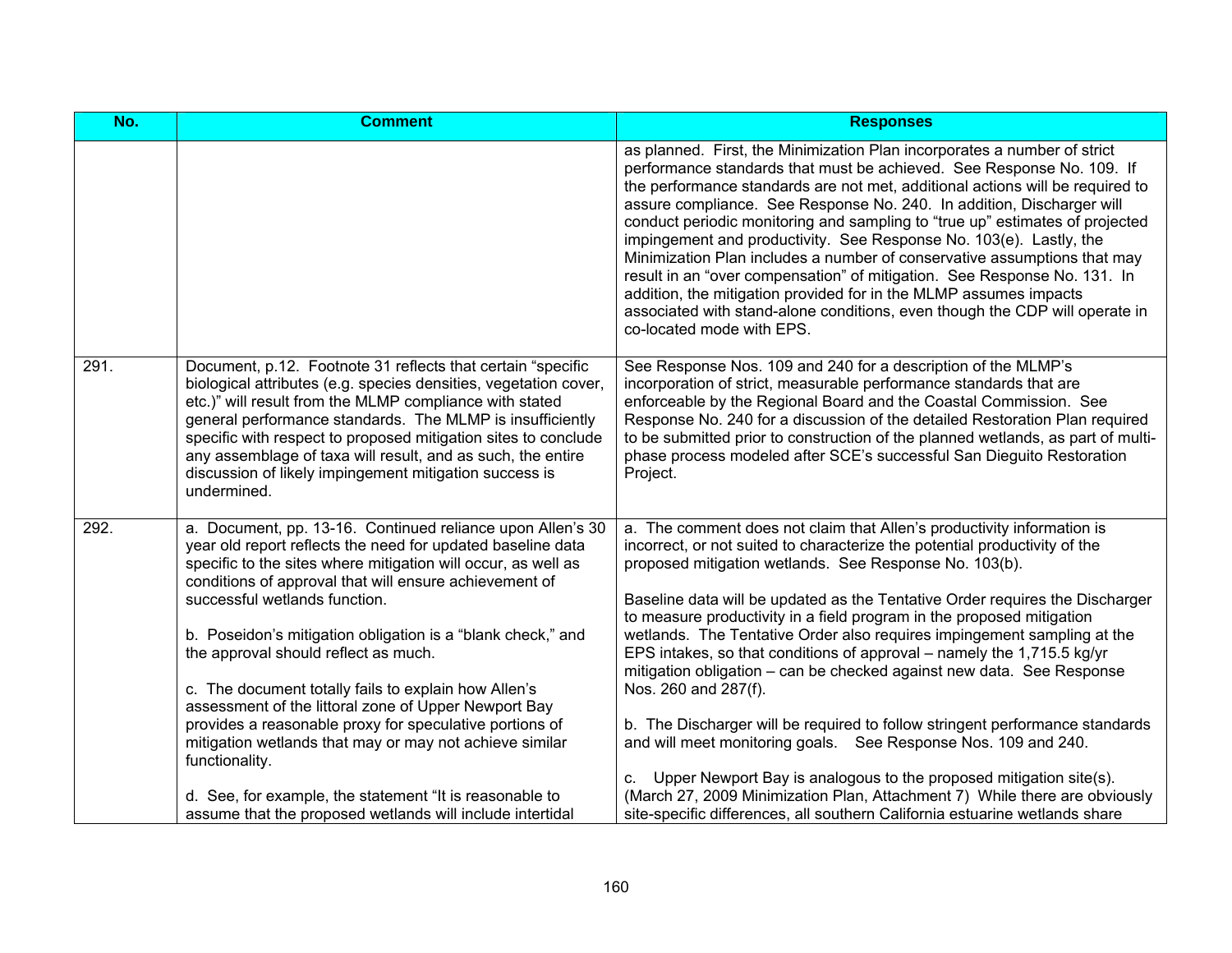| No.  | <b>Comment</b>                                                                                                                                                                                                                                                                                                                                                                                                                          | <b>Responses</b>                                                                                                                                                                                                                                                                                                                                                                                                                                                                                                                                                                                                                                                                                                                                                                                                                                                                                                                                                                                                                                                                                                                                                                                                                                                                                                                                                                                                                                                                                                                                                                                                                                                                                                                                                                                                                                                                    |
|------|-----------------------------------------------------------------------------------------------------------------------------------------------------------------------------------------------------------------------------------------------------------------------------------------------------------------------------------------------------------------------------------------------------------------------------------------|-------------------------------------------------------------------------------------------------------------------------------------------------------------------------------------------------------------------------------------------------------------------------------------------------------------------------------------------------------------------------------------------------------------------------------------------------------------------------------------------------------------------------------------------------------------------------------------------------------------------------------------------------------------------------------------------------------------------------------------------------------------------------------------------------------------------------------------------------------------------------------------------------------------------------------------------------------------------------------------------------------------------------------------------------------------------------------------------------------------------------------------------------------------------------------------------------------------------------------------------------------------------------------------------------------------------------------------------------------------------------------------------------------------------------------------------------------------------------------------------------------------------------------------------------------------------------------------------------------------------------------------------------------------------------------------------------------------------------------------------------------------------------------------------------------------------------------------------------------------------------------------|
|      | mudflats and subtidal habitats capable of productivity values<br>and species diversity comparable to Upper Newport Bay," at<br>p.16. Simply put, no it isn't. Without significantly more<br>specificity regarding the location of mitigation sites, meaning<br>the location of specific mitigation site boundaries, within the<br>greater estuarine landscape options in the MLMP, such<br>assertions are scientifically unsupportable. | certain physical and biological similarities allowing for predictions regarding<br>fish productivity. For example, all are located within a Mediterranean climate<br>characterized by warm, dry summers and cool, moist winters. These climatic<br>conditions, particularly variations in temperature and salinity, influence the<br>marked seasonality of fish populations of these wetlands (Allen et al., 2006).<br>These systems are also similar biologically. The same dozen or so<br>halophytic (salt tolerant) plant species occur within a narrow elevation<br>gradient in the salt marshes of all of these wetlands, depending upon the<br>degree of local disturbance (Zedler 1982). The same assemblage of fish<br>species occur in these estuarine bays and estuaries, also within some degree<br>of variability. Allen et al. (2006) developed a model for classifying California<br>semi-enclosed estuaries and bays based on salt tolerance and life history<br>patterns of the fishes that inhabit those systems. Their analysis showed<br>Newport Bay to be most similar to Mission Bay and San Diego Bay in terms<br>of fish usage. Thus, it is reasonable to assume that restoration of a fully tidal<br>estuarine wetland within the San Diego area will support a fish assemblage<br>similar to that found in Newport Bay, including similar fish biomass and<br>production over time.<br>d. The MLMP requires that the mitigation site(s) be located within the<br>Southern California Bight, include extensive intertidal and subtidal areas and<br>create or restore a habitat similar to the affected habitats in Agua Hedionda<br>Lagoon. (MLMP Section 3.1). To the extent that the comment suggests that<br>Upper Newport Bay does not constitute a reasonable basis for comparison,<br>see Response No. 291(d). See also Response No. 108 and 291(c). |
|      | 7. 4/5/09 Email from Dick & Nancy Weaver                                                                                                                                                                                                                                                                                                                                                                                                |                                                                                                                                                                                                                                                                                                                                                                                                                                                                                                                                                                                                                                                                                                                                                                                                                                                                                                                                                                                                                                                                                                                                                                                                                                                                                                                                                                                                                                                                                                                                                                                                                                                                                                                                                                                                                                                                                     |
|      |                                                                                                                                                                                                                                                                                                                                                                                                                                         |                                                                                                                                                                                                                                                                                                                                                                                                                                                                                                                                                                                                                                                                                                                                                                                                                                                                                                                                                                                                                                                                                                                                                                                                                                                                                                                                                                                                                                                                                                                                                                                                                                                                                                                                                                                                                                                                                     |
| 293. | We are for water desalination, but utmost respect for the<br>Coastal areas and Marine life that will be affected, needs to<br>be embodied in its planning and process from beginning-to-<br>end. "Massive" action of desalination does not have to<br>cause Massive death to innumerable species of Life.                                                                                                                               | Comment noted regarding the importance of appropriate planning and<br>process to protect coastal areas and marine life. See e.g., Response Nos. 2,<br>4, 128, 255.<br>The CDP is scaled to meet project objectives and provide a local, reliable<br>water supply to meet demonstrable need. Characterization of it as "massive"<br>is not in accord with the fact that the CDP's scale is consistent with the<br>project objectives. The comment provides no factual basis to conclude that<br>the proposed CDP is "massive," as it asserts. Similarly, the characterization<br>of "impact" is unsupported. As described in numerous responses (see, e.g.,<br>Response No. 52), the potential intake and mortality from the CDP will be                                                                                                                                                                                                                                                                                                                                                                                                                                                                                                                                                                                                                                                                                                                                                                                                                                                                                                                                                                                                                                                                                                                                             |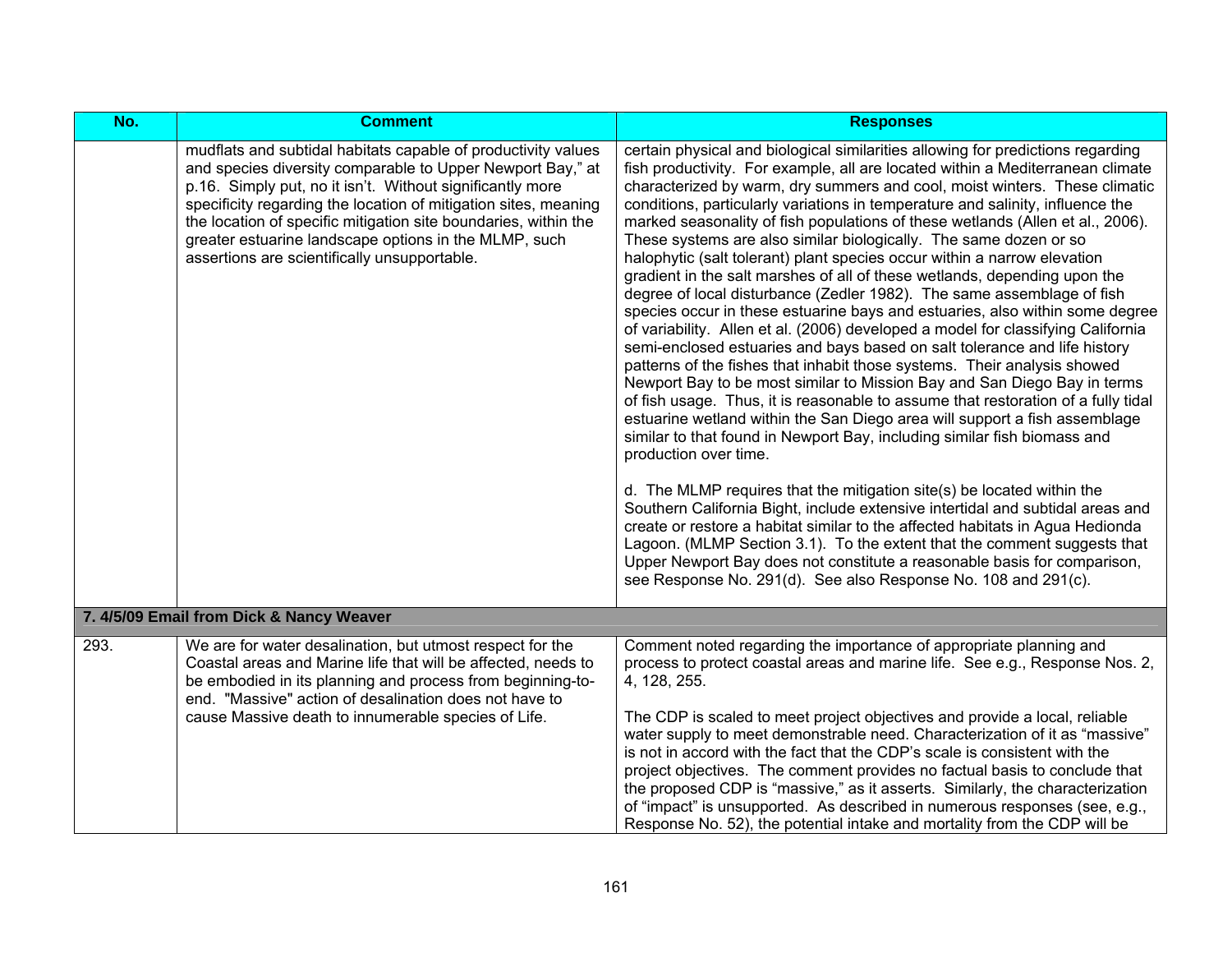| No.  | <b>Comment</b>                                                                                                                                                                                                                                             | <b>Responses</b>                                                                                                                                                                                                                                                                                                                                                                                                                                                                                                                                                                                                                                                                                                                                                                                                                                                                                                                                                                                                                                                                                                                                                                                                                                                                                                                                                                                                                                          |
|------|------------------------------------------------------------------------------------------------------------------------------------------------------------------------------------------------------------------------------------------------------------|-----------------------------------------------------------------------------------------------------------------------------------------------------------------------------------------------------------------------------------------------------------------------------------------------------------------------------------------------------------------------------------------------------------------------------------------------------------------------------------------------------------------------------------------------------------------------------------------------------------------------------------------------------------------------------------------------------------------------------------------------------------------------------------------------------------------------------------------------------------------------------------------------------------------------------------------------------------------------------------------------------------------------------------------------------------------------------------------------------------------------------------------------------------------------------------------------------------------------------------------------------------------------------------------------------------------------------------------------------------------------------------------------------------------------------------------------------------|
|      |                                                                                                                                                                                                                                                            | minimized, with implementation of the Minimization Plan.                                                                                                                                                                                                                                                                                                                                                                                                                                                                                                                                                                                                                                                                                                                                                                                                                                                                                                                                                                                                                                                                                                                                                                                                                                                                                                                                                                                                  |
| 294. | "Fixing in other locations" the massive damage that Poseidon<br>will do locally, under its current proposal, does Nothing to<br>alleviate or even avoid the planned, massive damage done<br>to local life forms.                                           | The Minimization Plan sets forth strategies to minimize the intake and<br>mortality of marine life, as required by CWC Section 13142.5(b). To the<br>extent that Commenter is suggesting that CWC Section 13142.5(b) requires<br>avoidance in all instances, and that mitigation is not avoidance, Commenter<br>misreads CWC Section 13142.5(b), which plainly requires best available<br>feasible mitigation. For further explanation about Poseidon's minimization<br>obligations under the statute, see Response No. 10a.<br>The Regional Board disagrees that any damage from the proposed CDP will<br>be massive. When using cooling water from the EPS, the potential effects of<br>the CDP are negligible. Potential entrainment effects when using seawater<br>not first used by the EPS are fully offset by the proposed mitigation and are<br>not even known to result in actual effects to the local ecosystem. While the<br>analysis in the Minimization Plan conservatively assumes that the local<br>ecosystem has no ability to recover naturally from larval loss, ecologists<br>believe that ecosystems do compensate naturally for such losses, at least up<br>to a point. The comment does not consider what would happen to the local<br>ecosystem in the absence of continued industrial use of lagoon water, which<br>provides a private-sector incentive to dredge the lagoon and keep it in a<br>desirable, open-water condition. |
| 295. | The Sub-Seafloor Intakes will allow far greater beneficial<br>results for generations to come, not only for people but for all<br>the variety of species affected.                                                                                         | See Response No. 42(c) regarding subsurface intake alternatives.                                                                                                                                                                                                                                                                                                                                                                                                                                                                                                                                                                                                                                                                                                                                                                                                                                                                                                                                                                                                                                                                                                                                                                                                                                                                                                                                                                                          |
| 296. | It is far easier and less costly to adjust planning and process<br>before starting this precedent-setting desalination plant in<br>Carlsbad. Being conscious now will produce fewer or less-<br>difficult problems for both ourselves and our descendents. | Comment noted as to the importance of the planning phase, which the<br>Discharger has been in with the Regional Board since it applied for its<br>NPDES/WDR permit in 2005. The actual construction of the plant will not<br>begin until the Minimization Plan is approved.<br>It is not clear what commenter means about "being conscious." Certainly the<br>comment does not mean to imply that the Regional Board is not conscious.                                                                                                                                                                                                                                                                                                                                                                                                                                                                                                                                                                                                                                                                                                                                                                                                                                                                                                                                                                                                                    |
|      | 8. 4/7/09 Email from Guy McClellan                                                                                                                                                                                                                         |                                                                                                                                                                                                                                                                                                                                                                                                                                                                                                                                                                                                                                                                                                                                                                                                                                                                                                                                                                                                                                                                                                                                                                                                                                                                                                                                                                                                                                                           |
| 297. | All signs indicate that desalination will play an important role<br>in California's future water portfolio. In this debate, we must<br>address the cost, high energy use, and environmental                                                                | See Response No. 269.                                                                                                                                                                                                                                                                                                                                                                                                                                                                                                                                                                                                                                                                                                                                                                                                                                                                                                                                                                                                                                                                                                                                                                                                                                                                                                                                                                                                                                     |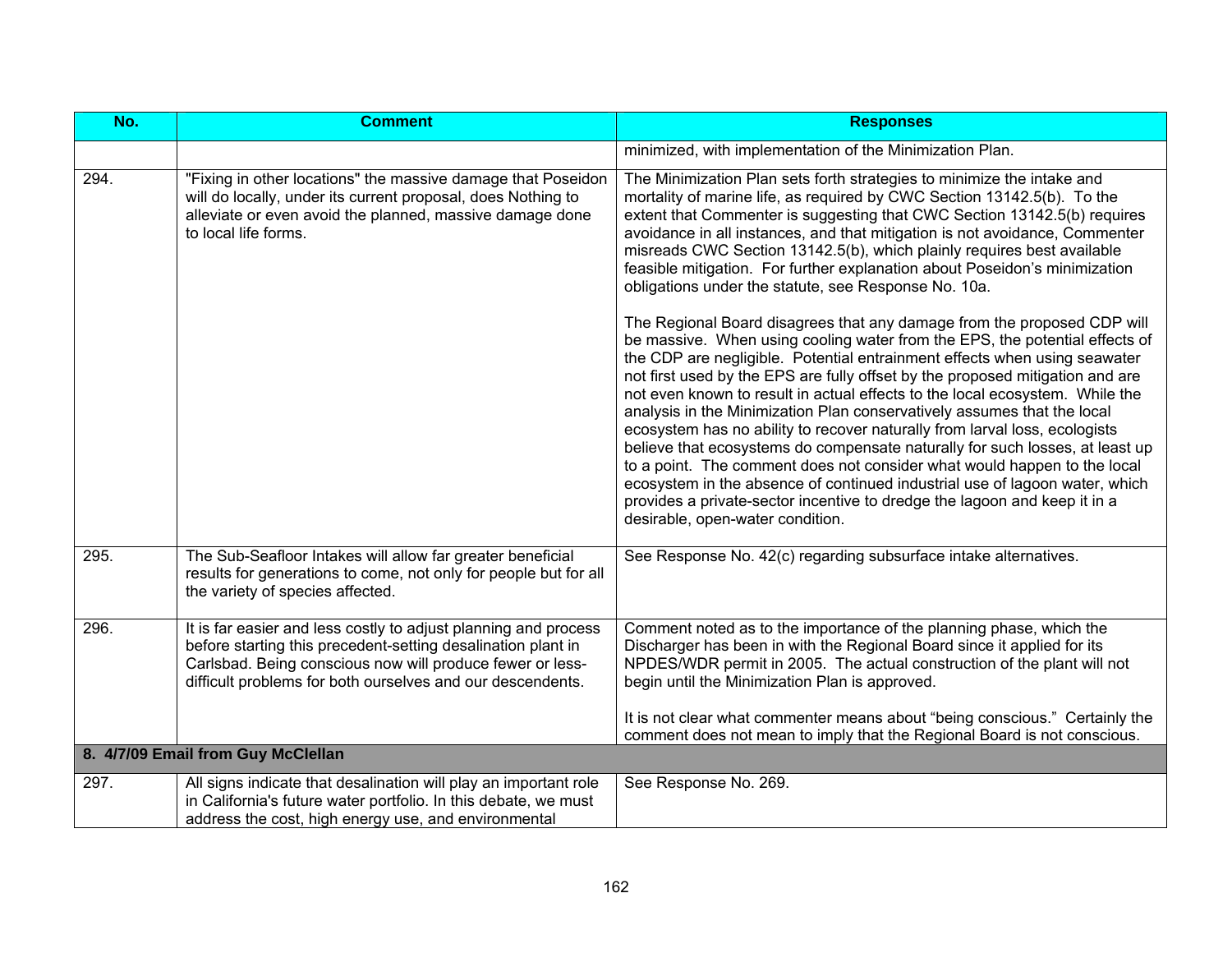| No.  | <b>Comment</b>                                                                                                                                                                                                                                                                                                                                                                                                                                                                                                                                                                                                                                                                                                                             | <b>Responses</b>              |
|------|--------------------------------------------------------------------------------------------------------------------------------------------------------------------------------------------------------------------------------------------------------------------------------------------------------------------------------------------------------------------------------------------------------------------------------------------------------------------------------------------------------------------------------------------------------------------------------------------------------------------------------------------------------------------------------------------------------------------------------------------|-------------------------------|
|      | impacts through discharge of brine, chemicals, and carbon<br>dioxide.                                                                                                                                                                                                                                                                                                                                                                                                                                                                                                                                                                                                                                                                      |                               |
| 298. | Desalination is still the most expensive source of water due<br>to its high energy costs. These costs will be passed on<br>to the consumer, and the costs will increase if the plant<br>operates below capacity as exemplified by the Tampa Bay<br>Water Desalination plant that was developed by Poseidon<br>Resources, then outsourced to multinational water<br>agencies Acciona and EWH. That 25 million-gallon/day plant<br>came online late, over budget, and has rarely operated at full<br>capacity. Every day that they operate under capacity, the<br>public sector loses and the private sector gains. We must<br>consider alternatives that provide the same benefits at lower<br>cost, such as, reclamation and conservation. | See Response No. 270 and 271. |
| 299. | The plan to mitigate damage done to the marine ecosystem<br>by a desalination plant in Carlsbad is to plant trees inland to<br>offset carbon dioxide emissions from increased power use.<br>There is no chosen location for a marine mitigation project,<br>and that is a glaring deficiency to the current plan. The<br>management at Poseidon Resources believes that they can<br>destroy one area of the environment and then create an<br>ecosystem nearby to make up for it.                                                                                                                                                                                                                                                          | See Response No. 273.         |
| 300. | One of the aspects of mitigation even involves stewardship<br>of the water area immediately adjacent the power plant. This<br>is the very same water they are most likely to pollute through<br>discharge that may very well get drawn back into the intake<br>pipe due to ocean's currents. Are we to expect that the<br>polluters are in the best position to also be stewards of our<br>local resources?                                                                                                                                                                                                                                                                                                                                | See Response No. 273.         |
| 301. | With regards to impingement and entrainment, the studies<br>from the Encina Power Station indicate that there will be a<br>consistent level of destruction of small fish and fish eggs.<br>The ocean is already overfished and we should not overlook<br>the slaughter of small fish and fish eggs. This is especially                                                                                                                                                                                                                                                                                                                                                                                                                     | See Response No. 274.         |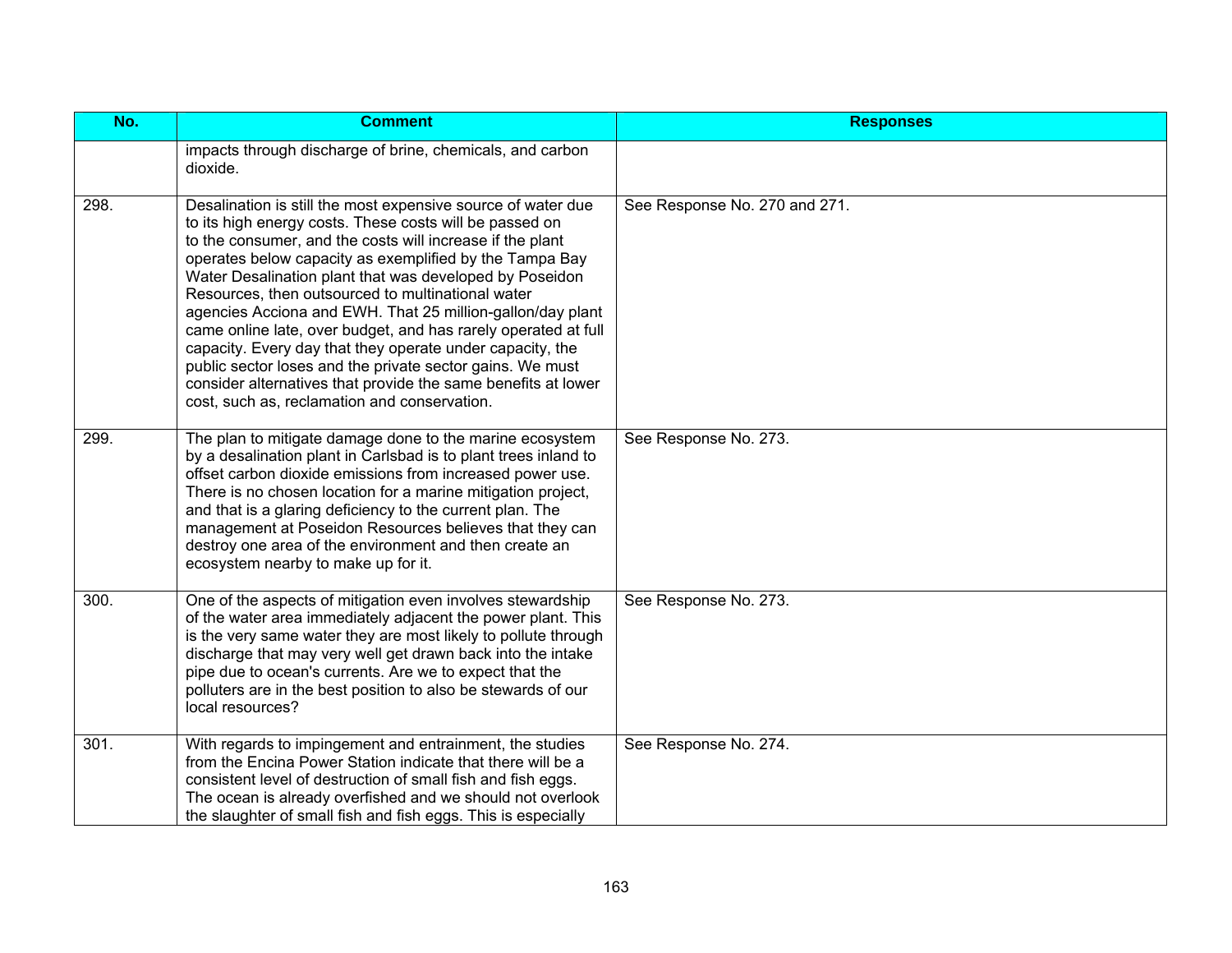| No.  | <b>Comment</b>                                                                                                                                                                                                                                                                                                                                                                                                                                                                                                                                                                                  | <b>Responses</b>                                                                                                                                                                                                                                                                                                                 |
|------|-------------------------------------------------------------------------------------------------------------------------------------------------------------------------------------------------------------------------------------------------------------------------------------------------------------------------------------------------------------------------------------------------------------------------------------------------------------------------------------------------------------------------------------------------------------------------------------------------|----------------------------------------------------------------------------------------------------------------------------------------------------------------------------------------------------------------------------------------------------------------------------------------------------------------------------------|
|      | detrimental to the future growth of our fish population.<br>Poseidon has often stated that "2 lbs" of fish per day are<br>impacted, while the numbers from the report show up to 40<br>Ibs of small fish and eggs per day.                                                                                                                                                                                                                                                                                                                                                                      |                                                                                                                                                                                                                                                                                                                                  |
| 302. | In their report, they made the assumption that this was due<br>to toxic run-off from our streets killing fish and then<br>subsequently sucking these fish and toxic run-off into<br>the plant. Perhaps that toxic run-off should be mitigated as<br>well, if we are concerned with water supply, let's look into<br>reclamation from our storm drains as well to help protect the<br>ocean and wildlife. As an alternative, upgrades at current<br>water reclamation facilities could achieve a similar end more<br>economically and efficiently, with no impact on our ocean.                  | See Response No. 275.                                                                                                                                                                                                                                                                                                            |
| 303. | Furthermore, private sector control of water supply is a<br>dangerous precedent to set. It allows supply and allocation<br>decisions on a resource vital to the survival of humans to be<br>made by an entity that is responsible only to its shareholders,<br>not its clientele. This approach is funded by multinational<br>investment corporations disguised as local utilities with<br>little vested interest in preserving our local resources or<br>environment. These multinationals are the last people I<br>would contract to restore ecosystems and steward our<br>natural resources. | To the extent the Commenter makes arguments concerning broad water<br>policy goals, see Response No. 277(b). The comment overlooks the fact that<br>the Discharger proposes to make a second use of water already used for<br>cooling water purposes, and that this second use is a form of water recycling<br>and conservation. |
|      | According to Fortune Magazine, "Water is one of the world's<br>greatest business opportunities. It promises to be to the 21st<br>century what oil was to the 20th." The demand for clean<br>water is triggering the fastest growing<br>commodity boom in history. T. Boone Pickens is buying up<br>all the water in Texas. Nestle is doing its best to bottle the<br>Great Lakes. And here in California, nearly 20 different<br>desalination plants have been proposed from San Diego to<br>Marin and the race to privatization of our natural resources is<br>at full throttle.               |                                                                                                                                                                                                                                                                                                                                  |
|      | Faced with the suddenly well-documented freshwater crisis,                                                                                                                                                                                                                                                                                                                                                                                                                                                                                                                                      |                                                                                                                                                                                                                                                                                                                                  |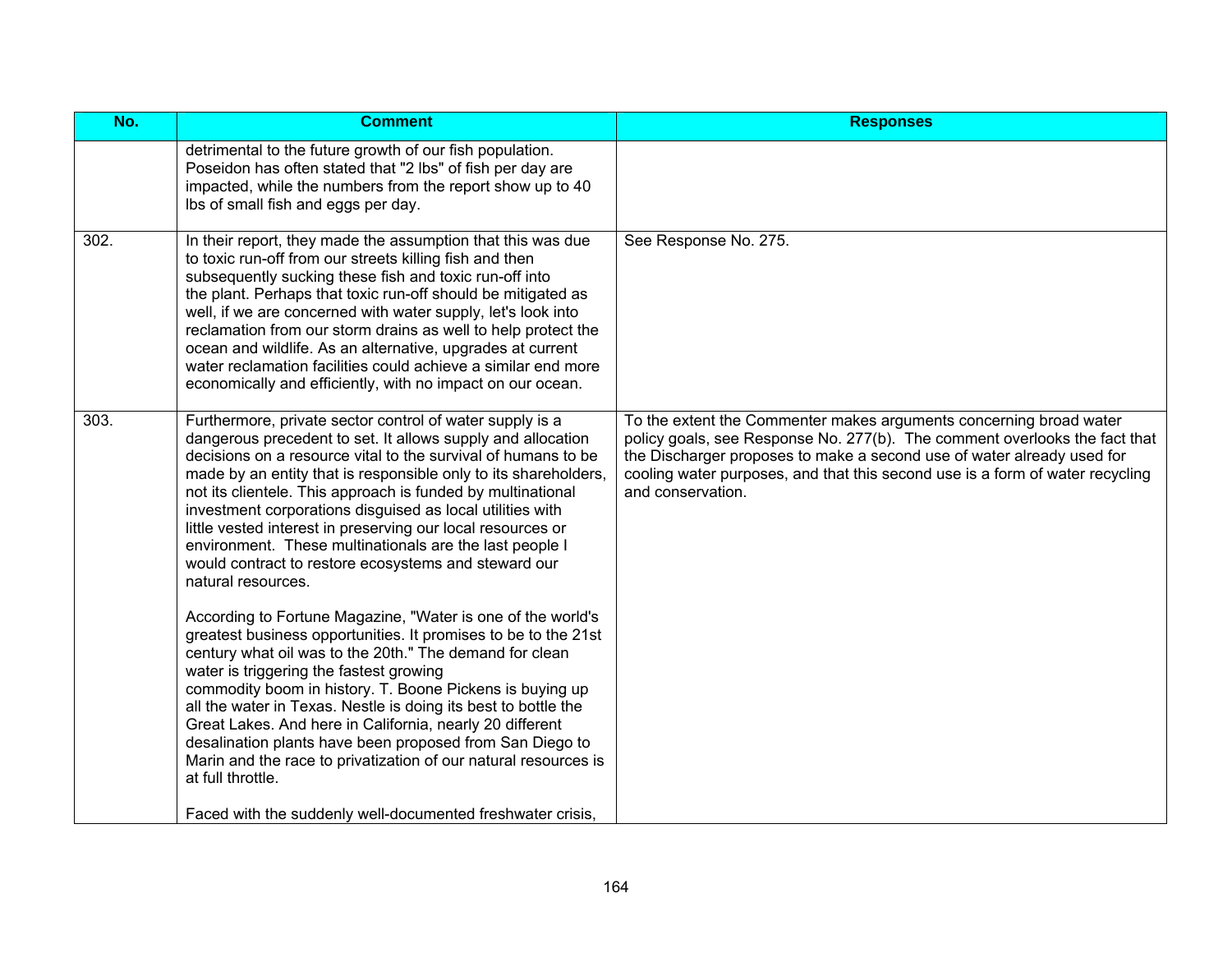| No.  | <b>Comment</b>                                                                                                                                                                                                                                                                                                                                                                                                                                                                                                                                                                                                                                                                                                                                                                                                                                         | <b>Responses</b>                                                                                                                                                                                                                                                                                                                                                                                                                                                                                                                                                                                  |
|------|--------------------------------------------------------------------------------------------------------------------------------------------------------------------------------------------------------------------------------------------------------------------------------------------------------------------------------------------------------------------------------------------------------------------------------------------------------------------------------------------------------------------------------------------------------------------------------------------------------------------------------------------------------------------------------------------------------------------------------------------------------------------------------------------------------------------------------------------------------|---------------------------------------------------------------------------------------------------------------------------------------------------------------------------------------------------------------------------------------------------------------------------------------------------------------------------------------------------------------------------------------------------------------------------------------------------------------------------------------------------------------------------------------------------------------------------------------------------|
|      | governments and international institutions are advocating a<br>Washington Consensus solution: the privatization and<br>commoditization of water. Price water, they say in chorus;<br>put it up for sale and let the market determine its future. For<br>them, the debate is closed. Water, say the World Bank and<br>the United Nations, is a "human need," not a "human right."<br>These are not semantics; the difference in interpretation is<br>crucial. A human need can be supplied many ways,<br>especially for those with money. No one can sell a human<br>right.                                                                                                                                                                                                                                                                             |                                                                                                                                                                                                                                                                                                                                                                                                                                                                                                                                                                                                   |
|      | I recently watched a documentary called, "The American<br>Southwest: Are We Running Dry?" that was sponsored by<br>grants from the Metropolitan Water District of Southern<br>California, California Water Association, and others.<br>While many great points were made regarding the shortage<br>of water in the Southwest, the solution was 'more water' not<br>'more responsible use' of water. After hearing many of our<br>elected officials say, "We can't conserve our way out of this<br>problem." I was compelled to disagree. We can conserve<br>our way out of this problem, but they can make more money<br>if they put in a power hungry desalination plant. I'd like to<br>note on the record that many of our elected officials are fully<br>behind the privatization of our precious water supplies by<br>multinational corporations. |                                                                                                                                                                                                                                                                                                                                                                                                                                                                                                                                                                                                   |
|      | 9. 4/7/09 Latter from Coast law Group (Response to Scott Jenkins' Note on Regional Board Staff Concerns Regarding<br>Rainfall Effects on Impingement per RWQCB Staff Report of March 27, 2009)                                                                                                                                                                                                                                                                                                                                                                                                                                                                                                                                                                                                                                                         |                                                                                                                                                                                                                                                                                                                                                                                                                                                                                                                                                                                                   |
| 304. | (a) In the March 27 Staff Report, staff presented three<br>reasons why Poseidon's rainfall flushing theory did not<br>appear to be the cause of the elevated impingement rates on<br>two sampling days (January 12th and February 23rd in<br>2005). (March 27th Staff Report at 14-15). A summary of<br>those reasons is also provided in the Supplemental Staff<br>Report. (April 3rd Staff Report at 5). Staff further provided a<br>"plausible alternative" explanation that impingement rates<br>were associated with unique operational circumstances and<br>minus tides. (March 27th Staff Report at 15). The<br>Supplemental Staff Report posits another, highly plausible,                                                                                                                                                                     | (a) See Response Nos. 92(a) and 93(II) regarding the mischaracterization of<br>the assessment as "Poseidon's rainfall flushing theory".<br>(b) This comment is conclusory and constitutes argument.<br>(c) See Response No. 93(II) regarding the mischaracterization of the<br>assessment as "Poseidon's rainfall flushing theory." Furthermore, the<br>comment does not articulate in what specific manner the Discharger's<br>explanation is "unsupported." The comment is conclusory and consists of<br>argument.<br>(d) To the extent the comment suggests that there is insufficient data to |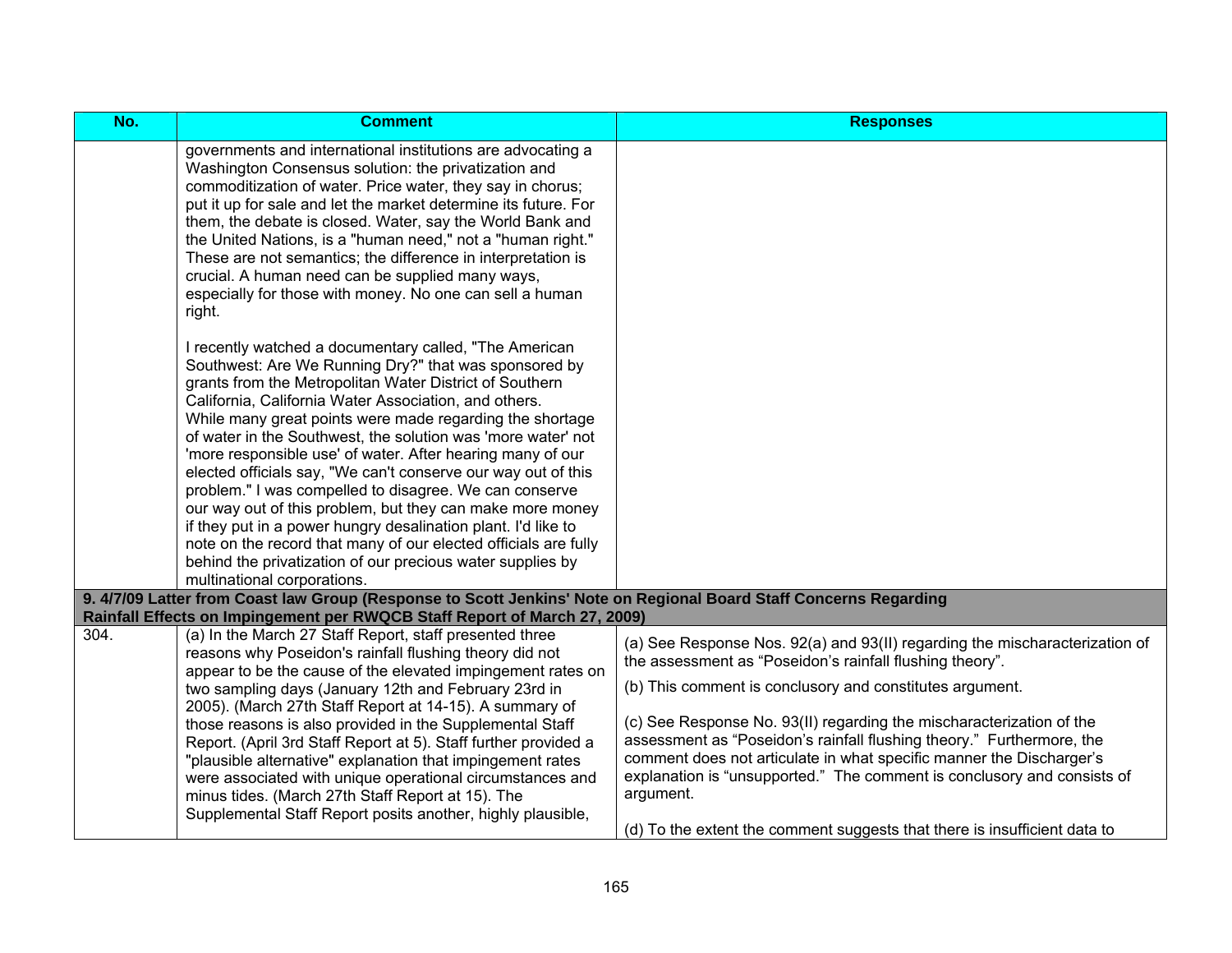|        | <b>Comment</b>                                                                                                                                                                                                                                                                                                                                                         | <b>Responses</b>                                                                                                                                                                                                                                                                        |
|--------|------------------------------------------------------------------------------------------------------------------------------------------------------------------------------------------------------------------------------------------------------------------------------------------------------------------------------------------------------------------------|-----------------------------------------------------------------------------------------------------------------------------------------------------------------------------------------------------------------------------------------------------------------------------------------|
|        | alternative related to dredging activities. (April 3rd Staff<br>Report at 5).                                                                                                                                                                                                                                                                                          | determine whether the January 12 and February 23 impingement values<br>were outliers, see Response Nos. 93(I) and 96.                                                                                                                                                                   |
|        | The following comments address Scott Jenkins' latest<br>submission on April 3, 2009, which is an attempt to discount<br>staff concerns and alternative theory from the March 27th<br>Staff Report. ("Jenkins' Response").                                                                                                                                              | To the extent the comment suggests that there is no correlation between<br>rainfall and impingement, see Response Nos. 93(II)(a) and 93(II)(b).                                                                                                                                         |
|        | (b) Jenkins' Response fails both to discredit staff comments<br>and to bolster the rainfall flushing theory.                                                                                                                                                                                                                                                           |                                                                                                                                                                                                                                                                                         |
|        | (c) It should also be mentioned, even if Dr. Jenkins was able<br>to conclusively disprove staff's alternate theory for the two<br>higher impingement rates, this would in no way validate<br>Poseidon's theory. As mentioned in our previous comment<br>letter (Coast Law Group Supplemental Comments, April 6,<br>2009), the rainfall flushing theory is unsupported. |                                                                                                                                                                                                                                                                                         |
|        | (d) Staff reiterates, though there may be enough data to<br>prove abnormal rainfall on a given sampling day, the same is<br>not true for impingement rates, or for correlation between<br>rainfall and impingement. (April 3rd Staff Report at 5).                                                                                                                     |                                                                                                                                                                                                                                                                                         |
| 305.   | Staff Concern #1                                                                                                                                                                                                                                                                                                                                                       | (a) See Response Nos. $93(II)(a)$ and $93(II)(b)$ for a discussion of the                                                                                                                                                                                                               |
|        | (a) Staff points out that heavy rainfall is not always related to<br>higher impingement rates, as seen during the October 2004<br>rains. (March 27th Staff Report at 14).                                                                                                                                                                                              | (b) To the extent that the comment suggests that Dr. Jenkins concluded that<br>there was no discharge into Agua Hedionda Creek, the comment is mistaken.<br>Dr. Jenkins explained the flow volumes produced by the October rains "were                                                  |
|        | heavy October rains did not cause higher impingement: the<br>October rains were the first rains to end the dry season and                                                                                                                                                                                                                                              | preceded impingement sampling on the outlier days" (i.e., January 12, and<br>February 05, 2005). Note on Regional Board Staff Concerns Regarding                                                                                                                                        |
|        | was no discharge into Agua Hedionda Creek, and<br>subsequently Agua Hedionda Lagoon (Jenkins Response at                                                                                                                                                                                                                                                               | 27 March 09, Dr. Scott Jenkins, Ph.D, at 1. This is not to say that there were<br>no discharges into the lagoon.                                                                                                                                                                        |
|        |                                                                                                                                                                                                                                                                                                                                                                        | In his statement, Dr. Jenkins' provided further analysis in response to                                                                                                                                                                                                                 |
| $1$ ). | (b) Dr. Jenkins presents a new theory to explain why the<br>therefore the soil was able to absorb this rainfall. Thus, there<br>(c) Dr. Jenkins states, "corresponding flow volumes in Agua                                                                                                                                                                            | correlation between rainfall and impingement.<br>not nearly as large as those recorded during the two five-day rain events that<br>Rainfall Effects on Impingement Sample Outliers per RWQCB Staff Report<br>questions and/or comments. This analysis does not constitute a new theory. |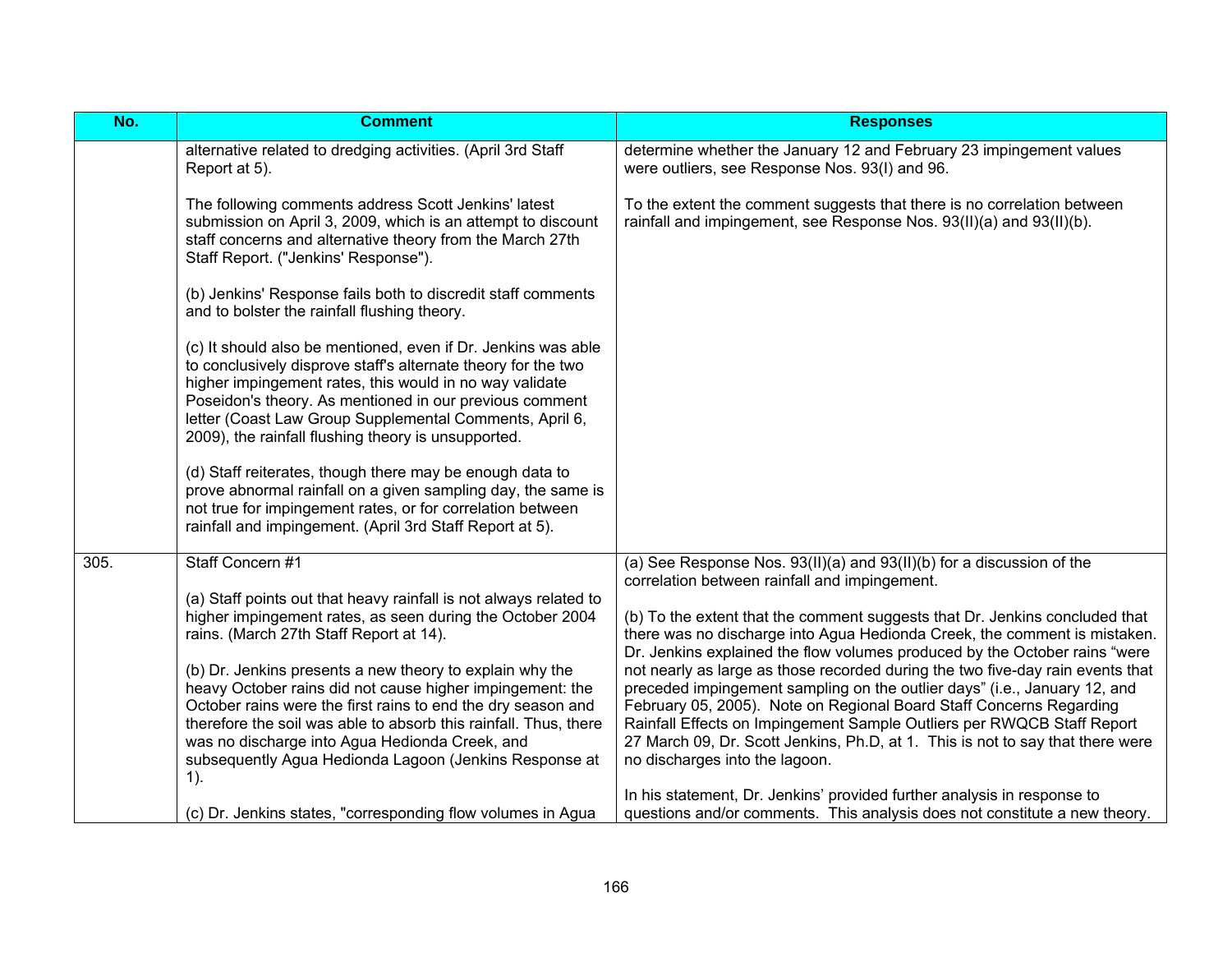| No. | <b>Comment</b>                                                                                                                                                                                                                                                                                                                                                                                                                                                                                | <b>Responses</b>                                                                                                                                                                                                                                                                                                                                                                                                                                                                                                                                                                                                                          |
|-----|-----------------------------------------------------------------------------------------------------------------------------------------------------------------------------------------------------------------------------------------------------------------------------------------------------------------------------------------------------------------------------------------------------------------------------------------------------------------------------------------------|-------------------------------------------------------------------------------------------------------------------------------------------------------------------------------------------------------------------------------------------------------------------------------------------------------------------------------------------------------------------------------------------------------------------------------------------------------------------------------------------------------------------------------------------------------------------------------------------------------------------------------------------|
|     | Hedionda Creek were not nearly as large as those recorded<br>during the two five-day rain events that preceded<br>impingement on [January 12 and February 5, 2005]."<br>(Jenkins Response at 1-2). The only reference given for this                                                                                                                                                                                                                                                          | (c) See Response No. 305(b), which explains how this evidence suggests<br>that there were discharges into the lagoon.                                                                                                                                                                                                                                                                                                                                                                                                                                                                                                                     |
|     | assertion is Dr. Jenkins' previous submission on March 19th,<br>2009.                                                                                                                                                                                                                                                                                                                                                                                                                         | (d) The regression presented in Figure 3(b) was designed to model the<br>amount of storm water discharge that enters the Agua Hedionda Lagoon for<br>the limited purpose of evaluating rainfall effects on lagoon salinity levels. Dr.                                                                                                                                                                                                                                                                                                                                                                                                    |
|     | (d) The March 19th submission ("Original Jenkins") is<br>illuminating, but not for the reason presented by Dr. Jenkins.<br>The prior submission contains a diagram (Figure 3(b))<br>created by Dr. Jenkins to show the relationship between<br>precipitation and creek flows. (Original Jenkins at 8). This<br>graph was prepared using rainfall data from NOAA and<br>discharge data from Tetratech (Original Jenkins at 8).<br>The graph is explained: "Note each rainfall event produces a | Jenkins notes that "the creek discharge calculated from the hydrographic<br>rating curve (red) tends to over estimate measured creek discharge rates<br>(black), and consequently errs on the side of caution with respect to not<br>underestimating storm water impacts on the lagoon water quality." Statement<br>Addressing Regional Board Staff Concerns regarding the Biological Data<br>Used to Support Poseidon's Impingement and Entrainment Assessment, Dr.<br>Scott Jenkins, Ph.D, at 3. In other words, in order to ensure that the lagoon<br>salinity analysis accounts for all salinity-related impacts to marine organisms, |
|     | corresponding peak discharge event in the creek, except<br>during a portion of the winter of 2006 when no flow data was                                                                                                                                                                                                                                                                                                                                                                       | the model conservatively overestimates actual daily discharge rates.                                                                                                                                                                                                                                                                                                                                                                                                                                                                                                                                                                      |
|     | collected." (emphasis added)(Original Jenkins at 8). Thus,<br>Figure 3(b) shows flow rate in the Agua Hedionda Creek<br>versus rainfall, with no qualification concerning first rains of<br>the season or soil moisture.                                                                                                                                                                                                                                                                      | The discharge model conservatively estimates daily discharge rates, in part,<br>by not accounting for antecedent moisture conditions. The model assumes<br>that rainfall generally runs off into the Agua Hedionda Creek and that<br>antecedent conditions have little effect on the extent to which the soil absorbs<br>and retains precipitation.                                                                                                                                                                                                                                                                                       |
|     | (e) The next graph, Figure 4, shows daily discharge flows<br>from Agua Hedionda Creek during the impingement study.<br>(Original Jenkins at 9). This diagram (created by Dr. Jenkins)<br>clearly shows high flow rates from Agua Hedionda Creek in<br>October. Id. In fact, the October rains produced the highest<br>Agua Hedionda Creek flow rates. Id.                                                                                                                                     | (e) To the extent that the comment suggests that Figure 4 represents actual<br>estimates of daily discharge flows from Agua Hedionda Creek, the comment<br>is mistaken. Figure 4 presents calculated estimates of daily discharge flows<br>for the purpose of estimating lagoon salinity levels. These estimates are<br>conservative to the extent that they do not fully account for antecedent<br>conditions. See Response No. 305(d).                                                                                                                                                                                                  |
|     | (f) Moreover, the San Diego MS4 Permit co-permittee<br>sampling data from 2004 and 2005 shows Agua Hedionda<br>Creek actually had more flows in October than in February.<br>(See Appendix A: Hydrographs, submitted herewith).                                                                                                                                                                                                                                                               | For estimations of peak discharges for Agua Hedionda Creek relevant to the<br>outlier issue, see Chang ("Frequencies for Storm Events of January and<br>February 2005," Dr. Howard Chang, Ph.D). Dr. Chang's hydrologic<br>simulation accounts for a range of characteristics, including basin and                                                                                                                                                                                                                                                                                                                                        |
|     | (g) Dr. Jenkins' other point, that the October rainfall was<br>short in duration, lasting only one day, seems incorrect.<br>(Jenkins Response at 1-2). His reference to Figure 1 is not<br>helpful, as the x-axis data points are given in 2-month<br>intervals, making it difficult to decipher exact data sets.                                                                                                                                                                             | subbasin areas, precipitation zone number (PZN), antecedent moisture<br>condition (AMC), precipitation amounts for the 24-hour storms, SCS curve<br>number (CN), lag time, etc. See Chang at 4. As compared with Figure 4,<br>which was designed to conservatively analyze salinity levels and does not<br>account for antecedent conditions, Dr. Chang's simulation was designed to                                                                                                                                                                                                                                                      |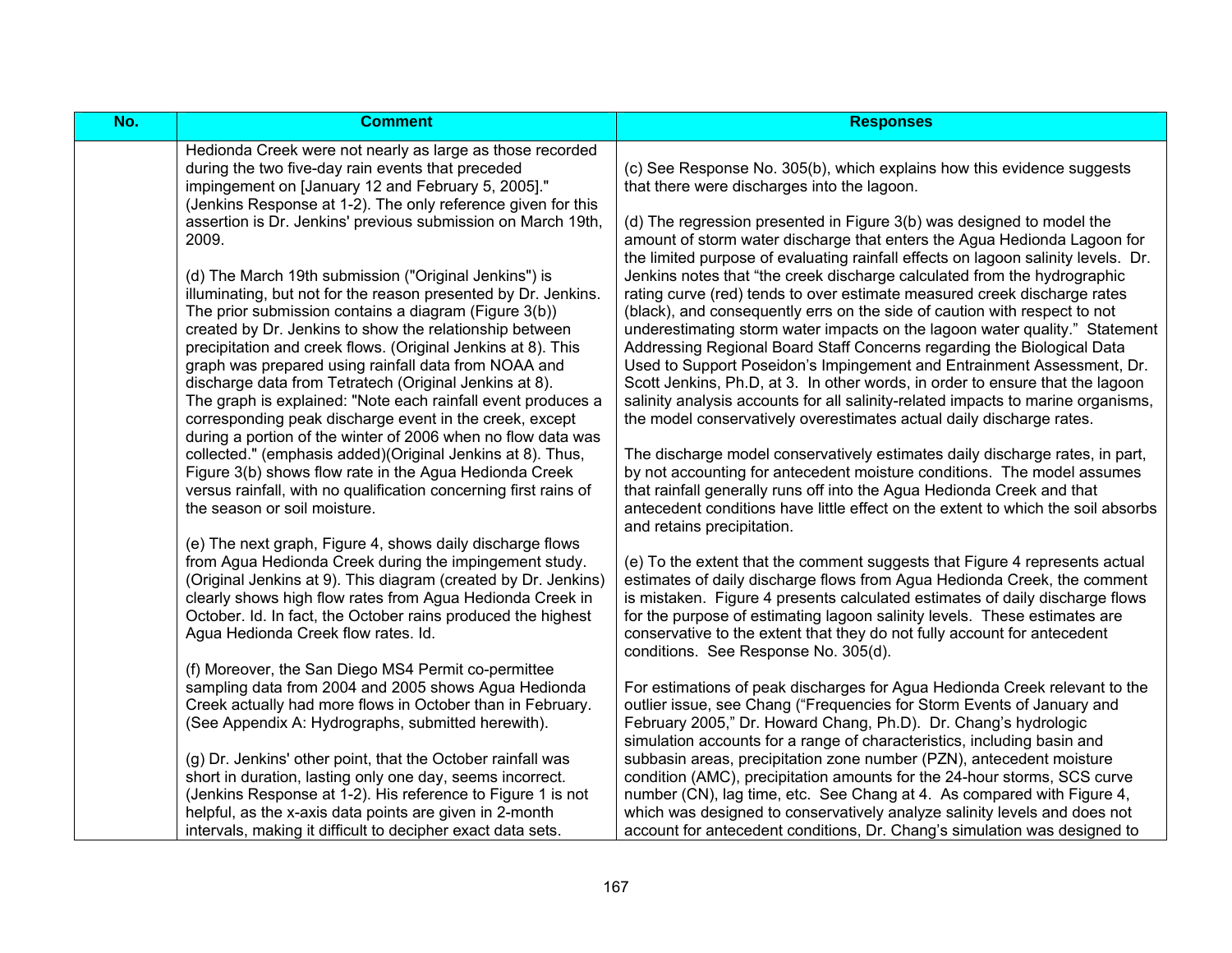| No. | <b>Comment</b>                                                                                                                                                                                                                                                                                                                                                                                                                                      | <b>Responses</b>                                                                                                                                                                                                                                                                                                                                                                                                                                                                                                                                                                                                                                                                                                                                                          |
|-----|-----------------------------------------------------------------------------------------------------------------------------------------------------------------------------------------------------------------------------------------------------------------------------------------------------------------------------------------------------------------------------------------------------------------------------------------------------|---------------------------------------------------------------------------------------------------------------------------------------------------------------------------------------------------------------------------------------------------------------------------------------------------------------------------------------------------------------------------------------------------------------------------------------------------------------------------------------------------------------------------------------------------------------------------------------------------------------------------------------------------------------------------------------------------------------------------------------------------------------------------|
|     | (Jenkins Response at 5). Further, Dr. Jenkins labeled only<br>certain days on the graph, not including the October rainfall<br>event. Id.                                                                                                                                                                                                                                                                                                           | estimate Agua Hedionda Creek discharges and thus fully accounts for<br>antecedent conditions.                                                                                                                                                                                                                                                                                                                                                                                                                                                                                                                                                                                                                                                                             |
|     | (h) Notwithstanding these difficulties, the data seems to<br>show the October rain event did comprise of more than one<br>day of rainfall and resulted in a high volume of precipitation.<br>Id.<br>(i) Thus, Dr. Jenkins has cherry-picked the data he would like<br>to explain (i.e. higher impingement rates on January 12th<br>and February 5th), and designed a theory to reach the<br>desired result (ie. Poseidon's desired result). His own | (f) The referenced hydrographs do not, in fact, show that Agua Hedionda<br>Creek had more flows in October than in February. Rather, the figures<br>indicate only that flows from Agua Hedionda Creek on one particular day (i.e.,<br>October 17, 2004) exceeded those on two other days (i.e., February 11 and<br>February 18). Given that the five-day storm that preceded the February 23<br>impingement sample would have begun after the February samples were<br>taken, the figures cannot possibly reflect the large storm water discharges<br>that were generated by that storm.<br>(g) The peak rainfall event during the impingement study occurred on 27                                                                                                       |
|     | hydrographic rating curve and daily discharge diagram belie<br>"dry ground" theory.<br>(j) Either his original data set is flawed, undermining the                                                                                                                                                                                                                                                                                                  | October 2004 when 1.58 inches of rain was measured at the Carlsbad Airport<br>and is identified by the red bar in Figure 2. See "Carlsbad Airport<br>Precipitation Data, June 1, 2004 - June 1, 2005 (Excel)" in "Appendix C-<br>Documents Supporting Latham & Watkins Comment Letter Index." These                                                                                                                                                                                                                                                                                                                                                                                                                                                                       |
|     | credibility of that dataset and his new theory; or, his new<br>theory is flawed, undermining the "dry ground" explanation<br>as well. Either way, Jenkins' theories don't match up.                                                                                                                                                                                                                                                                 | data indicate that only a trace amount of rainfall (0.02 in.) fell the following<br>day (i.e., 10/28/04) and during the preceding week (i.e., 0.11 inches from<br>10/21/04 - 10/26/04), so this principally was a one-day rainfall event.                                                                                                                                                                                                                                                                                                                                                                                                                                                                                                                                 |
|     |                                                                                                                                                                                                                                                                                                                                                                                                                                                     | (h) The rainfall that occurred on October 27, 2004 was principally a one-day<br>rainfall event. See 313(g). The comment's conclusion that "the data seems<br>to show the October rain event did comprise of more than one day of rainfall"<br>is speculative and contrary to the factual record. See $313(q)$ .                                                                                                                                                                                                                                                                                                                                                                                                                                                           |
|     |                                                                                                                                                                                                                                                                                                                                                                                                                                                     | (i) Dr. Jenkins did not cherry pick the data, as alleged by the comment. The<br>comment tries to design a theory to try to create an apparent inconsistency<br>which does not exist in fact. The daily discharge diagram is valid for<br>purposes of characterizing the potential for salinity depression. See<br>Response No. 305(j). Dr. Jenkins' comment on antecedent moisture<br>conditions, which properly were discounted in his salinity assessment, is<br>relevant to considering why higher impingement did not follow the October<br>27, 2004 rainfall. This comment is argumentative. To the extent that the<br>comment suggests that Figure 4 represents actual estimates of daily<br>discharge flows from Agua Hedionda Creek, the comment is mistaken. See |
|     |                                                                                                                                                                                                                                                                                                                                                                                                                                                     | Response No. 305(a).                                                                                                                                                                                                                                                                                                                                                                                                                                                                                                                                                                                                                                                                                                                                                      |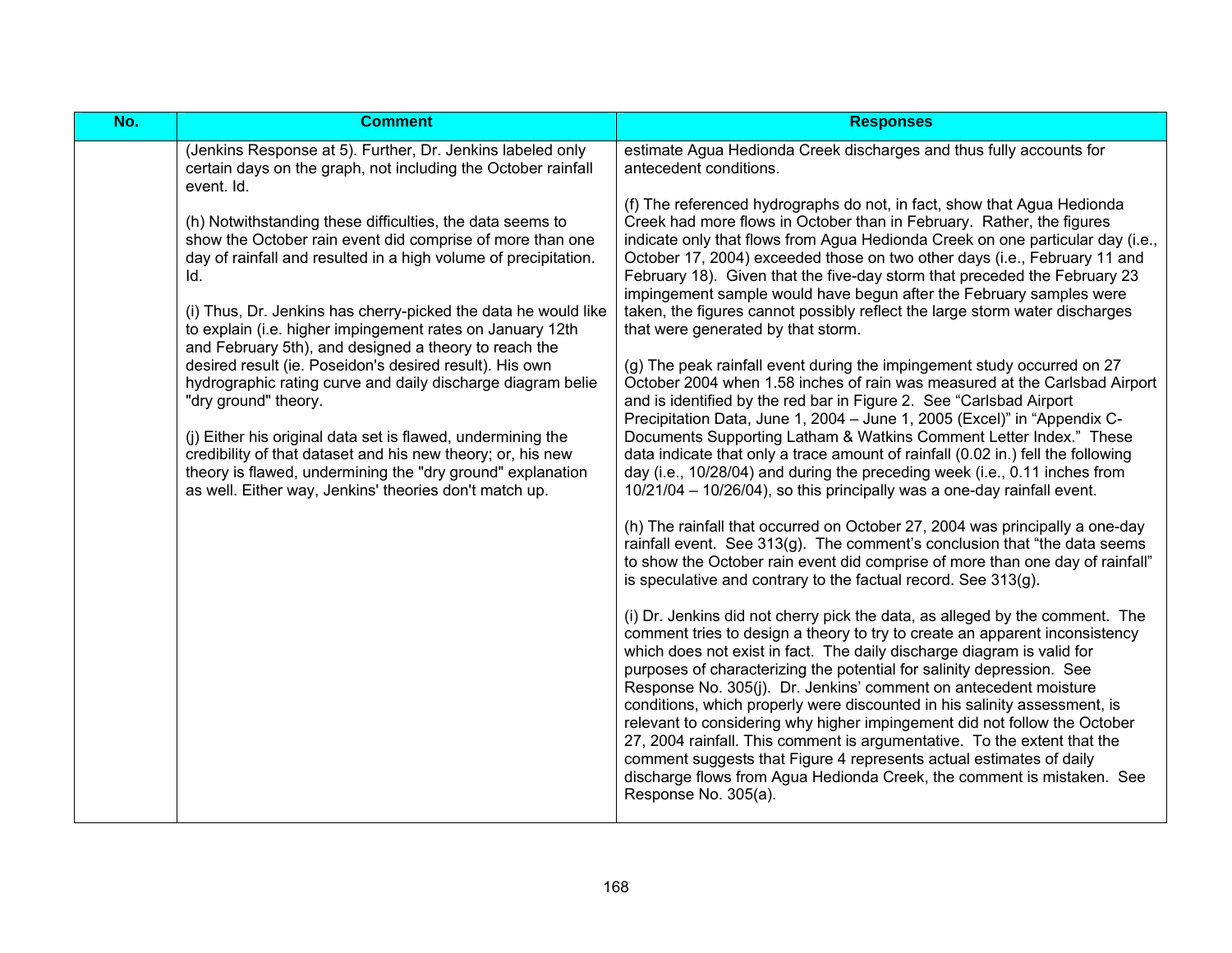| No.  | <b>Comment</b>                                                                                                                                                                                             | <b>Responses</b>                                                                                                                                                                                                                                                                                                                                                                                                                                                                                                                                                                                                                    |
|------|------------------------------------------------------------------------------------------------------------------------------------------------------------------------------------------------------------|-------------------------------------------------------------------------------------------------------------------------------------------------------------------------------------------------------------------------------------------------------------------------------------------------------------------------------------------------------------------------------------------------------------------------------------------------------------------------------------------------------------------------------------------------------------------------------------------------------------------------------------|
|      |                                                                                                                                                                                                            | (j) The comment is wrong that the situation presents an either/or choice. Dr.<br>Jenkins analyzed freshwater matters during 2004-2005, to explore whether<br>the relatively high rainfall during this period depressed salinities in the Agua<br>Hedionda Lagoon, rendering 2004-2005 non-representative. In so doing, he<br>used a simplified approach that tended to produce large estimates of<br>freshwater flows. While this approach is understood to overestimate runoff in<br>many cases, it provided an appropriate and conservative basis to evaluate<br>staff's concern regarding the potential for salinity depression. |
|      |                                                                                                                                                                                                            | In responding to a comment that high impingement did not follow the October<br>27 rainfall event, Dr. Jenkins pointed out that very little runoff occurred<br>during/after that event. He knows this based on an actual field measurement<br>of runoff. Actual field measurement, unlike the approach Dr. Jenkins used in<br>his salinity assessment, reflects antecedent moisture conditions which can<br>result in very little runoff even for large storms.                                                                                                                                                                      |
|      |                                                                                                                                                                                                            | Both Jenkins salinity analysis and his analysis of the October 27, 2004 event<br>are valid. The comment is wrong that one, or the other, must be flawed. The<br>comment tries to make a logic game from circumstances that do not support<br>the game's premise.                                                                                                                                                                                                                                                                                                                                                                    |
|      |                                                                                                                                                                                                            | (i) The comment presents a false dichotomy that does not account for the fact<br>that the Figure 3B model is designed to analyze lagoon salinity levels; it is not<br>designed to estimate storm water discharges. See Response No. 305(d).<br>The model's conservative approach with respect to antecedent conditions<br>has no bearing on the validity of the underlying data or the conclusion that<br>dry soil conditions in October would have limited stormwater runoff.                                                                                                                                                      |
| 306. | Staff Concern #2<br>(a) Staff correctly points out that after the January 12th and<br>February 5th sampling points, the next three highest<br>impingement rates correspond to dry days (i.e. no rainfall). | (a) The data are not rates of impingement. The impingement data<br>correspond to aggregate impingement mass and numbers over the sampling<br>period. The next three highest impingement values form a subpopulation<br>with the fifty sampling events - not the two outlier events.                                                                                                                                                                                                                                                                                                                                                 |
|      | (b) In addressing this criticism of the rainfall flushing theory,<br>Dr. Jenkins cannot seem to make up his mind. He first states                                                                          | (b) Impingement on January 12 and February 23 was materially higher than                                                                                                                                                                                                                                                                                                                                                                                                                                                                                                                                                            |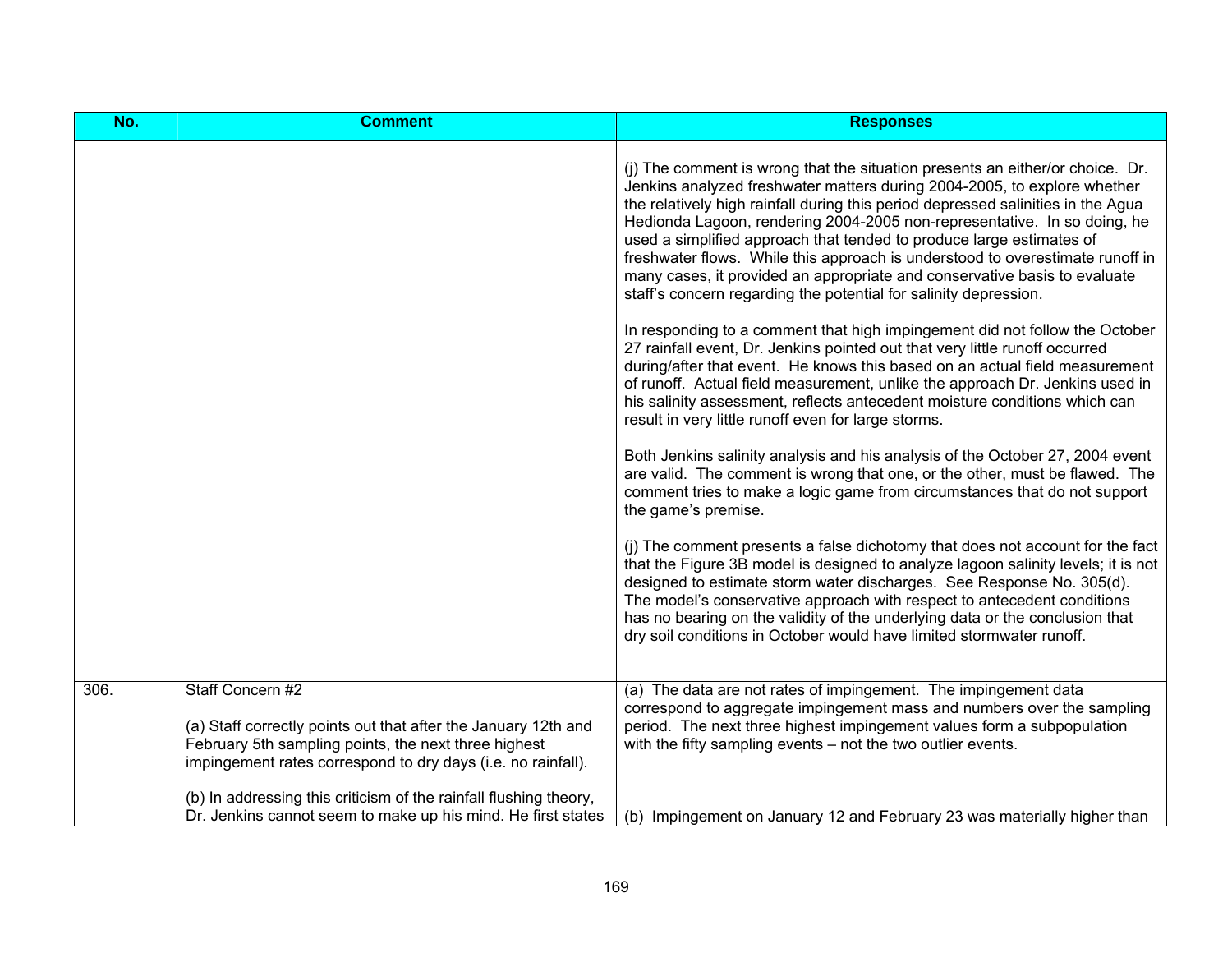| No.  | <b>Comment</b>                                                                                                                                                                                                                                                                                                                                                                                                                                                                                                                                                                                                                                                                                                                                                                                                                                                                                                                                                                                                                                                                                                                                                                            | <b>Responses</b>                                                                                                                                                                                                                                                                                                                                                                                                                                                                                                                                                                                                                                                                                                                                                                                                                                                                                                                                                                                                                 |
|------|-------------------------------------------------------------------------------------------------------------------------------------------------------------------------------------------------------------------------------------------------------------------------------------------------------------------------------------------------------------------------------------------------------------------------------------------------------------------------------------------------------------------------------------------------------------------------------------------------------------------------------------------------------------------------------------------------------------------------------------------------------------------------------------------------------------------------------------------------------------------------------------------------------------------------------------------------------------------------------------------------------------------------------------------------------------------------------------------------------------------------------------------------------------------------------------------|----------------------------------------------------------------------------------------------------------------------------------------------------------------------------------------------------------------------------------------------------------------------------------------------------------------------------------------------------------------------------------------------------------------------------------------------------------------------------------------------------------------------------------------------------------------------------------------------------------------------------------------------------------------------------------------------------------------------------------------------------------------------------------------------------------------------------------------------------------------------------------------------------------------------------------------------------------------------------------------------------------------------------------|
|      | a comparison of the next three highest impingement days<br>(dry days) is inappropriate because "the amount of biomass<br>impinged at the intake on the next three highest days was<br>minor in relation to the amount observed on the outlier days."<br>(Jenkins Response at 2).<br>(c) However, Jenkins then finds it entirely reasonable to take<br>the next five highest impingement days (which did<br>correspond to rainfall) into account (even though they would<br>be even less appropriate to consider since they would be<br>even more minor compared to the outliers). He concludes,<br>"[i]n fact, rainfall occurred during or immediately before 7 of<br>the 10 highest impingement samples." (Jenkins at 2). Here,<br>Dr. Jenkins has conveniently decided to focus on the top 10<br>data points (days with highest impingement rates) to "dilute"<br>the data. One could just as easily narrow the focus to the<br>top 5 highest impingement rates, resulting in an entirely<br>different conclusion: 3 of the 5 days highest impingement<br>days correspond to dry weather!<br>(d) Dr. Jenkins fails to discount staff's criticism, much less<br>prove Poseidon's theory. | on any other single day during the 2004-2005 study. It is so materially<br>distinguishable from impingement on the other days that those two days mark<br>a subpopulation of data that can be distinguished from the other fifty days.<br>See Response No. 93(II)(a). Dr. Jenkins is correct to conclude that "the<br>amount of biomass impinged at the intake on the next three highest days was<br>minor in relation to the amount observed on the outlier days."<br>(c) An analysis of the ten highest impingement samples allows for a useful<br>comparison of dry vs. wet weather conditions. The impingement mass<br>decreases to roughly the mean of the entire sample population by the 11th<br>highest sample. The selection of these data is reasonable, not arbitrary.<br>(d) See Response 304, regarding staff's theories. See Response Nos. 93(I)<br>and 97 for further discussion of outliers.<br>To the extent that Commenter suggests that Discharger has advanced a<br>theory, see Response Nos. 93(II) and 97. |
| 307. | Staff Concern #3<br>(a) Dr. Jenkins here says staff "speculates" that tides cause<br>higher impingement. (Jenkins at 3).<br>(b) Staff is not nearly as cavalier as Jenkins in using minimal<br>data to draw sweeping conclusions as to the origins of<br>impingement.<br>(c) In the March 27 Staff Report, staff merely pointed out the<br>flaws in Jenkins theory, as other trends also lead to another<br>"plausible alternative explanation." (March 27 Staff Report at<br>$(15)$ .<br>(d) In discounting staff's theory, Jenkins fails to account for                                                                                                                                                                                                                                                                                                                                                                                                                                                                                                                                                                                                                                 | (a) Comment noted.<br>(b) Dr. Jenkins did not reply on "minimal data." See Response No. 164. Nor<br>does he make "sweeping conclusions." Dr. Jenkins offered insights into the<br>nature of the impingement on January 12 and February 23. He did not<br>provide a "sweeping conclusion" as to the "origins of impingement." He<br>concluded that impingement on those days co-occurred with very rare<br>rainfall-runoff events that are materially different than other such events over<br>the course of the field program. This modest conclusion cannot fairly be<br>ascribed as "cavalier." This comment constitutes argument, and is pejorative.<br>(c) The comment is a characterization of the March 27 Staff Report, which<br>speaks for itself. The final Staff Report is the one prepared for the May 13                                                                                                                                                                                                             |
|      | tides and flows preceding impingement sampling days, as                                                                                                                                                                                                                                                                                                                                                                                                                                                                                                                                                                                                                                                                                                                                                                                                                                                                                                                                                                                                                                                                                                                                   |                                                                                                                                                                                                                                                                                                                                                                                                                                                                                                                                                                                                                                                                                                                                                                                                                                                                                                                                                                                                                                  |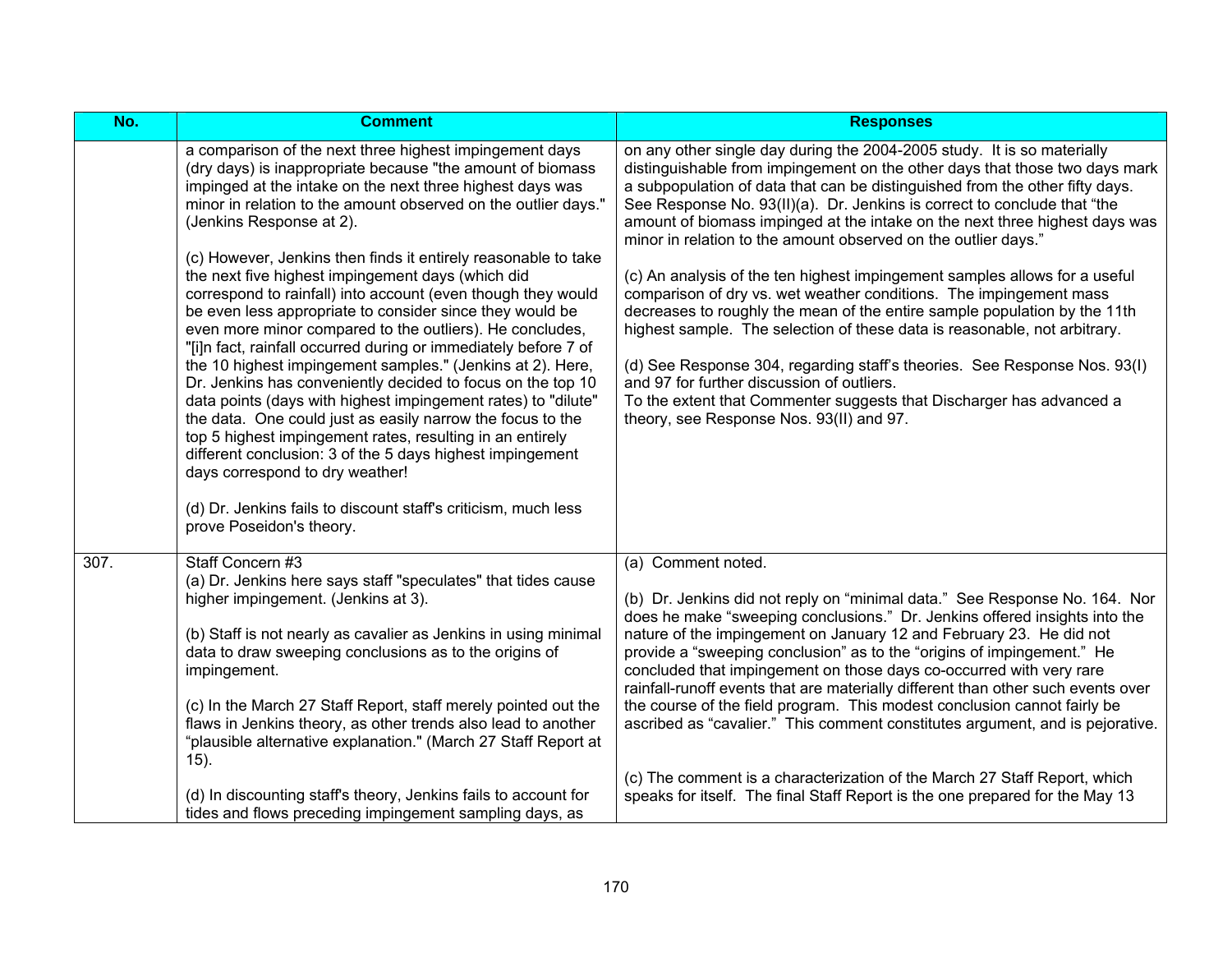| $\overline{No.}$ | <b>Comment</b>                                                                                                                                                                                                                                                                                                                                                                                                                                                                                                                                                                                                                                                                                                                                                                                                                                                                                                                                                                                                                                                                                                                                                                                                                                                                                                                                                                                                                                                                                                                                                                                                                                                                                                  | <b>Responses</b>                                                                                                                                                                                                                                                                                                                                                                                                                                                                                                                                                                                                                                                                                                                                                                                                                                                                                                                                                                                                                                                                                                                                                                                                                                                                                                                                                                                                                                                                                                                                                                                                                                                                                                                                                                                                                                                                                                                                                                                                                                                                                                                                                                                                                                                                              |
|------------------|-----------------------------------------------------------------------------------------------------------------------------------------------------------------------------------------------------------------------------------------------------------------------------------------------------------------------------------------------------------------------------------------------------------------------------------------------------------------------------------------------------------------------------------------------------------------------------------------------------------------------------------------------------------------------------------------------------------------------------------------------------------------------------------------------------------------------------------------------------------------------------------------------------------------------------------------------------------------------------------------------------------------------------------------------------------------------------------------------------------------------------------------------------------------------------------------------------------------------------------------------------------------------------------------------------------------------------------------------------------------------------------------------------------------------------------------------------------------------------------------------------------------------------------------------------------------------------------------------------------------------------------------------------------------------------------------------------------------|-----------------------------------------------------------------------------------------------------------------------------------------------------------------------------------------------------------------------------------------------------------------------------------------------------------------------------------------------------------------------------------------------------------------------------------------------------------------------------------------------------------------------------------------------------------------------------------------------------------------------------------------------------------------------------------------------------------------------------------------------------------------------------------------------------------------------------------------------------------------------------------------------------------------------------------------------------------------------------------------------------------------------------------------------------------------------------------------------------------------------------------------------------------------------------------------------------------------------------------------------------------------------------------------------------------------------------------------------------------------------------------------------------------------------------------------------------------------------------------------------------------------------------------------------------------------------------------------------------------------------------------------------------------------------------------------------------------------------------------------------------------------------------------------------------------------------------------------------------------------------------------------------------------------------------------------------------------------------------------------------------------------------------------------------------------------------------------------------------------------------------------------------------------------------------------------------------------------------------------------------------------------------------------------------|
|                  | impingement samples were taken about once a week. Thus,<br>fish or invertebrates impinged on day 1 would not be counted<br>until day 7. Simply looking at the tides on the sampling day is<br>therefore uninformative. (Jenkins Response at 3, 6-7).<br>(e) Here again, Dr. Jenkins asserts "a clear relationship is<br>shown to the extreme rain events." (Jenkins Response at 3).<br>As explained above, there is nothing clear about the<br>relationship, and even if the theory "held water" it still would<br>not prove the rainfall was the cause of the impingement.<br>(f) Moreover, Jenkins assumes the two theories are mutually<br>exclusive and if staff's tidal theory is incorrect, the rainfall<br>flushing theory must be correct. (Jenkins Response at 3).<br>(g) This frighteningly narrow assessment discounts all other<br>possible theories, and misses the most obvious one- EPS<br>intake caused the impingement. Whatever the surrounding<br>circumstances, ultimately those organisms were impinged by<br>the EPS intake.<br>(h) Lastly, Jenkins can't seem to explain away the correlation<br>between higher impingement rates and large tidal ranges, so<br>he merely states "[to the extent this [advection of additional<br>species into the lagoon] is true, the relatively high<br>impingement observed on those days may have more to do<br>with local fish abundance than with EPS intake operations."<br>(Jenkins Response at 4). No further explanation is given.<br>Apparently Dr. Jenkins places the blame for impingement on<br>the fish for daring to frequent the lagoon more than usual.<br>The fish should have known the EPS was operating intake<br>pumps that day. | hearing.<br>(d) Commenter misunderstands the method by which the impingement<br>sampling was conducted. Impingement sampling at EPS was conducted<br>during a 24-hr period, one day each week from June 24, 2004 through June<br>15, 2005. Each sampling period was divided into six approximately 4-hr<br>cycles. See Impingement Mortality and Entrainment Characterization Study,<br>Effects on the Biological Resources of Agua Hedionda Lagoon and the<br>Nearshore Environment (Tenera Env't. 2008), at 4-4. Since impinged<br>organisms remained on the traveling screens for less than 4 hours, analysis<br>of tidal data may be informative.<br>(e) To the extent the comment suggests that there is no clear relationship<br>between rainfall and impingement, see Response Nos. 93(II)(a) and 93(II)(b).<br>See Response Nos. 93(II) and 97.<br>(f) The comment provides no evidence in support of this characterization.<br>The comment points to no instance in which Dr. Jenkins suggested that any<br>one factor was the exclusive cause of the outlier impingement. In fact, it is<br>reasonable to infer from Dr. Jenkins' statements that a combination of unique<br>factors may have contributed to the relatively high impingement observed on<br>these days. The presence of multiple, unique or unusual factors of the<br>relatively high impingement would only support the decision to exclude the<br>outliers. See Response Nos. 73(a), 93(II)(c), 93(I).<br>(g) Commenter provides no scientific evidence in support of the conclusion<br>that the EPS intake caused the relatively higher impingement. In fact, the<br>presence of freshwater fish in the outlier impingement samples suggests<br>otherwise.<br>(h) The comment provides no evidence to support the conclusion that there is<br>a correlation between higher impingement rates and large tidal ranges. In<br>fact, the 1979-80 analysis on this point found "that tidal conditions, as<br>considered in this evaluation, had no evident effects on the total number or<br>weight of fishes impinged." See San Diego Gas & Electric, Encina Power<br>Plant Cooling Water Intake System Demonstration (1980), at p. 7-73.<br>Moreover, the comment does not support the implication that Dr. Jenkins |
|                  |                                                                                                                                                                                                                                                                                                                                                                                                                                                                                                                                                                                                                                                                                                                                                                                                                                                                                                                                                                                                                                                                                                                                                                                                                                                                                                                                                                                                                                                                                                                                                                                                                                                                                                                 |                                                                                                                                                                                                                                                                                                                                                                                                                                                                                                                                                                                                                                                                                                                                                                                                                                                                                                                                                                                                                                                                                                                                                                                                                                                                                                                                                                                                                                                                                                                                                                                                                                                                                                                                                                                                                                                                                                                                                                                                                                                                                                                                                                                                                                                                                               |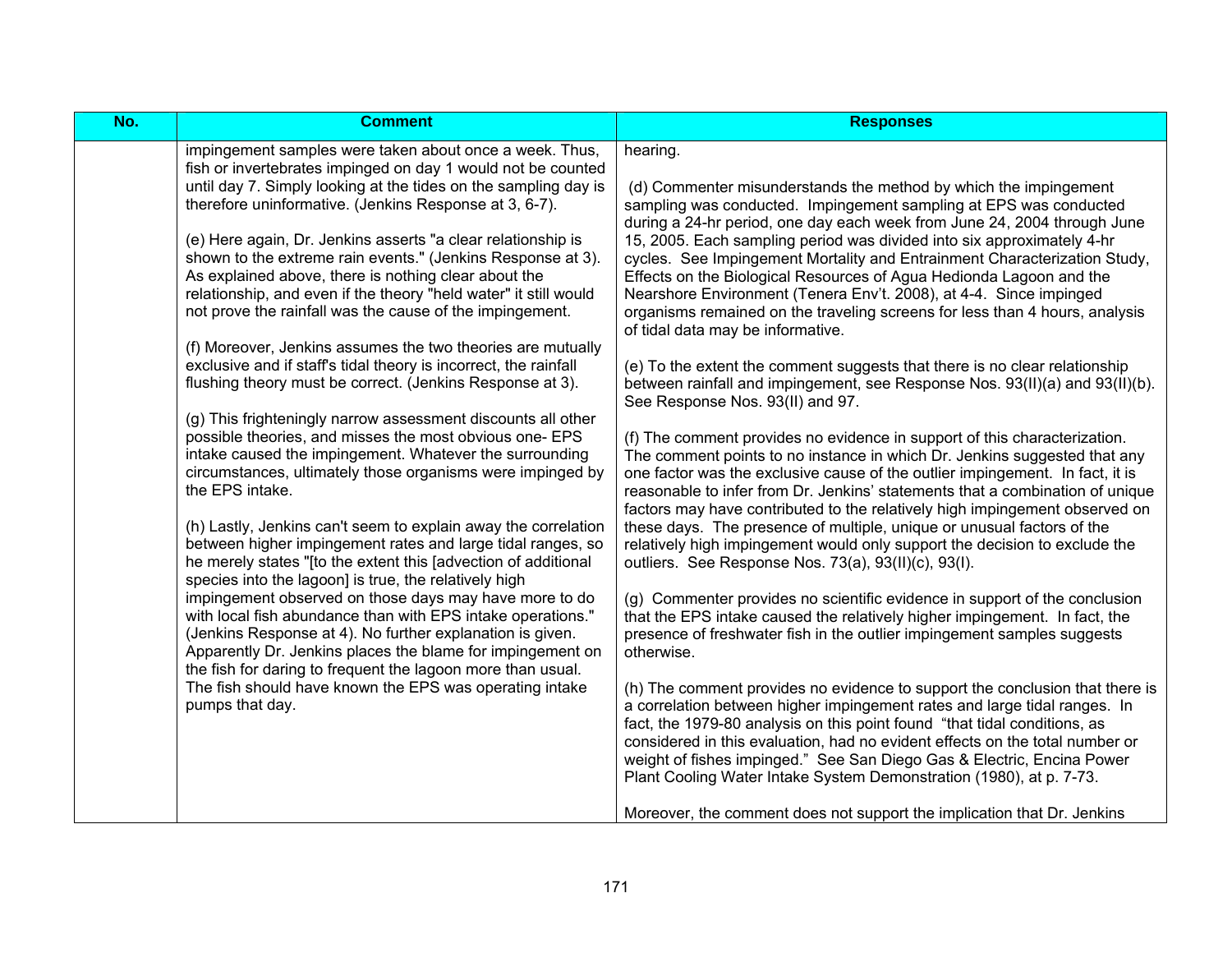| No.  | <b>Comment</b>                                                                                                                                                                                                                                                                                                                                                        | <b>Responses</b>                                                                                                                                                                                                                                                                                                                                                                                                                                                                                                                                                                                                                                                                                                                                                                                                                                                                                                                                                                                                                                                                                                                       |
|------|-----------------------------------------------------------------------------------------------------------------------------------------------------------------------------------------------------------------------------------------------------------------------------------------------------------------------------------------------------------------------|----------------------------------------------------------------------------------------------------------------------------------------------------------------------------------------------------------------------------------------------------------------------------------------------------------------------------------------------------------------------------------------------------------------------------------------------------------------------------------------------------------------------------------------------------------------------------------------------------------------------------------------------------------------------------------------------------------------------------------------------------------------------------------------------------------------------------------------------------------------------------------------------------------------------------------------------------------------------------------------------------------------------------------------------------------------------------------------------------------------------------------------|
|      |                                                                                                                                                                                                                                                                                                                                                                       | rejects the notion that a combination of unique factors may have contributed<br>to the relatively high impingement observed on the outlier days (see<br>Response No. 307(f)).                                                                                                                                                                                                                                                                                                                                                                                                                                                                                                                                                                                                                                                                                                                                                                                                                                                                                                                                                          |
|      |                                                                                                                                                                                                                                                                                                                                                                       | Dr. Jenkins has noted that there are problems with the minus tide hypothesis,<br>however. See Note on Regional Board Staff Concerns Regarding Rainfall<br>Effects on Impingement Sample Outliers per RWQCB Staff Report 27 March<br>09, Dr. Scott Jenkins, Ph.D. First, Dr. Jenkins explained that although the<br>January 12 outlier did occur during an extreme minus tide while EPS was<br>consuming 560 MGD, operation of the intake during minus tides did not<br>frequently result in relatively high impingement levels. For instance, on<br>December 15, 2004 the EPS pumped 710 MGD during a nearly comparable<br>minus tide, but the observed impingement on that day was only 2.57 kg-<br>more than 40 times less than the impingement value recorded on January 12,<br>2005. Second, while intake velocities may increase during extreme low water<br>levels, velocities subsequently decline during the extreme high water portion<br>of the diurnal tide cycle. Therefore, whatever effect extreme spring tides may<br>have on intake velocities, the net effect may balance over the course of a<br>complete tidal day. |
| 308. | As Dr. Jenkins has provided no additional insight into the<br>rainfall flushing theory posited by Poseidon and has failed to<br>counter any of staff's criticisms, both staff and Dr. Raimondi's<br>concerns remain relevant. Poseidon's unsupported theory<br>does not provide a basis for discounting the January 12th<br>and February 23rd, 2005 impingement data. | See Response Nos. 93(II) and 97.<br>Outliers are included for purposes of Discharger's mitigation obligation, which<br>is based on an impingement estimate of 4.7 kg/day—a value that assumes<br>that there is a 100% probability that the average of the outliers will occur<br>every year. See Response Nos. 93(I) and 96 for further discussion of<br>outliers.                                                                                                                                                                                                                                                                                                                                                                                                                                                                                                                                                                                                                                                                                                                                                                     |
|      |                                                                                                                                                                                                                                                                                                                                                                       | 10. Dr. Pete Raimondi, Review of Impingement study and mitigation assessment - Carlsbad Seawater Desalinization Project, April 1, 2009                                                                                                                                                                                                                                                                                                                                                                                                                                                                                                                                                                                                                                                                                                                                                                                                                                                                                                                                                                                                 |
| 309. | Poseidon concluded that impingement losses are fully offset<br>by the mitigation already required to compensate for<br>entrainment impacts. I disagree with this conclusion for the<br>following reasons (see comments $310 - 314$ ).                                                                                                                                 | (a) See Response No. 36(a). It is not possible to quantify the benefits<br>associated with the impingement reduction technologies referenced in the<br>comment. Conservatively, Discharger is not discounting its mitigation<br>obligation from any such benefits because they cannot be quantified.                                                                                                                                                                                                                                                                                                                                                                                                                                                                                                                                                                                                                                                                                                                                                                                                                                   |
|      | (a) Poseidon discusses the merits of their impingement<br>reduction technologies but nowhere quantifies the effect.<br>This lack of quantification was also noted in Nordby appendix<br>7.                                                                                                                                                                            | (b) Commenter is mistaken that impingement is negligible because of the<br>benefit conferred by the wetland mitigation for entrainment. Impingement is<br>negligible in an absolute sense. In addition, although impingement is<br>negligible, it is quantifiable. The Minimization Plan proposes to offset fully<br>this potential for impingement by wetland mitigation for impingement impacts.                                                                                                                                                                                                                                                                                                                                                                                                                                                                                                                                                                                                                                                                                                                                     |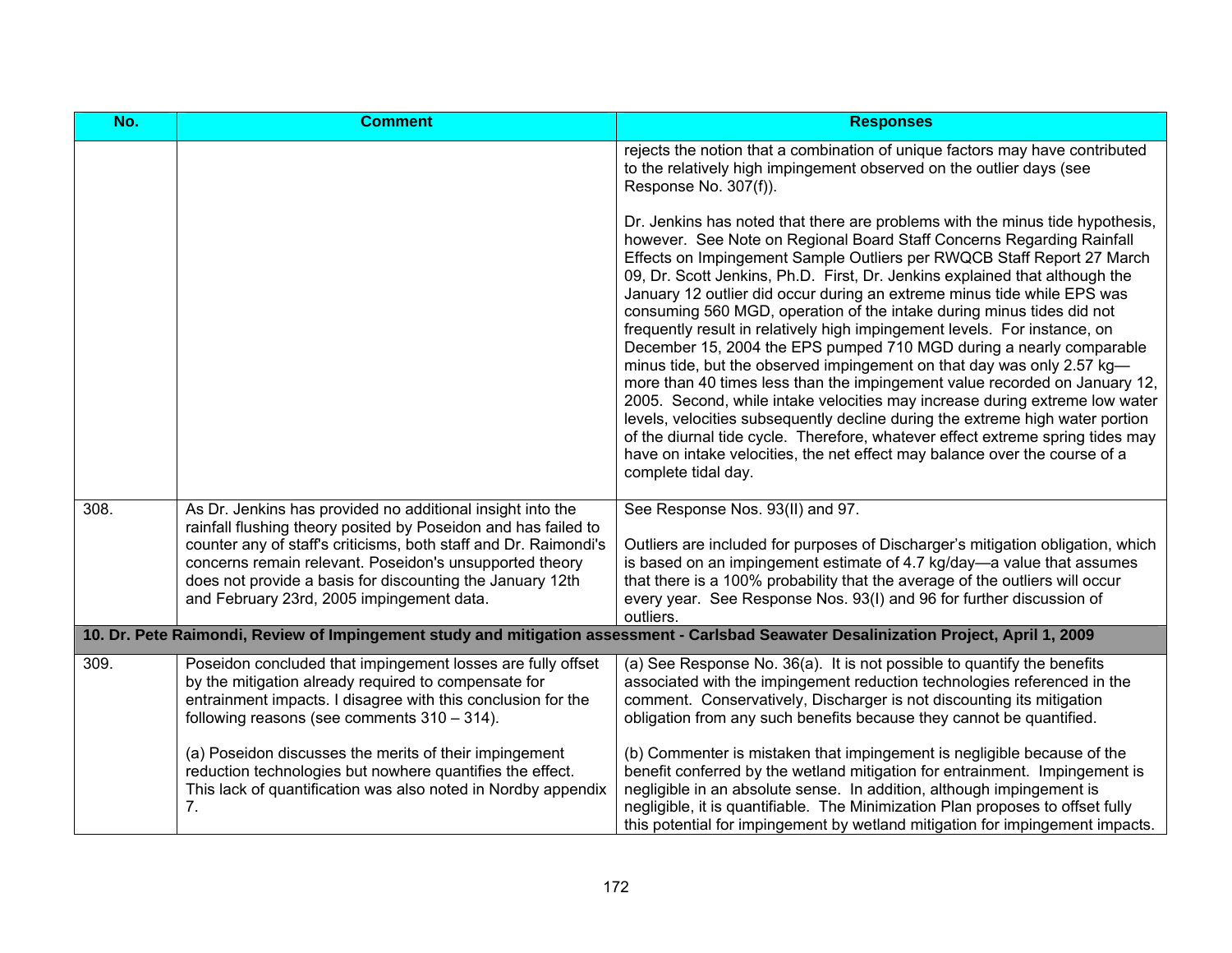| No. | <b>Comment</b>                                                                                                                                                                                                                                                        | <b>Responses</b>                                                                                                                                                                                                                                                                                                                                                                                                                                                                                                                                                                                                                                                                                                                                                                                                  |
|-----|-----------------------------------------------------------------------------------------------------------------------------------------------------------------------------------------------------------------------------------------------------------------------|-------------------------------------------------------------------------------------------------------------------------------------------------------------------------------------------------------------------------------------------------------------------------------------------------------------------------------------------------------------------------------------------------------------------------------------------------------------------------------------------------------------------------------------------------------------------------------------------------------------------------------------------------------------------------------------------------------------------------------------------------------------------------------------------------------------------|
|     | (b) This is important because the argument that impingement<br>attributable to COP is negligible rests on the assessment of<br>benefit conferred by the wetland mitigation for entrainment<br>impacts.<br>(c) This is important because the argument that impingement | (c) The impingement potential of the CDP is not "already compensated." To<br>the extent Commenter implies that the same benefit is being counted for the<br>separate entrainment and impingement obligations, the Commenter is<br>mistaken. The mitigation wetlands will confer a host of environmental<br>benefits, only some of which are reserved for entrainment mitigation. The                                                                                                                                                                                                                                                                                                                                                                                                                              |
|     | attributable to CDP is already compensated rests on the<br>assessment of benefit conferred by the wetland mitigation for<br>entrainment impacts.                                                                                                                      | entrainment benefits from the wetlands are not counted towards impingement<br>compensation to avoid double counting.                                                                                                                                                                                                                                                                                                                                                                                                                                                                                                                                                                                                                                                                                              |
|     |                                                                                                                                                                                                                                                                       | To the extent that Commenter suggests that the mitigation wetlands confer<br>only one type of benefit, and that all of said benefit is reserved for<br>entrainment mitigation, Commenter fails to distinguish properly between and<br>among the many benefits conferred by the wetlands. CDP's potential for<br>impingement will be minimized by available fish biomass produced in the<br>mitigation wetlands-a benefit that is not "conferred by the wetland mitigation<br>for entrainment." Specifically, the Minimization Plan requires the production<br>of 1715 kg/year of available fish biomass in the mitigation wetlands which<br>offsets CDP's impingement. This "benefit" of the mitigation wetlands is<br>separate from, and in addition to, any benefit related to offsetting CDP's<br>entrainment. |
|     |                                                                                                                                                                                                                                                                       | The mitigation wetlands are expected to produce fish biomass in excess of<br>that which is reserved for entrainment mitigation. To the extent that the<br>mitigation wetlands produce: (i) the three (3) most commonly entrained<br>lagoon species (i.e., gobies, blennies, garibaldi), 12% of their biomass is<br>available as impingement mitigation credit; (ii) the five (5) most commonly<br>entrained ocean species (i.e., white croaker, northern anchovy, California<br>halibut, queenfish, spotfin croaker), 88% of their biomass is available as<br>impingement mitigation credit; (iii) all other fish, 100% of their biomass is<br>available as impingement mitigation credit.                                                                                                                        |
|     |                                                                                                                                                                                                                                                                       | Although 12% of the biomass of the three (3) most commonly entrained<br>lagoon species is not reserved for entrainment mitigation and, as a logical<br>matter, may be used to offset potential impingement, Discharger has agreed<br>to exclude this biomass from the impingement mitigation accounting. For<br>present purposes, therefore, the biomass of the most commonly entrained<br>lagoon species is never available as impingement mitigation credit.                                                                                                                                                                                                                                                                                                                                                    |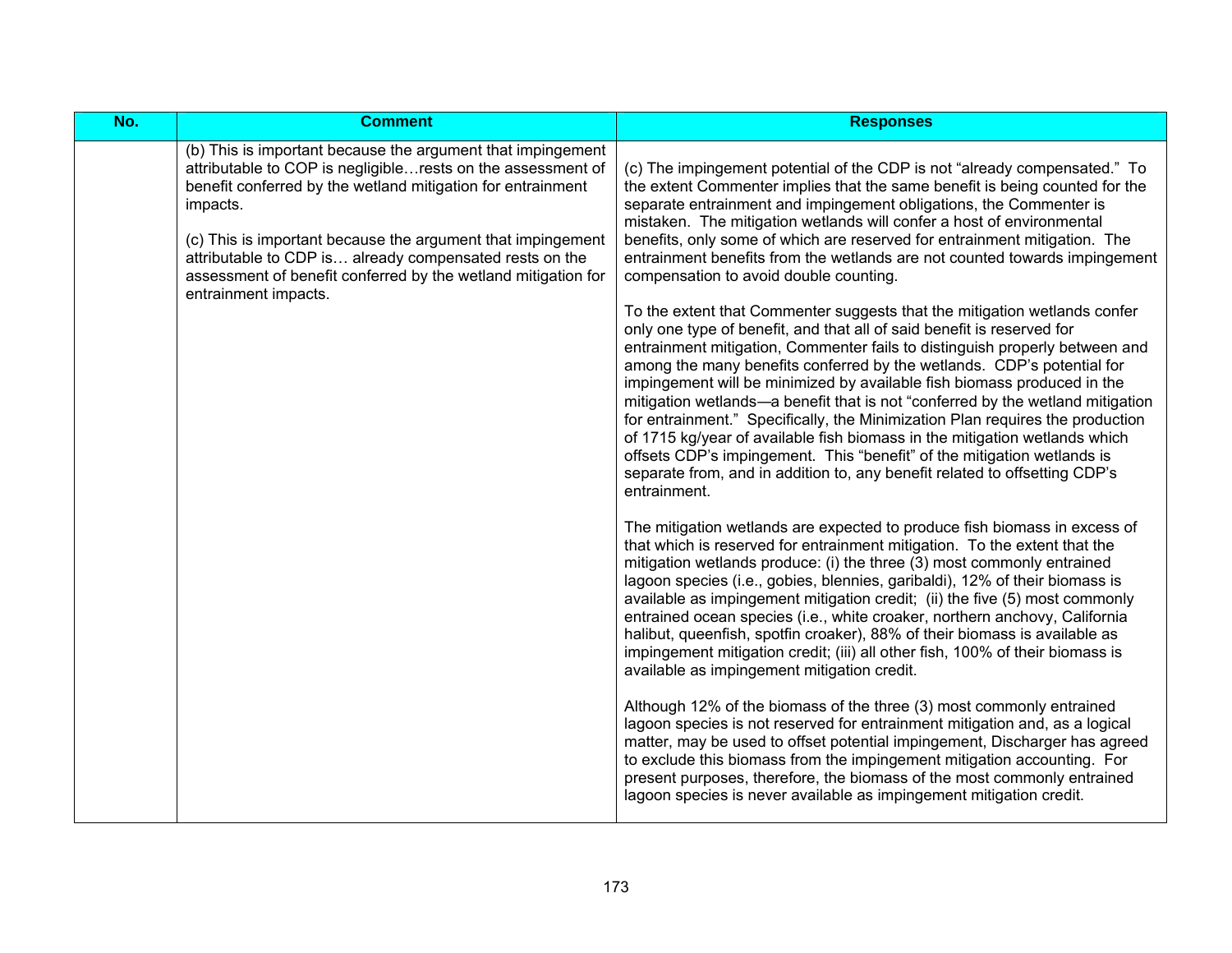| No.  | <b>Comment</b>                                                                                                                                                                                                                                                                                                                                                             | <b>Responses</b>                                                                                                                                                                                                                                                                                                                                                                                                                                                                                                                                                                                                                                                                                                                                                                                                                                                                                                                                                  |
|------|----------------------------------------------------------------------------------------------------------------------------------------------------------------------------------------------------------------------------------------------------------------------------------------------------------------------------------------------------------------------------|-------------------------------------------------------------------------------------------------------------------------------------------------------------------------------------------------------------------------------------------------------------------------------------------------------------------------------------------------------------------------------------------------------------------------------------------------------------------------------------------------------------------------------------------------------------------------------------------------------------------------------------------------------------------------------------------------------------------------------------------------------------------------------------------------------------------------------------------------------------------------------------------------------------------------------------------------------------------|
| 310. | Generally I think this approach is a very interesting and<br>potentially an appropriate method for comparison of<br>impingement losses (or any sort of loss) to gains in<br>production provided by the creation or restoration of wetland<br>habitats. However, I have questions with respect to the<br>appropriateness of the approach for this particular<br>assessment. | Comment noted. Questions that are raised by Commenter are addressed<br>fully in the responses to those specific questions.                                                                                                                                                                                                                                                                                                                                                                                                                                                                                                                                                                                                                                                                                                                                                                                                                                        |
| 311. | This conclusion rests on the assumption of compensation.<br>Compensation is another name for density dependent<br>mortality. As applied here it means that reduction in larval<br>numbers due to entrainment has no effect on adult numbers.                                                                                                                               | Commenter is mistaken. The Minimization Plan conservatively assumes<br>proportional mortality - not compensatory mortality. Proportional mortality<br>assumes that loss of a particular larval species results in proportional loss of<br>the later life stages, i.e., juvenile and adult, of that species. In contrast,<br>compensatory mortality assumes that populations compensate through<br>natural population dynamics such that a loss of larvae (up to a certain extent)<br>does not propagate to losses in the higher life stages. The explicit<br>assumption in the Minimization Plan is proportional mortality, which is the<br>very opposite of compensatory mortality. See Minimization Plan Section<br>5.3.2, explaining "If a population is stable and stationary, then PM<br>[proportional mortality] estimates the effects on the fully-recruited adult age<br>classes when uncompensated natural mortality from larva to adult is<br>assumed." |
|      |                                                                                                                                                                                                                                                                                                                                                                            | The Empirical Transport Model, which was used to establish the entrainment<br>mitigation requirements, assumes that a reduction in larval numbers from<br>entrainment has a proportional effect on all life stages, including juvenile and<br>adult fish. Thus, the impingement analysis avoids counting the fish of the<br>entrained species that were the subject of the entrainment analysis, which<br>avoids introducing compensating mortality into the analysis. In other words,<br>the fish of the entrained species that were the subject of the entrainment<br>analysis are not counted towards impingement compensations.                                                                                                                                                                                                                                                                                                                               |
| 312. | (b) An example will be useful. Assume that a 100 acre<br>wetland can naturally support 10,000 kg of (non-larval) fish.                                                                                                                                                                                                                                                     | Commenter presents a hypothetical example that is not directly applicable<br>because it uses an overly simplified system. The hypothetical does not                                                                                                                                                                                                                                                                                                                                                                                                                                                                                                                                                                                                                                                                                                                                                                                                               |
|      | Now assume that a power plant is built and that the modeling<br>of entrainment yields an estimate of the loss of 20% of the<br>larval pool in the wetland.                                                                                                                                                                                                                 | withstand scrutiny when applied to a real-world complex ecosystem where<br>actual site-specific data are used to evaluate the effects of entrainment and<br>impingement.                                                                                                                                                                                                                                                                                                                                                                                                                                                                                                                                                                                                                                                                                                                                                                                          |
|      |                                                                                                                                                                                                                                                                                                                                                                            | In this case, actual data on the larval pool at Agua Hedionda Lagoon were                                                                                                                                                                                                                                                                                                                                                                                                                                                                                                                                                                                                                                                                                                                                                                                                                                                                                         |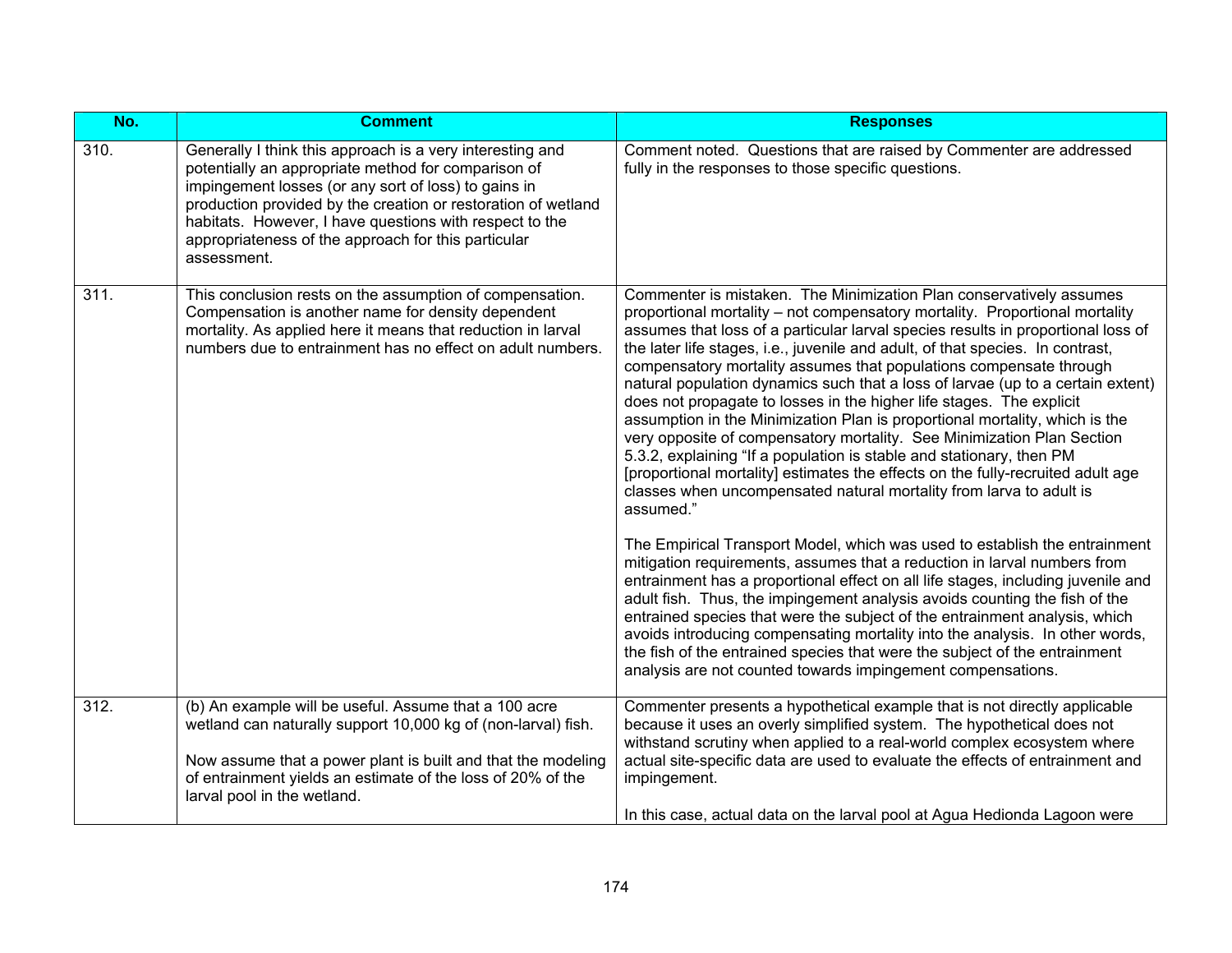| No.  | <b>Comment</b>                                                                                                                                                                                                                                                                                                                                                                                                                                                                                                                                                                                                                                                                                                                                              | <b>Responses</b>                                                                                                                                                                                                                                                                                                                                                                                                                                                                                                                                                                                                                                                                                                                                                                                                                                                                               |
|------|-------------------------------------------------------------------------------------------------------------------------------------------------------------------------------------------------------------------------------------------------------------------------------------------------------------------------------------------------------------------------------------------------------------------------------------------------------------------------------------------------------------------------------------------------------------------------------------------------------------------------------------------------------------------------------------------------------------------------------------------------------------|------------------------------------------------------------------------------------------------------------------------------------------------------------------------------------------------------------------------------------------------------------------------------------------------------------------------------------------------------------------------------------------------------------------------------------------------------------------------------------------------------------------------------------------------------------------------------------------------------------------------------------------------------------------------------------------------------------------------------------------------------------------------------------------------------------------------------------------------------------------------------------------------|
|      | If fully compensatory mortality is assumed then there will be<br>no change to the 10,000 kg of non-larval fish.<br>Now let's assume that no such compensation occurs (note<br>that the use of compensatory mortality has not been allowed<br>in any recent entrainment assessments (316B or equivalent))<br>- here the 10,000 kg will decrease to 8,000 kg (assuming<br>only a change in numbers of fish and no change in size<br>structure).                                                                                                                                                                                                                                                                                                               | used to make species-specific calculations for entrainment compensation.<br>The results demonstrated that 49 acres would compensate for the<br>entrainment effects on gobies, blennies, and garibaldi, and 6.4 acres would<br>compensate for the entrainment effects on white croaker, northern anchovy,<br>California halibut, queenfish, spotfin croaker. As the mitigation wetlands are<br>expected to produce fish biomass other than the specific species<br>commitments made in the entrainment modeling, there will be biomass<br>available to compensate for impingement, and there is no missing<br>component.                                                                                                                                                                                                                                                                        |
|      | If there is impingement of say 1000 kg of fish per year, the<br>overall biomass will decrease to 7000 kg. Assume an<br>assessment is made of entrainment and mitigation is<br>required that will produce the same number of larvae as that<br>lost to entrainment. Further assume this is in the form of $\sim$ 20<br>new wetland acres. Again we make the mandated<br>assumption of no compensatory mortality and we conclude<br>that the nonlarval biomass for the wetland will go up 2000 kg<br>yielding 9000 kg (7000+2000).<br>What about the missing 1000 kg? That amount is still<br>missing due to impingement. Based on the logic and math<br>above another 10 acres of new wetland would be needed to<br>produce the biomass lost to impingement. | Commenter offers no instance in which regulatory authorities have not<br>allowed the use of compensatory mortality in a CWA Section 316(b) or<br>equivalent entrainment assessment. Whether such has occurred is<br>irrelevant, however, as compensatory mortality was not assumed in this<br>instance.                                                                                                                                                                                                                                                                                                                                                                                                                                                                                                                                                                                        |
| 313. | The bottom line is that wetland acreage created or restored<br>based on entrainment impacts cannot be also used to<br>mitigate for impingement impacts unless one invokes<br>compensatory mortality, which is specifically not done in I&E<br>determinations.                                                                                                                                                                                                                                                                                                                                                                                                                                                                                               | Commenter reaches this "bottom line" on the basis of an inapplicable<br>hypothetical of an oversimplified wetlands system, as discussed in Response<br>No. 312. The comment's conclusion is not based on any specific analysis of<br>the Agua Hedionda Lagoon or the 2004-2005 field data upon which<br>entrainment and impingement are characterized; nor did Commenter<br>consider the extensive and detailed analysis prepared by Nordby for the CDP<br>or by Allen on fish productivity in Upper Newport Bay. All of these factors<br>that Commenter ignored were essential to the Minimization Plan's<br>compensation approach. Based on a balanced review of data in the record,<br>including in-depth analysis and data submitted by the Discharger, the<br>Regional Board is not persuaded that the comment's hypothetical can be<br>used to reach the categorical conclusion offered. |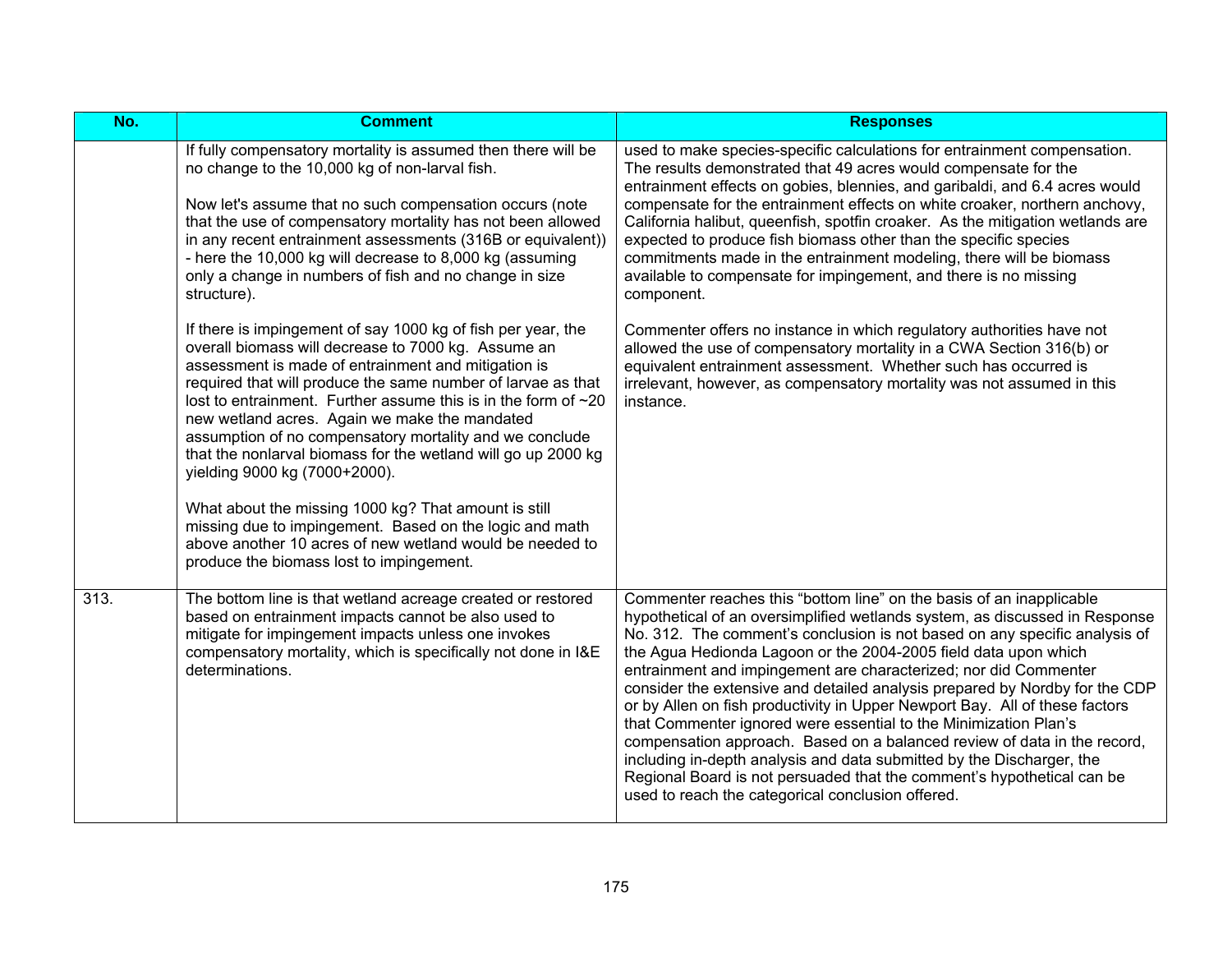| No.  | <b>Comment</b>                                                                                                                                                                                                                                                                                                                                                                                                                                                                                                                                                                                                                                                                                                                                                                                                                                                                                                                                                                                                                                                                                                                                                                                                                                                                                                                                                                                                                                                                                                                                                                                                                                                                                                                                                                                                                       | <b>Responses</b>                                                                                                                                                                                                                                                                                                                                                                                                                                                                                                                                                                                                                                                                                                                                                                                                                                                                                                                                                                                                                                                                                                                                                                                                                                                                                                                                                                                                                                                                                                                                                                                                                                                                                                                                                                                                                                                                                                                                                                                                                                                                                                                                                                                                                                                                                                                                                                                          |
|------|--------------------------------------------------------------------------------------------------------------------------------------------------------------------------------------------------------------------------------------------------------------------------------------------------------------------------------------------------------------------------------------------------------------------------------------------------------------------------------------------------------------------------------------------------------------------------------------------------------------------------------------------------------------------------------------------------------------------------------------------------------------------------------------------------------------------------------------------------------------------------------------------------------------------------------------------------------------------------------------------------------------------------------------------------------------------------------------------------------------------------------------------------------------------------------------------------------------------------------------------------------------------------------------------------------------------------------------------------------------------------------------------------------------------------------------------------------------------------------------------------------------------------------------------------------------------------------------------------------------------------------------------------------------------------------------------------------------------------------------------------------------------------------------------------------------------------------------|-----------------------------------------------------------------------------------------------------------------------------------------------------------------------------------------------------------------------------------------------------------------------------------------------------------------------------------------------------------------------------------------------------------------------------------------------------------------------------------------------------------------------------------------------------------------------------------------------------------------------------------------------------------------------------------------------------------------------------------------------------------------------------------------------------------------------------------------------------------------------------------------------------------------------------------------------------------------------------------------------------------------------------------------------------------------------------------------------------------------------------------------------------------------------------------------------------------------------------------------------------------------------------------------------------------------------------------------------------------------------------------------------------------------------------------------------------------------------------------------------------------------------------------------------------------------------------------------------------------------------------------------------------------------------------------------------------------------------------------------------------------------------------------------------------------------------------------------------------------------------------------------------------------------------------------------------------------------------------------------------------------------------------------------------------------------------------------------------------------------------------------------------------------------------------------------------------------------------------------------------------------------------------------------------------------------------------------------------------------------------------------------------------------|
|      |                                                                                                                                                                                                                                                                                                                                                                                                                                                                                                                                                                                                                                                                                                                                                                                                                                                                                                                                                                                                                                                                                                                                                                                                                                                                                                                                                                                                                                                                                                                                                                                                                                                                                                                                                                                                                                      | See, also, Response No. 312, which shows how wetland acreage created or<br>restored based on entrainment impacts also may be used to mitigate for<br>impingement impacts without invoking compensatory mortality.                                                                                                                                                                                                                                                                                                                                                                                                                                                                                                                                                                                                                                                                                                                                                                                                                                                                                                                                                                                                                                                                                                                                                                                                                                                                                                                                                                                                                                                                                                                                                                                                                                                                                                                                                                                                                                                                                                                                                                                                                                                                                                                                                                                         |
| 314. | (I) The arguments made by Poseidon do not address the<br>"double counting" problem.<br>After receiving an the initial review, Poseidon responded that<br>because Goby and Blennies make up 95% of entrainment<br>there is little overlap between entrained and impinged<br>species. They further argued that this lack of overlap meant<br>that the acreage created or restored to compensate for<br>entrainment effects would also compensate for impingement<br>effects because there would be no double counting (see<br>point 1 above). I think this argument is flawed because:<br>(a) While gobies and blennies are the most commonly<br>entrained species, virtually all species that can be entrained<br>(those that produce larvae) including anchovies and<br>Atherinops are both entrained and impinged.<br>(b) The argument made by Poseidon assumes, incorrectly,<br>that the number of larvae entrained, represents the impact of<br>entrainment. It does not. The impact from entrainment on<br>adult populations (assuming no compensation) will depend<br>on a number of (mainly) life history factors such as lifetime<br>reproduction, age at entrainment (i.e. older individuals are<br>more valuable than younger ones, and adult stock).<br>(c) Poseidon suggests that "this 1715.5 kg per year of<br>predicted fish biomass productivity shall be calculated in a<br>manner which excludes the predicted biomass for entrained<br>lagoon fish species". Presumably this means those species<br>that have no larval phase (sharks, rays, surfperch). The<br>problem here is that the estimate of productivity that is the<br>basis of the Poseidon productivity calculation is based on<br>species that are entrained by the Encina Power Station<br>(EPS) and completely excludes species that have no larval | (I) Commenter asserts that there is a double counting "problem" based on its<br>oversimplified hypothetical and its assertion that the Discharger is assuming<br>compensatory mortality. Each of these points is addressed previously. See<br>Response Nos. 311, 312, 313.<br>(a) Commenter overlooks the fact that, as applied in the entrainment context,<br>the Empirical Transport Model (ETM) is a species-specific model that<br>calculates the amount of mitigation required (i.e., Area of Production<br>Foregone or "APF") to fully offset the mortality of the most commonly<br>entrained species. To calculate an APF, scientists multiply the proportional<br>mortality values "for each of the main species subject to entrainment," and<br>then multiply those values by the size of the source water body (APF = $P_M x$<br>SWB). Recommended Revised Condition Compliance Findings (approved<br>December 10, 2008), p. 10 of 19. The APF is thus a species-specific<br>calculation; it represents the amount of habitat "that would be needed to<br>replace the numbers and types of species identified in the study as subject to<br>entrainment." Recommended Revised Condition Compliance Findings<br>(approved December 10, 2008), p. 12 of 19. See Response No. 260(a).<br>In light of the species-specific analysis used to achieve full compensation for<br>entrainment, the fact that all species that can be entrained are both entrained<br>and impinged misses the point. The entrainment and impingement analysis<br>in this matter is not based on a potential for entrainment; it is based on actual<br>entrainment, measured at the EPS intake in 2004-2005. Even if, all that can<br>be entrained are both entrained and impinged, the relevance of such a fact to<br>this site-specific assessment is unclear. In addition, it is made without<br>reference to the actual data in this matter.<br>Of the nearly twenty-thousand (19,442) fish impinged during normal pump<br>operations, "no adult or juvenile garibaldi were impinged." (Final EPS Report,<br>5-27, Minimization Plan Attachment 8.) To the extent that Commenter<br>suggests otherwise, Commenter is mistaken. Commenter's conclusion is<br>misleading as it ignores the fact that gobies and blennies, which together<br>constituted approximately 95% of the entrained larvae, accounted for only 16 |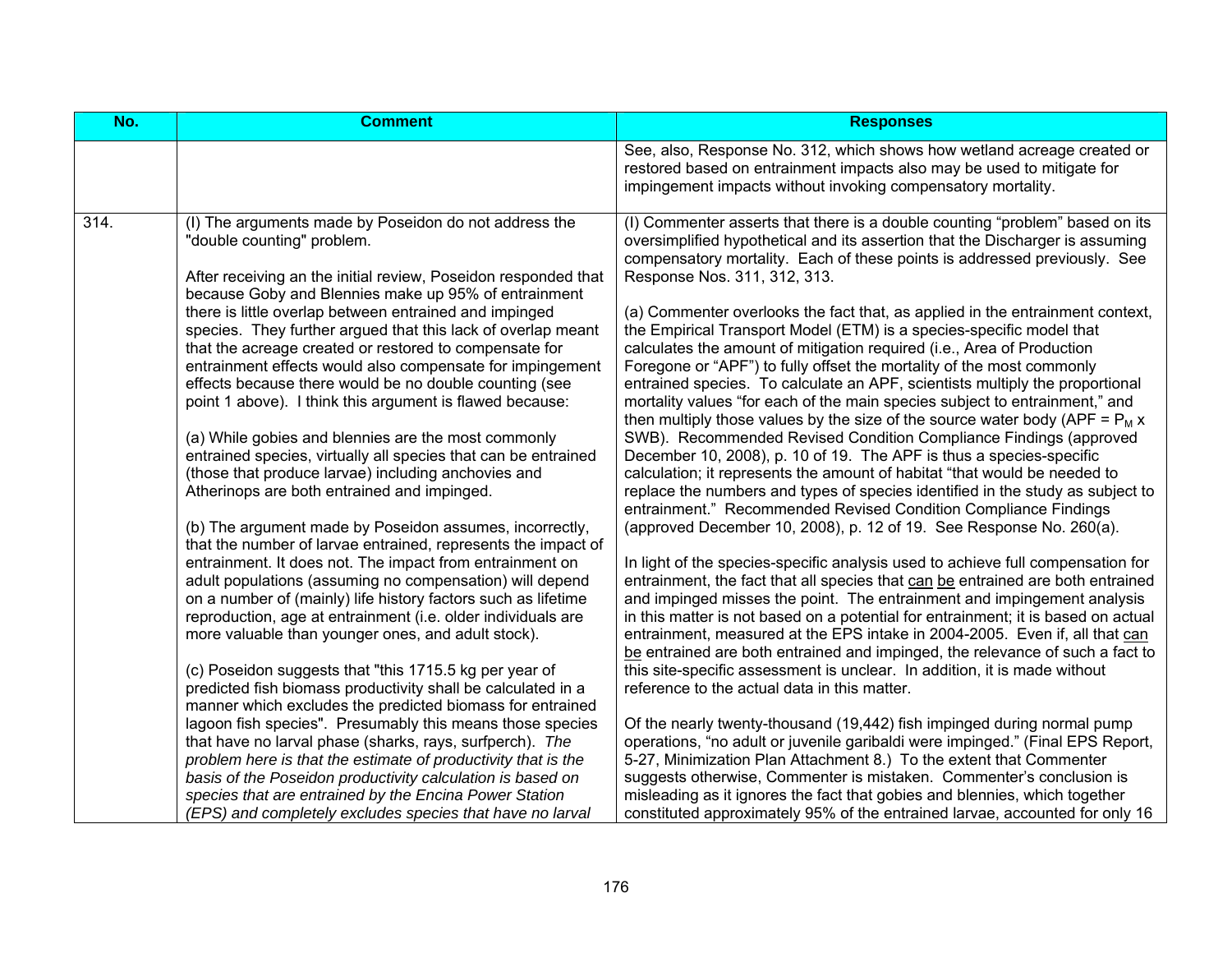| No. | <b>Comment</b>                                                                                                                                                        | <b>Responses</b>                                                                                                                                                                                                                                                                                                                                                                                                                                                                                                                                                                                                                                                                           |
|-----|-----------------------------------------------------------------------------------------------------------------------------------------------------------------------|--------------------------------------------------------------------------------------------------------------------------------------------------------------------------------------------------------------------------------------------------------------------------------------------------------------------------------------------------------------------------------------------------------------------------------------------------------------------------------------------------------------------------------------------------------------------------------------------------------------------------------------------------------------------------------------------|
|     | phase (see Allen 1982). Hence there is no basis to estimate<br>increased productivity (if any) of the created or restored<br>wetland areas for species not entrained. | of the 19,442 fish impinged (0.08%) representing 0.04% of the total biomass<br>(only 2 gobies were impinged and only 14 blennies). The eight most<br>commonly entrained species, which constituted more than 99% of the<br>entrained larvae, accounted for less than 7% of the impinged biomass.<br>Commenter's remarks do not reflect the significant lack of overlap between<br>impinged and entrained species.                                                                                                                                                                                                                                                                          |
|     |                                                                                                                                                                       | (b) The impact of larval entrainment on adult fish populations depends on the<br>natural mortality rate of the entrained species, which as Commenter correctly<br>concludes, will depend on a number of factors (including those identified by<br>Commenter). The entire impact of entrainment for a given species, therefore,<br>extends to the number of adult fish foregone. As described in Response 311,<br>however, the ETM accounts for this impact on adult fish. Proportional<br>mortality is its operating premise; the ETM assumes that a reduction in larval<br>numbers due to entrainment has a proportional effect on all life stages,<br>including juvenile and adult fish. |
|     |                                                                                                                                                                       | Discharger does not assume that the number of larvae entrained represents<br>the entrainment impact. Certainly that is one factor. But, the analysis in the<br>Minimization Plan uses proportional mortality, not just absolute numbers, to<br>estimate the Area of Production Foregone ("APF"). The APF from that<br>calculation for that species is intended to account for the effects on adult<br>populations of these specifically-modeled species, and the various factors<br>affecting life histories, with no assumption of recovery or natural<br>compensation from the entrainment loss. See also Response No. 311.                                                              |
|     |                                                                                                                                                                       | (c) Commenter does not include the entire text of the Minimization Plan which<br>refers to "gobies, blennies, and garibaldi" as the "entrained lagoon species," a<br>reference to the modeling based on these three species. The comment<br>concludes that there is "no basis" to estimate increased productivity in the<br>mitigation wetland.                                                                                                                                                                                                                                                                                                                                            |
|     |                                                                                                                                                                       | The comment assumes that only fish without a larval phase provide a basis<br>upon which to estimate impingement productivity. Regional Board staff agree<br>that fish without a larval phase provide a basis to compensate for<br>impingement. The Regional Board does not agree, however, that all other<br>fish in the mitigation wetlands are reserved for entrainment compensation, as<br>the comment implies.                                                                                                                                                                                                                                                                         |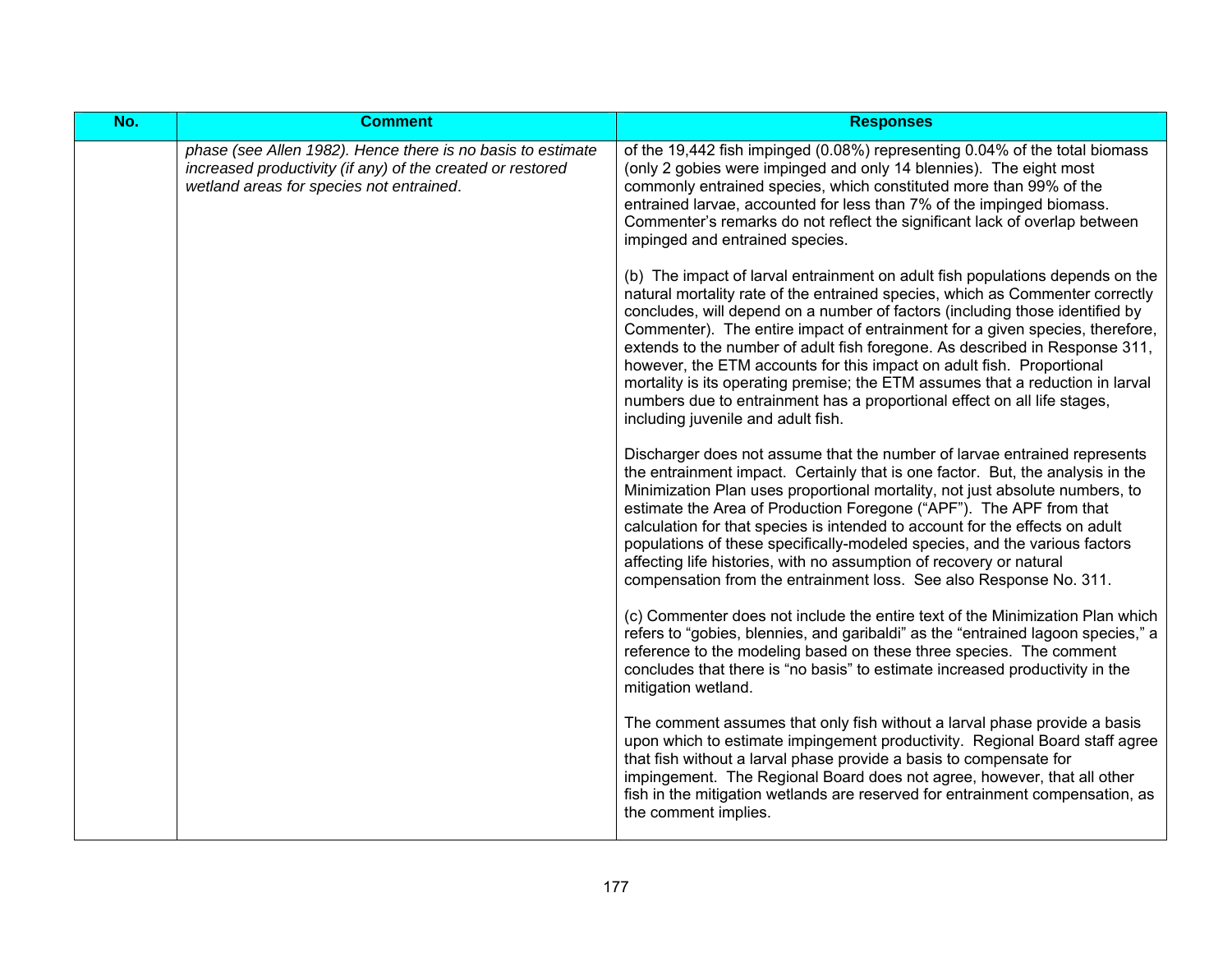| No.  | <b>Comment</b>                                                                                                                                                                                                                                                                                                                                                                                                                                                                                                                                                                                                                                                                       | <b>Responses</b>                                                                                                                                                                                                                                                                                                                                                                                                                                                                                                                                                                                                                                                                                                                                                                                                                                                                |
|------|--------------------------------------------------------------------------------------------------------------------------------------------------------------------------------------------------------------------------------------------------------------------------------------------------------------------------------------------------------------------------------------------------------------------------------------------------------------------------------------------------------------------------------------------------------------------------------------------------------------------------------------------------------------------------------------|---------------------------------------------------------------------------------------------------------------------------------------------------------------------------------------------------------------------------------------------------------------------------------------------------------------------------------------------------------------------------------------------------------------------------------------------------------------------------------------------------------------------------------------------------------------------------------------------------------------------------------------------------------------------------------------------------------------------------------------------------------------------------------------------------------------------------------------------------------------------------------|
|      |                                                                                                                                                                                                                                                                                                                                                                                                                                                                                                                                                                                                                                                                                      | The entrainment analysis was species-specific, as explained in Response<br>260(a), 260(b), 312 and 314(a). Fish species not included in the entrainment<br>modeling are available to be counted towards the impingement obligation,<br>whether or not they have a larval phase. To the extent that the mitigation<br>wetlands produces available fish biomass (as described in Response No.<br>309(c), this biomass can be used to offset potential CDP impingement. While<br>the broad category of "available" fish species does include those species that<br>have no larval phase—e.g., sharks, rays, surfperch—the category is not<br>limited thereto.<br>Estimates of the available biomass productivity of the mitigation wetlands<br>exclude those species that are reserved for entrainment mitigation (i.e.,<br>gobies, blennies, garibaldi). See Response No. 103(f). |
| 315. | (a) The estimates used by Nordby to calculate impingement<br>losses rely entirely on averages.<br>(b) There is nothing wrong with the use of averages as one<br>estimate of effect, however the use of averages as the only<br>estimate of effect relies on the idea that estimates are made<br>without error, which should not be done and is counter to<br>ordinary statistical methodology.                                                                                                                                                                                                                                                                                       | (a) The comment is mistaken that the estimates used by Mr. Nordby rely<br>entirely on averages. These estimates include relatively higher impingement,<br>which appears to be associated with rare events that may happen only once<br>every 25 years or more. Yet, the estimates assumed that the relatively<br>higher impingement in the January 12 and February 23, 2005 surveys will re-<br>occur annually. If their average incidence of occurrence had been used, the<br>impingement value would have been close to 2 kg/day, not the 4.7 kg/day<br>used by Mr. Nordby.                                                                                                                                                                                                                                                                                                   |
|      | (c) I think that a better approach is one based on degree of<br>confidence (or certainty). Here estimates are expressed as<br>the confidence that one has the real average is no higher<br>that some value X. As an example if the average<br>impingement is 4.7 kg per day, then the equivalent statement<br>using confidence limits is that we are 50% confident that the<br>true average is no greater than 4.7 kg per day. In typical<br>inferential statistics, confidence limits of 95% are generally<br>used (see graphs below). In mitigation evaluations, higher<br>confidence levels are used to provide greater certainty that<br>there is full compensation for impacts. | (b) Comment noted that averages promote one estimate of effect. The<br>Minimization Plan does not rely on the idea, however, that 4.7 kg/day is<br>without error. The Tentative Order requires that the Minimization Plan be<br>amended to conduct a year-long survey of impingement at the EPS intakes,<br>as a means to validate or adjust the 4.7 kg/day value. The Tentative Order<br>also requires the Minimization Plan be amended to require the Discharger to<br>sample the mitigation wetlands to demonstrate that 1,715.5 kg/yr of fish<br>biomass (not reserved for entrainment compensation) is being produced.<br>These field surveys provide a reasonable alternative to inferential statistics<br>and confidence intervals to address the potential for error and to provide<br>greater certainty and confidence.                                                |
|      |                                                                                                                                                                                                                                                                                                                                                                                                                                                                                                                                                                                                                                                                                      | (c) The graphs referred to in the comment were the subject of review by Dr.<br>Jenkins, who opined that they contained errors. The Regional Board does<br>not believe it is necessary to resolve whether the graphs contain errors since                                                                                                                                                                                                                                                                                                                                                                                                                                                                                                                                                                                                                                        |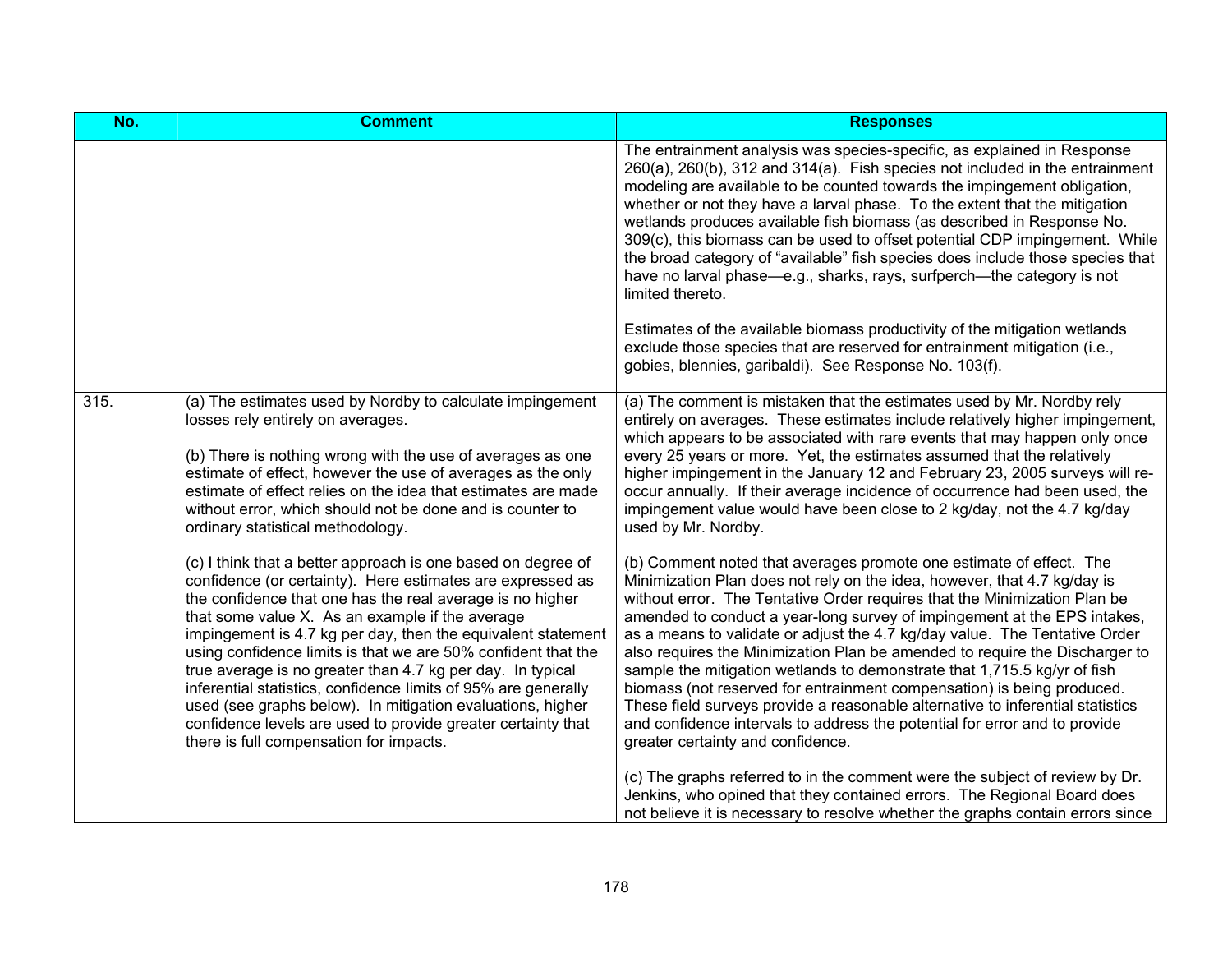| No.  | <b>Comment</b>                                                                                                                                                                                                                                                                                                                                                                                                                                                                                                                                                                                                                                                                                                 | <b>Responses</b>                                                                                                                                                                                                                                                                                                                                                                                                                                                                                                                                                                                                                                                                                                                                                                                                                                                                                                                                                                                                                                                                                                                                                                                                                                                           |
|------|----------------------------------------------------------------------------------------------------------------------------------------------------------------------------------------------------------------------------------------------------------------------------------------------------------------------------------------------------------------------------------------------------------------------------------------------------------------------------------------------------------------------------------------------------------------------------------------------------------------------------------------------------------------------------------------------------------------|----------------------------------------------------------------------------------------------------------------------------------------------------------------------------------------------------------------------------------------------------------------------------------------------------------------------------------------------------------------------------------------------------------------------------------------------------------------------------------------------------------------------------------------------------------------------------------------------------------------------------------------------------------------------------------------------------------------------------------------------------------------------------------------------------------------------------------------------------------------------------------------------------------------------------------------------------------------------------------------------------------------------------------------------------------------------------------------------------------------------------------------------------------------------------------------------------------------------------------------------------------------------------|
|      |                                                                                                                                                                                                                                                                                                                                                                                                                                                                                                                                                                                                                                                                                                                | the Tentative Order does not propose to rely upon them. See also Response<br>Nos. 113(1) and 103(e).                                                                                                                                                                                                                                                                                                                                                                                                                                                                                                                                                                                                                                                                                                                                                                                                                                                                                                                                                                                                                                                                                                                                                                       |
| 316. | (a) The estimates of fish production used by Nordby are<br>based on the assumption that the mitigation wetland will be<br>made up entirely of intertidal mudflats. The estimate of fish<br>production (151.36 kg per acre per year) is based on Larry<br>Allen's work, which specifically is restricted to mudflats and<br>not to vegetated marsh or even subtidal areas.<br>(b) The most recent wetland design (presented to the CCC<br>by Poseidon) includes 60% vegetated marsh.<br>(c) Note also that Poseidon specifically did not include<br>vegetated marsh in its estimate of area impacted by intake<br>operations (Flow, entrainment and impingement minimization<br>plan - March 9, 2009 page 6.3). | (a) Comment noted. By committing to "true up" wetland productivity<br>estimates, however, the Discharger has rendered moot Commenter's<br>concerns regarding the precise composition of the mitigation habitat. See<br>Response Nos. 103(c) and 315.<br>(b) The MLMP does not prescribe a particular percentage mix of wetlands for<br>the mitigation site(s). The particular composition of the mitigation wetlands<br>will be determined during the Restoration Plan development phase. Although<br>Discharger may or may not have presented a wetland design to the Coastal<br>Commission including 60% vegetated marsh, no such Plan is currently under<br>consideration by the Regional Board.<br>The biological performance standards set forth in MLMP Section 5.2 are<br>limiting with respect to the vegetative composition of the wetlands only to the<br>extent that they provide that "[t]he proportion of total vegetation cover and<br>open space in the marsh shall be similar to those proportions found in the<br>reference sites" and that the "percent cover of algae shall be similar to the<br>percent found in the reference sites."<br>(c) Comment is correct that the APF calculations did not include vegetated<br>marsh in Agua Hedionda Lagoon. |
| 317. | The estimates of fish production used by Nordby are based<br>on the assumption that there is no current level of fish<br>production in acres to be restored or created. This would be<br>true for created acres and not true for acres to be restored.<br>Without a detailed description of the restoration or wetland<br>creation plan, there is no way to assess current level of<br>productivity, or an calculate the net gain in productivity - if<br>any.                                                                                                                                                                                                                                                 | Comment noted that created wetlands have no preexisting level of fish<br>production, while restored wetlands may. While Mr. Nordby assumed no<br>current level of fish production in the wetlands to be restored or created, he<br>did so for purposes of explaining his analysis and approach. The Discharger<br>will be allowed to count towards impingement compensation only the<br>incremental biomass in a restored wetlands that fairly can be ascribed to its<br>mitigation efforts.<br>Discharger will conduct periodic productivity monitoring to evaluate the extent<br>to which the wetlands produce available fish biomass. See Response No.<br>103(e). In the event that Discharger restores existing wetland acreage,<br>preexisting fish biomass will not be deemed available for impingement<br>mitigation credit.                                                                                                                                                                                                                                                                                                                                                                                                                                        |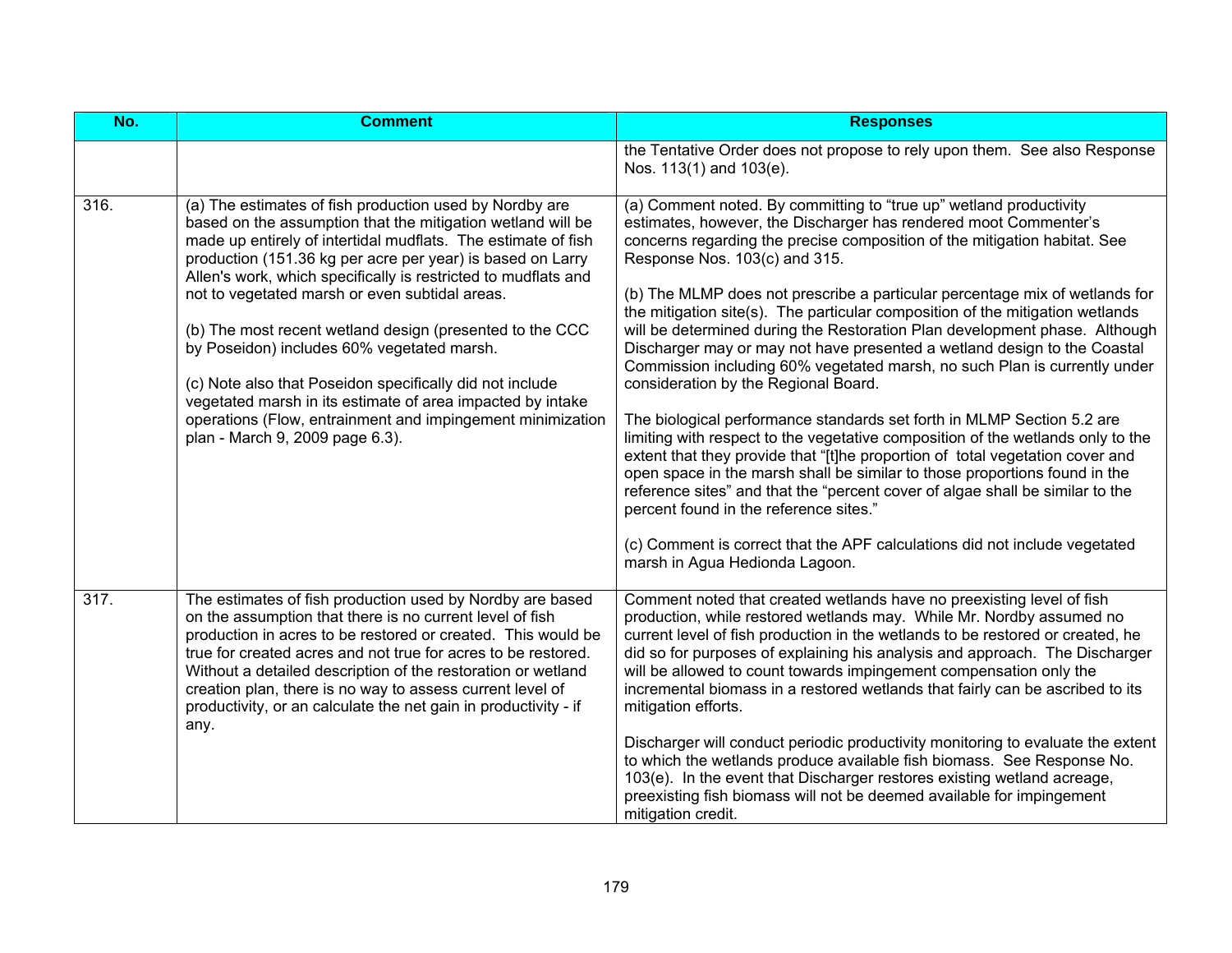| No.  | <b>Comment</b>                                                                                                                                                                                                                                                                                                                                                                                                                                                                                                                                                                                                                                                                                                                                                                                                                                                                                                                                                                                                                                                                                                                                                                                                                                     | <b>Responses</b>                                                                                                                                                                                                                                                                                                                                                                                                                                                                                                                                                                                                                                                                                                                                                                                                                                                                                                                                                                                                                                                                                                                                                                                                                                                                                                                                                                                                                                                                                                                                                                                                                                                                                                |
|------|----------------------------------------------------------------------------------------------------------------------------------------------------------------------------------------------------------------------------------------------------------------------------------------------------------------------------------------------------------------------------------------------------------------------------------------------------------------------------------------------------------------------------------------------------------------------------------------------------------------------------------------------------------------------------------------------------------------------------------------------------------------------------------------------------------------------------------------------------------------------------------------------------------------------------------------------------------------------------------------------------------------------------------------------------------------------------------------------------------------------------------------------------------------------------------------------------------------------------------------------------|-----------------------------------------------------------------------------------------------------------------------------------------------------------------------------------------------------------------------------------------------------------------------------------------------------------------------------------------------------------------------------------------------------------------------------------------------------------------------------------------------------------------------------------------------------------------------------------------------------------------------------------------------------------------------------------------------------------------------------------------------------------------------------------------------------------------------------------------------------------------------------------------------------------------------------------------------------------------------------------------------------------------------------------------------------------------------------------------------------------------------------------------------------------------------------------------------------------------------------------------------------------------------------------------------------------------------------------------------------------------------------------------------------------------------------------------------------------------------------------------------------------------------------------------------------------------------------------------------------------------------------------------------------------------------------------------------------------------|
|      |                                                                                                                                                                                                                                                                                                                                                                                                                                                                                                                                                                                                                                                                                                                                                                                                                                                                                                                                                                                                                                                                                                                                                                                                                                                    | At the same time that a draft Restoration Plan is submitted for Regional<br>Board comment and review, Discharger also will submit to the Regional<br>Board for review and approval a detailed monitoring plan describing the<br>methodologies and procedures to be employed in measuring and monitoring<br>available fish biomass. This plan will identify appropriate method(s) for<br>excluding preexisting fish biomass from the productivity accounting for any<br>wetlands acres to be restored.                                                                                                                                                                                                                                                                                                                                                                                                                                                                                                                                                                                                                                                                                                                                                                                                                                                                                                                                                                                                                                                                                                                                                                                                           |
| 318. | It is important to note the following [regarding Raimondi's<br>calculations]:<br>1) In all calculations shown here I used the value for<br>estimated annual production of fish that was used by Nordby<br>and Poseidon (based on a paper by Larry Allen (1982),<br>extrapolated to an estimate of 151.36 kg (wet weight - WW-<br>per acre)).<br>2) In all calculations used to produce the graphs, I assumed<br>the wetland acreage was new and not restored.<br>3) In all calculations shown here I used the value for average<br>annual impingement of 1715 kg, which was also used by<br>Poseidon and Nordby for their comparison of impingement<br>losses to productivity gains. This value is based on what<br>Poseidon calls the Proportional (3-B) model, specifically<br>using the 4.7 kg value.<br>(a) Poseidon argues that a more conservative value (2.24<br>kg/day) is warranted based on the idea that two observations<br>were outliers that should be weighed by some probability of<br>occurrence (Poseidon proposes 5%). I think this argument is<br>flawed.<br>(b) First, Poseidon is confusing outliers with respect to storm<br>events with outliers with respect to impingement. This is a<br>logical error (false converse). | (a) Disagreement noted.<br>(b) The comment assumes that higher impingement occurs during storm<br>events that are outliers. Any such assumption logically implies that lower<br>impingement occurs during non-storm events and storm events that are not<br>outliers; there needs to be a relative basis in order to assign a<br>characterization such as "higher." This is the case at hand; atypical<br>impingement occurred at the tail end of two major storm events. Nothing<br>similar occurred during the other fifty sampling events.<br>(c) The Discharger is not arguing that higher impingement can occur only in<br>association with the outlier storms; it is arguing that, in this instance, as an<br>observable fact, it occurred only in association with such events.<br>(d) As the comment notes, higher impingement might occur at other times,<br>and might be caused by other events. But, based on the information at hand,<br>there is no reasonable expectation that higher impingement will occur<br>independent of such outlier storms.<br>As staff pointed out at the April 8 hearing, a sewage spill could result in a fish<br>kill that would lead to higher impingement. The comment offers no such<br>scenario. The staff's scenario serves to illustrate that assuming higher<br>impingement on a routine basis is speculative, and based on unforeseen<br>events for which the Discharger would not be responsible. During prevailing<br>conditions in Agua Hedionda Lagoon, impingement is much lower than during<br>the two outlier events. There is no logical error (false converse) made. The<br>comment that higher impingement may be typical each year is speculation. |
|      | (c) Let's assume that there was higher impingement than<br>typical in the storm events and the storm events were                                                                                                                                                                                                                                                                                                                                                                                                                                                                                                                                                                                                                                                                                                                                                                                                                                                                                                                                                                                                                                                                                                                                   | (e) The comment asserts an inadequacy in the data set but does not explain                                                                                                                                                                                                                                                                                                                                                                                                                                                                                                                                                                                                                                                                                                                                                                                                                                                                                                                                                                                                                                                                                                                                                                                                                                                                                                                                                                                                                                                                                                                                                                                                                                      |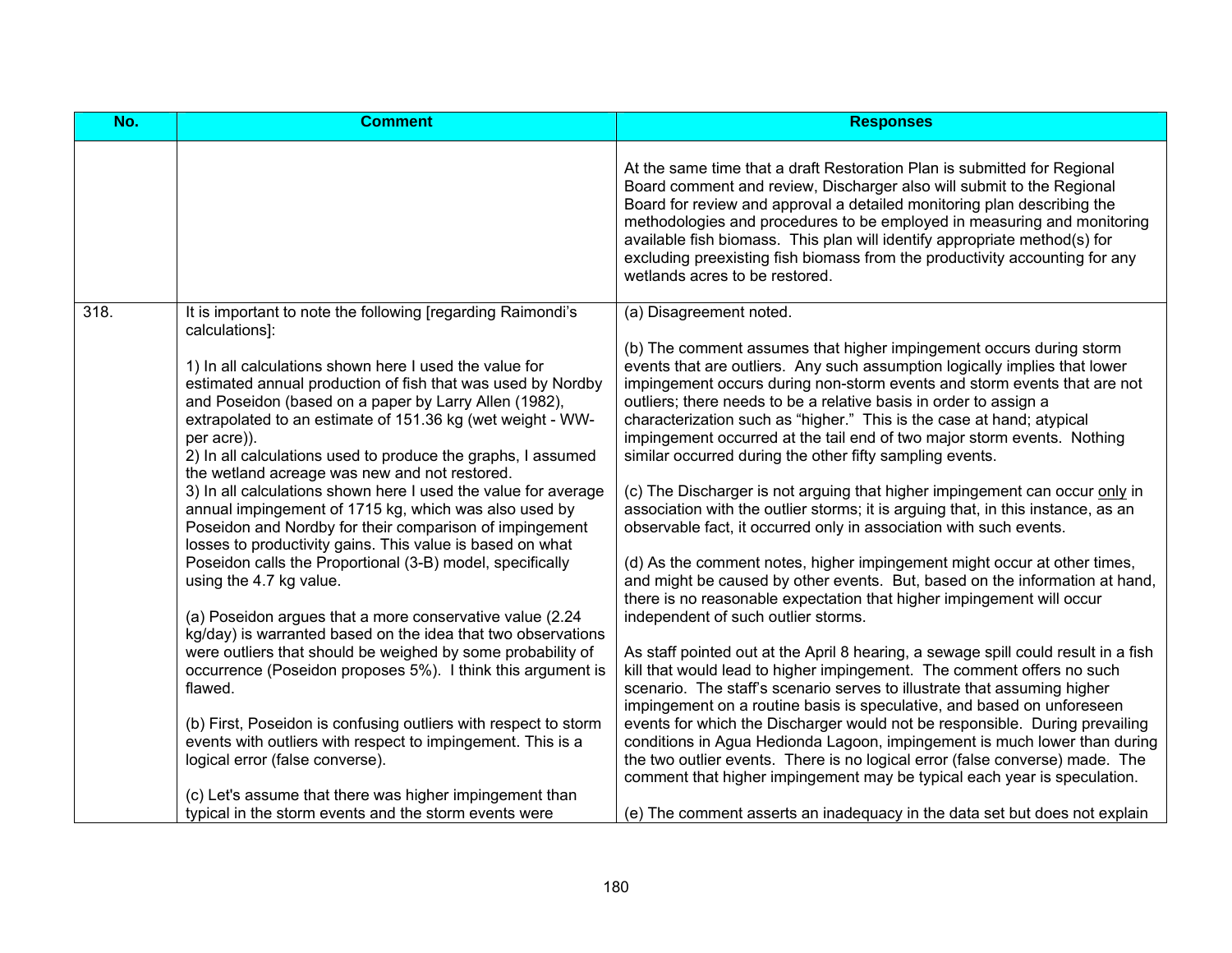| No.  | <b>Comment</b>                                                                                                                                                                                                                                                                                                                                                                                                                                                                                                                                                                                                                                                                                                                                                                               | <b>Responses</b>                                                                                                                                                                                                                                                                                                                                                                                                                                                                                                                                                                                                                                                                                                                                                                                                                                                                                                                                                                                       |
|------|----------------------------------------------------------------------------------------------------------------------------------------------------------------------------------------------------------------------------------------------------------------------------------------------------------------------------------------------------------------------------------------------------------------------------------------------------------------------------------------------------------------------------------------------------------------------------------------------------------------------------------------------------------------------------------------------------------------------------------------------------------------------------------------------|--------------------------------------------------------------------------------------------------------------------------------------------------------------------------------------------------------------------------------------------------------------------------------------------------------------------------------------------------------------------------------------------------------------------------------------------------------------------------------------------------------------------------------------------------------------------------------------------------------------------------------------------------------------------------------------------------------------------------------------------------------------------------------------------------------------------------------------------------------------------------------------------------------------------------------------------------------------------------------------------------------|
|      | outliers. This does not allow the conclusion that higher than<br>typical impingement only occurs associated with storm<br>events, which is the basis of the argument by Poseidon.<br>(d) There may be all sorts of other causes of higher than<br>typical impingement. Indeed a few such high impingement<br>events may be typical each year.<br>(d) The problem is that unlike the historical record for storm<br>or flow events we have no such record for impingement that<br>would allow assessment as to how common or rare such<br>high impingement events are. Simply put - inadequate<br>sampling is no reason to discount data.<br>(e) Hence the only reasonable approach is to use the flow<br>proportioned average without adjustment, that is, model 3-B<br>with no discounting. | why inferring a co-occurrence between outlier storms and higher<br>impingement is unsupportable in the current record. Commenter does not<br>provide a basis for why the sampling data should be considered<br>"inadequate." The comment does not apply an objective standard or method<br>to support this assertion, which appears to be a subjective argument.<br>(e) The comment's conclusion that model 3-B with no discounting is the "only<br>reasonable approach" does not follow from the body of the comment. The<br>Regional Board does not agree that there is only one reasonable approach.<br>Yet, to ensure a conservative starting point that does not exclude outliers,<br>Regional Board staff asked Discharger to use the value from that model (4.7<br>kg/yr) as the basis for the productivity monitoring obligation. Despite<br>reservations that the value overstates the potential for impingement at the<br>CDP, the Discharger accepted this value as a performance standard. |
| 319. | Based on the information provided by Poseidon and my<br>review, it is my conclusion that if wetland acres are going to<br>be used to mitigate impingement impacts they need to be<br>new acres not those already required by the entrainment<br>mitigation.                                                                                                                                                                                                                                                                                                                                                                                                                                                                                                                                  | As explained in Response No. 309, 31, 312, 313, 314 there is a substantial<br>record and ample basis to use the proposed wetlands (55.4 acres in two<br>phases of 37 and 18.4 acres each) as compensation for impingement, as well<br>as entrainment. After consideration of all of the available information, the<br>Regional Board does not believe that additional mitigation acreage is<br>warranted.                                                                                                                                                                                                                                                                                                                                                                                                                                                                                                                                                                                              |
| 320. | (a) The approach taken here is based entirely on the<br>approach proposed by Poseidon. There may be other ways<br>to estimate impingement and impacts due to impingement<br>that do not rely on conversion to wetland acreage.<br>(b) As one example, there is almost certainly a non-linear<br>relationship between flow per second (intake velocity) and<br>impingement probability. If intake velocity is reduced, as<br>stated, after the power plant stops operating there may be a<br>substantial reduction in impingement. I think this could be<br>quantified or at least modeled. If such an approach was<br>used there would have to be language in the COP operating<br>permit limiting intake velocity.                                                                          | (a) Comment noted.<br>(b) The approach in the comment might be considered when and if the power<br>plant stops operating and the Discharger submits a Report of Waste<br>Discharge to operate in stand-alone mode.<br>For this action, however, Regional Board staff believe that the approach<br>taken is reasonable, and supported by the record. The evidence to quantify<br>or model the approach described in the comment is not presently available;<br>and this approach does not provide a feasible alternative at this time or to the<br>tentative order. See Response No. 9. Discharger anticipates reducing<br>impingement mortality to less than significant levels by reducing velocity<br>levels when in stand-alone mode. Yet Discharger is not claiming any credits<br>for the beneficial effects due to the infeasibility of quantifying the effects. It is                                                                                                                           |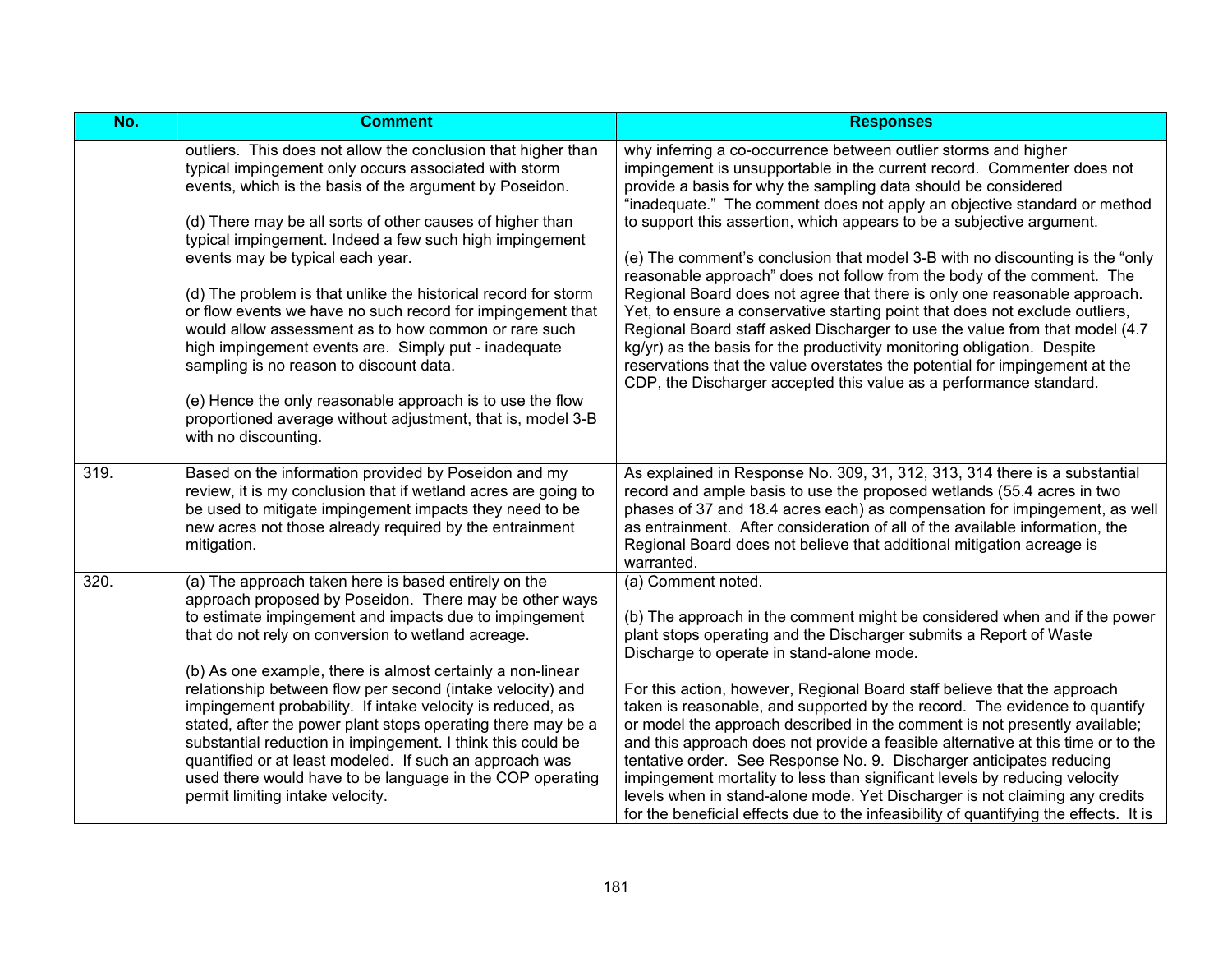| $NO$ . | <b>Comment</b>                                                                                                                                                                                                                                                                                                                                                                                                                                                                                                                                                                                                                                                                                                                                                                                                                                                                                                                                                                                                                                                                                                                                                                                                                                                                                                                                                                                                                                                                                                                                                                                                                                                                                                                       | <b>Responses</b>                                                                                                                                                                                                                                                                                                                                                                                                                                                                                                                                                                                                                                                                                                                                                                                                                                                                                                                                                                                                                                                                                                                                                                                                                                                                                                                                    |
|--------|--------------------------------------------------------------------------------------------------------------------------------------------------------------------------------------------------------------------------------------------------------------------------------------------------------------------------------------------------------------------------------------------------------------------------------------------------------------------------------------------------------------------------------------------------------------------------------------------------------------------------------------------------------------------------------------------------------------------------------------------------------------------------------------------------------------------------------------------------------------------------------------------------------------------------------------------------------------------------------------------------------------------------------------------------------------------------------------------------------------------------------------------------------------------------------------------------------------------------------------------------------------------------------------------------------------------------------------------------------------------------------------------------------------------------------------------------------------------------------------------------------------------------------------------------------------------------------------------------------------------------------------------------------------------------------------------------------------------------------------|-----------------------------------------------------------------------------------------------------------------------------------------------------------------------------------------------------------------------------------------------------------------------------------------------------------------------------------------------------------------------------------------------------------------------------------------------------------------------------------------------------------------------------------------------------------------------------------------------------------------------------------------------------------------------------------------------------------------------------------------------------------------------------------------------------------------------------------------------------------------------------------------------------------------------------------------------------------------------------------------------------------------------------------------------------------------------------------------------------------------------------------------------------------------------------------------------------------------------------------------------------------------------------------------------------------------------------------------------------|
|        |                                                                                                                                                                                                                                                                                                                                                                                                                                                                                                                                                                                                                                                                                                                                                                                                                                                                                                                                                                                                                                                                                                                                                                                                                                                                                                                                                                                                                                                                                                                                                                                                                                                                                                                                      | Discharger's position that some level of qualitative benefits will occur but no<br>credit can be quantified. See Response No. 36(a), 309(a).<br>(c) This comment is argumentative in nature because it summarizes the<br>Commenter's earlier assertions. To that extent, it is noted. For more<br>discussion about how the Minimization Plan fully offsets impingement<br>impacts, see Response Nos. 309 and 314.                                                                                                                                                                                                                                                                                                                                                                                                                                                                                                                                                                                                                                                                                                                                                                                                                                                                                                                                   |
|        | 11. Adequacy of the MLMP                                                                                                                                                                                                                                                                                                                                                                                                                                                                                                                                                                                                                                                                                                                                                                                                                                                                                                                                                                                                                                                                                                                                                                                                                                                                                                                                                                                                                                                                                                                                                                                                                                                                                                             |                                                                                                                                                                                                                                                                                                                                                                                                                                                                                                                                                                                                                                                                                                                                                                                                                                                                                                                                                                                                                                                                                                                                                                                                                                                                                                                                                     |
| 321.   | The Marine Life Mitigation Plan (MLMP) represents the<br>culmination of a comprehensive, interagency planning<br>process involving extensive scientific study and public<br>involvement and ensures that potential entrainment and<br>impingement impacts to marine resources from the Project<br>will be fully mitigated in compliance with Resolution R9-2008-<br>0039, Order No. R9-2006-0065, and Water Code Section<br>13142.5(b). Specifically, the MLMP will:<br>• Avoid or mitigate to less-than-significant levels all impacts<br>to marine resources associated with potential E&I from the<br>Project's water intake;<br>• Create or restore up to 55.4 acres of high-quality estuarine<br>wetland habitat based on the best science available to<br>mitigate Project-related impacts and likely result in a net<br>biological benefit to the Southern California Bight;<br>• Establish monitoring protocols and empower the Regional<br>Board and the California Coastal Commission with<br>enforcement mechanisms to ensure potential E&I impacts<br>are accurately measured over time and that mitigation<br>success targets consistently are achieved;<br>• Establish an enforceable schedule for completion of site<br>selection (nine months), environmental review and permitting<br>of the site(s) (24 months) and the start of construction (six<br>months after approval of the permits);<br>• Provide for significant, continuing agency oversight during<br>the selection, development and performance monitoring of<br>the final mitigation site(s), including by the Executive Officer<br>if the Regional Board approves the MLMP (as the MLMP<br>would then be equally enforceable by the Regional Board); | The MLMP fully complies with the conditions within Resolution R9-2008-0039<br>(the April Resolution), Order No. R9-2006-0065 (2006 Permit), and Water<br>Code Section 13142.5(b).<br>The following highlights the key aspects of the MLMP's compliance:<br>The MLMP includes a specific proposal for mitigation impingement and<br>entrainment as required by Section VI.C.2(e) of Order No. R9-2006-0065.<br>Under the terms of the MLMP, the Discharger shall create or restore up to<br>55.4 acres of estuarine wetlands at up to two restoration sites. Consistent<br>with the April Resolution, the Discharger submitted eleven specific mitigation<br>sites determined during the interagency process and submitted a specific<br>proposal for mitigation at these identified sites. The final restoration site(s)<br>will be selected according to strict minimum standards and objectives<br>specifically identified in Sections 3.1 and 3.2 of the MLMP, respectively, and<br>final selection will be subject to review by the Regional Board and Coastal<br>Commission.<br>Moreover, the success of the selected restoration site(s) will be evaluated<br>according to specifically enumerated performance standards and criteria, as<br>described in Response Nos. 240 and 243.<br>See also Responses Nos. 109, 187, 227, 234, 235, 274. |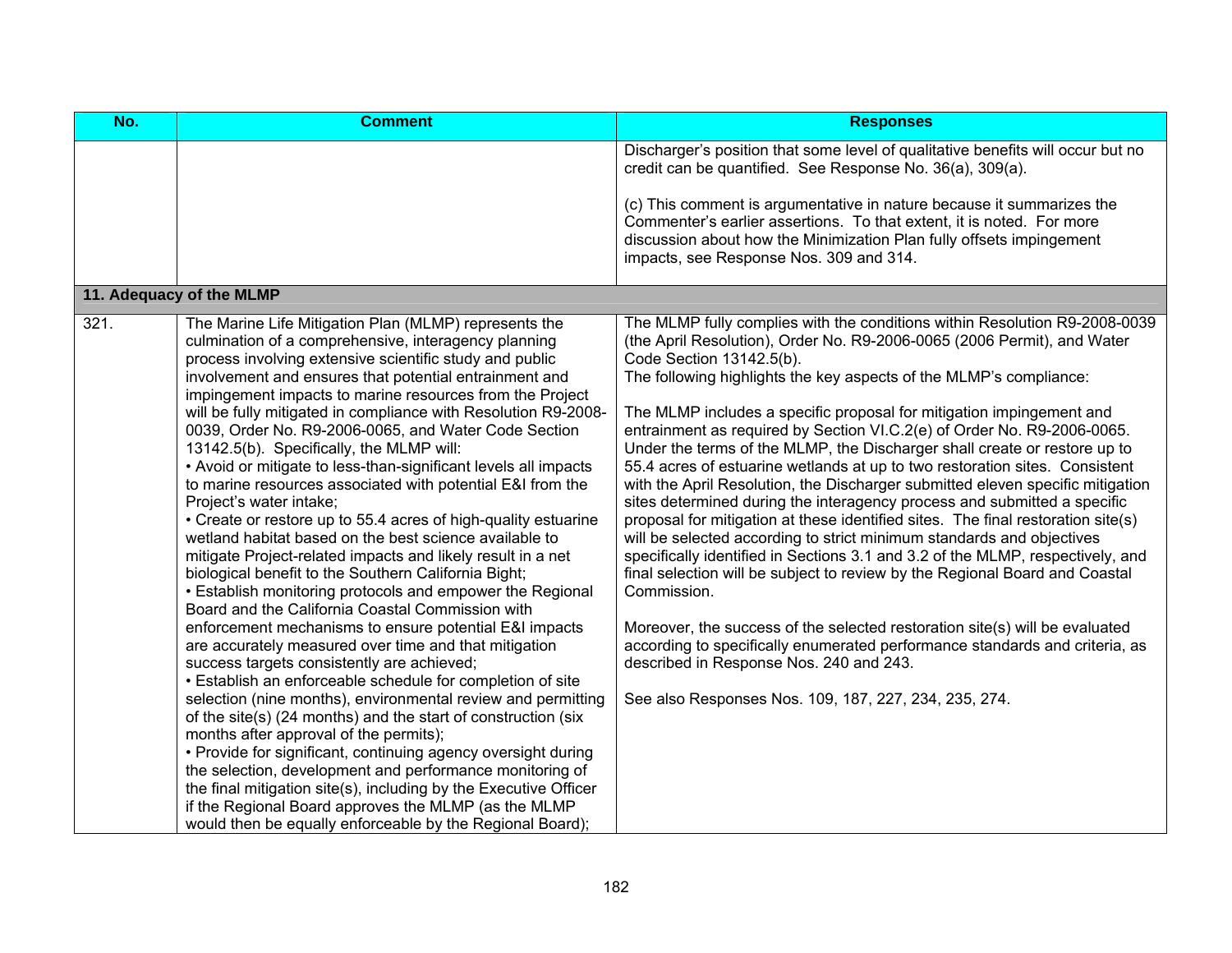| No.  | <b>Comment</b>                                                                                                                                                                                                                                                                                                                                                    | <b>Responses</b>                                                                                                                                                                                                                                                                                                                                                                                                                                                                                                                                                                                                                                                                                                                                                                                                                                                                                                                                                                                                                                                                                                                                                                                  |
|------|-------------------------------------------------------------------------------------------------------------------------------------------------------------------------------------------------------------------------------------------------------------------------------------------------------------------------------------------------------------------|---------------------------------------------------------------------------------------------------------------------------------------------------------------------------------------------------------------------------------------------------------------------------------------------------------------------------------------------------------------------------------------------------------------------------------------------------------------------------------------------------------------------------------------------------------------------------------------------------------------------------------------------------------------------------------------------------------------------------------------------------------------------------------------------------------------------------------------------------------------------------------------------------------------------------------------------------------------------------------------------------------------------------------------------------------------------------------------------------------------------------------------------------------------------------------------------------|
|      | and.<br>• Authorize enforcing agencies to order remediation in the<br>event the rigorous performance criteria are not met.<br>(Comments from Latham & Watkins LLP January 26, 2009                                                                                                                                                                                |                                                                                                                                                                                                                                                                                                                                                                                                                                                                                                                                                                                                                                                                                                                                                                                                                                                                                                                                                                                                                                                                                                                                                                                                   |
|      | Comment Letter, pgs. 3, 12-20 and Latham & Watkins LLP<br>April 2, 2009 Comment Letter, pgs. 18-20)                                                                                                                                                                                                                                                               |                                                                                                                                                                                                                                                                                                                                                                                                                                                                                                                                                                                                                                                                                                                                                                                                                                                                                                                                                                                                                                                                                                                                                                                                   |
|      | 12. Timeliness of MLMP Submittal                                                                                                                                                                                                                                                                                                                                  |                                                                                                                                                                                                                                                                                                                                                                                                                                                                                                                                                                                                                                                                                                                                                                                                                                                                                                                                                                                                                                                                                                                                                                                                   |
| 322. | Poseidon's submittal of the MLMP was not untimely.<br>(Comments from Latham & Watkins LLP January 26, 2009<br>Comment Letter, pgs. 37-38)                                                                                                                                                                                                                         | The Regional Board acknowledges that Poseidon's submittal of the MLMP<br>was timely under the terms of Resolution R9-2008-0039. Staff received the<br>draft MLMP on July 8, 2008 and September 17, 2008, prior to the October 8,<br>2009 deadline provided by the April Resolution. The submission of the final<br>language for the MLMP on November 14, 2008 was timely in light of the<br>flexibility required to accomplish the Regional Board's directive that Poseidon<br>participate in an interagency process to develop the MLMP. The Regional<br>Board also recognizes that Poseidon apprised the Regional Board of the<br>delay in the Regional Board's receipt of the final MLMP language caused by<br>the interagency process.                                                                                                                                                                                                                                                                                                                                                                                                                                                        |
|      | 13. Adequacy of the 2004-2005 Impingement and Entrainment Study and Data                                                                                                                                                                                                                                                                                          |                                                                                                                                                                                                                                                                                                                                                                                                                                                                                                                                                                                                                                                                                                                                                                                                                                                                                                                                                                                                                                                                                                                                                                                                   |
| 323. | The Minimization Plan properly relies upon data collected<br>during the 2004-2005 Impingement Mortality and<br>Entrainment Characterization Study conducted by Tenera<br>Consultants to assess the entrainment and impingement<br>impacts associated with Encina's intake.<br>(Comments from Latham & Watkins LLP January 26, 2009<br>Comment Letter, pgs. 20-23) | The Discharger relied upon data that were collected pursuant to the Encina<br>Power Station's ("EPS") Regional Board-approved 316(b) Impingement<br>Mortality and Entrainment Characterization Study ("IM&E Study"). Before<br>conducting the IM&E Study, EPS produced and submitted to the Regional<br>Board a Study Plan for its review and approval pursuant to the terms of<br>EPS's NPDES permit. Regional Board staff reviewed the plan with the<br>assistance of Tetra Tech, its third-party consultant. Under the direction of a<br>Technical Advisory Group comprised of staff from the Regional Board, state<br>and federal resources agencies, EPS and Tenera Environmental ("Tenera")<br>revised the Study Plan and submitted its final report to the Regional Board in<br>January 2008. The IM&E Study incorporated scientifically acceptable<br>sampling methodologies and analysis techniques that have been applied in<br>other recent impingement and entrainment studies, including those<br>conducted for the AES Huntington Beach Generating Station and Duke<br>Energy South Bay Power Plant.<br>Regional Board staff believes that the 2004-2005 data provide a sound basis |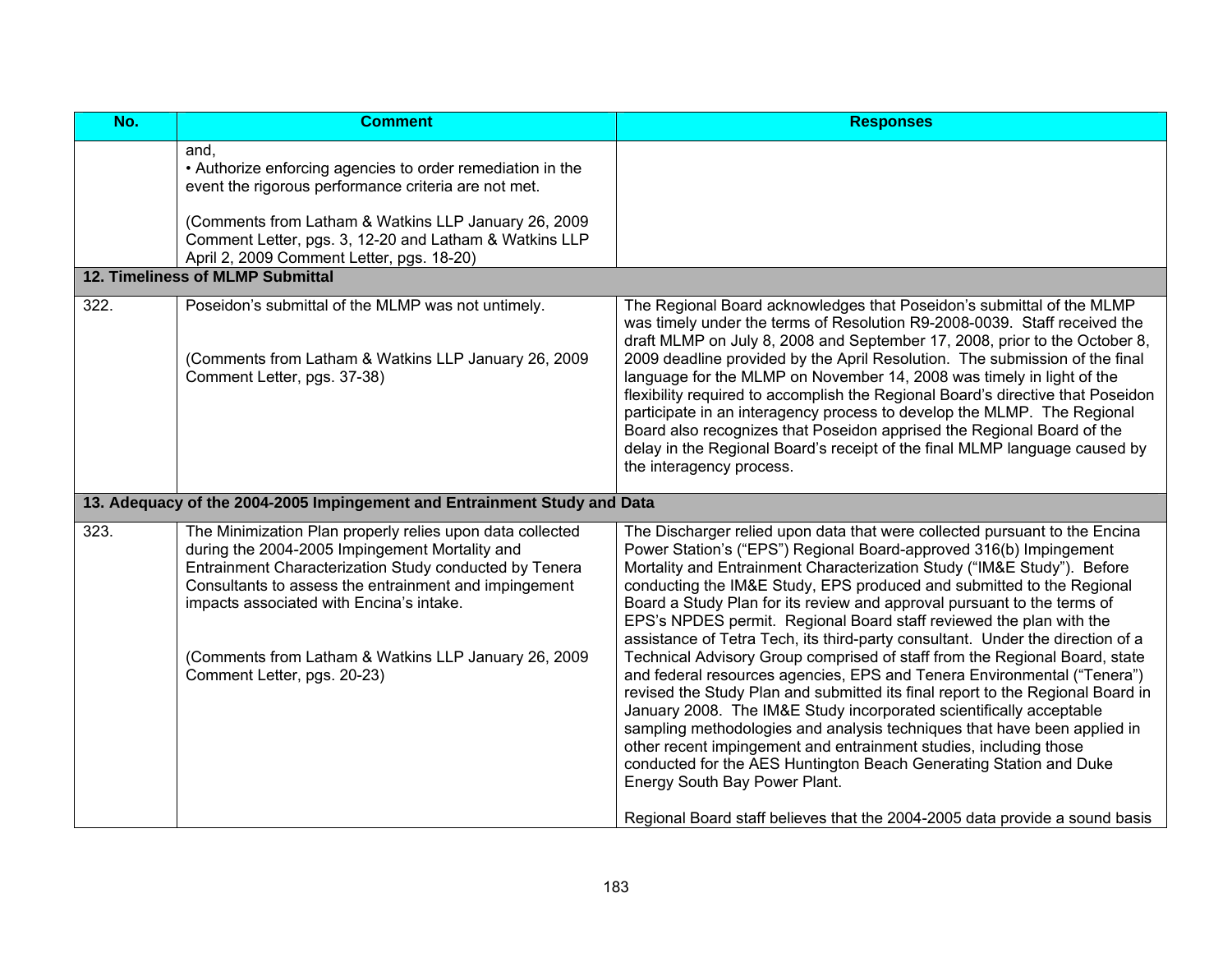| No.                        | <b>Comment</b>                                                                                                                                                                                                                                                                                                                                                                                                                                                                                                                                                                                                                                                                                                                                                                                                                                                                                                                                                                                                                                                                                                                                                                                                                                                                                                                                                                                                                               | <b>Responses</b>                                                                                                                                                                                                                                                                                                                                                                                                                                                                                                                                                                                                                                                                                                                                                                                                                                                                                                                                                                                                                                                                                                                                                                                                                                                                                                                                                                                                                                                                                                                                                                                                                                                                                                                                                                                                                                                |
|----------------------------|----------------------------------------------------------------------------------------------------------------------------------------------------------------------------------------------------------------------------------------------------------------------------------------------------------------------------------------------------------------------------------------------------------------------------------------------------------------------------------------------------------------------------------------------------------------------------------------------------------------------------------------------------------------------------------------------------------------------------------------------------------------------------------------------------------------------------------------------------------------------------------------------------------------------------------------------------------------------------------------------------------------------------------------------------------------------------------------------------------------------------------------------------------------------------------------------------------------------------------------------------------------------------------------------------------------------------------------------------------------------------------------------------------------------------------------------|-----------------------------------------------------------------------------------------------------------------------------------------------------------------------------------------------------------------------------------------------------------------------------------------------------------------------------------------------------------------------------------------------------------------------------------------------------------------------------------------------------------------------------------------------------------------------------------------------------------------------------------------------------------------------------------------------------------------------------------------------------------------------------------------------------------------------------------------------------------------------------------------------------------------------------------------------------------------------------------------------------------------------------------------------------------------------------------------------------------------------------------------------------------------------------------------------------------------------------------------------------------------------------------------------------------------------------------------------------------------------------------------------------------------------------------------------------------------------------------------------------------------------------------------------------------------------------------------------------------------------------------------------------------------------------------------------------------------------------------------------------------------------------------------------------------------------------------------------------------------|
|                            |                                                                                                                                                                                                                                                                                                                                                                                                                                                                                                                                                                                                                                                                                                                                                                                                                                                                                                                                                                                                                                                                                                                                                                                                                                                                                                                                                                                                                                              | to establish specific criteria for the mitigation site.                                                                                                                                                                                                                                                                                                                                                                                                                                                                                                                                                                                                                                                                                                                                                                                                                                                                                                                                                                                                                                                                                                                                                                                                                                                                                                                                                                                                                                                                                                                                                                                                                                                                                                                                                                                                         |
|                            |                                                                                                                                                                                                                                                                                                                                                                                                                                                                                                                                                                                                                                                                                                                                                                                                                                                                                                                                                                                                                                                                                                                                                                                                                                                                                                                                                                                                                                              | See also Responses Nos. 33b, 47c, 48a, 51, 58.                                                                                                                                                                                                                                                                                                                                                                                                                                                                                                                                                                                                                                                                                                                                                                                                                                                                                                                                                                                                                                                                                                                                                                                                                                                                                                                                                                                                                                                                                                                                                                                                                                                                                                                                                                                                                  |
|                            | 14. Impingement Effects Estimation                                                                                                                                                                                                                                                                                                                                                                                                                                                                                                                                                                                                                                                                                                                                                                                                                                                                                                                                                                                                                                                                                                                                                                                                                                                                                                                                                                                                           |                                                                                                                                                                                                                                                                                                                                                                                                                                                                                                                                                                                                                                                                                                                                                                                                                                                                                                                                                                                                                                                                                                                                                                                                                                                                                                                                                                                                                                                                                                                                                                                                                                                                                                                                                                                                                                                                 |
| 324.                       | On April 30, 2008, Poseidon submitted a calculation<br>indicating that the Project's standalone impingement would<br>be approximately 1.56 kg per day, a de minimis value. When<br>operating in co-located mode, any impingement associated<br>with the Project would naturally be even less.<br>Based on requests from Regional Board staff, Poseidon<br>submitted Attachment 5 to the Minimization Plan which<br>presents several different ways to account for the direct<br>relationship between impingement and flow in the<br>impingement estimates. Depending on their treatment of the<br>outlier sampling events and the extent to which they account<br>for the relationship between flow and impingement, these<br>approaches produce a range of possible impingement<br>estimations of between 1.56 to 7.16 kg per day.<br>Subsequent scientific analysis of the outlier events<br>completed by experts for Poseidon conclude that the<br>estimate values toward the lower end of the range more<br>reasonably anticipate the Project's operations. In any event,<br>Poseidon considers all of the various, reasonable<br>impingement estimation approaches to result in impingement<br>estimations that are de minimis.<br>(Comments from Latham & Watkins LLP January 26, 2009)<br>Comment Letter, pgs. 23-24; Latham & Watkins LLP April 2,<br>2009 Comment Letter, pgs. 10-12; Minimization Plan,<br>Attachments 5, 7 and 9) | The Minimization Plan provides various approaches to estimating the<br>impingement associated with the CDP's stand-alone operations, presuming<br>that the CDP will draw all 304 MGD of its source water requirements from<br>Agua Hedionda Lagoon and satisfy none with the EPS's discharge water. No<br>reductions for design or technology measures expected to minimize<br>entrainment and impingement are taken. Using these conservative<br>assumptions, the Minimization Plan, Chp. 5 and Attachment 5, provides<br>reasonable projections of impingement between 1.56 to 4.7 kg/day,<br>depending on whether a regression analysis or flow-proportioned<br>methodology is employed and whether two sampling days considered outliers<br>are excluded from the calculation. The 4.7 kg/day value represents the high<br>end of the range, using a flow-proportioned approach for 50 of the 52<br>impingement sampling days and making no adjustment for the 2<br>impingement sampling days considered outliers. The 1.56 value is calculated<br>using a regression analysis that excludes the outlier data. A 2.11 value is<br>calculated using a flow-proportioned approach excluding the outlier data. In<br>addition to requiring the use of the best available site, design, and technology<br>measures feasible to minimize intake and mortality of marine life, the<br>Regional Board is requiring the Discharger to demonstrate that the<br>Discharger's mitigation wetlands fully offset projected impingement under the<br>terms of impingement and fish biomass productivity monitoring plans.<br>Employing the most resource-protective approach, the Regional Board is<br>requiring full offset based on the most conservative reasonable impingement<br>projection, 4.7 kg/day, or 1715.5 kg/year.<br>See also Responses Nos. 88, 113, 166. |
| 15. Impingement - Outliers |                                                                                                                                                                                                                                                                                                                                                                                                                                                                                                                                                                                                                                                                                                                                                                                                                                                                                                                                                                                                                                                                                                                                                                                                                                                                                                                                                                                                                                              |                                                                                                                                                                                                                                                                                                                                                                                                                                                                                                                                                                                                                                                                                                                                                                                                                                                                                                                                                                                                                                                                                                                                                                                                                                                                                                                                                                                                                                                                                                                                                                                                                                                                                                                                                                                                                                                                 |
| 325.                       | The CDP's projected impingement when operating in stand-                                                                                                                                                                                                                                                                                                                                                                                                                                                                                                                                                                                                                                                                                                                                                                                                                                                                                                                                                                                                                                                                                                                                                                                                                                                                                                                                                                                     | The Regional Board finds it unnecessary to make the determination of                                                                                                                                                                                                                                                                                                                                                                                                                                                                                                                                                                                                                                                                                                                                                                                                                                                                                                                                                                                                                                                                                                                                                                                                                                                                                                                                                                                                                                                                                                                                                                                                                                                                                                                                                                                            |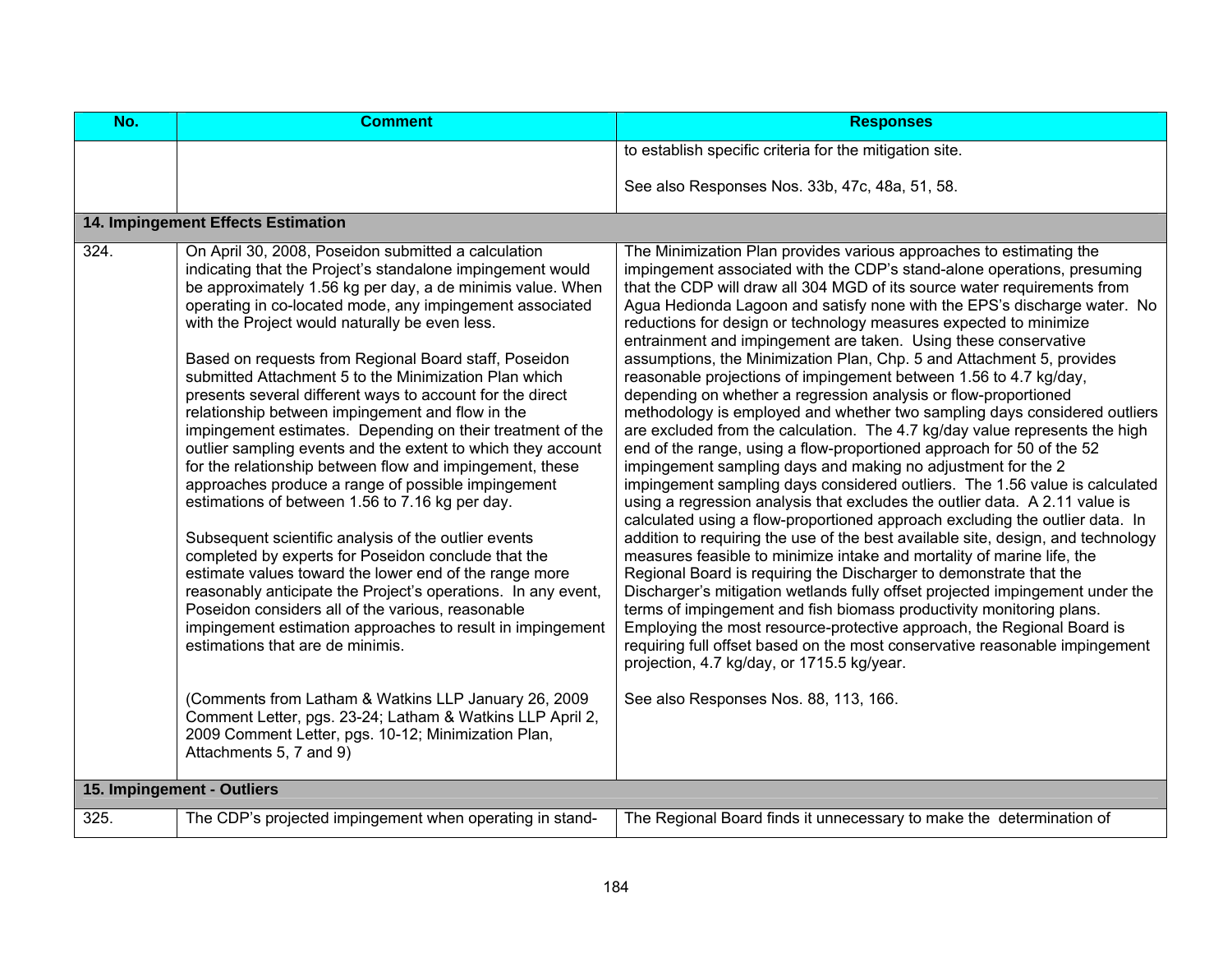| No. | <b>Comment</b>                                                                                                                                                                                                                                                                                                                                                                                                                                                                                                                                                                                                                                                                                                                                                                                                                                                                                                                                                                                                                                                                                                                                                                                                                                                                                                                                                                                                                                                                                                                                                                                                                                                                                            | <b>Responses</b>                                                                                                                                                                                                                                                                                                                                                                                                                                                                                                                                                                                                                                                                                                                                                                                                                                                                                                                                                                                                                                                                                                                                                                                                                                                                                                                                                                                                                                                                                                                                                                                                                                                                                                                                                                                                                                                                                                                                                                                                                                                                          |
|-----|-----------------------------------------------------------------------------------------------------------------------------------------------------------------------------------------------------------------------------------------------------------------------------------------------------------------------------------------------------------------------------------------------------------------------------------------------------------------------------------------------------------------------------------------------------------------------------------------------------------------------------------------------------------------------------------------------------------------------------------------------------------------------------------------------------------------------------------------------------------------------------------------------------------------------------------------------------------------------------------------------------------------------------------------------------------------------------------------------------------------------------------------------------------------------------------------------------------------------------------------------------------------------------------------------------------------------------------------------------------------------------------------------------------------------------------------------------------------------------------------------------------------------------------------------------------------------------------------------------------------------------------------------------------------------------------------------------------|-------------------------------------------------------------------------------------------------------------------------------------------------------------------------------------------------------------------------------------------------------------------------------------------------------------------------------------------------------------------------------------------------------------------------------------------------------------------------------------------------------------------------------------------------------------------------------------------------------------------------------------------------------------------------------------------------------------------------------------------------------------------------------------------------------------------------------------------------------------------------------------------------------------------------------------------------------------------------------------------------------------------------------------------------------------------------------------------------------------------------------------------------------------------------------------------------------------------------------------------------------------------------------------------------------------------------------------------------------------------------------------------------------------------------------------------------------------------------------------------------------------------------------------------------------------------------------------------------------------------------------------------------------------------------------------------------------------------------------------------------------------------------------------------------------------------------------------------------------------------------------------------------------------------------------------------------------------------------------------------------------------------------------------------------------------------------------------------|
|     | alone mode ranges from 1.56 to 7.1 kilograms per day<br>("kg/day") based on applying a linear regression analysis to<br>EPS's 2004-05 impingement sampling data.<br>The 2004-2005 EPS sampling data includes 52 samples<br>events. During two of the sample events, January 12 and<br>February 23, the recorded impingement was observed to be<br>relatively higher than on the other fifty days. Importantly,<br>these two sample days immediately follow storm events.<br>Subsequent analysis completed by Drs. Chang and Jenkins,<br>experts for Poseidon, indicate that the storm events<br>preceding the January 12 and February 23 samples have a<br>low probability of recurrence, each likely to occur no more<br>than once every quarter century. The likelihood that both<br>such events will occur in any given year, as they did during<br>the 2004-2005 sample year, is even more remote.<br>Because the rains preceding the two outlier collection events<br>can be expected to occur less than once every 20 years (i.e.,<br>less than 5%), the weight of the outliers should be<br>discounted accordingly. When the weighted-average flow-<br>proportioned approach (3-B) incorporates an outlier<br>probability value of less than 5%, the approach calculates an<br>impingement estimate of less than 2.24 kg/day, with 2.24<br>providing a reasonable upper bound. This value provides a<br>reasonable approximation of the CDP's potential<br>impingement.<br>(Comments from Latham & Watkins LLP January 26, 2009<br>Comment Letter, pg. 23, fn. 45; Latham & Watkins LLP April<br>2, 2009 Comment Letter, pgs. 10-11, Appendix B, Tab 3;<br>Minimization Plan, Attachments 5 and 9) | whether the January 12 and February 23, 2005 data points are outliers and<br>thus should be excluded. To establish the Discharger's mitigation obligation,<br>the Regional Board relies upon the impingement estimate of 4.7 kg/day,<br>which includes the outlier data and assumes the 100% recurrence of such<br>events, in order to set the 1715.5 kg/year performance standard for the<br>mitigation wetlands, as provided in Tentative Order R9-2009-0038.<br>The Regional Board notes, however, that the Discharger has offered<br>evidence and expert analysis to support the conclusion that the January 12<br>and February 23, 2005 data points are outliers, including:<br>The EPA's definition of outlier, which defines the term to mean<br>measurements that are extremely large or small relative to the rest of<br>the data set and that are suspected of misinterpreting the population<br>from which they were collected. See EPA (2006) Qa/G-9S Report<br>Data Quality Assessment: Statistical Methods for Practitioners.<br>Expert evidence submitted by Dr. David Mayer on April 30, 2008 and<br>$\bullet$<br>January 26, 2009 to the effect that the two days in question<br>corresponded to a different statistical subpopulation than the other<br>fifty impingement sampling events, which two days properly are<br>excluded from a regression analysis;<br>Expert evidence introduced by Drs. Chang and Jenkins describing<br>extremely unusual levels of rainfall, which indicate that the relatively<br>higher levels of impingement observed on those two days are not<br>indicative of normal plant operations and may have been due to<br>factors unrelated to seawater intake;<br>The fact that freshwater fish were collected infrequently during the<br>impingement surveys, and only during the wet season, with a<br>substantial majority of freshwater fish biomass collected on the two<br>days in question;<br>The fact that impingement on 335 of 336 days during the 1979/1980<br>EPS study also was much lower than on the two days in question. |
|     |                                                                                                                                                                                                                                                                                                                                                                                                                                                                                                                                                                                                                                                                                                                                                                                                                                                                                                                                                                                                                                                                                                                                                                                                                                                                                                                                                                                                                                                                                                                                                                                                                                                                                                           | See also Responses Nos. 89, 93, 94, 95, 96, 97.                                                                                                                                                                                                                                                                                                                                                                                                                                                                                                                                                                                                                                                                                                                                                                                                                                                                                                                                                                                                                                                                                                                                                                                                                                                                                                                                                                                                                                                                                                                                                                                                                                                                                                                                                                                                                                                                                                                                                                                                                                           |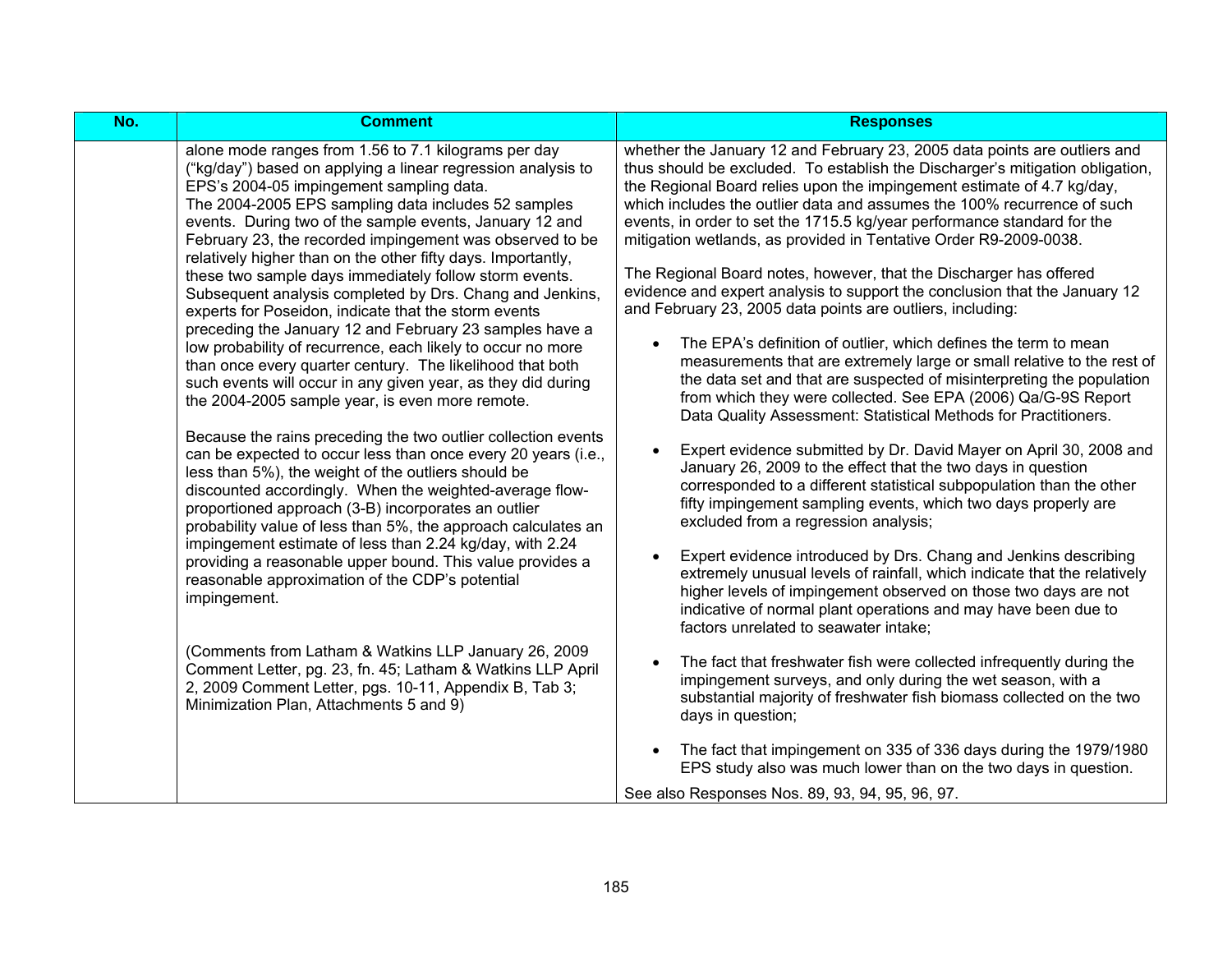| No.  | <b>Comment</b>                                                                                                                                                                                                                                                                                                                                                                                                                                                                                                                                                                                                                                                                                                                                                                                                                                           | <b>Responses</b>                                                                                                                                                                                                                                                                                                                                                                                                                                                                                                                                                                                                                                                                                                                                                                                                                                                                                                                                                                                                                                             |
|------|----------------------------------------------------------------------------------------------------------------------------------------------------------------------------------------------------------------------------------------------------------------------------------------------------------------------------------------------------------------------------------------------------------------------------------------------------------------------------------------------------------------------------------------------------------------------------------------------------------------------------------------------------------------------------------------------------------------------------------------------------------------------------------------------------------------------------------------------------------|--------------------------------------------------------------------------------------------------------------------------------------------------------------------------------------------------------------------------------------------------------------------------------------------------------------------------------------------------------------------------------------------------------------------------------------------------------------------------------------------------------------------------------------------------------------------------------------------------------------------------------------------------------------------------------------------------------------------------------------------------------------------------------------------------------------------------------------------------------------------------------------------------------------------------------------------------------------------------------------------------------------------------------------------------------------|
|      | 16. Impingement - Project Intake Flow                                                                                                                                                                                                                                                                                                                                                                                                                                                                                                                                                                                                                                                                                                                                                                                                                    |                                                                                                                                                                                                                                                                                                                                                                                                                                                                                                                                                                                                                                                                                                                                                                                                                                                                                                                                                                                                                                                              |
| 326. | EPS's daily water requirements are approximately twice<br>those projected for the Project. To satisfy EPS's water<br>demands, the power plant draws water in at a flow rate that<br>exceeds the Project's projected flow rate. When the Project<br>operates in standalone mode, therefore, it will be able to<br>operate the existing intake facilities at a reduced flow rate<br>and use fewer pumps to collect the water. By lowering its<br>flow rate below the 0.5 fps level, the Project will reduce the<br>impingement impacts associated with the desalination plant<br>operations to a level that the Coastal Commission<br>acknowledged is 'a de minimis impact." Moreover, the EPA<br>has recognized that a water intake flow rate equivalent to the<br>Project's (0.5 ft/s) would minimize impingement impacts to<br>insignificant levels.    | See Response No. 9 for support of the determination that reducing intake<br>flow velocities can reduce impingement.<br>Impingement losses associated with the collection of seawater at the power<br>plant intake would be reduced when the through-screen velocity at the inlet<br>intake screens (bar racks) is equal to or less than 0.5 fps because this<br>velocity would be low enough to allow some of the marine organisms to swim<br>away from the intake and to avoid potential harm from impingement.<br>See also Responses Nos. 88, 117, 118.                                                                                                                                                                                                                                                                                                                                                                                                                                                                                                    |
|      | (Comments from Latham & Watkins LLP January 26, 2009<br>Comment Letter, pgs. 24-26)                                                                                                                                                                                                                                                                                                                                                                                                                                                                                                                                                                                                                                                                                                                                                                      |                                                                                                                                                                                                                                                                                                                                                                                                                                                                                                                                                                                                                                                                                                                                                                                                                                                                                                                                                                                                                                                              |
|      | <b>15. Entrainment Effects Estimation</b>                                                                                                                                                                                                                                                                                                                                                                                                                                                                                                                                                                                                                                                                                                                                                                                                                |                                                                                                                                                                                                                                                                                                                                                                                                                                                                                                                                                                                                                                                                                                                                                                                                                                                                                                                                                                                                                                                              |
| 327. | Using the Empirical Transport Model ("ETM") and the results<br>of the June 2004 to June 2005 entrainment survey, Tenera<br>Environmental concluded that the Project's entrainment<br>impacts would result in an Area of Production Foregone<br>("APF") of 36.8 acres. The calculation of 36.8 APF was an<br>extremely conservative estimation and was based on four<br>equally conservative assumptions:<br>(1) Assumes 100% mortality of all marine organisms entering<br>the intake;<br>(2) Assumes 100% survival of all fish larvae in their natural<br>environment:<br>(3) Assumes species are evenly distributed throughout the<br>entire depth and volume of the water body; and<br>(4) Assumes the entire habitat from which the entrained fish<br>larvae may have originated is destroyed.<br>The entrainment model also did not account for the | The Minimization Plan presented detailed entrainment data in Attachment 6<br>"Summary of Fish and Target Shellfish Larvae Collected for Entrainment and<br>Source Water Studies in the Vicinity of Agua Hedionda Lagoon from June<br>2005 through May 2006." Section 5.3 et seq discusses the entrainment<br>analysis methodology, assumptions, data, and results in great detail.<br>The Minimization Plan incorporates additional entrainment analysis<br>conducted by the Coastal Commission and its consultant, Dr. Raimondi. Dr.<br>Raimondi's recommendations with respect to entrainment were incorporated<br>into the MLMP and provide the basis for the Discharger's entrainment<br>mitigation. See Recommended Revised Condition Compliance Findings<br>(approved December 10, 2008), at Section 4.2.<br>In the context of entrainment analysis, the ETM is a species-specific model<br>that is used to calculate the amount of habitat that is necessary to support or<br>sustain the populations of those larvae that are entrained at an intake |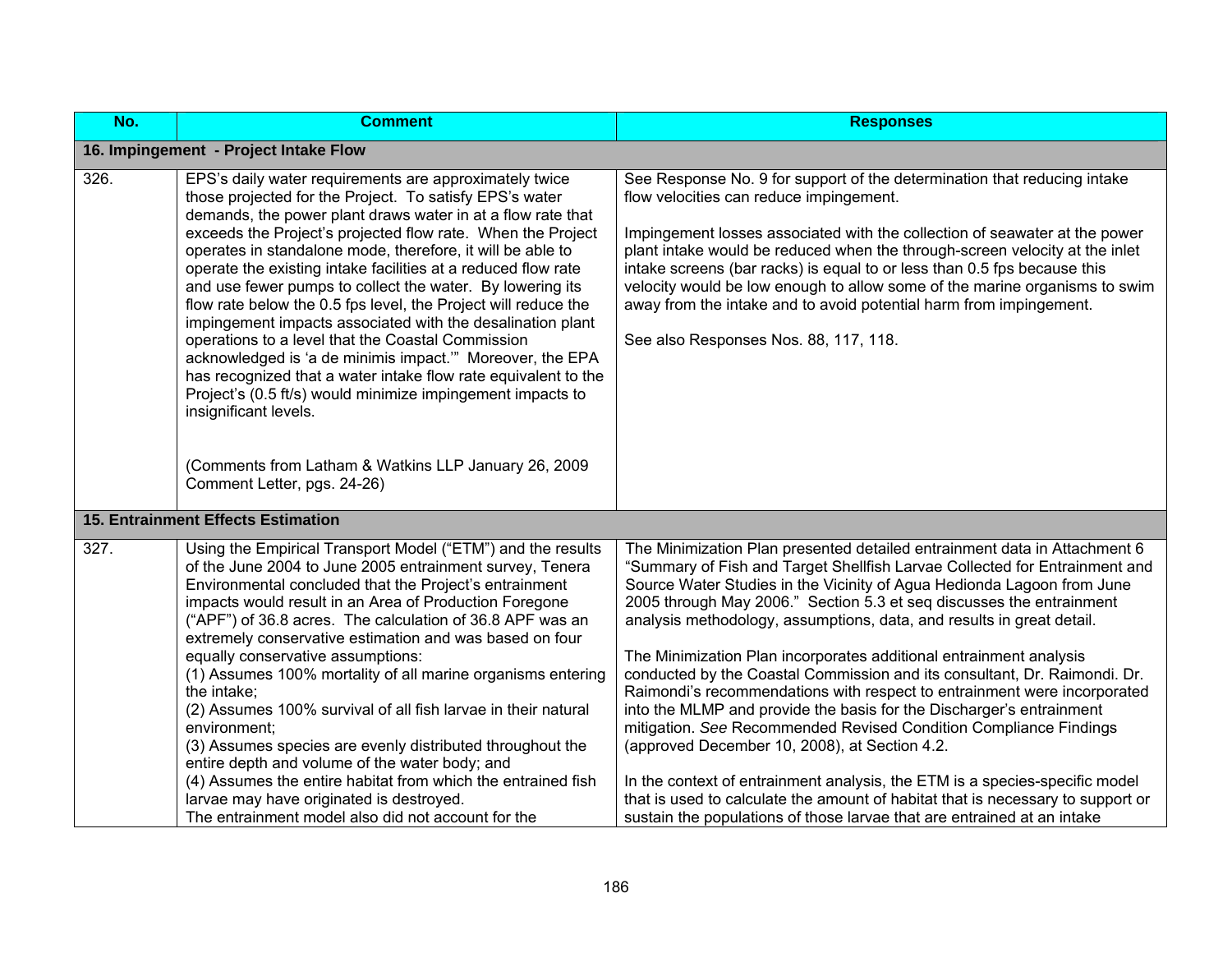| No. | <b>Comment</b>                                                                                                                                                                                                                                                                                                                                                                                                                                                                               | <b>Responses</b>                                                                                                                                                                                                                                                                                                                                                                                                                                                                                                                                                                                                                                |
|-----|----------------------------------------------------------------------------------------------------------------------------------------------------------------------------------------------------------------------------------------------------------------------------------------------------------------------------------------------------------------------------------------------------------------------------------------------------------------------------------------------|-------------------------------------------------------------------------------------------------------------------------------------------------------------------------------------------------------------------------------------------------------------------------------------------------------------------------------------------------------------------------------------------------------------------------------------------------------------------------------------------------------------------------------------------------------------------------------------------------------------------------------------------------|
|     | significant environmental benefits that extend well beyond<br>compensating for the entrainment impacts.                                                                                                                                                                                                                                                                                                                                                                                      | system. The model calculates this area (APF) by multiplying two variables:<br>proportional mortality (Pm) and source water body (SWB).                                                                                                                                                                                                                                                                                                                                                                                                                                                                                                          |
|     | Subsequent to the March 2008 submission of the 36.8 APF<br>calculation and supporting documents to the Regional Board,<br>Dr. Pete Raimondi reviewed the entrainment study at the<br>request of the Coastal Commission. As a result of this<br>review, two additional layers of resource protection were<br>added to the Project's mitigation obligation. First, First, Dr.                                                                                                                  | The Pm is calculated by dividing the number of larvae actually entrained in<br>the intake system by the number of potentially entrainable larvae (i.e., the<br>number of larvae extant in the source water body that are subject to<br>entrainment). The SWB is determined by measuring the size of the water<br>body where the entrained species reproduce.                                                                                                                                                                                                                                                                                    |
|     | Raimondi added open ocean water species (e.g., the<br>northern anchovy) to the entrainment model, even though he<br>recognized that the water intake system's intake system's<br>entrainment impact on ocean species is very small. By<br>adding ocean species, Dr. Raimondi's approach forces<br>Poseidon to mitigate for a number of species that will be only<br>minimally affected by the Project's operations. Second, Dr.<br>Raimondi applied an 80% confidence level APF as the basis | In calculating the APF to identify the mitigation acreage necessary to offset<br>CDP-related entrainment, the California Coastal Commission calculated the<br>average proportional mortality value for the three most commonly entrained<br>lagoon and ocean species. Of all the entrained larvae collected during the<br>2004/2005 entrainment survey, the larvae of three lagoon species (i.e., goby,<br>blenny and garibaldi) constituted approximately 95%, while the larvae of 5<br>ocean species (i.e., white croaker, northern anchovy, California halibut,<br>queenfish, spotfin croaker) constituted approximately 4%. This means that |
|     | for mitigation. This approach represents a significant<br>departure from the way that entrainment studies have been<br>conducted in the past and ensures that the MLMP plan will                                                                                                                                                                                                                                                                                                             | the larvae of other fish species made up less than 1% of all the larvae<br>entrained at the EPS intake during the sampling period.                                                                                                                                                                                                                                                                                                                                                                                                                                                                                                              |
|     | fully account for the Project's entrainment impacts. Whereas<br>Tenera based its APF calculation on a 50% confidence<br>interval—i.e., the level of confidence that past entrainment<br>studies have generally used—Dr. Raimondi used the higher<br>80% figure. Thus, to an 80% degree of certainty, the                                                                                                                                                                                     | In calling for the creation or restoration of up to 55.4 acres of estuarine<br>wetlands, the Coastal Commission expected the mitigation wetlands to<br>provide mitigation for the three (3) most commonly entrained lagoon species<br>and the five (5) most commonly entrained ocean species.                                                                                                                                                                                                                                                                                                                                                   |
|     | mitigation plan comprehensively identifies and accounts for<br>any entrainment impacts.                                                                                                                                                                                                                                                                                                                                                                                                      | 88% (or 49/55.4) of the acres are designed to provide entrainment mitigation<br>for the three (3) most commonly entrained lagoon species. 12% (or 6.4 acres<br>are designed to entrainment mitigation for the five (5) most commonly                                                                                                                                                                                                                                                                                                                                                                                                            |
|     | When these adjustments are combined with all of the<br>conservative assumptions that Tenera had already<br>incorporated in arriving at the 36.8-acre APF figure, the<br>entrainment model generates a final APF of 55.4 acres that                                                                                                                                                                                                                                                           | entrained ocean species. The mitigation wetlands are not intended to<br>produce the larvae of other fish whose larvae are entrained in insignificant<br>quantities.                                                                                                                                                                                                                                                                                                                                                                                                                                                                             |
|     | ensures resource protection and promotes excess mitigation.                                                                                                                                                                                                                                                                                                                                                                                                                                  | To the extent that the mitigation wetlands produce fish biomass from the<br>most commonly entrained lagoon species, 12% of this biomass is available<br>as impingement mitigation credit. To the extent that the mitigation wetlands                                                                                                                                                                                                                                                                                                                                                                                                            |
|     | (Comments from Latham & Watkins LLP January 26, 2009<br>Comment Letter, pgs. 27-31)                                                                                                                                                                                                                                                                                                                                                                                                          | produce fish biomass from the most commonly entrained ocean species,<br>88% of this biomass is available as impingement mitigation credit. To the<br>extent that the mitigation wetlands produce fish biomass from all other<br>species, 100% of this biomass is available as impingement mitigation credit.                                                                                                                                                                                                                                                                                                                                    |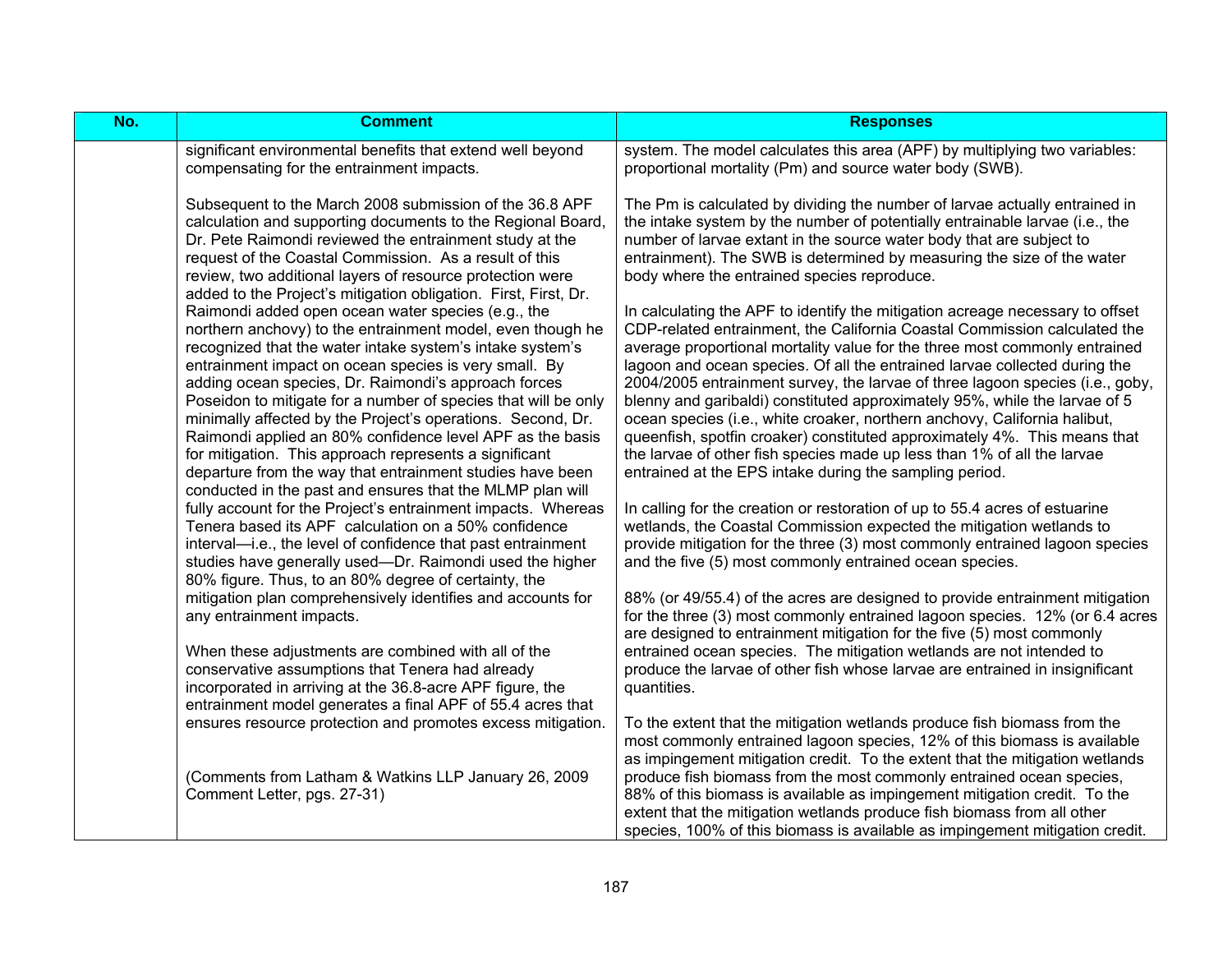| No.   | <b>Comment</b>                                                                                                                                                                                                                                                                                                                                                                                                                                                                           | <b>Responses</b>                                                                                                                                                                                                                                                                                                                                                                                                                                 |
|-------|------------------------------------------------------------------------------------------------------------------------------------------------------------------------------------------------------------------------------------------------------------------------------------------------------------------------------------------------------------------------------------------------------------------------------------------------------------------------------------------|--------------------------------------------------------------------------------------------------------------------------------------------------------------------------------------------------------------------------------------------------------------------------------------------------------------------------------------------------------------------------------------------------------------------------------------------------|
|       |                                                                                                                                                                                                                                                                                                                                                                                                                                                                                          | Thus, estimations of the CDP's projected entrainment are premised on<br>conservative assumptions that ensure that the Discharger will fully offset any<br>entrainment related to its stand-alone operations.                                                                                                                                                                                                                                     |
|       |                                                                                                                                                                                                                                                                                                                                                                                                                                                                                          | See also Responses Nos. 36a, 120, 288, 314.                                                                                                                                                                                                                                                                                                                                                                                                      |
|       | 16. Staff Concerns from February 19, 2008 Letter                                                                                                                                                                                                                                                                                                                                                                                                                                         |                                                                                                                                                                                                                                                                                                                                                                                                                                                  |
| 328.  | On February 19, 2008, Regional Board staff sent Poseidon a<br>letter identifying concerns with the June 29, 2007 version of<br>the Minimization Plan.                                                                                                                                                                                                                                                                                                                                    | Regional Board staff identified a number of issues in a letter submitted to<br>Discharger on February 19, 2008 in response to its review of Discharger's<br>June 2007 version of the Minimization Plan.                                                                                                                                                                                                                                          |
|       | (Comments from Latham & Watkins LLP January 26, 2009<br>Comment Letter, pgs. 31-34)                                                                                                                                                                                                                                                                                                                                                                                                      | Since receipt of said letter, Discharger submitted a revised Minimization Plan<br>in March 2008. On April 9, 2008, in a public meeting, the Regional Board<br>adopted Resolution No. R9-2008-0039, and thereby approved the March<br>2008 Minimization Plan subject to a number of conditions including, inter alia,<br>that Discharger submit an "amended Plan [to] address the items outlined in<br>the February 19, 2008 letter to Poseidon." |
|       |                                                                                                                                                                                                                                                                                                                                                                                                                                                                                          | In March 2009, Discharger submitted a revised Minimization Plan to comply<br>with the conditions set forth in Resolution No. R9-2008-0039 as well as an<br>additional list of outstanding issues identified by the Executive Officer. The<br>March 2009 Minimization Plan satisfies all of these conditions, in part by<br>resolving each of the issues identified in the February 11, 2008 letter.                                              |
|       |                                                                                                                                                                                                                                                                                                                                                                                                                                                                                          | Regional Board agrees that all outstanding issues identified in the February<br>19, 2008 letter have been fully addressed.                                                                                                                                                                                                                                                                                                                       |
|       | 17. Interagency Input and Approval of MLMP                                                                                                                                                                                                                                                                                                                                                                                                                                               |                                                                                                                                                                                                                                                                                                                                                                                                                                                  |
| 328a. | The Regional Board directed Poseidon to resolve the<br>conditions of the April Resolution through an interagency<br>review and approval process. As a result, the MLMP was<br>developed in a months-long interagency process and will<br>continue to engage the agencies in site selection, restoration<br>plan development, and performance monitoring. Such<br>interagency actions included the May 1 and 2 interagency<br>meeting regarding the MLMP, the Scientific Advisory Panel's | Comment noted. Regional Board considers this request fully satisfied.                                                                                                                                                                                                                                                                                                                                                                            |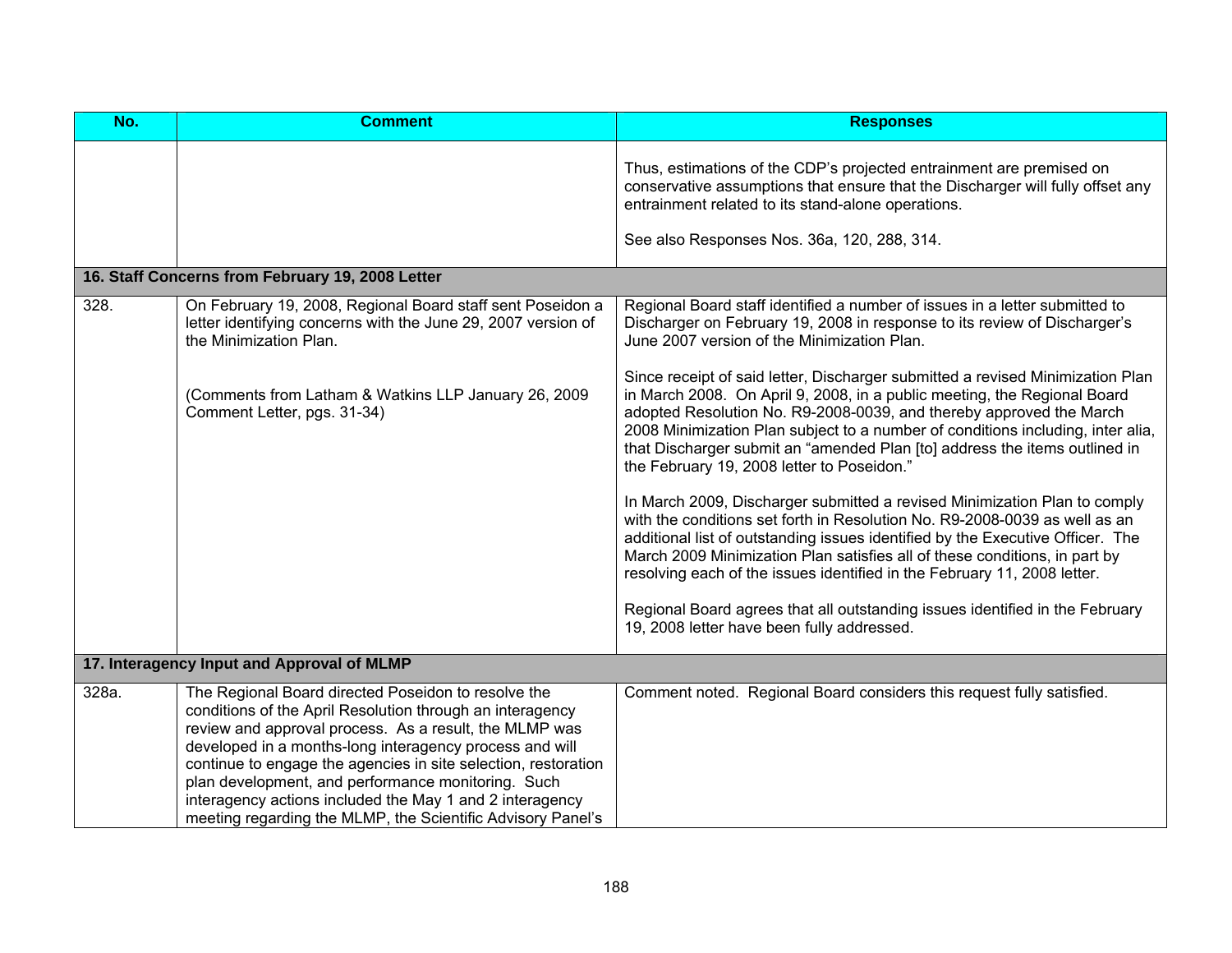| No.   | <b>Comment</b>                                                                                                                                                                                                                                                                                                                                                                                                                                    | <b>Responses</b>                                                                                                                                                                                                                                                                                                                                                                                                                                                                                                                                                                                                                                                                                                                                                                                                                                                                                                                                                                                                                                                                                                                                                                                                                                                                                               |
|-------|---------------------------------------------------------------------------------------------------------------------------------------------------------------------------------------------------------------------------------------------------------------------------------------------------------------------------------------------------------------------------------------------------------------------------------------------------|----------------------------------------------------------------------------------------------------------------------------------------------------------------------------------------------------------------------------------------------------------------------------------------------------------------------------------------------------------------------------------------------------------------------------------------------------------------------------------------------------------------------------------------------------------------------------------------------------------------------------------------------------------------------------------------------------------------------------------------------------------------------------------------------------------------------------------------------------------------------------------------------------------------------------------------------------------------------------------------------------------------------------------------------------------------------------------------------------------------------------------------------------------------------------------------------------------------------------------------------------------------------------------------------------------------|
|       | review of the MLMP at the request of the Coastal<br>Commission, the submission of various drafts of the MLMP<br>to various interested agencies by Coastal Commission staff,<br>Coastal Commission and State Lands Commission review<br>and approval of the MLMP, and finalization of MLMP<br>language by Coastal Commission staff<br>(Comments from Latham & Watkins LLP January 26, 2009)<br>Comment Letter, pgs. 31-34)                         |                                                                                                                                                                                                                                                                                                                                                                                                                                                                                                                                                                                                                                                                                                                                                                                                                                                                                                                                                                                                                                                                                                                                                                                                                                                                                                                |
|       | 18. Adequacy of Underlying Data and Modeling                                                                                                                                                                                                                                                                                                                                                                                                      |                                                                                                                                                                                                                                                                                                                                                                                                                                                                                                                                                                                                                                                                                                                                                                                                                                                                                                                                                                                                                                                                                                                                                                                                                                                                                                                |
| 328b. | The underlying data upon which the MLMP is based were<br>collected in 2004 - 2005 under a Regional Board-approved<br>work plan and reviewed by the agency's third-party<br>consultant, Tetra Tech. The data are representative,<br>adequate, and appropriate for assessment of potential E&I<br>effects during both co-located and stand-alone operations.<br>(Comments from Latham & Watkins LLP January 26, 2009<br>Comment Letter, pgs. 31-34) | The Discharger relied upon data that were collected pursuant to the Encina<br>Power Station's ("EPS") Regional Board-approved 316(b) Impingement<br>Mortality and Entrainment Characterization Study ("IM&E Study"). Before<br>conducting the IM&E Study, EPS produced and submitted to the Regional<br>Board a Study Plan for its review and approval pursuant to the terms of<br>EPS's NPDES permit. Regional Board staff reviewed the plan with the<br>assistance of Tetra Tech, its third-party consultant. Under the direction of a<br>Technical Advisory Group comprised of staff from the Regional Board, state<br>and federal resources agencies, EPS and Tenera Environmental ("Tenera")<br>revised the Study Plan and submitted its final report to the Regional Board in<br>January 2008. The IM&E Study incorporated scientifically acceptable<br>sampling methodologies and analysis techniques that have been applied in<br>other recent impingement and entrainment studies, including those<br>conducted for the AES Huntington Beach Generating Station and Duke<br>Energy South Bay Power Plant.<br>Regional Board staff believes that the 2004-2005 data provide a sound basis<br>to establish specific criteria for the mitigation site.<br>See also Responses Nos. 33b, 47c, 48a, 51, 58. |
|       | 19. Mitigation Will Fully Offset Impacts                                                                                                                                                                                                                                                                                                                                                                                                          |                                                                                                                                                                                                                                                                                                                                                                                                                                                                                                                                                                                                                                                                                                                                                                                                                                                                                                                                                                                                                                                                                                                                                                                                                                                                                                                |
| 328c. | Although Project-related impingement and entrainment are<br>expected to be minimal and will already be reduced by the<br>site, design and technology elements, Poseidon has<br>committed to mitigation under the terms of the MLMP to fully<br>offset potential entrainment and impingement.                                                                                                                                                      | The Regional Board agrees that the Minimization Plan provides for mitigation<br>sufficient to fully offset the CDP's projected impingement and entrainment as<br>calculated for stand-alone operations.                                                                                                                                                                                                                                                                                                                                                                                                                                                                                                                                                                                                                                                                                                                                                                                                                                                                                                                                                                                                                                                                                                        |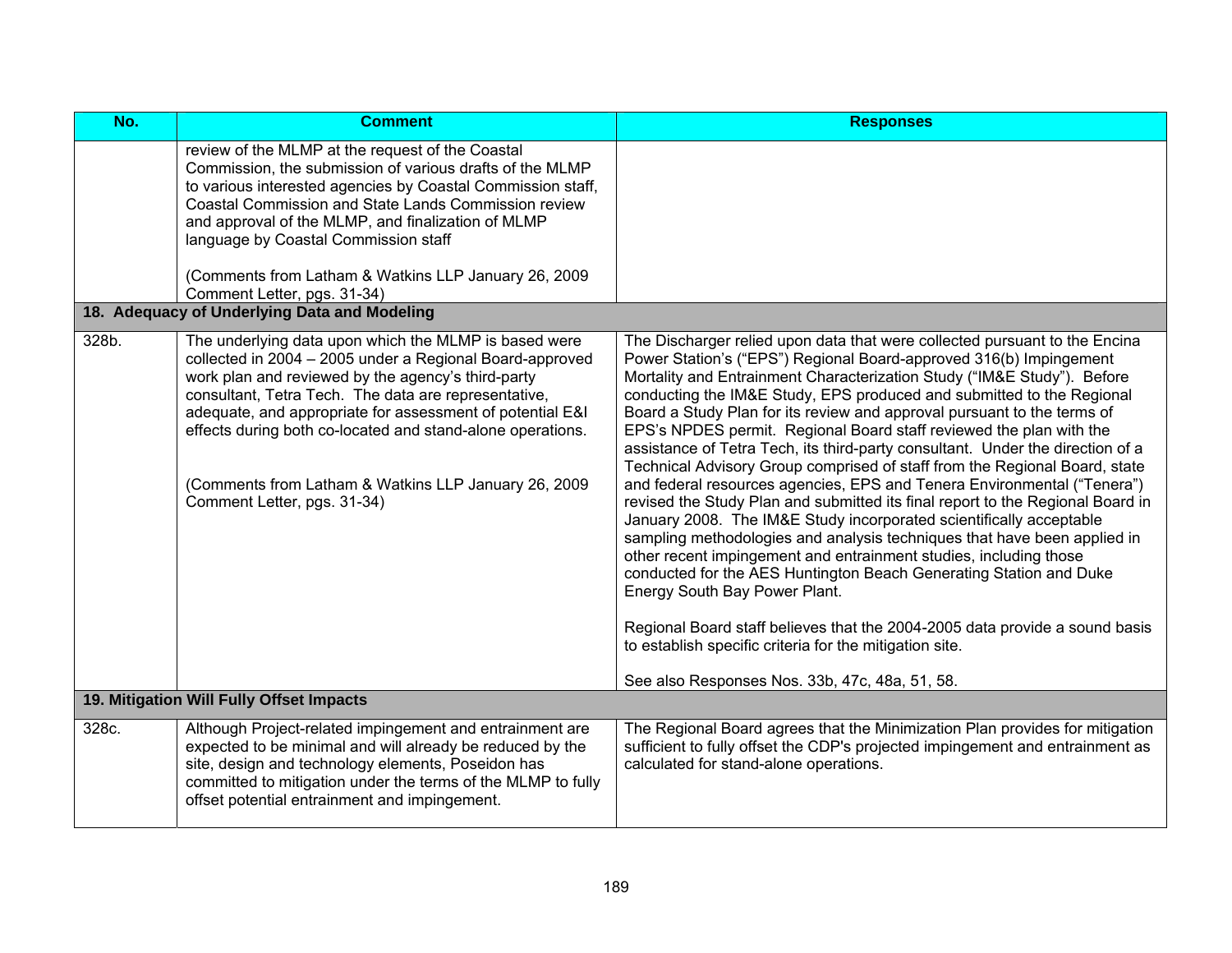| No.                | <b>Comment</b>                                                                                                                                                                                                                                                                                                                                                                                                                                                                                                                                                                                                                                                                                                                                                                                                                                                                                                                                                                                                                                                                                                                                                                                                                                                                       | <b>Responses</b>                                                                                                                                                                                                                                                                                                                                                                                                                                                                                                                                                                                                                                                                                                                                                                                                                                                                                                                                                                 |
|--------------------|--------------------------------------------------------------------------------------------------------------------------------------------------------------------------------------------------------------------------------------------------------------------------------------------------------------------------------------------------------------------------------------------------------------------------------------------------------------------------------------------------------------------------------------------------------------------------------------------------------------------------------------------------------------------------------------------------------------------------------------------------------------------------------------------------------------------------------------------------------------------------------------------------------------------------------------------------------------------------------------------------------------------------------------------------------------------------------------------------------------------------------------------------------------------------------------------------------------------------------------------------------------------------------------|----------------------------------------------------------------------------------------------------------------------------------------------------------------------------------------------------------------------------------------------------------------------------------------------------------------------------------------------------------------------------------------------------------------------------------------------------------------------------------------------------------------------------------------------------------------------------------------------------------------------------------------------------------------------------------------------------------------------------------------------------------------------------------------------------------------------------------------------------------------------------------------------------------------------------------------------------------------------------------|
|                    | (Comments from Latham & Watkins LLP January 26, 2009<br>Comment Letter, pgs. 31-34)                                                                                                                                                                                                                                                                                                                                                                                                                                                                                                                                                                                                                                                                                                                                                                                                                                                                                                                                                                                                                                                                                                                                                                                                  |                                                                                                                                                                                                                                                                                                                                                                                                                                                                                                                                                                                                                                                                                                                                                                                                                                                                                                                                                                                  |
| 20. Site Selection |                                                                                                                                                                                                                                                                                                                                                                                                                                                                                                                                                                                                                                                                                                                                                                                                                                                                                                                                                                                                                                                                                                                                                                                                                                                                                      |                                                                                                                                                                                                                                                                                                                                                                                                                                                                                                                                                                                                                                                                                                                                                                                                                                                                                                                                                                                  |
| 328d.              | The actual mitigation site(s), which will be selected this year,<br>will not be locked in to San Dieguito Lagoon or other pre-<br>determined outcome as staff were concerned in April 2008,<br>and will be at location(s) acceptable to the Executive Officer<br>of the Regional Board, and the Executive Director of the<br>Coastal Commission.                                                                                                                                                                                                                                                                                                                                                                                                                                                                                                                                                                                                                                                                                                                                                                                                                                                                                                                                     | Comment noted.                                                                                                                                                                                                                                                                                                                                                                                                                                                                                                                                                                                                                                                                                                                                                                                                                                                                                                                                                                   |
|                    | (Comments from Latham & Watkins LLP January 26, 2009<br>Comment Letter, pgs. 33-34)                                                                                                                                                                                                                                                                                                                                                                                                                                                                                                                                                                                                                                                                                                                                                                                                                                                                                                                                                                                                                                                                                                                                                                                                  |                                                                                                                                                                                                                                                                                                                                                                                                                                                                                                                                                                                                                                                                                                                                                                                                                                                                                                                                                                                  |
|                    | 21. Single Site Selection Was Not Required                                                                                                                                                                                                                                                                                                                                                                                                                                                                                                                                                                                                                                                                                                                                                                                                                                                                                                                                                                                                                                                                                                                                                                                                                                           |                                                                                                                                                                                                                                                                                                                                                                                                                                                                                                                                                                                                                                                                                                                                                                                                                                                                                                                                                                                  |
| 328e.              | Consistent with the April Resolution, Poseidon submitted<br>eleven specific mitigation sites determined during the<br>interagency process and submitted a specific proposal for<br>mitigation at these identified sites. In its December 2, 2008<br>letter to Poseidon, staff indicated that "the MLMP does not<br>propose a specific mitigation site or a specific proposal for<br>mitigation at an identified site." To the extent staff is<br>concerned that Poseidon is not bringing to the Regional<br>Board a single site for consideration, the concern is belated<br>to the point of prejudice to Poseidon and is in contrast to its<br>course of conduct.<br>In the April 4, 2008 Technical Report, staff faulted<br>Poseidon's mitigation planning for seeming to "favor a pre-<br>determined outcome (i.e., mitigation in San Dieguito<br>Lagoon)." In that same Technical Report, and with apparent<br>approval, staff acknowledged that Poseidon was considering<br>mitigation at several possible sites, including Frazee State<br>Beach, Loma Alta Lagoon and Buena Vista Lagoon, in<br>addition to Agua Hedionda Lagoon and San Dieguito<br>Lagoon. The April 4, 2008 Technical Report stated that the<br>adoption of the Minimization Plan was premature because it | For various reasons, Regional Board staff believe it is premature to require<br>selection of a single site in order for Poseidon to secure approval of the<br>Minimization Plan. Any site(s) selected will have to be approved by the<br>Coastal Commission and Regional Board. CEQA review and appropriate<br>entitlements for the mitigation site(s) will have to be secured.<br>The Regional Board at the February 11, 2009 hearing directed Poseidon and<br>staff to revise the Minimization Plan to give priority attention to sites within the<br>jurisdiction of the Regional Board. The MLMP accomplishes this directive by<br>identifying 11 sites, 5 of which are within the boundaries of the Regional<br>Board and therefore priority sites. These sites have been pre-approved by<br>the Coastal Commission; final selection of the site(s) is subject to the<br>approval of the Coastal Commission and the Regional Board.<br>See also Responses Nos. 127 and 178. |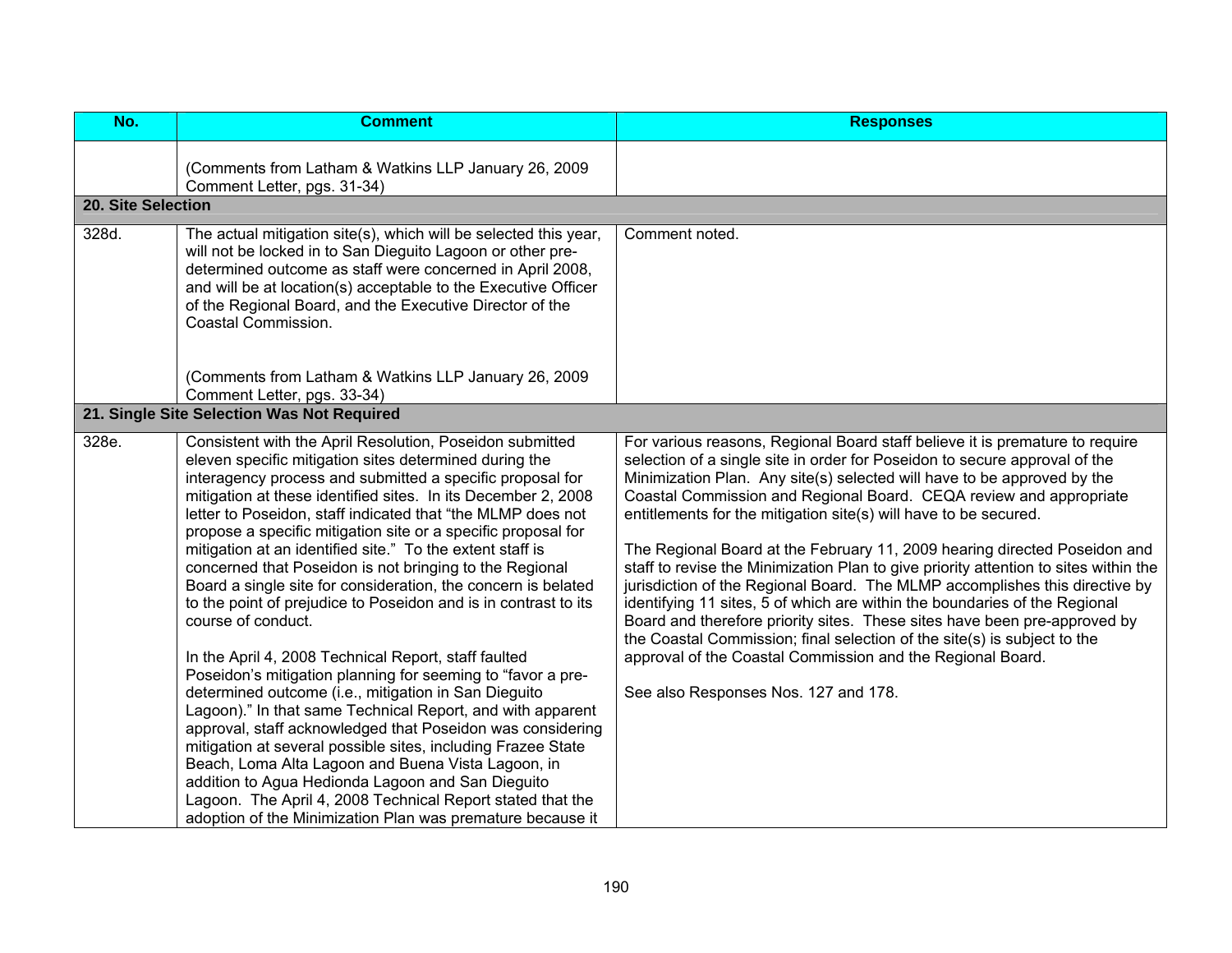| No.                 | <b>Comment</b>                                                                                                                                                                                                                                                                                                                                                                                                                                                                                                                                                                                                                                             | <b>Responses</b>                                                                                                                                                                                                                                                                                                 |
|---------------------|------------------------------------------------------------------------------------------------------------------------------------------------------------------------------------------------------------------------------------------------------------------------------------------------------------------------------------------------------------------------------------------------------------------------------------------------------------------------------------------------------------------------------------------------------------------------------------------------------------------------------------------------------------|------------------------------------------------------------------------------------------------------------------------------------------------------------------------------------------------------------------------------------------------------------------------------------------------------------------|
|                     | did not "clearly identify the method for the final selection and<br>agency concurrence of the preferred mitigation alternative."<br>In fact, both prior to the April 9, 2008 conditional approval,<br>and during the interagency process, Poseidon was led to<br>believe that staff viewed a short list of potential sites coupled<br>with a rigorous screening, selection and implementation<br>process that is evaluated against a comprehensive set of<br>objective performance criteria as a strength of an appropriate<br>mitigation plan.                                                                                                            |                                                                                                                                                                                                                                                                                                                  |
|                     | (Comments from Latham & Watkins LLP January 26, 2009<br>Comment Letter, pgs. 33-34)                                                                                                                                                                                                                                                                                                                                                                                                                                                                                                                                                                        |                                                                                                                                                                                                                                                                                                                  |
|                     | 22. Resolution R9-2008-0039 Additional Concerns                                                                                                                                                                                                                                                                                                                                                                                                                                                                                                                                                                                                            |                                                                                                                                                                                                                                                                                                                  |
| 329.                | Resolution No. R9-2008-0039 required Poseidon to address<br>items in staff's February 19, 2008 letter (many of the items<br>had been mooted only by the March 6, 2008 version of the<br>Plan), and the following additional concerns:<br>a) identification of impacts from impingement and<br>entrainment;<br>b) adequate monitoring data to determine the impacts from<br>impingement and entrainment;<br>c) coordination among participating agencies for the<br>amendment of the Plan as required by Section 13225 of the<br>California Water Code;<br>d) adequacy of mitigation; and<br>e) commitment to fully implement the amendment to the<br>Plan. | Comment noted. Regional Board agrees that all outstanding issues identified<br>in Resolution No. R9-2008-0039 have been fully addressed.                                                                                                                                                                         |
|                     | (Comments from Latham & Watkins LLP January 26, 2009<br>Comment Letter, pgs. 34-35)                                                                                                                                                                                                                                                                                                                                                                                                                                                                                                                                                                        |                                                                                                                                                                                                                                                                                                                  |
| 23. Double Counting |                                                                                                                                                                                                                                                                                                                                                                                                                                                                                                                                                                                                                                                            |                                                                                                                                                                                                                                                                                                                  |
| 330.                | The mitigation approach outlined in the Minimization Plan<br>and MLMP to construct or restore up to 55.4 acres of<br>estuarine wetlands does not result in any double counting.<br>These kinds of wetlands are known to provide a wide variety                                                                                                                                                                                                                                                                                                                                                                                                             | In addition to mitigating for entrainment, the mitigation wetlands can mitigate<br>for impingement by producing fish species other than those most commonly<br>entrained. Productivity calculations are not, in fact, based on species<br>expressly reserved for entrainment mitigation. For instance, while the |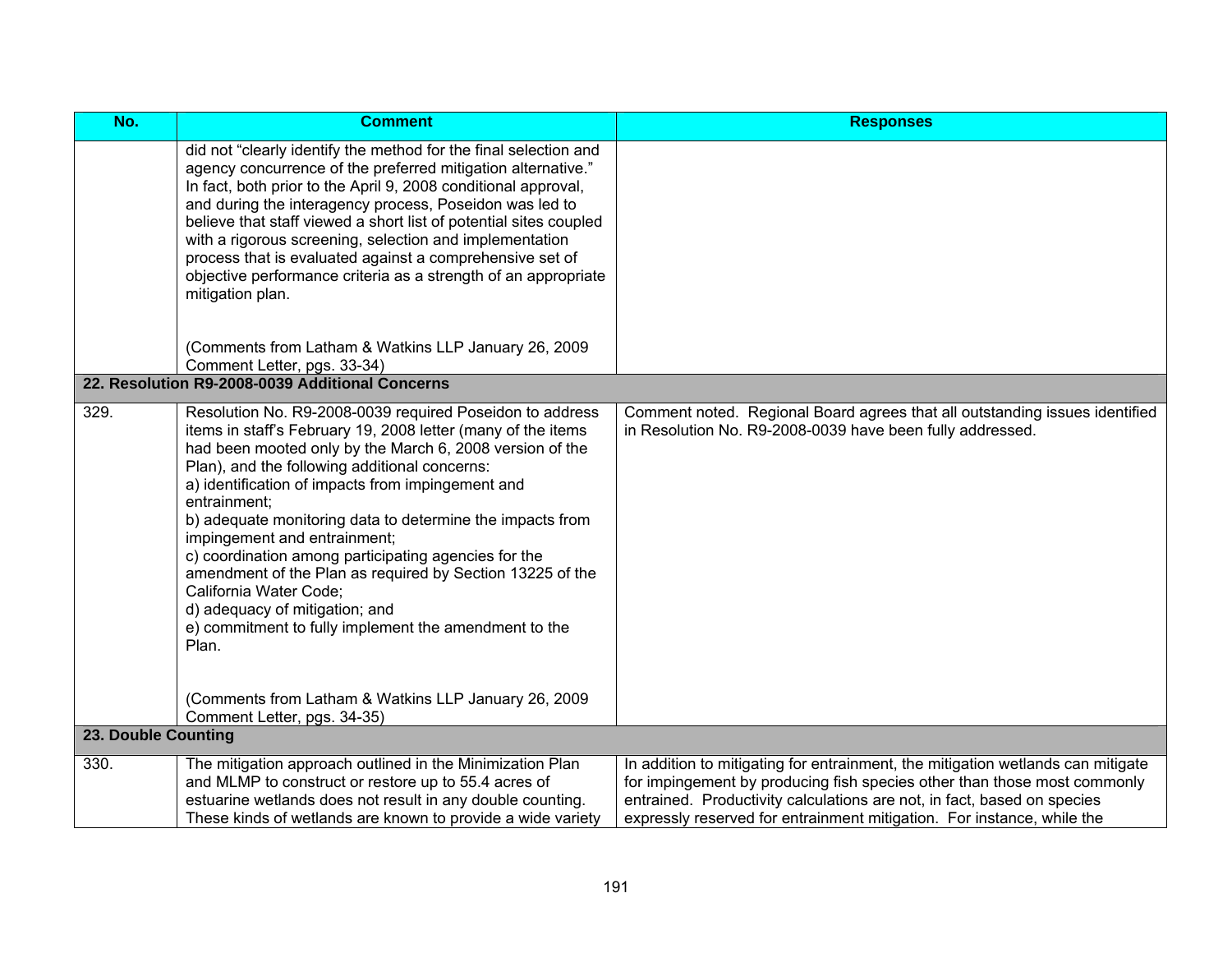| No. | <b>Comment</b>                                                                                                                                                                                                                                                                                                                                                                                                                                                                                                                                                                                                                                                                                                                                                                                                                                                                                                                                                                                                                                                                                                                                                                                                                                                                                                                                                                                                                                                                                                                                                                                                                                                                                                                                                                                                                                                                                                                                                                                                                                                                                                                                                                                                           | <b>Responses</b>                                                                                                                                                                                                                                                                                                                                                                                                                                                                                                                                                                                                                                                                |
|-----|--------------------------------------------------------------------------------------------------------------------------------------------------------------------------------------------------------------------------------------------------------------------------------------------------------------------------------------------------------------------------------------------------------------------------------------------------------------------------------------------------------------------------------------------------------------------------------------------------------------------------------------------------------------------------------------------------------------------------------------------------------------------------------------------------------------------------------------------------------------------------------------------------------------------------------------------------------------------------------------------------------------------------------------------------------------------------------------------------------------------------------------------------------------------------------------------------------------------------------------------------------------------------------------------------------------------------------------------------------------------------------------------------------------------------------------------------------------------------------------------------------------------------------------------------------------------------------------------------------------------------------------------------------------------------------------------------------------------------------------------------------------------------------------------------------------------------------------------------------------------------------------------------------------------------------------------------------------------------------------------------------------------------------------------------------------------------------------------------------------------------------------------------------------------------------------------------------------------------|---------------------------------------------------------------------------------------------------------------------------------------------------------------------------------------------------------------------------------------------------------------------------------------------------------------------------------------------------------------------------------------------------------------------------------------------------------------------------------------------------------------------------------------------------------------------------------------------------------------------------------------------------------------------------------|
|     | of ecological functions. They provide important spawning<br>and nursery grounds that support large larval populations,<br>thereby compensating for potential entrainment from the<br>CDP's intake of seawater from AHL. They also provide food<br>and refuge for fish, whether those fish are present because<br>they matured from locally produced larvae, or migrated into<br>the wetlands from other nearshore or wetlands populations.<br>By supporting populations of fish in addition to the species<br>for which entrainment mitigation is provided, the proposed<br>wetlands have the potential to provide substantial mitigation<br>for impingement, in addition to entrainment.<br>Wetlands required to compensate for entrainment of one<br>species are available to compensate for impingement of a<br>wholly different species assuming, of course, that the<br>wetlands will produce the impinged species. As applied to<br>the CDP, it turns out that entrainment mitigation was driven<br>by three fish taxa-gobies, blennies, and garibaldi. In fact,<br>49 of the proposed 55.4 acres of the proposed wetlands will<br>be designed to compensate for the potential entrainment at<br>the CDP of these three fish taxa. Fortuitously, these three<br>taxa rarely are impinged. Rather, other fish predominate<br>potential impingement at the CDP. Because these other fish<br>are expected to be present in substantial quantities in the<br>planned wetlands, the 49 acres of wetlands can mitigate for<br>their potential impingement losses at the CDP.<br>The other 6.4 acres of the planned wetlands will be designed<br>to compensate for the potential entrainment at the CDP of<br>five ocean-going species—white croaker, northern anchovy,<br>California halibut, queenfish, and spotfin croaker. These fish<br>were detected in relatively small numbers in the 2004-2005<br>entrainment data upon which the analysis relies. The 6.4<br>acres of planned wetlands are expected to produce many<br>fish other than these five ocean-going species. The<br>expected production of these other fish in 6.4 acres is<br>available to compensate for their potential impingement at<br>the CDP. | productivity value is composed, in large part, of topsmelt biomass, no<br>topsmelt larvae were collected or observed during the yearlong entrainment<br>sampling program. Therefore, to count topsmelt and other fish biomass not<br>reserved for entrainment mitigation towards impingement mitigation credit<br>does not result in double-counting.<br>Nordby appropriately excluded from the estimate of productivity available for<br>impingement mitigation, the biomass required to be counted for entrainment<br>mitigation. There was no double-counting in Mr. Nordby's species-specific<br>analysis of productivity.<br>See also Response Nos. 309, 311, 312 and 314. |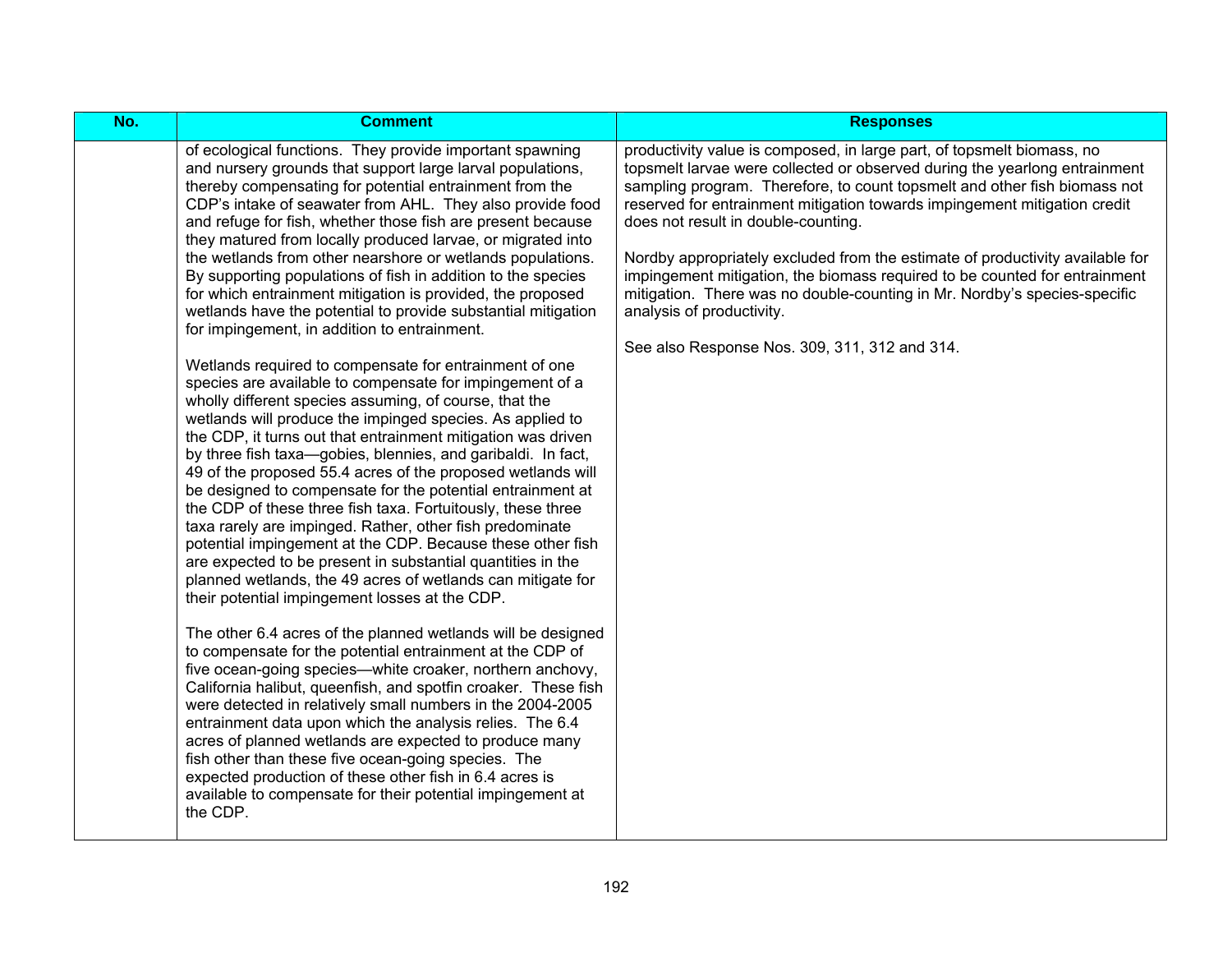| No.   | <b>Comment</b>                                                                                                                                                                                                                                                                                                                                                                                                                                                                                                                                                                                                                                                                                                                                                                                                                                                                                                                                                                                                                                                                                                                                                                                                                                                                                                                                                                       | <b>Responses</b>                                                                        |
|-------|--------------------------------------------------------------------------------------------------------------------------------------------------------------------------------------------------------------------------------------------------------------------------------------------------------------------------------------------------------------------------------------------------------------------------------------------------------------------------------------------------------------------------------------------------------------------------------------------------------------------------------------------------------------------------------------------------------------------------------------------------------------------------------------------------------------------------------------------------------------------------------------------------------------------------------------------------------------------------------------------------------------------------------------------------------------------------------------------------------------------------------------------------------------------------------------------------------------------------------------------------------------------------------------------------------------------------------------------------------------------------------------|-----------------------------------------------------------------------------------------|
|       | (Comments from Latham & Watkins LLP April 2, 2009<br>Comment Letter, pgs. 3, 18-19, Appendix B, Tab 2)<br>24. Four Outstanding Staff Issues Identified at 2.11.09 Regional Board Hearing                                                                                                                                                                                                                                                                                                                                                                                                                                                                                                                                                                                                                                                                                                                                                                                                                                                                                                                                                                                                                                                                                                                                                                                             |                                                                                         |
| 331.  | On February 11, 2009 the Regional Board considered the<br>MLMP for the first time, continuing its review to the present<br>hearing. Staff identified four additional issues it sought to<br>resolved concerning the March 6, 2008 Minimization Plan<br>before recommending that the Regional Board take final<br>action on the Minimization Plan:<br>(1) placing the Regional Board and its Executive Officer on<br>equal footing, including funding, with Coastal Commission<br>and its Executive Director, in the MLMP, while minimizing<br>redundancies (e.g., only one Scientific Advisory Panel)<br>details of dispute resolution process to be worked out);<br>(2) reducing the number of [potential mitigation] sites to five,<br>in consultation with the Coastal Commission, with the<br>existing proviso that other sites within the Regional Board<br>boundaries could be added;<br>(3) Poseidon to provide the flow-proportioned calculations for<br>its impacts due to impingement, to help support the Regional<br>Board's determination that these impacts are de minimis;<br>and<br>(4) Poseidon to provide a consolidated set of all<br>requirements imposed to date by the various agencies.<br>(Comments from Latham & Watkins LLP April 2, 2009<br>Comment Letter, pgs. 8-12, Appendix A)<br>25. Placing Regional Board on Equal Footing with Coastal Commission | Comment noted. Regional Board agrees that all four issues have been fully<br>addressed. |
|       |                                                                                                                                                                                                                                                                                                                                                                                                                                                                                                                                                                                                                                                                                                                                                                                                                                                                                                                                                                                                                                                                                                                                                                                                                                                                                                                                                                                      |                                                                                         |
| 331a. | In response to staff's request that the Minimization Plan<br>clearly place the Regional Board on equal footing with the<br>Coastal Commission, in Chapter 6 of the Minimization Plan,<br>Poseidon clearly identified provisions of the MLMP that are<br>enforceable by the Coastal Commission, then indicated for<br>each of them how they are also enforceable by the Regional<br>Board if the Plan is approved. For instance, the Plan<br>provides that the Regional Board will have the authority to                                                                                                                                                                                                                                                                                                                                                                                                                                                                                                                                                                                                                                                                                                                                                                                                                                                                              | Comment noted. Regional Board considers this request complete.                          |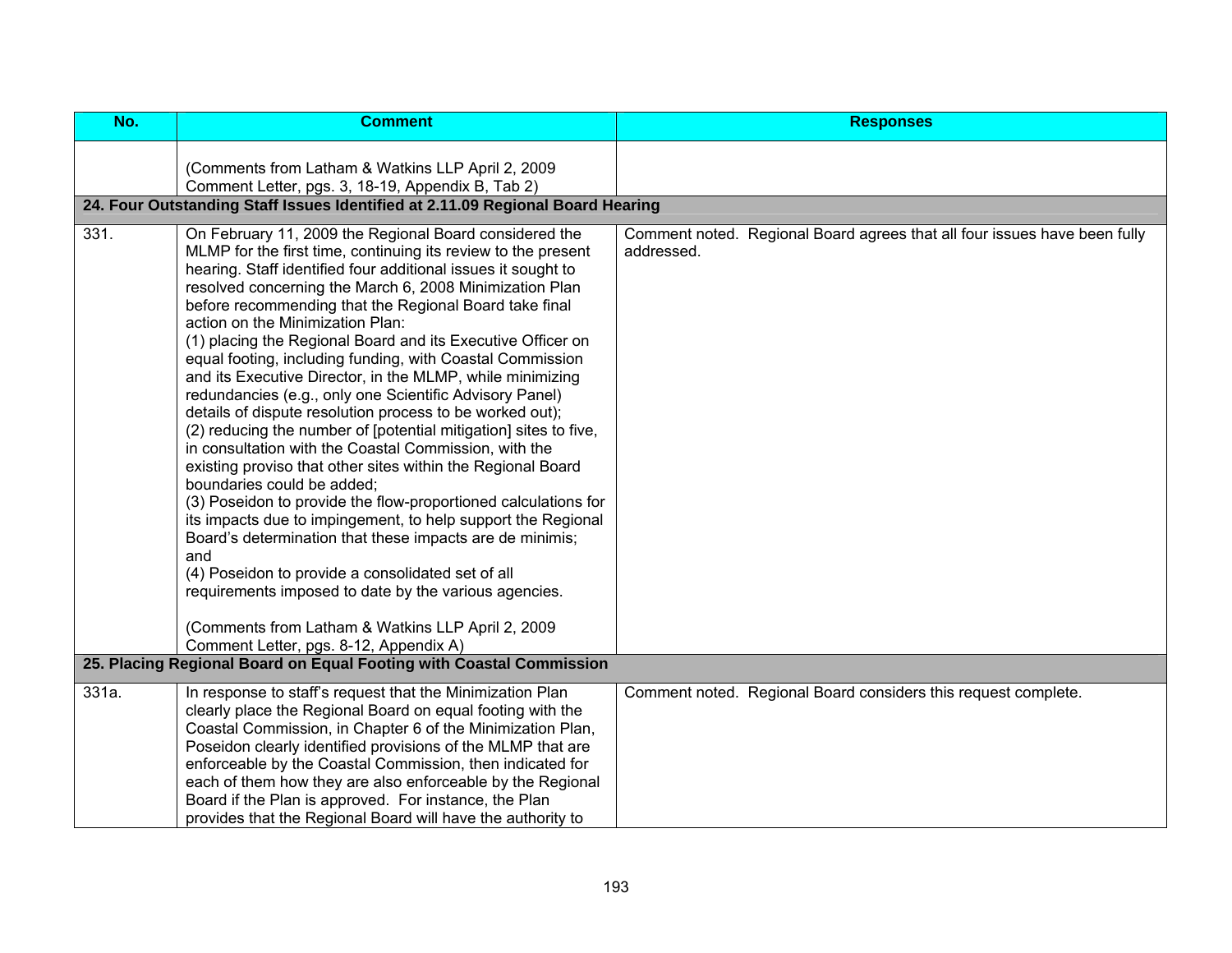| No.   | <b>Comment</b>                                                                                                                                                                                                                                                                                                                                                                                                                                                                                                                                                                                                                                                                                                                                                                                                                                                     | <b>Responses</b>                                               |
|-------|--------------------------------------------------------------------------------------------------------------------------------------------------------------------------------------------------------------------------------------------------------------------------------------------------------------------------------------------------------------------------------------------------------------------------------------------------------------------------------------------------------------------------------------------------------------------------------------------------------------------------------------------------------------------------------------------------------------------------------------------------------------------------------------------------------------------------------------------------------------------|----------------------------------------------------------------|
|       | approve the final mitigation site(s) and restoration plan for<br>the site(s), and enforce compliance with the MLMP's strict<br>performance criteria.                                                                                                                                                                                                                                                                                                                                                                                                                                                                                                                                                                                                                                                                                                               |                                                                |
|       | (Comments from Latham & Watkins LLP April 2, 2009<br>Comment Letter, pgs. 8-9)                                                                                                                                                                                                                                                                                                                                                                                                                                                                                                                                                                                                                                                                                                                                                                                     |                                                                |
|       | 26. Prioritization of Sites Within Regional Board Jurisdiction                                                                                                                                                                                                                                                                                                                                                                                                                                                                                                                                                                                                                                                                                                                                                                                                     |                                                                |
| 331b. | In response to staff's request to reduce the number of<br>proposed mitigation site(s) from 11 to 5, Poseidon amended<br>the Minimization Plan to provide as follows:<br>"Sites located within the boundaries of the Regional Water<br>Quality Control Board, San Diego Region, shall be<br>considered priority sites. If Poseidon proposes one or more<br>mitigation sites outside of these boundaries, it first shall<br>demonstrate to the Board that the corresponding mitigation<br>could not feasibly be implemented within the boundaries,<br>such as when the criteria established in Section 3.0 of the<br>MLMP [providing site criteria] are not satisfied."<br>Therefore, "among the eleven candidate sites identified in<br>the MLMP, Poseidon will consider the five sites within the<br>Regional Board's boundaries as priority sites for selection." | Comment noted. Regional Board considers this request complete. |
|       | (Comments from Latham & Watkins LLP April 2, 2009<br>Comment Letter, pgs. 9)                                                                                                                                                                                                                                                                                                                                                                                                                                                                                                                                                                                                                                                                                                                                                                                       |                                                                |
|       | 27. Submittal of All Imposed Agency Requirements                                                                                                                                                                                                                                                                                                                                                                                                                                                                                                                                                                                                                                                                                                                                                                                                                   |                                                                |
| 331c. | On February 26, 2009, staff counsel identified certain items<br>that would satisfy staff's request that, "Poseidon [] provide a<br>consolidated set of all requirements imposed to date by the<br>various agencies." Poseidon responded by submitting six<br>regulatory documents from the City of Carlsbad, the<br>California Coastal Commission and the State Lands<br>Commission:<br>1. City of Carlsbad Development Agreement (DA 05-01)                                                                                                                                                                                                                                                                                                                                                                                                                       | Comment noted. Regional Board considers this request complete. |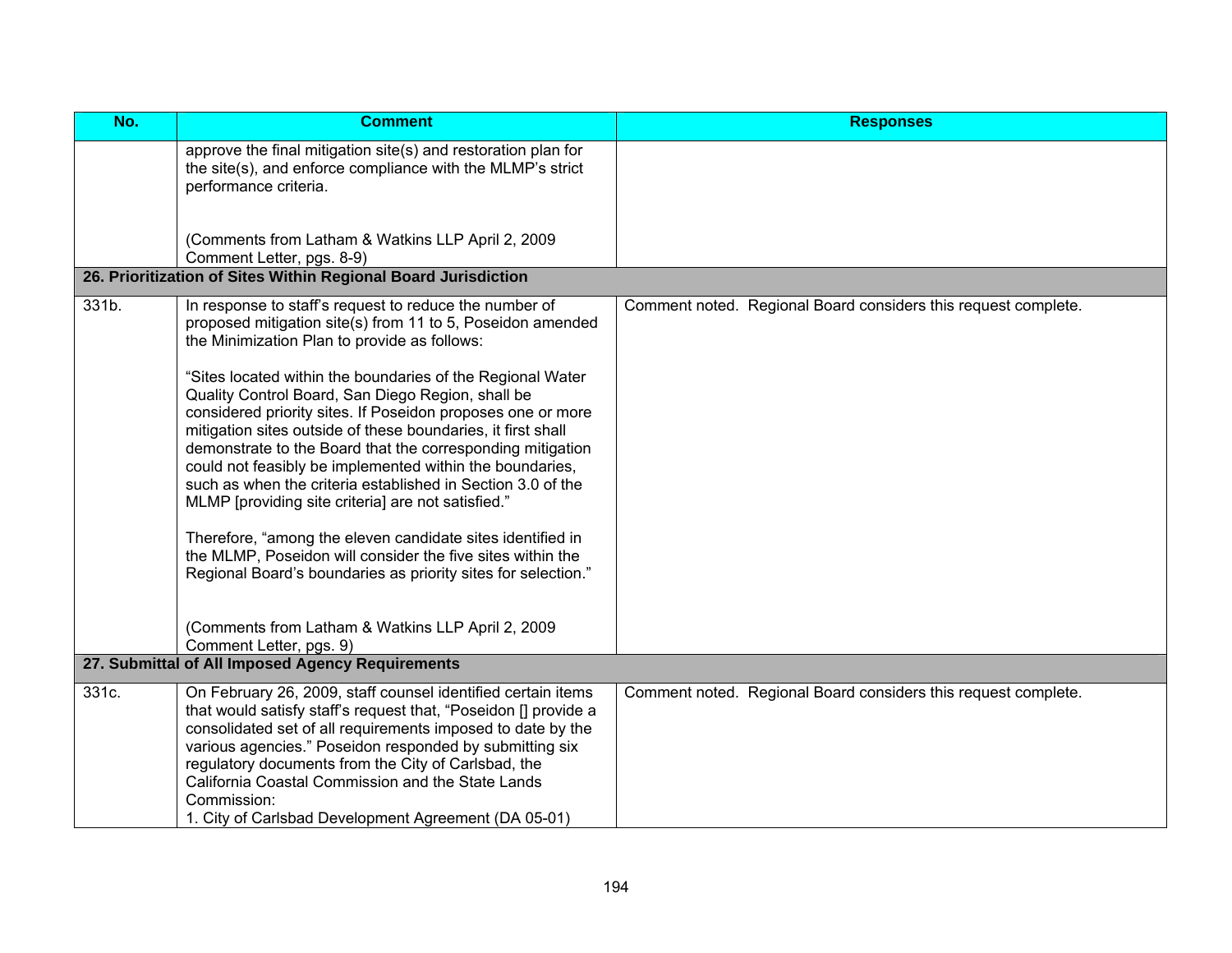| No.   | <b>Comment</b>                                                                                                                                                                                                                                                                                                                                                                                                                                                                                                                                                                                                                                                                                                                                                                                                                                                                                                                                                                              | <b>Responses</b>                                                                                                      |
|-------|---------------------------------------------------------------------------------------------------------------------------------------------------------------------------------------------------------------------------------------------------------------------------------------------------------------------------------------------------------------------------------------------------------------------------------------------------------------------------------------------------------------------------------------------------------------------------------------------------------------------------------------------------------------------------------------------------------------------------------------------------------------------------------------------------------------------------------------------------------------------------------------------------------------------------------------------------------------------------------------------|-----------------------------------------------------------------------------------------------------------------------|
|       | 2. City of Carlsbad Redevelopment Permit (RP 05-12)<br>3. City of Carlsbad EIR Exhibit B, Mitigation Monitoring and<br>Reporting<br>Program<br>4. City of Carlsbad Precise Development Plan (PDP 00-02)<br>5. State Lands Commission Lease Agreement (PRC 9727.1)<br>6. California Coastal Commission Condition Compliance for<br>CDP No. E-06-013 - Special Condition 8.<br>All of these items were publicly available, and Poseidon<br>already had submitted the key documents, including the<br>Coastal Commission Condition Compliance and the State<br>Lands Commission Lease Agreement, into the record by the<br>time of the February 11, 2009 hearing.                                                                                                                                                                                                                                                                                                                              |                                                                                                                       |
|       | (Comments from Latham & Watkins LLP April 2, 2009<br>Comment Letter, pgs. 9-10)<br>28. Submittal of Flow-Proportioned Impingement Calculations                                                                                                                                                                                                                                                                                                                                                                                                                                                                                                                                                                                                                                                                                                                                                                                                                                              |                                                                                                                       |
|       |                                                                                                                                                                                                                                                                                                                                                                                                                                                                                                                                                                                                                                                                                                                                                                                                                                                                                                                                                                                             |                                                                                                                       |
| 331d. | Poseidon worked diligently with Regional Board staff to<br>comply with this request. After conferring with staff on a<br>number of occasions to clarify the request, Poseidon<br>submitted Attachment 5 of the Minimization Plan which<br>presents several different ways to account for the statistically<br>significant relationship between the impingement effects and<br>flows measured under normal power plant operations that<br>occurred during the June 2004 to June 2005 impingement<br>survey. These approaches produce a range of possible<br>impingement estimations of between 1.57 to 4.7 kg per day.<br>Based on additional scientific analysis of the two outlier<br>events, which is detailed in Attachment 9 to the Minimization<br>Plan, the estimate values toward the lower end of the range<br>more reasonably anticipate the Project's operations.<br>(Comments from Latham & Watkins LLP April 2, 2009<br>Comment Letter, pgs. 10-12, Appendix A and Minimization | Comment noted. Regional Board considers this request complete.<br>See also Responses Nos. 10f, 37, 56, 113, 115, 166. |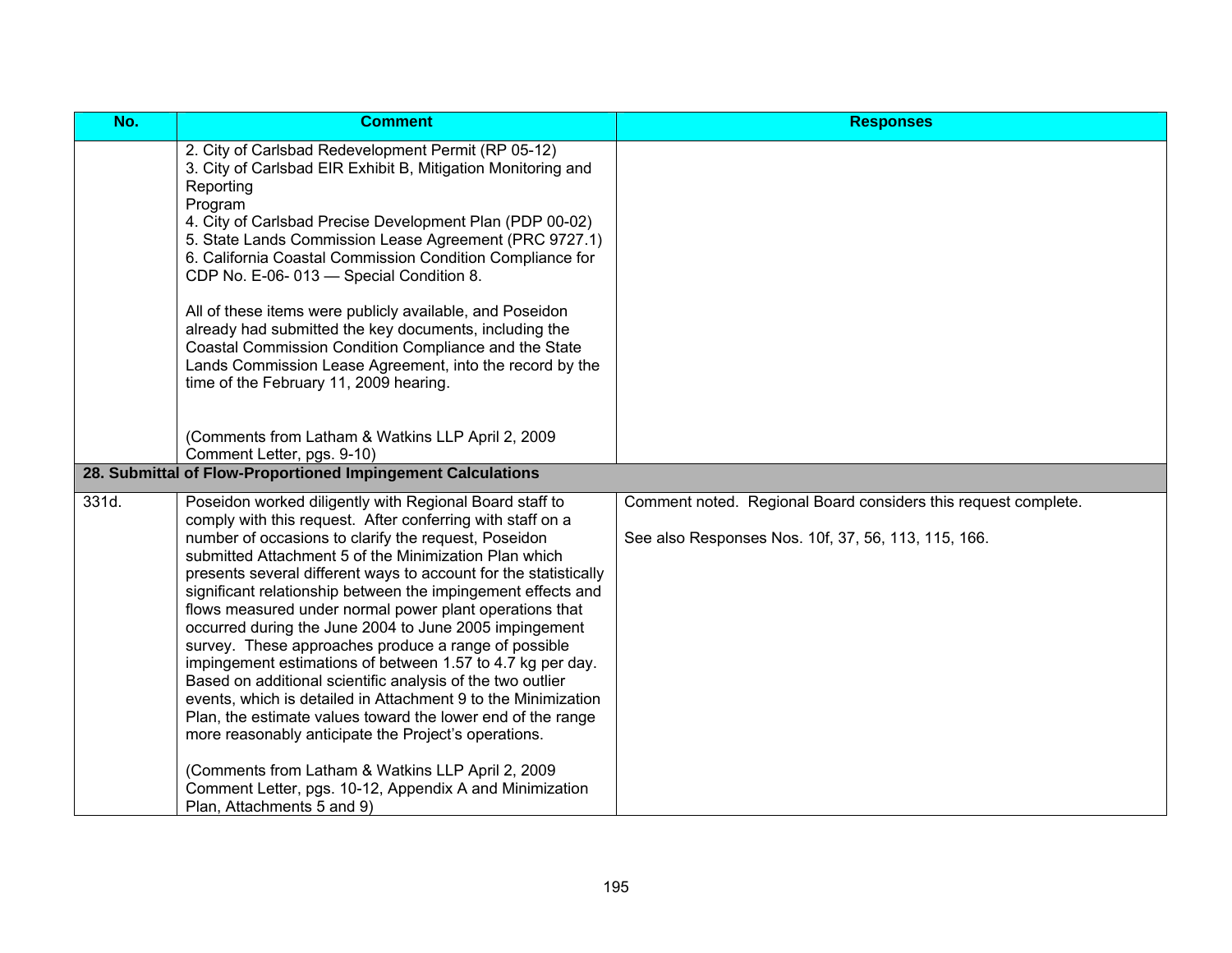| No.  | <b>Comment</b>                                                                                                                                                                                                                       | <b>Responses</b>                                                                                                                                                                                                                                                                                                                                                                                                                                                                                                                                                                                                                                                                                                                                                                                                                                                                                                 |
|------|--------------------------------------------------------------------------------------------------------------------------------------------------------------------------------------------------------------------------------------|------------------------------------------------------------------------------------------------------------------------------------------------------------------------------------------------------------------------------------------------------------------------------------------------------------------------------------------------------------------------------------------------------------------------------------------------------------------------------------------------------------------------------------------------------------------------------------------------------------------------------------------------------------------------------------------------------------------------------------------------------------------------------------------------------------------------------------------------------------------------------------------------------------------|
|      | 29. Water Code Section 13142.5(b) - Site                                                                                                                                                                                             |                                                                                                                                                                                                                                                                                                                                                                                                                                                                                                                                                                                                                                                                                                                                                                                                                                                                                                                  |
| 332. | Co-location of the Project at the existing EPS site represents<br>the best site feasible to minimize the intake and mortality of<br>marine life.<br>(Comments from Latham & Watkins LLP April 2, 2009<br>Comment Letter, pgs. 13-14) | The Minimization Plan includes an extensive and detailed review of<br>alternative sites. Specifically, the March 9, 2009 Minimization Plan evaluated<br>three alternative sites for the CDP. These were: (1) other locations within the<br>EPS property; (2) a site within the Encina Water Pollution Control Facility<br>(EWPCF) property; and (3) a site adjacent to Maerkle Reservoir, located 10.6<br>miles from the proposed site. Sites were evaluated based on proximity to<br>seawater intake, outfall, and key distribution points, infrastructure needs and<br>production capacity, capital and operating costs, planning and zoning,<br>environmental impacts of construction and operation, and preservation of<br>Agua Hedionda Lagoon. See Chapter Four of the Discharger's Minimization<br>Plan, addressing alternative intake structures.                                                        |
|      |                                                                                                                                                                                                                                      | Based on available information for the three sites evaluated within the City of<br>Carlsbad, the Regional Board staff concur with the Discharger that the<br>location within the property leased by the EPS, using the existing EPS intake<br>structure to obtain source water, is the best site feasible to minimize the<br>intake and mortality of marine life. It is the best site for the project because<br>there are no feasible and less environmentally damaging alternative<br>locations. See Staff Report dated March 27, 2009 for more details. The<br>Report of Waste Discharge submitted by the Discharger identified the EPS<br>site as the final project site. The Regional Board evaluated the application on<br>the basis of this location when it adopted Order No. R9-2006-0065, NPDES<br>No. CA0109223 on August 16, 2006, and, thus, previously determined that<br>the site is appropriate. |
|      | 30. Water Code Section 13142.5(b) - Design                                                                                                                                                                                           | See also Responses Nos. 143, 148, 209, 210, 266.                                                                                                                                                                                                                                                                                                                                                                                                                                                                                                                                                                                                                                                                                                                                                                                                                                                                 |
|      |                                                                                                                                                                                                                                      |                                                                                                                                                                                                                                                                                                                                                                                                                                                                                                                                                                                                                                                                                                                                                                                                                                                                                                                  |
| 333. | The Project implements the best design features feasible<br>that ensure the minimization of the intake and mortality of all<br>forms of marine life.                                                                                 | Under the terms of the Minimization Plan, the CDP will use the best available<br>design features feasible to minimize intake and mortality of marine life, in<br>compliance with CWC § 13142.5(b).                                                                                                                                                                                                                                                                                                                                                                                                                                                                                                                                                                                                                                                                                                               |
|      | (Comments from Latham & Watkins LLP April 2, 2009<br>Comment Letter, pgs. 14-15)                                                                                                                                                     | The primary design feature of the CDP is the direct connection of the<br>desalination plant to the EPS intake and discharge facilities. This design<br>feature allows CDP to use the power plant cooling water as both source<br>water for the seawater desalination plant and as a blending water to reduce<br>the salinity of the desalination plant concentrate prior to the discharge to the                                                                                                                                                                                                                                                                                                                                                                                                                                                                                                                 |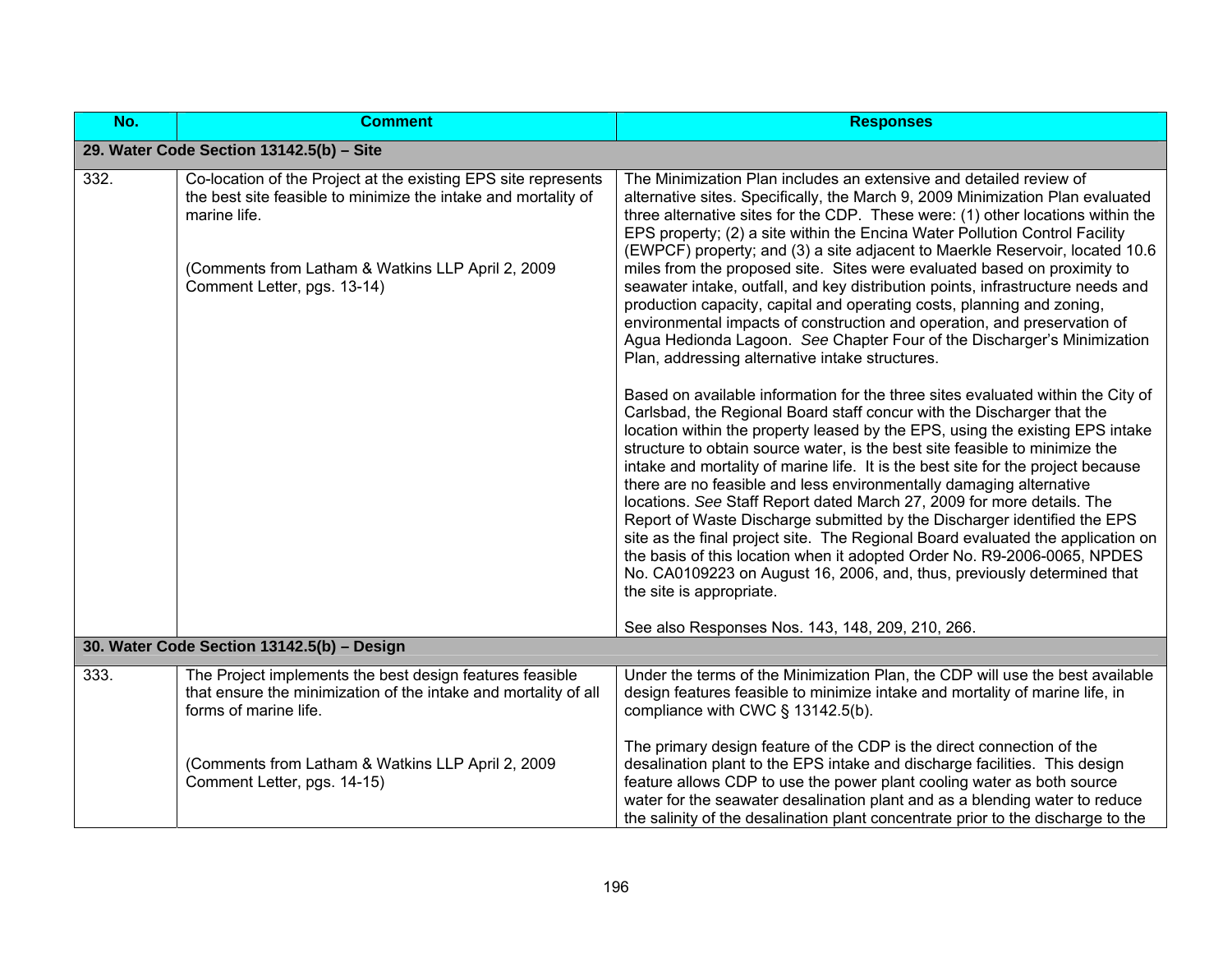| No.  | <b>Comment</b>                                                                                                                                                                                                              | <b>Responses</b>                                                                                                                                                                                                                                                                                                                                                                                                                                                                                                                                                                                                                                                                                                                                |
|------|-----------------------------------------------------------------------------------------------------------------------------------------------------------------------------------------------------------------------------|-------------------------------------------------------------------------------------------------------------------------------------------------------------------------------------------------------------------------------------------------------------------------------------------------------------------------------------------------------------------------------------------------------------------------------------------------------------------------------------------------------------------------------------------------------------------------------------------------------------------------------------------------------------------------------------------------------------------------------------------------|
|      |                                                                                                                                                                                                                             | ocean. In 2008, the EPS flow would have met 88.5% of he CDP water supply<br>needs                                                                                                                                                                                                                                                                                                                                                                                                                                                                                                                                                                                                                                                               |
|      |                                                                                                                                                                                                                             | Additional design features that will be incorporated in the desalination plant<br>design to reduce impingement, entrainment, and flow collection when EPS is<br>temporarily shut down include: (1) operation of a modified EPS pump<br>configuration to reduce both inlet (bar racks) and fine-screen velocity, (2)<br>ambient temperature processing, and (3) elimination of CDP-related heat<br>treatments. The implementation of these design features as provided in the<br>Minimization Plan will minimize the intake and mortality of marine life by<br>using the best available design feasible.                                                                                                                                         |
|      |                                                                                                                                                                                                                             | See also Response Nos. 36b, 82, 149, 153, 185, 214.                                                                                                                                                                                                                                                                                                                                                                                                                                                                                                                                                                                                                                                                                             |
|      | 31. Water Code Section 13142.5(b) - Technology                                                                                                                                                                              |                                                                                                                                                                                                                                                                                                                                                                                                                                                                                                                                                                                                                                                                                                                                                 |
| 334. | The Project implements the best available technology<br>measures feasible for the Project's site-specific conditions in<br>order to minimize the impingement and entrainment of<br>marine organisms in the intake seawater. | Under the terms of the Minimization Plan, the CDP will use the best available<br>technology features feasible to minimize intake and mortality of marine life, in<br>compliance with CWC $\S$ 13142.5(b).                                                                                                                                                                                                                                                                                                                                                                                                                                                                                                                                       |
|      | (Comments from Latham & Watkins LLP April 2, 2009<br>Comment Letter, pgs. 15-18)                                                                                                                                            | As discussed in Chapter 4 of the Minimization Plan, the Discharger<br>conducted a thorough review of technology features, including alternative<br>intakes, alternative screening technologies and desalination technologies, to<br>minimize marine life mortality under standalone operating conditions.<br>Technologies features which were not incorporated into the CDP were<br>determined to be infeasible based a variety of economic, environmental and<br>technological factors, and determined not to be capable of being<br>accomplished in a successful manner in a reasonable period of time. These<br>measures were not determined to be infeasible simply because they were not<br>feasible in conjunction with a co-located CDP. |
|      |                                                                                                                                                                                                                             | With regards to alternative intakes, the Project's hydro-geologic studies<br>confirm that none of the alternative intakes evaluated are capable of<br>delivering the 304 MGD of seawater needed for environmentally safe<br>operation of the Project. Furthermore, the quality of the water available from<br>the subsurface intake would be untreatable due to an extremely high salinity<br>level, excessive iron and high suspended solids. Finally, the Coastal<br>Commission found, and the Regional Board agrees, that alternative intakes<br>that might avoid or minimize environmental impacts are infeasible or would<br>cause greater environmental impacts. See Coastal Commission                                                   |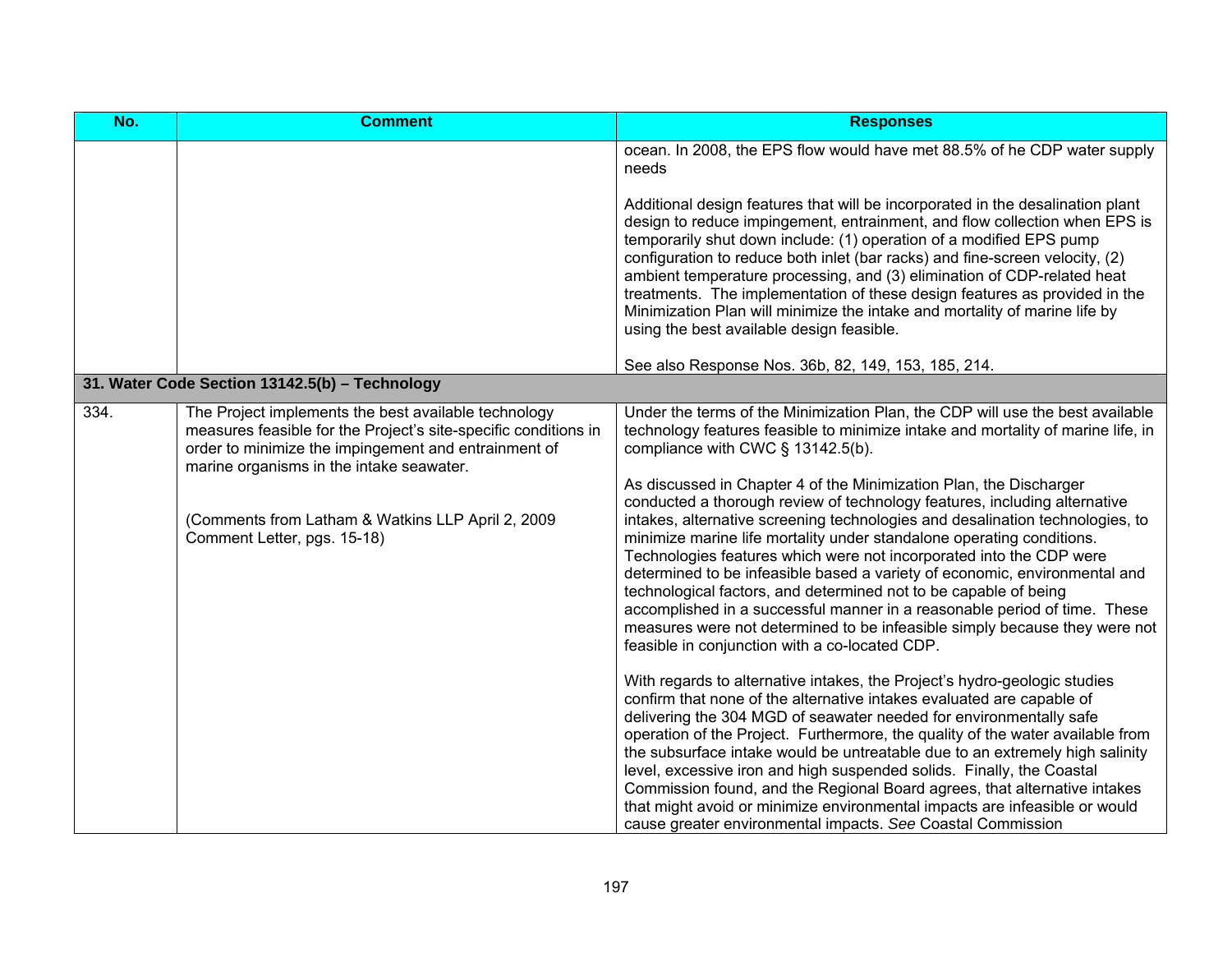| No.  | <b>Comment</b>                                                                                                                                                                                                                                                                                                                      | <b>Responses</b>                                                                                                                                                                                                                                                                                                                                                                                                                                                                                                                                                                                                                                                                                                                                                                                        |
|------|-------------------------------------------------------------------------------------------------------------------------------------------------------------------------------------------------------------------------------------------------------------------------------------------------------------------------------------|---------------------------------------------------------------------------------------------------------------------------------------------------------------------------------------------------------------------------------------------------------------------------------------------------------------------------------------------------------------------------------------------------------------------------------------------------------------------------------------------------------------------------------------------------------------------------------------------------------------------------------------------------------------------------------------------------------------------------------------------------------------------------------------------------------|
|      |                                                                                                                                                                                                                                                                                                                                     | Recommended Revised Findings, Coastal Development Permit for the<br>Discharger Carlsbad Desalination Project, page 80 of 133; (Previously<br>submitted January 26, 2009, Latham & Watkins LLP Comments, Appendix<br>A.). Furthermore, In a letter dated October 16, 2007 to State Lands<br>Commission Executive Director, counsel for Surfrider and Coastkeeper<br>expressed a similar view: "Admittedly, sub-surface intakes are likely<br>infeasible for a facility to produce 50 million gallons per day of output."                                                                                                                                                                                                                                                                                 |
|      |                                                                                                                                                                                                                                                                                                                                     | With regards to impingement reduction screens and other major physical or<br>structural modifications to the existing EPS intake and screening facilities,<br>these measures were found to be infeasible because they would interfere<br>with, or interrupt power plant operations and would result in very limited<br>impingement and entrainment benefits.                                                                                                                                                                                                                                                                                                                                                                                                                                            |
|      |                                                                                                                                                                                                                                                                                                                                     | In sum, through the installation of VFDs on desalination plant intake pumps to<br>reduce total intake flow for CDP, the Minimization Plan incorporates all<br>feasible technology measures to minimize marine life mortality under<br>standalone operating conditions.                                                                                                                                                                                                                                                                                                                                                                                                                                                                                                                                  |
|      |                                                                                                                                                                                                                                                                                                                                     | See also Response Nos. 7, 8, 40, 45b, 82, 90, 149, 153, 214.                                                                                                                                                                                                                                                                                                                                                                                                                                                                                                                                                                                                                                                                                                                                            |
|      | 32. Water Code Section 13142.5(b) - Mitigation                                                                                                                                                                                                                                                                                      |                                                                                                                                                                                                                                                                                                                                                                                                                                                                                                                                                                                                                                                                                                                                                                                                         |
| 335. | The proposed mitigation wetlands set forth in the MLMP will<br>fully and simultaneously mitigate for any entrainment and<br>impingement that may eventually be associated with the<br>Project's operations, and thus represents the best mitigation<br>feasible to minimize the impingement and entrainment of<br>marine organisms. | Under the terms of the Minimization Plan, the MLMP represents the best<br>mitigation feasible to minimize intake and mortality of marine life, in<br>compliance with CWC § 13142.5(b). The MLMP requires the Discharger to<br>restore up 55.4 and no less than 37 acres of estuarine wetlands and will<br>more than fully mitigate any entrainment or impingement impacts resulting<br>from the Project's intake.                                                                                                                                                                                                                                                                                                                                                                                       |
|      | (Comments from Latham & Watkins LLP April 2, 2009<br>Comment Letter, pgs. 18-20)                                                                                                                                                                                                                                                    | The MLMP includes a specific proposal for mitigation impingement and<br>entrainment as required by Section VI.C.2(e) of Order No. R9-2006-0065.<br>Under the terms of the MLMP, the Discharger shall create or restore up to<br>55.4 acres of estuarine wetlands at up to two restoration sites. Consistent<br>with the April Resolution, the Discharger submitted eleven specific mitigation<br>sites determined during the interagency process and submitted a specific<br>proposal for mitigation at these identified sites. The final restoration site(s)<br>will be selected according to strict minimum standards and objectives<br>specifically identified in Sections 3.1 and 3.2 of the MLMP, respectively, and<br>final selection will be subject to review by the Regional Board and Coastal |